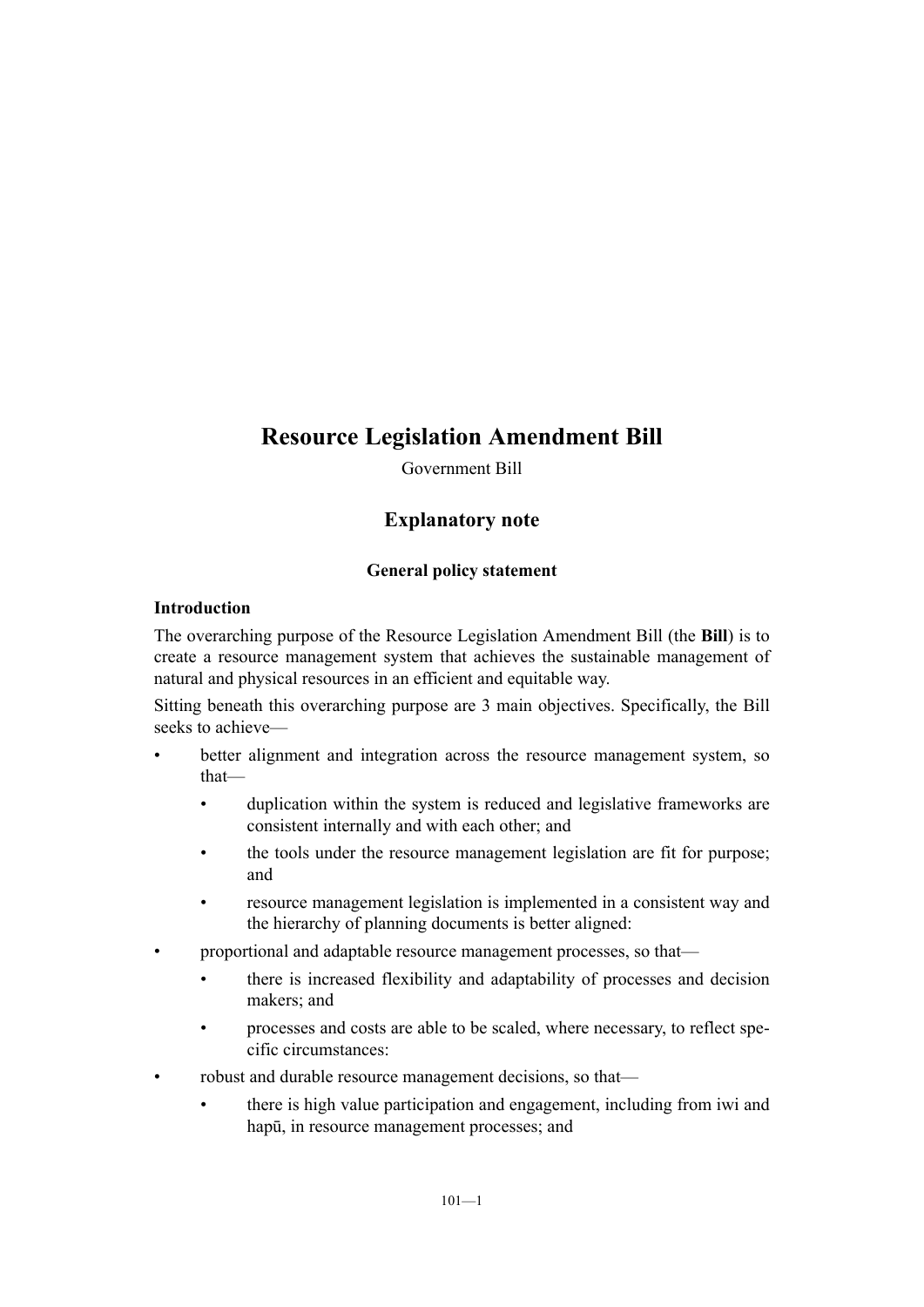- decision makers have the evidence, capability, and capacity to make high quality decisions and accountabilities are clear; and
- engagement is focussed on upfront planning decisions rather than individual consent decisions.

The principal proposed amendments are to the Resource Management Act 1991 (**RMA**), the Exclusive Economic Zone and Continental Shelf (Environmental Effects) Act 2012 (**EEZ Act**), and the Environmental Protection Authority Act 2011 (**EPA Act**). The Bill would also amend the Conservation Act 1987 (**Conservation Act**), the Reserves Act 1977 (**Reserves Act**), and the Public Works Act 1981 (**PWA**).

## **Proposals**

The current package of resource management reform proposals comprises over 40 individual proposals aimed at delivering substantive, system-wide improvements to the resource management system.

#### *National direction*

While resource management legislation is largely implemented by local government, central government can provide national direction in several ways. Specific tools to provide national direction include National Policy Statements (**NPSs**) and National Environmental Standards (**NESs**), regulations, the exercise of Ministerial intervention powers, the use of special legislation, and amendments to the purpose and principles, or the statutory functions and powers of decision makers, in resource management legislation.

The Bill seeks to—

- sharpen processes for developing NPSs and NESs under the RMA to address current limitations on the (joint) development of these tools and broaden what they can provide for:
- introduce a new regulation-making power in the RMA to permit specified land uses so as to avoid unreasonable restrictions on land and prohibit and remove council planning provisions that duplicate the functions in, or have the effect of overriding, other legislation or impose unnecessary restrictions on land use for residential development:
- introduce provisions in the EEZ Act for a tool to allow the Government to propose national direction to support decision making on applications for marine consents:
- enable the development of a national planning template to improve the consistency of RMA plans and policy statements, reduce complexity, and improve the clarity and user-friendliness of plans:
- better manage risks from natural hazards in New Zealand by including "the management of significant risks from natural hazards" as a new matter of national importance in section 6 of the RMA. This change also supports changes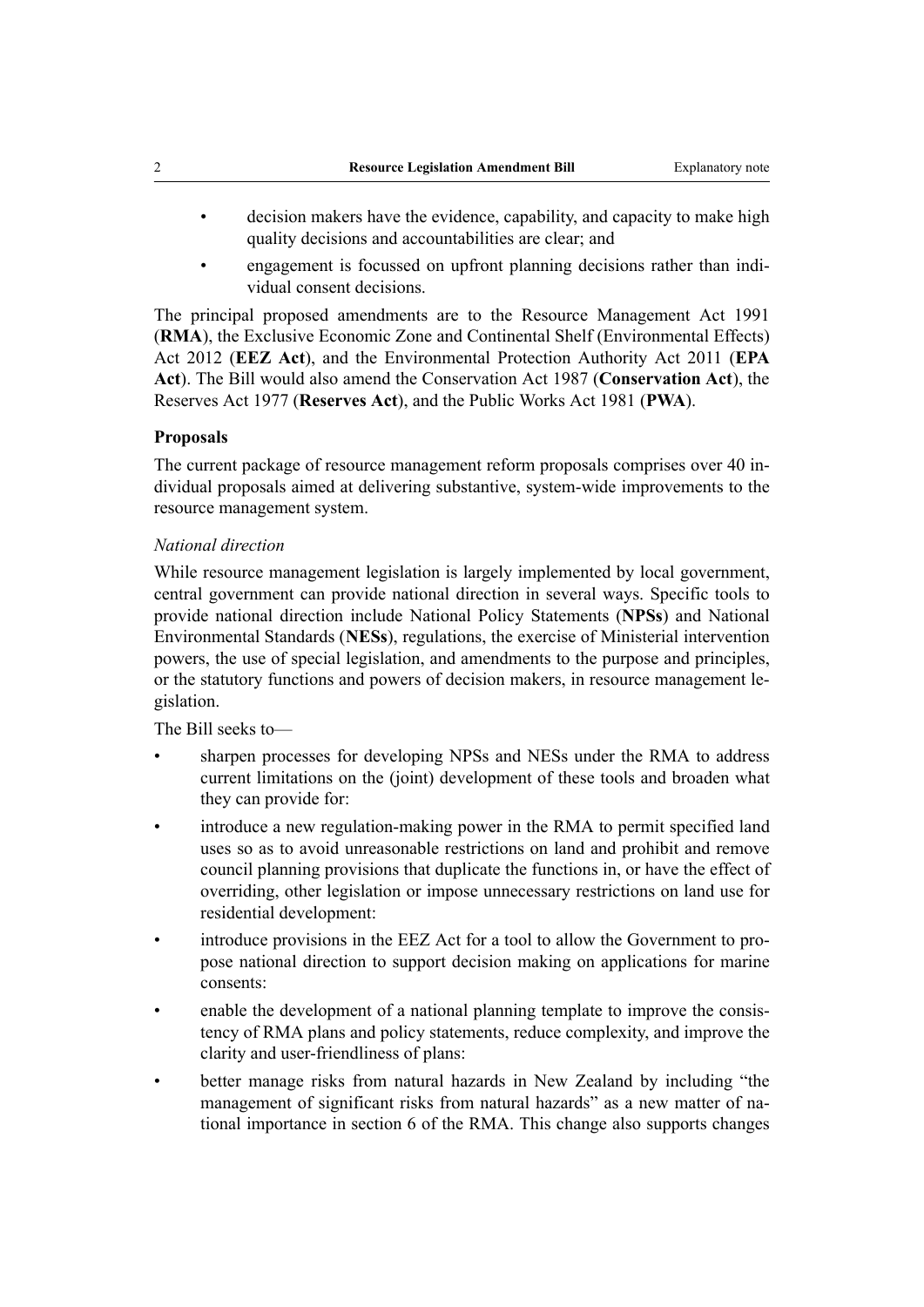to section 106 regarding consideration of risks from all natural hazards in subdivision consents:

- amend sections 30 and 31 of the RMA to make it a function of regional councils and territorial authorities to ensure sufficient residential and business development capacity to meet long-term demand. This is designed to enable better provision of residential and business development capacity, and therefore improved housing affordability outcomes:
- remove the explicit function of regional councils and territorial authorities to manage hazardous substances. This is designed to remove duplication between the RMA and the Hazardous Substances and New Organisms Act 1996.

## *Plan making*

The RMA requires councils to develop regional policy statements, district and regional plans that explain how the council will manage the environment. Plans contain objectives, policies, and rules that address land use, subdivision, air quality, coastal, and other resource management issues within the region or district. The RMA sets out a process for preparing or changing a regional policy statement or plan, which allows for public input at different stages. However, current plan-making processes are often litigious and costly. The length of time taken to develop a new plan and resolve any appeals (approximately 6 years) means that plans lack agility and are not able to be responsive to urgent issues. A significant amount of the time taken for plans to become operative has been spent resolving appeals in the Environment Court.

The Bill proposes changes to the current plan-making process to enable a more efficient, flexible, and proportionate plan change process. The Bill also introduces 2 new planning tracks for councils, namely, the streamlined planning process and the collaborative planning process.

The streamlined planning process will provide for more flexibility in planning processes and time frames and allow these to be tailored to specific issues and circumstances. The collaborative planning process encourages greater front-end public engagement, which will produce plans that better reflect community values and will thereby reduce litigation costs and lengthy delays.

The Bill also seeks to place a statutory obligation on councils to invite iwi to form an iwi participation arrangement that will establish the engagement expectations when consulting during the early stages of the Schedule 1 plan making processes. This proposal aims to improve consistency in iwi engagement in plan development.

#### *Consenting*

Council plans set out all the rules and conditions for different types of activities within their area. The process that a consent authority must follow in coming to a decision on a consent application can involve a decision on whether to notify the application, an officer's report, a hearing, and, if the resource consent is granted, the setting of consent conditions.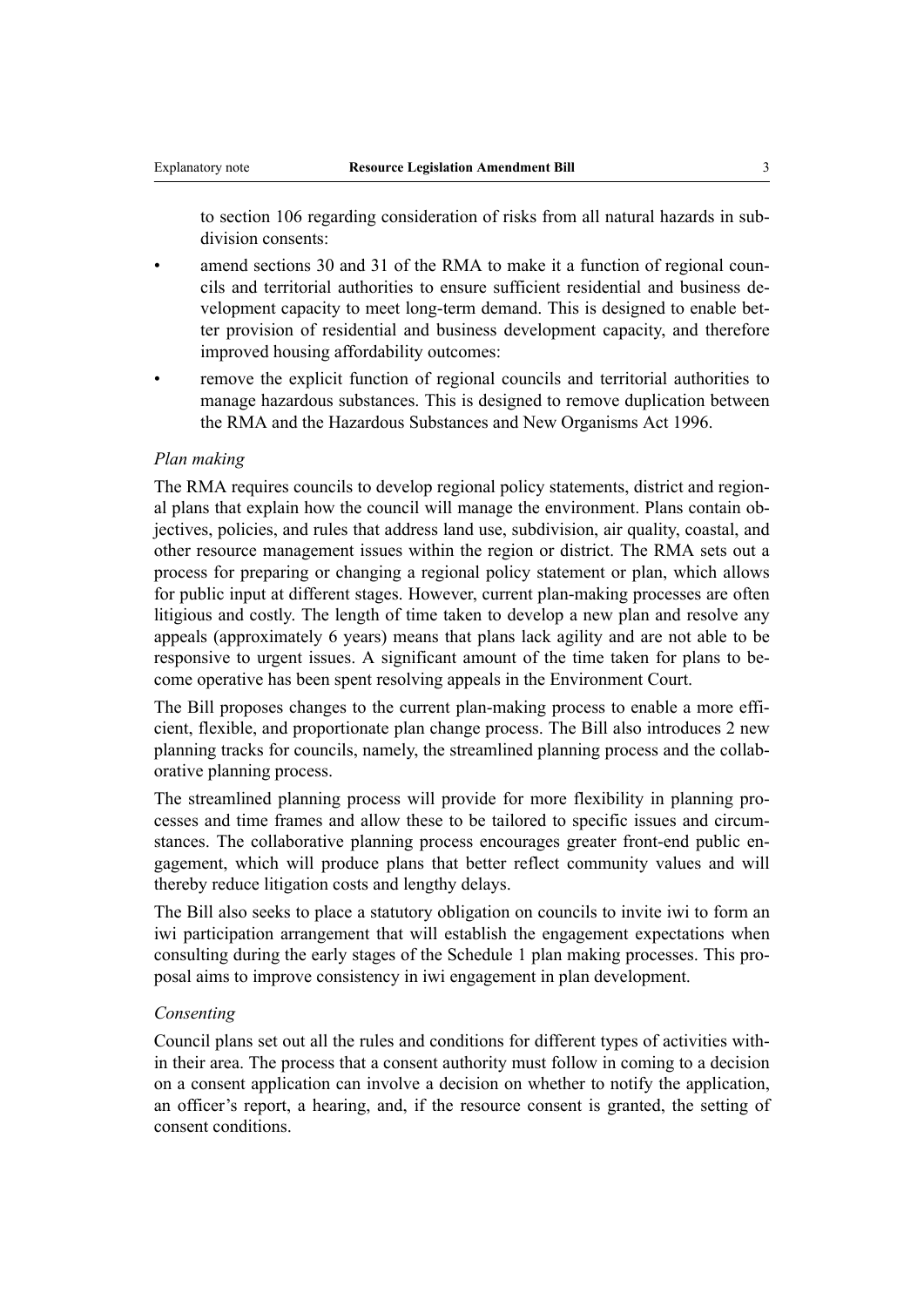The Bill introduces greater proportionality into the process of obtaining resource consents by introducing a 10-working-day time limit for determining simple applications (fast-track applications) and allowing councils to treat certain activities as permitted.

The Bill also aims to make consent processes more simple and efficient by identifying the parties eligible to be notified of different types of applications. In particular, the Bill refines the notification regime and introduces limits to the scope and content of submissions and subsequent appeals.

The Bill removes the presumption under section 11 of the RMA that requires subdivision to be expressly provided for in plans and makes changes that clarify the scope of conditions that may be placed on resource consents.

To increase certainty for applicants, the Bill proposes a regulation-making power that requires consent authorities to fix the fees for processing certain consent applications and hearings, and the remuneration for hearings panels.

#### *Courts and appeals*

Making decisions on plans and resource consents is usually the responsibility of consent authorities. If an applicant disagrees with a decision made by a consent authority, they can either make a formal objection to the decision, or lodge an appeal. When a decision is appealed, the appeal is heard and decided on by the Environment Court.

The Bill introduces a number of improvements to Environment Court processes to support the efficient and speedy resolution of appeals. It also enables applicants to request that their objections to a council's decision be heard by an independent commissioner rather than by the council.

The Bill also provides the Environment Court with the new ability to direct councils to acquire land (where planning provisions have rendered land incapable of reasonable use and placed an unfair and unreasonable burden on the landowner) as an alternative to the existing approach of amending planning provisions.

#### *Process alignment*

Measures are proposed to reduce overlaps and duplications between various statutes within the resource management system. While not all overlaps or duplications are undesirable, in some cases changes to the legislation have been made to improve alignment and to provide greater efficiencies where a particular activity triggers more than 1 piece of resource management legislation. These include—

- an optional joint process of public notification, hearings, and decisions for proposals that involve publicly notified plan changes or resource consents under the RMA and recreation reserve exchanges under the Reserves Act. This process would be particularly beneficial to facilitate urban redevelopment projects:
- alignment of the notified concessions process under the Conservation Act with notified resource consents under the RMA. These changes to the Conservation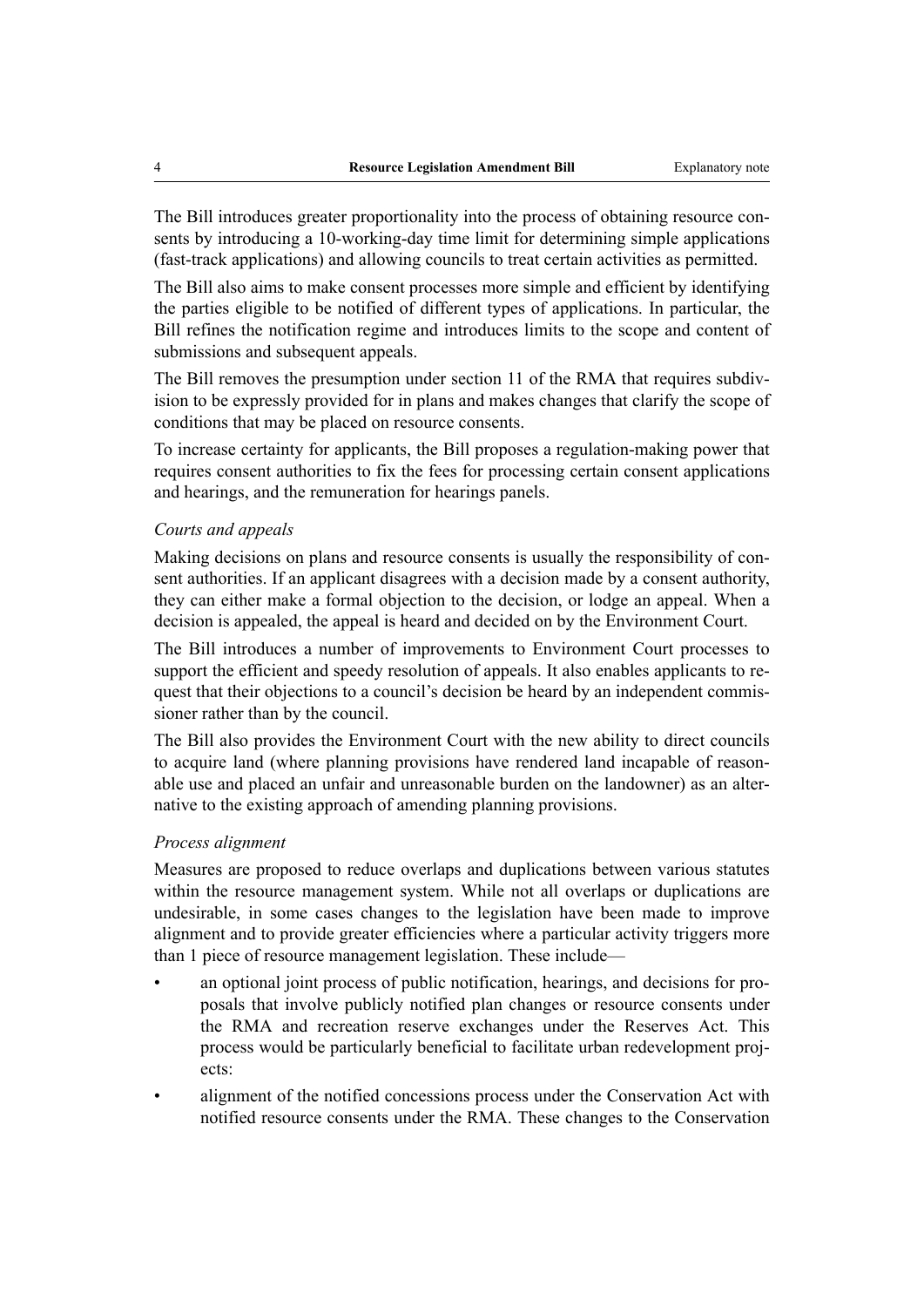Act will bring concessions processes and time frames in line with resource consent processes:

• alignment of the processing of certain notified discretionary marine consents under the EEZ Act with the board of inquiry process for nationally significant proposals under the RMA. Greater consistency between the EEZ Act and the RMA will enable the Environmental Protection Authority (**EPA**) to make efficiency gains by standardising business processes.

#### *Process improvement*

The Bill makes several process improvements. The proposals described do not relate to a particular part of the resource management system. Some proposals apply to all decision makers under the RMA, whereas others apply to specific decision-making bodies such as councils, boards of inquiry, or the EPA.

The Bill ensures that servicing of documents to parties via online platforms will occur more often. Where a document has been provided electronically, a hard copy version will not be required unless specifically requested or required by a court. It also requires all RMA public notices to be written clearly and concisely and be made publicly accessible on an Internet site. Only summaries of public notices will be required to be published in newspapers. This will reduce end user costs and align RMA processes with changing social and technological preferences.

The Bill enables regulations to be made to prescribe how councils undertake monitoring, including what information must be collected, what methodologies must be used, and how these would be reported. This will lead to standardised information collation, which will better facilitate council comparisons and improve the quality and consistency of the information that the Ministry for the Environment receives from councils.

Amendments are proposed to reduce board of inquiry cost and complexity, which include incorporating electronic provision of information in the process, requiring boards to have regard to cost effectiveness, and changing the composition of boards to improve their efficiency. The Bill also enables the EPA to provide secretarial and support services to decision makers appointed under any Act that amends or overrides RMA processes where major hearings are held. Where necessary, the EEZ Act will also be amended to reflect these proposed changes.

In addition, the Bill introduces new requirements in Part 3 of the RMA to ensure decision makers apply procedural principles to minimise the costs of implementing RMA processes. The Bill simplifies charging regimes for new developments by removing financial contributions from the RMA. It also removes the ability for heritage protection authorities that are bodies corporate to give notice of a heritage order over private land, and allows for ministerial transfer of heritage orders.

The Bill introduces provisions in the EEZ Act to provide for decommissioning structures once they reach the end of their productive life. This includes a requirement that owners or operators must prepare a decommissioning plan in accordance with requirements set out in regulations.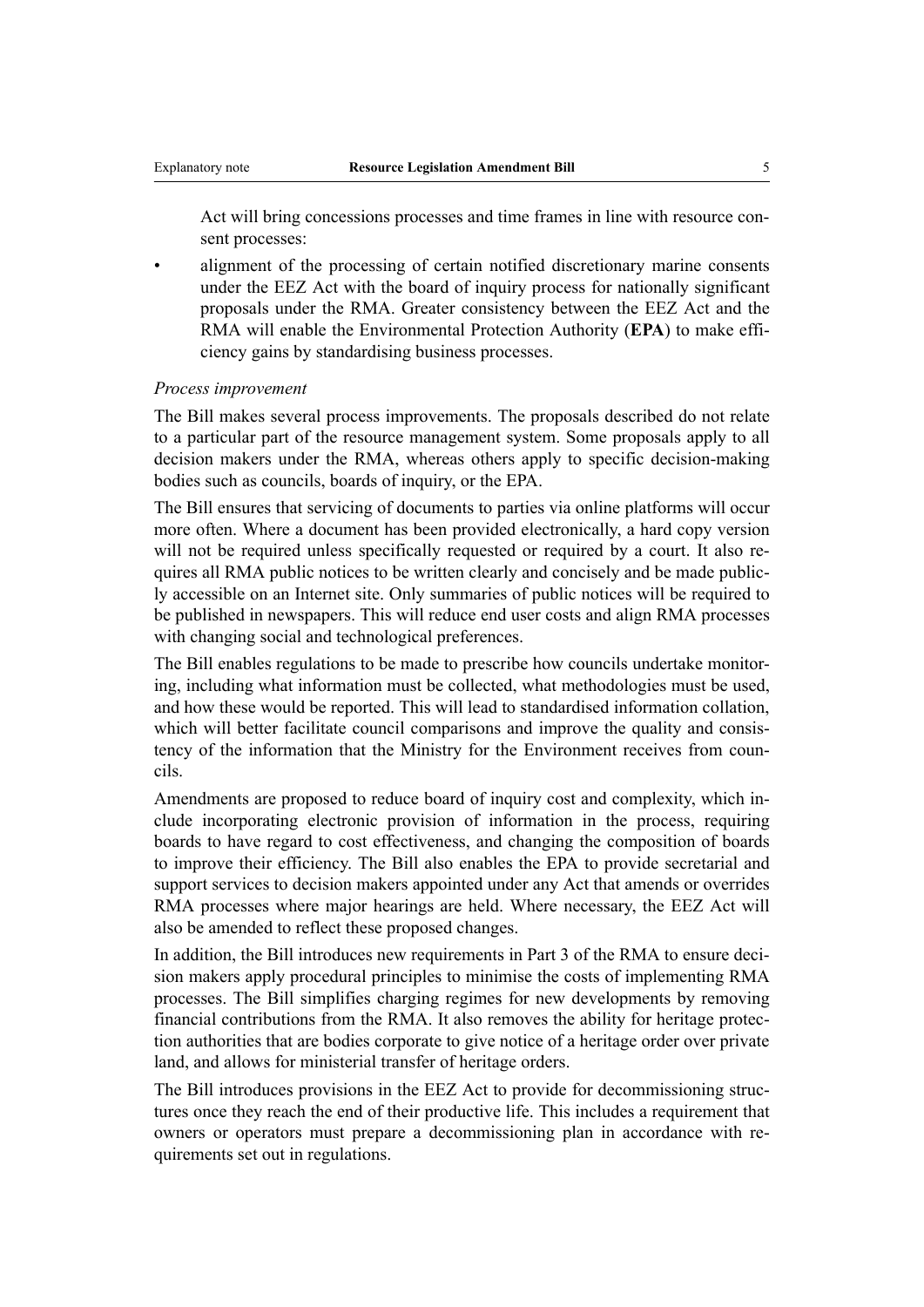The Bill makes other changes to the EEZ Act to ensure that it can be implemented effectively and efficiently, including amendments to transitional provisions and enforcement provisions.

## *Minor fixes*

Finally, there are minor or technical amendments that are sought to some parts of existing legislation to either improve an existing resource management process or to address an unintended consequence. These include—

- providing for equality of treatment of those who take water for stock drinking purposes:
- giving regional councils the discretion to remove abandoned coastal structures:
- creating a new regulation-making power to require stock to be excluded from water bodies:
- removing redundant provisions on water quality classes from the RMA, as this has been superseded by a national objectives framework in the 2014 National Policy Statement for Freshwater Management:
- making minor and technical amendments to provide clarity and improve the workability of the EEZ Act.

#### **Amendments to Public Works Act 1981**

The amendments to the PWA are intended to make the land acquisition process and compensation fairer and more efficient by—

- giving incentives for landowners to enter into agreements with the Crown more readily by increasing (to up to \$50,000) the non-land-related compensation for landowners whose home is acquired under the PWA and by introducing new compensation (of up to \$25,000) for landowners whose land, but not their home, is acquired. These amounts, which are in addition to valuation-based compensation under the PWA, will be able to be adjusted by Order in Council:
- enabling the Minister for Land Information to delegate an administrative function to the chief executive of Land Information New Zealand:
- aligning the objections process for land acquisition cases under the PWA with that which operates under the RMA.

#### **Departmental disclosure statement**

The Ministry for the Environment is required to prepare a disclosure statement to assist with the scrutiny of this Bill. The disclosure statement provides access to information about the policy development of the Bill and identifies any significant or unusual legislative features of the Bill.

A copy of the statement can be found at [http://legislation.govt.nz/disclosure.aspx?](http://legislation.govt.nz/disclosure.aspx?type=bill&subtype=government&year=2015&no=101) [type=bill&subtype=government&year=2015&no=101](http://legislation.govt.nz/disclosure.aspx?type=bill&subtype=government&year=2015&no=101)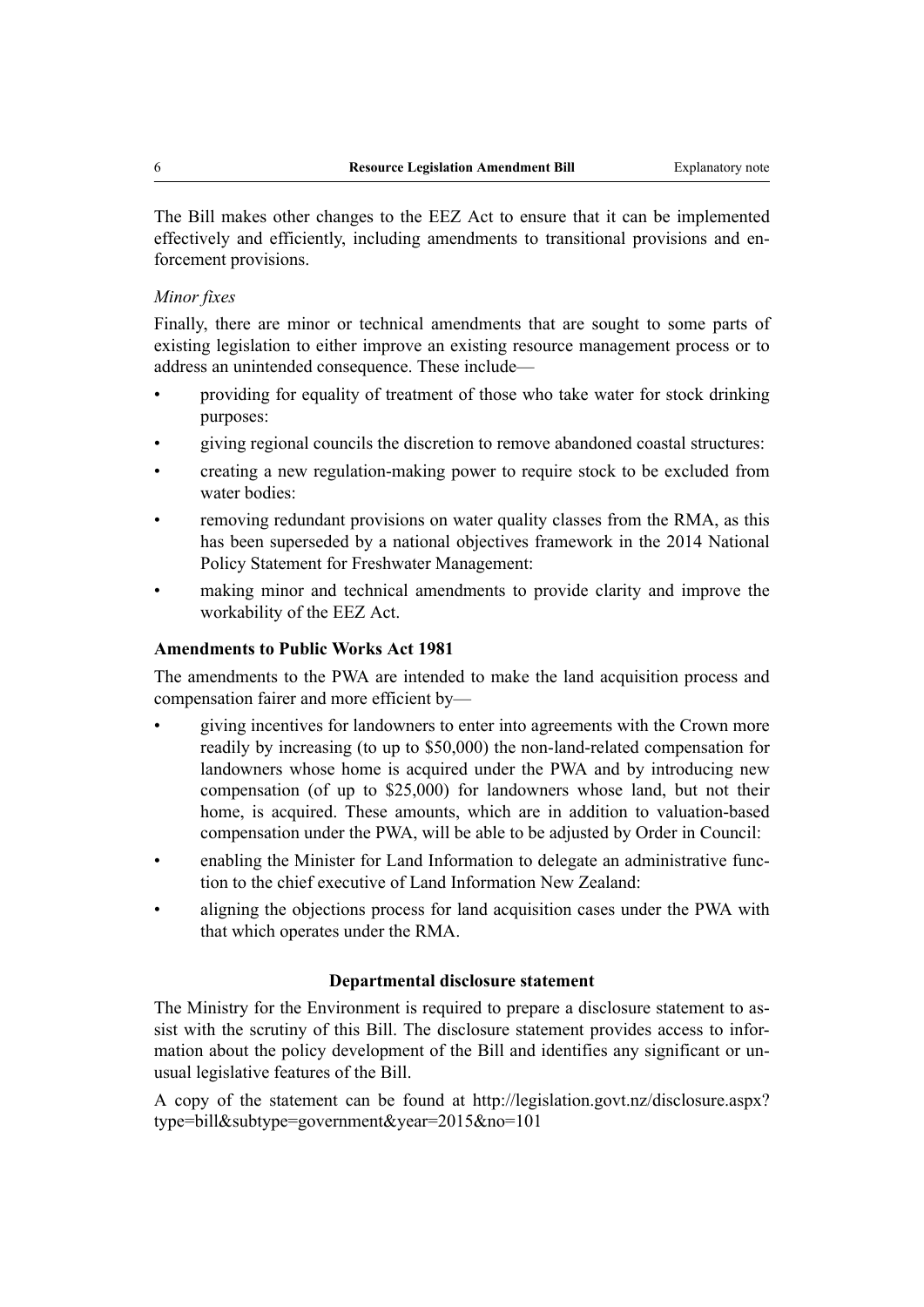#### **Regulatory impact statement**

The Ministry for the Environment produced regulatory impact statements on 28 October 2015 to help inform the main policy decisions taken by the Government relating to the contents of this Bill.

Copies of these regulatory impact statements can be found at—

- [http://www.mfe.govt.nz/more/cabinet-papers-and-related-material-search/regu](http://www.mfe.govt.nz/more/cabinet-papers-and-related-material-search/regulatory-impact-statements/rlab)[latory-impact-statements/rlab](http://www.mfe.govt.nz/more/cabinet-papers-and-related-material-search/regulatory-impact-statements/rlab)
- [http://www.mfe.govt.nz/more/cabinet-papers-and-related-material-search/regu](http://www.mfe.govt.nz/more/cabinet-papers-and-related-material-search/regulatory-impact-statements/rlab-eez)[latory-impact-statements/rlab-eez](http://www.mfe.govt.nz/more/cabinet-papers-and-related-material-search/regulatory-impact-statements/rlab-eez)
- [http://www.mfe.govt.nz/more/cabinet-papers-and-related-material-search/regu](http://www.mfe.govt.nz/more/cabinet-papers-and-related-material-search/regulatory-impact-statements/rlab-align)[latory-impact-statements/rlab-align](http://www.mfe.govt.nz/more/cabinet-papers-and-related-material-search/regulatory-impact-statements/rlab-align)
- <http://www.treasury.govt.nz/publications/informationreleases/ris>

#### **Clause by clause analysis**

*Clause 1* is the Title clause.

*Clause 2* is the commencement clause. It sets out the provisions of the Bill that have a delayed commencement as follows:

- the provisions of *subpart 2 of Part 1* (amendments to the RMA) and of *Part 4* (amendments to the Conservation Act 1987) commence on the day that is 6 months after the date on which the Bill receives the Royal assent:
- the provisions of *subpart 3 of Part 1* (amendments to the RMA relating to financial contributions) come into force on the day that is 5 years after the date on which the Bill receives the Royal assent:
- all other provisions in the Bill, namely *subpart 1 of Part 1, and Parts 2, 3, and 5* and their related schedules, come into force on the day after the date on which the Bill receives the Royal assent.

## **Part 1**

## **Amendments to Resource Management Act 1991**

*Clause 3* provides that *Part 1* amends the Resource Management Act 1991 (the **principal Act**).

Subpart 1—Amendments that commence day after Royal assent

## *Amendments to Part 1 of principal Act*

*Clause 4* amends section 2, which is an interpretation provision. New terms defined include collaborative planning process, development capacity, iwi participation arrangement, iwi participation legislation, and national planning template.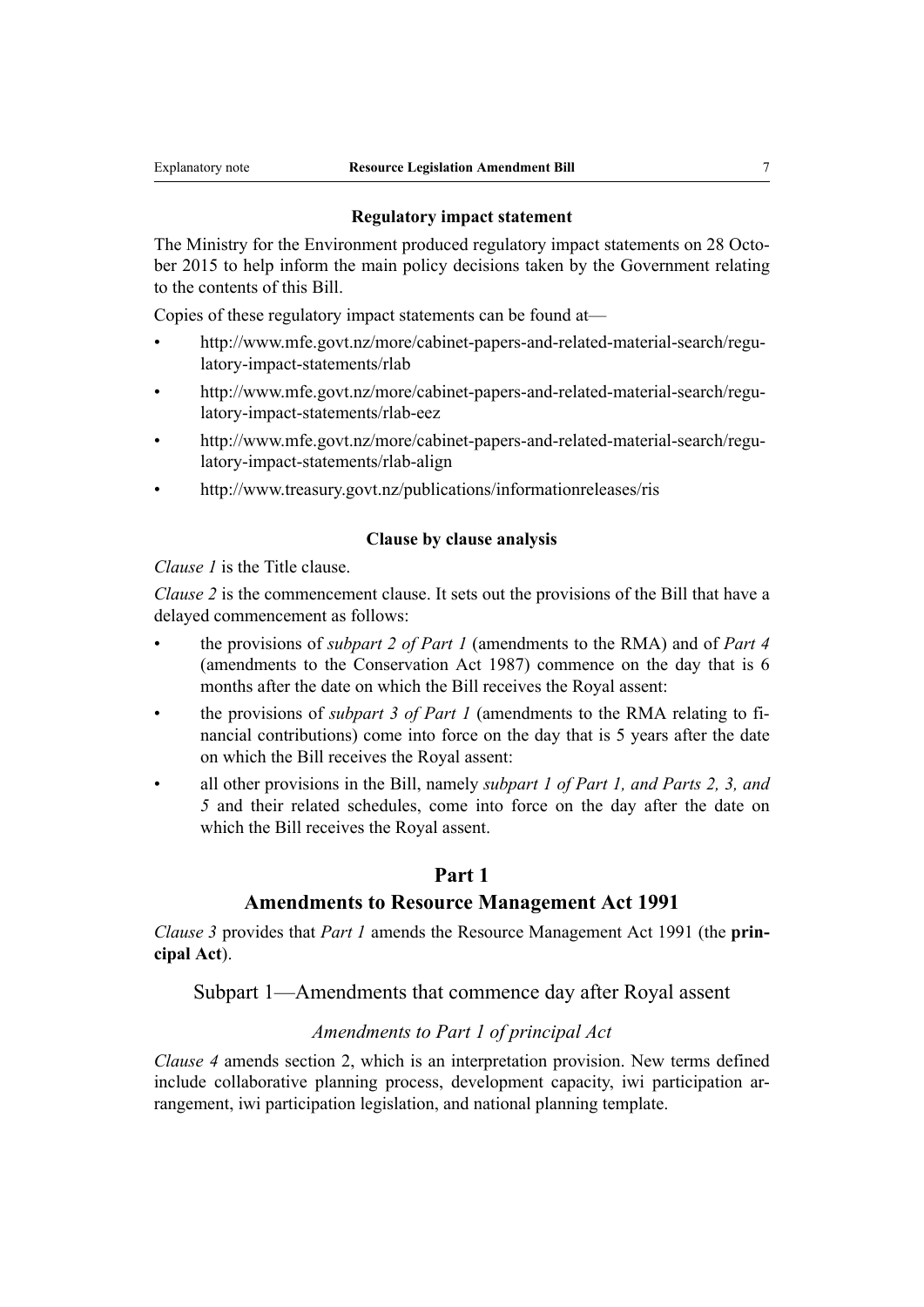## *Amendments to Part 2 of principal Act*

*Clause 5* inserts in section 6 a new matter of national importance, the management of significant risks from natural hazards.

#### *Amendments to Part 3 of principal Act*

*Clause 6* expands the powers under section 12 to enable regional councils to remove structures from the common marine and coastal area, in compliance with the Marine and Coastal Area (Takutai Moana) Act 2011 (*see* amendments to that Act in *Schedule 3*).

*Clause* 7 amends section 14 to clarify that the relevant exemption applies to a body corporate and not only to an individual.

*Clause 8* inserts *new section 18A* to provide for certain procedural principles to apply to all persons exercising powers or performing functions under the RMA.

## *Amendments to Part 4 of principal Act*

*Clauses 9 and 10* provide for ministerial functions in relation to the national planning template (*see new sections 58B to 58J*).

*Clause 11* amends the functions of regional councils under the RMA (section 30) to include measures intended to ensure that there is sufficient development capacity in relation to residential and business land. The term development capacity is defined as the capacity of such land for development that will meet the long-term development needs of the region, taking into account factors such as zoning, the availability of adequate infrastructure, and constraints on development. The amendment also removes obligations on regional councils in relation to hazardous substances.

*Clause 12* amends the functions of territorial authorities under the RMA (section 31) to provide for measures relating to the development capacity of residential and business land to meet the long-term needs of the district. It also removes obligations on territorial authorities in relation to hazardous substances.

*Clause 13* amends section 32 by inserting *new subsection (4A)*, which requires evaluation reports to summarise all advice received from iwi authorities under Schedule 1 and the responses to this advice.

*Clauses 14 and 15* include the national planning template among obligations on local authorities in relation to preparing and publishing evaluation reports under sections 32 to 32A.

*Clause 16* inserts *new section 34A(1A)* to require local authorities to consult tangata whenua, through relevant iwi authorities, on the appointment of hearings commissioners with an understanding of tikanga Māori and of the perspectives of local iwi and hapū for the purpose of hearings under Part 1 of Schedule 1. If the local authority considers that it is appropriate, the local authority must make at least 1 such appointment in consultation with the relevant iwi authorities.

*Clause 17* inserts *new section 34B*, which provides for a consent authority to fix the fees payable to a hearings commissioner for hearing and deciding a matter in the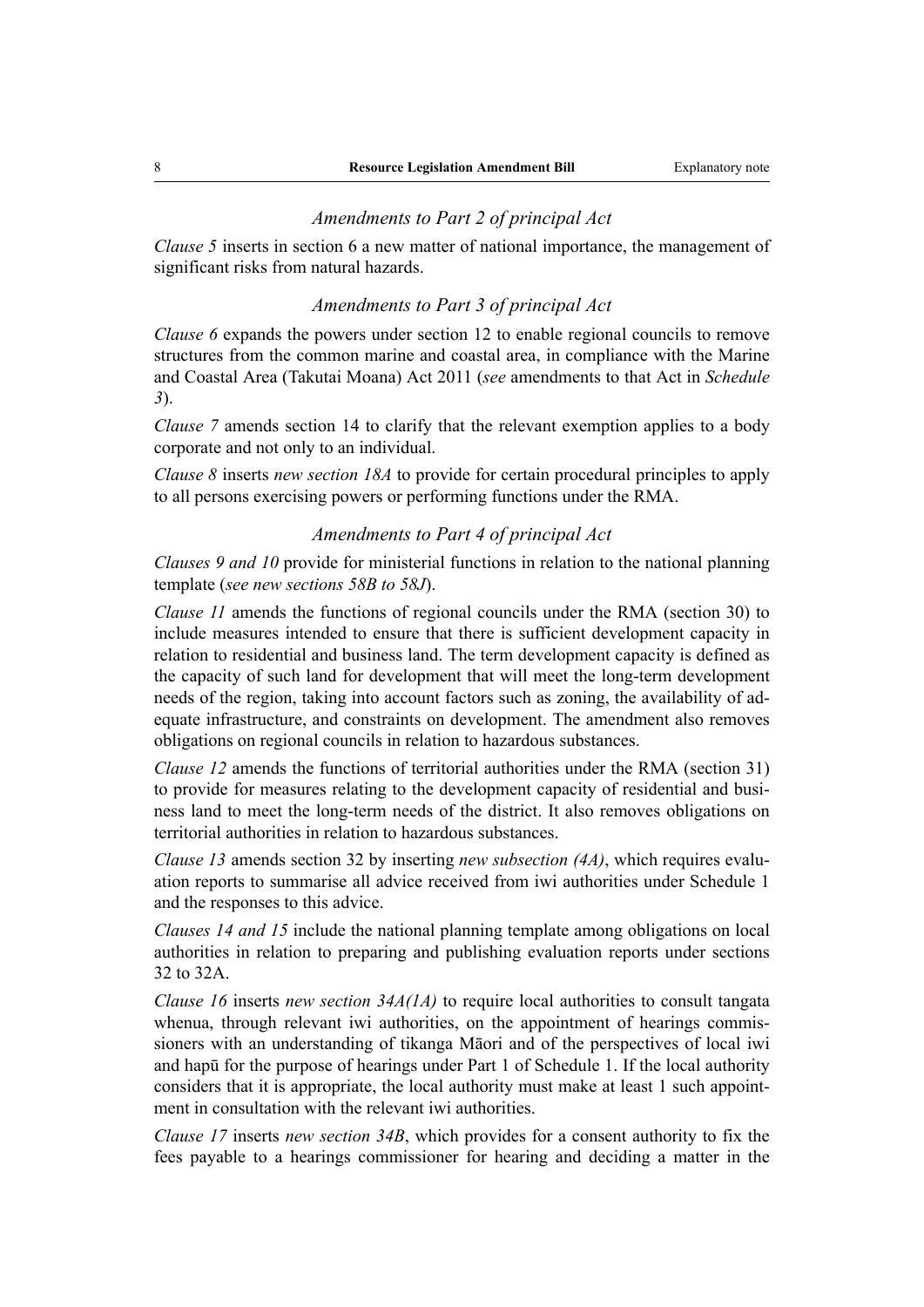event of that matter being delegated to a hearings commissioner: for example, hearing and deciding a consent application (whether or not the delegation is the result of a request under section 100A) or hearing and deciding certain objections (whether or not the delegation is mandatory under *new section 357AB* as inserted by *clause 144*). A consent authority must fix a fee under *new section 34B* if required to do by regulations made under *new section 360E* (inserted by *clause 105*), and must publish its fixed fees on an Internet site to which the public has free access.

*Clause 18* amends section 35 to require local authorities to monitor additional matters: the efficiency and effectiveness of the processes used by local authorities in exercising their powers and performing their functions and duties, as well as the overall satisfaction of those in respect of whom the powers are exercised and the functions and duties are performed.

*Clause 19* amends section 35A, which relates to a local authority's duty to keep records about iwi and hapū within its region or district, to include iwi participation arrangements entered into under *new section 58L* (as inserted by *clause 38*).

*Clauses 20 and 21*: section 36 of the principal Act authorises local authorities to fix administrative charges. To improve readability, the information in section 36 (apart from the list of charges in section 36(1)) is reorganised into *new section 36(2) to (8)* (inserted by *clause 20*) and *new sections 36AAA and 36AAB* (inserted by *clause 21*). The substantive differences between existing section 36 and the new provisions are as follows:

- a new kind of administrative charge is authorised by *new section 36(1)(cc)*:
- *new section 36(4)* requires local authorities to fix certain charges relating to resource consents if required to do by regulations made under *new section 360E* (inserted by *clause 105*):
- *new section 36AAA(5)* provides that if a local authority fixes a charge under section 36 that includes a component payable to a hearings commissioner for hearing and deciding a matter (for example, a consent application or an objection), the amount of that component must match the amount of the hearings commissioner fee fixed by the local authority under *new section 34B* (inserted by *clause 17*), if the local authority has fixed a fee under that section:
- *new section 36AAB* requires a local authority to publish its fixed charges on an Internet site to which the public has free access.

## *Amendments to Part 4A of principal Act*

*Clause 22* amends section 42C, which sets out the functions of the EPA as follows:

- *new section 42C(daa)* specifies that one of the EPA's functions is to provide planning advice to a board of inquiry:
- *new section 42C(dab)* enables the EPA to provide secretarial and support services to a person who is appointed under another Act to make a decision that requires the application of provisions of the RMA. The EPA may provide these services only if the Minister asks it to do so: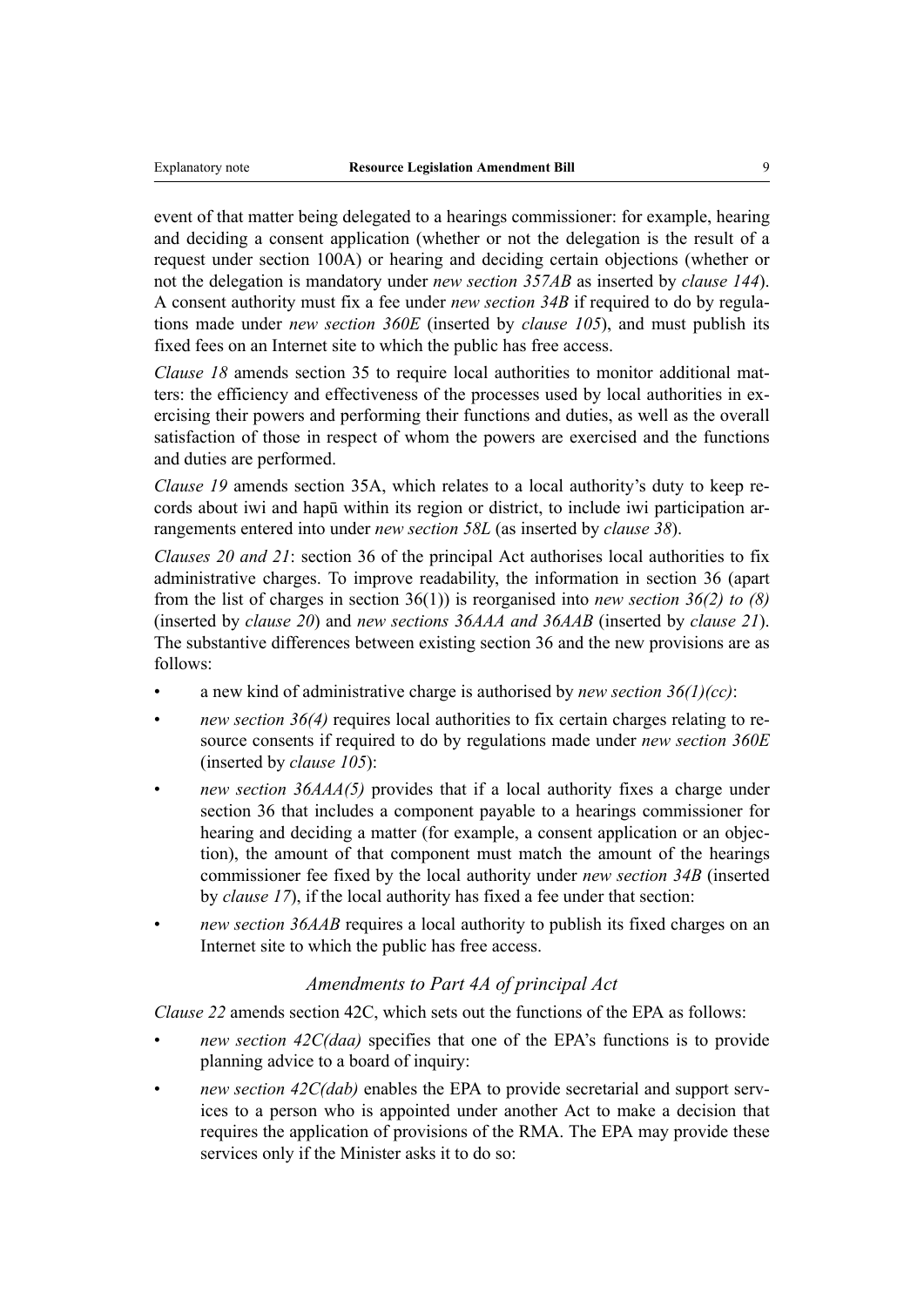• *new section 42C(dac)* enables the EPA, if requested by the Minister, to provide advice and administrative support in relation to the Minister's functions under the streamlined planning process.

*Clause 23* inserts *new section 42CA*, which enables the EPA to recover costs incurred in providing services under *new section 42C(dab)* (inserted by *clause 22*).

## *Amendments to Part 5 of principal Act*

*Clauses 24 to 61* amend Part 5 to include new material on NESs, NPSs, the NPT, iwi participation arrangements, the collaborative planning process, and the streamlined planning process. The amendments to Part 5 also include an alternative remedy for landowners affected by provisions that render their land incapable of reasonable use and place an unfair or unreasonable burden on them. Some clauses also introduce new subpart headings and cross-headings to clarify the expanded structure of Part 5.

Under the new subpart heading "National instruments" (*clause 24*), *clauses 25 to 36* amend provisions relating to NESs, NPSs, and the New Zealand coastal policy statements (**NZCPS**), as follows:

- *clause 25* amends section 43 to empower the making of regulations prescribing NESs to be made generally, or to relate to a specified district or region or to another specified part of New Zealand (but *see* the qualification in *clause 28*, which amends section 44):
- *clause 26* amends section 43A to include the right to charge for monitoring permitted activities specified by the standard and to provide direction as to how functions are to be performed by consent authorities to achieve the standard:
- *clause 27* amends section 43B to clarify that a rule or resource consent that is more lenient than an NES prevails over the standard, if that is permitted within the standard:
- *clause 28* amends section 44 to clarify how the power to limit the application of an NES applies:
- *clause 29* inserts *new section 45A*, setting out the contents of NPSs. The only mandatory element is the current requirement to provide objectives and policies for matters of national significance that are relevant to achieving the purpose of the RMA; any further matters are discretionary and allow an NPS to require specific methods and monitoring requirements. NPSs may apply generally or only to a particular region, district, or other specified part of New Zealand:
- *clauses 30 to 32* make amendments to sections 46A, 48, and 52 respectively to provide for the situation where an NPS applies only to a specified area:
- *clause 33* amends section 55 to clarify the directive nature of NPSs:
- *clause 34* inserts *new section 55A* to provide that a combined process may be used to prepare an NES and an NPS: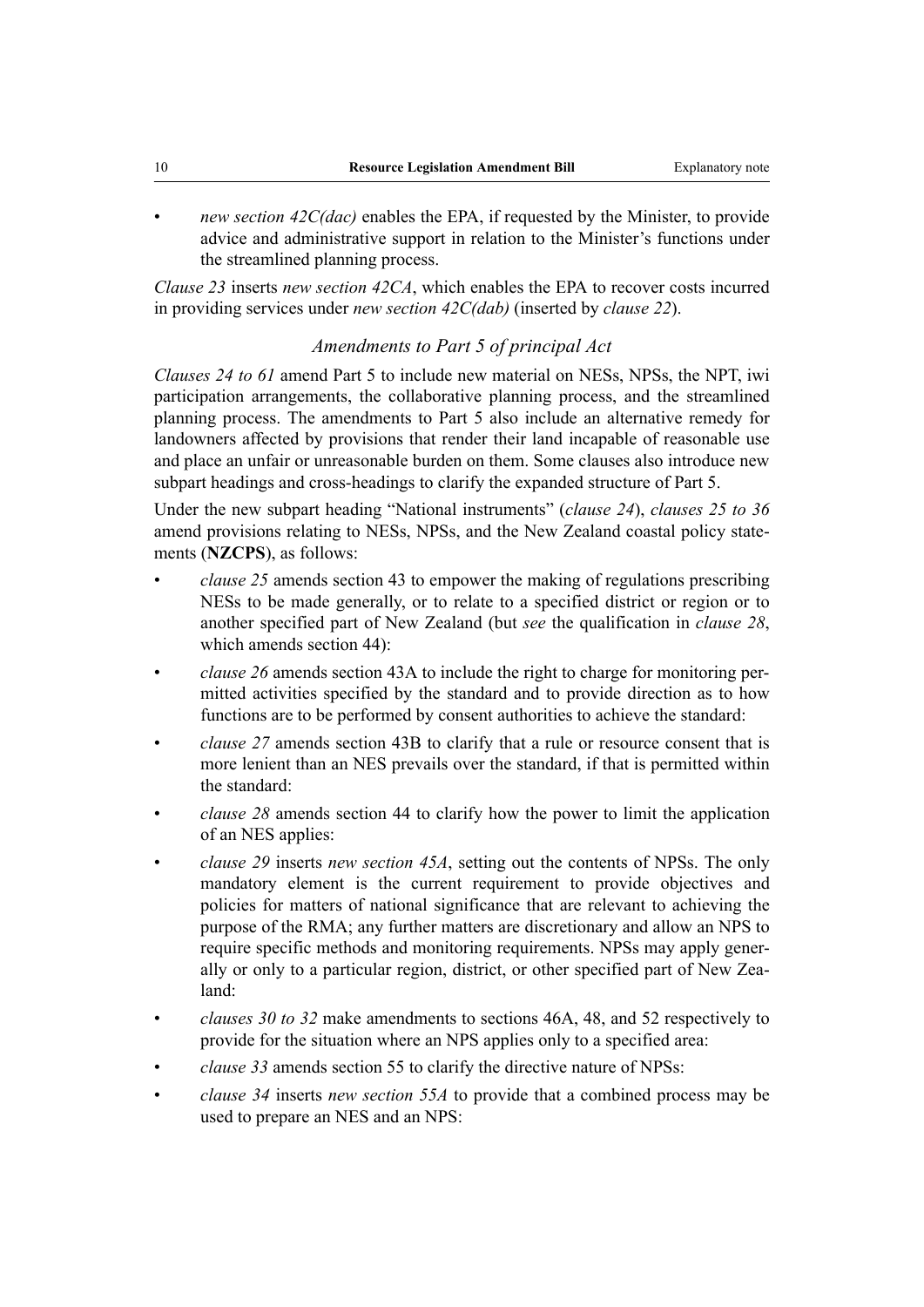• *clauses 35 and 36* amend provisions relating to NZCPSs to include objectives. As in the other national instruments, provision is made for the instrument, or any of its provisions, to apply generally within, or to a specified part of, the coastal environment.

*Clause 37* inserts a new cross-heading "National planning template" and *new sections 58B to 58J*, which provide for this new instrument.

*New section 58B* states that the purpose of the NPT is to assist with achieving the purpose of the RMA. To that end, the NPT must set out requirements or other provisions relating to any aspect of the structure, format, or content of regional policy statements and plans to address matters that the Minister considers are nationally significant or require national consistency. By virtue of section 43AA, this section applies to regional policy statements, regional plans, and district plans.

*New section 58C* relates to the contents of the NPT, which may specify—

- the structure and form of regional policy statements and plans:
- the *new section 45A(2) and (4)* matters:
- objectives, policies, or methods (including rules) that must or may be included in plans:
- objectives, policies, or methods (but not rules) that must or may be included in regional policy statements.

*New section 58D* provides that if the Minister decides to prepare an NPT, the requirements of that section and *new sections 58E to 58J* apply. Matters to which the Minister may have regard are also listed. The required process includes the preparation of a draft and an evaluation report and a public consultation process.

*New section 58E* provides for the Minister (and the Minister of Conservation in relation to a regional coastal plan) to approve the NPT after considering the evaluation report and recommendations received under *new section 58D*. The Minister must carry out a section 32AA evaluation. The Minister and the Minister of Conservation may approve their respective parts of the template, with or without changes, or may withdraw their respective parts. Notice of approval must be given in the *Gazette*.

The approval of the NPT must be publicly notified as the Minister thinks fit (*new section 58F*). The NPT, the report, and any recommendations made under *new section 58D* must be published on an Internet site to which the public has free access.

*New section 58G* sets out the procedure for changing or revoking the NPT.

*New section 58H* provides for each local authority to recognise the NPT by amending its plans and policy statements as directed by the NPT.

*New section 58I* requires the first NPT to be in place within 2 years after the date on which this Bill receives the Royal assent. An NPT must be in force at all times after that.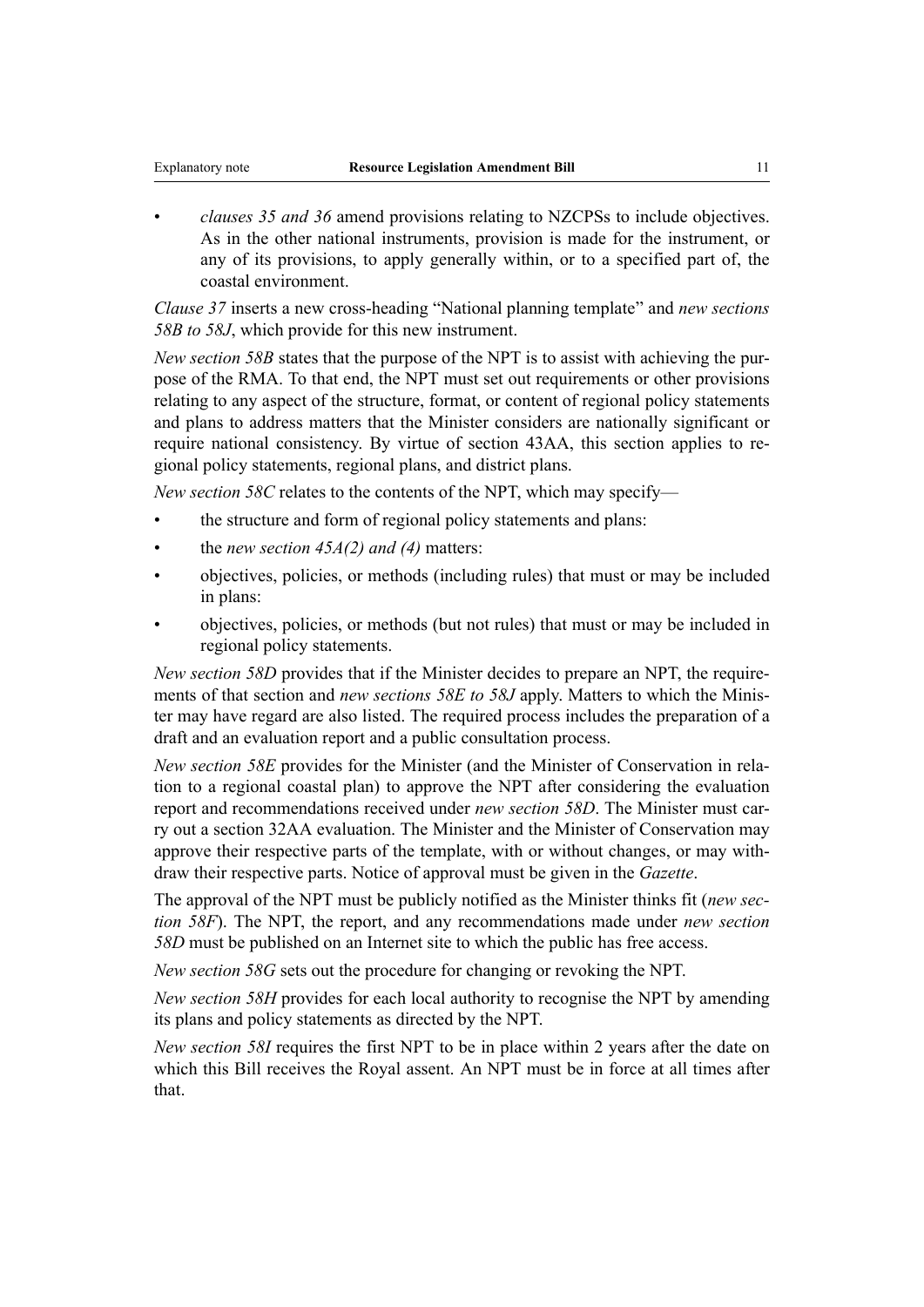*New section 58J* requires every local authority, not later than 1 year after the approval of the NPT, to make the applicable operative and proposed plans and policy statements available on an Internet site to which the public has free access.

*Clause 38* inserts a subpart heading "Iwi participation arrangements", *new sections 58K to 58P*, and a new subpart heading for local authority policy statements and plans.

*New section 58K* states that the purpose of this subpart is to provide for local authorities and iwi authorities to discuss, agree, and record how tangata whenua, through iwi authorities, are to participate in the plan-making processes under Schedule 1.

*New section 58L* requires local authorities to invite iwi authorities representing the tangata whenua of a region or district to enter into 1 or more iwi participation arrangements. This requirement is triggered by a triennial general election held under section 10 of the Local Electoral Act 2001. The invitation must be given not later than 30 working days after the date of the relevant triggering event.

*New section 58M* sets out the required content of iwi participation arrangements, including—

- how an iwi authority party may participate in the preparation or change of a policy statement or plan:
- how the parties will give effect to the requirements of any provision of any iwi participation legislation.

*New section 58N* sets out a 6-month time frame for concluding an iwi participation arrangement, after which the local authority must offer a mediation process, although an iwi authority is not compelled to enter a mediation process. No mediated agreement may include a provision requiring the local authority to suspend its planning process.

*New section 58O* provides for the Minister to provide assistance, on request, to the parties to enable them to conclude an iwi participation arrangement.

*New section 58P* provides that any relevant iwi participation legislation prevails over an iwi participation arrangement.

*Clauses 39 to 47* make technical amendments to sections 61, 62, 65 to 67, and 73 to 75 to include references to the NPT and to remove the requirement for a local authority to specify, in a regional policy statement, objectives, policies, and methods for the control of land to prevent or mitigate the adverse effects of hazardous substances.

*Clause 44* amends section 69 to exclude the application of Schedule 3 of the RMA to fresh water. This change aligns the Act with the implementation of the national objectives framework.

*Clause 48* repeals a cross-heading above section 78.

*Clauses 49 and 50* insert cross-headings above sections 79 and 80.

*Clause 51* amends section 80 to clarify that when preparing a combined document, the local authorities concerned must apply the requirements of Part 5, and if the com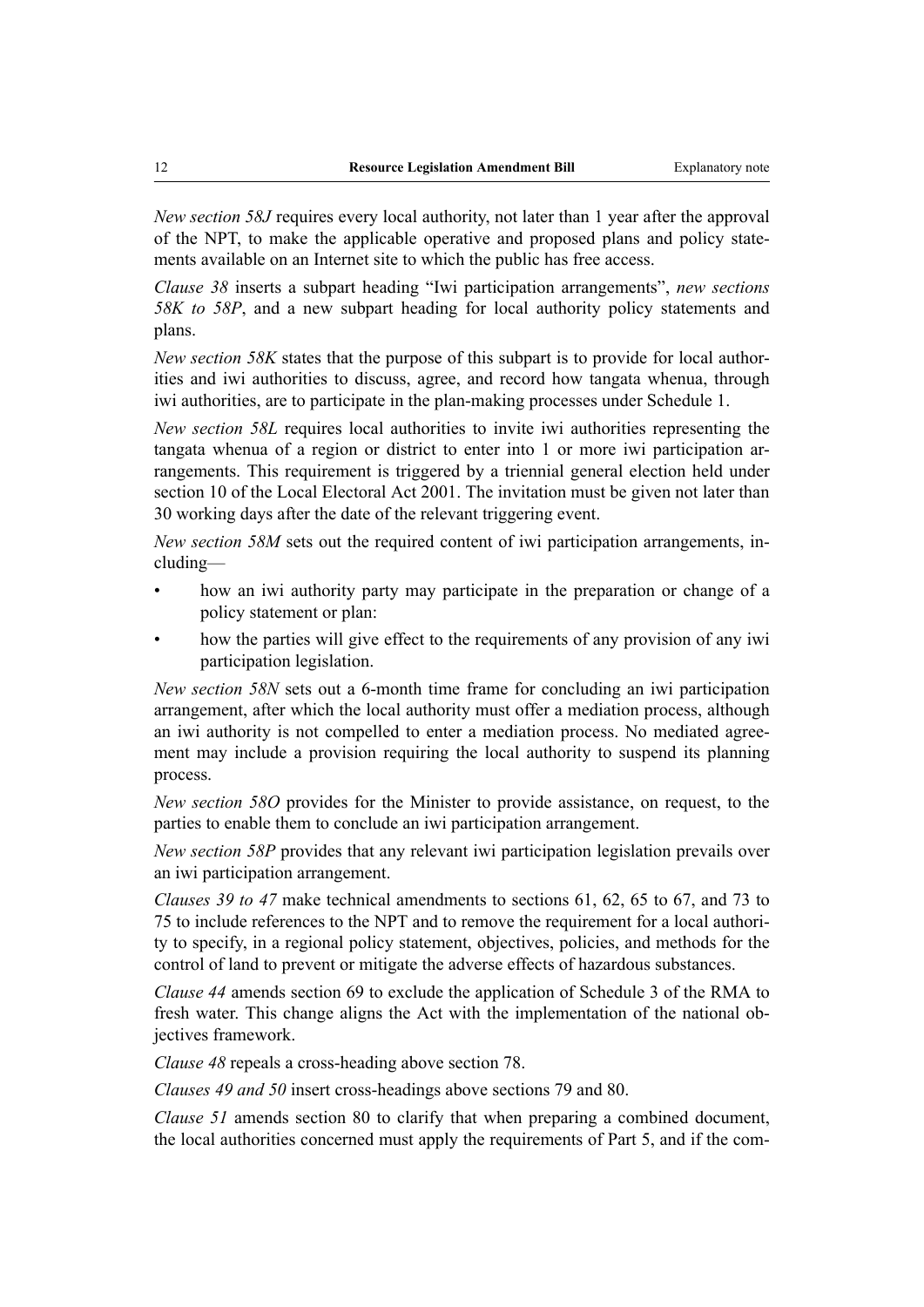bined document includes a proposed regional policy statement, the local authorities concerned may give effect to the proposed policy statement that is part of the combined document and have regard to the operative policy statement.

*Clause 52* inserts 2 new subparts, *new subpart 4 and new subpart 5*, and a *new subpart 6 heading* as follows:

- *new subpart 4*, comprising *new section 80A*, gives an overview of the collaborative planning process, the details of which are contained in *new Part 4* of Schedule 1; and
- *new subpart 5*, comprising *new sections 80B and 80C*, sets out the purpose and scope of the new streamlined planning process. The process requires a local authority to apply to the Minister (or in the case of a regional coastal plan, to the Minister of Conservation or to both Ministers where the planning is to encompass matters within the jurisdiction of both Ministers) for a direction to use this process. *New section 80C* sets out criteria that must be satisfied before the streamlined planning process may be used. Application must be made first under *new subpart 5* before a local authority gives notice under clause 5 or *new clause 5A* of Schedule 1 or *new Part 4* of Schedule 1.

*Clause 53* amends section 82 to apply the dispute provisions in that section to the NPT.

*Clause 54* amends section 85. *Subclause (1)* amends the heading to make it consistent with the discretion conferred on a local authority to acquire private land in certain circumstances; *subclause (2)* removes the restriction to the process under Part 1 of Schedule 1. *New subsection (3)* provides that the discretion applies in the case of an application to change a plan or proposed plan under Part 2 of Schedule 1 or on an appeal in relation to a provision of a proposed plan or plan change. *New subsection (3A)* empowers the Environment Court, if satisfied that both grounds in *new subsection (3B)* are met, to direct the relevant local authority to do 1 or other of the following, as the local authority considers appropriate (other than in respect of a regional coastal plan or proposed regional coastal plan):

- to modify, delete, or replace the relevant provision as the court specifies; or
- with the agreement of the person whose estate or interest is affected, to acquire the land under the PWA

In the case of a proposed or operative regional coastal plan (*see new subsection*  $(3A)(b)$ ), the court may report its findings to the applicant, the relevant regional council, and the Minister of Conservation and direct the regional council to modify, delete, or replace the relevant provision of the plan.

*New subsection (3B)* provides the grounds for determining a challenge, namely that the provision concerned—

- renders land incapable of reasonable use; and
- places an unfair and unreasonable burden on the person with an estate or interest in the land.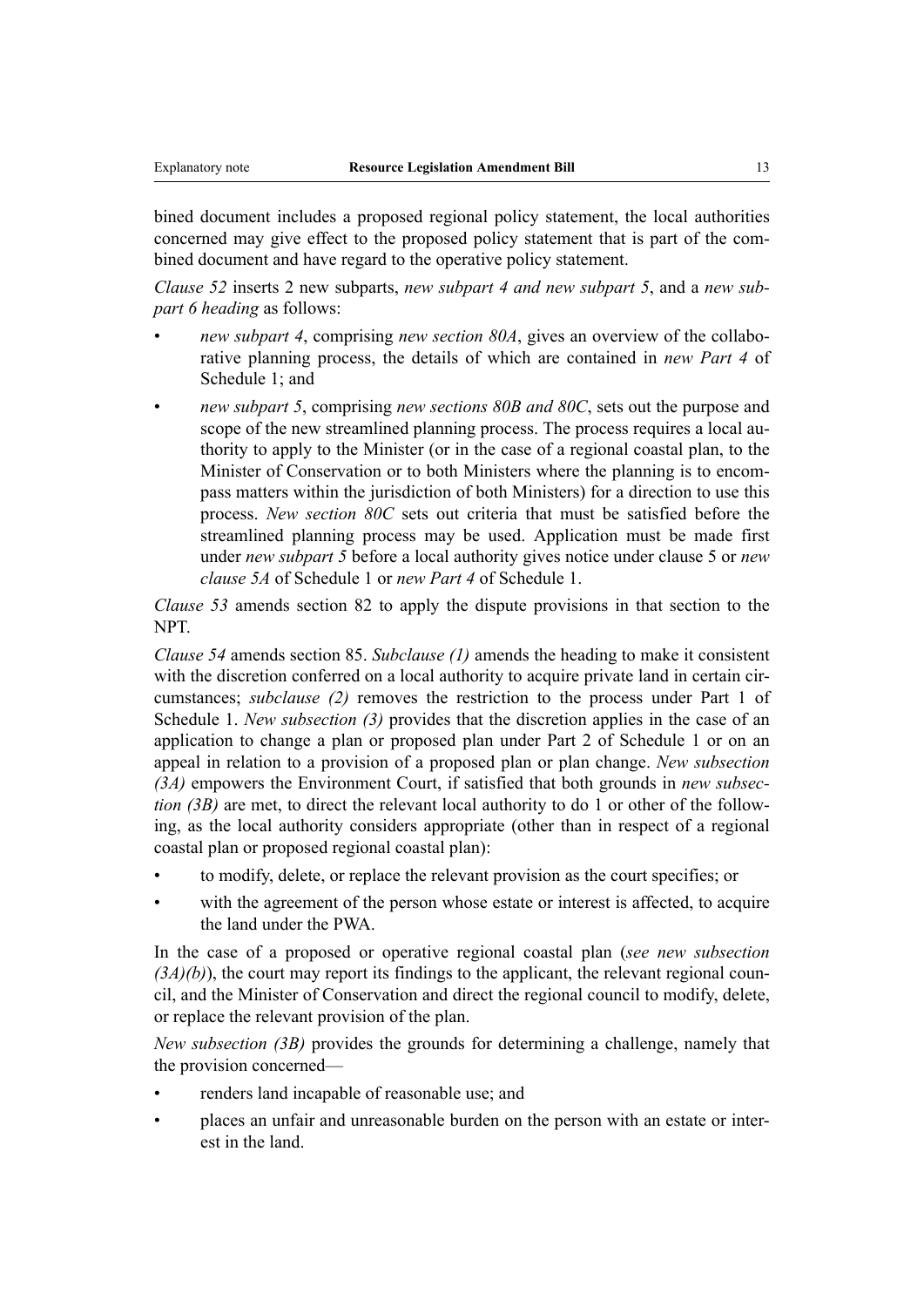Before making a determination under *new subsection (3A)*, the court must have regard (*see new subsection (3C)*) to—

- Part 3 of the RMA (including the effect of section 9(3) which limits the use of land; and
- the effect of section  $85(1)$  (which deems an interest in land not to be taken or injuriously affected by a provision in a plan unless provided for by the RMA).

*New subsection (3D)* provides that the discretion to order compulsory acquisition is not available unless—

- the owner of the land (or the owner's spouse, civil union partner, or de facto partner) had acquired the estate or interest in the land before the date when the relevant provision was first publicly notified (or otherwise included in the relevant plan); and
- the provision remained in substantially the same form as when it was first included in a proposed plan or change to a plan; and
- the owner's consent to compulsory purchase has been obtained.

*New subsections (4) and (5)* confirm the application in section 85 of clause 15 of Schedule 1 (which relates to hearings by the Environment Court).

Section 85, as amended by *clause 54*, does not apply if a challenge is made against a provision prior to the commencement of this clause (*see new clause 12(2)(c)* of Schedule 12 as inserted by *clause 110*).

*Clause 55* amends section 86 to reflect the new mechanism introduced by *new section 85(3)(a)(ii)*.

*Clause 56* replaces the cross-heading above section 86A with a subpart heading.

*Clauses 57 to 61* consequentially amend sections 86A, 86B, 86D, 86E, and 86G respectively to take account of the repeal of former section 86B(6).

## *Amendments to Part 6 of principal Act*

*Clause 62* amends section 104, which sets out what a consent authority must, and must not, have regard to when considering an application for a resource consent and any submissions received, as follows:

- *new section*  $104(1)(ab)$  is inserted to require a consent authority to have regard to any measure proposed by the applicant for the purpose of ensuring positive effects on the environment to offset any adverse effects on the environment that will or may result from allowing the activity. This requirement is intended to cover both offsetting and environmental compensation measures:
- *new section 104(1A)* provides for a consent authority to have particular regard to the objectives and policies in the NPT that are included in a regional policy statement or plan as required under *new section 58C(1)(c) or (d)* and are specified in an objective or a policy to deal with a matter that the Minister considers to be nationally significant.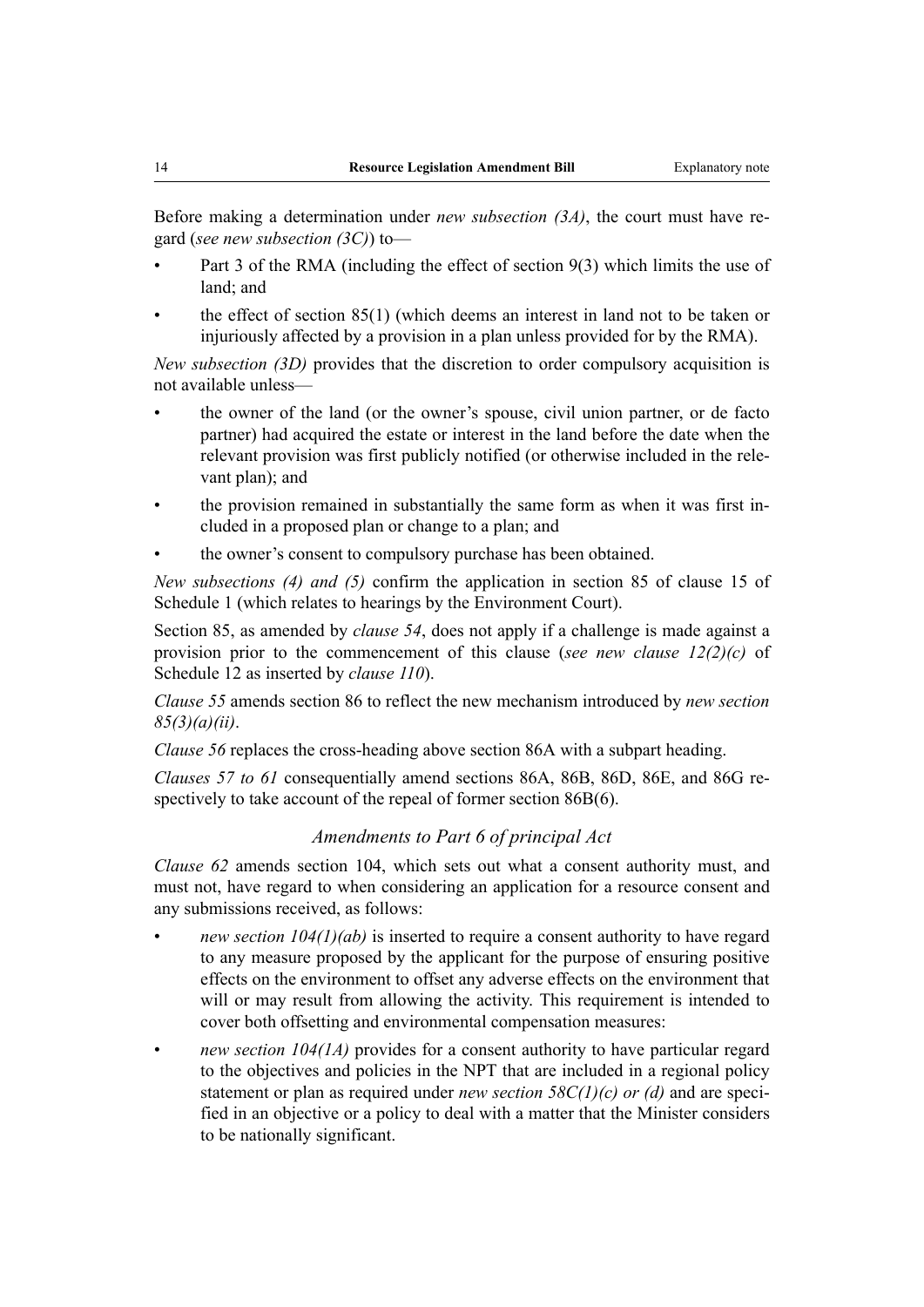*Clauses 63 and 64*: *clause 63* amends section 108, which allows a consent authority to attach conditions to resource consents and lists the requirements for conditions that may be imposed. A consent authority's discretion under this section is currently subject to regulations. The effect of the amendment is to make it also subject to *new section 108AA*, which is inserted by *clause 64*. The new section requires conditions of a resource consent to be directly connected to an adverse effect of the activity on the environment or to an applicable district rule or a regional rule. Other conditions may be included only if the applicant agrees.

*Clause 65* amends section 139, under which consent authorities and the Environmental Protection Authority can issue certificates of compliance. The effect of the amendment is to clarify that any costs the EPA is entitled to recover under section 139(13) are recoverable as a debt due to the Crown that is recoverable in any court of competent jurisdiction.

## *Amendments to Part 6AA of principal Act*

*Clause 66* amends section 142 to provide that, when deciding whether a matter is or is part of a proposal of national significance, the Minister must have regard to whether the matter gives effect to a national policy statement or the NPT.

*Clause 67* amends section 144 to change the time frame in which the Minister can call in a matter from 5 working days after the last day for making submissions to 5 working days before the date fixed for the commencement of the hearing.

*Clause 68* amends section 149C to require that a notice (that the Minister has made a direction to refer certain matters that are part of a proposal of national significance to a board of inquiry, an Environmental Court, or a local authority) must include an electronic address for sending submissions.

*Clause 69* amends section 149E to extend the submission period from 20 to 30 working days and to provide that, if a person sends an electronic submission on a matter that is part of a proposal of national significance, the electronic address used to send the submission will be deemed to be an address for service unless the person specifies otherwise.

*Clause 70* amends section 149F to provide that a notice (specifying that a summary of submissions on a matter that is part of a proposal of national significance is available) must include an electronic address for sending further submissions and, if a person sends a further electronic submission and does not specify otherwise, that electronic address will be deemed to be an address for service.

*Clause 71* amends section 149G to provide that, where a matter that is part of a proposal of national significance is referred to a board of inquiry or the Environment Court and the EPA commissions the local authority to prepare a report, the report must include relevant provisions of an NPT.

*Clause 72* amends section 149J to provide that when a board of inquiry is appointed by the Minister to consider a matter that is part of a proposal of national significance, the Minister may appoint members of the EPA board to the board of inquiry, may al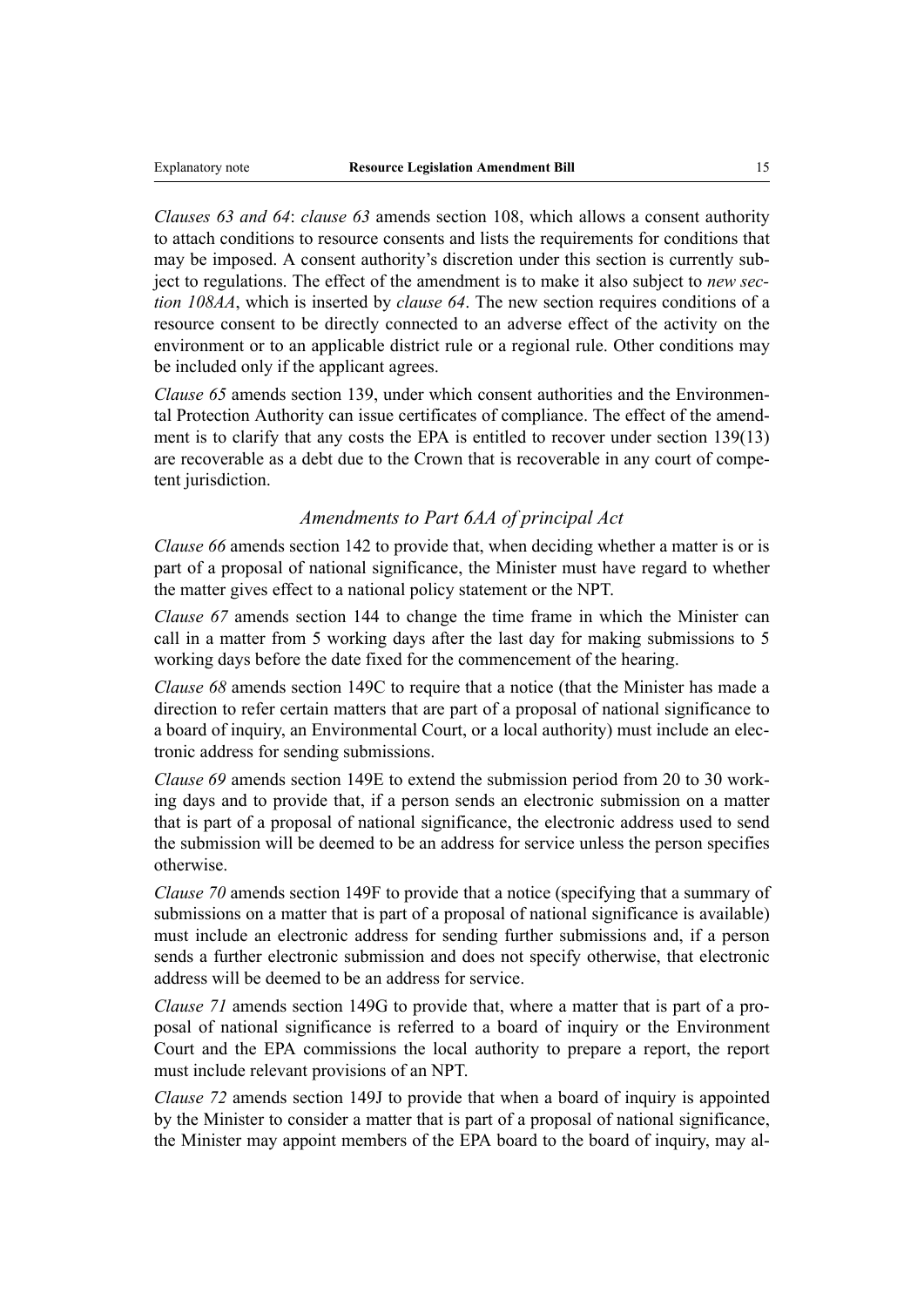low the EPA to nominate board members, and may set terms of reference for the board of inquiry. The amended provision also makes discretionary the former requirement for the chair to be a current, former, or retired Judge.

*Clause 73* amends section 149K to provide that the Minister, in appointing members of a board of inquiry, should consider the need for the board to have knowledge, skill, and experience relating to the management of the examination (and cross-examination) of witnesses, and to have legal expertise and relevant technical expertise.

*Clause 74* inserts a *new section 149KA* to provide that, for the purpose of minimising cost and delay, the EPA may make decisions on administrative and support matters that are incidental or ancillary to the conduct of a board of inquiry or allow the board to make those decisions.

*Clause 75* amends section 149L—

- to allow the EPA to provide a board of inquiry with a funding estimate:
- to require a board of inquiry to conduct an inquiry in accordance with any terms of reference set by the Minister:
- to require a board of inquiry to carry out its duties in a timely and cost-effective manner:
- to require a board of inquiry to have regard to a funding estimate provided by the EPA:
- to allow a board of inquiry to obtain planning advice from the EPA.

*Clause 76* amends section 149O to extend the submission period from 20 to 30 working days and to require the EPA, in giving notice of a plan or change proposed by a local authority under section 149N, to include in the notice an electronic address for sending submissions.

*Clause 77* repeals section 149Q and the requirement for a board of inquiry to produce a draft report (before producing a final report).

*Clause 78* amends section 149R to make consequential amendments as a result of other changes made in this Bill, to clarify the time frame in which a board must make a decision, and to prescribe how the EPA may provide a copy of a final report to a submitter.

*Clause 79* amends section 149RA to make a minor clarification.

*Clause 80* amends section 149S to clarify that the period of 18 months by which the Minister may extend the time in which a board of inquiry must produce a final report does not include a period while the board is suspended.

*Clause 81* inserts *new sections 149ZF and 149ZG*. *New section 149ZF* provides that where a person is required to pay costs, the requirement to pay is final and constitutes a debt due to the Crown if the person has not objected or appealed in the time permitted or has objected or appealed but the appeal has been decided against them. *New section 149ZG* provides that a board of inquiry may be suspended if a person required to pay costs does not do so.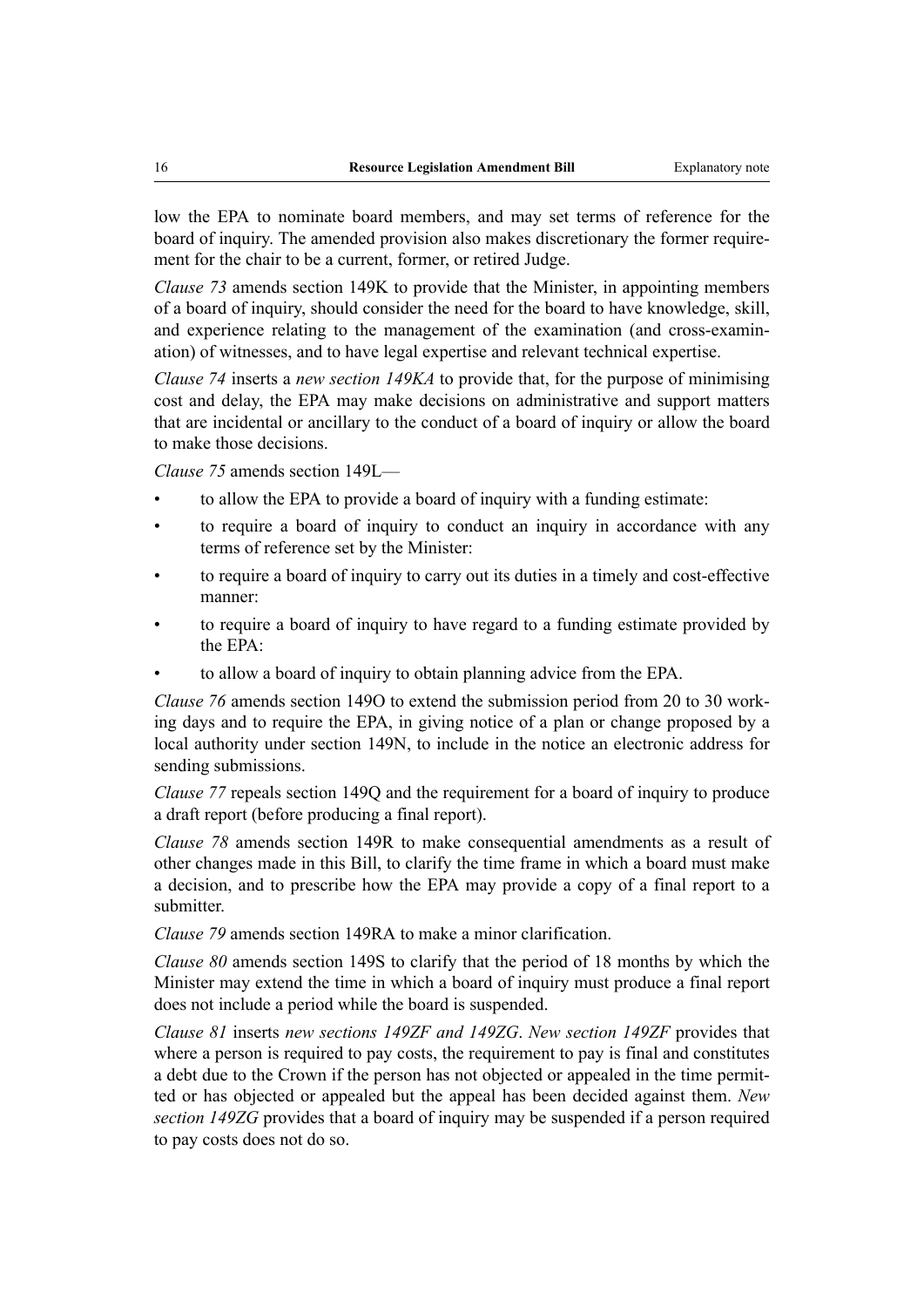## *Amendments to Part 8 of principal Act*

*Clauses 82, 83, and 85* amend sections 168A, 171, and 191 respectively to ensure that account is taken of the national planning template.

*Clause 84* inserts a *new subsection (1A)* in section 189 to provide that a notice of requirement must not be given by a heritage protection authority that is a body corporate in respect of private, but not Crown, land. The definition of Crown in *new subsection (6)* includes Crown entities, mixed ownership model companies, State enterprises, and local authorities.

*Clause 86* inserts *new sections 195B and 195C*, which permit the Minister to transfer responsibility for an existing heritage order to another heritage protection authority (other than one that is a body corporate). Before doing so, the Minister must take into account the heritage values of the relevant place or area, the reasonable use of the place or area while being subject to a heritage order, and other matters the Minister considers relevant, such as—

- the effect of the order on the property rights of the owner or occupier; and
- the ability of the heritage protection authority transferee to protect the place or area.

Notice must be given by the Minister of the intention to transfer responsibility (*new subsection (3)*); those notified have a right to object or submit to the Minister (*new subsection (4)*); and the Minister must take into account the objections and submissions received within the specified time before making a decision to transfer an order.

The Minister must publish a *Gazette* notice of the final decision and the local authority concerned must amend the district plan as soon as reasonably practicable to note the transfer of responsibility (*new section 195C*).

## *Amendments to Part 9 of principal Act*

*Clauses 87 and 88* amend sections 207 and 212 respectively to provide for the objectives and policies of the NPT to be considered in the deliberations of a special tribunal and the Environment Court.

## *Amendments to Part 11 of principal Act*

*Clause 89* consequentially amends section 265(1)(c), which specifies the quorum for the Environment Court, to authorise a single Environment Commissioner to sit in accordance with directions given by an Environment Judge under section 280 (as amended by *clause 95*).

*Clause 90* amends section 267, which enables Environment Judges to convene conferences, so that—

it is mandatory for an Environment Judge, as soon as practicable after the lodging of proceedings, to consider whether to convene a conference (but whether a conference is convened or not remains within the discretion of the Environment Judge); and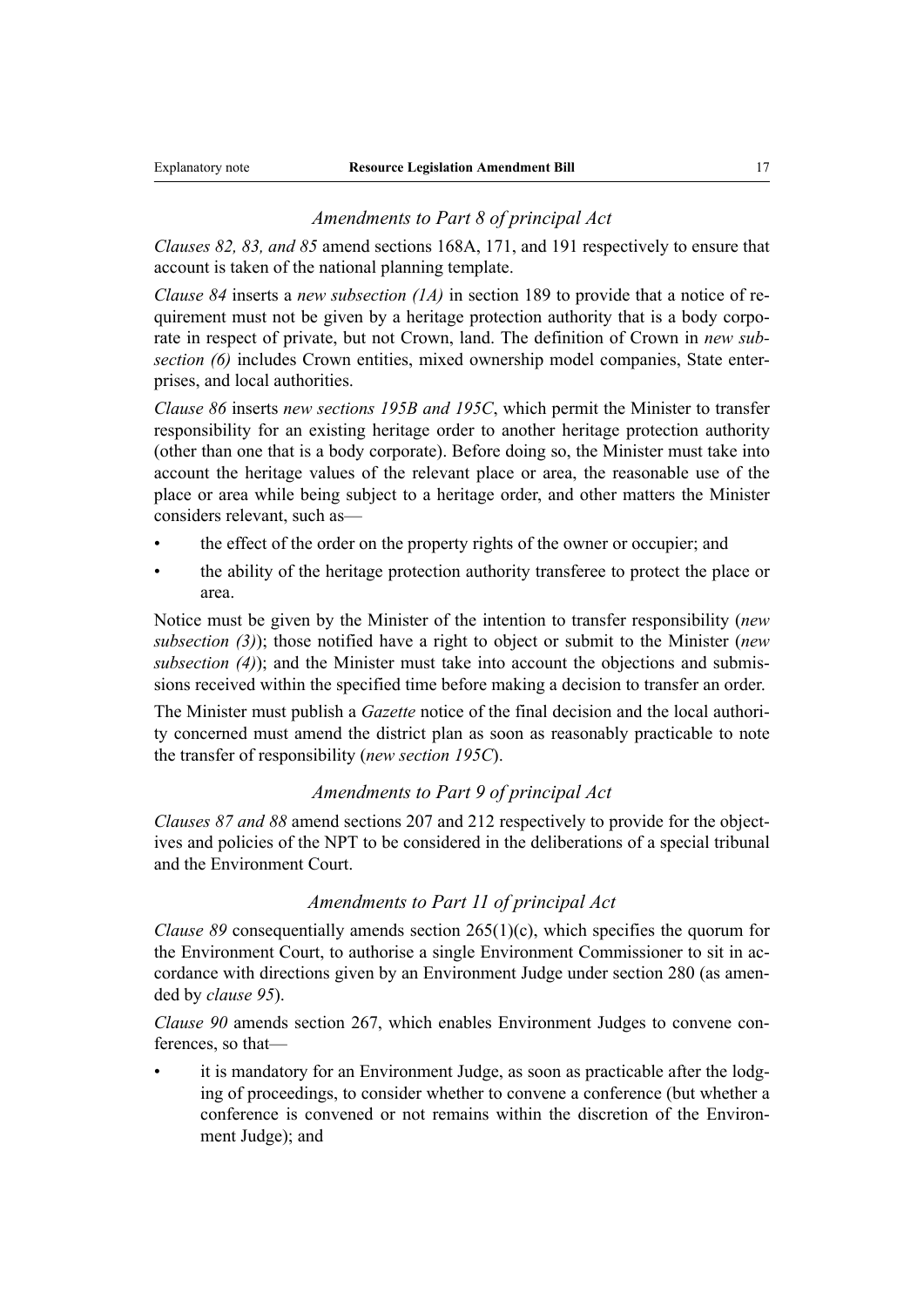where a person is required to attend in person or by a representative, any representative attendee must be a person with the authority to make decisions on behalf of the person represented.

*Clause 91* replaces section 268 with *new sections 268 and 268A*. Section 268 currently enables the Environment Court, with the consent of the parties, to ask one of its members, or another person, to conduct a form of alternative dispute resolution (an **ADR process**) before or during the course of a hearing. The key changes under *new sections 268 and 268A* are as follows:

- the purpose of conducting an ADR process is changed from "encouraging settlement" to "facilitating the resolution of a matter":
- the Environment Court will not require the consent of the parties to arrange an ADR process:
- if an ADR process is arranged, each party to the proceedings will be required to participate in the process unless the Environment Court grants leave to the contrary:
- where a party is required to participate in an ADR process, a person may represent that party only if the person has authority to make decisions on their behalf.

*Clause 92* amends section 276, which sets out matters relating to evidence in the Environment Court, to make it subject to *new section 277A* (as inserted by *clause 93*).

*Clause 93* inserts *new section 277A*, which modifies the powers of the Environment Court in relation to evidence heard on appeal by way of rehearing. The new section applies to an appeal brought under *new clause 59* of Schedule 1 (inserted by *clause 108*) in the context of the collaborative planning process, and enables the Environment Court to rehear evidence received by the local authority or panel whose decision is the subject of the appeal.

*Clause 94* amends section 279, which sets out the powers of an Environment Judge sitting alone. *New subsection (5)* is added to authorise the Principal Environment Judge to extend the powers of Environment Judges sitting alone in proceedings relating to an appeal under section 120, so that an Environment Judge may make orders on any matters at issue in consent appeals. The Principal Environment Judge will be able to confer these powers without the agreement of parties to the proceedings and without the need for a conference.

*Clause 95* amends section 280, which sets out the powers of an Environment Commissioner sitting without an Environment Judge. *Clause 95(1)* inserts *new section 280(1AA)*, which—

• enables an Environment Judge to delegate to 1 or more Environment Commissioners sitting alone the powers that the Judge has under section 279(1) to (4) when sitting alone, in the context of proceedings relating to an appeal under section 120; and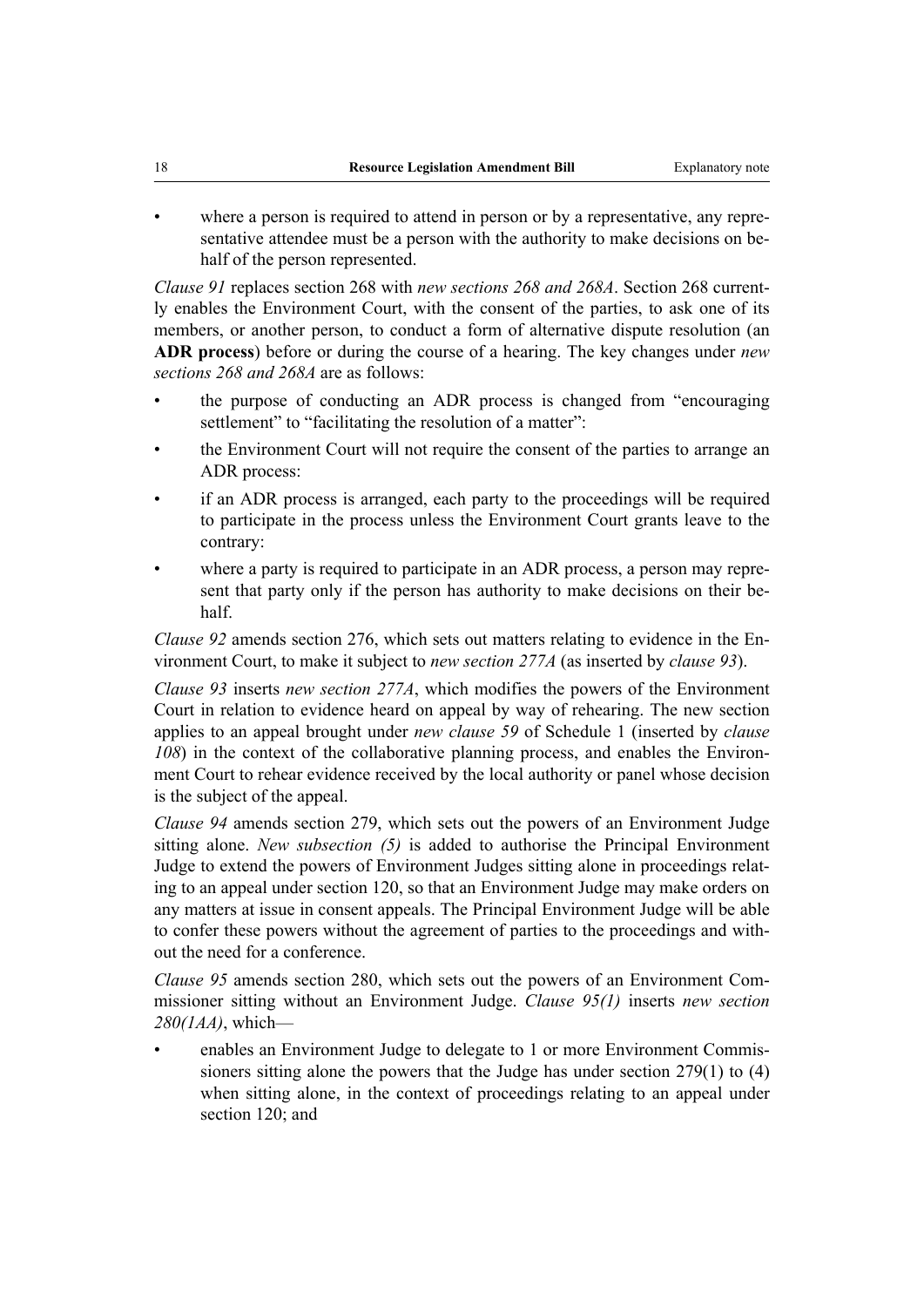• provides that such powers may be delegated only after a conference where an Environment Judge has determined that 1 or more Environment Commissioners sitting alone may exercise the powers.

*Clause 95(2)* repeals section 280(1A), which says that an order made by an Environment Commissioner under section 280(1) (ie, in accordance with a direction of the Principal Environment Judge) must be treated as if it were an order of the Environment Court. This section is redundant, because section 265(1)(c) states that the quorum for a sitting of the Environment Court is satisfied by an Environment Commissioner sitting alone in accordance with a direction of the Principal Environment Judge under section 280, and there is no need to say that an order made by a validly constituted Environment Court is an order of that court. *See also clause 89*, which consequentially amends section  $265(1)(c)$  to align it with the other amendments to section 280 made by *clause 95*.

*Clause 96* replaces section 281A, which authorises the Environment Court Registrar to waive, reduce, or postpone the payment of a fee to the court on certain grounds. *New section 281A* differs from the existing section in the following respects:

- the Registrar may only waive, reduce, or postpone the payment of a fee after receiving an application that is in the prescribed form (if any) and accompanied by the prescribed fee (if any). Section 281A does not currently require an application to be made:
- the Registrar is required to apply prescribed criteria (if any) in assessing whether the grounds for waiving, reducing, or postponing the payment of a fee are met in a particular case. The grounds themselves have not changed (compare *new section 281A(3)(a) and (b)* and existing section 281A(2)(a) and (b)), but the requirement for the Registrar to apply any prescribed criteria is new.

*Clause 97* replaces section 290A, which currently requires the Environment Court, when determining an appeal or inquiry, to have regard to the decision that is the subject of the appeal or inquiry. The amendment adds a requirement for the Environment Court to also have regard to reports prepared by the consent authority and to the outcomes of pre-hearing meetings or ADR processes.

*Clause 98* amends section 293 to include the NPT among the planning instruments relevant to the Environment Court's consideration of a proposed policy statement or plan.

## *Amendments to Part 12 of principal Act*

*Clause 99* amends section 310 to provide for the NPT to be taken into account in relation to declarations sought on regional policy statements and regional plans.

## *Amendments to Part 14 of principal Act*

*Clauses 100 to 102* amend sections 352A, 357B, and 357D to update cross-references.

*Clause 103* amends the regulation-making powers in section 360 as follows: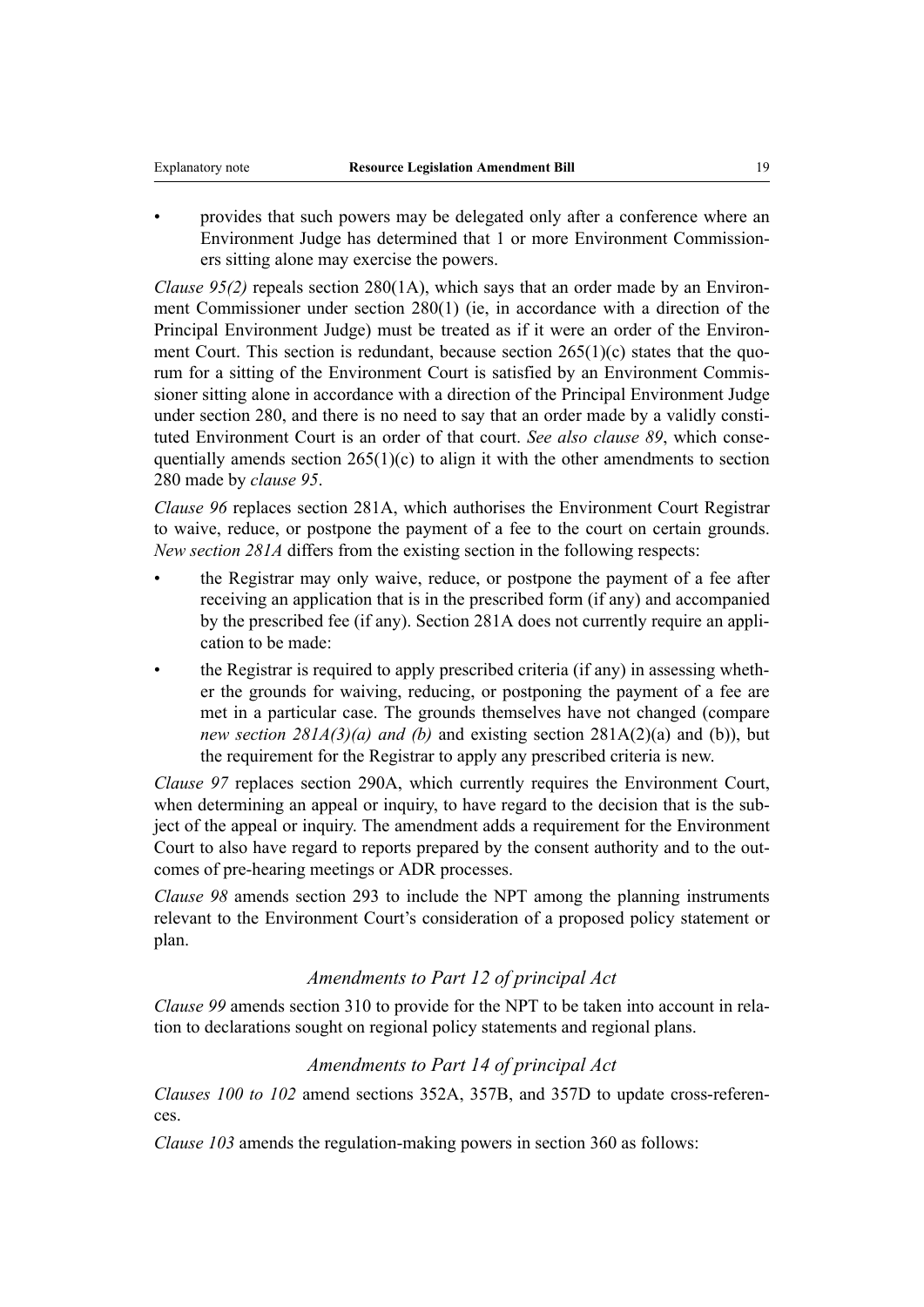- *new section 360(1)(baa)* enables regulations to prescribe criteria for the Environment Court Registrar to apply when considering whether to waive, reduce, or postpone the payment of a fee to the court (*see new section 281A* as inserted by *clause 96*):
- to insert in section  $360(1)(ba)$  and (bb) a reference to infringement offences that may be prescribed under *new section 360(1)(ho)* in relation to the contravention of regulations made under *new section 360(1)(hn)* and set a maximum infringement fee of \$750 for those offences:
- *new section 360(1)(da)* enables the making of regulations that prescribe the form, content, and conditions of water permits and discharge permits:
- section  $360(1)(hk)$  is amended to include a reference to monitoring being undertaken in accordance with regulations:
- *new section 360(1)(hk)(ia)* provides for regulations setting out matters by reference to which monitoring is to be undertaken:
- *new section 360(1)(hn)* provides for regulations that prescribe measures by which stock may be excluded for water bodies, estuaries, and coastal lakes and lagoons, including regulations that
	- apply to stock generally or to specified types of stock:
	- apply generally to water bodies, estuaries, and coastal lakes and lagoons or to specified kinds of such areas:
	- apply different measures to different kinds of stock or different kinds of water bodies, estuaries, and coastal lakes and lagoons:
	- prescribe technical requirements for the purposes of the regulations:
- *new section 360(1)(ho)* provides for regulations to prescribe infringement offences for contravening or not complying with regulations made under *new paragraph (hn)*:
- *new section 360(1)(hp)* provides for regulations that prescribe the requirements applying under the RMA to the use by local authorities, consent holders, and others of models of systems such as farms and catchments.

*Clause 104* amends section 360B to include the NPT among the planning instruments relevant to the Minister of Aquaculture making a recommendation for regulations relating to a regional coastal plan.

*Clause 105* inserts *new sections 360D and 360E*, which create new regulation-making powers.

*New section 360D* enables regulations to be made that—

- permit specified land uses:
- prohibit a local authority from making specified rules or types of rules:
- specify rules or types of rules that the regulations override and that must therefore be withdrawn: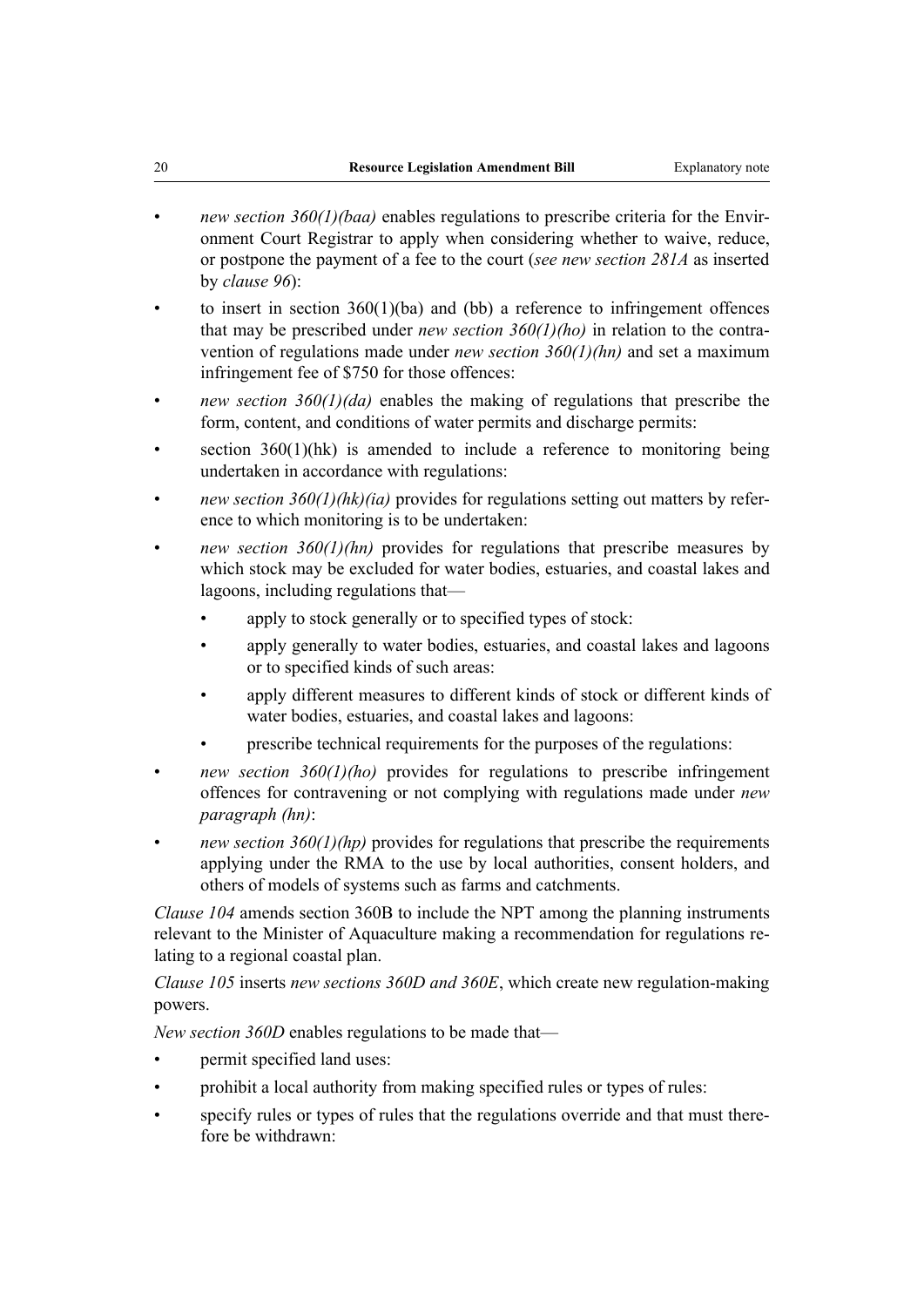• prohibit or override rules or types of rules that would duplicate or overlap with other legislation, where duplication or overlap would be undesirable.

The further powers conferred by *new section 360D* include—

- the power to prescribe the extent to which a matter continues to have effect: and
- the period for which the regulation applies; and
- whether the power applies generally or to a specified district, region, or part of New Zealand.

However, regulations must not be made to permit specified land uses unless, in the Minister's opinion, the change will avoid restrictions on land that are not reasonably required to achieve the purpose of the RMA.

Regulations must not be made to prohibit or withdraw rules, unless in the Minister's opinion the rules are unnecessarily restrictive of land use for residential development or would create undesirable duplication.

The requirements of section 360(2) and (4) apply to regulations made under this section (*new section 360D(6)*), and before regulations are made the Minister must have undertaken, and have taken into account, a section 32 evaluation report (*new section 360D(7)*).

Notification requirements are set out in *new section 360D(8) and (9)*.

The power to make regulations under *new section 360D(1)(a), (b), and (c)* expires and is repealed on the anniversary of the notification of the first NPT (*new section 360D(10)*), and any regulations made under *new section 360D(1)(b) or (c)* and still in force expire and are revoked on that day.

*New section 360E* enables regulations to be made that—

- require local authorities to fix certain administrative charges under section 36:
- require local authorities to fix, under *new section 34B* (as inserted by *clause 17*), the fee payable to a hearings commissioner for hearing and deciding a consent application.

*New section 360E* comes into force on the day after Royal assent, but is amended 6 months after Royal assent by *clause 150*.

## *Amendment to Part 15 of principal Act*

*Clause 106* makes a correction to section 401B required to reflect the changes brought about by the Marine and Coastal Area (Takutai Moana) Act 2011.

## *Part 16 of principal Act replaced*

*Clause 107* replaces Part 16 of the principal Act to reflect the scope of the contents of that Part (which gives effect to the transitional, savings, and related provisions that are set out in Schedule 12).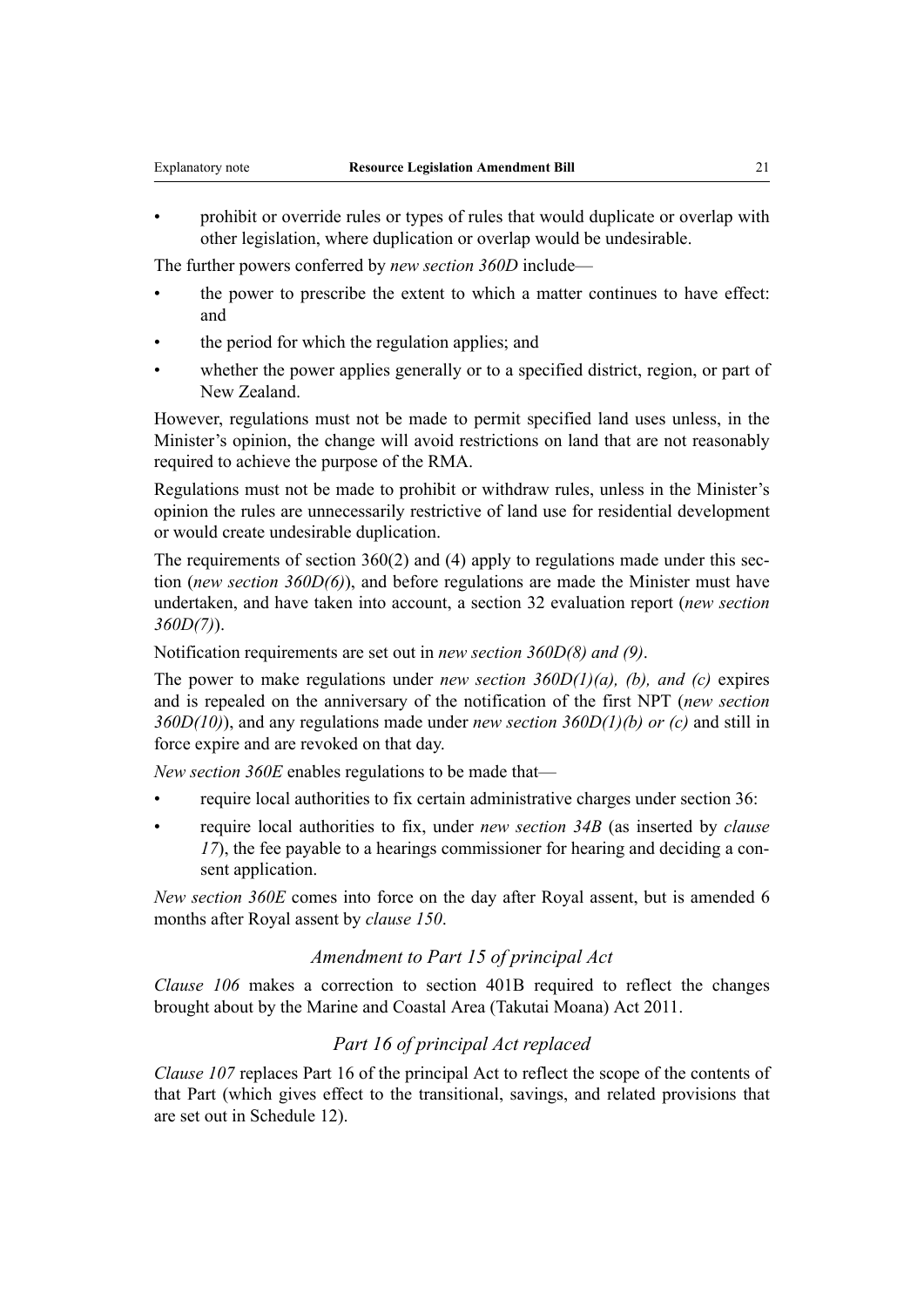#### *Amendments to Schedule 1 of principal Act*

*Clause 108* provides for the amendments to Schedule 1 of the RMA set out in *Schedule 1* of the Bill.

#### *Amendments to Schedule 4 of principal Act*

*Clause 109* makes consequential amendments to Schedule 4 to remove the references to hazardous substances in clauses 6 and 7 of that schedule.

#### *Amendments to Schedule 12 of principal Act*

*Clause 110* amends Schedule 12 of the principal Act as set out in *Schedule 2* of the Bill. Schedule 12 sets out the transitional, savings, and related provisions applying in relation to amendments to the principal Act.

## *Consequential amendments commencing day after Royal assent*

*Clause 111* makes the consequential amendments to other enactments that are set out in *Schedule 3*.

## Subpart 2—Amendments that commence 6 months after Royal assent

## *Amendments to Part 1 of principal Act*

*Clause 112* amends section 2, which is an interpretation provision. As well as inserting definitions of new terms introduced by this Bill, this clause changes the meaning of public notice, so that it has the meaning given by *new section 2AB* as inserted by *clause 114*.

*Clause 113* makes consequential and technical amendments to section 2AA, which contains definitions relating to notification.

*Clause 114* inserts *new section 2AB*, which sets out the requirements for giving public notice of something under the Act. The current definition of public notice in section 2(1) requires a notice to be published in a newspaper and recognises that a local authority may also publish the notice on an Internet site. Under *new section 2AB*,—

- the notice must be published on an Internet site to which the public has free access; and
- only a short summary of the notice, including details of the Internet site, is required to be published in a newspaper.

The notice and the summary must both be worded in a way that is clear and concise.

## *Amendments to Part 3 of principal Act*

*Clause 115* replaces section  $11(1)(a)$ , which allows a subdivision that is expressly allowed by an NES, a rule in a district plan or proposed district plan, or a resource consent. *New subsection (1A)* is inserted. *New subsections (1)(a) and (1A)* allow a subdivision if it—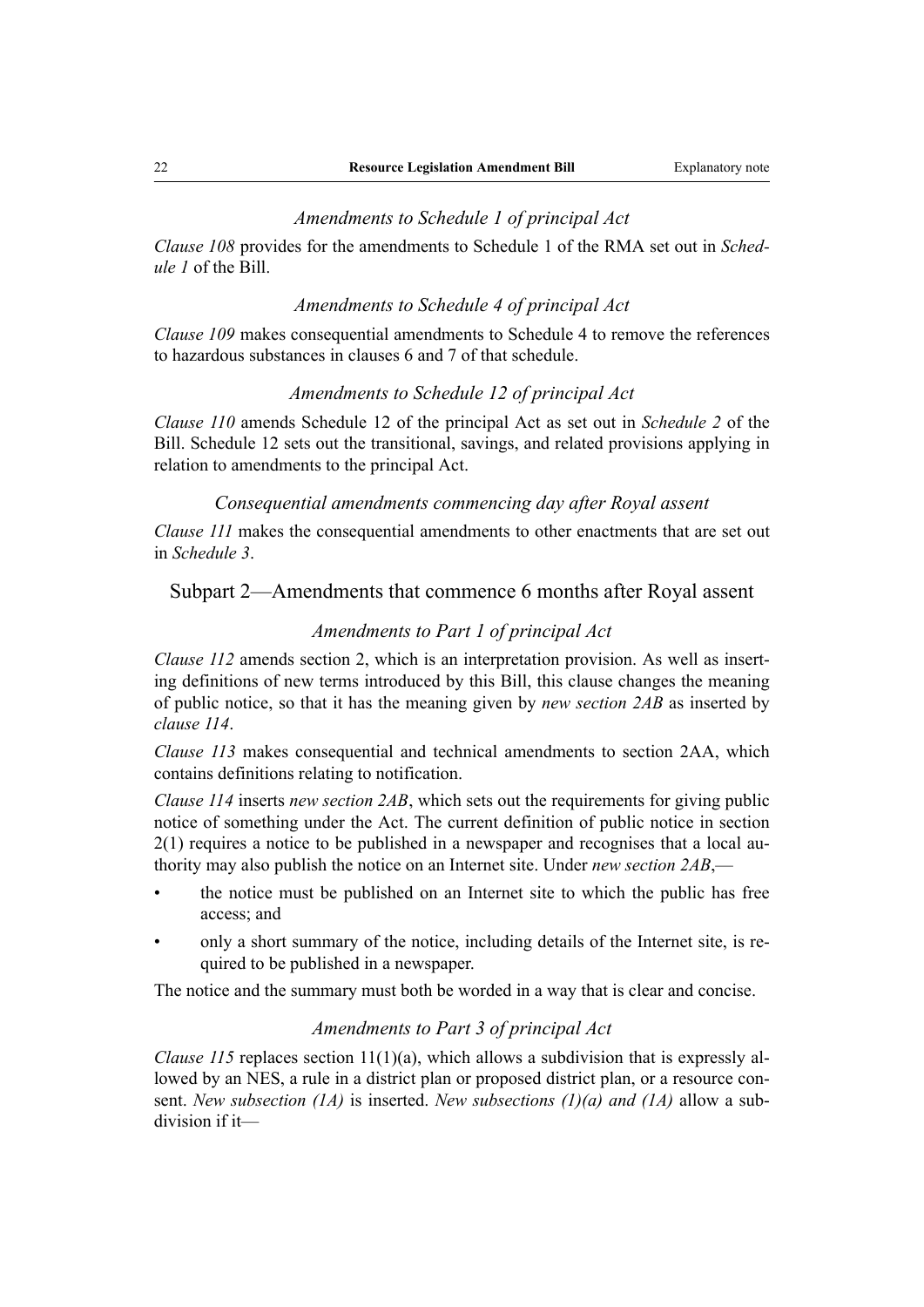- is not in contravention of (instead of "expressly allowed" by) an NES, a rule in a district plan, or a rule in a proposed district plan for the same district (if there is one); or
- is expressly allowed by a resource consent.

## *Amendments to Part 4 of principal Act*

*Clause 116* amends section 35 so that the obligation on local authorities to keep records of certain decisions extends to decisions made under *new sections 87BA and 87BB* as inserted by *clause 122*.

*Clause 117* amends section 36, which authorises local authorities to fix administrative charges. The amendment adds 2 new administrative charges that may be fixed, which relate to—

- the cost of a local authority deciding whether an activity is a permitted activity (*see new sections 87BA and 87BB* as inserted by *clause 122*); and
- the cost of an objection being considered by a hearings commissioner (*see new section 357AB* as inserted by *clause 144*).

*Clauses 118 and 119* make consequential amendments to sections 41A and 41C respectively.

*Clause 120* inserts *new section 41D*. Section 41C(7) to (9) currently empowers an authority to direct that all or part of a submission be struck out if the authority considers that certain grounds are satisfied. *New section 41D* incorporates the substance of section 41C(7) to (9) (repealed by *clause 119*) and adds additional grounds for striking out. In effect, the new grounds—

- require submissions to relate to adverse effects, where those effects were the reason for the matter being notified; and
- require submissions to have a sufficient factual basis (sufficiency will depend on the nature of the submission and the nature and effects of the proposed activity); and
- require, where a submission is supported only by evidence that purports to be independent expert evidence, that the evidence be provided by an independent and suitably qualified person.

*New section 41D* also—

- makes it mandatory for an authority to make a direction to strike out if—
	- the submission is on an application for a resource consent, a review of a resource consent, or an application to change or cancel a condition of a resource consent; and
	- 1 or more grounds are satisfied; but
- precludes any direction that would materially compromise the authority's ability to fulfil its obligations under Part 2.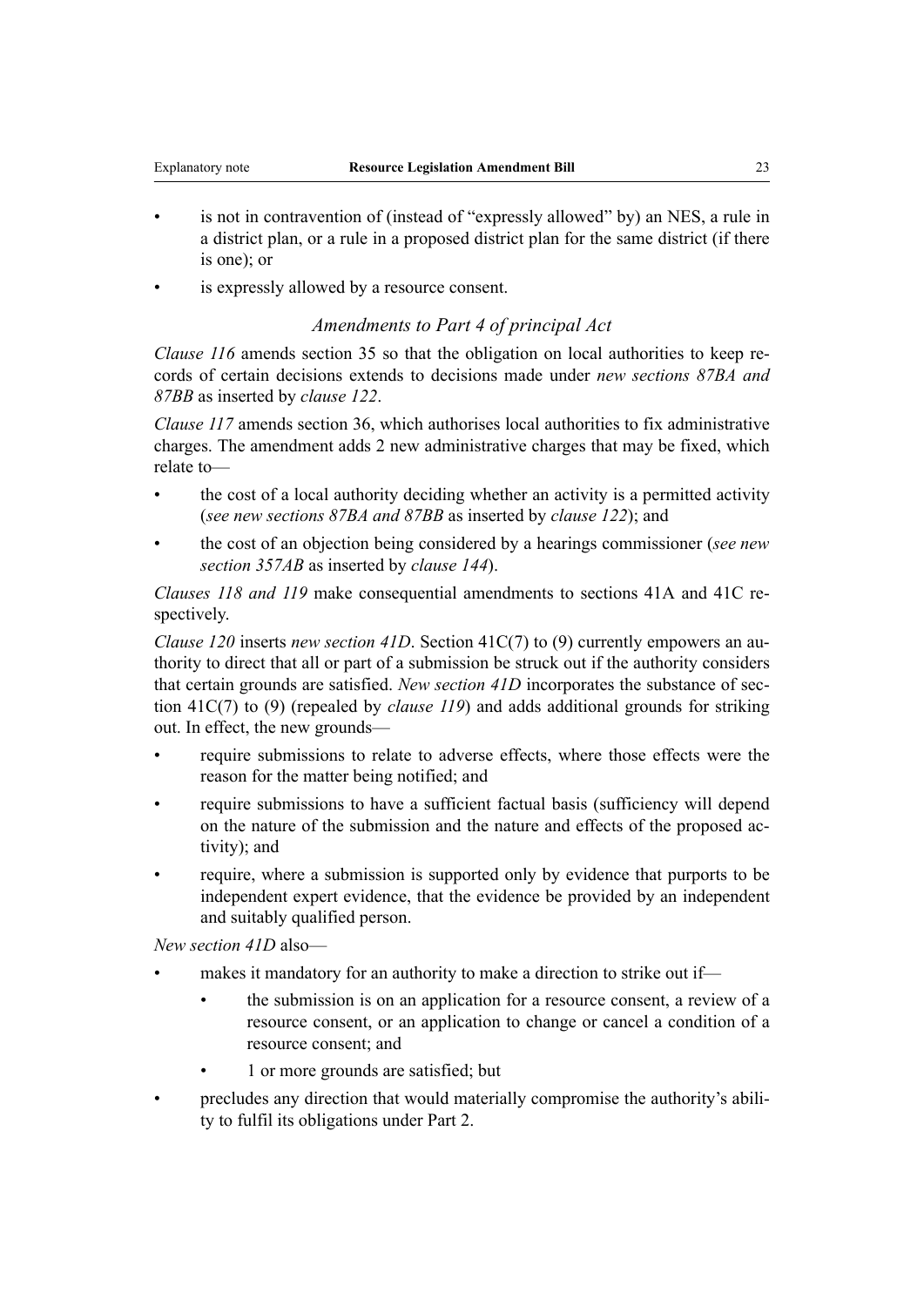#### *Amendments to Part 6 of principal Act*

## *Clause 121* inserts *new sections 87AAB to 87AAD*.

*New section 87AAB* sets out the meaning of boundary activity and related terms. A boundary activity is an activity that requires a resource consent only because of the application of district rules that relate to the location or dimensions of a structure in relation to a boundary.

*New section 87AAC* sets out the meaning of fast-track application. An application will be a fast-track application if it seeks a resource consent for a controlled activity (excluding subdivisions) or a prescribed activity, and if it includes an electronic address for service. The power to prescribe an activity for the purpose of this section is set out in *new section 360F*, inserted by *clause 151*. An application will cease to be a fasttrack application if it is notified or if a hearing is held for the application.

*New section 87AAD* gives an overview of the application of Part 6 to boundary activities and fast-track applications.

If an activity is a boundary activity,—

- the activity may be a permitted activity if it is approved by neighbours on affected boundaries (*see new section 87BA* as inserted by *clause 122*):
- there are restrictions on who may be notified of an application for a resource consent for the activity (*see new section 95A(4) and (5)* as inserted by *clause 125* and *new section 95DA(4)* as inserted by *clause 128*):
- there is no right of appeal under section 120 against the whole or any part of a decision of a consent authority referred to in section 120(1) to the extent that the decision relates to resource consent for the activity.

If an application is a fast-track application, a consent authority has 10 working days, rather than 20 working days, to decide whether to give public or limited notification of the application and to give notice of its decision on the application.

*Clause 122* inserts *new sections 87BA and 87BB*. The new sections set out circumstances in which a local authority may give a notice stating that a particular activity is a permitted activity, including—

- where the activity is a boundary activity that is approved by neighbours on affected boundaries (*new section 87BA*); and
- at the discretion of a consent authority (*new section 87BB*), where—
	- the proposed activity requires a resource consent only because of a marginal or temporary non-compliance with rules; and
	- any effects on the environment of the proposed activity are no different in character, intensity, or scale than they would be in the absence of the marginal or temporary non-compliance with rules; and
	- any effects of the proposed activity on a person are less than minor.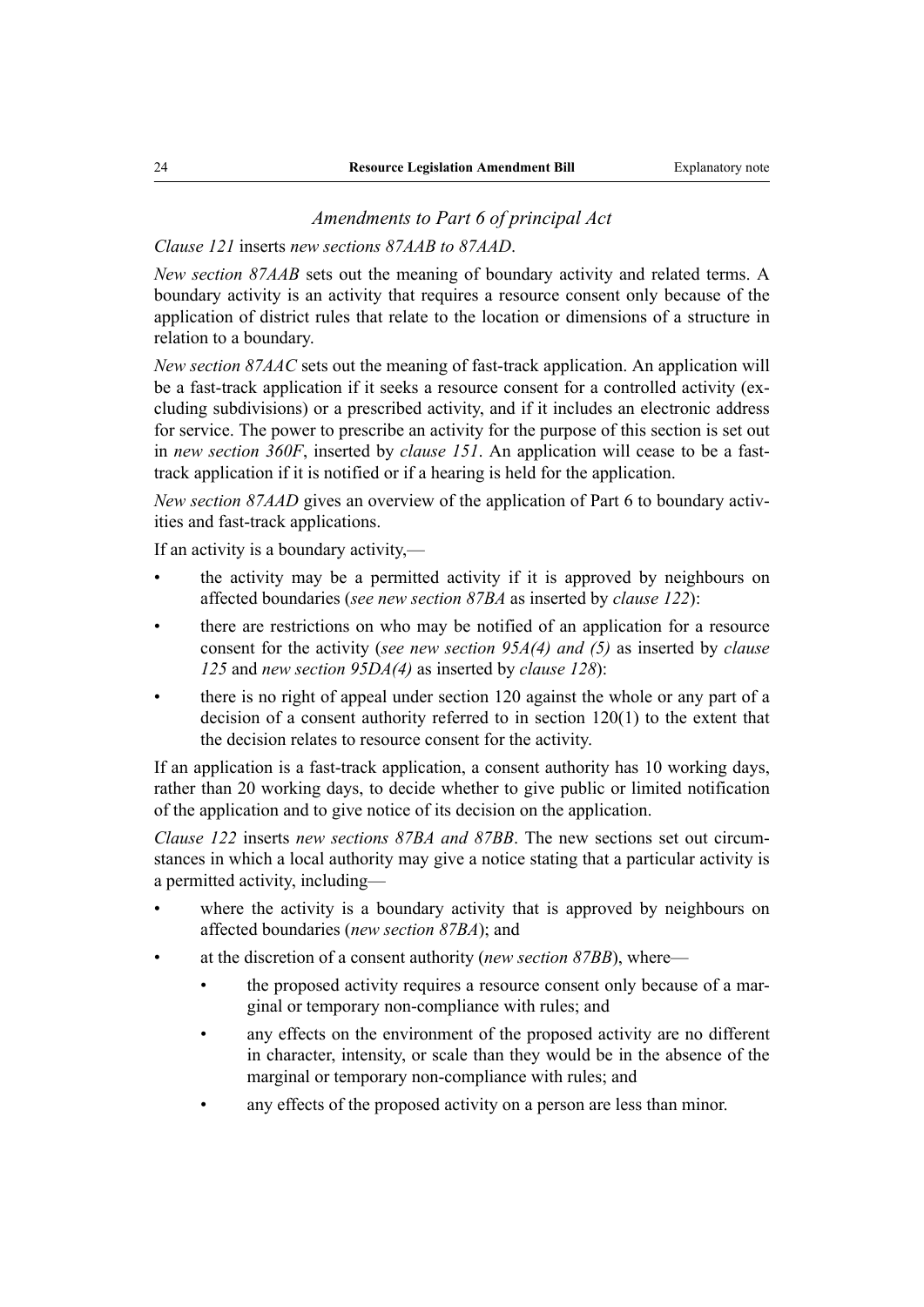*Clause 123* amends section 88 to set different information requirements for a consent application that is a fast-track application. The information requirements for fast-track applications will be prescribed under *new section 360F*, inserted by *clause 151*.

*Clause 124* consequentially amends a cross-reference in section 88E.

*Clause 125* replaces sections 95 to 95B, which relate to notification of consent applications.

*New section 95*has the same effect as existing section 95, except that it provides a time limit of 10 working days for consent authorities to notify, or decide not to notify, a fast-track application. For other applications, there is a time limit of 20 working days for that decision to be made. If a consent authority does notify a fast-track application, it ceases to be a fast-track application: *see new section 87AAC(2)(a)* as inserted by *clause 121*.

*New section 95A*: consent authorities must apply the step-by-step process set out in this section to determine whether to publicly notify a consent application. The circumstances in which an application will be publicly notified are more limited under *new section 95A* than under existing section 95A. If an application is publicly notified because a consent authority decides that the proposed activity will have adverse effects on the environment that are more than minor, those adverse effects must be publicly notified along with the application.

*New section 95B* sets out a step-by-step process for consent authorities to follow to determine whether to give limited notification of a consent application, if it is not publicly notified. The circumstances in which an application may be notified, and the persons to whom it may be notified, are more limited under *new section 95B* than under existing section 95B. However, in relation to particular iwi interests, including those provided for under certain Treaty of Waitangi settlement arrangements, *new section 95B* does provide for the following persons to be notified of an application if they are affected persons in terms of *new section 95E*:

- if the proposed activity is on or adjacent to, or may affect, land that is the subject of a statutory acknowledgement made in accordance with an Act specified in Schedule 11, the persons to whom the statutory acknowledgement is made; and
- the following persons, unless notification of the application to those persons is precluded—either by a rule or national environmental standard or because the proposed activity is a controlled activity (other than a subdivision of land) or a prescribed activity:
	- if the proposed activity is on or adjacent to, or may affect, land in respect of which a nohoanga, an overlay classification, or a vest and vesting back (as defined in *new section 95B(11)*) is granted in accordance with an Act listed in Schedule 3 of the Treaty of Waitangi Act 1975, the person to whom the nohoanga, overlay classification, or vest and vesting back is granted: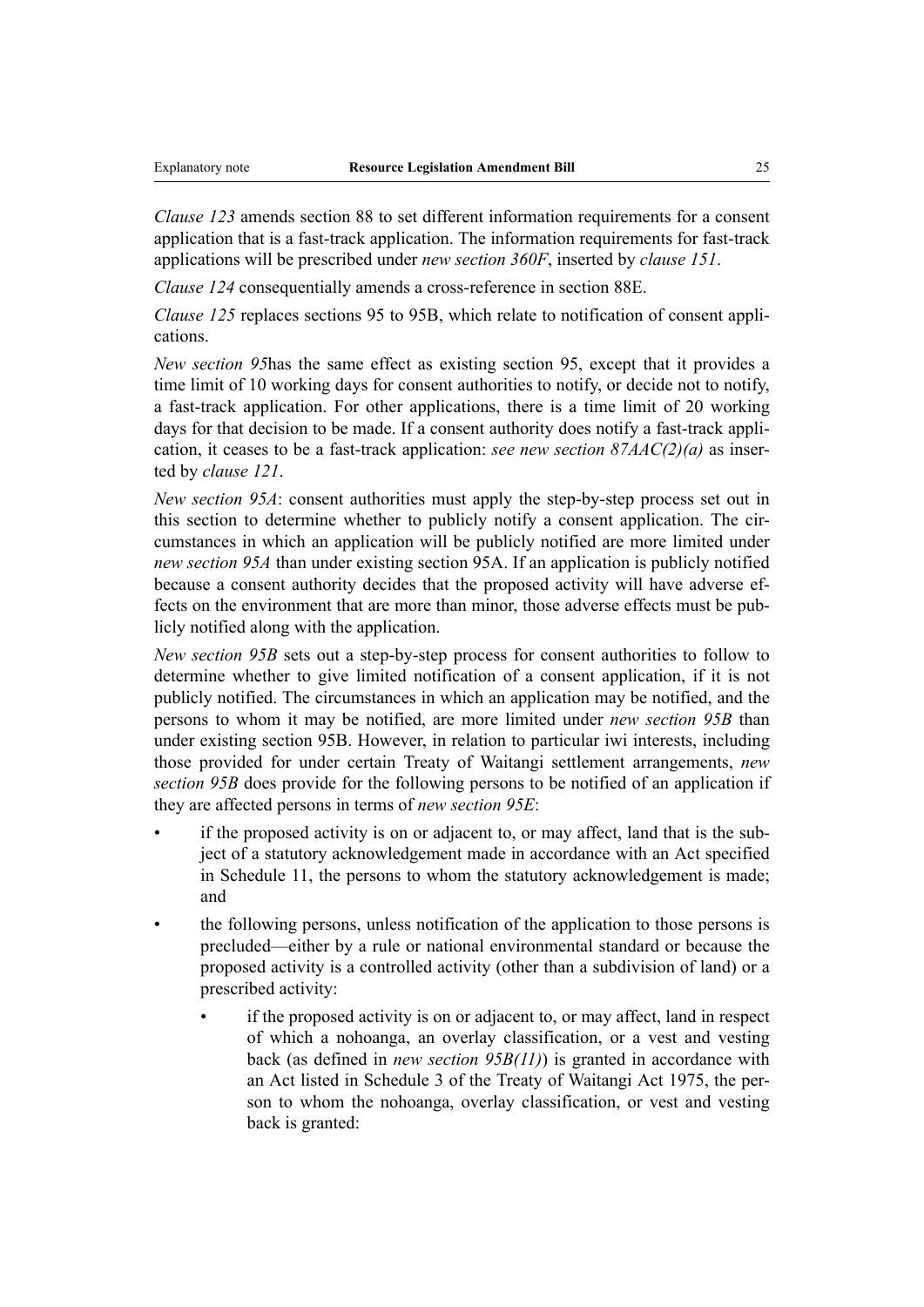• if the proposed activity is on or adjacent to, or may affect, land that is the site of a wāhi tapu that is recognised in a plan or entered on the New Zealand Heritage List/Rārangi Kōrero maintained under section 65 of the Heritage New Zealand Pouhere Taonga Act 2014, the iwi to whom the site is wāhi tapu.

There is no change to limited notification of affected protected customary rights groups and affected customary marine title groups. If a person is notified of an application because a consent authority decides that the proposed activity has adverse effects on the person that are more than minor, the person must be notified of those effects when notified of the application.

*Clause 126* consequentially amends section 95C to update a cross-reference.

*Clause 127* amends section 95D, which specifies matters that a consent authority must or may disregard in deciding whether the adverse effects on the environment of a proposed activity will be or are likely to be more than minor. The amendment adds an additional effect that a consent authority may disregard, being an adverse effect that is already taken into account by the objectives and policies of a relevant plan or proposed plan.

*Clause 128* inserts *new section 95DA*, which—

- restricts the persons eligible to be considered affected persons for the purposes of limited notification of certain consent applications; and
- includes an overriding restriction that only a prescribed person is eligible to be considered affected in relation to a consent application for a prescribed activity. Activities and persons may be prescribed for this purpose under *new section 360G(1)(b)*, inserted by *clause 151*.

*Clause 129* replaces section 95E, which currently requires a consent authority to decide that a person is an affected person, in relation to an activity, if the activity's effects on the person are minor or more than minor (but are not less than minor). Section 95E also currently sets out what a consent authority must, and must not, have regard to in making its decision. *New section 95E* is different in the following respects:

- only certain persons are entitled to be considered affected persons in respect of a consent application:
- in assessing an activity's adverse effects on a person, a consent authority is entitled to disregard an adverse effect that is already taken into account by the objectives and policies of a relevant plan or proposed plan.

*Clauses 130 to 132* make consequential amendments to sections 95F, 95G, and 104D respectively to align them with *new sections 95A and 95B*, inserted by *clause 125*.

*Clause 133* amends section 106, which allows a consent authority to refuse, or conditionally approve, a subdivision consent in certain circumstances. The circumstances currently set out in section  $106(1)(a)$  and (b) are that the consent authority considers that there is a likelihood of material damage to land or structures being caused by erosion, falling debris, subsidence, slippage, or inundation from any source, or of mater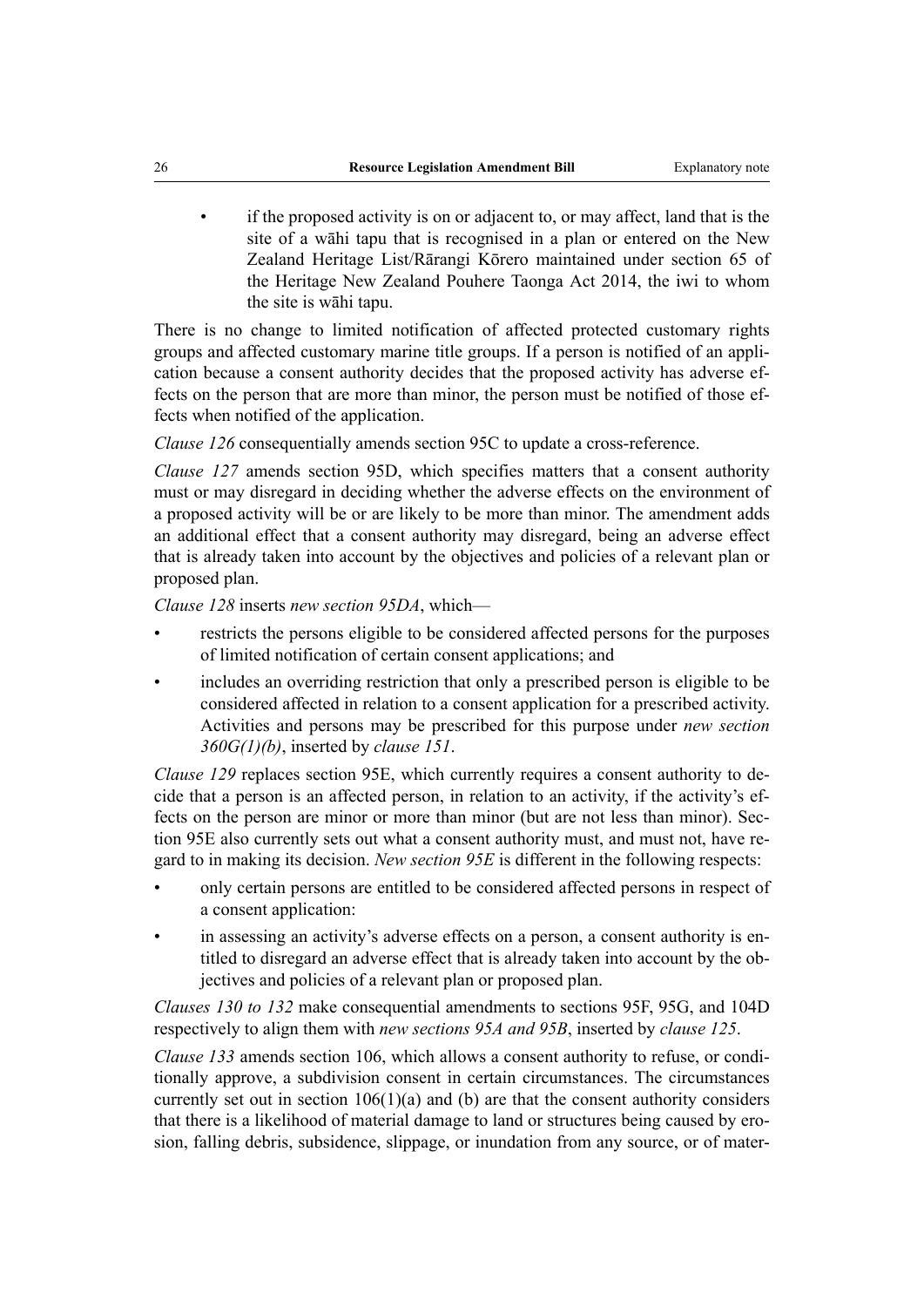ial damage caused by those hazards being accelerated, worsened or caused by any likely subsequent use of the land.

Existing section 106(1)(a) and (b) are replaced with *new section 106(1)(a) and (1A)*, which have the following effect:

- a consent authority will be able to act under section 106 if it considers that there is a significant risk from natural hazards, which is defined in section 2 of the principal Act to include a more extensive range of natural hazards than is currently referred to in section 106(1)(a) and (b); and
- the assessment of the risk from natural hazards will require a combined assessment of the likelihood of natural hazards and their consequences in terms of material damage to land or structures (including material damage that would be accelerated or worsened by, or result from, a likely subsequent use of the land for which a subdivision consent is sought).

*Clause 134* amends section 115, which sets out time limits for notifying decisions on applications for resource consents. A time limit of 10 working days is added for fasttrack applications (*see new section 87AAC*, inserted by *clause 121*).

*Clause 135* amends section 120, which provides rights of appeal to the Environment Court in relation to a consent application, an application to change consent conditions, or a review of consent conditions. *New section 120(1A)* is added to—

- remove the right of appeal in relation to decisions of a consent authority that relate to resource consents for certain activities; and
- limit the right of appeal of a person who made a submission on the application or review to an appeal only in respect of provisions or matters raised in the person's submission (excluding any part of the submission that is struck out: *see new section 41D* as inserted by *clause 120*).

*Clause 135(2)* makes a consequential amendment to update a cross-reference.

*Clauses 136 and 137* consequentially amend sections 139 and 139A respectively to update cross-references.

## *Amendment to Part 7 of principal Act*

*Clause 138* consequentially amends section 151 to remove the definition of public notice. This is superseded by the definition in *new section 2AB*, as inserted by *clause 114*.

## *Amendment to Part 8 of principal Act*

*Clause 139* consequentially amends section 198AD to update a cross-reference.

## *Amendment to Part 9 of principal Act*

*Clause 140* amends section 204, which requires an application for a water conservation order to be publicly notified, to incorporate the notification requirements that are set out in *new section 2AB* as inserted by *clause 114*.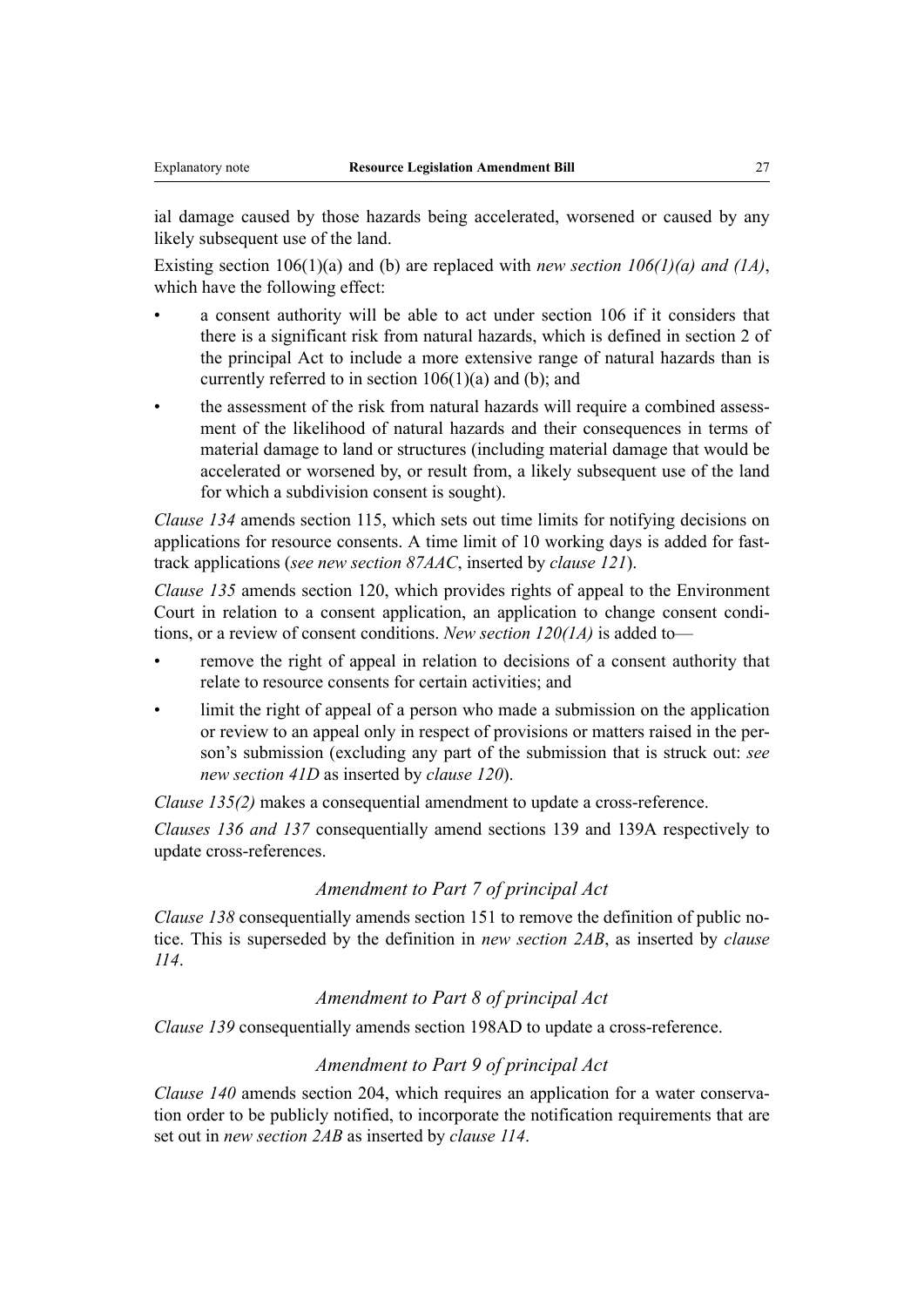## *Amendment to Part 10 of principal Act*

*Clause 141* amends section 220 (which relates to the conditions that may be applied to subdivision consents). The amendment ensures that conditions may be applied for the protection of land from all hazards within the scope of the definition of a natural hazard in section 2 of the principal Act.

## *Amendments to Part 14 of principal Act*

*Clause 142* amends section 352, which sets out the ways in which documents may be served on a person for the purpose of the principal Act. The effect of the amendment is to make an electronic address the default address for service of a document if—

- a person has provided an electronic address for service in relation to the matter to which the document relates; and
- the person has not requested a different method of service; and
- the court does not require a different method of service (if the document is being served on a person in the context of court proceedings).

*Clause 143* consequentially amends section 357 to update a cross-reference.

*Clause 144* inserts *new section 357AB*, which entitles an applicant for a resource consent, if that applicant has a right of objection specified in section 357A(1)(f) or (g), to request that the objection be considered by a hearings commissioner.

*Clause 145* consequentially amends section 357C to align it with changes made by *clause 144*.

*Clause 146* inserts *new section 357CA*, which provides a hearings commissioner with information-gathering powers when considering an objection.

*Clause 147* consequentially amends section 357D to align it with changes made by *clause 144*.

*Clause 148* amends section 358, which sets out rights of appeal against certain decisions and objections. The effect of the amendment is to exclude an appeal from an objection to an authority if—

- the objection was made to an authority under section  $357(2)$  because the authority struck out the person's submission; and
- the submission related to an application for a resource consent, a review of a resource consent, or an application to change or cancel a condition of a resource consent; and
- the authority was required to strike out the submission under *new section 41D(2)* (as inserted by *clause 120*).

*Clause 149* consequentially amends section 360 to update a cross-reference.

*Clause 150* amends *new section 360E* as inserted by *clause 105*. The amendment adds, to the kinds of administrative charges that a local authority may be required to fix, charges relating to a notice stating whether an activity is a permitted activity (*see new sections 87BA and 87BB* as inserted by *clause 122*).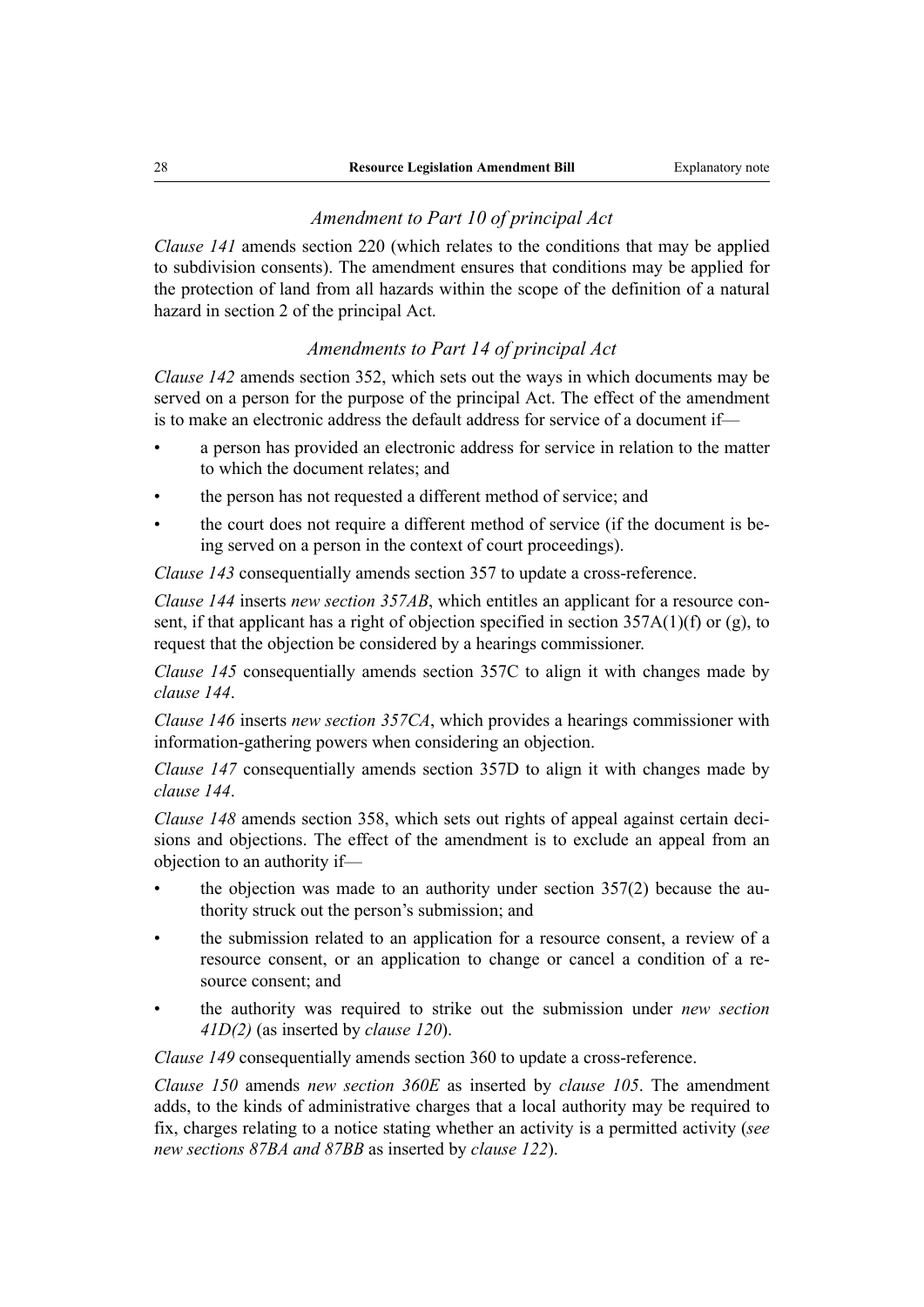*Clause 151* inserts *new sections 360F and 360G*, which contain, respectively, regulation-making powers relating to fast-track applications (*see* descriptions of *clauses 121 and 122*) and notification of consent applications (*see new sections 95A and 95B* as inserted by *clause 125*, and the description of *clause 128*).

#### *Amendment to Schedule 1 of principal Act*

*Clause 152* inserts *new clause 10A* in Schedule 1 to require a local authority to apply to the Minister for an extension of time for notifying a proposed policy statement or plan. This clause applies instead of the more generally applicable section 37.

## Subpart 3—Amendments that commence 5 years after Royal assent

The amendments in this subpart, which relate to financial contributions, come into force 5 years after Royal assent.

*Clause 153* amends section 108, which enables a consent authority to grant resource consents on any condition that the consent authority considers appropriate, including a condition of a kind referred to in section 108(2). Under section 108(2)(a), the conditions can include a condition requiring that a financial contribution be made—as defined in section 108(9) and subject to section 108(10), which requires such a condition to be imposed in accordance with the relevant plan or proposed plan. The amendment repeals section 108(2)(a), (9), and (10). While the express provision for conditions requiring a financial contribution is removed, the amendments do not prevent a resource consent being granted with a condition that is akin to a financial contribution (for example, a condition that provides for a measure to offset or mitigate any adverse effects on the environment: *see new section 104(1)(ab)* as inserted by *clause 62*) if the condition meets the requirements of *new section 108AA* (inserted by *clause 64*).

*Clauses 154 to 157* make consequential amendments to remove provisions and references that are connected to the provisions being repealed by *clause 153*.

*Clauses 158 and 159* repeal sections 409 and 411, which provide for the imposition of financial contributions conditions on developments.

## *Amendment to Schedule 12 of principal Act*

*Clause 160* amends Schedule 12 of the principal Act to insert *new clauses 17 and 18* as set out in *Schedule 4* of the Bill. Schedule 12 sets out the transitional, savings, and related provisions applying in relation to amendments to the principal Act made by this Bill. *New clauses 17 and 18*—

- ensure that the amendments relating to financial contributions (as made by *clauses 153 to 159*) do not affect resource consent applications lodged before the amendments take effect; and
- require local authorities to remove financial contributions provisions from plans and proposed plans before the amendments take effect, and enable them to do so without following the Schedule 1 process.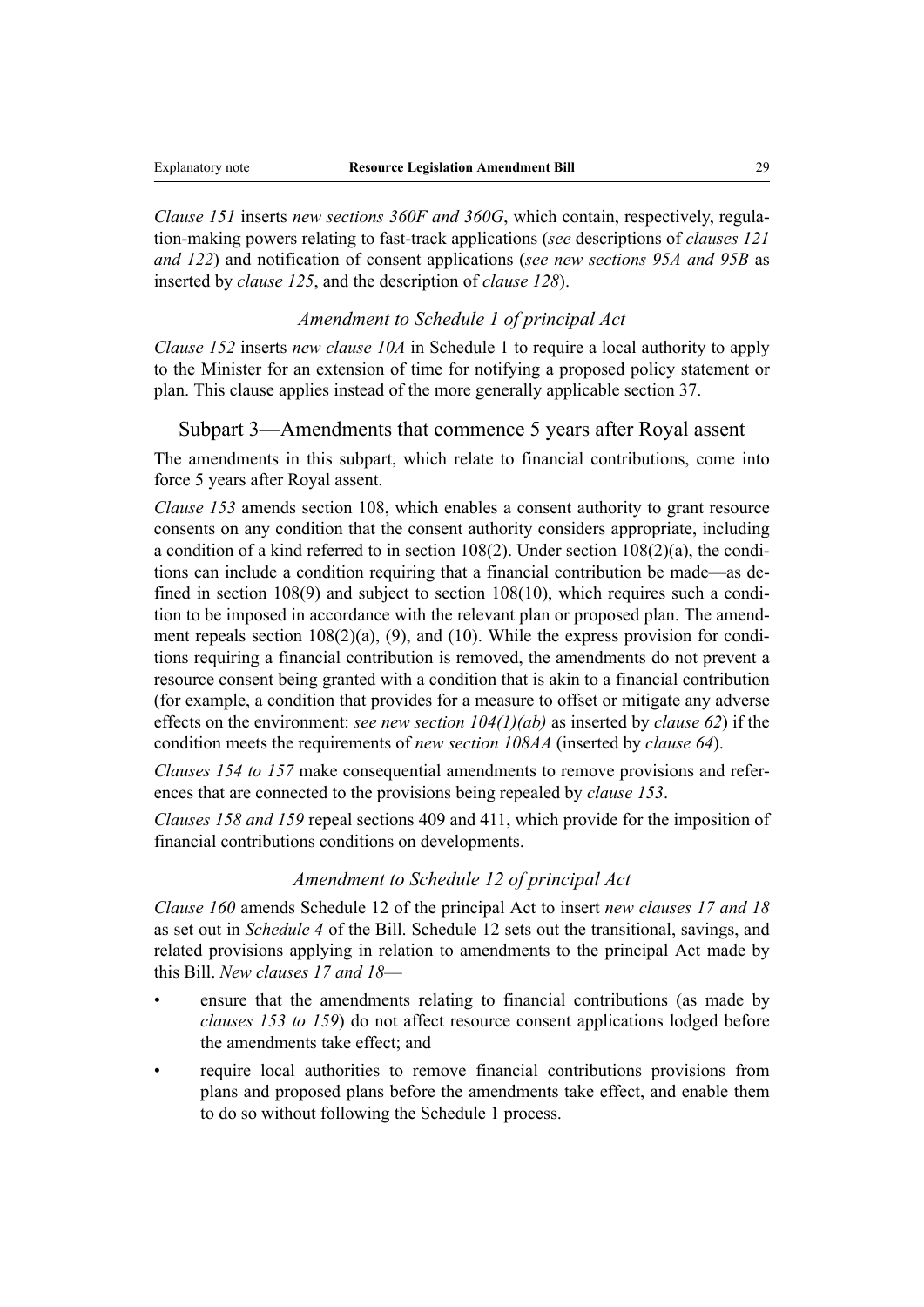#### *Consequential amendments*

*Clause 161* makes the consequential amendments to other enactments that are set out in *Schedule 5*.

## **Part 2**

## **Amendments to Reserves Act 1977**

*Clause 162* provides that *Part 2* of the Bill amends the Reserves Act 1977 (the **1977 Act**).

*Clause 163* inserts *new sections 14A and 14B* into the 1977 Act. *New section 14A* reenacts the existing section  $15(1)$  and  $(2)$ , which allows the Minister to authorise an exchange of reserve land. *New section 14B* introduces an alternative process for the exchange of recreation reserve land. *New section 14B* allows an administering body to authorise an exchange of recreation reserve land where the land is vested in the administering body, the proposed exchange is part of an application for resource consent or a request for a district or regional plan change, and the administering body is the resource consent authority or local authority.

*Clause 164* amends section 15 to make consequential amendments as a result of the insertion of *new sections 14A and 14B*.

*Clause 165* makes consequential amendments to the Resource Management Act 1991 as a result of the insertion of *new section 14B* into the 1977 Act.

## **Part 3**

## **Amendments to Public Works Act 1981**

*Clause 166* provides that *Part 3* of the Bill amends the Public Works Act 1981 (the **principal Act**).

*Clause 167* makes provision for *new Schedule 1AA* (as inserted by *clause 175*) of the Public Works Act 1981, which sets out transitional, savings, and related provisions arising from *Part 3*.

*Clause 168* amends section 4C(2), which currently prohibits the Minister for Land Information from delegating certain powers. The effect of the amendment is that the section will no longer prohibit the Minister for Land Information from delegating the power to issue a notice of desire to acquire land under section 18(1).

*Clause 169* amends section 24 by inserting *new subsection (6A)*. Section 24 concerns the Environment Court's duty to conduct a hearing to inquire into an objection received under section 23. *New subsection (6A)* provides that the Environment Court may accept evidence that was presented at a hearing described in section 39(1) of the RMA or at a related inquiry or appeal heard by the court. The court may accept that evidence and direct how evidence is to be given to the court, regardless of whether the parties consent.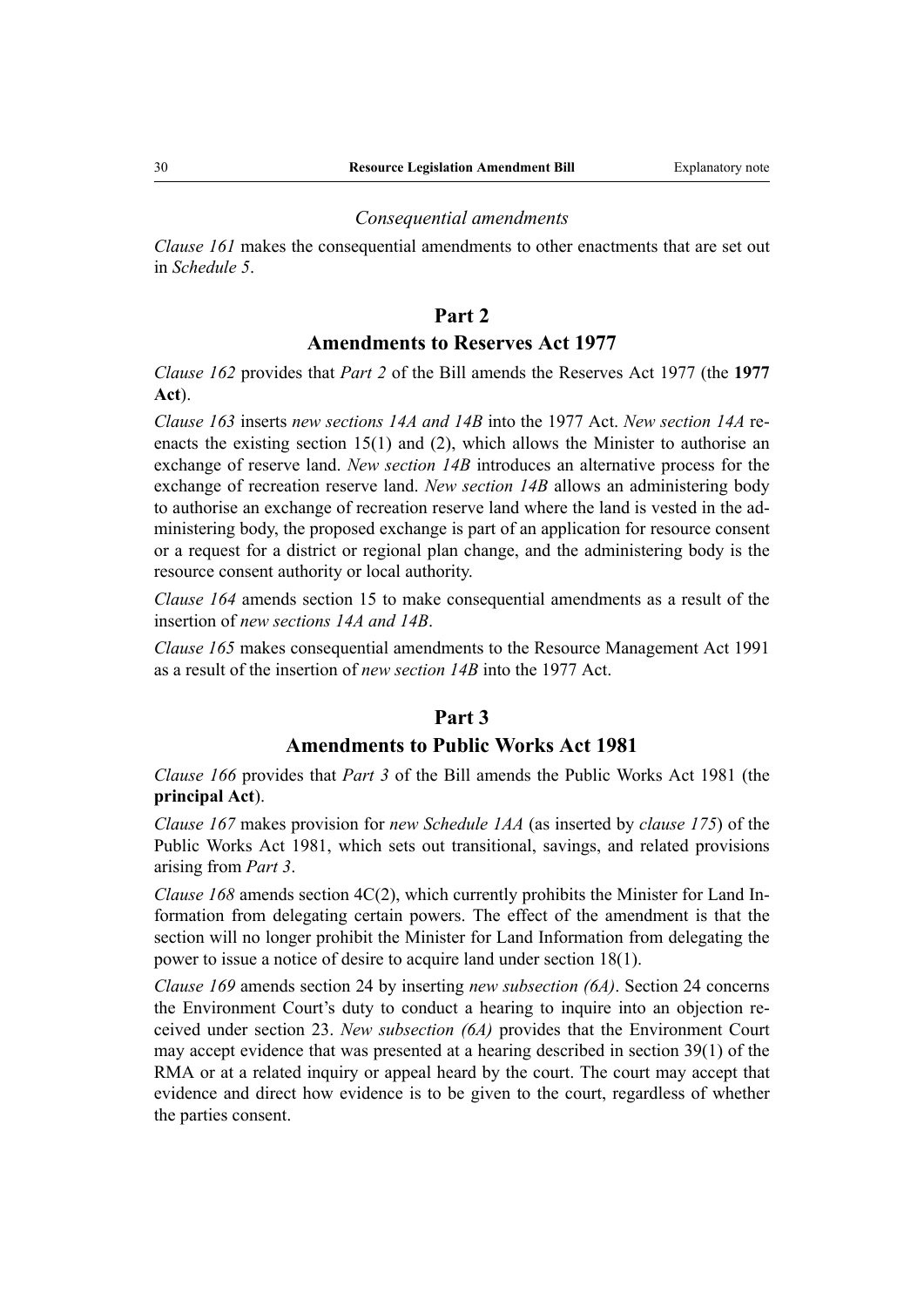*Clause 170* amends section 59 by replacing the definition of owner to clarify its meaning and to ensure that a person who is in occupation of land under a lease, sublease, or licence that is a tenancy to which the Residential Tenancies Act 1986 applies is not an owner for the purposes of Parts 5 and 6 of the Public Works Act 1981.

*Clause 171* replaces section 72(1) with *new subsections (1) to (1B)*, inserts a *new section 72(3A)*, and makes a consequential amendment to section 72(6).

*New subsections (1) to (1B)* of section 72 provide that compensation of up to \$50,000 must be paid to the owner of land if that land contains a dwelling that is used as that owner's principal place of residence and certain other conditions are met. The amount of compensation to be paid must be determined in accordance with *new section 72A*, and the compensation paid for the land must not in total exceed \$50,000, regardless of the number of owners of the land or the nature of the interest or estate that the various owners of the land may hold.

*New subsection (3A)* of section 72 provides that compensation must not be paid to a person under *new section 72(1)* if that person is paid compensation under *new section 72C(1)*.

The amendment to section 72(6) is consequential on the change to the definition of owner made by *clause 170* and on the amendment to section 75 made by *clause 173* (which provides compensation for certain tenants).

*Clause 172* inserts *new sections 72A to 72E*.

*New section 72A* sets out the requirements and considerations that determine the amount of compensation that is to be paid to the owners of land under *new section 72(1)*.

*New section 72B* sets out definitions of terms that are used in *new sections 72B to 72D*.

*New section 72C* provides that compensation must be paid to an owner of land if that land is taken or acquired for a public work for which it was notified and—

- that land does not contain a dwelling that was used as the owner's principal place of residence during a specified time period; or
- a dwelling on the land was used as the owner's principal place of residence for less than a substantial part of that period.

Section 72 and *new section 72C* operate alongside each other, but do not overlap. It is not permissible to get compensation under both sections.

The compensation paid under *new section 72C* must equal 10% of the total land value, but cannot be less than \$250 or more than \$25,000. These limits apply regardless of the number of owners of the land or the nature of the estate or interest each of the owners has in the land.

If there is more than 1 owner, the compensation must be apportioned between them. However, if any of the owners are lessees or sublessees of the land under a lease or sublease that will expire in less than 5 years after the date on which vacant possession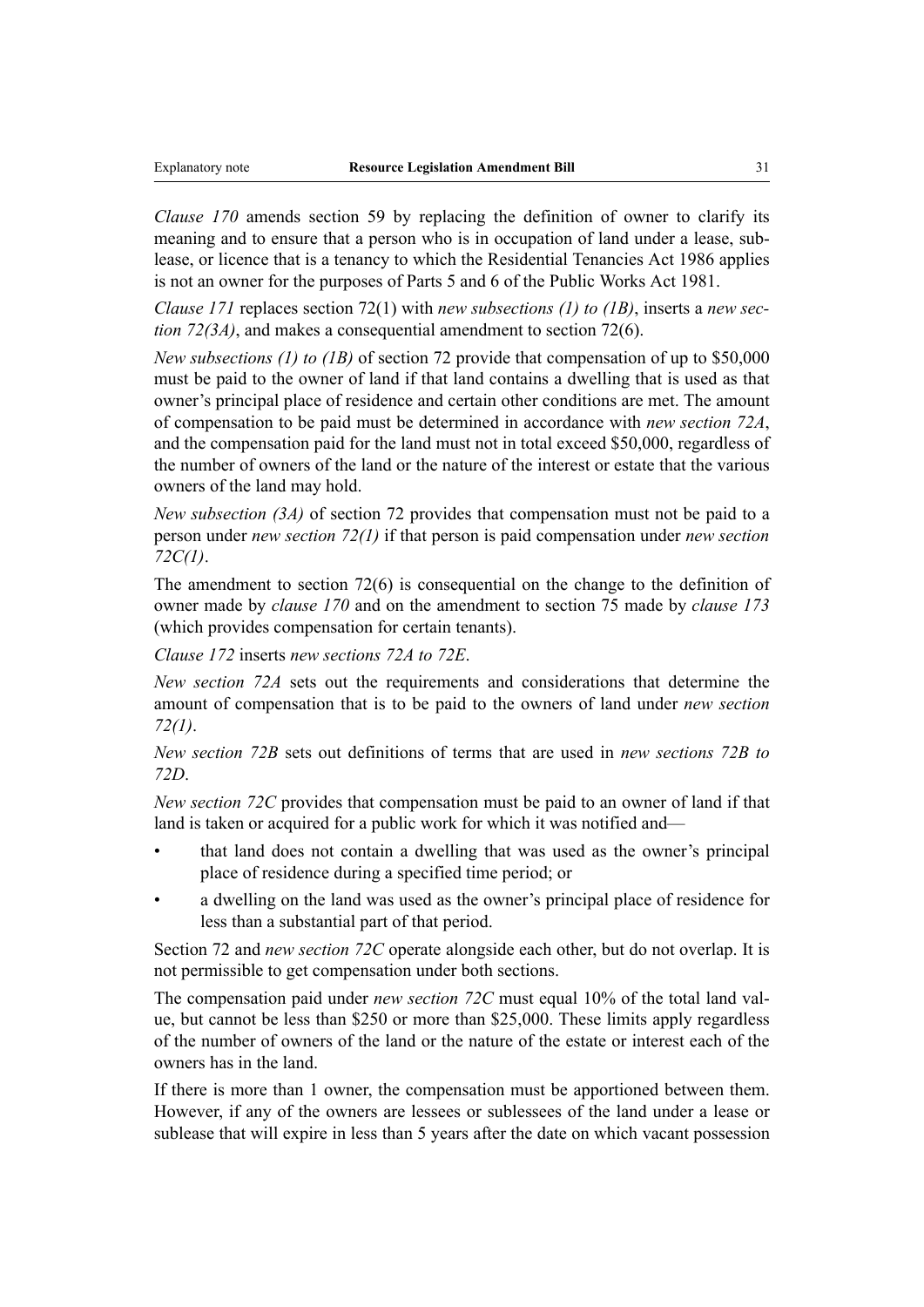of the land is given, the amount of compensation paid to those owners is reduced in proportion to the period of the lease or sublease that remains.

*New section 72D* sets out circumstances that disqualify an owner of land from being paid compensation under *new section 72C*. Compensation is dependent on vacant possession of the land and all buildings and structures on the land being given, and the person giving vacant possession meeting specified criteria. Further, compensation must not be paid to a person under *new section 72C(1)* if that person is paid compensation for the loss of a dwelling under *new section 72(1)*.

*New section 72E* provides that Orders in Council may be made to amend section 72, *new section 72A*, and *new section 72C* by increasing or decreasing the compensation limits and percentages set out in those sections.

*Clause 173* amends section 75 by introducing a new definition of tenant for the purposes of that section. Because a person who is in occupation of land under a lease, sublease, or licence that is a weekly or a monthly tenancy agreement, or a tenancy to which the Residential Tenancies Act 1986 applies, is not an owner for the purposes of Parts 5 and 6 of the Public Works Act 1981, such a person is not entitled to compensation under section 72 or *new section 72C* of the Public Works Act 1981. The new definition of tenant means that such a person may, however, be entitled to compensation under section 75 of the Public Works Act 1981.

*Clause 174* repeals section 249, a transitional provision now spent.

*Clause 175* inserts the *new Schedule 1AA* set out in *Schedule 6* of the Bill. *New Schedule 1AA* sets out transitional provisions that relate to amendments made by *Part 3* of the Bill.

## **Part 4**

## **Amendments to Conservation Act 1987**

*Clause 176* provides that *Part 4* of the Bill amends the Conservation Act 1987 (the **1987 Act**).

*Clause 177* makes provision for *new Schedule 1AA* of the Conservation Act 1987 (as inserted by *clause 182*), which sets out transitional, savings, and related provisions.

*Clause 178* replaces section 17S with 6 new sections.

*New section 17S* re-enacts existing section 17S(1) and (2), which prescribes the requirements for an application for a concession (a lease, licence, permit, or easement) in respect of a conservation area.

*New section 17SA* allows the Minister to return an incomplete application for a concession within 10 working days of receiving it.

*New section 17SB* re-enacts existing section 17T(2), which requires the Minister to decline an application for a concession if the Minister considers that the application is inconsistent with the 1987 Act, a conservation management strategy, or a conservation management plan.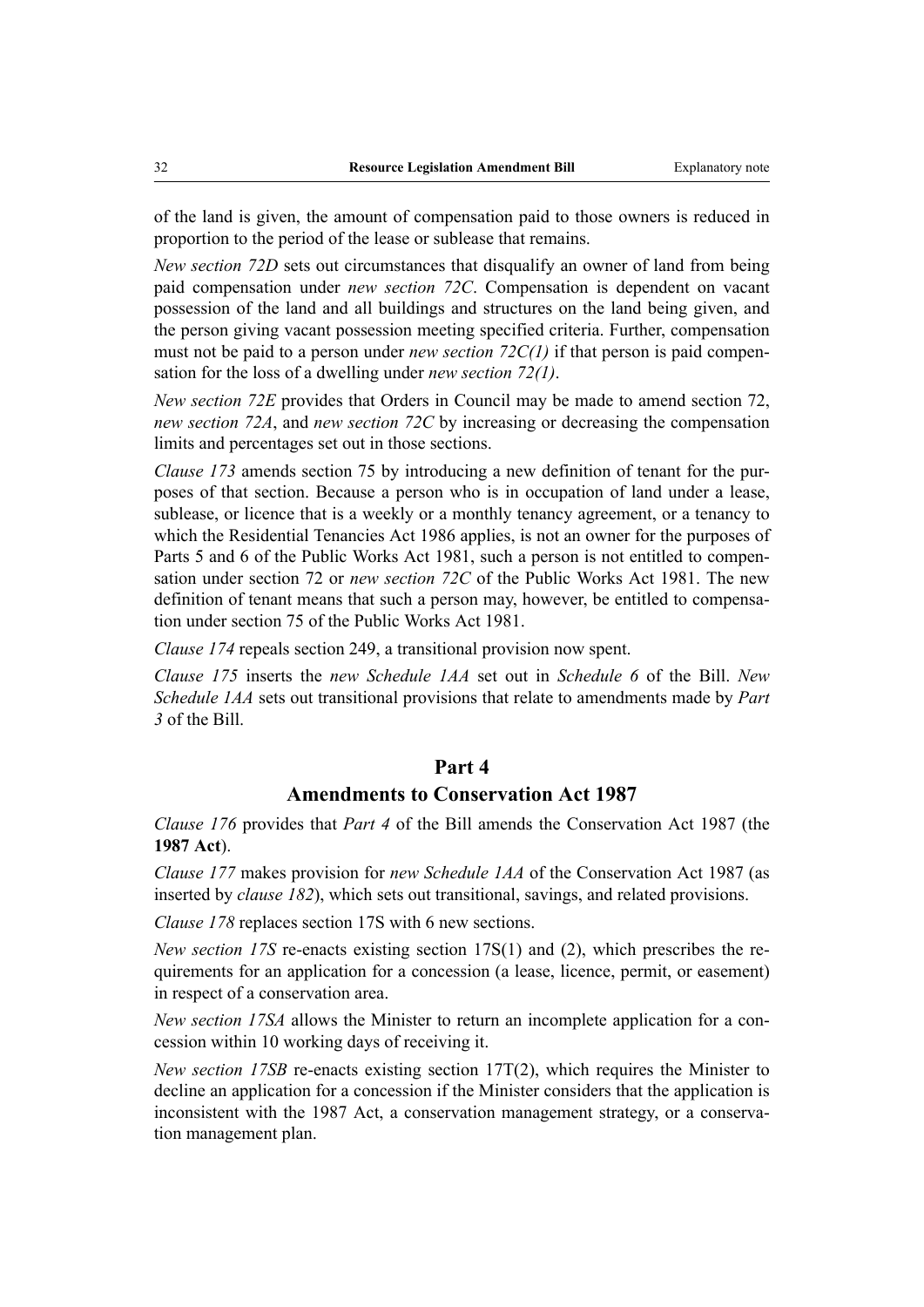*New section 17SC* replaces existing section 17T(4) and (5), which requires the Minister to notify his or her intention to grant certain concessions. The *new section 17SC* requires the Minister to notify applications for concessions (rather than the intention to grant those concessions).

*New section 17SD* re-enacts existing section 17S(3) and allows the Minister to seek more information from an applicant to help the Minister to make a decision on the application.

*New section 17SE* re-enacts existing section 17S(4) and (5) and allows the Minister to commission a report or seek advice in relation to an application.

*Clause 179* amends section 17T by inserting a *new section 17T(2)*, which re-enacts existing section 17S(6), and by repealing sections 17T(3) to (7).

*Clause 180* amends section 17U to make a consequential amendment as a result of other amendments in this Part and to re-enact the existing section 17T(3) as *new section 17U(8)*.

*Clause 181* amends section 49 of the 1987 Act to provide that applications that are publicly notified under *new section 17SC* are to be notified for at least 20 working days.

*Clause 182* inserts the *new Schedule 1AA* set out in *Schedule 7* of the Bill. *New Schedule 1AA* sets out transitional provisions that relate to amendments made by this Bill.

## **Part 5**

## **Amendments to Exclusive Economic Zone and Continental Shelf (Environmental Effects) Act 2012**

*Clause 183* provides that *Part 5* of the Bill amends the Exclusive Economic Zone and Continental Shelf (Environmental Effects) Act 2012 (the **2012 Act**).

*Clause 184* amends section 4 to replace the definition of dumping, inserts new definitions of London Convention, marine consent authority, publicly notifiable application, and section 20 activity, and makes consequential amendments to the definitions of marine discharge consent and marine dumping consent as a result of changes made in this Part.

*Clause 185* changes the Part 3 heading to "Regulations".

*Clause 186* amends section 34A to require the Minister, in developing regulations under section 29A in relation to the dumping of waste or other matter, to consider whether there are practical opportunities to reuse, recycle, or treat the waste or other matter.

*Clause 187* inserts a *new Part 3A* heading above *new section 35*.

*Clause 188* replaces sections 35 to 58 to—

allow the Minister to adopt EEZ Policy Statements for informing decisions about applications for marine consents; and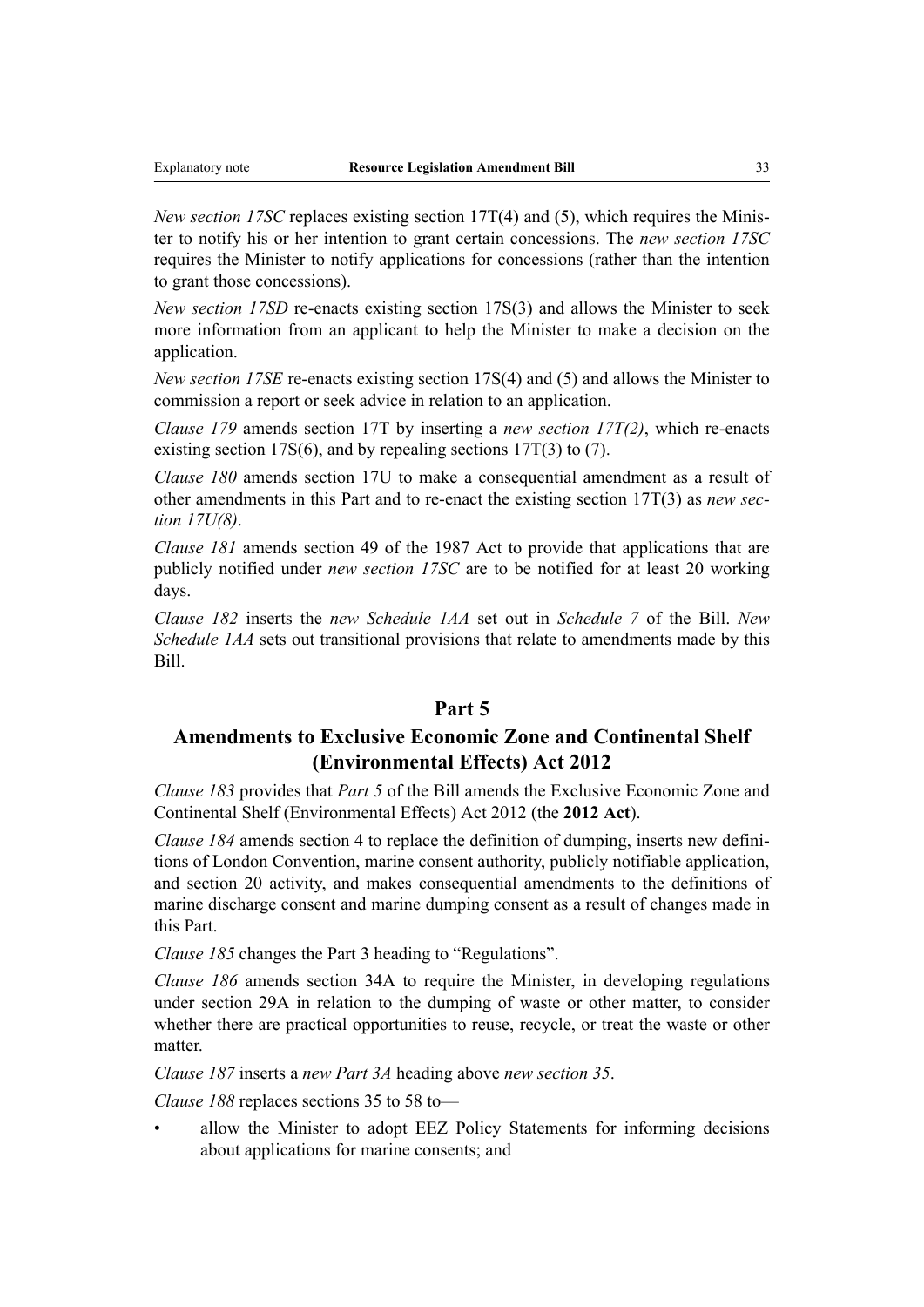- introduce a board of inquiry process for publicly notifiable applications for marine consents for section 20 activities; and
- restructure the provisions to accommodate those new matters and applications for marine consents for dumping and discharge activities (which were previously dealt with in sections 87A to 87J).

*Clauses 189 to 200* make consequential amendments to sections 59 to 73 as a result of the introduction of a board of inquiry process and re-location of provisions relating to marine consents for dumping and discharge activities.

*Clause 201* inserts a *new section 73A* which re-enacts section 87H with minor changes and prescribes requirements in relation to the duration of marine discharge consents and marine dumping consents.

*Clause 202* amends section 74 to make minor consequential amendments.

*Clause 203* inserts *new section 75A* to provide that, after the grant of a marine consent by a board of inquiry, the EPA has all the functions, duties, and powers in relation to the marine consent as if it had granted the consent.

*Clause 204* inserts a new cross-heading above section 84.

*Clause 205* amends section 84 to make minor consequential amendments.

*Clause 206* repeals sections 87A to 87J, which relate to marine consents for dumping and discharge activities, as these matters will now be dealt with earlier in *new Part 3A* of the 2012 Act.

*Clause 207* amends section 88 (which prescribes definitions for the purpose of subpart 3 of *new Part 3A*) to repeal the definitions of consent authority and relevant consent authority and insert definitions of processing, relevant resource consent authority, and resource consent authority.

*Clauses 208 to 210* amend sections 91 to 93 to make minor consequential amendments.

*Clause 211* amends section 94 so that the provision applies only where an application for a resource consent is referred to the Environment Court and provides for the EPA to cease joint processing of the application.

*Clause 212* inserts *new section 94A* to allow the EPA to decide whether an application for a marine consent that is part of a joint application should cease to be processed as part of a joint application and be processed separately.

*Clauses 213 to 215* replace sections 96 and 98 and amend section 99 to make consequential amendments.

*Clause 216* inserts *new section 99A* to require a joint application for a marine consent and a resource consent to be referred to a board of inquiry appointed by the Minister or Ministers responsible for the 2012 Act and the Resource Management Act 1991.

*Clause 217* inserts *new section 100A* to require the owner of an offshore installation to prepare a decommissioning plan.

*Clause 218* replaces the Part 4 subpart 1 heading.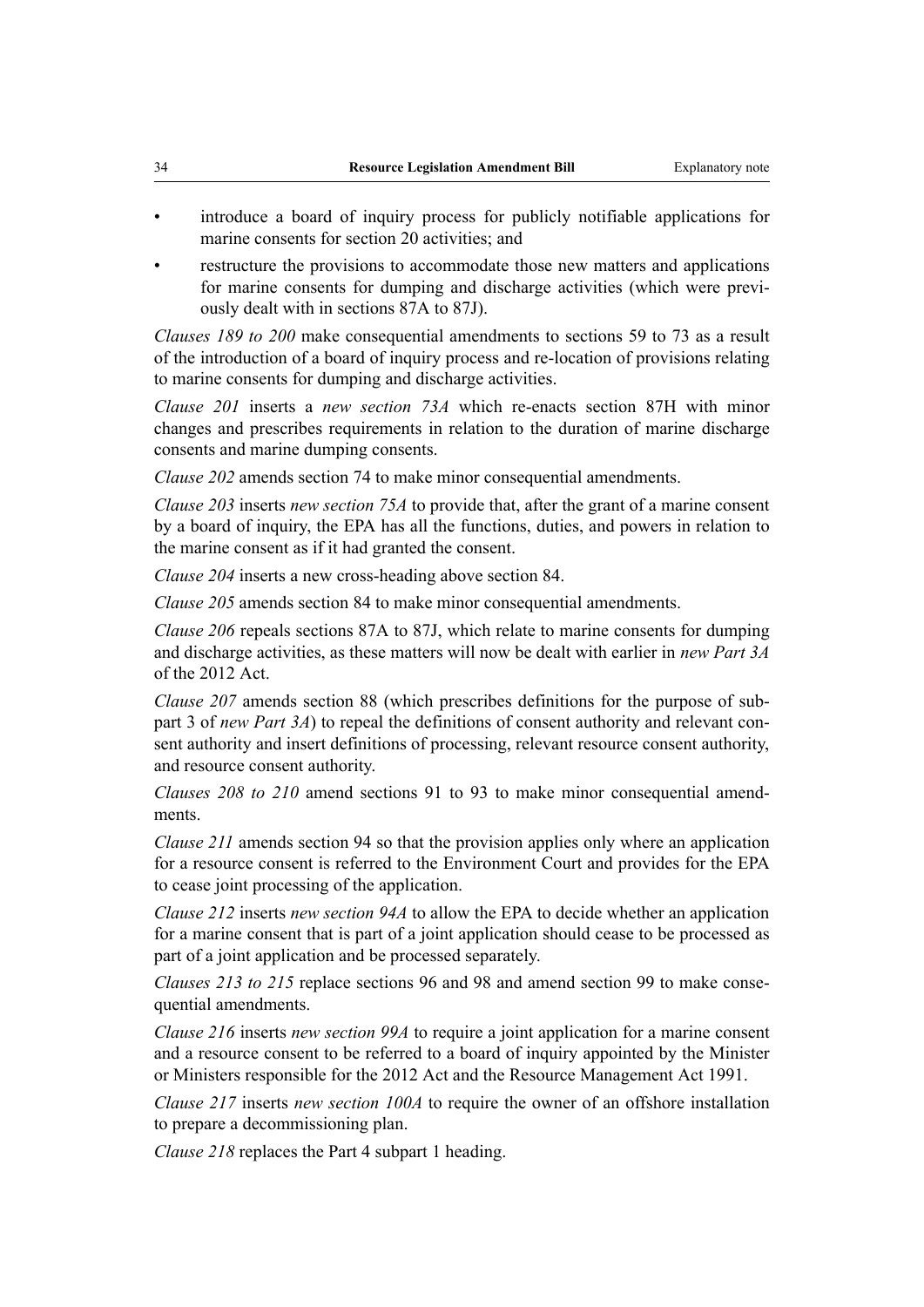*Clauses 219 to 221* make consequential amendments to sections 101 to 103.

*Clause 222* inserts a Part 4 *new subpart 1A* heading after section 104.

*Clauses 223* makes a minor amendment to section 105.

*Clause 224* inserts a *new subpart 1B of Part 4* to make provision for appeals of decisions of a board of inquiry to the High Court and the Supreme Court.

*Clause 225* amends section 137 to change the limitation period for offences under the 2012 Act from 6 months to 12 months.

*Clauses 226* makes minor clarifications to section 141.

*Clauses 227 and 228* make consequential amendments to sections 142 and 143.

*Clause 229* inserts *new section 147A* to allow the EPA to cease carrying out its functions and to direct a board of inquiry to suspend an inquiry if the person responsible for paying costs in relation to those activities fails to do so.

*Clause 230* amends section 148 to make an electronic address that is provided as an address for service the default address for service.

*Clause 231* inserts *new section 158BA* to allow the EPA and WorkSafe to share information relating to their respective functions under the 2012 Act and the WorkSafe New Zealand Act 2013.

*Clause 232* amends section 162, which requires a marine consent for activities that have more than a minor adverse effect on the environment. Section 162 is amended to provide that a "minor or less than minor" ruling from the EPA is only required for an activity that has some adverse effect on the environment.

*Clause 233* inserts *new sections 167B and 167C*, which prescribe savings provisions in relation to the amendments in this Part.

*Clause 234* amends the existing Schedule to make a minor consequential amendment.

*Clause 235* inserts *new Schedules 2 and 3* into the 2012 Act. *New Schedule 2* prescribes provisions in relation to EPA hearings in relation to applications for publicly notifiable discretionary activities. *New Schedule 3* provides additional provisions in relation to boards of inquiry appointed to determine applications for publicly notifiable discretionary activities.

*Amendments to Schedule 1 of Resource Management Act 1991*

*Clause 108* and *Schedule 1* amend Schedule 1 of the RMA.

*New clause 1AA* of Schedule 1 of the RMA provides an overview of Part 1 of Schedule 1.

*New clause 1A* of Schedule 1 of the RMA requires proposed policy statements or plans to be prepared in accordance with any applicable iwi participation arrangement.

*New clause 1B* of Schedule 1 of the RMA provides that nothing in Schedule 1 limits any relevant iwi participation legislation or agreement under that legislation.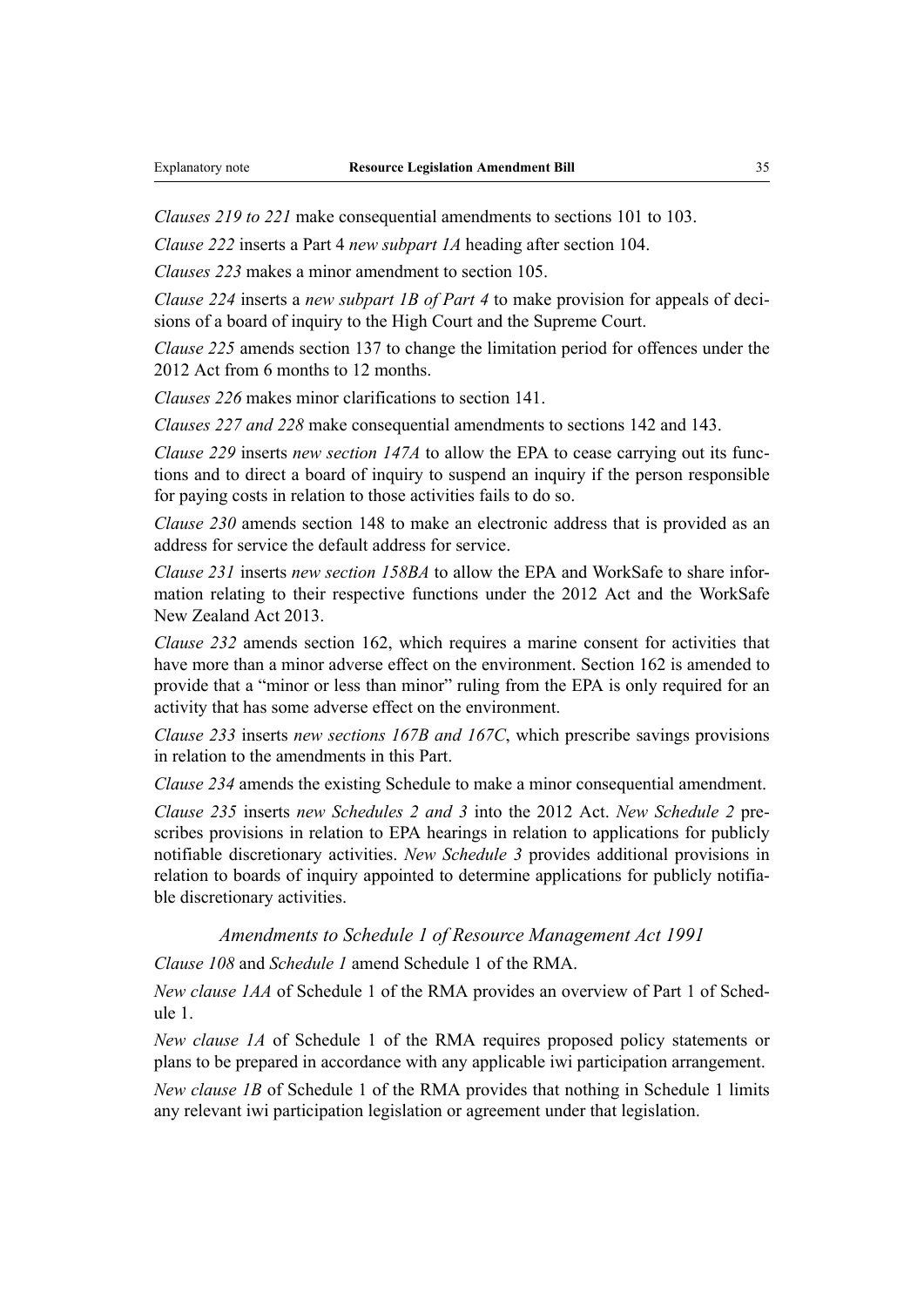*New clause 4A* of Schedule 1 of the RMA requires local authorities to seek and have particular regard to iwi advice given on the draft proposed policy statement or plan before the draft proposed policy statement or plan is notified.

Clause 5 of Schedule 1 of the RMA is amended to provide that a local authority proceeding with a change to a policy statement or plan may either publicly notify, or give limited notification of, the change.

*New clause 5A* of Schedule 1 of the RMA Act sets out the procedure for giving limited notification of a change to a proposed policy statement or plan.

The heading to clause 6 of Schedule 1 of the RMA is amended to clarify the distinction between submissions made under the clause 5 notification process and those made under the limited notification process of *new clause 5A*. *New clause 6A* sets out the requirements for the latter. The amendments to clauses 7, 8, and 8A and also clause 25 are consequential to the notification change.

*New clause 20AB* of Schedule 1 of the RMA provides an overview of Part 2 of Schedule 1 and clarifies that nothing in Part 2 of Schedule 1 limits any relevant iwi participation legislation or agreement under that legislation, and also clarifies the application of Part 1 of Schedule 1 to Part 2 of that schedule.

*New clause 21(3A)* of Schedule 1 of the RMA restricts the right to request changes to a regional policy statement or plan approved under *new Part 4* of Schedule 1 within 3 years after the date on which it becomes operative.

*New clause 26A* of Schedule 1 of the RMA makes provision for iwi participation arrangements to apply in Part 2 (which relates to requests to a local authority for changes to policy statements or plans and for the preparation of regional plans) of Schedule 1.

*New Part 4* of Schedule 1 of the RMA, comprising *new clauses 36 to 73*, sets out the procedural matters applying to the local authority's use of the collaborative planning process for a change to a policy statement or plan, including matters such as—

- the considerations relevant to the choice of this process, including that the local authority must be satisfied that use of the process is not inconsistent with its obligations under any relevant iwi participation legislation or arrangement (*new clause 37*):
- the notification requirements (*new clause 38*):
- the establishment of a collaborative group, appointments to be made, the group's terms of reference, and publicity requirements (*new clauses 39 to 42*):
- the reporting requirements for a collaborative group (*new clauses 43 and 44*):
- obligations of the local authority responsible for establishing the collaborative group, including the preparation of a proposal (*new clauses 45 to 50, 54, and 56*):
- obligations of the collaborative group in relation to the role of a review panel (*new clause 52*):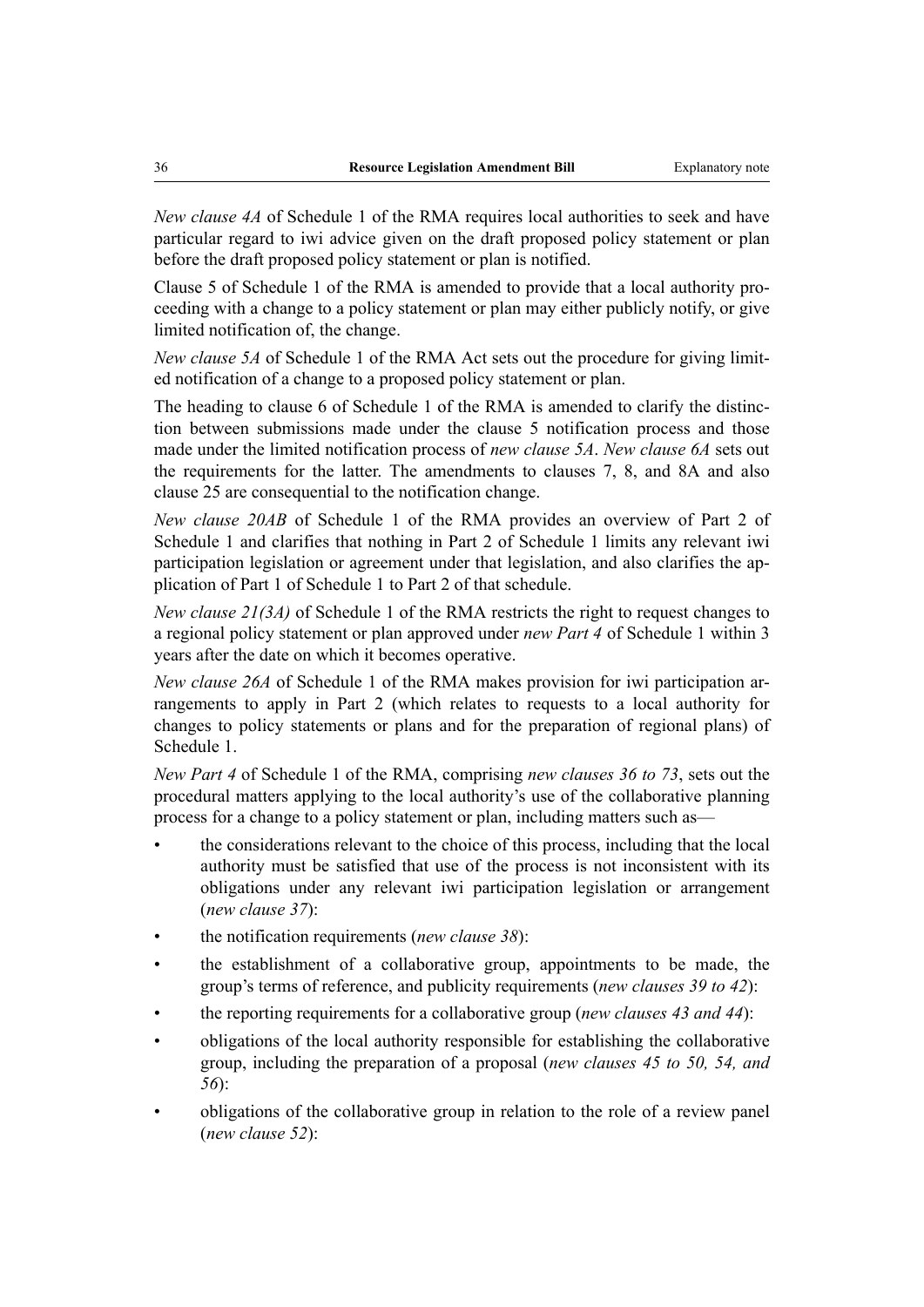- the establishment and role of a review panel, and its functions and powers and procedural matters (*new clauses 51, 53, and 63 to 73*):
- provisions relating to the preparation or change of a regional coastal plan (*new clause 55*):
- provision for a local authority, if it has begun preparing, changing, or reviewing a policy statement or plan before the provisions authorising the use of a collaborative planning process come into force, to use a collaborative process in accordance with the arrangement set out in *clause 14* of *new Schedule 2* (as amended by *section 110*) (see *new clause 57*):
- rights of appeal under the collaborative planning process (*new clauses 58 to 61*and *Schedule 2*).

*New Part 5* of Schedule 1 of the RMA, comprising *new clauses 74 to 93*, makes provision for a streamlined planning process. A local authority intending to prepare, change, or vary a policy statement or plan may apply to the responsible Minister to enter the streamlined planning process (*see new section 80C* of the RMA). This Part of Schedule 1 of the RMA sets out—

- the application requirements, how an application is to be dealt with, the responsible Minister's power to direct that a streamlined planning process is followed, and the Minister's decision on the proposed planning instrument once the streamlined planning process has been followed (*new clauses 74 to 80, 84 to 88, and 90*):
- the rights and obligations of the local authority that applies for, and enters into, a streamlined planning process (*new clauses 81 to 83, 89, and 91*):
- the operative date of the planning instrument that is approved under this Part (*new clause 92*):
- the fact that there are no appeal rights in respect of the streamlined planning process, but judicial review rights are preserved, as is the right of appeal in respect of actions taken under a planning instrument approved under this Part (*new clause 93*).

#### *New Schedule 1AA of Conservation Act 1987*

*Schedule 7* inserts *new Schedule 1AA* into the Conservation Act 1987.

*New Schedule 1AA* contains transitional, savings, and related provisions that relate to amendments made by *Part 4* of this Bill.

# *New Schedules 2 and 3 of Exclusive Economic Zone and Continental Shelf (Environmental Effects) Act 2012*

*Schedule 8* inserts *new Schedules 2 and 3* into the Exclusive Economic Zone and Continental Shelf (Environmental Effects) Act 2012.

*New Schedule 2* contains provisions relating to EPA hearings in relation to applications for publicly notifiable discretionary activities.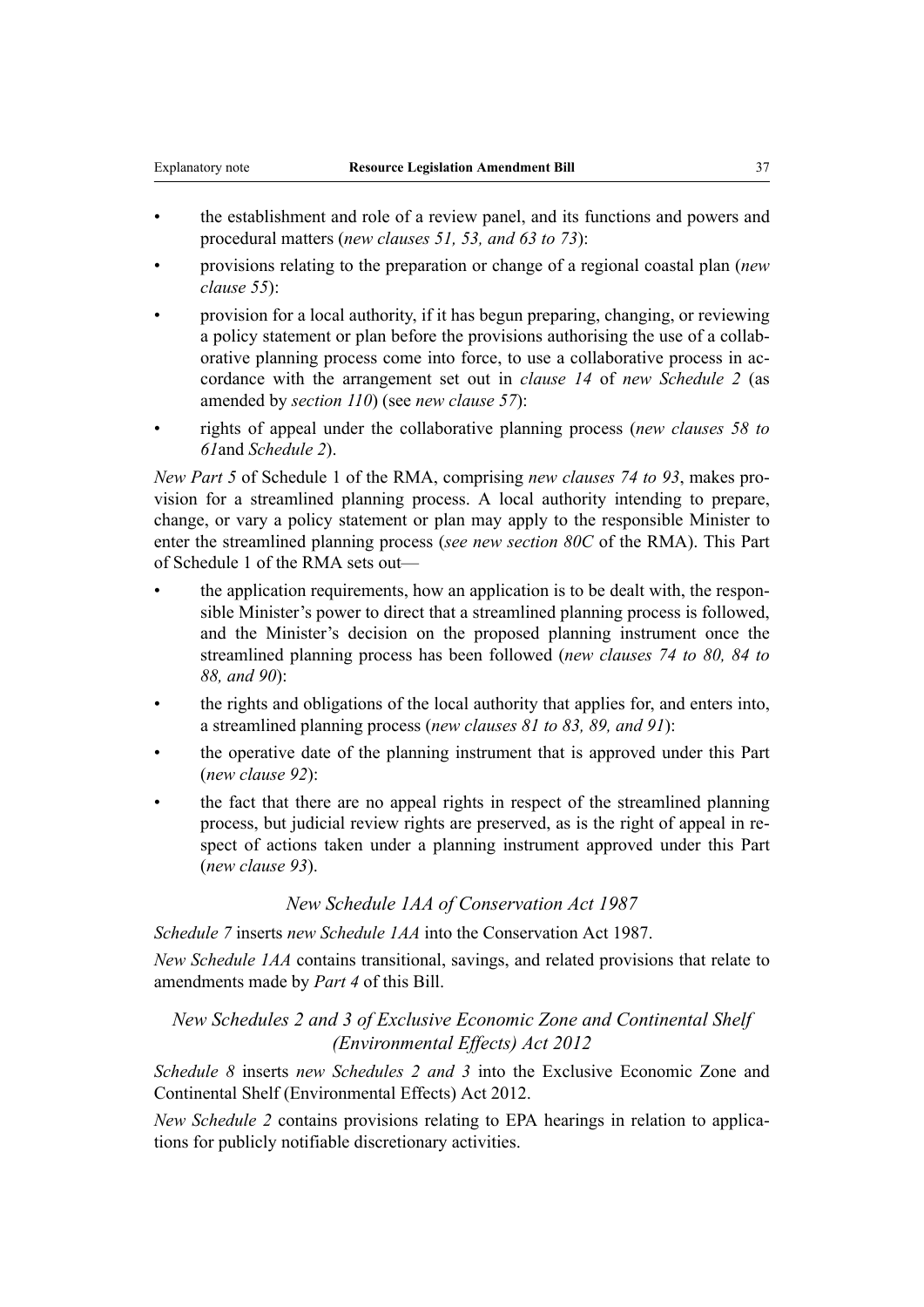*New Schedule 3* contains additional provisions in relation to boards of inquiry appointed to determine applications for publicly notifiable discretionary activities.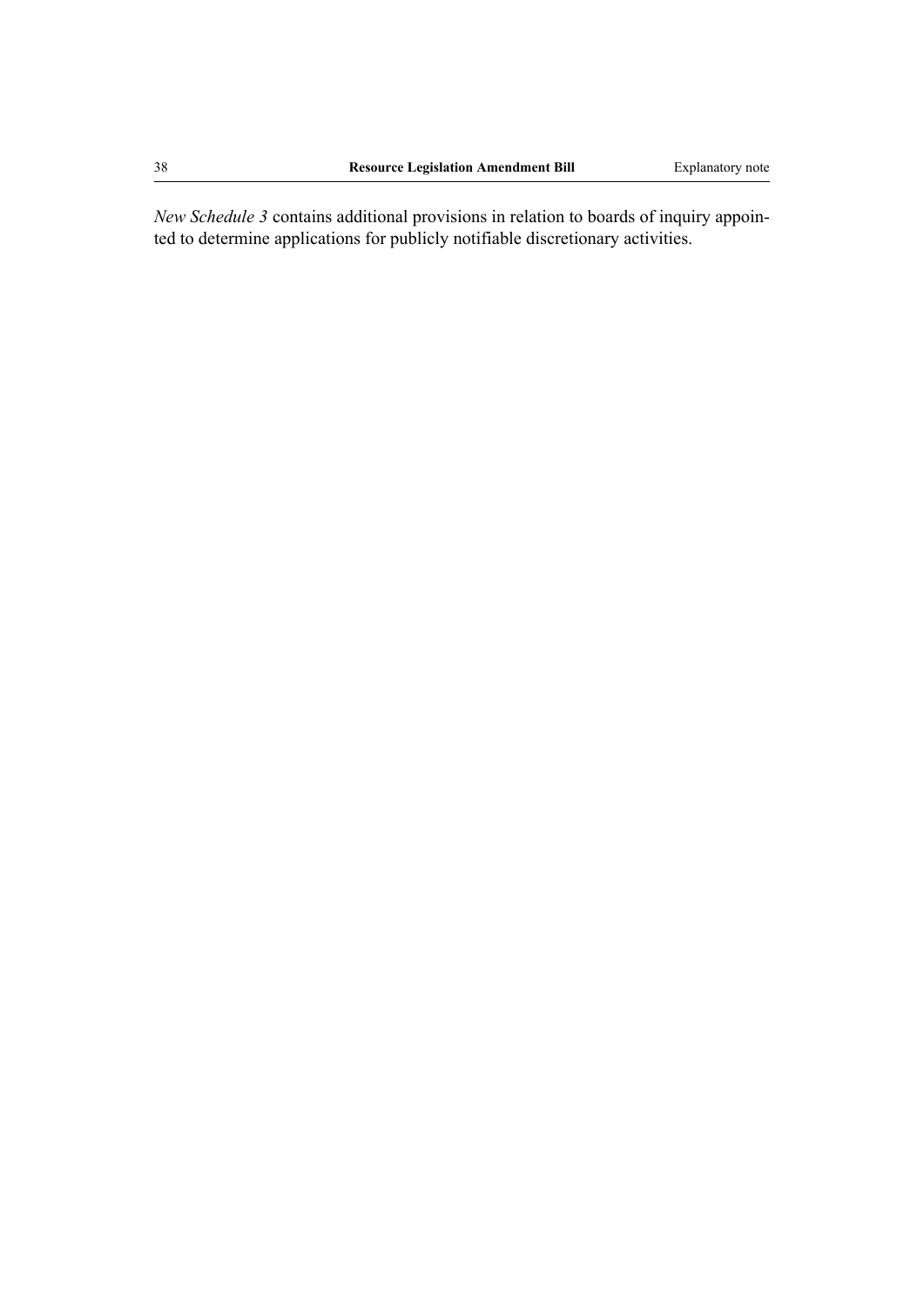*Hon Dr Nick Smith*

# **Resource Legislation Amendment Bill**

Government Bill

# **Contents**

|                |                                                                             | Page |
|----------------|-----------------------------------------------------------------------------|------|
| 1              | Title                                                                       | 16   |
| $\overline{2}$ | Commencement                                                                | 16   |
|                | Part 1                                                                      |      |
|                | <b>Amendments to Resource Management Act 1991</b>                           |      |
| 3              | Principal Act                                                               | 17   |
|                | Subpart 1—Amendments that commence on day after Royal assent                |      |
|                | Amendments to Part 1 of principal Act                                       |      |
| $\overline{4}$ | Section 2 amended (Interpretation)                                          | 17   |
|                | Amendment to Part 2 of principal Act                                        |      |
| 5              | Section 6 amended (Matters of national importance)                          | 17   |
|                | Amendments to Part 3 of principal Act                                       |      |
| 6              | Section 12 amended (Restrictions on use of coastal marine area)             | 17   |
| 7              | Section 14 amended (Restrictions relating to water)                         | 18   |
| 8              | New section 18A and cross-heading inserted                                  | 18   |
|                | Procedure                                                                   |      |
|                | 18A<br>Procedural principles                                                | 18   |
|                | Amendments to Part 4 of principal Act                                       |      |
| 9              | Section 24 amended (Functions of Minister for the Environment)              | 18   |
| 10             | Section 29 amended (Delegation of functions by Ministers)                   | 18   |
| 11             | Section 30 amended (Functions of regional councils under this<br>Act)       | 18   |
| 12             | Section 31 amended (Functions of territorial authorities under this<br>Act) | 19   |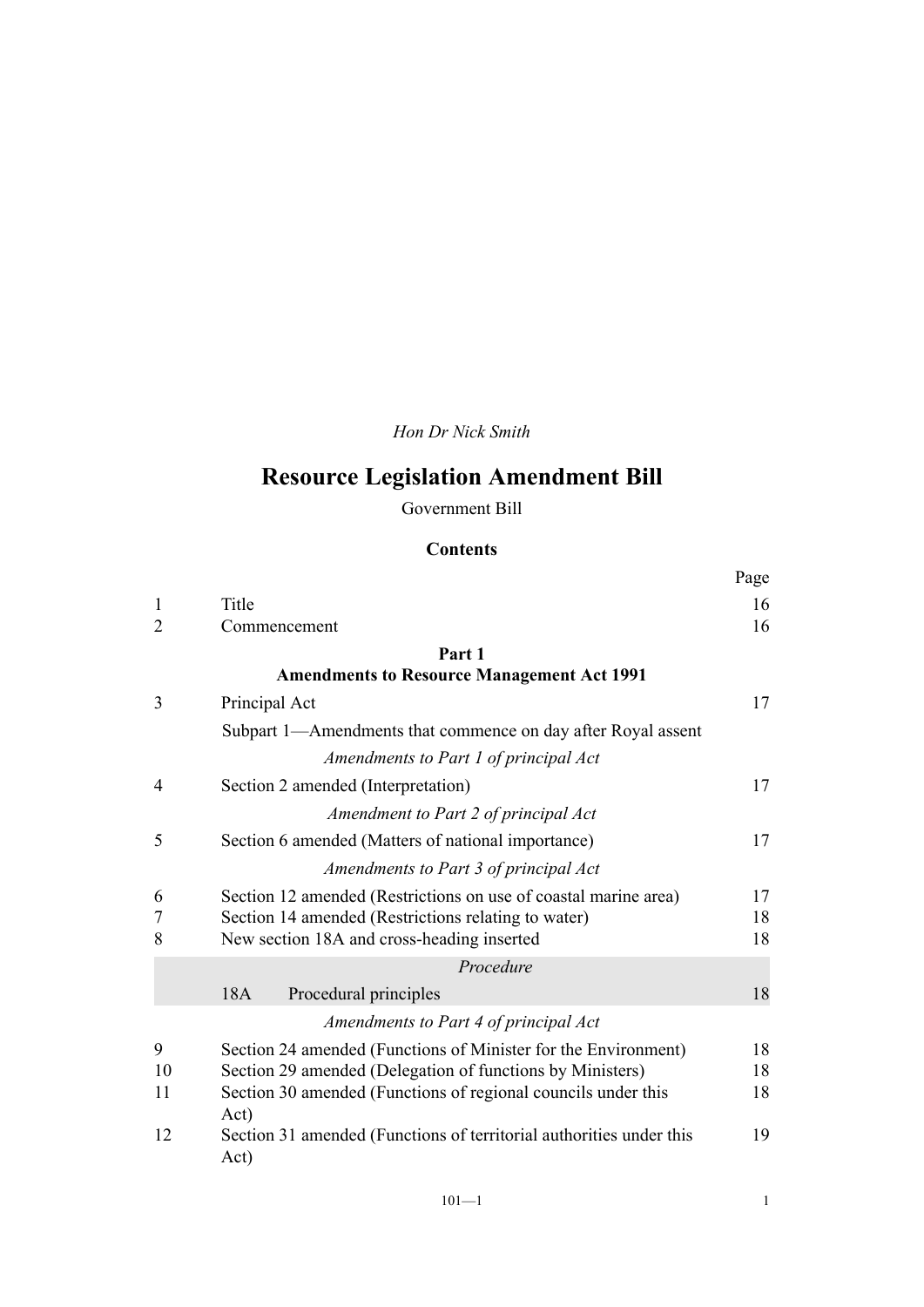|    | <b>Resource Legislation Amendment Bill</b>                                                           |    |
|----|------------------------------------------------------------------------------------------------------|----|
| 13 | Section 32 amended (Requirements for preparing and publishing<br>evaluation reports)                 | 19 |
| 14 | Section 32AA amended (Requirements for undertaking and<br>publishing further evaluations)            | 20 |
| 15 | Section 32A amended (Failure to carry out evaluation)                                                | 20 |
| 16 | Section 34A amended (Delegation of powers and functions to<br>employees and other persons)           | 20 |
| 17 | New section 34B inserted (Consent authority may fix fee payable<br>to hearings commissioner)         | 20 |
|    | 34B<br>Consent authority may fix fee payable to hearings<br>commissioner                             | 20 |
| 18 | Section 35 amended (Duty to gather information, monitor, and<br>keep records)                        | 21 |
| 19 | Section 35A amended (Duty to keep records about iwi and hapu)                                        | 21 |
| 20 | Section 36 amended (Administrative charges)                                                          | 21 |
| 21 | New sections 36AAA and 36AAB inserted                                                                | 22 |
|    | 36AAA Criteria for fixing administrative charges                                                     | 22 |
|    | 36AAB Other matters relating to administrative charges                                               | 23 |
|    | Amendments to Part 4A of principal Act                                                               |    |
| 22 | Section 42C amended (Functions of EPA)                                                               | 23 |
| 23 | New section 42CA inserted (Cost recovery for specified function<br>of EPA)                           | 24 |
|    | 42CA<br>Cost recovery for specified function of EPA                                                  | 24 |
|    | Amendments to Part 5 of principal Act                                                                |    |
| 24 | Cross-heading above section 43 replaced                                                              | 24 |
|    | Subpart 1-National instruments                                                                       |    |
| 25 | Section 43 amended (Regulations prescribing national<br>environmental standards)                     | 24 |
| 26 | Section 43A amended (Contents of national environmental<br>standards)                                | 25 |
| 27 | Section 43B amended (Relationship between national<br>environmental standards and rules or consents) | 25 |
| 28 | Section 44 amended (Restriction on power to make national<br>environmental standards)                | 25 |
| 29 | New section 45A inserted (Contents of national policy statements)                                    | 25 |
|    | Contents of national policy statements<br>45A                                                        | 25 |
| 30 | Section 46A amended (Minister chooses process)                                                       | 26 |
| 31 | Section 48 amended (Public notification of proposed national<br>policy statement and inquiry)        | 26 |
| 32 | Section 52 amended (Consideration of recommendations and<br>approval or withdrawal of statement)     | 27 |
| 33 | Section 55 amended (Local authority recognition of national policy<br>statements)                    | 27 |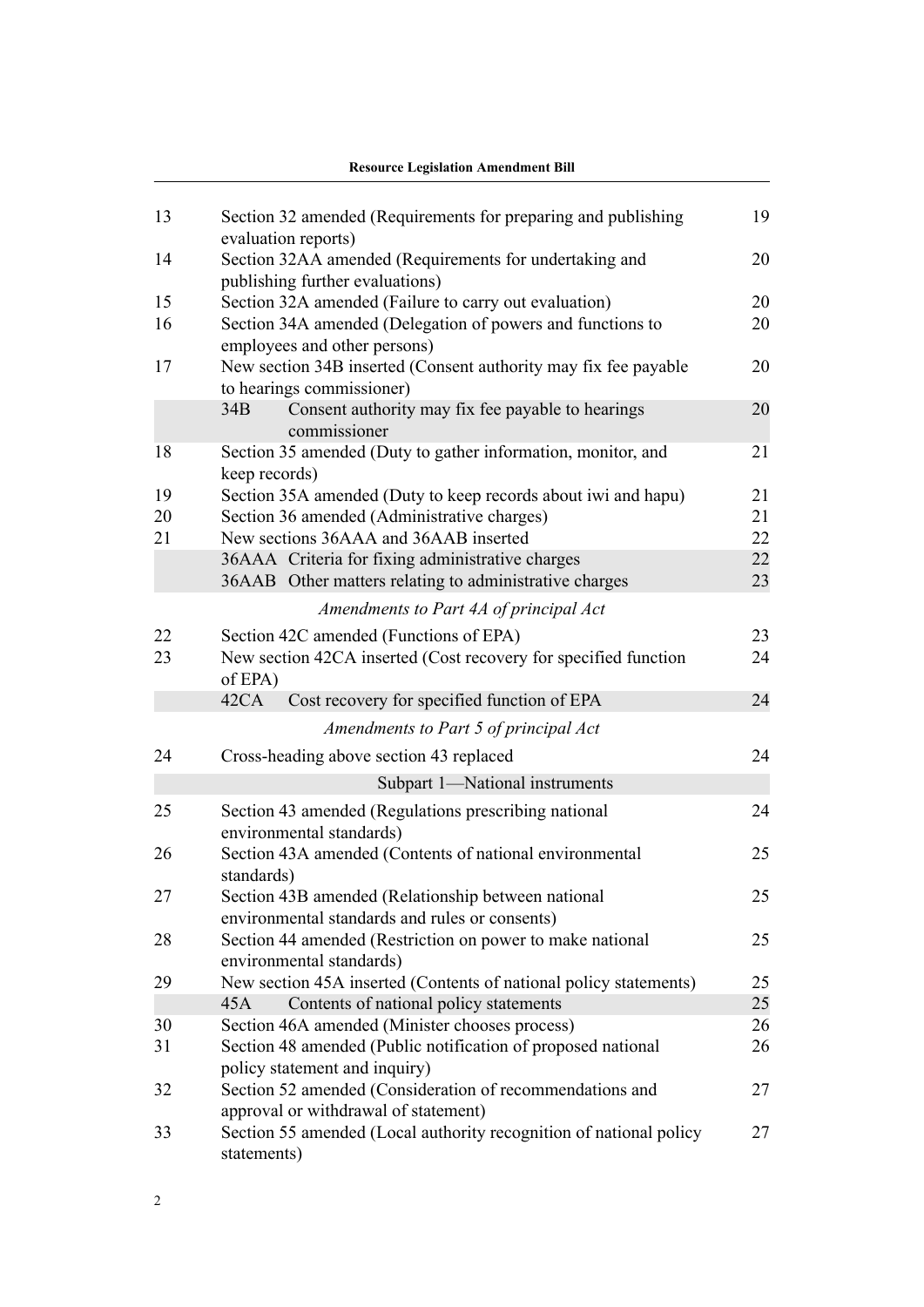|    |                      | <b>Resource Legislation Amendment Bill</b>                                                                       |    |
|----|----------------------|------------------------------------------------------------------------------------------------------------------|----|
| 34 |                      | New section 55A inserted (Combined process for national policy<br>statement and national environmental standard) | 27 |
|    | 55A                  | Combined process for national policy statement and<br>national environmental standard                            | 27 |
| 35 | statements)          | Section 56 amended (Purpose of New Zealand coastal policy                                                        | 28 |
| 36 | statements)          | Section 58 amended (Contents of New Zealand coastal policy                                                       | 28 |
| 37 |                      | New sections 58B to 58J and cross-heading inserted                                                               | 28 |
|    |                      | National planning template                                                                                       |    |
|    | 58B                  | Purposes of national planning template                                                                           | 28 |
|    | 58C                  | Contents of national planning template                                                                           | 28 |
|    | 58D                  | Preparation of national planning template                                                                        | 29 |
|    | 58E                  | Approval of national planning template                                                                           | 30 |
|    | 58F<br>documents     | Publication of national planning template and other                                                              | 31 |
|    | 58G<br>template      | Amending, replacing, or revoking national planning                                                               | 31 |
|    | 58H                  | Local authority recognition of national planning template                                                        | 31 |
|    | 58I                  | First national planning template to be made within 2                                                             | 33 |
|    |                      | years and template to be kept in force at all times                                                              |    |
|    | 58J                  | Obligation to publish planning documents                                                                         | 33 |
| 38 | inserted             | New subpart 2 of Part 5 and new subpart 3 heading in Part 5                                                      | 33 |
|    |                      | Subpart 2—Iwi participation arrangements                                                                         |    |
|    | 58K                  | Purpose of iwi participation arrangements                                                                        | 33 |
|    | 58L                  | Local authorities to invite iwi to enter into iwi<br>participation arrangement                                   | 33 |
|    | 58M                  | Content of iwi participation arrangements                                                                        | 34 |
|    | 58N                  | Time frame for concluding iwi participation arrangement                                                          | 35 |
|    | <b>58O</b>           | Parties may seek assistance from Minister                                                                        | 35 |
|    | 58P                  | Relationship with iwi participation legislation                                                                  | 35 |
|    |                      | Subpart 3—Local authority policy statements and plans                                                            |    |
| 39 |                      | Section 61 amended (Matters to be considered by regional council                                                 | 35 |
|    | (policy statements)) |                                                                                                                  |    |
| 40 |                      | Section 62 amended (Contents of regional policy statements)                                                      | 36 |
| 41 | plans)               | Section 65 amended (Preparation and change of other regional                                                     | 36 |
| 42 | (plans))             | Section 66 amended (Matters to be considered by regional council                                                 | 36 |
| 43 |                      | Section 67 amended (Contents of regional plans)                                                                  | 36 |
| 44 |                      | Section 69 amended (Rules relating to water quality)                                                             | 36 |
| 45 |                      | Section 73 amended (Preparation and change of district plans)                                                    | 36 |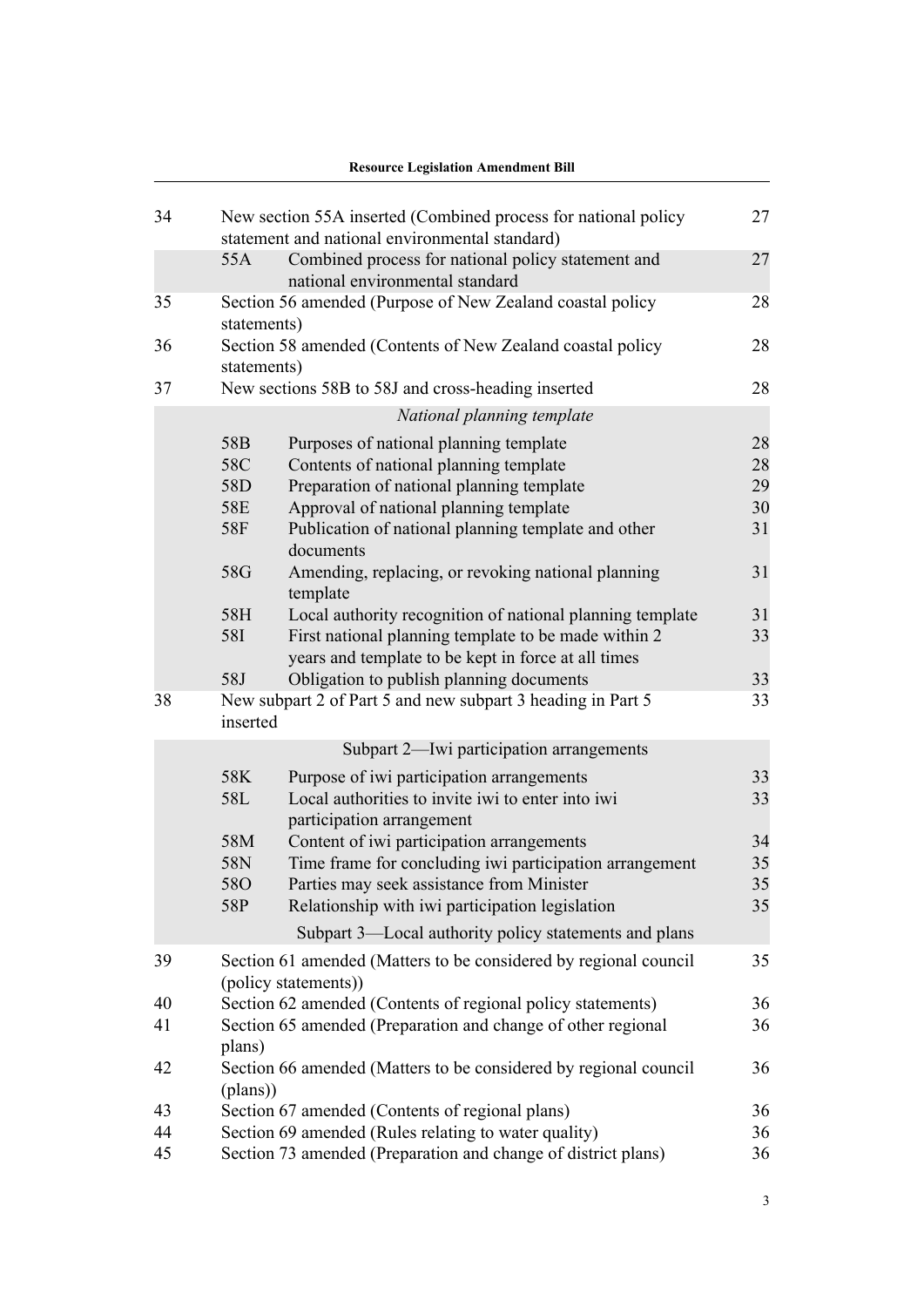|          | <b>Resource Legislation Amendment Bill</b>                                                                                                                            |          |
|----------|-----------------------------------------------------------------------------------------------------------------------------------------------------------------------|----------|
| 46       | Section 74 amended (Matters to be considered by territorial<br>authority)                                                                                             | 37       |
| 47       | Section 75 amended (Contents of district plans)                                                                                                                       | 37       |
| 48       | Cross-heading above section 78 repealed                                                                                                                               | 37       |
| 49       | New cross-heading above section 79 inserted                                                                                                                           | 37       |
|          | Review                                                                                                                                                                |          |
| 50       | New cross-heading above section 80 inserted                                                                                                                           | 37       |
|          | Combined documents                                                                                                                                                    |          |
| 51<br>52 | Section 80 amended (Combined regional and district documents)<br>New subparts 4 and 5 of Part 5 and new subpart 6 heading in Part 5<br>inserted                       | 37<br>37 |
|          | Subpart 4—Collaborative planning process                                                                                                                              |          |
|          | 80A<br>Use of collaborative planning process                                                                                                                          | 38       |
|          | Subpart 5-Streamlined planning process                                                                                                                                |          |
|          | 80 <sub>B</sub><br>Purpose, scope, and definitions                                                                                                                    | 38       |
|          | <b>80C</b><br>Application to responsible Minister for direction                                                                                                       | 39       |
|          | Subpart 6—Miscellaneous matters                                                                                                                                       |          |
| 53<br>54 | Section 82 amended (Disputes)<br>Section 85 amended (Compensation not payable in respect of<br>controls on land)                                                      | 39<br>40 |
| 55<br>56 | Section 86 amended (Power to acquire land)<br>Cross-heading above section 86A replaced                                                                                | 41<br>42 |
|          | Subpart 7—Legal effect of rules                                                                                                                                       |          |
| 57<br>58 | Section 86A amended (Purpose of sections 86B to 86G)<br>Section 86B amended (When rules in proposed plans and changes<br>have legal effect)                           | 42<br>42 |
| 59       | Section 86D amended (Environment Court may order rule to have<br>legal effect from date other than standard date)                                                     | 42       |
| 60       | Section 86E amended (Local authorities must identify rules having<br>early or delayed legal effect)                                                                   | 42       |
| 61       | Section 86G amended (Rule that has not taken legal effect or<br>become operative excluded from references to rule in this Act and<br>regulations made under this Act) | 42       |
|          | Amendments to Part 6 of principal Act                                                                                                                                 |          |
| 62       | Section 104 amended (Consideration of applications)                                                                                                                   | 42       |
| 63       | Section 108 amended (Conditions of resource consents)                                                                                                                 | 43       |
| 64       | New section 108AA inserted (Requirements for conditions of<br>resource consents)                                                                                      | 43       |
|          | 108AA Requirements for conditions of resource consents                                                                                                                | 43       |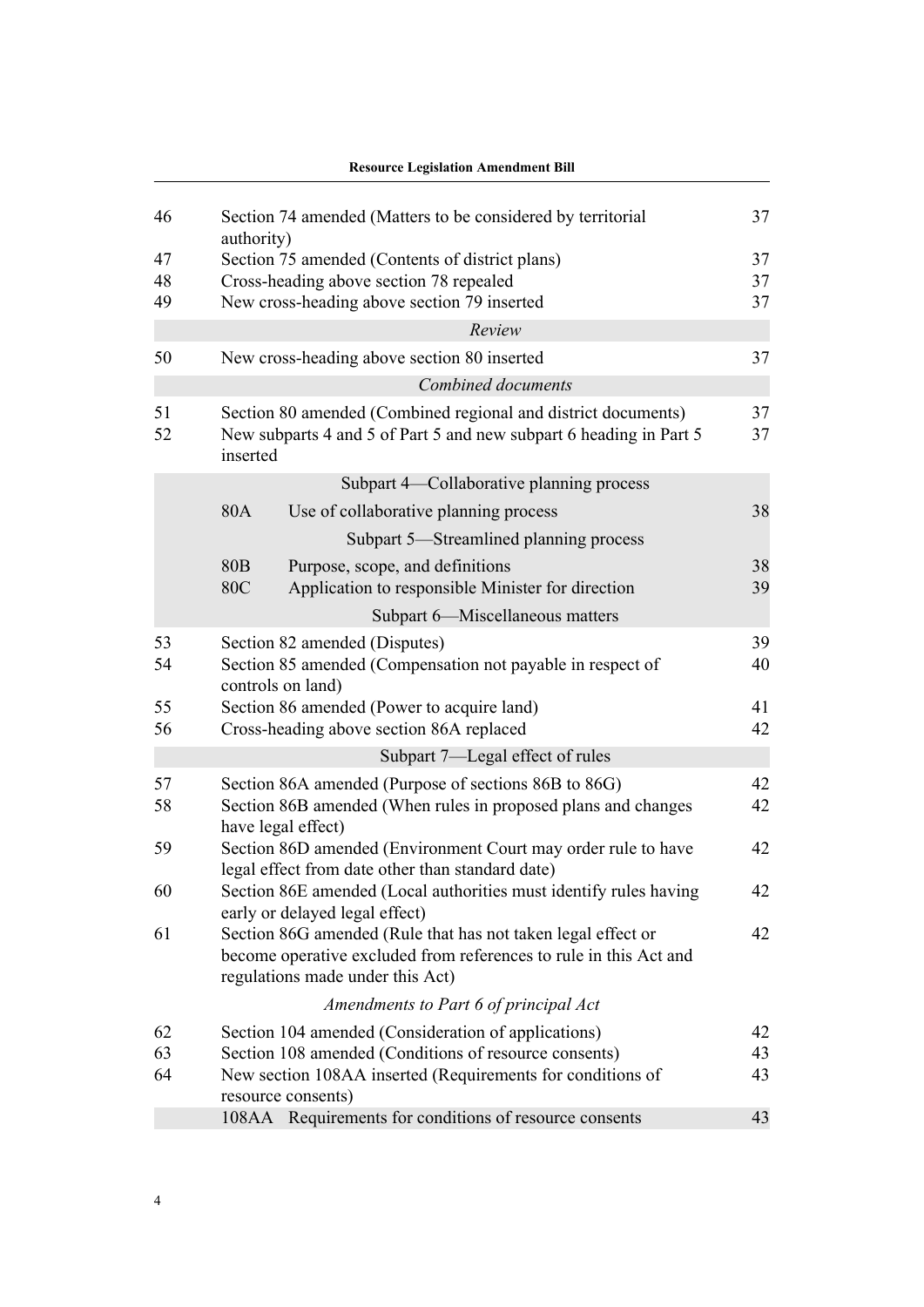|    | <b>Resource Legislation Amendment Bill</b>                                                                                                    |    |
|----|-----------------------------------------------------------------------------------------------------------------------------------------------|----|
| 65 | Section 139 amended (Consent authorities and Environmental<br>Protection Authority to issue certificates of compliance)                       | 43 |
|    | Amendments to Part 6AA of principal Act                                                                                                       |    |
| 66 | Section 142 amended (Minister may call in matter that is or is part<br>of proposal of national significance)                                  | 43 |
| 67 | Section 144 amended (Restriction on when Minister may call in<br>matter)                                                                      | 44 |
| 68 | Section 149C amended (EPA must give public notice of Minister's<br>direction)                                                                 | 44 |
| 69 | Section 149E amended (EPA to receive submissions on matter if<br>public notice of direction has been given)                                   | 44 |
| 70 | Section 149F amended (EPA to receive further submissions if<br>matter is request, change, or variation)                                       | 44 |
| 71 | Section 149G amended (EPA must provide board or court with<br>necessary information)                                                          | 45 |
| 72 | Section 149J amended (Minister to appoint board of inquiry)                                                                                   | 45 |
| 73 | Section 149K amended (How members appointed)                                                                                                  | 45 |
| 74 | New section 149KA inserted (EPA may make administrative<br>decisions)                                                                         | 45 |
|    | 149KA EPA may make administrative decisions                                                                                                   | 45 |
| 75 | Section 149L amended (Conduct of inquiry)                                                                                                     | 46 |
| 76 | Section 1490 amended (Public notice and submissions where EPA<br>receives proposed plan or change from local authority under<br>section 149N) | 47 |
| 77 | Section 149Q repealed (Board to produce draft report)                                                                                         | 47 |
| 78 | Section 149R amended (Board to produce final report)                                                                                          | 47 |
| 79 | Section 149RA amended (Minor corrections of board decisions,<br>etc)                                                                          | 48 |
| 80 | Section 149S amended (Minister may extend time by which board<br>must report)                                                                 | 48 |
| 81 | New sections 149ZF and 149ZG inserted                                                                                                         | 49 |
|    | Liability to pay costs constitutes debt due to EPA or the<br>149ZF<br>Crown                                                                   | 49 |
|    | Process may be suspended if costs outstanding<br>149ZG                                                                                        | 49 |
|    | Amendments to Part 8 of principal Act                                                                                                         |    |
| 82 | Section 168A amended (Notice of requirement by territorial<br>authority)                                                                      | 50 |
| 83 | Section 171 amended (Recommendation by territorial authority)                                                                                 | 50 |
| 84 | Section 189 amended (Notice of requirement to territorial<br>authority)                                                                       | 50 |
| 85 | Section 191 amended (Recommendation by territorial authority)                                                                                 | 51 |
| 86 | New sections 195B and 195C inserted                                                                                                           | 51 |
|    | Transfer of heritage order<br>195B                                                                                                            | 51 |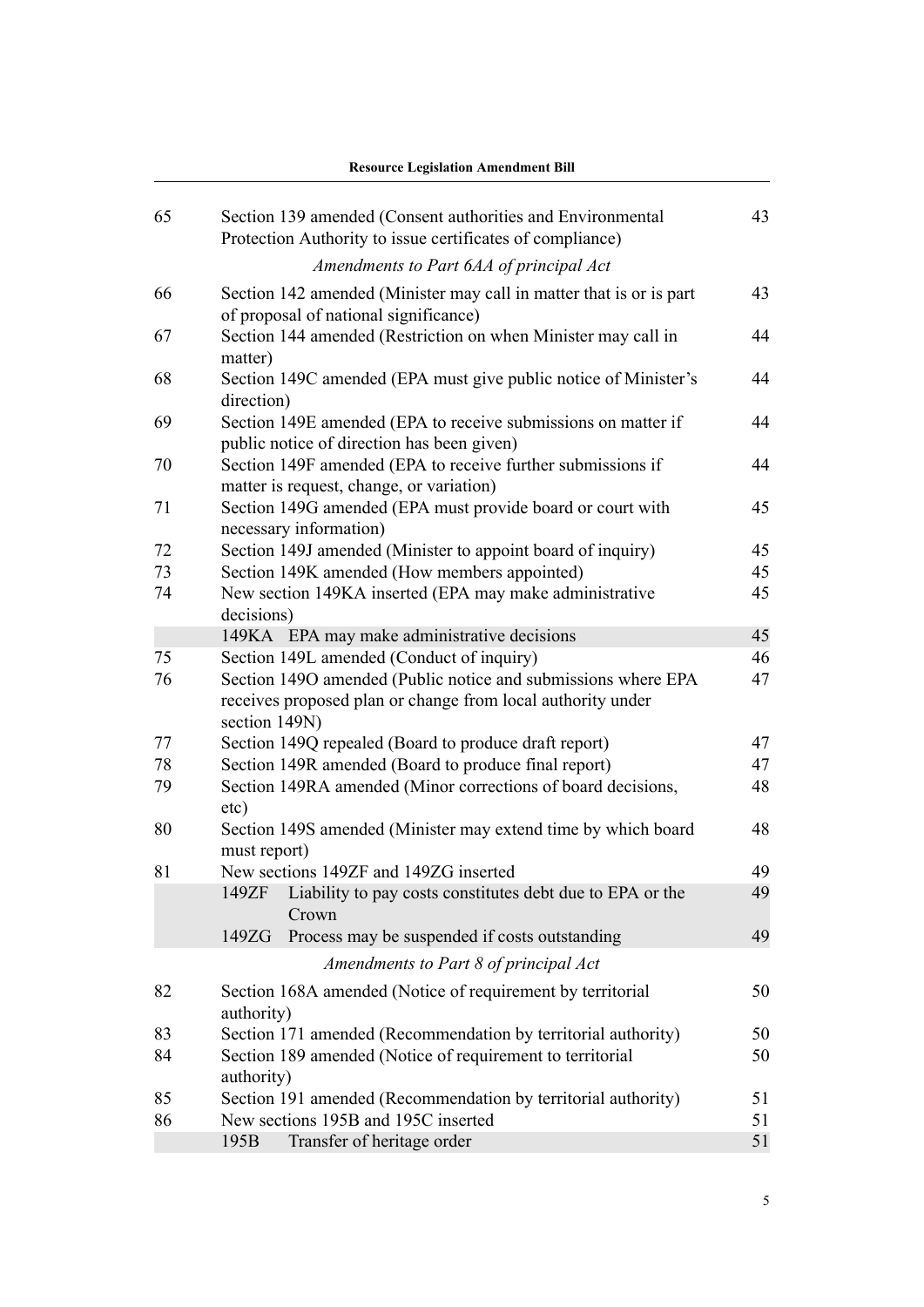|          | <b>Resource Legislation Amendment Bill</b>                                                                                                                       |          |
|----------|------------------------------------------------------------------------------------------------------------------------------------------------------------------|----------|
|          | 195C<br>Notice of determination                                                                                                                                  | 52       |
|          | Amendments to Part 9 of principal Act                                                                                                                            |          |
|          |                                                                                                                                                                  |          |
| 87<br>88 | Section 207 amended (Matters to be considered)<br>Section 212 amended (Matters to be considered by Environment<br>Court)                                         | 52<br>53 |
|          | Amendments to Part 11 of principal Act                                                                                                                           |          |
| 89       | Section 265 amended (Environment Court sittings)                                                                                                                 | 53       |
| 90       | Section 267 amended (Conferences)                                                                                                                                | 53       |
| 91       | Section 268 replaced (Alternative dispute resolution)                                                                                                            | 53       |
|          | Alternative dispute resolution<br>268<br>Mandatory participation in alternative dispute resolution<br>268A<br>processes                                          | 53<br>54 |
| 92       | Section 276 amended (Evidence)                                                                                                                                   | 54       |
| 93       | New section 277A inserted (Powers of Environment Court in<br>relation to evidence heard on appeal by way of rehearing)                                           | 54       |
|          | Powers of Environment Court in relation to evidence<br>277A                                                                                                      | 54       |
|          | heard on appeal by way of rehearing                                                                                                                              |          |
| 94<br>95 | Section 279 amended (Powers of Environment Judge sitting alone)<br>Section 280 amended (Powers of Environment Commissioner<br>sitting without Environment Judge) | 54<br>55 |
| 96       | Section 281A replaced (Registrar may waive, reduce, or postpone<br>payment of fee)                                                                               | 55       |
|          | Registrar may waive, reduce, or postpone payment of fee<br>281A                                                                                                  | 55       |
| 97       | Section 290A replaced (Environment Court to have regard to<br>decision that is subject of appeal or inquiry)                                                     | 55       |
|          | Environment Court to have regard to decision that is<br>290A<br>subject of appeal or inquiry, and to related reports and<br>processes                            | 56       |
| 98       | Section 293 amended (Environment Court may order change to<br>proposed policy statements and plans)                                                              | 56       |
|          | Amendments to Part 12 of principal Act                                                                                                                           |          |
| 99       | Section 310 amended (Scope and effect of declaration)                                                                                                            | 56       |
|          | Amendments to Part 14 of principal Act                                                                                                                           |          |
| 100      | Section 352A amended (Mode of service of summons on master or<br>owner of ship)                                                                                  | 56       |
| 101      | Section 357B amended (Right of objection in relation to<br>imposition of additional charges or recovery of costs)                                                | 56       |
| 102      | Section 357D amended (Decision on objections made under<br>sections 357 to 357B)                                                                                 | 57       |
| 103      | Section 360 amended (Regulations)                                                                                                                                | 57       |
| 104      | Section 360B amended (Conditions to be satisfied before<br>regulations made under section 360A)                                                                  | 58       |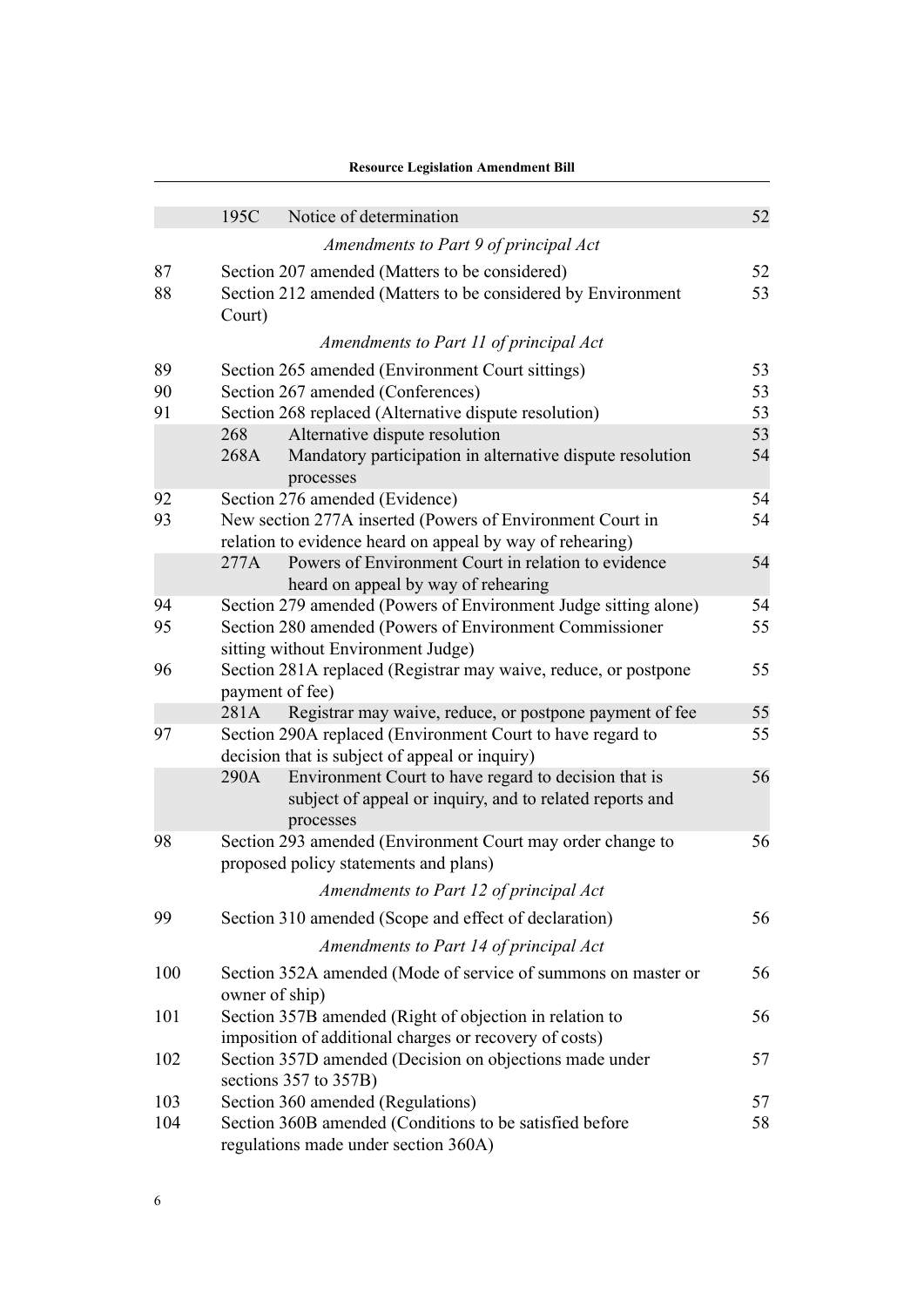|     | <b>Resource Legislation Amendment Bill</b>                                                               |    |
|-----|----------------------------------------------------------------------------------------------------------|----|
| 105 | New sections 360D and 360E inserted                                                                      | 58 |
|     | 360D<br>Regulations that permit or prohibit certain rules                                                | 58 |
|     | 360E<br>Regulations relating to administrative charges and other<br>amounts                              | 60 |
|     | Amendment to Part 15 of principal Act                                                                    |    |
| 106 | Section 401B amended (Obligation to pay coastal occupation<br>charge deemed condition of consent)        | 60 |
|     | Part 16 of principal Act replaced                                                                        |    |
| 107 | Part 16 replaced                                                                                         | 60 |
|     | Part 16                                                                                                  |    |
|     | Transitional, savings, and related provisions for<br>amendments made on or after 4 September 2013        |    |
|     | 434<br>Transitional, savings, and related provisions for<br>amendments made on or after 4 September 2013 | 61 |
|     | Amendments to Schedule 1 of principal Act                                                                |    |
| 108 | Schedule 1 amended                                                                                       | 61 |
|     | Amendments to Schedule 4 of principal Act                                                                |    |
| 109 | Schedule 4 amended                                                                                       | 61 |
|     | Amendments to Schedule 12 of principal Act                                                               |    |
| 110 | Schedule 12 amended                                                                                      | 61 |
|     | Consequential amendments commencing on day after Royal assent                                            |    |
| 111 | Consequential amendments commencing on day after Royal assent                                            | 61 |
|     | Subpart 2—Amendments that commence 6 months after Royal<br>assent                                        |    |
|     | Amendments to Part 1 of principal Act                                                                    |    |
| 112 | Section 2 amended (Interpretation)                                                                       | 61 |
| 113 | Section 2AA amended (Definitions relating to notification)                                               | 62 |
| 114 | New section 2AB inserted (Meaning of public notice)                                                      | 62 |
|     | Meaning of public notice<br>2AB                                                                          | 62 |
|     | Amendments to Part 3 of principal Act                                                                    |    |
| 115 | Section 11 amended (Restrictions on subdivision of land)                                                 | 62 |
|     | Amendments to Part 4 of principal Act                                                                    |    |
| 116 | Section 35 amended (Duty to gather information, monitor, and<br>keep records)                            | 63 |
| 117 | Section 36 amended (Administrative charges)                                                              | 63 |
| 118 | Section 41A amended (Control of hearings)                                                                | 63 |
| 119 | Section 41C amended (Directions and requests before or at<br>hearings)                                   | 63 |

7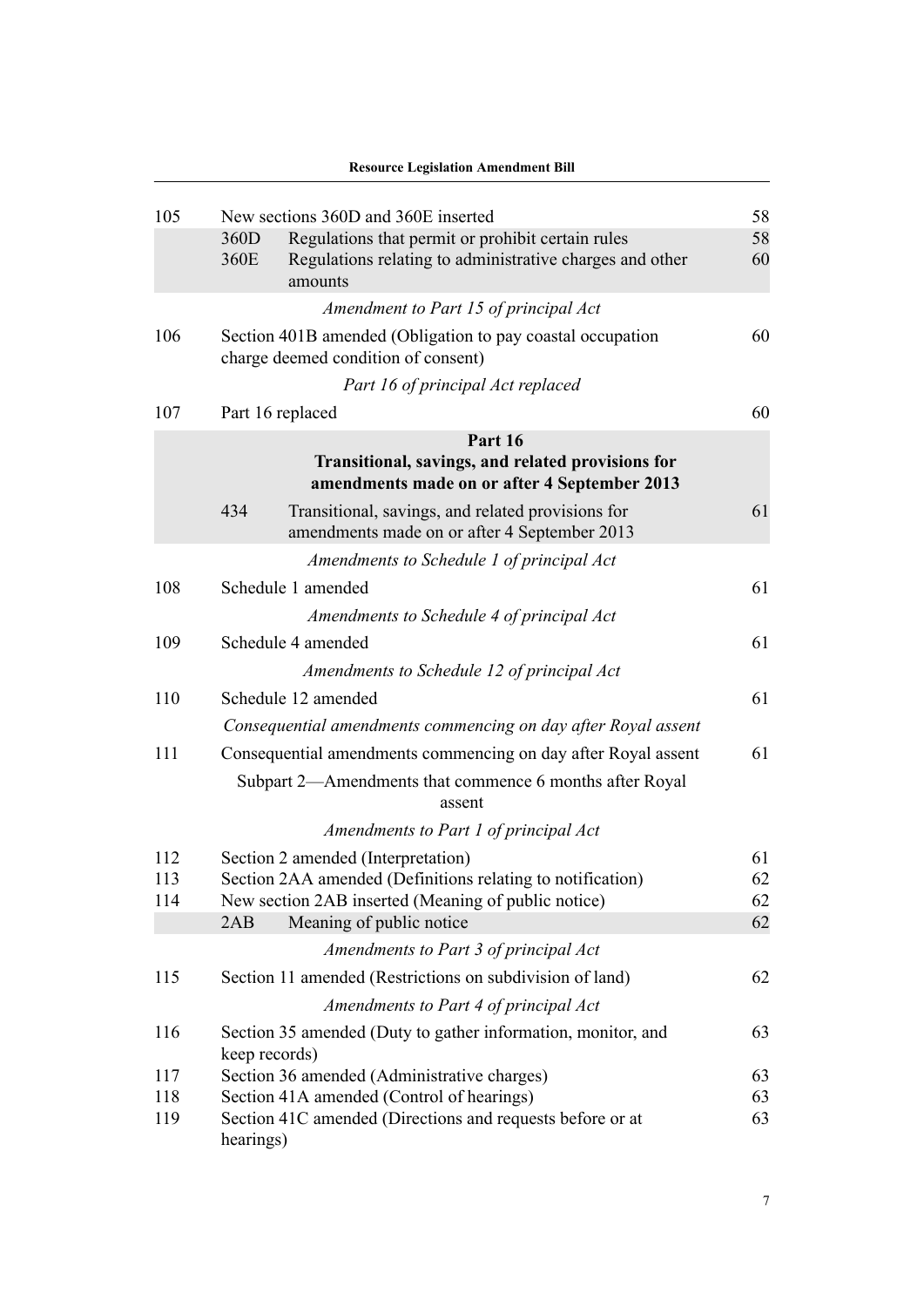|     |                 | <b>Resource Legislation Amendment Bill</b>                                                         |    |
|-----|-----------------|----------------------------------------------------------------------------------------------------|----|
| 120 |                 | New section 41D inserted (Striking out submissions)                                                | 63 |
|     | 41D             | Striking out submissions                                                                           | 64 |
|     |                 | Amendments to Part 6 of principal Act                                                              |    |
|     |                 |                                                                                                    |    |
| 121 |                 | New sections 87AAB to 87AAD inserted                                                               | 64 |
|     |                 | 87AAB Meaning of boundary activity and related terms                                               | 64 |
|     |                 | 87AAC Meaning of fast-track application                                                            | 65 |
|     |                 | 87AAD Overview of application of this Part to boundary                                             | 65 |
|     |                 | activities and fast-track applications                                                             |    |
| 122 |                 | New sections 87BA and 87BB inserted                                                                | 66 |
|     | 87BA            | Boundary activities approved by neighbours on affected<br>boundaries are permitted activities      | 66 |
|     | 87BB            | Activities meeting certain requirements are permitted<br>activities                                | 67 |
| 123 |                 | Section 88 amended (Making an application)                                                         | 68 |
| 124 | matters)        | Section 88E amended (Excluded time periods relating to other                                       | 68 |
| 125 |                 | Sections 95 to 95B replaced                                                                        | 68 |
|     | 95              | Time limit for public notification or limited notification                                         | 68 |
|     | 95A             | Public notification of consent applications                                                        | 68 |
|     | 95 <sub>B</sub> | Limited notification of consent applications                                                       | 70 |
| 126 |                 | Section 95C amended (Public notification of consent application                                    | 72 |
|     |                 | after request for further information or report)                                                   |    |
| 127 |                 | Section 95D amended (Consent authority decides if adverse effects                                  | 72 |
|     |                 | likely to be more than minor)                                                                      |    |
| 128 |                 | New section 95DA inserted (Persons eligible to be considered                                       | 72 |
|     |                 | affected persons for purpose of limited notification)                                              |    |
|     | 95DA            | Persons eligible to be considered affected persons for<br>purpose of limited notification          | 72 |
| 129 |                 | Section 95E replaced (Consent authority decides if person is                                       | 74 |
|     |                 | affected person)                                                                                   |    |
|     | 95E             | Affected persons for purpose of limited notification under<br>section 95B                          | 74 |
| 130 |                 | Section 95F amended (Status of protected customary rights group)                                   | 75 |
| 131 |                 | Section 95G amended (Status of customary marine title group)                                       | 75 |
| 132 | activities)     | Section 104D amended (Particular restrictions for non-complying                                    | 75 |
| 133 |                 | Section 106 amended (Consent authority may refuse subdivision<br>consent in certain circumstances) | 75 |
| 134 |                 | Section 115 amended (Time limits for notification of decision)                                     | 75 |
| 135 |                 | Section 120 amended (Right to appeal)                                                              | 76 |
| 136 |                 | Section 139 amended (Consent authorities and Environmental                                         | 76 |
|     |                 | Protection Authority to issue certificates of compliance)                                          |    |
| 137 |                 | Section 139A amended (Consent authorities to issue existing use                                    | 76 |
|     | certificates)   |                                                                                                    |    |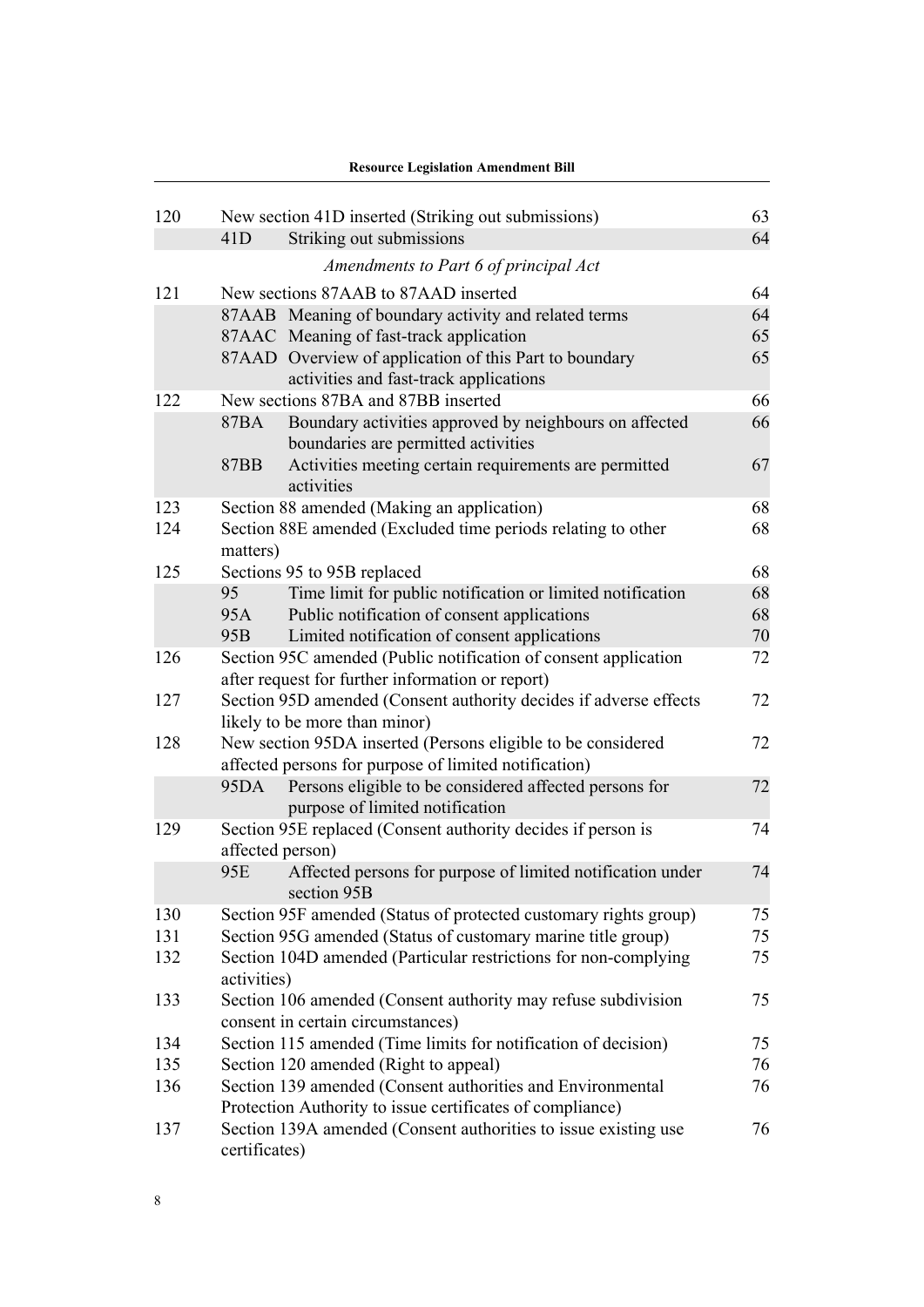|     | <b>Resource Legislation Amendment Bill</b>                                                       |    |
|-----|--------------------------------------------------------------------------------------------------|----|
|     | Amendment to Part 7 of principal Act                                                             |    |
| 138 | Section 151 amended (Interpretation)                                                             | 76 |
|     |                                                                                                  |    |
|     | Amendment to Part 8 of principal Act                                                             |    |
| 139 | Section 198AD amended (Excluded time periods relating to other<br>matters)                       | 77 |
|     | Amendment to Part 9 of principal Act                                                             |    |
| 140 | Section 204 amended (Public notification of application)                                         | 77 |
|     | Amendments to Part 10 of principal Act                                                           |    |
| 141 | Section 220 amended (Condition of subdivision consents)                                          | 77 |
|     | Amendments to Part 14 of principal Act                                                           |    |
| 142 | Section 352 amended (Service of documents)                                                       | 77 |
| 143 | Section 357 amended (Right of objection against certain decisions)                               | 78 |
| 144 | New section 357AB inserted (Objection under section 357A(1)(f)                                   | 78 |
|     | or (g) may be considered by hearings commissioner)                                               |    |
|     | 357AB Objection under section 357A(1)(f) or (g) may be                                           | 78 |
|     | considered by hearings commissioner                                                              |    |
| 145 | Section 357C amended (Procedure for making and hearing<br>objection under sections 357 to 357B)  | 78 |
| 146 | New section 357CA inserted (Powers of hearings commissioner                                      | 78 |
|     | considering objection under section $357A(1)(f)$ or (g))                                         |    |
|     | 357CA Powers of hearings commissioner considering objection<br>under section $357A(1)(f)$ or (g) | 79 |
| 147 | Section 357D amended (Decision on objections made under                                          | 79 |
|     | sections 357 to 357B)                                                                            |    |
| 148 | Section 358 amended (Appeals against certain decisions or                                        | 79 |
|     | objections)                                                                                      |    |
| 149 | Section 360 amended (Regulations)                                                                | 79 |
| 150 | Section 360E amended (Regulations relating to administrative                                     | 79 |
|     | charges and other amounts)                                                                       |    |
| 151 | New sections 360F and 360G inserted                                                              | 80 |
|     | 360F<br>Regulations relating to fast-track applications<br>360G                                  | 80 |
|     | Regulations relating to notification of consent<br>applications                                  | 80 |
|     | Amendment to Schedule 1 of principal Act                                                         |    |
|     | Schedule 1 amended                                                                               |    |
| 152 |                                                                                                  | 81 |
|     | Subpart 3—Amendments that commence 5 years after Royal<br>assent                                 |    |
|     | Amendments to Part 6 of principal Act                                                            |    |
| 153 | Section 108 amended (Conditions of resource consents)                                            | 82 |
|     |                                                                                                  |    |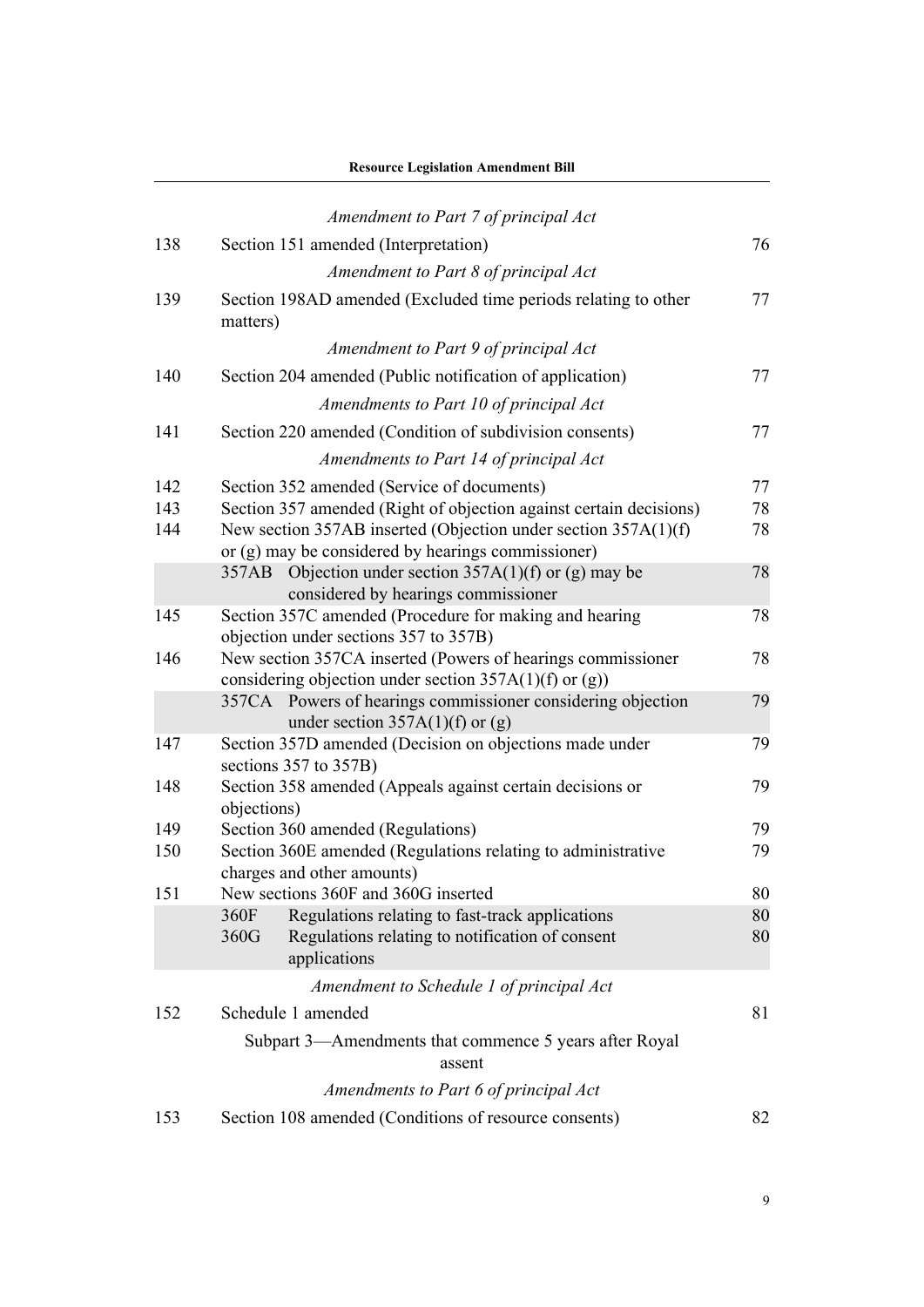|     |                                     | <b>Resource Legislation Amendment Bill</b>                                                                    |    |
|-----|-------------------------------------|---------------------------------------------------------------------------------------------------------------|----|
| 154 |                                     | Section 110 repealed (Refund of money and return of land where<br>activity does not proceed)                  | 82 |
| 155 |                                     | Section 111 repealed (Use of financial contributions)                                                         | 82 |
|     |                                     | Amendments to Part 10 of principal Act                                                                        |    |
| 156 |                                     | Section 222 amended (Completion certificates)                                                                 | 83 |
|     |                                     | Amendments to Part 15 of principal Act                                                                        |    |
| 157 |                                     | Section 407 amended (Subdivision consent conditions)                                                          | 83 |
| 158 |                                     | Section 409 repealed (Financial contributions for developments)                                               | 83 |
| 159 |                                     | Section 411 repealed (Restriction on imposition of conditions as to<br>financial contributions)               | 83 |
|     |                                     | Amendment to Schedule 12 of principal Act                                                                     |    |
| 160 |                                     | Schedule 12 amended                                                                                           | 83 |
|     |                                     | Consequential amendments                                                                                      |    |
| 161 |                                     | Consequential amendments relating to financial contributions                                                  | 83 |
|     |                                     | Part 2                                                                                                        |    |
|     |                                     | <b>Amendments to Reserves Act 1977</b>                                                                        |    |
| 162 | Principal Act                       |                                                                                                               | 83 |
| 163 |                                     | New sections 14A and 14B and cross-heading inserted                                                           | 83 |
|     |                                     | Exchange of reserves for other land                                                                           |    |
|     | 14A                                 | Minister may authorise exchange of reserve land for other<br>land                                             | 84 |
|     | 14B                                 | Administering body may authorise exchange of<br>recreation reserve land for other land                        | 84 |
| 164 |                                     | Section 15 amended (Exchange of reserves for other land)                                                      | 85 |
| 165 |                                     | Consequential amendments                                                                                      | 86 |
|     | 116B                                | When resource consent commences where application<br>includes request for exchange of recreation reserve land | 87 |
|     |                                     | Part 3                                                                                                        |    |
|     |                                     | <b>Amendments to Public Works Act 1981</b>                                                                    |    |
| 166 | Principal Act                       |                                                                                                               | 88 |
| 167 |                                     | New section 2A inserted (Transitional, savings, and related                                                   | 88 |
|     | provisions)<br>2A                   | Transitional, savings, and related provisions                                                                 | 88 |
| 168 |                                     | Section 4C amended (Delegation of Minister's powers)                                                          | 89 |
| 169 |                                     | Section 24 amended (Objection to be heard by Environment Court)                                               | 89 |
| 170 | Section 59 amended (Interpretation) |                                                                                                               | 89 |
| 171 |                                     | Section 72 amended (Additional compensation for acquisition of                                                | 89 |
|     |                                     | notified dwelling)                                                                                            |    |
| 172 |                                     | New sections 72A to 72E inserted                                                                              | 90 |
|     | 72A                                 | Amount of compensation to be paid under section 72                                                            | 90 |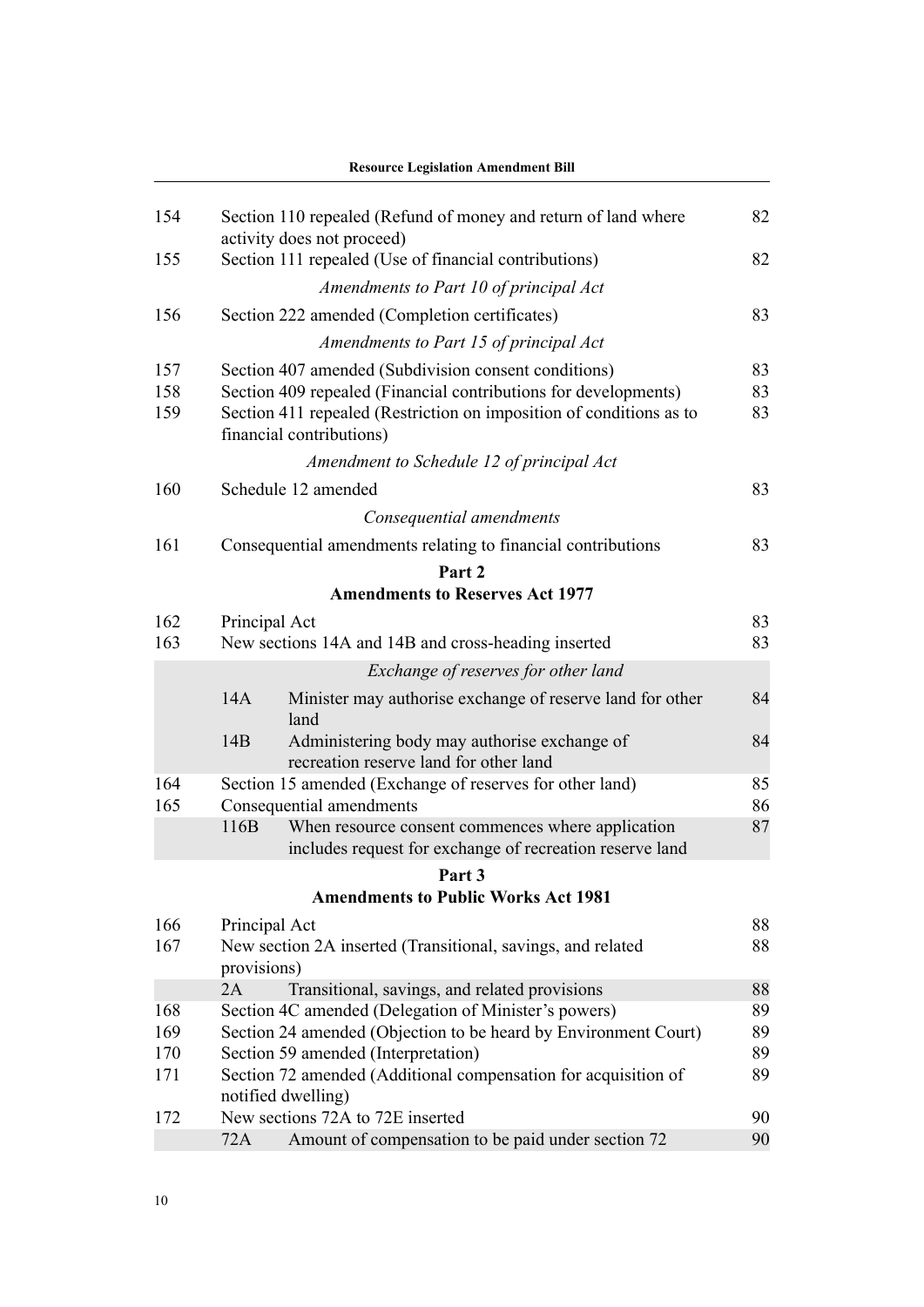|     | Definitions of terms used in sections 72C and 72D<br>72B                                                      | 91 |
|-----|---------------------------------------------------------------------------------------------------------------|----|
|     | 72C<br>Additional compensation for acquisition of notified land                                               | 91 |
|     | 72D<br>Circumstances in which compensation must not be paid<br>under section 72C                              | 92 |
|     | 72E<br>Adjustment of compensation payable under section 72 or<br>72C                                          | 93 |
| 173 | Section 75 amended (Compensation for tenants of residential and<br>business premises)                         | 93 |
| 174 | Section 249 repealed (Transitional provision)                                                                 | 93 |
| 175 | New Schedule 1AA inserted                                                                                     | 94 |
|     | Part 4                                                                                                        |    |
|     | <b>Amendments to Conservation Act 1987</b>                                                                    |    |
| 176 | Principal Act                                                                                                 | 94 |
| 177 | New section 3A inserted (Transitional, savings, and related<br>provisions)                                    | 94 |
|     | Transitional, savings, and related provisions<br>3A                                                           | 94 |
| 178 | Section 17S replaced (Contents of application)                                                                | 94 |
|     | 17S<br>Contents of application                                                                                | 94 |
|     | Returning non-compliant applications<br>17SA                                                                  | 95 |
|     | Minister may decline application that is inconsistent<br>17SB                                                 | 95 |
|     | 17SC<br>Public notification of application for leases, licences,<br>permits, or easements                     | 95 |
|     | 17SD<br>Minister may require applicant to provide further<br>information                                      | 95 |
|     | 17SE<br>Minister may commission report or advice                                                              | 96 |
| 179 | Section 17T amended (Process for complete application)                                                        | 96 |
| 180 | Section 17U amended (Matters to be considered by Minister)                                                    | 96 |
| 181 | Section 49 amended (Public notice and rights of objection)                                                    | 97 |
| 182 | New Schedule 1AA inserted                                                                                     | 97 |
|     | Part 5                                                                                                        |    |
|     | <b>Amendments to Exclusive Economic Zone and Continental</b><br><b>Shelf (Environmental Effects) Act 2012</b> |    |
| 183 | Principal Act                                                                                                 | 97 |
| 184 | Section 4 amended (Interpretation)                                                                            | 97 |
| 185 | Part 3 heading and subpart 1 heading in Part 3 replaced                                                       | 99 |
|     | Part 3                                                                                                        |    |
|     | <b>Regulations</b>                                                                                            |    |
| 186 | Section 34A amended (Matters to be considered for regulations<br>relating to discharges and dumping)          | 99 |
| 187 | Cross-heading above section 35 replaced                                                                       | 99 |
|     | Part 3A                                                                                                       |    |
|     | <b>Activities and consents</b>                                                                                |    |
|     |                                                                                                               |    |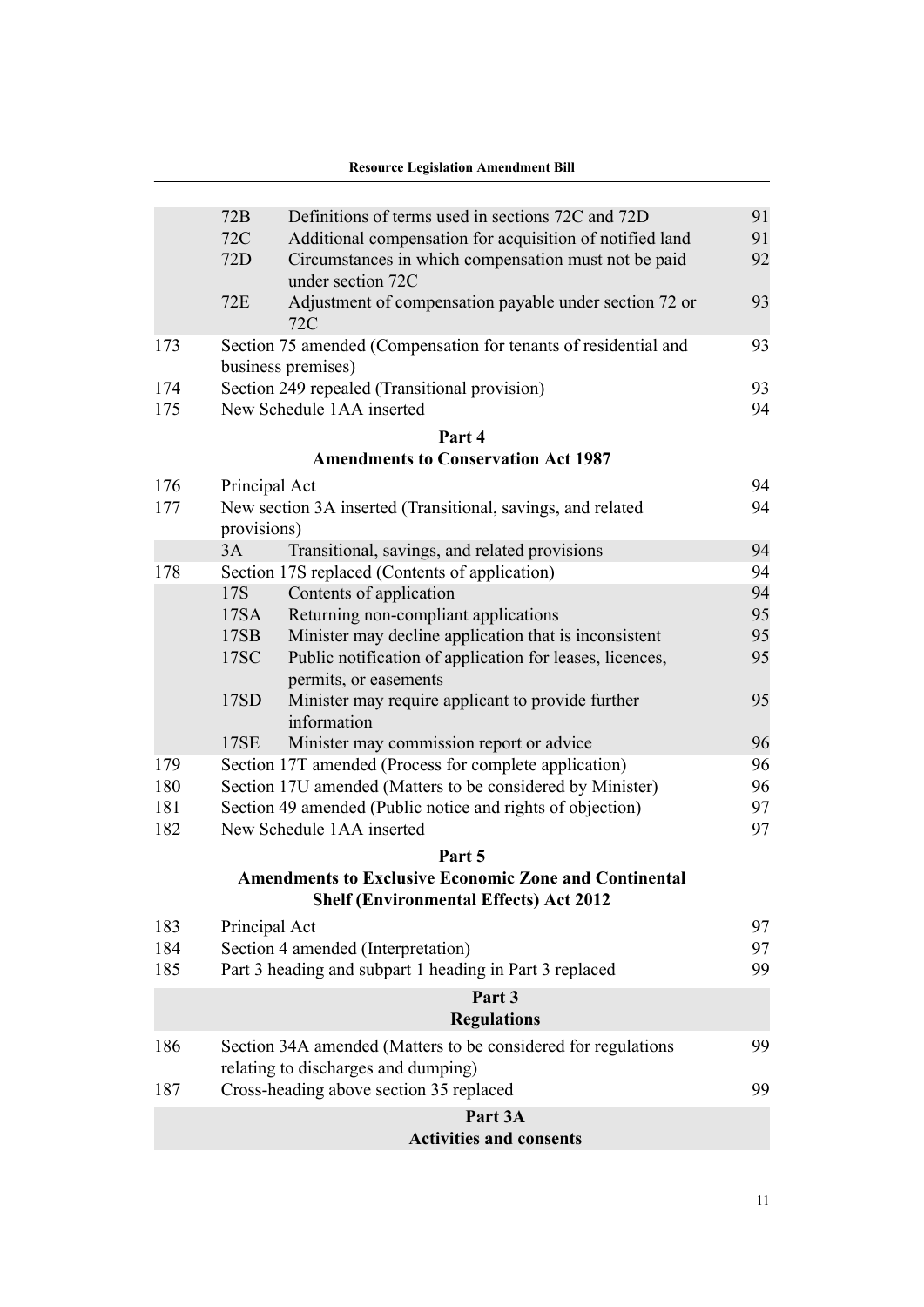| 188 |     | Sections 35 to 58 and cross-headings replaced                                                  | 99  |
|-----|-----|------------------------------------------------------------------------------------------------|-----|
|     |     | Subpart 1-Activities                                                                           |     |
|     |     | Types of activity                                                                              |     |
|     | 35  | Permitted activities                                                                           | 99  |
|     | 36  | Discretionary activities                                                                       | 99  |
|     | 37  | Prohibited activities                                                                          | 100 |
|     |     | Subpart 2—EEZ policy statements                                                                |     |
|     |     | <b>EEZ</b> policy statements                                                                   |     |
|     | 37A | Purpose and scope of EEZ policy statements                                                     | 100 |
|     | 37B | Notification of, and consultation on, proposed EEZ<br>policy statement                         | 100 |
|     | 37C | Matters to be considered by Minister when determining<br>whether to issue EEZ policy statement | 101 |
|     | 37D | Revision, withdrawal, and approval of proposed EEZ<br>policy statements                        | 101 |
|     | 37E | Changes to, or review or revocation of, EEZ policy<br>statements                               | 101 |
|     | 37F | Incorporation of material by reference in EEZ policy<br>statements                             | 102 |
|     |     | Subpart 2A—Applying for marine consents                                                        |     |
|     | 38  | Application for marine consent                                                                 | 102 |
|     | 39  | Impact assessment                                                                              | 102 |
|     | 40  | Obligation to deal with application promptly                                                   | 104 |
|     | 41  | Environmental Protection Authority must determine if<br>application complete                   | 104 |
|     | 42  | Environmental Protection Authority may commission<br>independent review of impact assessment   | 104 |
|     | 43  | Environmental Protection Authority may ask applicant to<br>complete incomplete application     | 104 |
|     | 44  | Environmental Protection Authority must return<br>incomplete application                       | 104 |
|     | 45  | Joint processing and decision making on related<br>applications                                | 105 |
|     |     | Subpart 2B—Disclosure and notification                                                         |     |
|     | 46  | Copy of application for non-notified activity                                                  | 105 |
|     | 47  | Copy of application for publicly notified activity                                             | 106 |
|     | 48  | Making of submissions                                                                          | 107 |
|     | 49  | Time limit for submissions                                                                     | 107 |
|     | 50  | Advising applicants of submissions                                                             | 107 |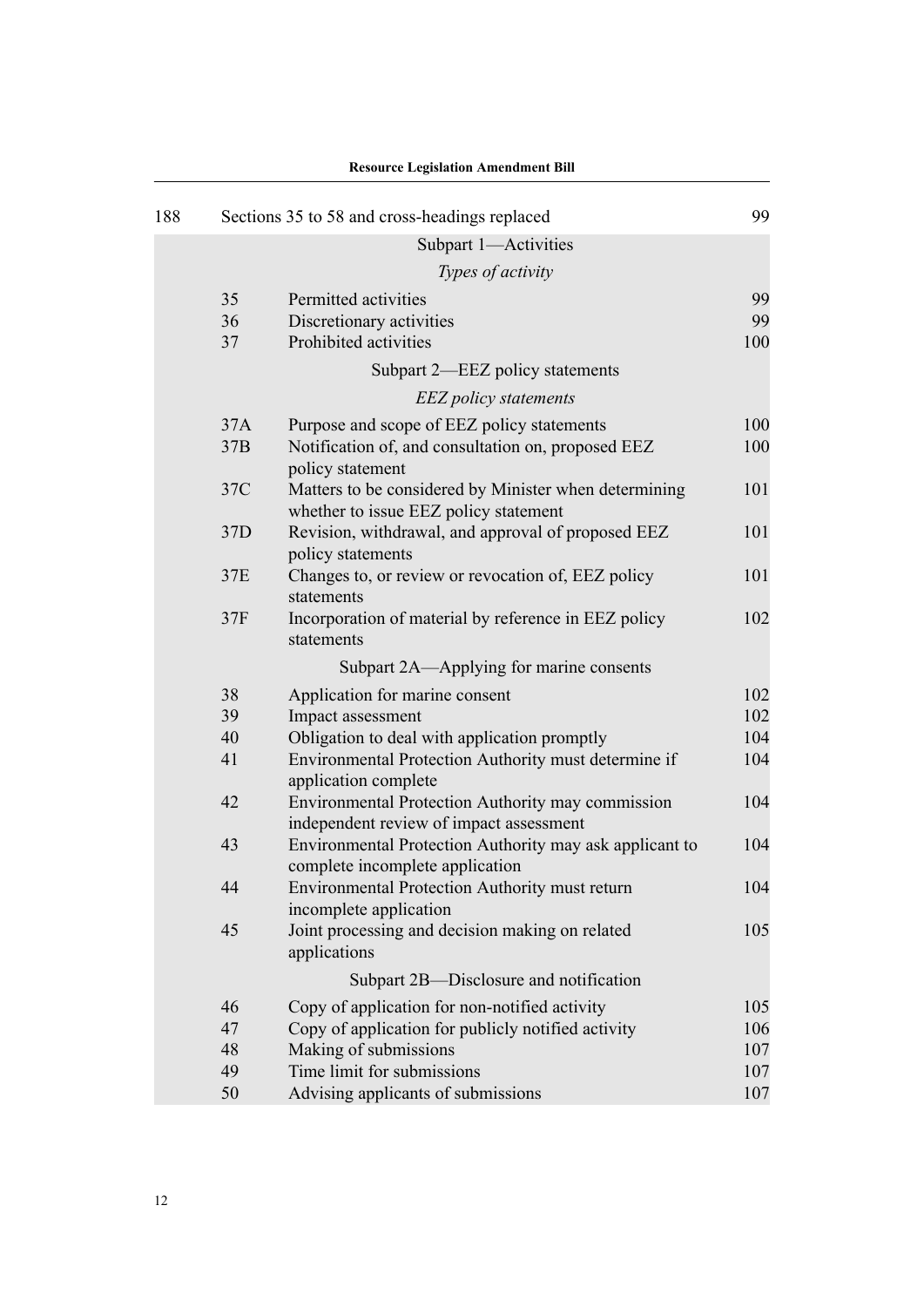|            |                                                                       | resource Legislation Amendment Di                                                                                                                                      |                          |
|------------|-----------------------------------------------------------------------|------------------------------------------------------------------------------------------------------------------------------------------------------------------------|--------------------------|
|            |                                                                       | Subpart 2C—Considering applications                                                                                                                                    |                          |
|            |                                                                       | Non-notified activities                                                                                                                                                |                          |
|            | 51                                                                    | Hearings in respect of applications for non-notified<br>activities                                                                                                     | 107                      |
|            |                                                                       | Publicly notifiable activities other than section 20<br>activities                                                                                                     |                          |
|            | 52                                                                    | Hearings in respect of applications for publicly notifiable<br>activities other than section 20 activities                                                             | 107                      |
|            |                                                                       | Publicly notifiable section 20 activities                                                                                                                              |                          |
|            | 53                                                                    | Minister must appoint boards of inquiry for applications<br>for publicly notifiable section 20 activities                                                              | 108                      |
|            |                                                                       | Provisions that apply to all applications                                                                                                                              |                          |
|            | 54<br>55<br>56<br>57                                                  | Obligation to deal with application promptly<br>Request for further information<br>Response to request<br>Marine consent authority may obtain advice or<br>information | 108<br>109<br>109<br>109 |
|            | 58                                                                    | Meetings and mediation to resolve matters before<br>decision                                                                                                           | 110                      |
| 189        |                                                                       | Cross-heading above section 59 replaced                                                                                                                                | 111                      |
|            |                                                                       | Subpart 2D-Decisions                                                                                                                                                   |                          |
| 190        |                                                                       | Section 59 amended (Environmental Protection Authority's<br>consideration of application)                                                                              | 111                      |
| 191        |                                                                       | Section 60 amended (Matters to be considered in deciding extent<br>of adverse effects on existing interests)                                                           | 112                      |
| 192        | Section 61 amended (Information principles)                           |                                                                                                                                                                        | 112                      |
| 193        | Section 62 amended (Decisions on applications for marine<br>consents) |                                                                                                                                                                        | 112                      |
| 194        |                                                                       | Section 63 amended (Conditions of marine consents)                                                                                                                     | 112                      |
| 195        |                                                                       | Section 64 amended (Adaptive management approach)                                                                                                                      | 113                      |
| 196<br>197 |                                                                       | Section 65 amended (Bonds)<br>Section 69 replaced (Decision of Environmental Protection<br>Authority to be in writing)                                                 | 113<br>113               |
|            | 69                                                                    | Decision of marine consent authority to be in writing                                                                                                                  | 113                      |
| 198        |                                                                       | Section 70 amended (Notification of Environmental Protection<br>Authority's decision)                                                                                  | 113                      |
| 199        |                                                                       | New subpart 2E heading in Part 3A inserted                                                                                                                             | 113                      |
|            |                                                                       | Subpart 2E-Consents                                                                                                                                                    |                          |
| 200<br>201 |                                                                       | Section 73 amended (Duration of marine consent)<br>New section 73A inserted (Duration of marine discharge consents<br>and marine dumping consents)                     | 113<br>114               |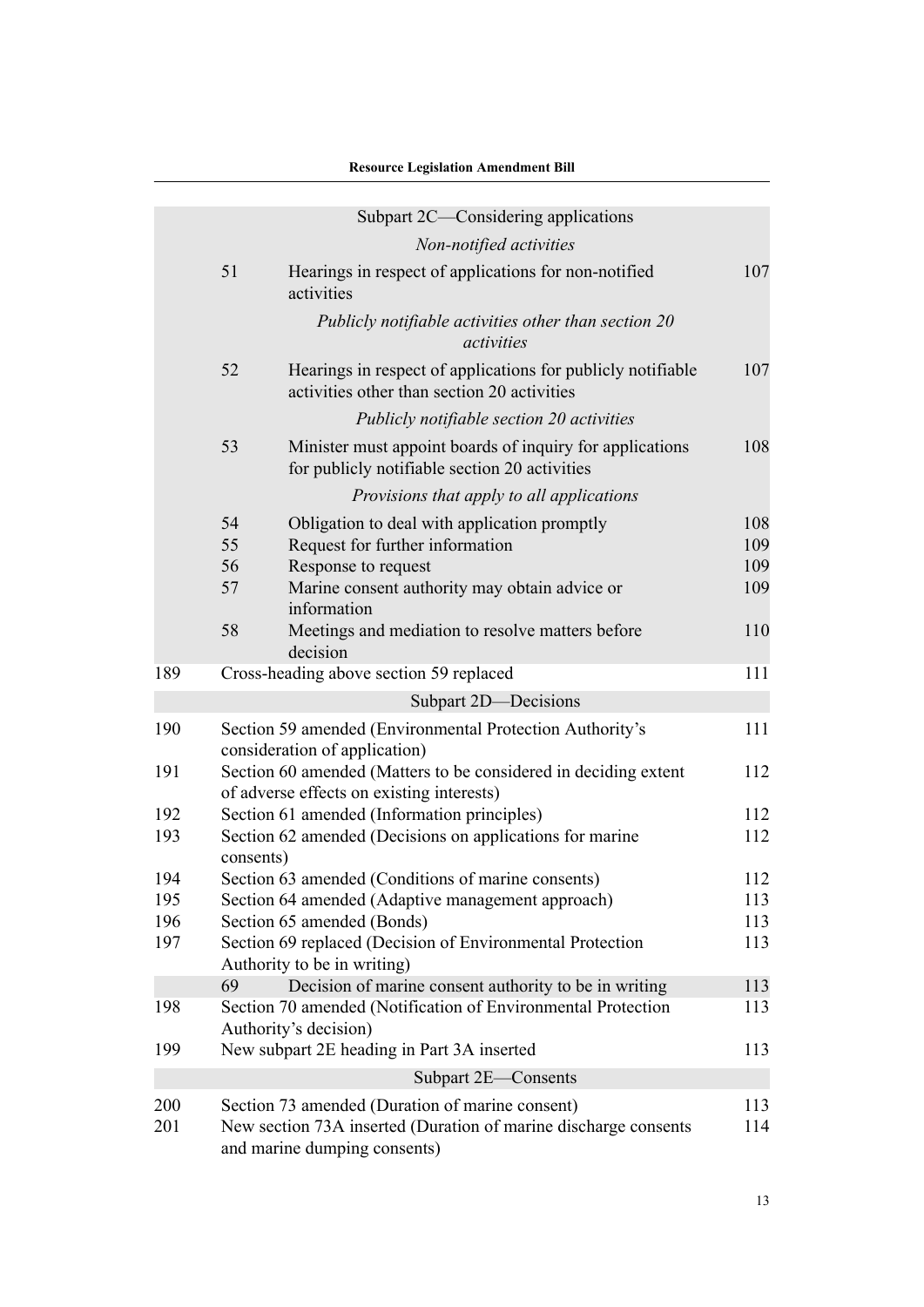| 114<br>114<br>114<br>114<br>114 |
|---------------------------------|
|                                 |
|                                 |
|                                 |
|                                 |
|                                 |
|                                 |
|                                 |
|                                 |
| 114                             |
| 115                             |
| 115                             |
| 115                             |
| 115                             |
| 115                             |
| 116                             |
| 116                             |
|                                 |
| 116                             |
| 116                             |
|                                 |
| 117                             |
| 117                             |
| 117                             |
| 117                             |
| 118                             |
| 118                             |
| 119                             |
|                                 |
| 119                             |
|                                 |

#### **Resource Legislation Amendment Bill**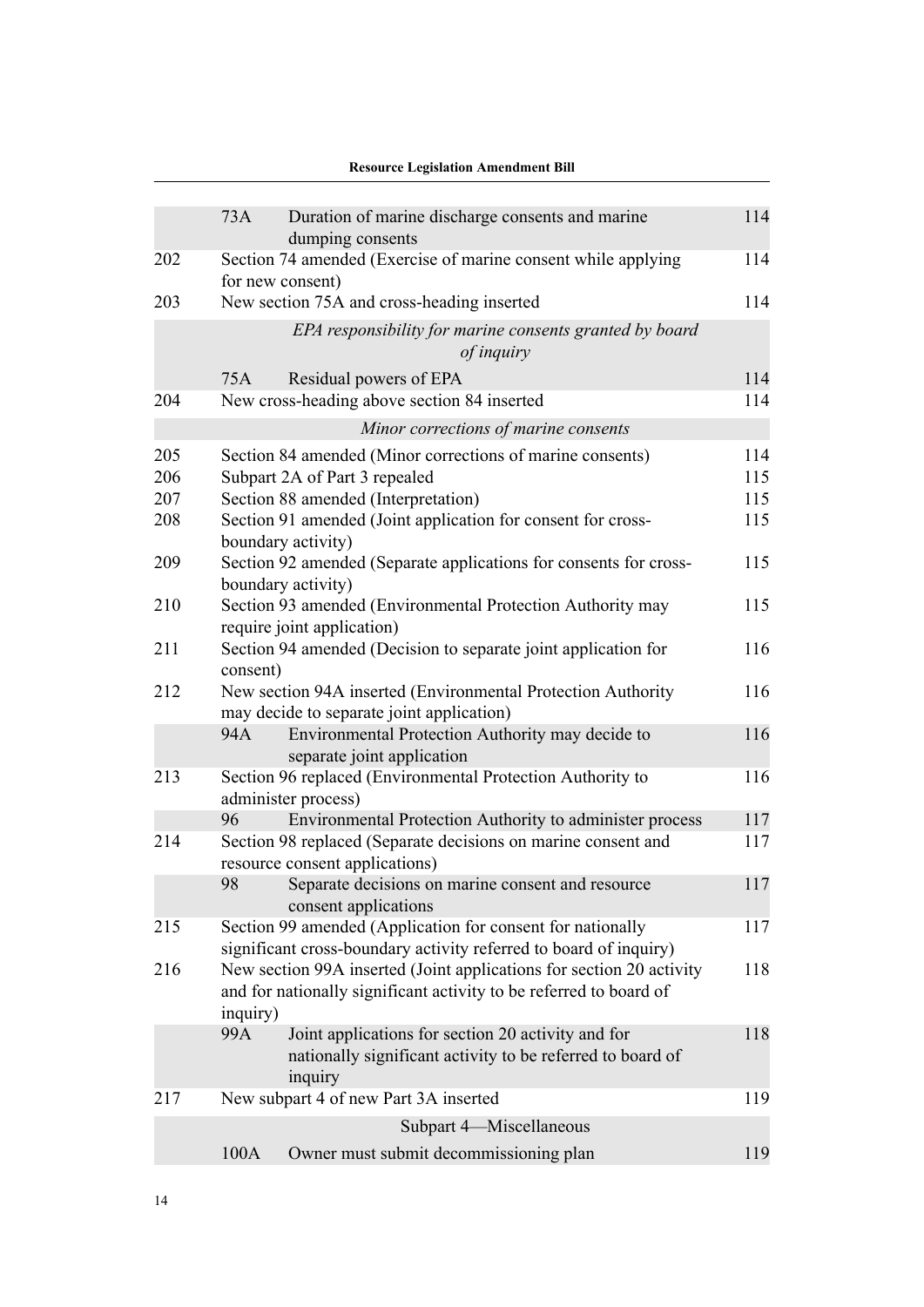|                                                                                     | <b>Resource Legislation Amendment Bill</b>                                                                  |            |  |  |
|-------------------------------------------------------------------------------------|-------------------------------------------------------------------------------------------------------------|------------|--|--|
| 218                                                                                 | Subpart 1 heading in Part 4 replaced                                                                        | 119        |  |  |
|                                                                                     | Subpart 1—Objections to decisions of marine consent<br>authority                                            |            |  |  |
| 219                                                                                 | Section 101 amended (Right of objection to Environmental<br>Protection Authority against certain decisions) | 120        |  |  |
| 220                                                                                 | Section 102 amended (Procedure for making or hearing objection)                                             | 120        |  |  |
| 221                                                                                 | Section 103 amended (Decision on objection)                                                                 | 120        |  |  |
| 222                                                                                 | New subpart 1A heading in Part 4 inserted                                                                   | 120        |  |  |
|                                                                                     | Subpart 1A—Appeals against Environmental Protection<br>Authority decisions                                  |            |  |  |
| 223<br>224                                                                          | Section 105 amended (Appeals on question of law)<br>New subpart 1B of Part 4 inserted                       | 120<br>120 |  |  |
|                                                                                     | Subpart 1B—Appeals against decisions of boards of<br>inquiry                                                |            |  |  |
|                                                                                     | Appeal to High Court on question of law                                                                     |            |  |  |
|                                                                                     | 113A<br>Appeals on question of law                                                                          | 120        |  |  |
|                                                                                     | 113B<br>Notice of appeal                                                                                    | 121        |  |  |
|                                                                                     | 113C<br>Right to appear and be heard on appeal                                                              | 121        |  |  |
|                                                                                     | 113D<br>Parties to appeal                                                                                   | 122        |  |  |
|                                                                                     | 113E<br>Representation at proceedings                                                                       | 122        |  |  |
|                                                                                     | 113F<br>Dismissal of appeal                                                                                 | 123        |  |  |
|                                                                                     | 113G<br>Date of hearing                                                                                     | 123        |  |  |
|                                                                                     | 113H<br><b>Application of High Court Rules</b>                                                              | 123        |  |  |
|                                                                                     | Appeal to Supreme Court                                                                                     |            |  |  |
|                                                                                     | 113I<br>Appeal to Supreme Court                                                                             | 123        |  |  |
| 225                                                                                 | Section 137 amended (Limitation period)                                                                     | 123        |  |  |
| 226                                                                                 | Section 141 amended (Power of entry for inspection)                                                         | 123        |  |  |
| 227                                                                                 | Section 142 amended (Protection of the Crown and others)                                                    | 124        |  |  |
| 228                                                                                 | Section 143 amended (Principles of cost recovery)                                                           | 124        |  |  |
| New section 147A inserted (Process may be suspended if costs<br>229<br>outstanding) |                                                                                                             | 124        |  |  |
|                                                                                     | 147A<br>Process may be suspended if costs outstanding                                                       | 124        |  |  |
| 230                                                                                 | Section 148 amended (Service of documents)                                                                  | 125        |  |  |
| 231                                                                                 | New section 158BA inserted (EPA and WorkSafe to share                                                       |            |  |  |
|                                                                                     | information)                                                                                                |            |  |  |
|                                                                                     | 158BA EPA and WorkSafe to share information                                                                 | 126        |  |  |
| 232                                                                                 | Section 162 amended (Existing petroleum mining activities<br>involving structures or pipelines)             | 126        |  |  |
| 233                                                                                 | New sections 167B and 167C inserted                                                                         | 126        |  |  |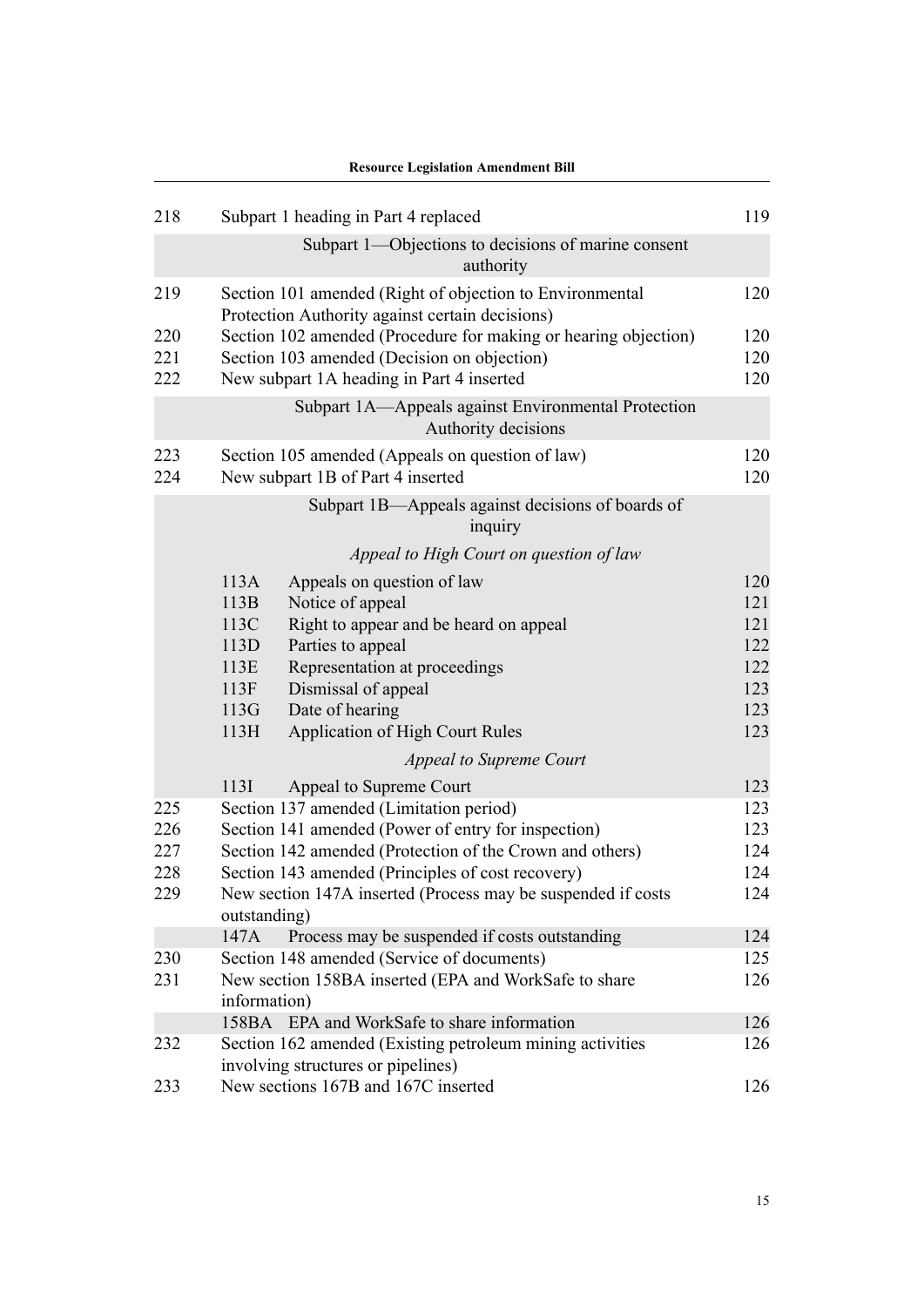<span id="page-53-0"></span>

|            |      | Savings provisions relating to <b>2015</b> amendments                                                                                           |            |
|------------|------|-------------------------------------------------------------------------------------------------------------------------------------------------|------------|
|            | 167B | Savings provisions in relation to marine consent<br>applications                                                                                | 126        |
|            | 167C | Savings provisions in relation to review of consent<br>duration or conditions                                                                   | 126        |
| 234<br>235 |      | Schedule amended<br>New Schedules 2 and 3 inserted                                                                                              | 127<br>127 |
|            |      | <b>Schedule 1</b><br><b>Amendments to Schedule 1 of Resource Management Act 1991</b>                                                            | 128        |
|            |      | <b>Schedule 2</b><br><b>Amendments to Schedule 12 of Resource Management Act</b><br>1991 commencing on day after Royal assent                   | 158        |
|            |      | <b>Schedule 3</b><br><b>Consequential amendments commencing on day after Royal</b><br>assent                                                    | 162        |
|            |      | <b>Schedule 4</b><br><b>Amendments to Schedule 12 of Resource Management Act</b><br>1991 commencing 5 years after Royal assent                  | 165        |
|            |      | <b>Schedule 5</b><br><b>Consequential amendments commencing 5 years after Royal</b><br>assent                                                   | 166        |
|            |      | <b>Schedule 6</b><br><b>New Schedule 1AA of Public Works Act 1981 inserted</b>                                                                  | 168        |
|            |      | <b>Schedule 7</b><br><b>New Schedule 1AA of Conservation Act 1987 inserted</b>                                                                  | 170        |
|            |      | <b>Schedule 8</b><br>New Schedules 2 and 3 of Exclusive Economic Zone and<br><b>Continental Shelf (Environmental Effects) Act 2012 inserted</b> | 171        |

#### **The Parliament of New Zealand enacts as follows:**

| <b>Title</b> |
|--------------|
|              |

This Act is the Resource Legislation Amendment Act 2015.

- **2 Commencement**
- (1) Subpart 2 of Part 1 (amendments to Resource Management Act 1991) and 5 Part 4 (amendments to Conservation Act 1987) come into force on the day that is 6 months after the date on which this Act receives the Royal assent.
- (2) Subpart 3 of Part 1 (amendments to Resource Management Act 1991 relating to financial contributions) comes into force on the day that is 5 years after the date on which this Act receives the Royal assent. 10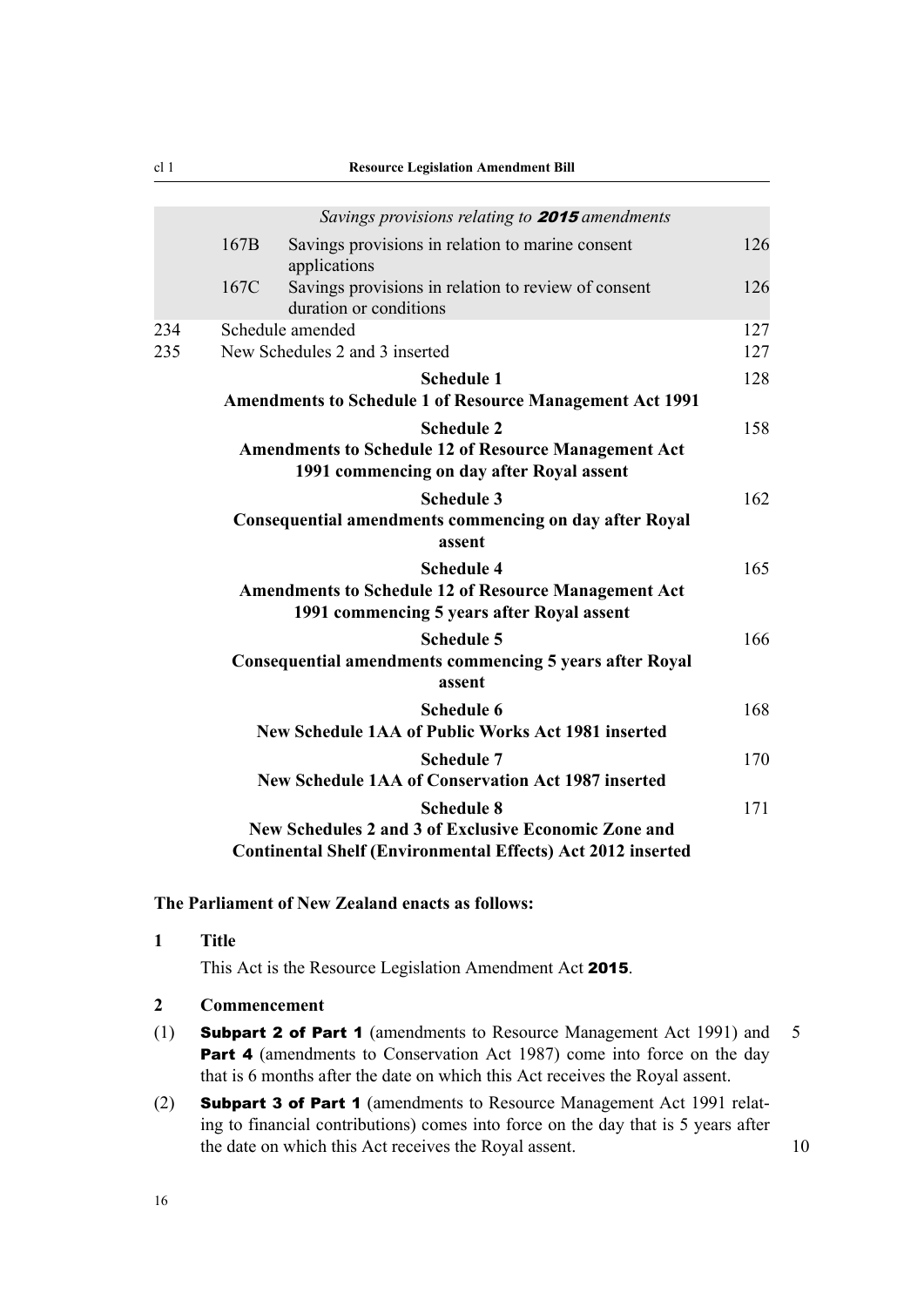<span id="page-54-0"></span>(3) The rest of this Act comes into force on the day after the date on which this Act receives the Royal assent.

# **Part 1 Amendments to Resource Management Act 1991**

**3 Principal Act** 5

This Part amends the Resource Management Act 1991 (the **principal Act**).

Subpart 1—Amendments that commence on day after Royal assent

*Amendments to Part 1 of principal Act*

#### **4 Section 2 amended (Interpretation)**

(1) In section 2(1), insert in their appropriate alphabetical order: 10

**collaborative group** has the meaning given in clause 36 of Schedule 1

**collaborative planning process** means the process by which a proposed policy statement or plan is prepared or changed in accordance with **Part 4** of Schedule 1

**combined document** means any instrument for which section 80 makes provi- 15 sion

**development capacity** has the meaning given in section 30(5)

- (2) In section 2(1), definition of **infrastructure**, delete ", in section 30,".
- (3) In section 2(1), insert in their appropriate alphabetical order:

**iwi participation arrangement** means an arrangement entered into under **sec-** 20 tion 58L

**iwi participation legislation** means legislation (other than this Act), including any legislation listed in Schedule 3 of the Treaty of Waitangi Act 1975, that provides a role for iwi or hapū in processes under this Act

**national planning template** means the national planning template approved 25 under **section 58E**, as amended from time to time

*Amendment to Part 2 of principal Act*

#### **5 Section 6 amended (Matters of national importance)**

After section 6(g), insert:

(h) the management of significant risks from natural hazards. 30

*Amendments to Part 3 of principal Act*

**6 Section 12 amended (Restrictions on use of coastal marine area)** After section 12(6), insert: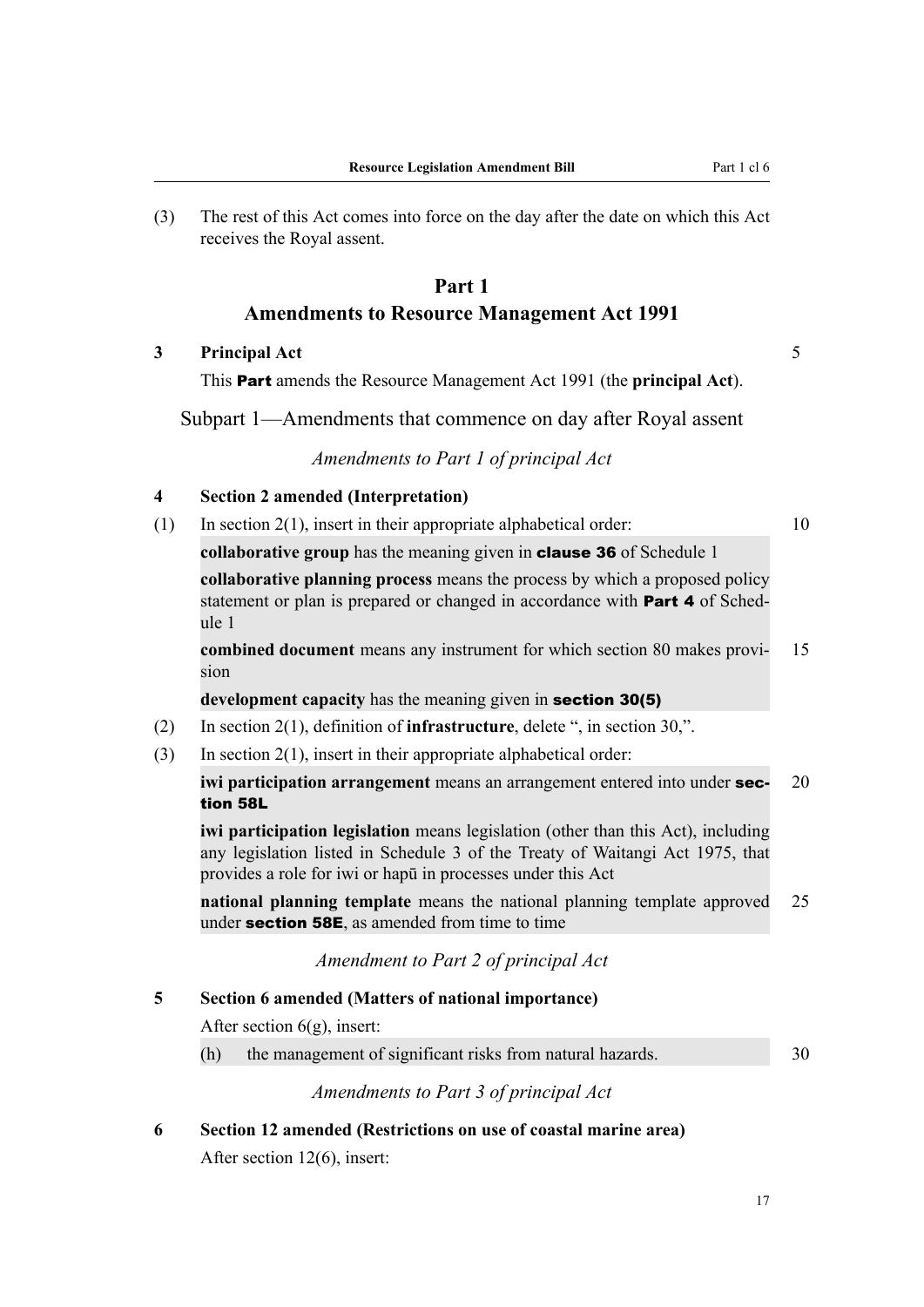<span id="page-55-0"></span>(7) This section does not prohibit a regional council from removing structures from the common marine and coastal area, in accordance with the requirements of section 19(3) to (3C) of the Marine and Coastal Area (Takutai Moana) Act 2011, unless those structures are permitted by a coastal permit.

# **7 Section 14 amended (Restrictions relating to water)** 5 In section  $14(3)(b)(ii)$ , replace "an individual's" with "a person's".

# **8 New section 18A and cross-heading inserted**

After section 18, insert:

#### *Procedure*

# **18A Procedural principles** 10

Every person exercising powers and performing functions under this Act must—

- (a) use timely, efficient, consistent, and cost-effective processes that are proportionate to the functions or powers being performed or exercised; and
- (b) ensure that policy statements and plans— 15
	- (i) include only those matters relevant to the purpose of this Act; and
	- (ii) are worded in a way that is clear and concise; and
- (c) promote collaboration between or among local authorities on their common resource management issues.

#### *Amendments to Part 4 of principal Act* 20

# **9 Section 24 amended (Functions of Minister for the Environment)**

(1) After section 24(b), insert:

(ba) the approval of the national planning template under **section 58E**:

(2) In section 24(f), after "national policy statements,", insert "the national planning template,". 25

#### **10 Section 29 amended (Delegation of functions by Ministers)**

After section 29(1)(d), insert:

(da) approving, changing, replacing, or revoking the national planning template under section 58E or 58G:

#### **11 Section 30 amended (Functions of regional councils under this Act)** 30

- (1) After section 30(1)(b), insert:
	- (ba) the establishment, implementation, and review of objectives, policies, and methods to ensure that there is sufficient development capacity in re-

18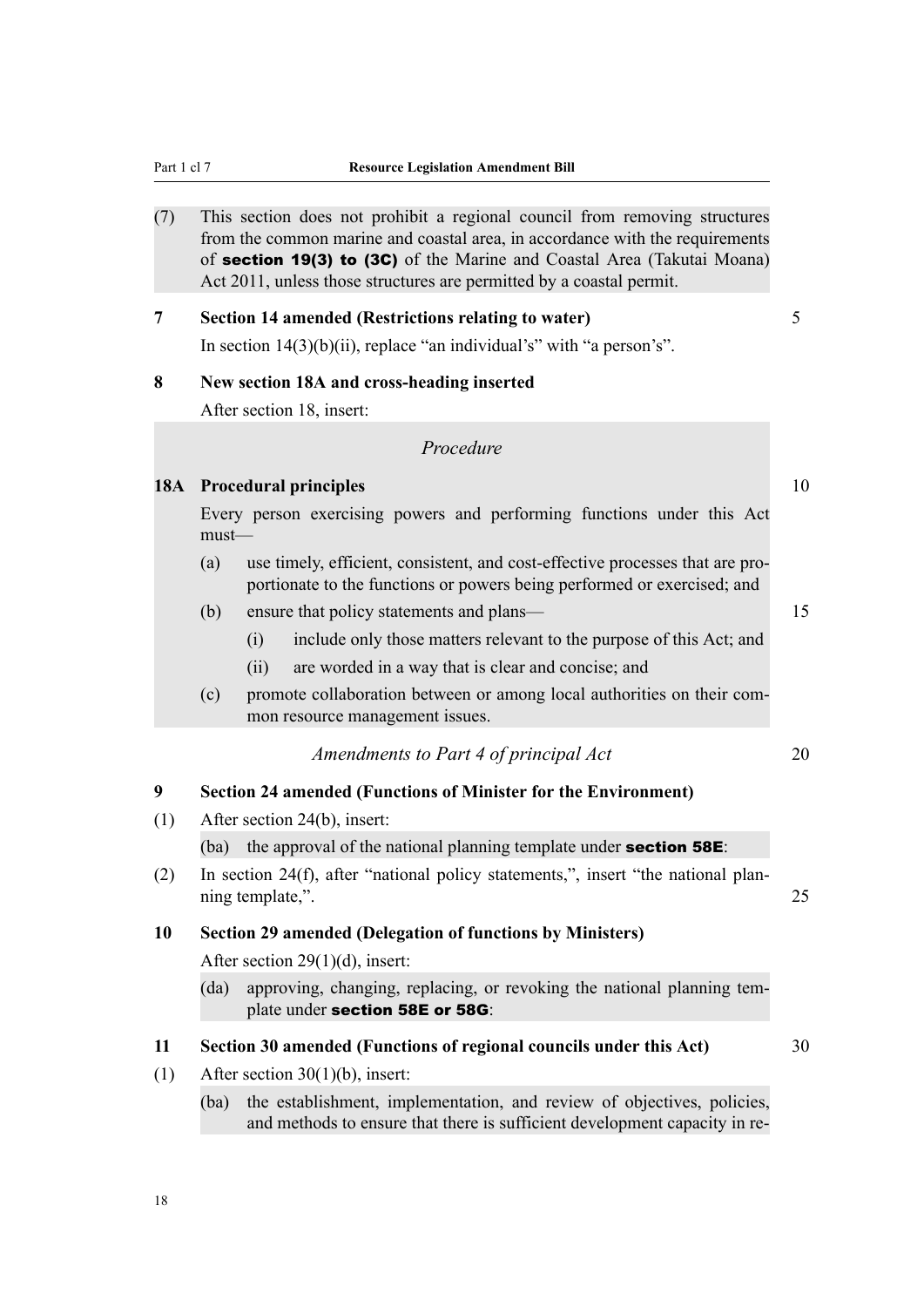lation to residential and business land to meet the expected long-term demands of the region:

- <span id="page-56-0"></span>(2) Repeal section  $30(1)(c)(v)$ .
- (3) In section  $30(1)(d)(v)$ , delete "and the prevention or mitigation of any adverse effects of the storage, use, disposal, or transportation of hazardous substances". 5
- (4) After section 30(4), insert:
- (5) In this section and section 31, **development capacity**, in relation to residential and business land, means the capacity of the land for development, taking into account the following factors:
	- (a) the zoning of the land; and  $10$
	- (b) the provision of adequate infrastructure, existing or likely to exist, to support the development of the land, having regard to—
		- (i) the relevant proposed and operative policy statements and plans for the region; and
		- (ii) the relevant proposed and operative plans for the district; and 15
		- (iii) any relevant management plans and strategies prepared under other Acts; and
	- (c) the rules and methods in the operative plans that govern the capacity of the land for development; and
	- (d) other constraints on the development of the land, including natural and 20 physical constraints.

#### **12 Section 31 amended (Functions of territorial authorities under this Act)**

- (1) After section  $31(1)(a)$ , insert:
	- (aa) the establishment, implementation, and review of objectives, policies, and methods to ensure that there is sufficient development capacity in re- 25 spect of residential and business land to meet the expected long-term demands of the district:
- (2) Repeal section  $31(1)(b)(ii)$ .

### **13 Section 32 amended (Requirements for preparing and publishing evaluation reports)** 30

- (1) In section 32(3), after "statement,", insert "national planning template,".
- (2) After section 32(4), insert:
- (4A) If the proposal is a proposed policy statement, plan, or change prepared in accordance with any of the processes provided for in Schedule 1, the evaluation report must— $\sim$  35
	- (a) summarise all advice concerning the proposal received from iwi authorities under the relevant provisions of Schedule 1; and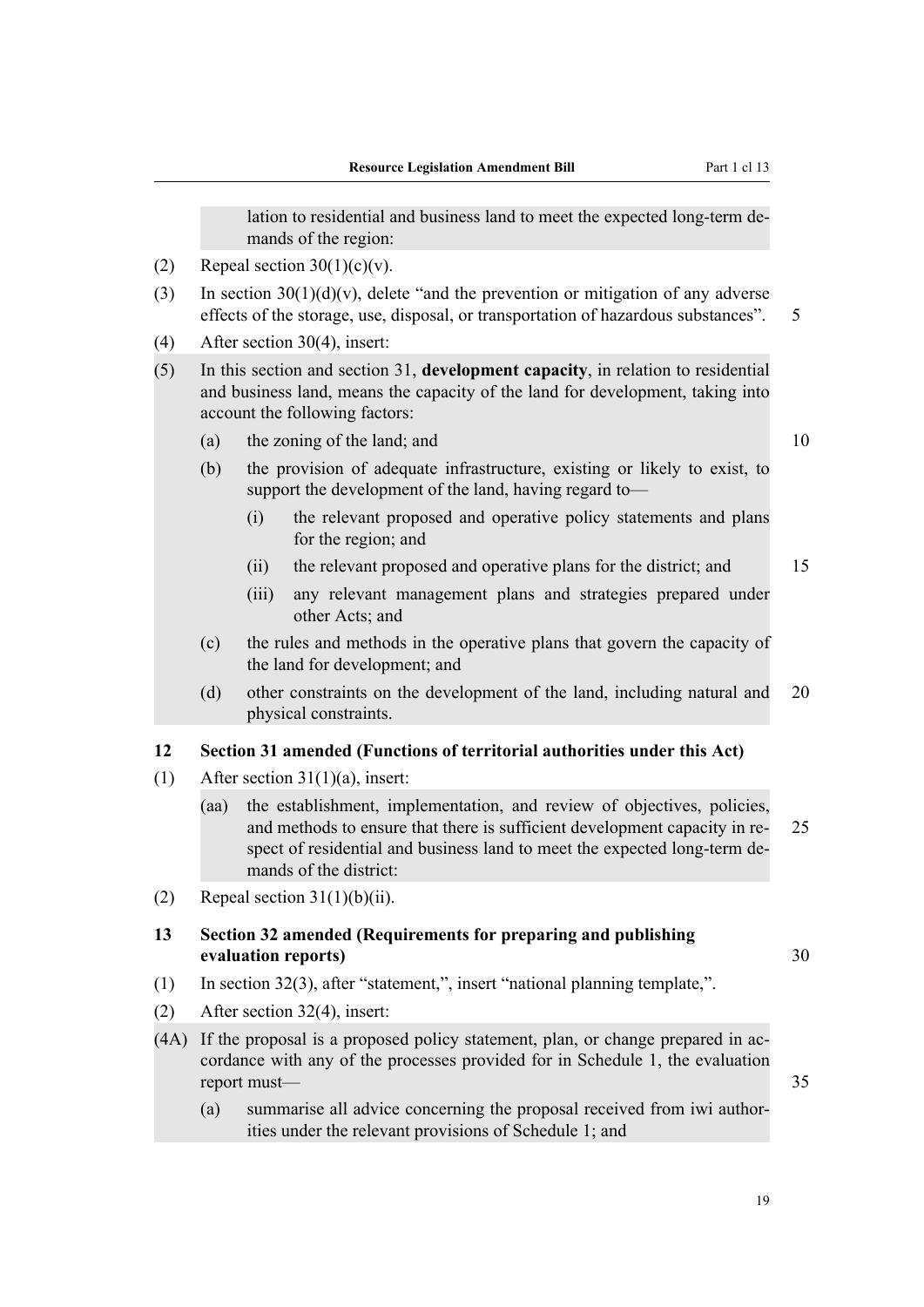- <span id="page-57-0"></span>(b) summarise the response to the advice, including any provisions of the proposal that are intended to give effect to the advice.
- (3) In section 32(6), definition of **proposal**, after "statement,", insert "national planning template,".
- **14 Section 32AA amended (Requirements for undertaking and publishing** 5 **further evaluations)**
- (1) In section 32AA(1)(d)(i), after "New Zealand coastal policy statement", insert "or the national planning template".
- (2) In section 32AA(3), after "statement,", insert "national planning template,".

# **15 Section 32A amended (Failure to carry out evaluation)** 10

In section 32A(3), after "statement,", insert "national planning template,".

# **16 Section 34A amended (Delegation of powers and functions to employees and other persons)**

After section 34A(1), insert:

- (1A) If a local authority is considering appointing 1 or more hearings commissioners 15 to exercise a delegated power to conduct a hearing under Part 1 of Schedule  $1$ .
	- (a) the local authority must consult tangata whenua through relevant iwi authorities on whether it is appropriate to appoint a commissioner with an understanding of tikanga Māori and of the perspectives of local iwi or 20 hapū; and
	- (b) if the local authority considers it appropriate, it must appoint at least 1 commissioner with an understanding of tikanga Māori and of the perspectives of local iwi or hapū, in consultation with relevant iwi authorities. 25

**17 New section 34B inserted (Consent authority may fix fee payable to hearings commissioner)**

After section 34A, insert:

#### **34B Consent authority may fix fee payable to hearings commissioner**

- (1) A consent authority may, from time to time, fix the fee payable to a hearings 30 commissioner for hearing and deciding a matter in accordance with a delegation by the consent authority under section 34A(1).
- (2) A fee fixed under this section must be either a specific amount or determined by reference to scales of fees or other formulae fixed by the consent authority.
- (3) A fee may be fixed under this section only— 35
	- (a) in the manner set out in section 150 of the Local Government Act 2002; and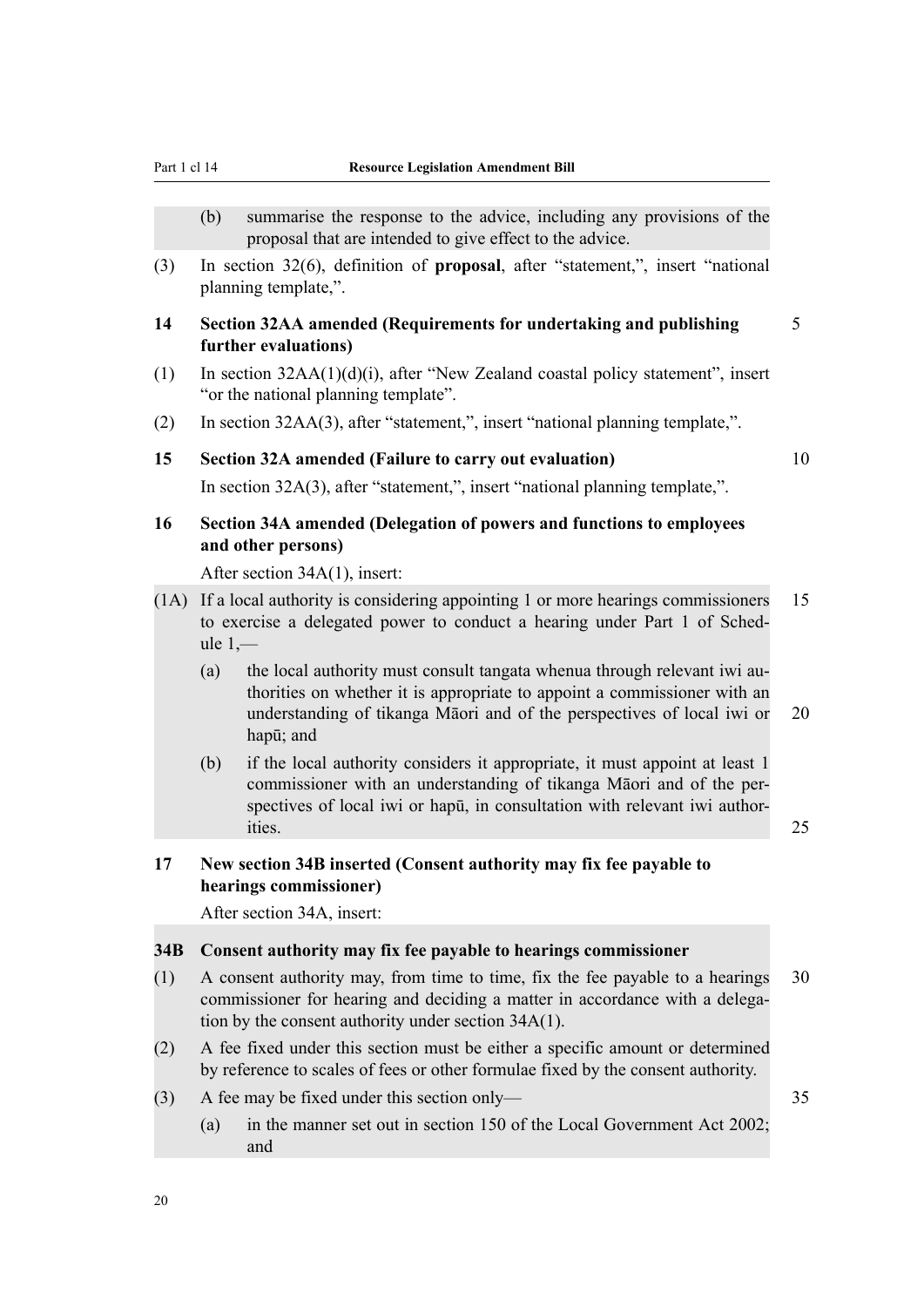- <span id="page-58-0"></span>(b) after using the special consultative procedure set out in section 83 of the Local Government Act 2002.
- (4) A consent authority must fix a fee under this section if required to do so by regulations made under section 360E.
- (5) A consent authority must publish and maintain, on an Internet site to which the 5 public has free access, an up-to-date record of any fee that it fixes under this section.

### **18 Section 35 amended (Duty to gather information, monitor, and keep records)**

- (1) After section  $35(2)(c)$ , insert: 10
	- (ca) the efficiency and effectiveness of processes used by the local authority in exercising its powers or performing its functions or duties (including those delegated or transferred by it), including matters such as timeliness, cost, and the overall satisfaction of those persons or bodies in respect of whom the functions, powers, or duties are exercised or per- 15 formed; and
- (2) After section 35(2), insert:
- (2AA) Monitoring required by subsection (2) must be undertaken in accordance with any regulations.

#### **19 Section 35A amended (Duty to keep records about iwi and hapu)** 20

- (1) In section 35A(1)(c), after "kaitiakitanga", insert "; and".
- (2) After section 35A(1)(c), insert:

#### (d) any iwi participation arrangement entered into under **section 58L**.

#### **20 Section 36 amended (Administrative charges)**

- (1) In section 36(1), delete ", subject to subsection (2),". 25
- (2) After section 36(1)(cb), insert:
	- (cc) charges payable by a person who carries out a permitted activity, for the monitoring of that activity, if the local authority is empowered to charge for the monitoring in accordance with **section 43A(8)**:
- (3) In section 36(1), delete "Charges fixed under this subsection shall be either 30 specific amounts or determined by reference to scales of charges or other formulae fixed by the local authority."
- (4) Replace section 36(2) to (8) with:
- (2) Charges fixed under this section must be either specific amounts or determined by reference to scales of charges or other formulae fixed by the local authority. 35
- (3) Charges may be fixed under this section only—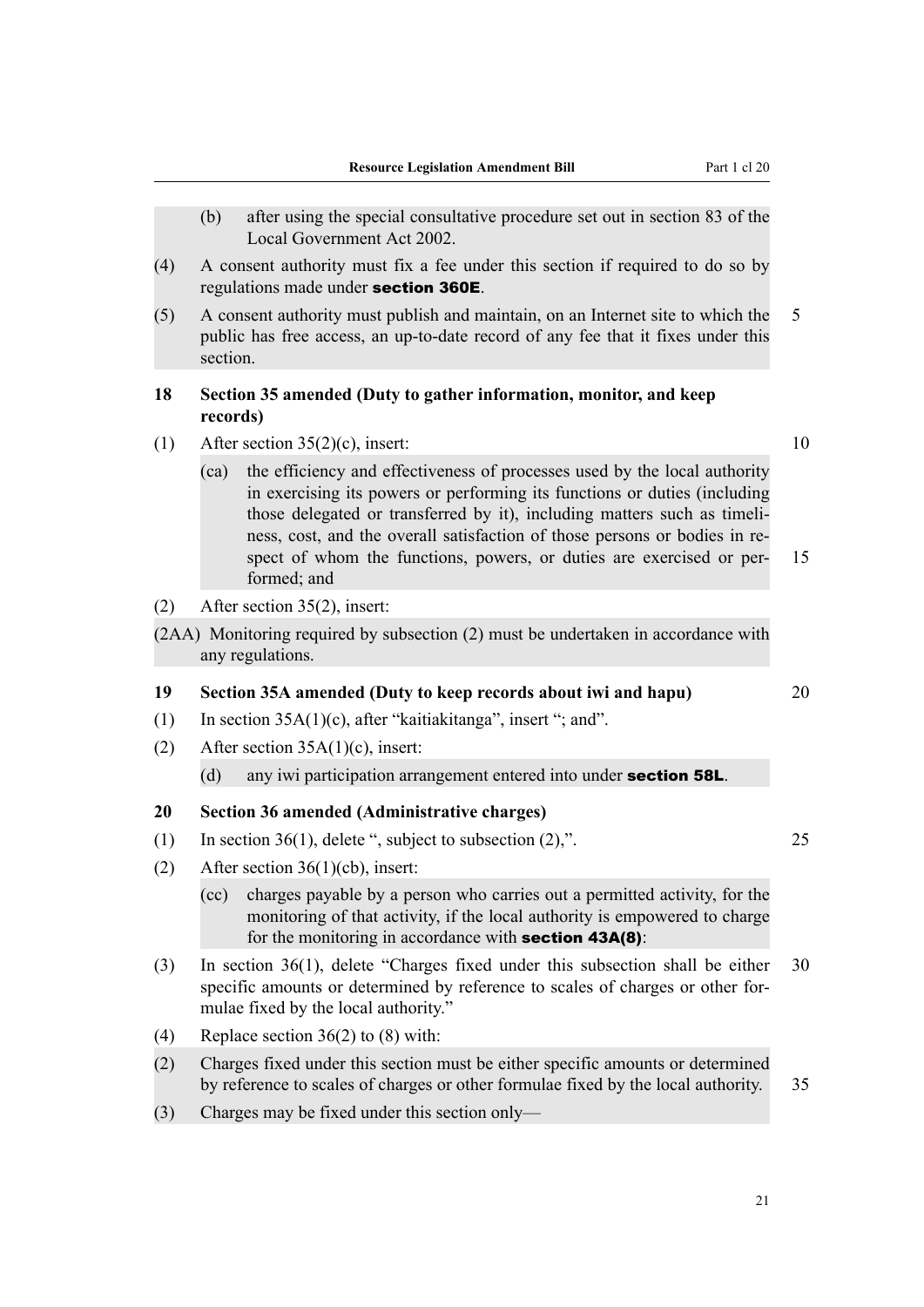- <span id="page-59-0"></span>(a) in the manner set out in section 150 of the Local Government Act 2002; and
- (b) after using the special consultative procedure set out in section 83 of the Local Government Act 2002; and
- (c) in accordance with **section 36AAA**.  $5$
- (4) A local authority must fix a charge under this section if required to do so by regulations made under section 360E.

#### *Additional charges*

- (5) Where a charge fixed under this section is, in any particular case, inadequate to enable a local authority to recover its actual and reasonable costs in respect of 10 the matter concerned, the local authority may require the person who is liable to pay the charge to also pay an additional charge to the local authority.
- (6) A local authority must, on request by any person liable to pay a charge under this section, provide an estimate of any additional charge likely to be imposed under subsection (5). 15
- (7) Sections 357B to 358 (which deal with rights of objection and appeal against certain decisions) apply in respect of the requirement by a local authority to pay an additional charge under subsection (5). *Other matters*
- (8) **Section 36AAB** sets out other matters relating to administrative charges.  $\qquad$  20

#### **21 New sections 36AAA and 36AAB inserted**

After section 36, insert:

#### **36AAA Criteria for fixing administrative charges**

- (1) When fixing charges under section 36, a local authority must have regard to the criteria set out in this section. 25
- (2) The sole purpose of a charge is to recover the reasonable costs incurred by the local authority in respect of the activity to which the charge relates.
- (3) A particular person or particular persons should be required to pay a charge on $l$ <sub>y</sub>—
	- (a) to the extent that the benefit of the local authority's actions to which the 30 charge relates is obtained by those persons as distinct from the community of the local authority as a whole; or
	- (b) where the need for the local authority's actions to which the charge relates results from the actions of those persons; or
	- (c) in a case where the charge is in respect of the local authority's monitor- 35 ing functions under section  $35(2)(a)$  (which relates to monitoring the state of the whole or part of the environment),—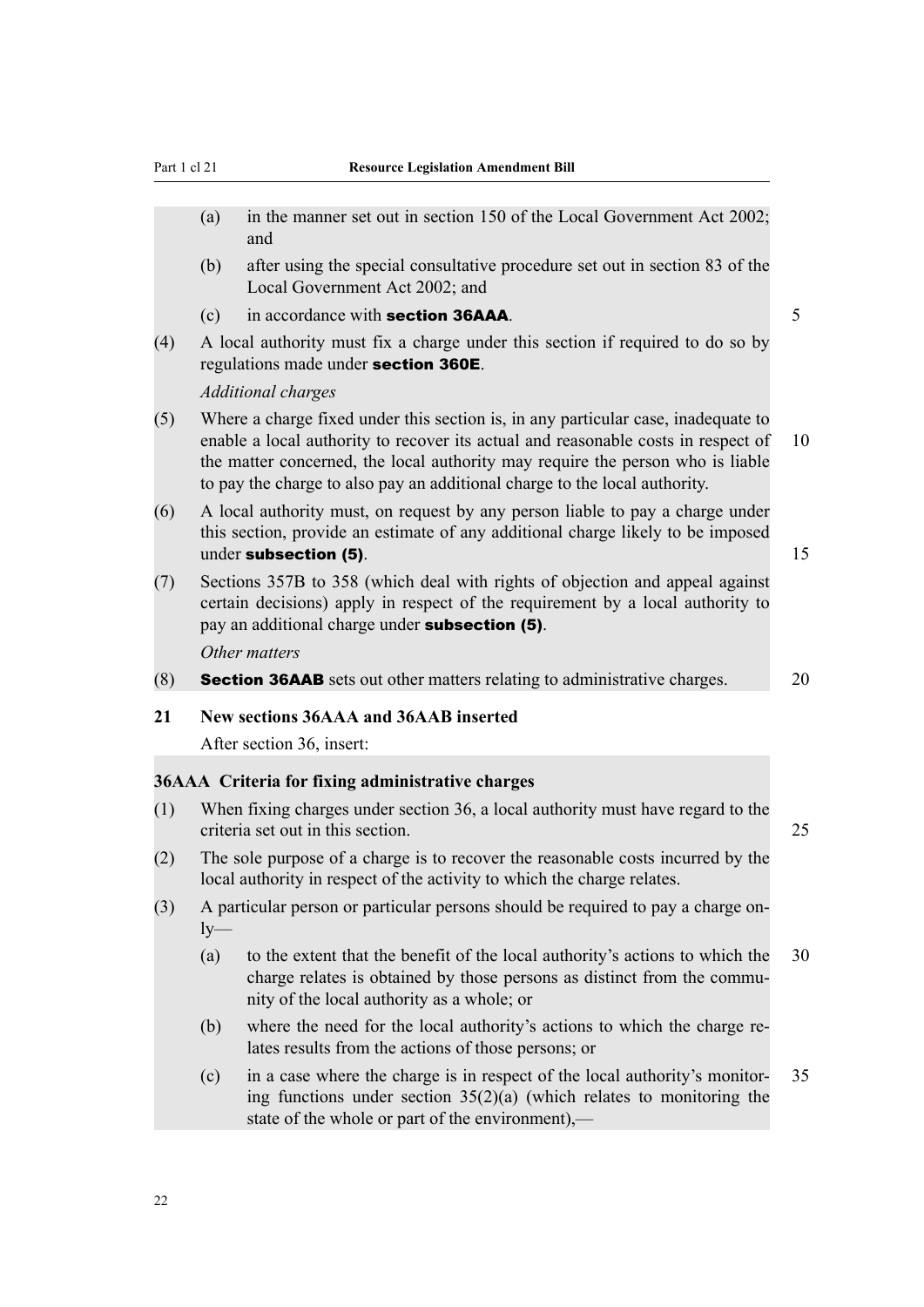- <span id="page-60-0"></span>(i) to the extent that the monitoring relates to the likely effects on the environment of those persons' activities; or
- (ii) to the extent that the likely benefit to those persons of the monitoring exceeds the likely benefit of the monitoring to the community of the local authority as a whole. 5
- (4) The local authority may fix different charges for different costs it incurs in the performance of its various functions, powers, and duties under this Act—
	- (a) in relation to different areas or different classes of applicant, consent holder, requiring authority, or heritage protection authority; or
	- (b) where any activity undertaken by the persons liable to pay any charge re- 10 duces the cost to the local authority of carrying out any of its functions, powers, and duties.
- (5) If a local authority fixes a charge under section 36 that includes a component payable to a hearings commissioner for hearing and deciding a matter, the amount of that component must be the amount of the fee fixed under **section** 15 34B (if any).

#### **36AAB Other matters relating to administrative charges**

- (1) A local authority may, in any particular case and in its absolute discretion, remit the whole or any part of any charge of a kind referred to in section 36 that would otherwise be payable. 20 and 20 and 20 and 20 and 20 and 20 and 20 and 20 and 20 and 20 and 20 and 20 and 20 and 20 and 20 and 20 and 20 and 20 and 20 and 20 and 20 and 20 and 20 and 20 and 20 and 20 and 20 and 20 an
- (2) Where a charge of a kind referred to in section 36 is payable to a local authority, the local authority need not perform the action to which the charge relates until the charge has been paid to it in full.
- (3) However, subsection (2) does not apply to a charge to which section  $36(1)(ab)(ii)$ ,  $(ad)(ii)$ , or  $(cb)(iv)$  applies (relating to independent hearings com- 25 missioners requested by submitters or reviews required by a court order).
- (4) A local authority must publish and maintain, on an Internet site to which the public has free access, an up-to-date list of charges fixed under section 36.

*Amendments to Part 4A of principal Act*

#### **22 Section 42C amended (Functions of EPA)** 30

After section 42C(d), insert:

- (daa) to provide planning advice under section 149L to a board of inquiry:
- (dab) if requested by the Minister, to provide secretarial and support services to a person appointed under another Act to make a decision requiring the application of provisions of this Act as applied or modified by the other 35 Act:
- (dac) if requested by the Minister, to provide advice and secretarial and support services to the Minister in relation to the Minister's functions under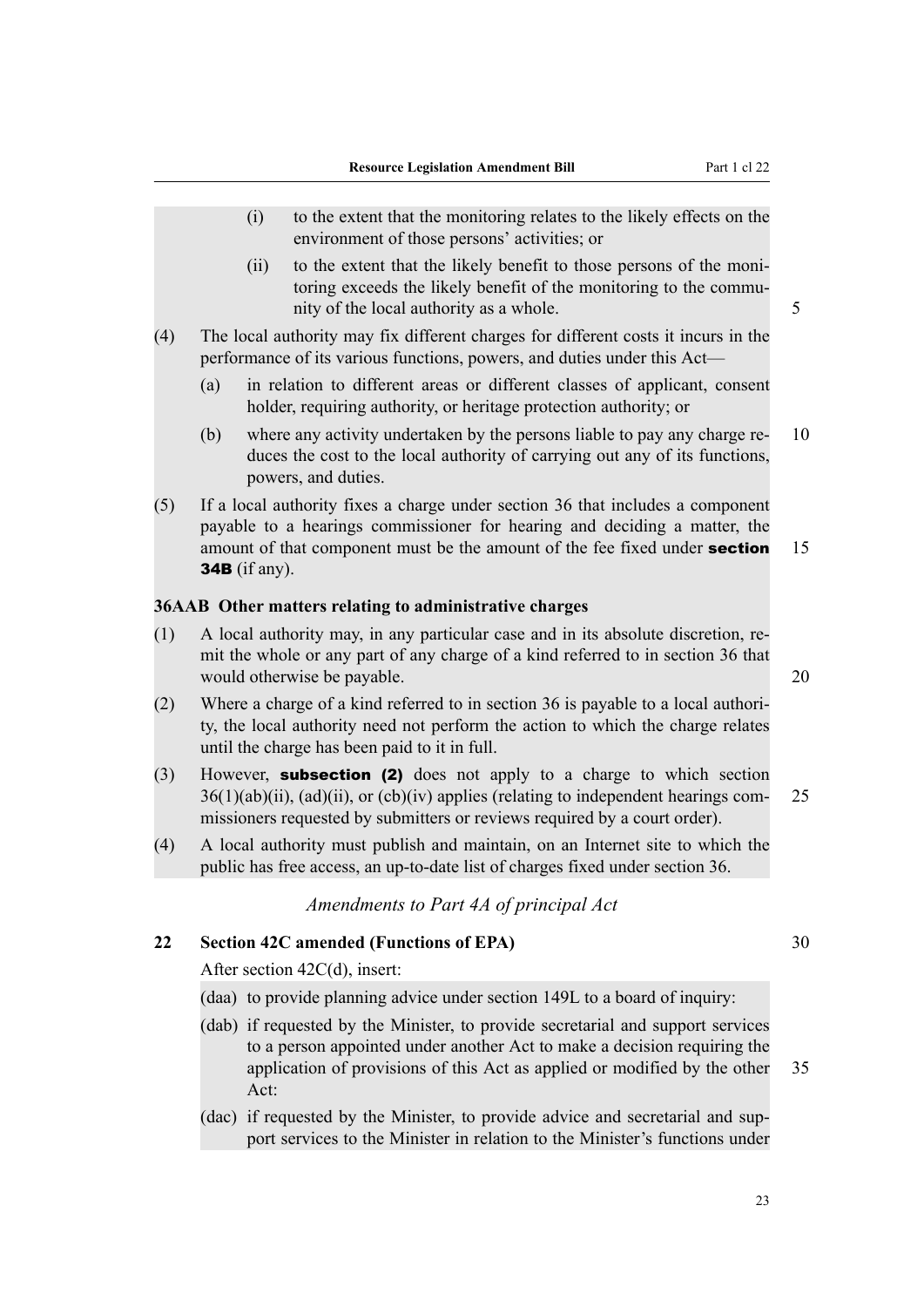the streamlined planning process (*see* subpart 5 of Part 5 and Part 5 of Schedule 1).

<span id="page-61-0"></span>**23 New section 42CA inserted (Cost recovery for specified function of EPA)** After section 42C, insert:

#### **42CA Cost recovery for specified function of EPA** 5

- (1) If the Minister asks the EPA under **section 42C(dab)** to provide secretarial and support services to a person,—
	- (a) the Minister may direct the EPA to recover from the person the actual and reasonable costs incurred by the EPA in providing the services; and
	- (b) the EPA may recover those costs in accordance with the direction, but 10 only to the extent that they are not provided for by an appropriation under the Public Finance Act 1989.
- (2) The EPA must, on request by an applicant, provide an estimate of the costs likely to be recovered under this section.
- (3) When recovering costs under this section, the EPA must have regard to the fol- 15 lowing criteria:
	- (a) the sole purpose is to recover the reasonable costs incurred in providing the services:
	- (b) the applicant should be required to pay for costs only to the extent that the benefit of the services provided by the EPA is obtained by the appli- 20 cant as distinct from the community as a whole:
	- (c) the extent to which any activity by the applicant reduces the cost to the EPA of providing the services.
- (4) If the EPA requires a person to pay costs recoverable under this section, the costs are a debt due to the Crown that is recoverable by the EPA on behalf of 25 the Crown in any court of competent jurisdiction.

*Amendments to Part 5 of principal Act*

#### **24 Cross-heading above section 43 replaced**

Replace the cross-heading above section 43 with:

| Subpart 1—National instruments |  |
|--------------------------------|--|
|--------------------------------|--|

# **25 Section 43 amended (Regulations prescribing national environmental standards)**

Replace section 43(3) with:

- (3) Regulations made under this section or any provisions of those regulations may apply—35
	- (a) generally; or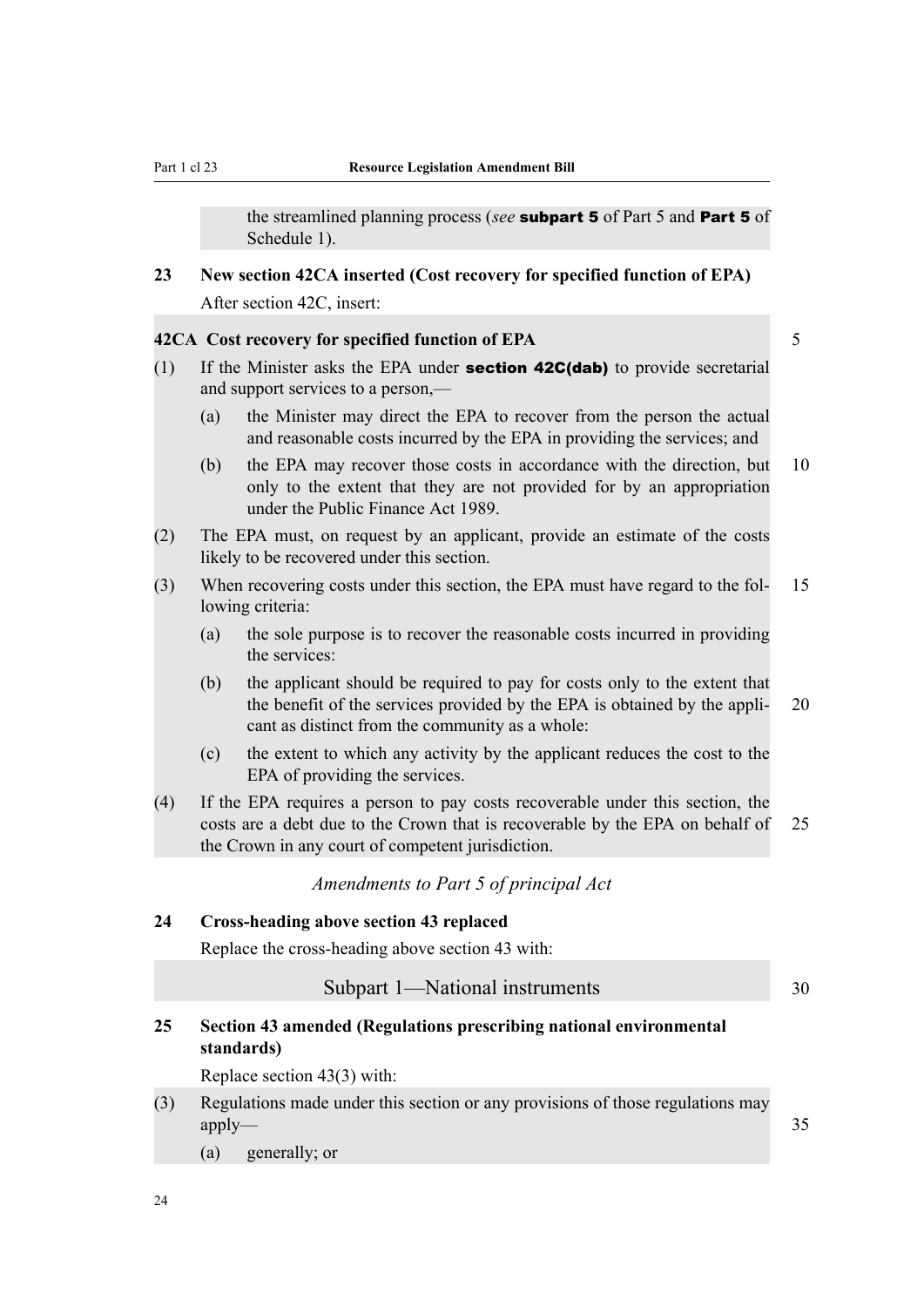- <span id="page-62-0"></span>(b) to any specified district or region of any local authority; or
- (c) to any other specified part of New Zealand.

### **26 Section 43A amended (Contents of national environmental standards)**

After section 43A(7), insert:

#### (8) A national environmental standard may— 5

- (a) empower a consent authority to charge for monitoring any permitted activities specified in the standard; and
- (b) specify how consent authorities must perform their functions in order to achieve the standard.

# **27 Section 43B amended (Relationship between national environmental** 10 **standards and rules or consents)**

Replace section 43B(3) with:

(3) A rule or resource consent that is more lenient than a national environmental standard prevails over that standard, so long as the standard expressly permits a rule or consent to be more lenient than the standard. 15

### **28 Section 44 amended (Restriction on power to make national environmental standards)**

After section 44(2), insert:

(2A) In relation to a proposal for a national environmental standard that relates to a specified district, region, or other part of New Zealand, the references in sub- 20 section (2) to the public and iwi authorities must be read as references to the public and iwi authorities within the specified region, district, or other part of New Zealand.

#### **29 New section 45A inserted (Contents of national policy statements)**

After section 45, insert: 25

#### **45A Contents of national policy statements**

- (1) A national policy statement must state objectives and policies for matters of national significance that are relevant to achieving the purpose of this Act.
- (2) A national policy statement may also state—
	- (a) the matters that local authorities must consider in preparing policy state- 30 ments and plans:
	- (b) methods or requirements that local authorities must, in developing the content of policy statements or plans, apply in the manner specified in the national policy statement, including the use of models and formulas:
	- (c) the matters that local authorities are required to achieve or provide for in 35 policy statements and plans: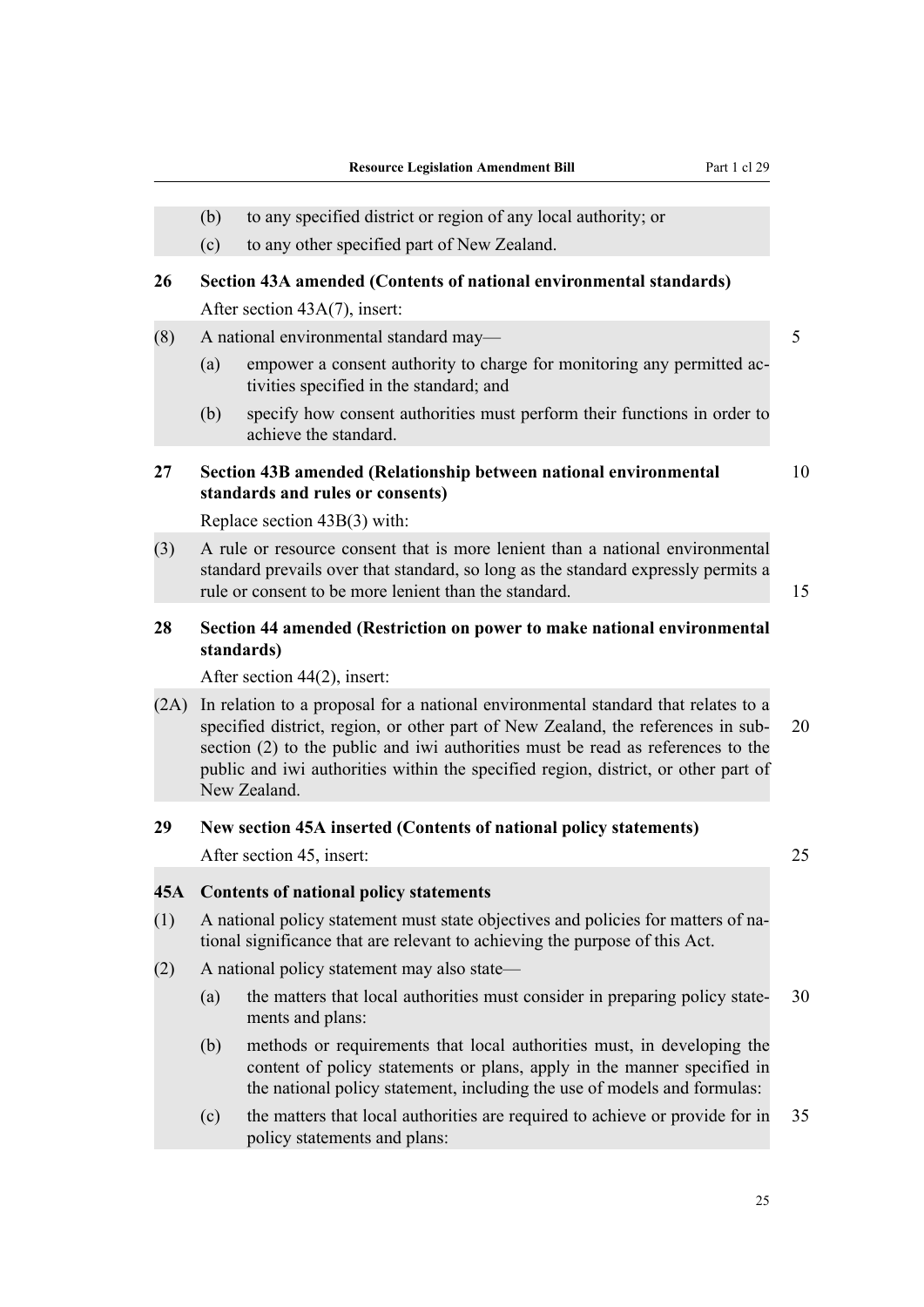<span id="page-63-0"></span>

|      | (d)                                                                                                                                                                                                                                                                                                                                                                                                     |                                                                                  | constraints or limits on the content of policy statements or plans:                                                                                 |    |  |
|------|---------------------------------------------------------------------------------------------------------------------------------------------------------------------------------------------------------------------------------------------------------------------------------------------------------------------------------------------------------------------------------------------------------|----------------------------------------------------------------------------------|-----------------------------------------------------------------------------------------------------------------------------------------------------|----|--|
|      | (e)                                                                                                                                                                                                                                                                                                                                                                                                     | objectives and policies that must be included in policy statements and<br>plans: |                                                                                                                                                     |    |  |
|      | (f)                                                                                                                                                                                                                                                                                                                                                                                                     |                                                                                  | directions to local authorities on the collection and publication of specif-<br>ic information in order to achieve the objectives of the statement: | 5  |  |
|      | (g)                                                                                                                                                                                                                                                                                                                                                                                                     |                                                                                  | directions to local authorities on monitoring and reporting on matters<br>relevant to the statement, including-                                     |    |  |
|      |                                                                                                                                                                                                                                                                                                                                                                                                         | (i)                                                                              | directions for monitoring and reporting on their progress in rela-<br>tion to any provision included in the statement under this section;<br>and    | 10 |  |
|      |                                                                                                                                                                                                                                                                                                                                                                                                         | (ii)                                                                             | directions for monitoring and reporting on how they are giving ef-<br>fect to the statement; and                                                    |    |  |
|      |                                                                                                                                                                                                                                                                                                                                                                                                         | (iii)                                                                            | directions specifying standards, methods, or requirements for<br>carrying out monitoring and reporting under subparagraph (i)<br>or (ii):           | 15 |  |
|      | (h)                                                                                                                                                                                                                                                                                                                                                                                                     | ment.                                                                            | any other matter relating to the purpose or implementation of the state-                                                                            |    |  |
| (3)  | A national policy statement or any provisions of it may apply—                                                                                                                                                                                                                                                                                                                                          |                                                                                  |                                                                                                                                                     |    |  |
|      | (a)                                                                                                                                                                                                                                                                                                                                                                                                     |                                                                                  | generally; or                                                                                                                                       |    |  |
|      | (b)                                                                                                                                                                                                                                                                                                                                                                                                     |                                                                                  | to any specified district or region of any local authority; or                                                                                      | 20 |  |
|      | (c)                                                                                                                                                                                                                                                                                                                                                                                                     |                                                                                  | to any other specified part of New Zealand.                                                                                                         |    |  |
| (4)  | A national policy statement may include transitional provisions for any matter,<br>including its effect on existing matters or proceedings.                                                                                                                                                                                                                                                             |                                                                                  |                                                                                                                                                     |    |  |
| 30   |                                                                                                                                                                                                                                                                                                                                                                                                         |                                                                                  | <b>Section 46A amended (Minister chooses process)</b>                                                                                               |    |  |
|      |                                                                                                                                                                                                                                                                                                                                                                                                         |                                                                                  | After section $46A(2)$ , insert:                                                                                                                    | 25 |  |
| (2A) | If the Minister uses the process in subsection $(1)(b)$ in relation to a proposed<br>national policy statement that relates to a specified district, region, or other part<br>of New Zealand, the reference in that subsection to public and iwi authorities<br>must be read as a reference to the public and iwi authorities within the speci-<br>fied region, district, or other part of New Zealand. |                                                                                  |                                                                                                                                                     | 30 |  |
| 31   | Section 48 amended (Public notification of proposed national policy                                                                                                                                                                                                                                                                                                                                     |                                                                                  |                                                                                                                                                     |    |  |
|      |                                                                                                                                                                                                                                                                                                                                                                                                         |                                                                                  | statement and inquiry)                                                                                                                              |    |  |
|      |                                                                                                                                                                                                                                                                                                                                                                                                         |                                                                                  | After section $48(1)$ , insert:                                                                                                                     |    |  |
| (1A) | However, if a proposed national policy statement applies only to a specified<br>district, region, or other part of New Zealand, the obligations under subsection<br>(1) do not apply and are replaced by the obligation—                                                                                                                                                                                |                                                                                  | 35                                                                                                                                                  |    |  |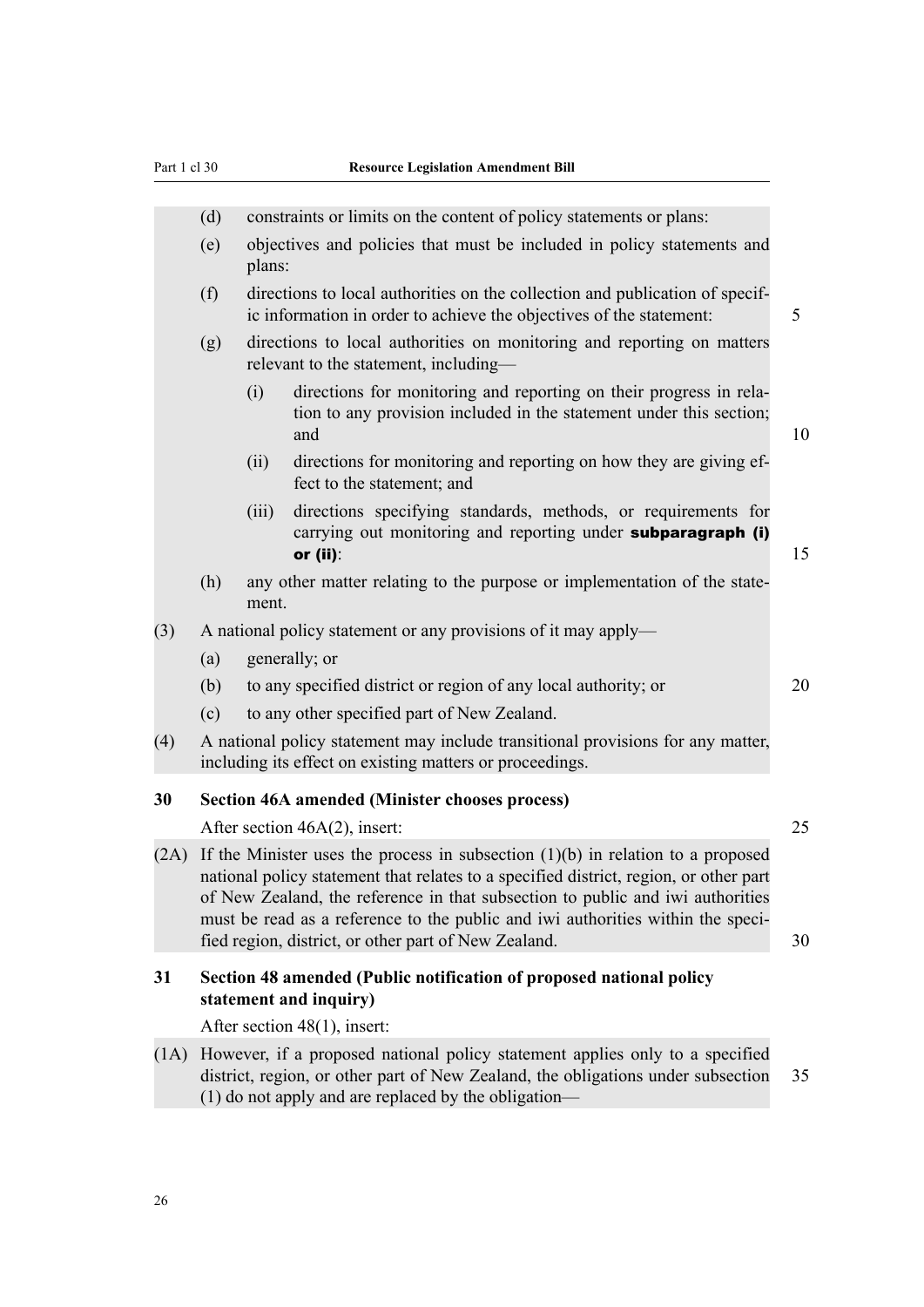<span id="page-64-0"></span>

|     | (a)                                                                                                                          | to publish a notice of the proposed national policy statement and the in-<br>quiry in a newspaper in regular circulation in the specified district,<br>region, or other part of New Zealand; and                                       |    |  |
|-----|------------------------------------------------------------------------------------------------------------------------------|----------------------------------------------------------------------------------------------------------------------------------------------------------------------------------------------------------------------------------------|----|--|
|     | (b)                                                                                                                          | to serve the notice on the local authorities and other persons and author-<br>ities within that district, region, or other part of New Zealand, as the<br>board considers appropriate.                                                 | 5  |  |
| 32  | Section 52 amended (Consideration of recommendations and approval or<br>withdrawal of statement)                             |                                                                                                                                                                                                                                        |    |  |
|     |                                                                                                                              | After section $52(3)$ , insert:                                                                                                                                                                                                        |    |  |
| (4) | $is$ —                                                                                                                       | However, if a national policy statement applies only to a specified district,<br>region, or other part of New Zealand, the obligation under subsection (3)(b)                                                                          | 10 |  |
|     | (a)                                                                                                                          | to publicly notify the statement and report in whatever form the Minister<br>thinks appropriate; and                                                                                                                                   |    |  |
|     | (b)                                                                                                                          | to send copies to the local authorities in the specified district, region, or<br>other part of New Zealand to which the national policy statement ap-<br>plies.                                                                        | 15 |  |
| 33  | Section 55 amended (Local authority recognition of national policy<br>statements)                                            |                                                                                                                                                                                                                                        |    |  |
| (1) |                                                                                                                              | In section 55(3), replace "specified in" with "directed by".                                                                                                                                                                           | 20 |  |
| (2) | Repeal section $55(4)$ .                                                                                                     |                                                                                                                                                                                                                                        |    |  |
| 34  |                                                                                                                              | New section 55A inserted (Combined process for national policy statement<br>and national environmental standard)                                                                                                                       |    |  |
|     |                                                                                                                              | After section 55, insert:                                                                                                                                                                                                              |    |  |
| 55A | Combined process for national policy statement and national<br>environmental standard                                        |                                                                                                                                                                                                                                        | 25 |  |
| (1) | The Minister may prepare a national policy statement and a national environ-<br>mental standard using a combined process by- |                                                                                                                                                                                                                                        |    |  |
|     | (a)                                                                                                                          | preparing the proposed national policy statement in accordance with sec-<br>tion 46; and                                                                                                                                               | 30 |  |
|     | (b)                                                                                                                          | preparing the proposal for a national environmental standard in accord-<br>ance with section 44; and                                                                                                                                   |    |  |
|     | (c)                                                                                                                          | proceeding in accordance with <b>subsection (2)</b> .                                                                                                                                                                                  |    |  |
| (2) |                                                                                                                              | For the purposes of <b>subsection (1)(c)</b> , the Minister must—                                                                                                                                                                      |    |  |
|     | (a)                                                                                                                          | use the process set out in sections 47 to 51 or the process set out in sec-<br>tion $46A(1)(b)(iaaa)$ , (i), and (ii), and a reference to a proposed national<br>policy statement must be read as a reference to the proposed national | 35 |  |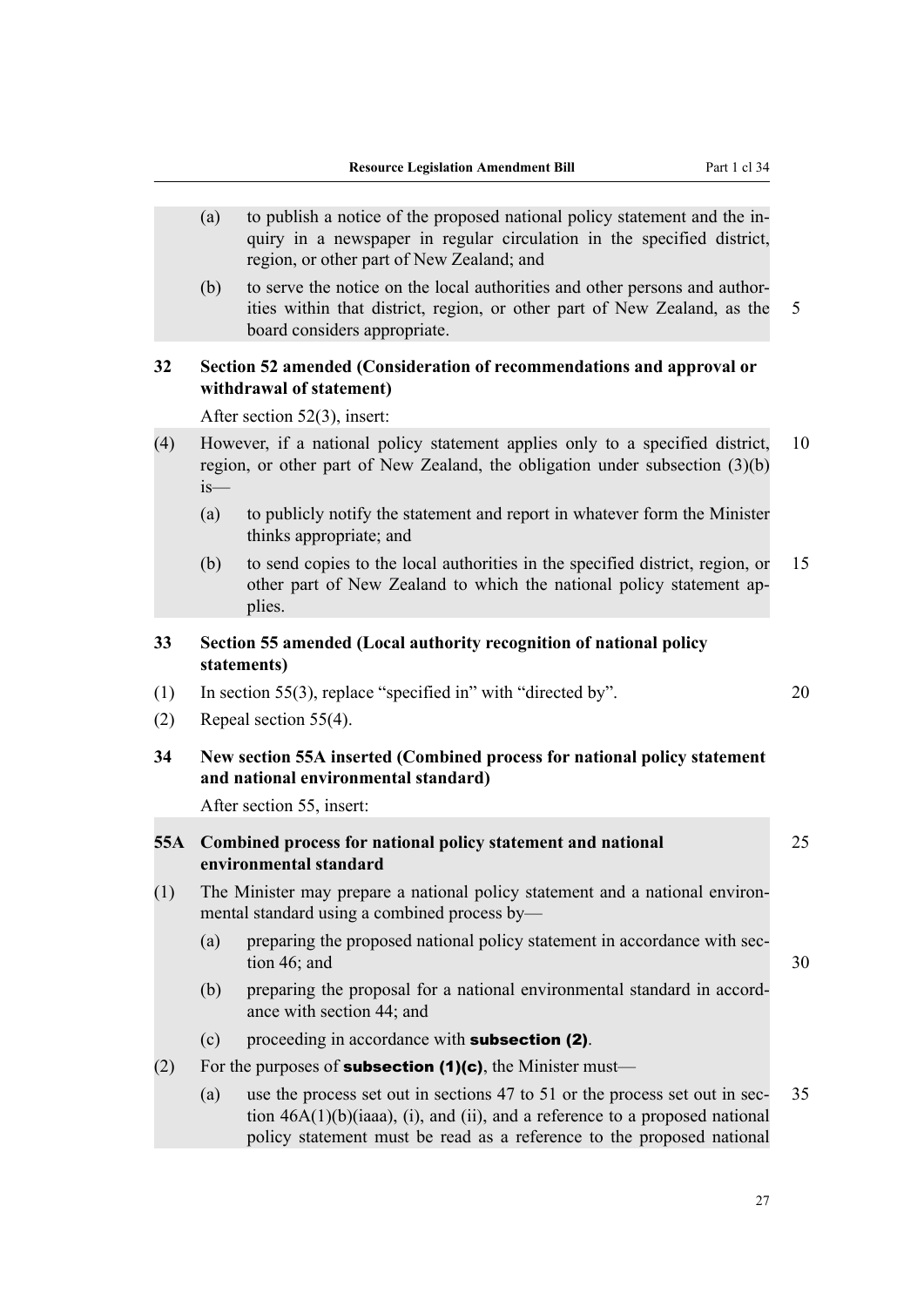<span id="page-65-0"></span>policy statement and a proposal for a national environmental standard; and

- (b) comply with sections 52 and 54 in relation to the proposed national policy statement; and
- (c) decide whether to make a recommendation to the Governor-General for 5 the making of the national environmental standard and comply with section 44(2)(ba) before making that decision.

**35 Section 56 amended (Purpose of New Zealand coastal policy statements)** In section 56, after "state", insert "objectives and".

- **36 Section 58 amended (Contents of New Zealand coastal policy statements)** 10 In section 58, insert as subsections (2) and (3):
- (2) A New Zealand coastal policy statement may also include any of the matters specified in **section 45A(2) and (4)** (which applies as if a New Zealand coastal policy statement were a national policy statement).
- (3) A New Zealand coastal policy statement or any provisions of it may apply— 15
	- (a) generally within the coastal environment; or
	- (b) to any specified part of the coastal environment.

#### **37 New sections 58B to 58J and cross-heading inserted**

After section 58A, insert:

|  | National planning template |  |
|--|----------------------------|--|
|--|----------------------------|--|

#### **58B Purposes of national planning template**

The purposes of the national planning template are—

- (a) to assist in achieving the purpose of this Act; and
- (b) to set out requirements or other provisions relating to any aspect of the structure, format, or content of regional policy statements and plans to 25 address matters that the Minister considers—
	- (i) to be nationally significant:
	- (ii) to require national consistency:
	- (iii) to be required to address any of the procedural principles set out  $\frac{1}{10}$  section 18A.  $\frac{30}{10}$

#### **58C Contents of national planning template**

- (1) The national planning template may specify—
	- (a) the structure and form of regional policy statements and plans:
	- (b) any of the matters specified in **section 45A(2) and (4)** (which applies as if the national planning template were a national policy statement): 35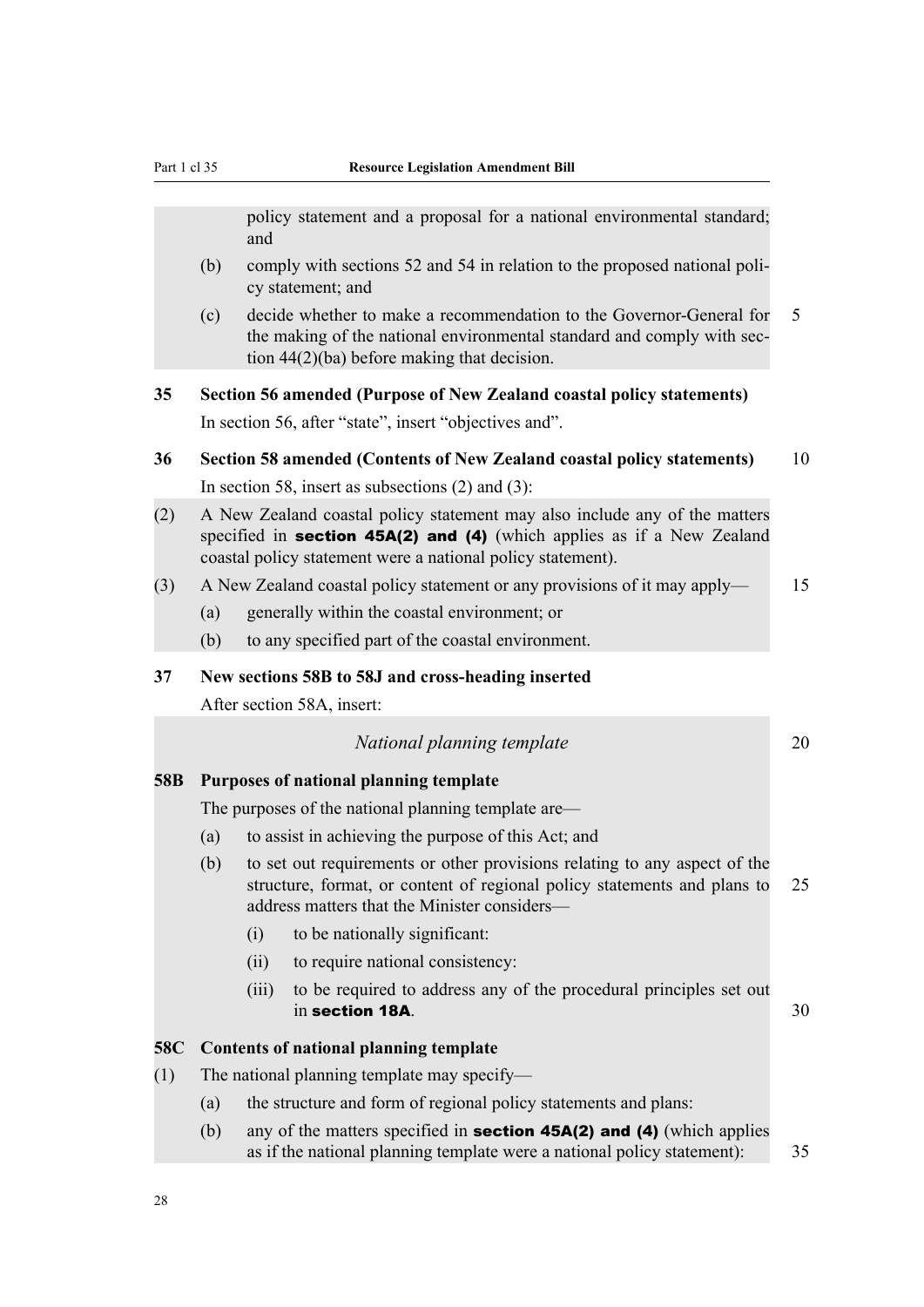- <span id="page-66-0"></span>(c) objectives, policies, methods (including rules), and other provisions that must or may be included in plans:
- (d) objectives, policies, methods (but not rules), and other provisions that must or may be included in regional policy statements:
- (e) a time frame or time frames for councils to give effect to the whole or 5 part of the national planning template, including different time frames for—
	- (i) different local authorities:
	- (ii) different parts of the national planning template:
- (f) if the national planning template specifies that a rule must or may be in- 10 cluded in plans, whether the local authority must review a discharge, coastal, or water permit under section 130 to ensure compliance with the rule.
- (2) For the purpose of **subsection (1)(c)**, the national planning template may include any rules that could be included in any regional or district plan under sec- 15 tion 68 or 76.
- (3) The national planning template may specify requirements that relate to the electronic accessibility and functionality of policy statements and plans.
- (4) The national planning template or any provisions of it may apply generally or to specific regions or districts or other parts of New Zealand. 20
- (5) The national planning template may incorporate material by reference, and **Schedule 1AA** applies for the purposes of this subsection as if references to a national environmental standard, national policy statement, or New Zealand coastal policy statement were references to the national planning template.
- (6) The national planning template may, for ease of reference, set out (or incorpor- 25 ate by reference) provisions of a national policy statement, a New Zealand coastal policy statement, or regulations (including a national environmental standard), but those provisions do not form part of the national planning template for the purposes of any other provision of this Act or any other purpose.

#### **58D Preparation of national planning template** 30

- (1) If the Minister determines to prepare a national planning template, the Minister must prepare it in accordance with this section and **sections 58E to 58J**.
- (2) In preparing or amending the national planning template, the Minister may have regard to—
	- (a) the matters set out in section  $45(2)(a)$  to (h): 35
	- (b) whether it is desirable to have national consistency in relation to a resource management issue:
	- (c) any other matter that is relevant to the purpose of the national planning template.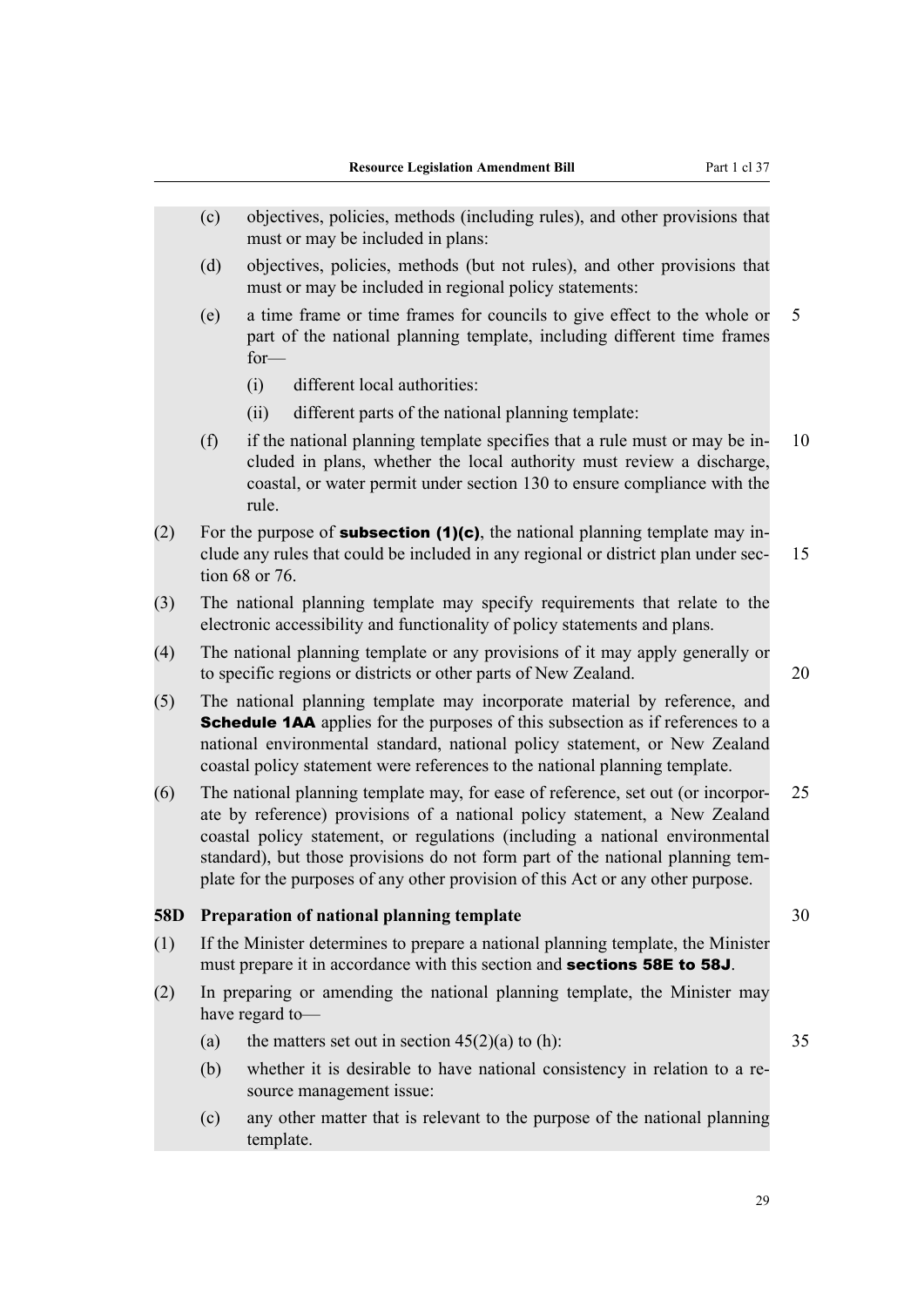- <span id="page-67-0"></span>(3) Before approving the national planning template, the Minister must—
	- (a) prepare a draft national planning template; and
	- (b) prepare an evaluation report in accordance with section 32 and have particular regard to that report before deciding whether to publicly notify the draft; and 5
	- (c) publicly notify the draft; and
	- (d) establish a process that—
		- (i) the Minister considers gives the public, local authorities, and iwi authorities adequate time and opportunity to comment on the draft; and 10
		- (ii) requires a report and recommendations to be made to the Minister on those comments.
- (4) If a draft national planning template includes provisions that relate to the content or preparation of a regional coastal plan, the Minister must consult the Minister of Conservation about all of the steps referred to in **subsection (3)**. 15

#### **58E Approval of national planning template**

- (1) Before approving the national planning template, the Minister must—
	- (a) consider the report and recommendations made under section 58D(3)(d)(ii); and
	- (b) carry out a further evaluation of the draft national planning template in 20 accordance with section 32AA and have particular regard to that evaluation when deciding whether to approve the national planning template.
- (2) The Minister may—
	- (a) approve the national planning template after making any changes or no changes to the draft national planning template (except to the extent that 25 it relates to the preparation or content of regional coastal plans) as he or she thinks fit; or
	- (b) withdraw all or part of the draft template (except to the extent that it relates to the preparation or content of regional coastal plans) and give public notice of the withdrawal, including the reasons for the withdraw- 30 al.
- (3) The Minister of Conservation may amend, withdraw, or approve the draft national planning template, but only to the extent that it relates to the preparation or content of regional coastal plans.
- (4) The Minister must give notice of the approval of the national planning template 35 in the *Gazette*.
- (5) The national planning template is a disallowable instrument, but not a legislative instrument, for the purposes of the Legislation Act 2012 and must be presented to the House of Representatives under section 41 of that Act.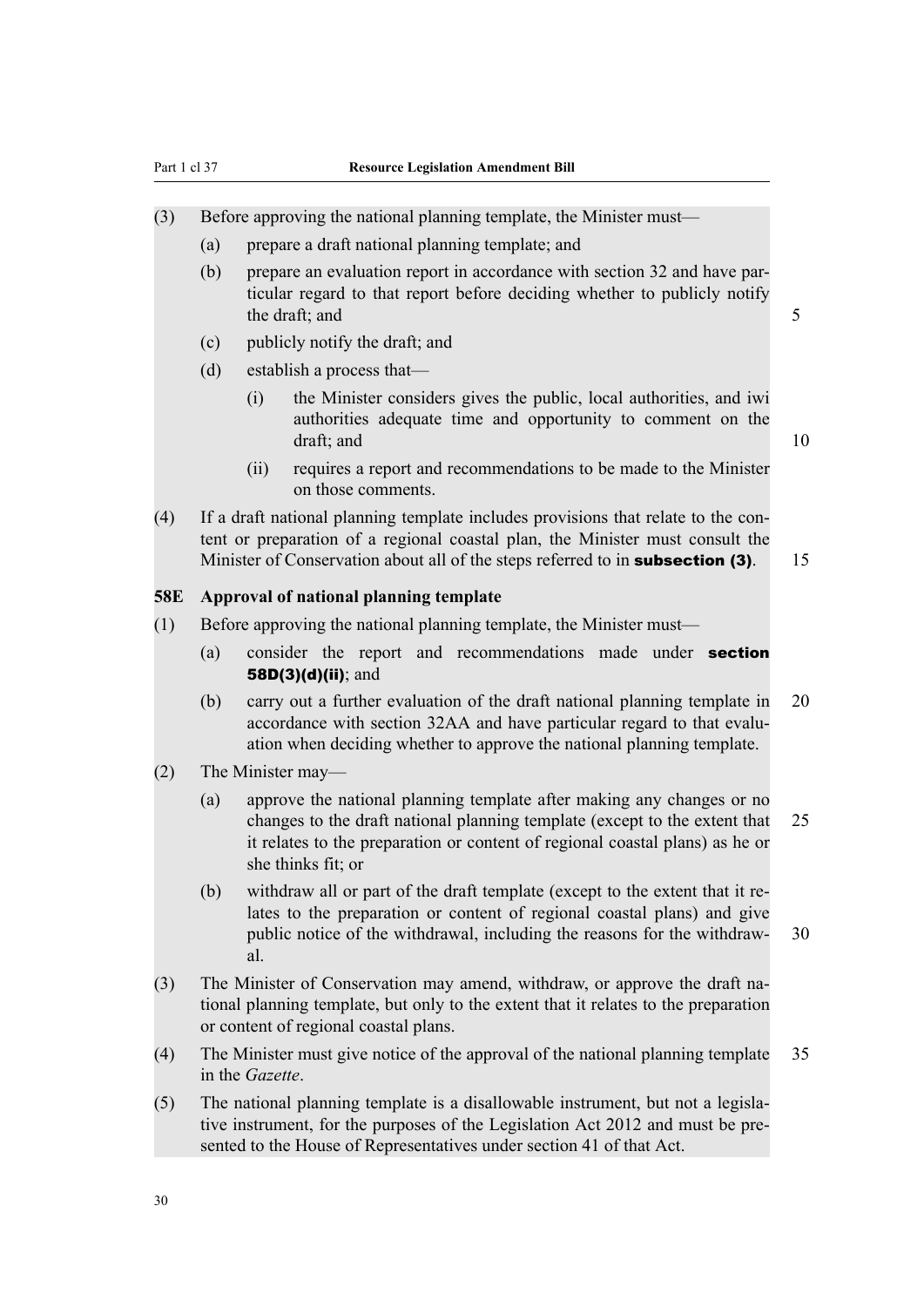#### <span id="page-68-0"></span>**58F Publication of national planning template and other documents**

- (1) The Minister must ensure that—
	- (a) the approval of the national planning template is publicly notified in any manner the Minister thinks fit; and
	- (b) a copy of the national planning template is provided to every local au- 5 thority.
- (2) The Minister must publish the national planning template and the report and any recommendations made to him or her under section 58D(3)(d) on an Internet site to which the public has free access, and may publish the national planning template and the report and recommendations in any other way or 10 form he or she considers appropriate.

#### **58G Amending, replacing, or revoking national planning template**

- (1) The Minister may amend or replace the national planning template after following the process set out in sections 58D and 58E.
- (2) If an amendment to the national planning template has not more than a minor 15 effect or corrects errors or makes similar technical alterations, the Minister may make the amendment without following the process set out in **sections 58D** and 58E, other than to give notice of the amendment in the *Gazette*.
- (3) If the Minister wishes to revoke the national planning template in whole or in part (except to the extent that it relates to the preparation or content of regional 20 coastal plans), the Minister—
	- (a) must give the public and iwi authorities notice, with adequate time and opportunity to comment on the proposed revocation; but
	- (b) may make the revocation and give notice of it without following any further the process set out in **sections 58D and 58E**.  $25$
- (4) If the Minister of Conservation wishes to revoke the national planning template in whole or in part, to the extent that it relates to the preparation or content of a regional coastal plan, the Minister of Conservation—
	- (a) must give the public and iwi authorities notice, with adequate time and opportunity to comment on the proposed revocation; but 30
	- (b) may make the revocation and give notice of it without following any further the process set out in sections 58D and 58E.
- (5) The revocation of the whole or part of the national planning template does not have the effect of revoking any provision of a plan included at the direction of, or in reliance on, a revoked provision of the national planning template. 35

#### **58H Local authority recognition of national planning template**

#### (1) In this section and section 58J, **document** means—

(a) a regional policy statement; or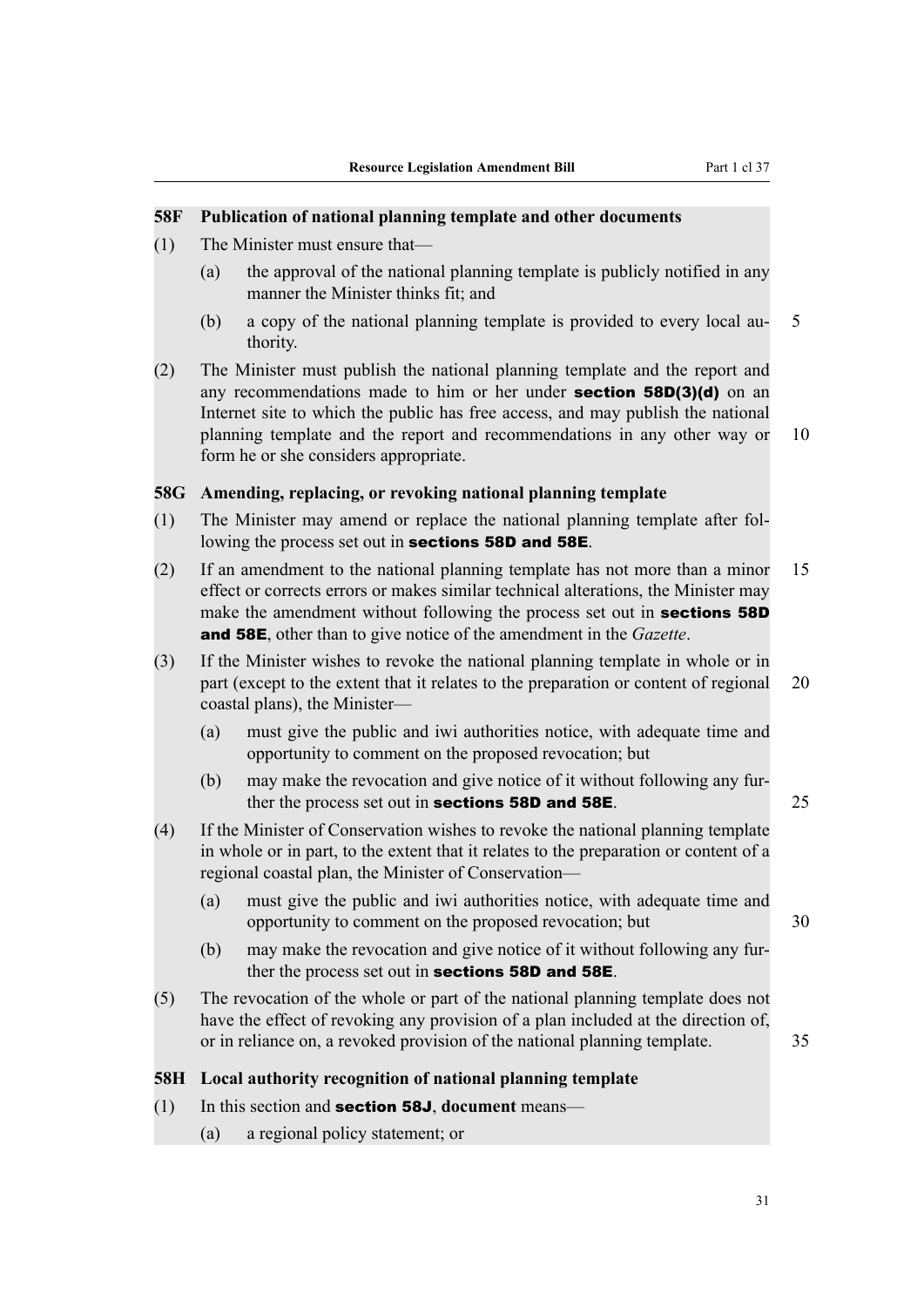- (b) a proposed regional policy statement; or
- (c) a proposed plan; or
- (d) a plan; or
- (e) a variation.
- (2) A local authority must amend a document, if the national planning template di- 5 rects so, to include specific provisions set out in the national planning template.
- (3) If **subsection (2)** applies, the local authority must—
	- (a) make the amendments to the document as directed and make any consequential amendments to any document that are necessary to avoid duplication or conflict with the directed amendments, without using any of 10 the processes set out in Schedule 1; and
	- (b) make all amendments within the time specified in the national planning template or (in the absence of a specified time) within 1 year after the date of the notification in the *Gazette* of the approval of the national planning template; and 15
	- (c) give public notice of the amendments within 5 working days after making them.
- (4) A document is amended as from the date of the relevant public notice under subsection (3)(c).
- (5) A local authority must— 20
	- (a) make all other amendments to any document that are required to give effect to any provision in the national planning template that affects the document, using one of the processes set out in Schedule 1; and
	- (b) make all amendments within the time specified in the national planning template or (in the absence of a specified time) within 5 years after the 25 date of the notification in the *Gazette* of the approval of the national planning template, unless **subsection (6)** applies.
- (6) However, subsection (7) applies if an amendment relates to matters that are the subject of a proposed policy statement or plan that was notified under clause 5 or 48 of Schedule 1, but had not become operative before the approval 30 of the national planning template.
- (7) If this subsection applies, the local authority—
	- (a) is not required to amend the document within the time specified in  $\mathsf{sub}$ section (5)(b); but
	- (b) must make the amendments under **subsection (5)(a)** within the time  $35$ specified in the template or (in the absence of a specified time) within 5 years after the date on which the proposed policy statement or plan becomes operative.
- (8) A local authority must also take any other action that is directed by the national planning template. 40

32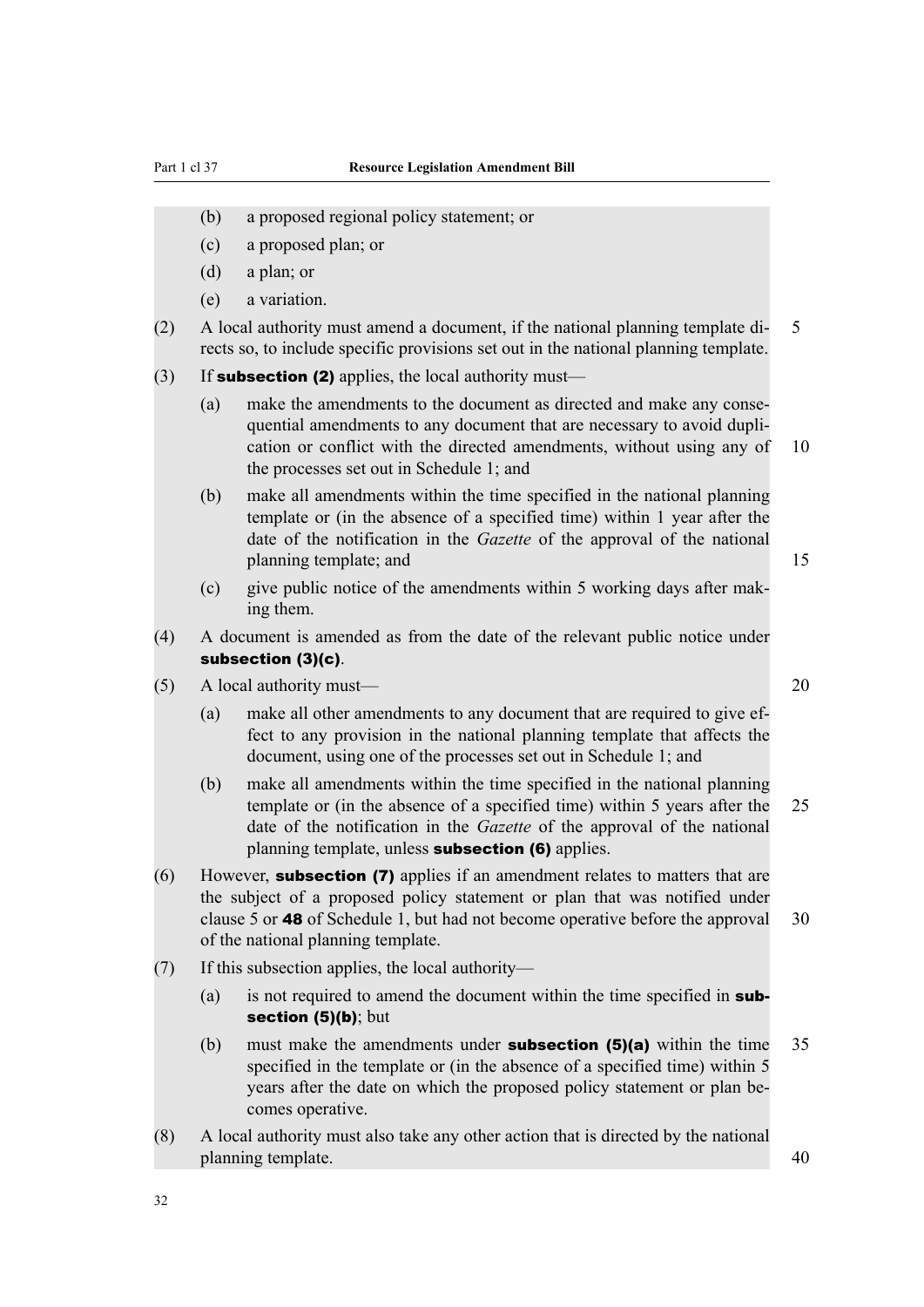<span id="page-70-0"></span>(9) This section is subject to obligations placed on local authorities, or on any particular local authority, by or under any other Act that relates to the preparation or change of a policy statement or plan under this Act.

#### **58I First national planning template to be made within 2 years and template to be kept in force at all times** 5

- (1) The Minister must ensure that the first national planning template is approved within 2 years after the date on which **Part 1 of the Resource Legislation** Amendment Act 2015 receives the Royal assent.
- (2) The Minister must ensure that, at all times after the approval of the first national planning template, a national planning template is for the time being in 10 force.

### **58J Obligation to publish planning documents**

Not later than 1 year after the date on which the approval of the national planning template is notified in the *Gazette*, a local authority must make the following publicly available, free of charge on a single searchable Internet site, as 15 they relate to a particular district or region:

- (a) plans, both operative and proposed, and changes to plans; and
- (b) policy statements, both operative and proposed.

#### **38 New subpart 2 of Part 5 and new subpart 3 heading in Part 5 inserted**

After **section 58J** (as inserted by **section 37** of this Act), insert: 20

# Subpart 2—Iwi participation arrangements

### **58K Purpose of iwi participation arrangements**

The purpose of an iwi participation arrangement is to provide an opportunity for local authorities and iwi authorities to discuss, agree, and record ways in which tangata whenua may, through iwi authorities, participate in the prepar- 25 ation, change, or review of a policy statement or plan in accordance with the processes set out in Schedule 1.

#### **58L Local authorities to invite iwi to enter into iwi participation arrangement**

- (1) The requirement for an invitation to be extended under this section applies when a triennial general election is held under section 10 of the Local Electoral 30 Act 2001.
- (2) Not later than 30 working days after the date of a relevant event referred to in subsection (1), a participating local authority must invite iwi authorities representing tangata whenua to enter into 1 or more iwi participation arrangements. 35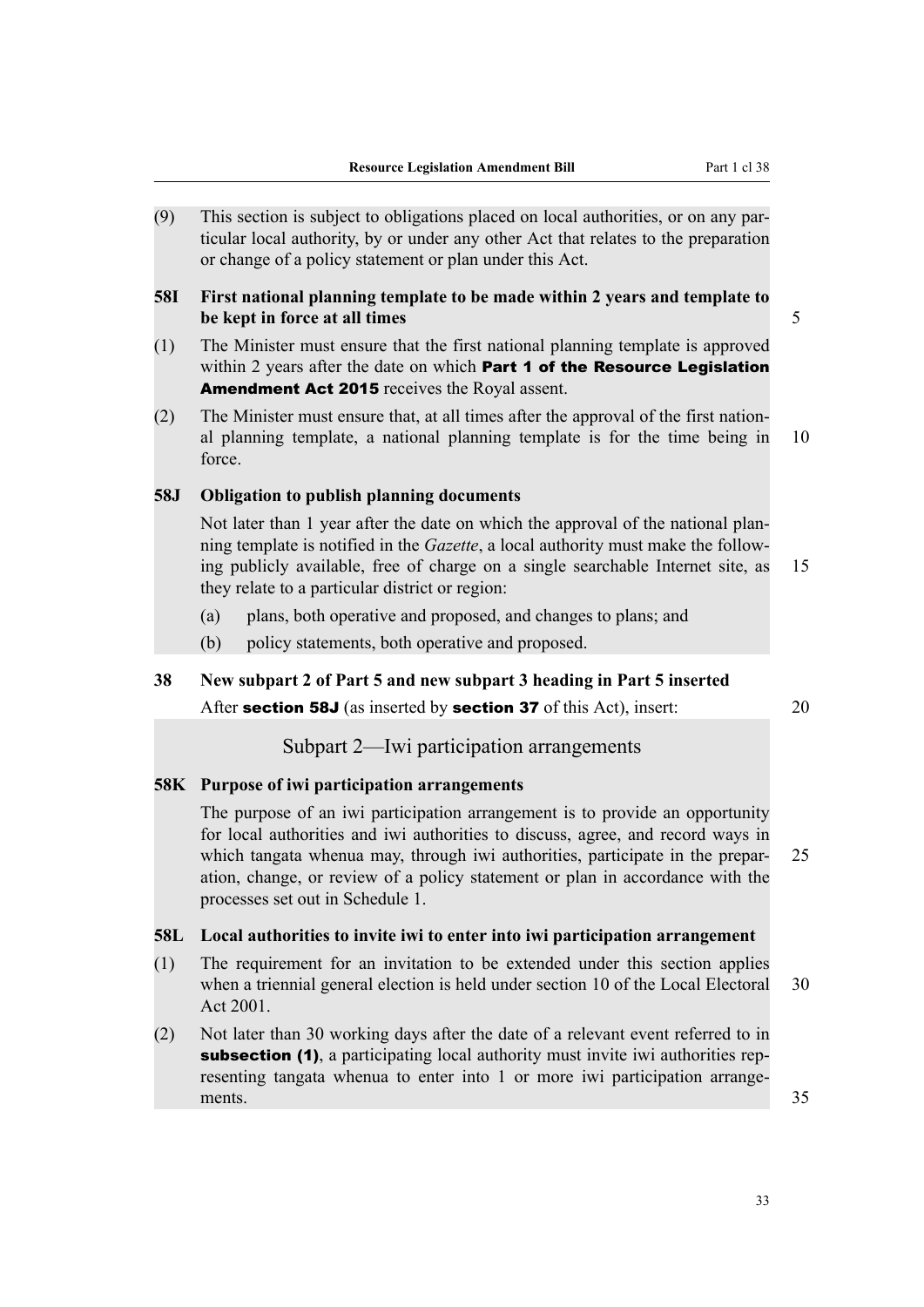- <span id="page-71-0"></span>(3) However, the local authority need not extend the invitation to an iwi authority if it has already agreed to an iwi participation arrangement with that iwi authority.
- (4) If an iwi authority wants to enter into an iwi participation arrangement with a local authority, it must notify its acceptance of the invitation given under **sub-** 5 section (2) to the local authority within 60 working days after the date on which the invitation is issued, but nothing in this section requires an iwi authority to respond to an invitation or enter into an iwi participation arrangement.
- (5) Nothing in this section prevents a local authority from preparing, changing, or reviewing a policy statement or plan in accordance with Schedule 1 while the 10 local authority is waiting for a response from, or is negotiating an iwi participation arrangement with, 1 or more iwi authorities.

#### **58M Content of iwi participation arrangements**

An iwi participation arrangement—

- (a) must be recorded in writing and identify the parties to the arrangement; 15 and
- (b) must record the parties' agreements about—
	- (i) how an iwi authority party may participate in the preparation or change of a policy statement or plan; and
	- (ii) how the parties will give effect to the requirements of any provi- 20 sion of any iwi participation legislation, including any requirements of any agreements entered into under that legislation; and
	- (iii) whether any other arrangement agreed between the local authority and any 1 or more iwi authority parties that provides a role for those iwi authority parties in the preparation or change of a policy 25 statement or plan should be maintained or, if applicable, modified or cancelled; and
	- (iv) ways in which iwi authority parties can identify resource management issues of concern to them; and
	- (v) the process for monitoring and reviewing the arrangement; and 30
- $\alpha$  may—
	- (i) specify a process that the parties will use for resolving disputes about the implementation of the arrangement; and
	- (ii) indicate whether an iwi authority party has delegated to any person or group of persons the role of participating in the preparation, 35 change, or review of a policy statement or plan; and
	- (iii) if there are 2 or more iwi authority parties or other parties, set out how those parties will work together collectively under the arrangement.

34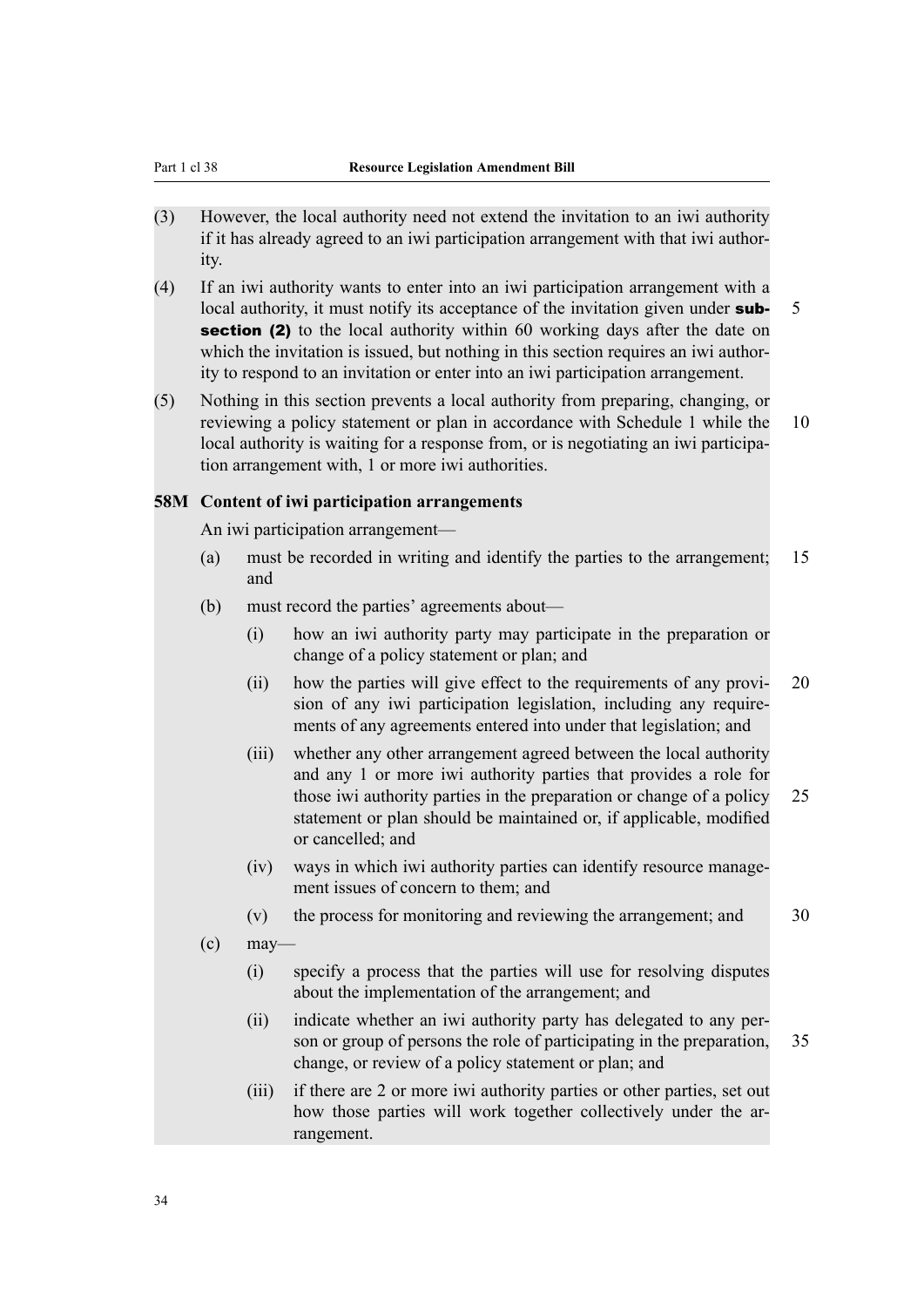### **58N Time frame for concluding iwi participation arrangement**

- (1) If an iwi authority accepts a local authority's invitation to enter into an iwi participation arrangement, the local authority and the iwi authority must use their best endeavours to conclude an arrangement within—
	- (a) 6 months after the date of the acceptance; or 5
	- (b) any other period agreed by all the parties.
- (2) If a local authority and an iwi authority are not able to conclude an iwi participation arrangement within the period that applies under **subsection (1)**, the local authority must invite the iwi authority to participate in mediation or some other form of alternative dispute resolution for the purpose of concluding an ar- 10 rangement.
- (3) No dispute resolution provisions in an iwi participation arrangement may require the local authority to suspend—
	- (a) the preparation, change, or review of a policy statement or plan; or
	- (b) any other part of a process provided for in Schedule 1. 15

### **58O Parties may seek assistance from Minister**

- (1) This section applies if a local authority and an iwi authority that accepted an invitation to enter into an iwi participation arrangement—
	- (a) have endeavoured, but have been unable, to conclude an arrangement within the time specified in **section 58N(1)**; and  $20$
	- (b) in their endeavours to conclude an arrangement, have used mediation or some other form of alternative dispute resolution.
- (2) The local authority or iwi authority may apply to the Minister for assistance to conclude an iwi participation arrangement.
- (3) If the local authority and the iwi authority agree, the Minister may— 25
	- (a) appoint a person to assist the local authority and the iwi authority to conclude an iwi participation arrangement; or
	- (b) direct them to use a particular alternative dispute resolution process for that purpose.

### **58P Relationship with iwi participation legislation 1999 Relationship with iwi participation legislation**

An iwi participation arrangement does not limit any relevant provision of any iwi participation legislation or any agreement under that legislation.

# Subpart 3—Local authority policy statements and plans

# **39 Section 61 amended (Matters to be considered by regional council (policy statements))** 35

(1) After section 61(1)(d), insert: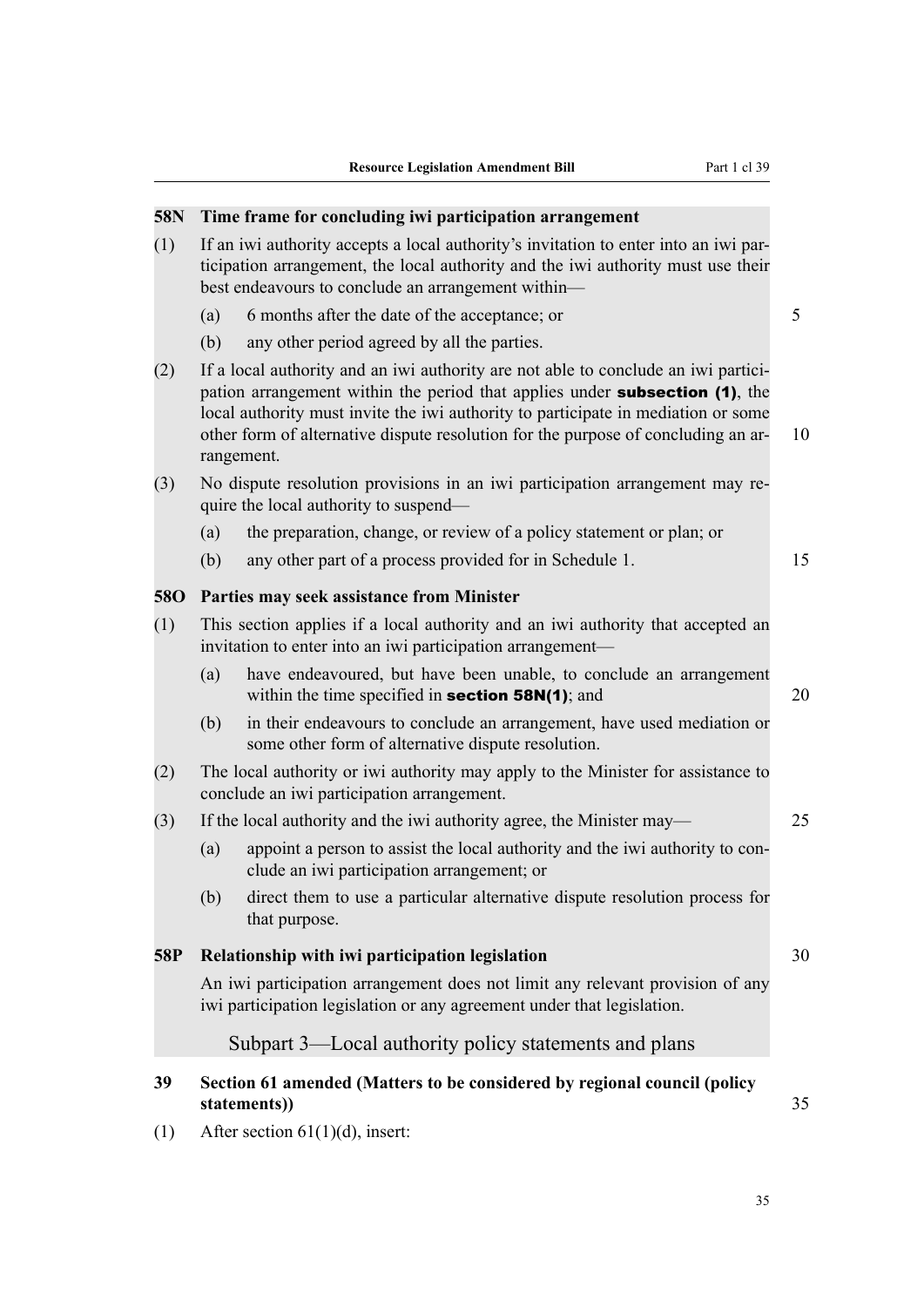- (da) a national policy statement, a New Zealand coastal policy statement, and the national planning template; and
- (2) In section 61(2), replace "62(2)" with "62(3)".

#### **40 Section 62 amended (Contents of regional policy statements)**

- (1) Repeal section  $62(1)(i)(ii)$ . 5
- (2) In section 62(3), replace "or New Zealand coastal policy statement" with ", a New Zealand coastal policy statement, or the national planning template".

### **41 Section 65 amended (Preparation and change of other regional plans)**

- (1) Replace section 65(3)(c) with:
	- (c) any risks from natural hazards: 10
- (2) In section 65(4), after "set out in", insert "Part 2 of".
- (3) In section 65(5), replace "by the regional council in the manner set out in Schedule 1" with "in the manner set out in the relevant Part of Schedule 1".
- (4) In section 65(7), replace "local authority" with "regional council".

# **42 Section 66 amended (Matters to be considered by regional council (plans))** 15 After section 66(1)(e), insert:

(ea) a national policy statement, a New Zealand coastal policy statement, and the national planning template; and

#### **43 Section 67 amended (Contents of regional plans)**

After section  $67(3)(b)$ , insert: 20

(ba) the national planning template; and

**44 Section 69 amended (Rules relating to water quality)**

After section 69(3), insert:

(4) On and from the commencement of this subsection, Schedule 3 ceases to be applicable to fresh water. 25

### **45 Section 73 amended (Preparation and change of district plans)**

- (1) Replace section 73(1) with:
- (1) There must at all times be 1 district plan for each district, prepared in the manner set out in the relevant Part of Schedule 1.
- (2) Replace section 73(1A) with:  $30$
- (1A) A district plan may be changed in the manner set out in the relevant Part of Schedule 1.
- (3) In section 73(2), after "set out in", insert "Part 2 of".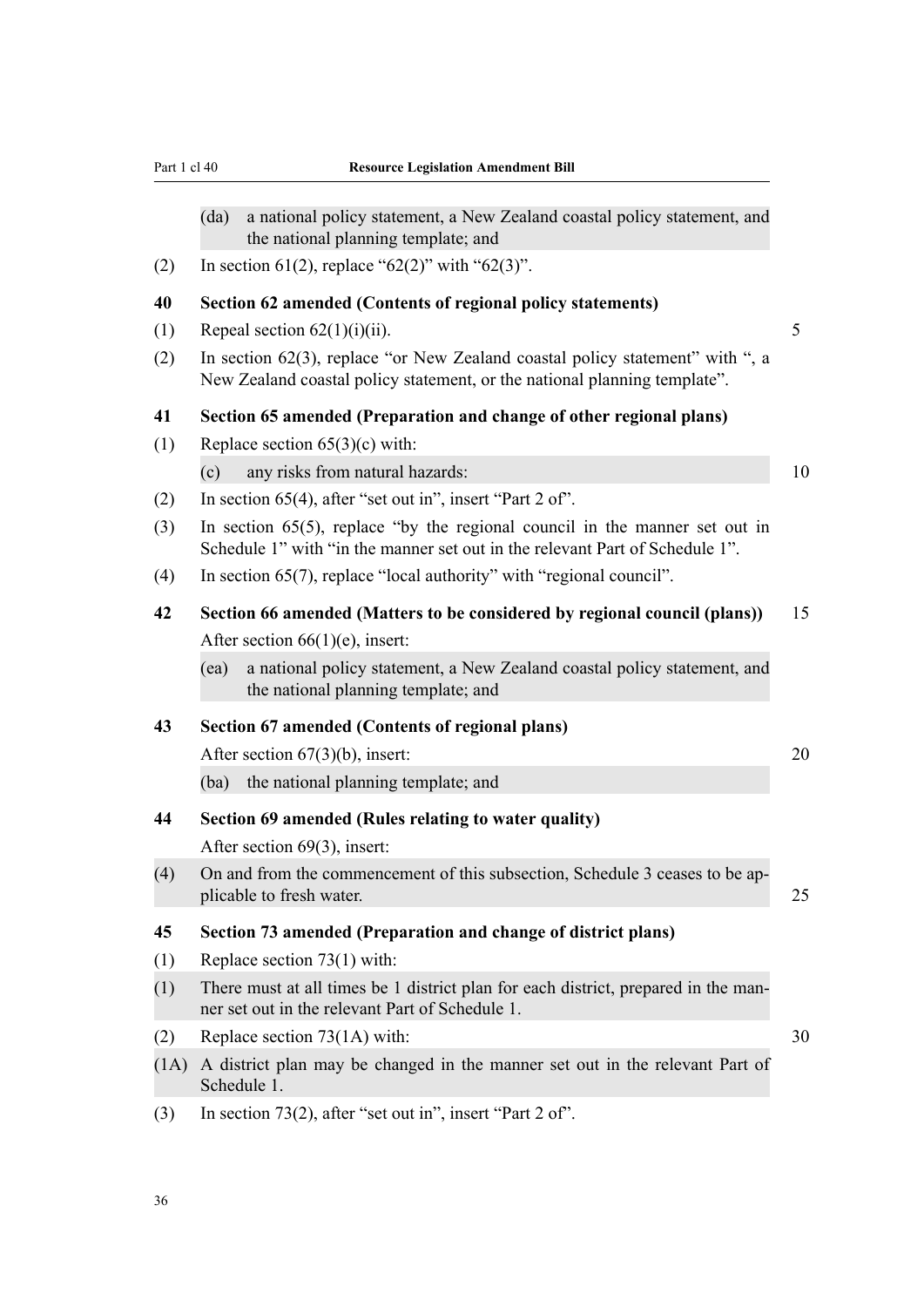| 46   | Section 74 amended (Matters to be considered by territorial authority)                                                                                                                                        |    |  |  |  |  |  |  |
|------|---------------------------------------------------------------------------------------------------------------------------------------------------------------------------------------------------------------|----|--|--|--|--|--|--|
|      | After section $74(1)(e)$ , insert:                                                                                                                                                                            |    |  |  |  |  |  |  |
|      | a national policy statement, a New Zealand coastal policy statement, and<br>(ea)<br>the national planning template; and                                                                                       |    |  |  |  |  |  |  |
| 47   | <b>Section 75 amended (Contents of district plans)</b>                                                                                                                                                        | 5  |  |  |  |  |  |  |
|      | After section $75(3)(b)$ , insert:                                                                                                                                                                            |    |  |  |  |  |  |  |
|      | the national planning template; and<br>(ba)                                                                                                                                                                   |    |  |  |  |  |  |  |
| 48   | <b>Cross-heading above section 78 repealed</b>                                                                                                                                                                |    |  |  |  |  |  |  |
|      | Repeal the cross-heading above section 78.                                                                                                                                                                    |    |  |  |  |  |  |  |
| 49   | New cross-heading above section 79 inserted                                                                                                                                                                   | 10 |  |  |  |  |  |  |
|      | Before section 79, insert:                                                                                                                                                                                    |    |  |  |  |  |  |  |
|      | Review                                                                                                                                                                                                        |    |  |  |  |  |  |  |
| 50   | New cross-heading above section 80 inserted<br>Before section 80, insert:                                                                                                                                     |    |  |  |  |  |  |  |
|      | Combined documents                                                                                                                                                                                            | 15 |  |  |  |  |  |  |
| 51   | Section 80 amended (Combined regional and district documents)                                                                                                                                                 |    |  |  |  |  |  |  |
| (1)  | After section $80(6)$ , insert:                                                                                                                                                                               |    |  |  |  |  |  |  |
| (6A) | In preparing or amending a combined document, the relevant local authorities<br>must apply the requirements of this Part, as relevant for the documents com-<br>prising the combined document.                | 20 |  |  |  |  |  |  |
| (6B) | The relevant local authorities may also, in preparing the provisions of a region-<br>al plan or a district plan, as the case may be, for a combined document that in-<br>cludes a regional policy statement,— |    |  |  |  |  |  |  |
|      | give effect to a proposed regional policy statement; and<br>(a)                                                                                                                                               |    |  |  |  |  |  |  |
|      | (b)<br>have regard to an operative regional policy statement.                                                                                                                                                 | 25 |  |  |  |  |  |  |
| (2)  | In section 80(7), replace "(6)" with " $(6B)$ ".                                                                                                                                                              |    |  |  |  |  |  |  |
| 52   | New subparts 4 and 5 of Part 5 and new subpart 6 heading in Part 5                                                                                                                                            |    |  |  |  |  |  |  |

### **inserted**

After section 80, insert: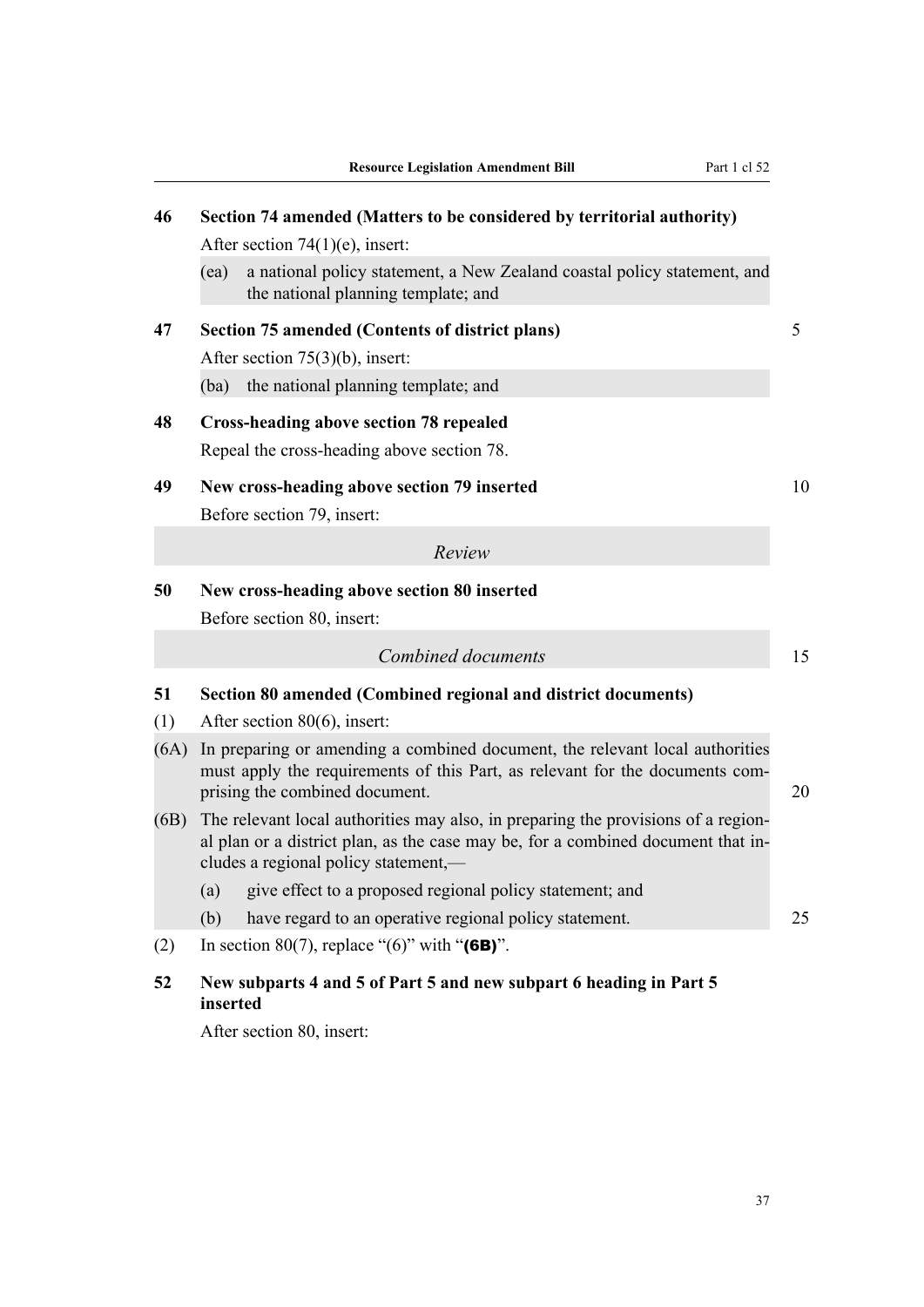#### Subpart 4—Collaborative planning process

#### **80A Use of collaborative planning process**

- (1) This subpart and **Part 4** of Schedule 1 apply if a local authority gives public notice in accordance with **clause 38** of Schedule 1 of its intention to use the collaborative planning process— 5
	- (a) to prepare a proposed policy statement or plan, or change a policy statement or plan:
	- (b) to prepare or change a combined regional and district document under section 80.
- (2) If this subpart applies,— 10
	- (a) clauses 1, **1A(1), 1B**, 20, and 20A of Schedule 1 apply; but
	- (b) the rest of Part 1 of Schedule 1 does not apply, except to the extent that it is expressly applied by this subpart or Part 4 of Schedule 1.

# Subpart 5—Streamlined planning process

#### **80B Purpose, scope, and definitions** 15

- (1) This subpart and Part 5 of Schedule 1 provide a process, through a direction of the responsible Minister, for the preparation or variation of, or change to, a planning instrument in order to achieve an expeditious planning process that is proportionate to the complexity and significance of the planning issues being considered. 20
- (2) If this subpart applies,—
	- (a) Part 11 does not apply; and
	- (b) clauses 1A to 3C and 20A of Schedule 1 apply; but
	- (c) the rest of Part 1 of Schedule 1 does not apply unless it is expressly applied by— 25
		- (i) this subpart; or
		- (ii) Part 5 of Schedule 1; or
		- (iii) a direction given under **clause 77** of Schedule 1.
- (3) In this subpart and **Part 5** of Schedule  $1$ ,—

| <b>national direction</b> means a direction made by- |                                       |  |  |  |  |  |
|------------------------------------------------------|---------------------------------------|--|--|--|--|--|
| a national planning template; or<br>(a)              |                                       |  |  |  |  |  |
| (b)                                                  | a national environmental standard; or |  |  |  |  |  |
|                                                      | requisions made under section 260; or |  |  |  |  |  |

- (c) regulations made under section 360; or
- (d) a national policy statement

# **planning instrument—** 35

(a) means a policy statement or plan; and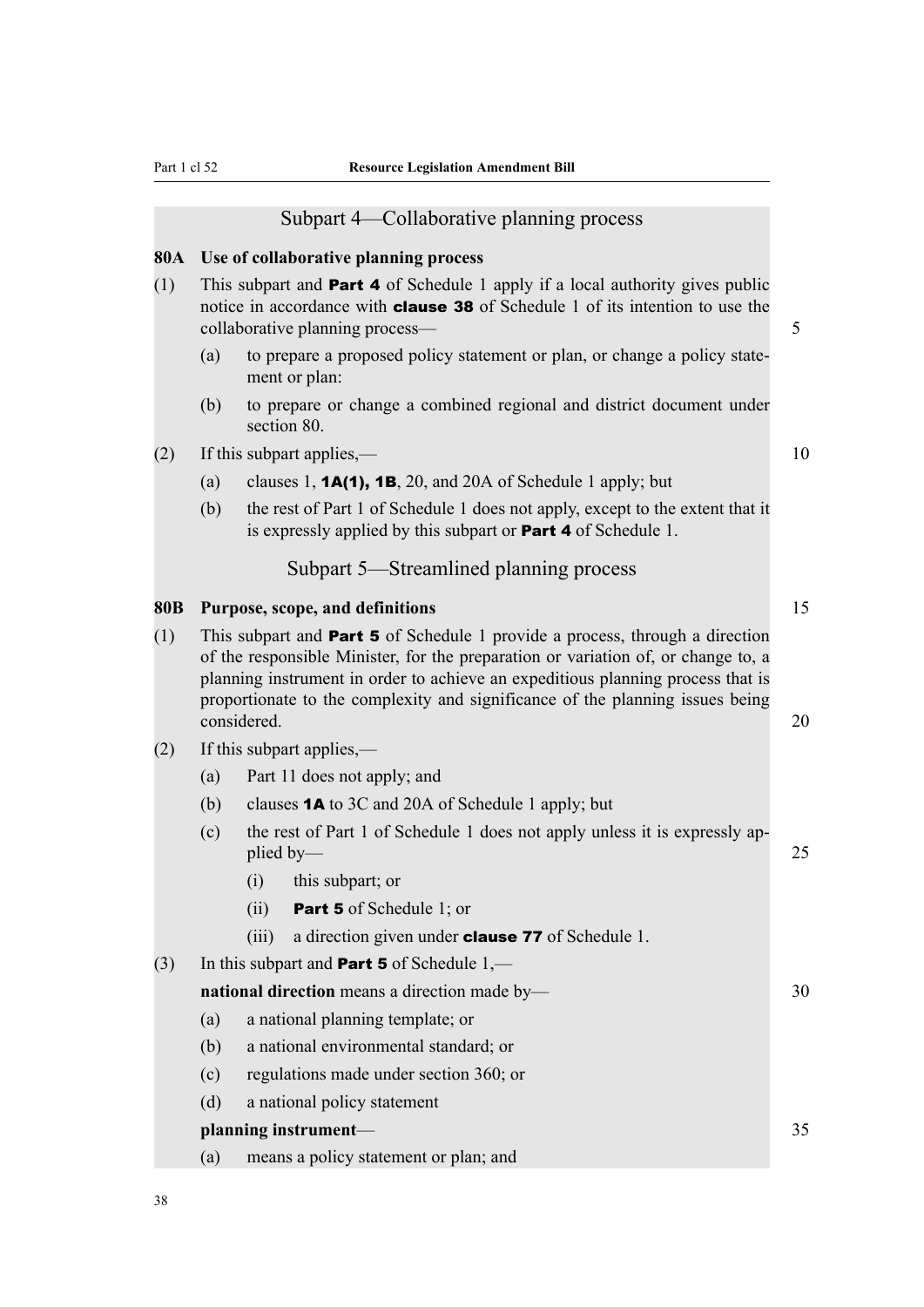|     | (b)                                                                                                                                                                                                                                                                                                    | includes a change or variation to a policy statement or plan                                                                                                                              |    |  |  |  |  |
|-----|--------------------------------------------------------------------------------------------------------------------------------------------------------------------------------------------------------------------------------------------------------------------------------------------------------|-------------------------------------------------------------------------------------------------------------------------------------------------------------------------------------------|----|--|--|--|--|
|     |                                                                                                                                                                                                                                                                                                        | responsible Minister means the Minister or Ministers who give a direction in<br>accordance with this subpart and <b>Part 5</b> of Schedule 1.                                             |    |  |  |  |  |
| 80C |                                                                                                                                                                                                                                                                                                        | <b>Application to responsible Minister for direction</b>                                                                                                                                  |    |  |  |  |  |
| (1) | If a local authority determines that, in the circumstances, it would be appropri-<br>ate to use the streamlined planning process to prepare a planning instrument, it<br>may apply in writing in accordance with <b>clause 74</b> of Schedule 1 for a direc-<br>tion to proceed under this subpart to- |                                                                                                                                                                                           |    |  |  |  |  |
|     | (a)                                                                                                                                                                                                                                                                                                    | the Minister of Conservation, in the case of a regional coastal plan:                                                                                                                     |    |  |  |  |  |
|     | (b)                                                                                                                                                                                                                                                                                                    | both the Minister and the Minister of Conservation, in the case of a pro-<br>posed planning instrument that is to encompass matters within the juris-<br>diction of both those Ministers: | 10 |  |  |  |  |
|     | (c)                                                                                                                                                                                                                                                                                                    | the Minister, in every other case.                                                                                                                                                        |    |  |  |  |  |
| (2) |                                                                                                                                                                                                                                                                                                        | However, a local authority may apply for a direction only if the local authority<br>is satisfied that the application satisfies at least 1 of the following criteria:                     | 15 |  |  |  |  |
|     | (a)                                                                                                                                                                                                                                                                                                    | the proposed planning instrument will implement a national direction:                                                                                                                     |    |  |  |  |  |
|     | (b)                                                                                                                                                                                                                                                                                                    | as a matter of public policy, the preparation or change of a planning in-<br>strument is urgent:                                                                                          |    |  |  |  |  |
|     | (c)                                                                                                                                                                                                                                                                                                    | the proposed planning instrument is required to meet a significant com-<br>munity need:                                                                                                   | 20 |  |  |  |  |
|     | (d)                                                                                                                                                                                                                                                                                                    | an operative planning instrument raises an issue that has resulted in un-<br>intended consequences:                                                                                       |    |  |  |  |  |
|     | (e)                                                                                                                                                                                                                                                                                                    | the proposed planning instrument will combine several policy statements<br>or plans to develop a combined document prepared under section 80:                                             |    |  |  |  |  |
|     | (f)                                                                                                                                                                                                                                                                                                    | the expeditious preparation of a planning instrument is required in any<br>circumstance comparable to, or relevant to, those set out in <b>paragraphs</b><br>$(a)$ to $(e)$ .             | 25 |  |  |  |  |
| (3) |                                                                                                                                                                                                                                                                                                        | An application under this clause must be submitted to the responsible Minister<br>before the local authority gives notice,—                                                               |    |  |  |  |  |
|     | (a)                                                                                                                                                                                                                                                                                                    | under clause 5 or 5A of Schedule 1, of a proposal to prepare a planning<br>instrument; or                                                                                                 | 30 |  |  |  |  |
|     | (b)                                                                                                                                                                                                                                                                                                    | under <b>clause 38</b> of Schedule 1, of its intention to use the collaborative<br>planning process.                                                                                      |    |  |  |  |  |
|     |                                                                                                                                                                                                                                                                                                        | Subpart 6—Miscellaneous matters                                                                                                                                                           |    |  |  |  |  |
| 53  |                                                                                                                                                                                                                                                                                                        | <b>Section 82 amended (Disputes)</b>                                                                                                                                                      | 35 |  |  |  |  |
| (1) | In section $82(1)(c)$ , after "New Zealand coastal policy statement", insert "or the                                                                                                                                                                                                                   |                                                                                                                                                                                           |    |  |  |  |  |

national planning template".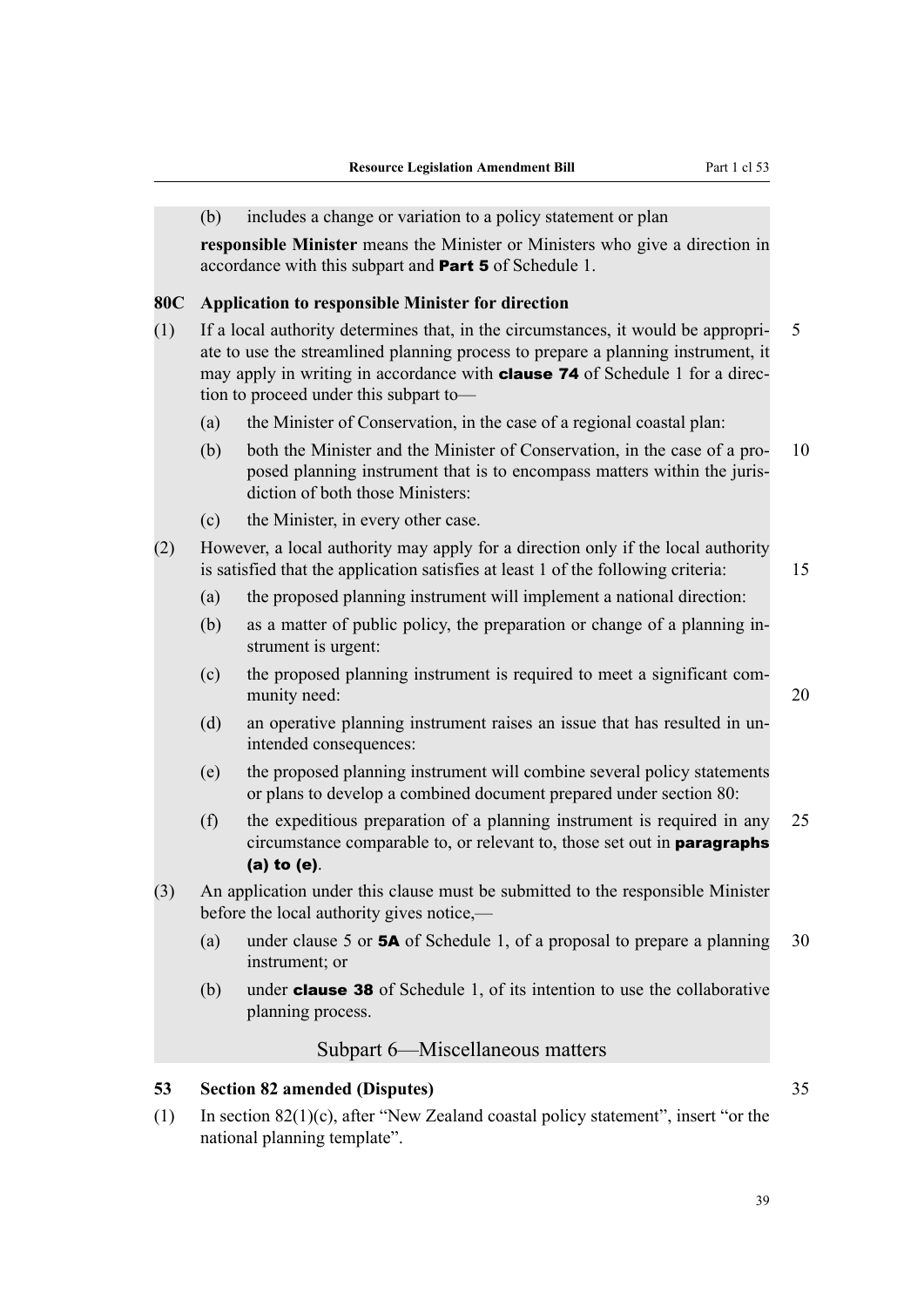- (2) In section 82(2), after "New Zealand coastal policy statement,", insert "the national planning template,".
- (3) In section 82(4), after "New Zealand coastal policy statement", insert "or the national planning template".
- (4) In section 82(4), after "the other policy statement", insert "or the national plan- 5 ning template".
- (5) In section 82(4), after "section 55", insert "or **58H**".
- (6) In section 82(5), after "the other policy statement", insert "or the national planning template".
- (7) In section 82(5), after "purpose of the policy statement,", insert "national plan- 10 ning template,".
- (8) In section 82(6), after "section 55(2)", insert ", and giving effect to the national planning template includes giving effect to it by complying with **section** 58H(2)".
- **54 Section 85 amended (Compensation not payable in respect of controls on** 15 **land)**
- (1) Replace the heading to section 85 with "**Environment Court may give directions in respect of land subject to controls**".
- (2) In section  $85(2)(a)$ , delete "Part 1 of".
- (3) Replace section  $85(3)$  and (4) with: 20
- $(3)$  **Subsection (3A)** applies in the following cases:
	- (a) on an application to the Environment Court to change a plan under clause 21 of Schedule 1:
	- (b) on an appeal to the Environment Court in relation to a provision of a proposed plan or change to a plan. 25
- (3A) The Environment Court, if it is satisfied that the grounds set out in **subsec**tion (3B) are met,  $may$ —
	- (a) in the case of a plan or proposed plan (other than a regional coastal plan or proposed regional coastal plan), direct the local authority to do whichever of the following the local authority considers appropriate: 30
		- (i) modify, delete, or replace the provision in the plan or proposed plan in the manner directed by the court:
		- (ii) if the requirements of **subsection (3D)** are met, by agreement with the person with an estate or interest in the land or part of it, acquire all or part of the estate or interest in the land under the 35 Public Works Act 1981; and
	- (b) in the case of a regional coastal plan or proposed regional coastal plan,—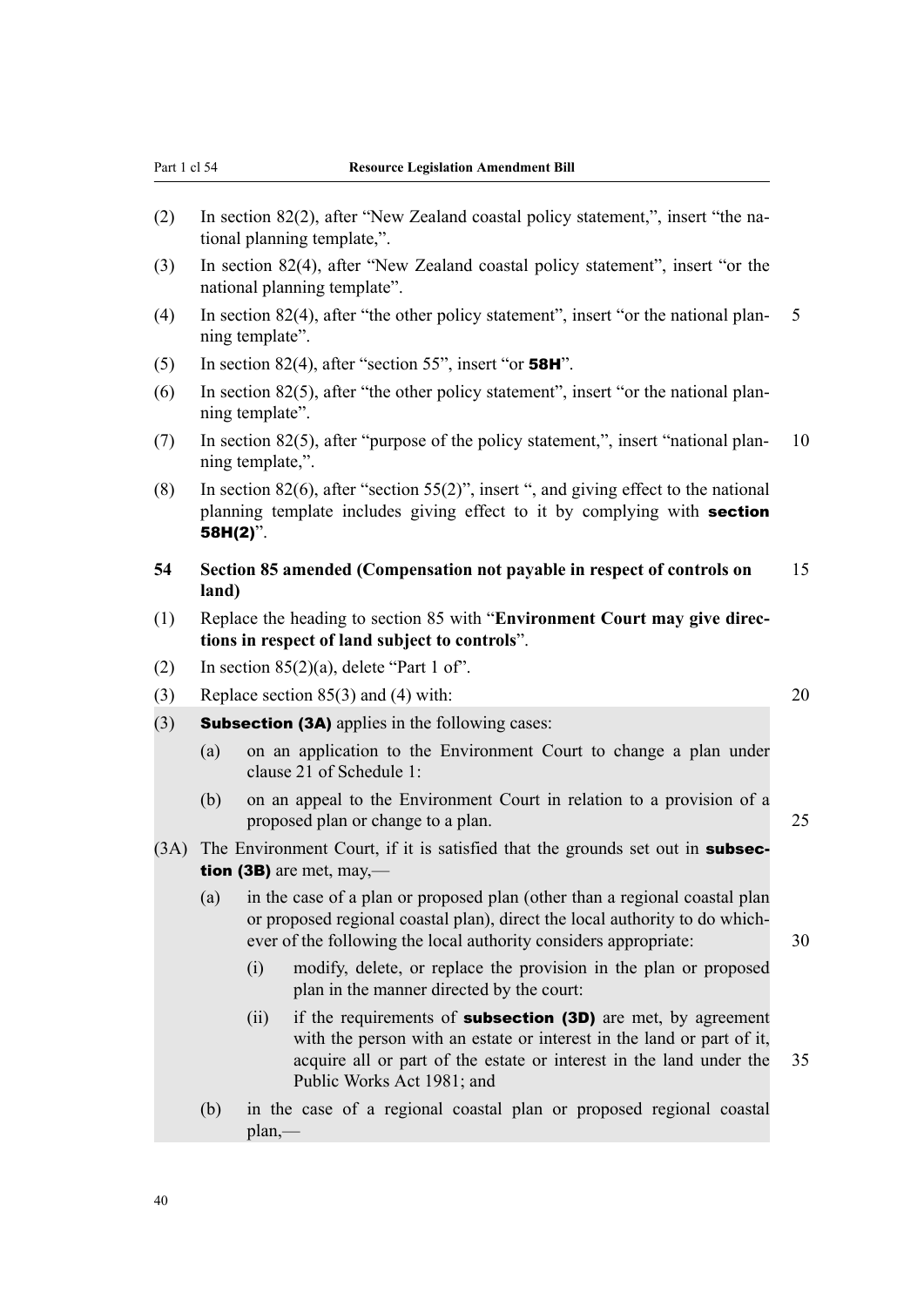- (i) report its findings to the applicant, the regional council concerned, and the Minister of Conservation; and
- (ii) include a direction to the regional council to modify, delete, or replace the provision in the manner directed by the court.
- (3B) The grounds are that the provision or proposed provision of a plan or proposed 5 plan—
	- (a) renders any land incapable of reasonable use; and
	- (b) places an unfair and unreasonable burden on any person who has an interest in the land.
- (3C) Before exercising its jurisdiction under **subsection (3A)**, the Environment 10 Court must have regard to—
	- (a) Part 3 (including the effect of section 9(3); and
	- (b) the effect of subsection (1) of this section.
- (3D) The Environment Court must not give a direction under **subsection** (3A)(a)(ii) unless the owner of the estate or interest in the land or part of the 15 land concerned (or the spouse, civil union partner, or de facto partner of the owner)—
	- (a) had acquired the estate or interest in the land or part of it before the date on which the provision or proposed provision was first publicly notified or otherwise included in the relevant plan or proposed plan and the pro- 20 vision or proposed provision remained in substantially the same form; and
	- (b) consents to the direction being given.
- (4) Any direction given or report made under subsection (3A) has effect under this Act as if it were made or given under clause 15 of Schedule 1. 25
- (4) Replace section 85(5) to (7) with:
- (5) Nothing in **subsections (3) to (3D)** limits the powers of the Environment Court under clause 15 of Schedule 1 on an appeal under clause 14 of that schedule.
- $(6)$  In this section,  $-$  30

**provision of a plan or proposed plan** does not include a designation or a heritage order or a requirement for a designation or a heritage order

**reasonable use**, in relation to land, includes the use or potential use of the land for any activity whose actual or potential effects on any aspect of the environment or on any person (other than the applicant) would not be significant.  $\frac{35}{2}$ 

**55 Section 86 amended (Power to acquire land)**

In section 86(2), replace "section 185 and section 198" with "sections" 85(3A)(a)(ii), 185, and 198".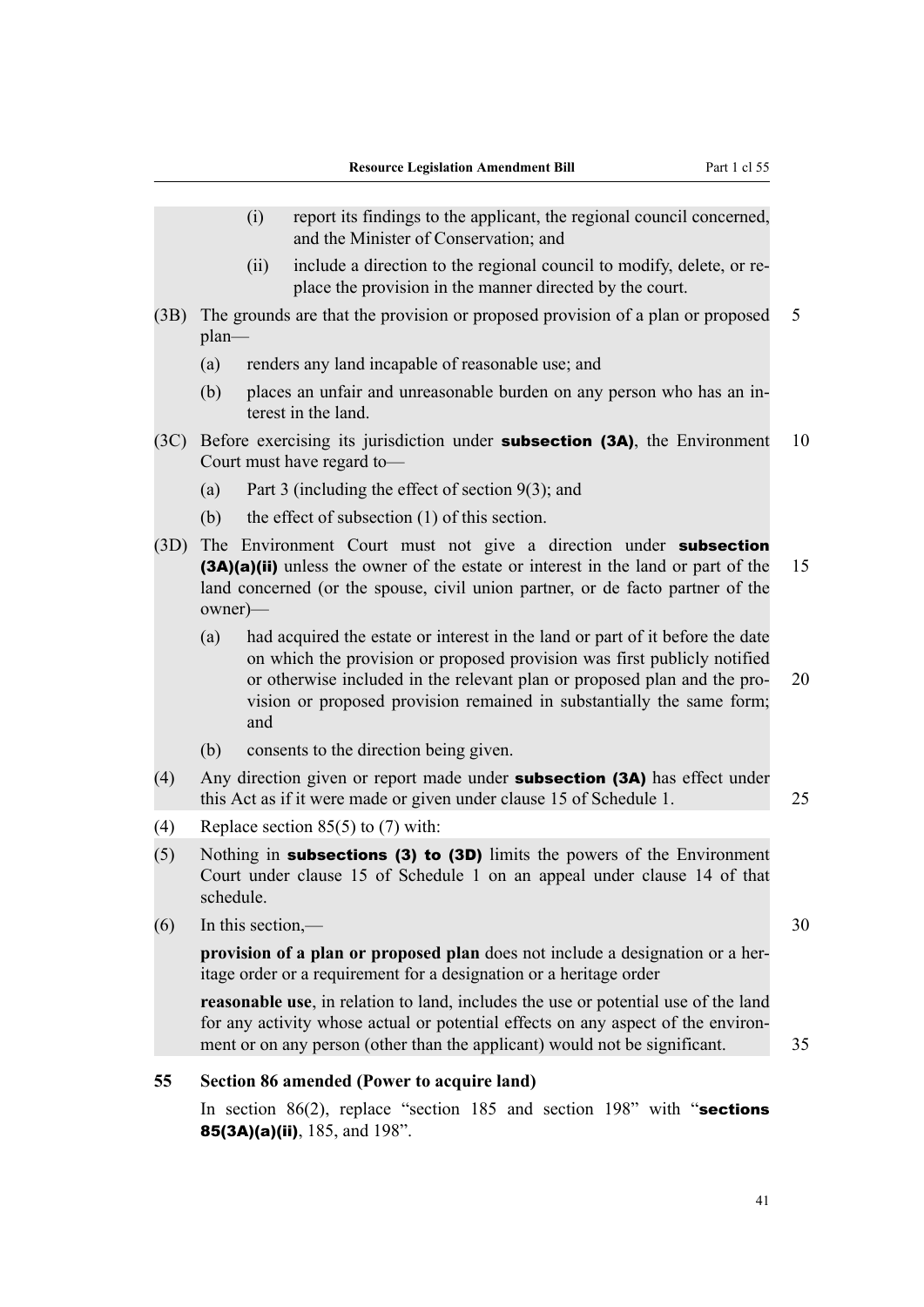| 56   | <b>Cross-heading above section 86A replaced</b>                                                                                                                                                                                  |    |
|------|----------------------------------------------------------------------------------------------------------------------------------------------------------------------------------------------------------------------------------|----|
|      | Replace the cross-heading above section 86A with:                                                                                                                                                                                |    |
|      | Subpart 7—Legal effect of rules                                                                                                                                                                                                  |    |
| 57   | Section 86A amended (Purpose of sections 86B to 86G)                                                                                                                                                                             |    |
|      | In section $86A(1)$ , delete "or change described in section $86B(6)$ ".                                                                                                                                                         | 5  |
| 58   | Section 86B amended (When rules in proposed plans and changes have<br>legal effect)                                                                                                                                              |    |
|      | In the heading to section 86B, delete "and changes".                                                                                                                                                                             |    |
| 59   | Section 86D amended (Environment Court may order rule to have legal<br>effect from date other than standard date)                                                                                                                | 10 |
| (1)  | In section $86D(1)(a)$ , delete "or change".                                                                                                                                                                                     |    |
| (2)  | In section 86D(1)(b), delete "or $(6)$ ".                                                                                                                                                                                        |    |
| 60   | Section 86E amended (Local authorities must identify rules having early<br>or delayed legal effect)                                                                                                                              |    |
| (1)  | Repeal section $86E(2)$ .                                                                                                                                                                                                        | 15 |
| (2)  | In section $86E(3)$ , delete "or change" in each place.                                                                                                                                                                          |    |
| (3)  | In section 86E(3), delete "or $(2)$ ".                                                                                                                                                                                           |    |
| 61   | Section 86G amended (Rule that has not taken legal effect or become<br>operative excluded from references to rule in this Act and regulations<br>made under this Act)                                                            | 20 |
| (1)  | In section $86G(1)$ , delete "or a change".                                                                                                                                                                                      |    |
| (2)  | In section $86G(1)$ , delete "or change".                                                                                                                                                                                        |    |
|      | Amendments to Part 6 of principal Act                                                                                                                                                                                            |    |
| 62   | <b>Section 104 amended (Consideration of applications)</b>                                                                                                                                                                       |    |
| (1)  | After section $104(1)(a)$ , insert:                                                                                                                                                                                              | 25 |
|      | any measure proposed by the applicant for the purpose of ensuring posi-<br>(ab)<br>tive effects on the environment to offset any adverse effects on the envir-<br>onment that will or may result from allowing the activity; and |    |
| (2)  | After section 104(1), insert:                                                                                                                                                                                                    |    |
| (1A) | The consent authority must also have particular regard to the objectives and<br>policies in the national planning template that—                                                                                                 | 30 |
|      | are required to be included in regional policy statements or plans in ac-<br>(a)<br>cordance with <b>section 58C(1)(c) or (d)</b> , as the case may be; and                                                                      |    |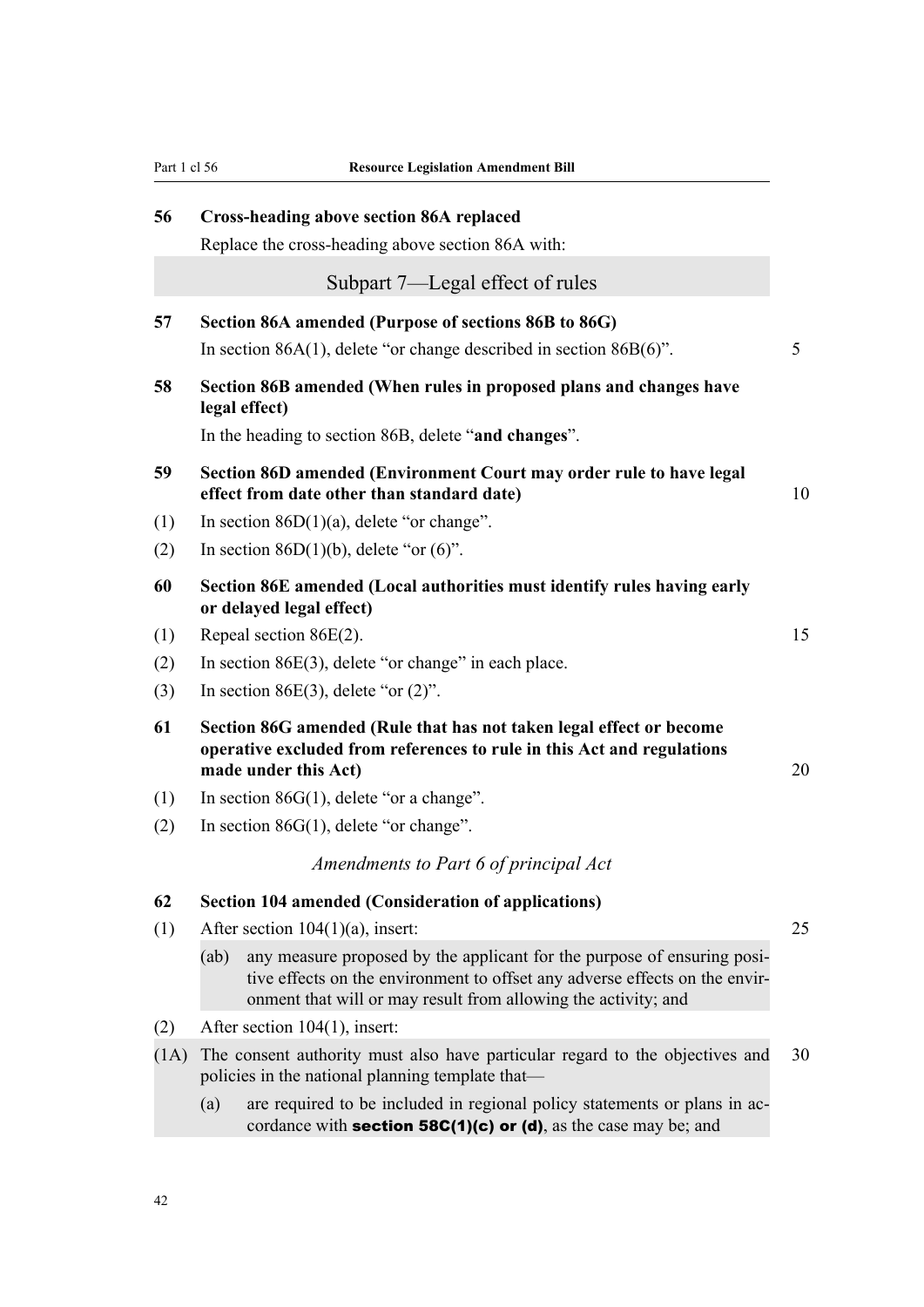|     | (b)       |                  | are specified as an objective or a policy that is intended to deal with mat-<br>ters that the Minister considers are nationally significant.                                                                                        |    |
|-----|-----------|------------------|-------------------------------------------------------------------------------------------------------------------------------------------------------------------------------------------------------------------------------------|----|
| 63  |           |                  | <b>Section 108 amended (Conditions of resource consents)</b>                                                                                                                                                                        |    |
|     |           |                  | In section $108(1)$ , replace "subject to any regulations" with "subject to <b>section</b><br><b>108AA</b> and any regulations".                                                                                                    | 5  |
| 64  | consents) |                  | New section 108AA inserted (Requirements for conditions of resource                                                                                                                                                                 |    |
|     |           |                  | After section 108, insert:                                                                                                                                                                                                          |    |
|     |           |                  | 108AA Requirements for conditions of resource consents                                                                                                                                                                              |    |
| (1) |           | activity unless- | A consent authority must not include a condition in a resource consent for an                                                                                                                                                       | 10 |
|     | (a)       |                  | the applicant for the resource consent agrees to the condition; or                                                                                                                                                                  |    |
|     | (b)       |                  | the condition is directly connected to 1 or both of the following:                                                                                                                                                                  |    |
|     |           | (i)              | an adverse effect of the activity on the environment:                                                                                                                                                                               |    |
|     |           | (ii)             | an applicable district rule or regional rule.                                                                                                                                                                                       | 15 |
| (2) |           |                  | For the purpose of this section, a district rule or a regional rule is applicable if<br>the application of that rule to the activity is the reason, or one of the reasons,<br>that a resource consent is required for the activity. |    |
| 65  |           |                  | Section 139 amended (Consent authorities and Environmental Protection<br>Authority to issue certificates of compliance)                                                                                                             | 20 |
| (1) |           |                  | In section $139(13)(c)$ , after "making the request", insert "; and".                                                                                                                                                               |    |
| (2) |           |                  | After section $139(13)(c)$ , insert:                                                                                                                                                                                                |    |
|     | (d)       |                  | if the EPA requires a person to pay costs recoverable under paragraph<br>(c), the costs are a debt due to the Crown that is recoverable in any court<br>of competent jurisdiction.                                                  | 25 |
|     |           |                  | Amendments to Part 6AA of principal Act                                                                                                                                                                                             |    |
| 66  |           |                  | Section 142 amended (Minister may call in matter that is or is part of<br>proposal of national significance)                                                                                                                        |    |
| (1) |           |                  | After section $142(3)(a)(iii)$ , insert:                                                                                                                                                                                            |    |
|     |           |                  | (iiia) if it is a matter specified in any of paragraphs $(c)$ to $(f)$ of the def-<br>inition of matter in section 141, gives effect to a national policy<br>statement or the national planning template; or                        | 30 |
| (2) |           |                  | After section 142(8), insert:                                                                                                                                                                                                       |    |
| (9) |           |                  | In subsections (2) to (6A), references to a matter include references to a—                                                                                                                                                         |    |

(a) part of a change to a plan: 35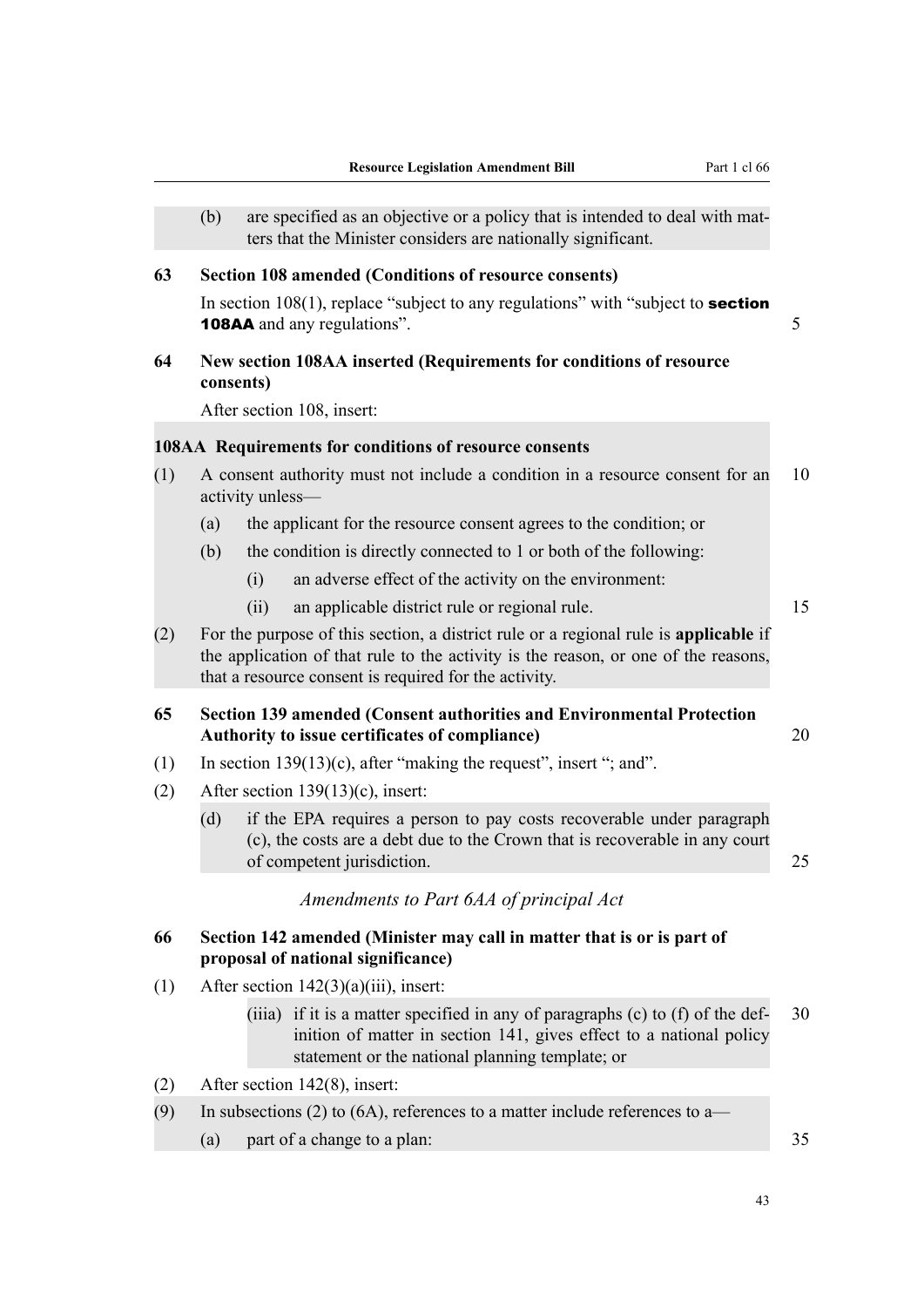|      | (b)                                                                           | part of a variation to a proposed plan:                                                                                                                                                                                                                                                                                             |    |  |  |  |
|------|-------------------------------------------------------------------------------|-------------------------------------------------------------------------------------------------------------------------------------------------------------------------------------------------------------------------------------------------------------------------------------------------------------------------------------|----|--|--|--|
|      | (c)                                                                           | part of a request for the preparation of a regional plan:                                                                                                                                                                                                                                                                           |    |  |  |  |
|      | (d)                                                                           | part of a request for a change to a plan.                                                                                                                                                                                                                                                                                           |    |  |  |  |
| 67   |                                                                               | Section 144 amended (Restriction on when Minister may call in matter)                                                                                                                                                                                                                                                               |    |  |  |  |
|      |                                                                               | Replace section $144(a)$ with:                                                                                                                                                                                                                                                                                                      | 5  |  |  |  |
|      | (a)                                                                           | later than 5 working days before the date fixed for the commencement of<br>the hearing, if the local authority has notified the matter; or                                                                                                                                                                                          |    |  |  |  |
| 68   | Section 149C amended (EPA must give public notice of Minister's<br>direction) |                                                                                                                                                                                                                                                                                                                                     |    |  |  |  |
|      |                                                                               | After section $149C(3)(e)$ , insert:                                                                                                                                                                                                                                                                                                | 10 |  |  |  |
|      | (ea)                                                                          | specify an electronic address for sending submissions; and                                                                                                                                                                                                                                                                          |    |  |  |  |
| 69   |                                                                               | Section 149E amended (EPA to receive submissions on matter if public<br>notice of direction has been given)                                                                                                                                                                                                                         |    |  |  |  |
| (1)  |                                                                               | After section $149E(3)$ , insert:                                                                                                                                                                                                                                                                                                   |    |  |  |  |
| (3A) |                                                                               | A person who makes an electronic submission is to be treated as—                                                                                                                                                                                                                                                                    | 15 |  |  |  |
|      | (a)                                                                           | having specified the electronic address from which the submission is re-<br>ceived as an address for service; and                                                                                                                                                                                                                   |    |  |  |  |
|      |                                                                               | $\mathcal{L}$ $\mathbf{h}$ $\mathbf{h}$ $\mathbf{h}$ $\mathbf{h}$ $\mathbf{h}$ $\mathbf{h}$ $\mathbf{h}$ $\mathbf{h}$ $\mathbf{h}$ $\mathbf{h}$ $\mathbf{h}$ $\mathbf{h}$ $\mathbf{h}$ $\mathbf{h}$ $\mathbf{h}$ $\mathbf{h}$ $\mathbf{h}$ $\mathbf{h}$ $\mathbf{h}$ $\mathbf{h}$ $\mathbf{h}$ $\mathbf{h}$ $\mathbf{h}$ $\mathbf{$ |    |  |  |  |

- (b) having consented to receive electronically further correspondence relating to the matter to which the submission relates.
- (3B) Subsection (3A) does not apply, however, if the submission includes a re- 20 quest that further information relating to the matter to which the submission relates be provided in hard copy form and not electronically.
- (2) In section 149E(9), replace "20 working days" with "30 working days".
- **70 Section 149F amended (EPA to receive further submissions if matter is request, change, or variation)** 25
- (1) After section 149F(2)(d), insert: (da) an electronic address for sending submissions; and
- (2) After section 149F(5), insert:
- (5A) A person who makes a further electronic submission is to be treated as—
	- (a) having specified the electronic address from which the further submis- 30 sion is received as an address for service; and
	- (b) having consented to receive electronically further correspondence relating to the matter to which the further submission relates.
- (5B) Subsection (5A) does not apply, however, if the further submission includes a request that further correspondence relating to the matter to which the further 35 submission relates be provided in hard copy form and not electronically.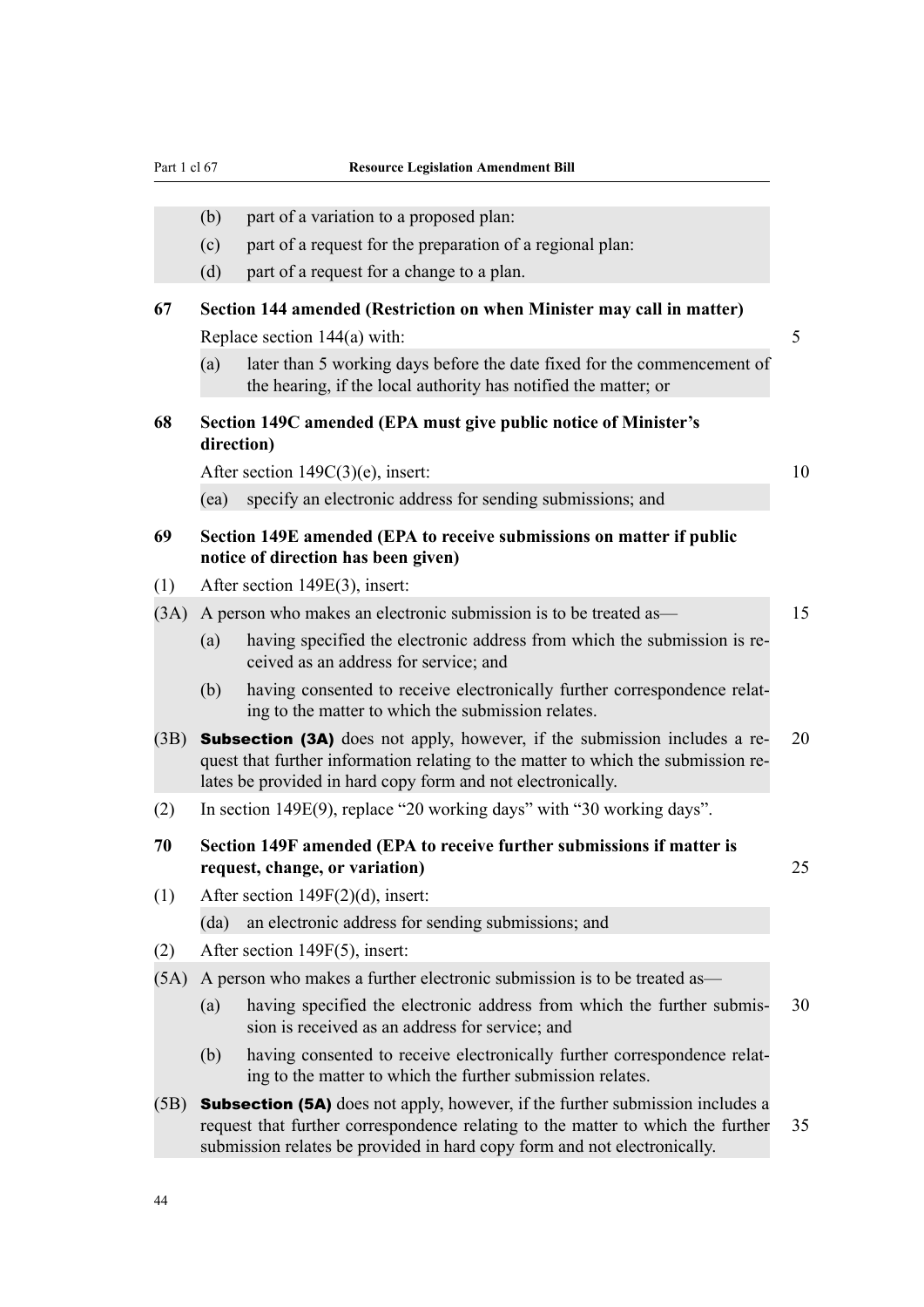| 71   | Section 149G amended (EPA must provide board or court with necessary<br>information)                                    |              |                                                                                                                                                    |    |  |  |  |
|------|-------------------------------------------------------------------------------------------------------------------------|--------------|----------------------------------------------------------------------------------------------------------------------------------------------------|----|--|--|--|
|      |                                                                                                                         |              | In section $149G(3)(a)$ , after "New Zealand coastal policy statement,", insert<br>"the national planning template,".                              |    |  |  |  |
| 72   |                                                                                                                         |              | Section 149J amended (Minister to appoint board of inquiry)                                                                                        | 5  |  |  |  |
| (1)  |                                                                                                                         |              | In section $149J(3)(b)$ , replace "must be" with "may (but need not) be".                                                                          |    |  |  |  |
| (2)  |                                                                                                                         |              | After section 149J(3), insert:                                                                                                                     |    |  |  |  |
| (3A) |                                                                                                                         |              | The Minister may, if he or she considers it appropriate,—                                                                                          |    |  |  |  |
|      | (a)                                                                                                                     |              | invite the EPA to nominate persons to be members of the board:                                                                                     |    |  |  |  |
|      | (b)                                                                                                                     | quiry.       | appoint a member of the EPA board to be a member of the board of in-                                                                               | 10 |  |  |  |
| (3B) | inquiry.                                                                                                                |              | The Minister may, as he or she sees fit, set terms of reference for the board of                                                                   |    |  |  |  |
| 73   |                                                                                                                         |              | <b>Section 149K amended (How members appointed)</b>                                                                                                |    |  |  |  |
|      | 15<br>Replace section $149K(4)$ with:                                                                                   |              |                                                                                                                                                    |    |  |  |  |
| (4)  | In appointing members, the Minister must consider the need for the board to<br>have available to it, from its members,— |              |                                                                                                                                                    |    |  |  |  |
|      | (a)                                                                                                                     |              | knowledge, skill, and experience relating to-                                                                                                      |    |  |  |  |
|      |                                                                                                                         | (i)          | this Act; and                                                                                                                                      |    |  |  |  |
|      |                                                                                                                         | (ii)         | the matter or type of matter that the board will be considering; and                                                                               | 20 |  |  |  |
|      |                                                                                                                         | (iii)        | the local community; and                                                                                                                           |    |  |  |  |
|      |                                                                                                                         | (iv)         | the exercise of control over the manner of examining and cross-<br>examining witnesses; and                                                        |    |  |  |  |
|      | (b)                                                                                                                     |              | legal expertise; and                                                                                                                               |    |  |  |  |
|      | (c)                                                                                                                     |              | technical expertise in relation to the matter or type of matter that the<br>board will be considering.                                             | 25 |  |  |  |
| 74   |                                                                                                                         |              | New section 149KA inserted (EPA may make administrative decisions)                                                                                 |    |  |  |  |
|      |                                                                                                                         |              | After section 149K, insert:                                                                                                                        |    |  |  |  |
|      |                                                                                                                         |              | 149KA EPA may make administrative decisions                                                                                                        |    |  |  |  |
| (1)  |                                                                                                                         | The EPA may- |                                                                                                                                                    | 30 |  |  |  |
|      | (a)                                                                                                                     |              | make decisions regarding administrative and support matters that are in-<br>cidental or ancillary to the conduct of an inquiry under this Part; or |    |  |  |  |

(b) allow the board of inquiry to make those decisions.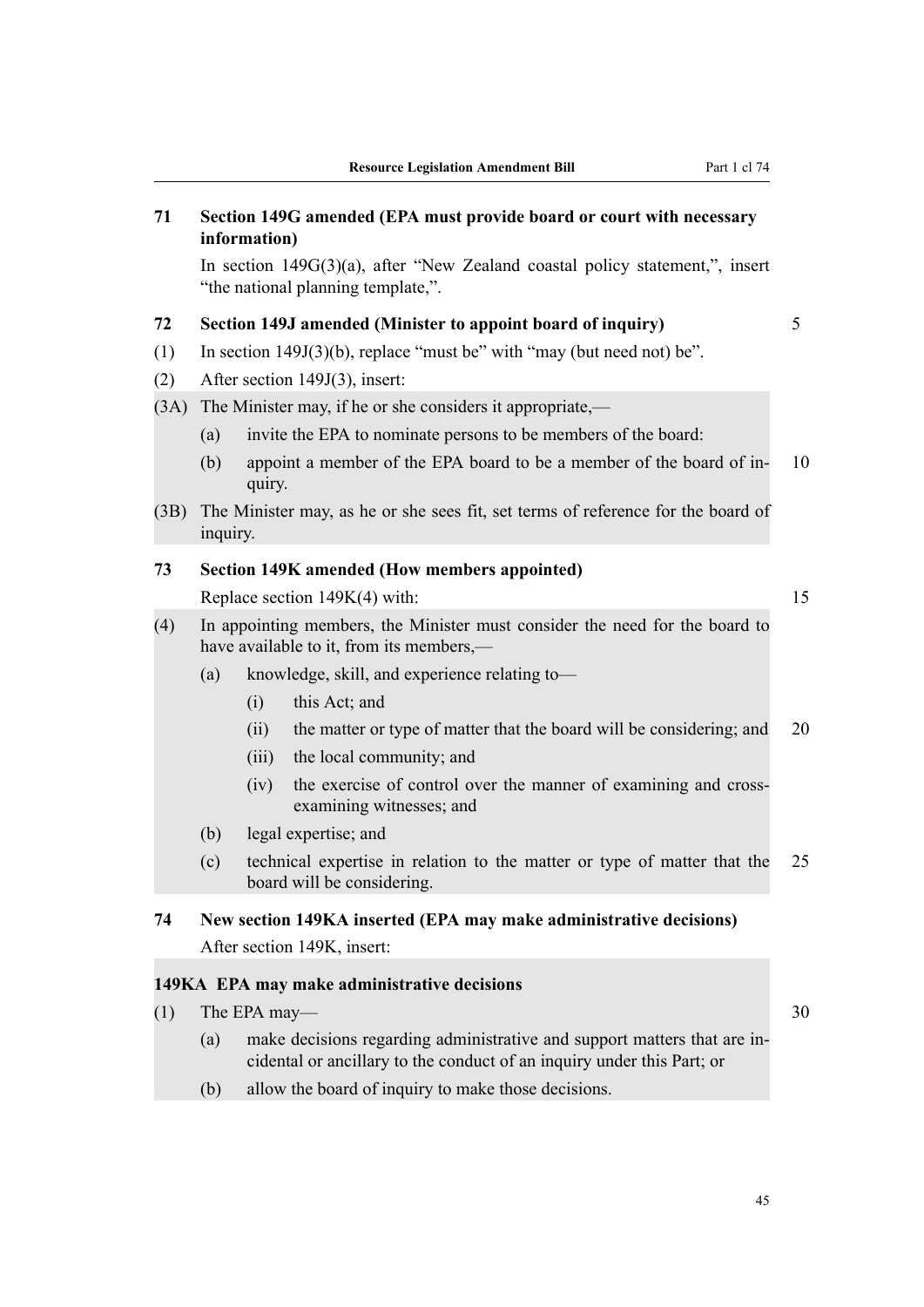| (2) |                                           |      | under subsection (1)(a) or (b).           | The EPA must have regard to the purposes of minimising costs and avoiding<br>unnecessary delay when exercising its powers or performing its functions                                        |    |  |
|-----|-------------------------------------------|------|-------------------------------------------|----------------------------------------------------------------------------------------------------------------------------------------------------------------------------------------------|----|--|
| 75  |                                           |      | Section 149L amended (Conduct of inquiry) |                                                                                                                                                                                              |    |  |
|     |                                           |      | Replace section $149L(2)$ to (4) with:    |                                                                                                                                                                                              | 5  |  |
| (2) | If a hearing is to be held, the EPA must— |      |                                           |                                                                                                                                                                                              |    |  |
|     | (a)                                       |      | matter relates; and                       | fix a place for the hearing, which must be near to the area to which the                                                                                                                     |    |  |
|     | (b)                                       |      |                                           | fix the commencement date and time for the hearing; and                                                                                                                                      |    |  |
|     | (c)                                       |      | graphs (a) and (b) $\text{to}$            | give not less than 10 working days' notice of the matters stated in <b>para-</b>                                                                                                             | 10 |  |
|     |                                           | (i)  | the applicant; and                        |                                                                                                                                                                                              |    |  |
|     |                                           | (ii) |                                           | every person who made a submission on the matter stating that he<br>or she wished to be heard and who has not subsequently advised<br>the board that he or she no longer wishes to be heard. | 15 |  |
| (3) |                                           |      |                                           | The EPA may provide a board of inquiry with an estimate of the amount of<br>funding required to process a nationally significant proposal.                                                   |    |  |
| (4) |                                           |      | A board of inquiry—                       |                                                                                                                                                                                              |    |  |
|     | (a)                                       |      | by the Minister under section 149J(3B):   | must conduct its inquiry in accordance with any terms of reference set                                                                                                                       | 20 |  |
|     | (b)                                       |      |                                           | must carry out its duties in a timely and cost-effective manner:                                                                                                                             |    |  |
|     | (c)                                       |      |                                           | may direct that briefs of evidence be provided in electronic form:                                                                                                                           |    |  |
|     | (d)                                       |      |                                           | must keep a full record of all hearings and proceedings:                                                                                                                                     |    |  |
|     | (e)                                       |      |                                           | may allow a party to question any other party or witness:                                                                                                                                    |    |  |
|     | (f)                                       |      | may permit cross-examination:             |                                                                                                                                                                                              | 25 |  |
|     | (g)                                       |      |                                           | may, without limiting sections 39, 40 to 41C, 99, and 99A,—                                                                                                                                  |    |  |
|     |                                           | (i)  |                                           | direct that a conference of a group of experts be held:                                                                                                                                      |    |  |
|     |                                           | (ii) |                                           | direct that a conference be held with-                                                                                                                                                       |    |  |
|     |                                           |      | (A)<br>or                                 | any of the submitters who wish to be heard at the hearing;                                                                                                                                   | 30 |  |
|     |                                           |      | the applicant; or<br>(B)                  |                                                                                                                                                                                              |    |  |
|     |                                           |      | (C)                                       | any relevant local authority; or                                                                                                                                                             |    |  |
|     |                                           |      | (D)                                       | any combination of such persons:                                                                                                                                                             |    |  |
|     | (h)                                       |      | subsection (3).                           | must, in relation to a nationally significant proposal, have regard to the<br>most recent estimate provided to the board of inquiry by the EPA under                                         | 35 |  |
| (5) |                                           |      |                                           | A board of inquiry may obtain planning advice from the EPA in relation to-                                                                                                                   |    |  |

46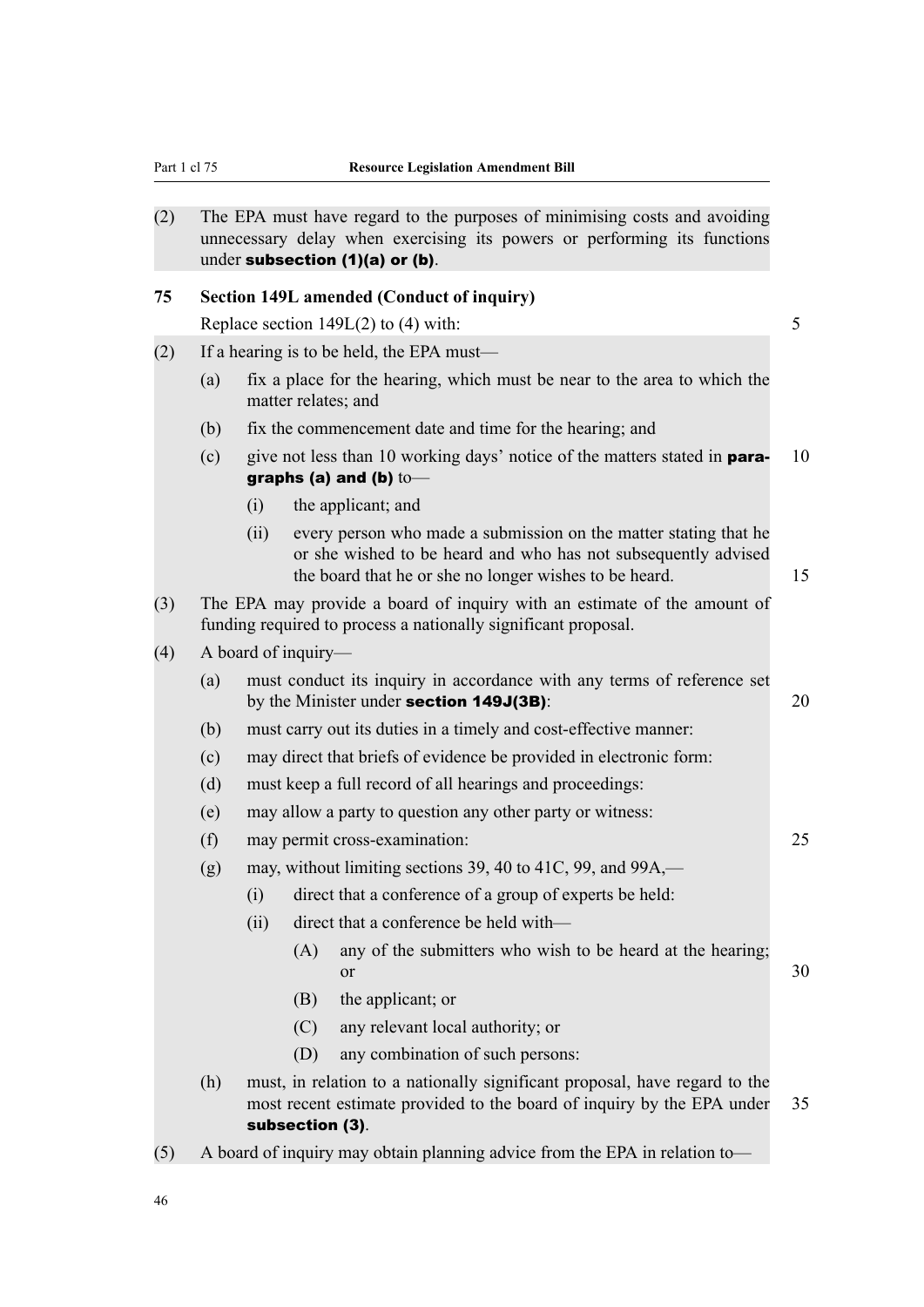|      | (a)                                                                                      | the relevant district and regional plans, regional and national policy<br>statements, the national planning template, national environmental<br>standards, and other similar documents:                                                 |    |  |  |  |  |
|------|------------------------------------------------------------------------------------------|-----------------------------------------------------------------------------------------------------------------------------------------------------------------------------------------------------------------------------------------|----|--|--|--|--|
|      | (b)                                                                                      | the issues raised by the matter being considered by the board.                                                                                                                                                                          |    |  |  |  |  |
| 76   |                                                                                          | Section 149O amended (Public notice and submissions where EPA receives<br>proposed plan or change from local authority under section 149N)                                                                                              | 5  |  |  |  |  |
| (1)  |                                                                                          | Replace section $149O(2)$ with:                                                                                                                                                                                                         |    |  |  |  |  |
| (2)  |                                                                                          | On receiving a copy of the proposed plan or change, the EPA must give public<br>notice of the proposed plan or change that—                                                                                                             |    |  |  |  |  |
|      | (a)                                                                                      | states the Minister's reasons for making a direction in relation to the<br>matter; and                                                                                                                                                  | 10 |  |  |  |  |
|      | (b)                                                                                      | states where the proposed plan or change, accompanying information,<br>and any further information may be viewed; and                                                                                                                   |    |  |  |  |  |
|      | (c)                                                                                      | specifies any rule in the proposed plan or change that has legal effect on<br>and from the date that public notice of the proposed plan or change is<br>given under this section; and                                                   | 15 |  |  |  |  |
|      | (d)                                                                                      | states that any person may make submissions to the EPA on the pro-<br>posed plan or change; and                                                                                                                                         |    |  |  |  |  |
|      | (e)                                                                                      | specifies the closing date for receiving submissions; and                                                                                                                                                                               |    |  |  |  |  |
|      | (f)                                                                                      | specifies an electronic address for sending submissions; and                                                                                                                                                                            | 20 |  |  |  |  |
|      | (g)                                                                                      | specifies the address for service of the EPA and the applicant.                                                                                                                                                                         |    |  |  |  |  |
| (2)  |                                                                                          | In section $149O(4)$ , replace "20 working days" with "30 working days".                                                                                                                                                                |    |  |  |  |  |
| (3)  |                                                                                          | After section 149O(4), insert:                                                                                                                                                                                                          |    |  |  |  |  |
| (4A) | A person who makes an electronic submission under subsection (3) is to be<br>treated as- |                                                                                                                                                                                                                                         |    |  |  |  |  |
|      | (a)                                                                                      | having specified the electronic address from which the submission is re-<br>ceived as an address for service; and                                                                                                                       |    |  |  |  |  |
|      | (b)                                                                                      | having consented to receive electronically further correspondence relat-<br>ing to the matter to which the submission relates.                                                                                                          |    |  |  |  |  |
| (4B) |                                                                                          | <b>Subsection (4A)</b> does not apply, however, if the submission includes a re-<br>quest that further correspondence relating to the matter to which the submis-<br>sion relates be provided in hard copy form and not electronically. | 30 |  |  |  |  |
| 77   |                                                                                          | Section 149Q repealed (Board to produce draft report)                                                                                                                                                                                   |    |  |  |  |  |
|      |                                                                                          | Repeal section 149Q.                                                                                                                                                                                                                    |    |  |  |  |  |
| 78   |                                                                                          | Section 149R amended (Board to produce final report)                                                                                                                                                                                    | 35 |  |  |  |  |
| (1)  | Replace section $149R(1)$ with:                                                          |                                                                                                                                                                                                                                         |    |  |  |  |  |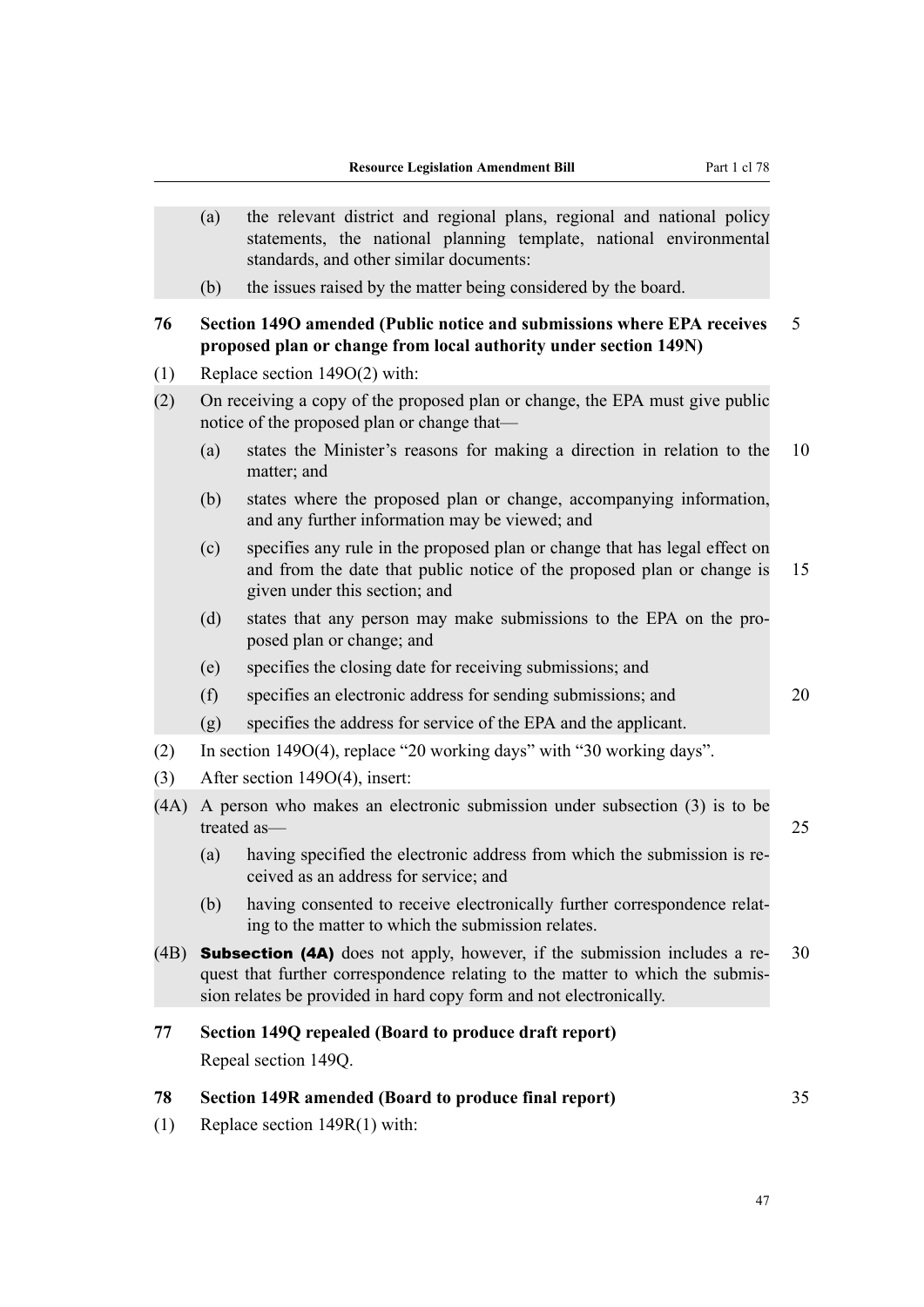- (1) As soon as practicable after the board of inquiry has completed its inquiry on a matter, it must—
	- (a) make its decision; and
	- (b) produce a written report.
- (2) In section 149R(2), replace "do everything under subsection (1)" with "per- 5 form the duties in **subsection** (1)".
- (3) Replace section 149R(2A) and (2B) with:
- (2A) For the purposes of subsection (2), the 9-month period excludes—
	- (a) the period starting on 20 December in any year and ending with 10 January in the following year: 10

- (b) any time while an inquiry is suspended under section 149ZG(3) (as calculated from the date of notification of suspension under section 149ZG(5) to the date of notification of resumption under section 149ZG(5)).
- (4) In section 149R(3)(e), after "New Zealand coastal policy statement", insert "or 15 to the national planning template".
- (5) In section 149R(3)(f), after "New Zealand coastal policy statement,", insert "the national planning template,".
- (6) In section 149R(4), replace "must send" with "must provide".
- (7) After section 149R(7), insert: 20
- (8) For the purposes of subsection  $(4)(d)$ , the EPA is to be taken to have provided a copy of the final report to a submitter if—
	- (a) the EPA has published the final report on an Internet site maintained by the EPA to which the public has free access; and
	- (b) the submitter has specified an electronic address as an address for serv- 25 ice (and has not requested that the final report be provided in hard copy form); and
	- (c) the EPA has sent the submitter at that electronic address a link to the final report published on the Internet site referred to in paragraph (a).
- **79 Section 149RA amended (Minor corrections of board decisions, etc)** 30
	- In section 149RA(1), replace "minor mistakes or defects" with "minor omissions, errors, or other defects".
- **80 Section 149S amended (Minister may extend time by which board must report)**

After section 149S(3), insert: 35

 $(3A)$  For the purposes of subsection  $(2)(b)$ , the period of 18 months excludes any time while an inquiry is suspended under section 149ZG(3) (as calculated

48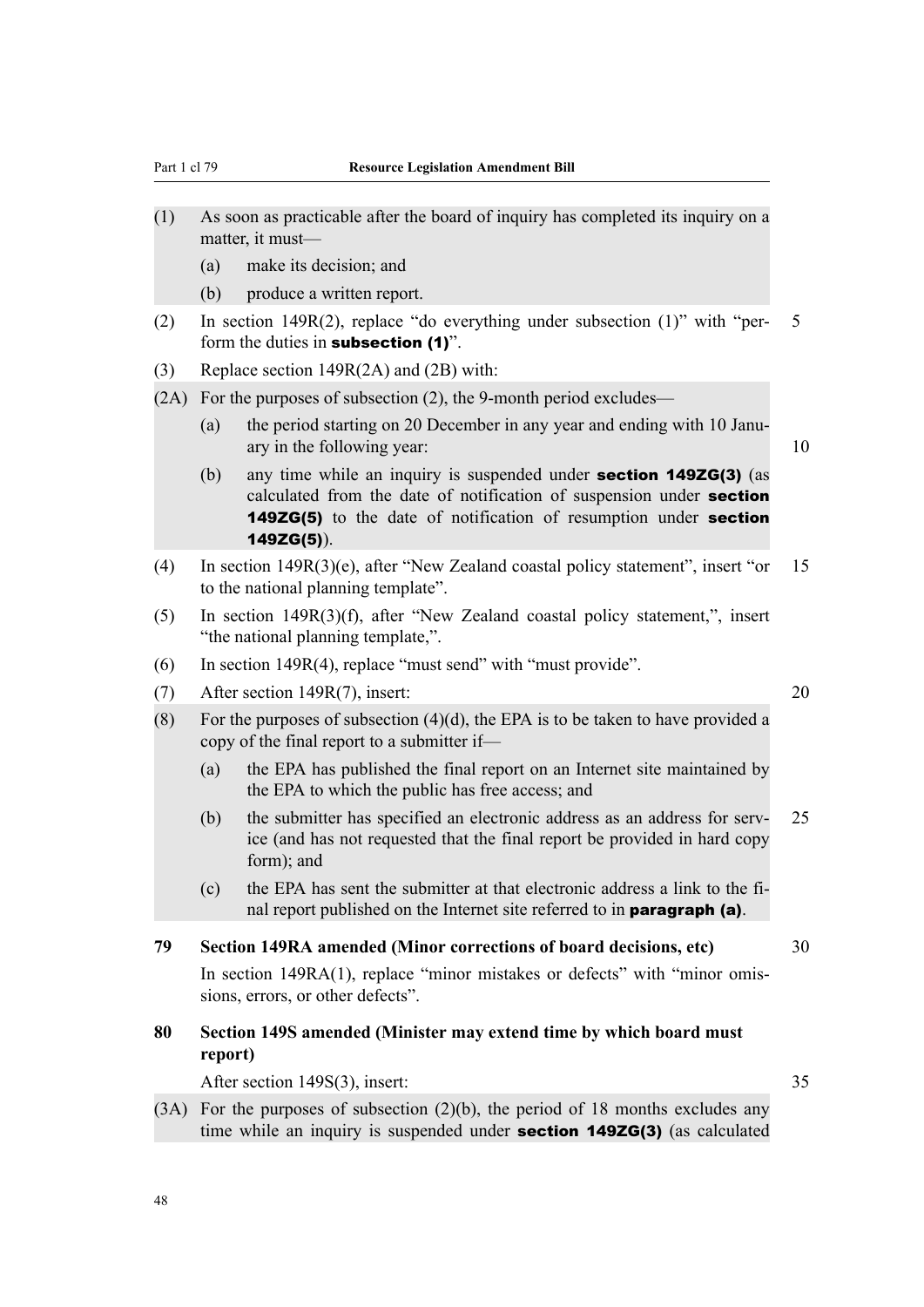from the date of notification of suspension under section 149ZG(5) to the date of notification of resumption under **section 149ZG(5)**.

#### **81 New sections 149ZF and 149ZG inserted**

After section 149ZE, insert:

### **149ZF Liability to pay costs constitutes debt due to EPA or the Crown** 5

- (1) This section applies when—
	- (a) the EPA or the Minister has required a person to pay costs recoverable under section  $149ZD(2)$ ,  $(3)$ , or  $(4)$ ; and
	- (b) the requirement to pay is final, in that the person who is required to  $pay \rightarrow$  10
		- (i) has not objected under section 357B or appealed under section 358 within the time permitted by this Act; or
		- (ii) has objected or appealed and the objection or the appeal has been decided against that person.
- (2) The costs referred to in **subsection (1)** are a debt due to the Crown that is 15 recoverable by the EPA on behalf of the Crown in any court of competent jurisdiction.

#### **149ZG Process may be suspended if costs outstanding**

- (1) This section applies if—
	- (a) the EPA or the Minister has required a person to pay costs recoverable 20 under section  $149ZD(2)$ ,  $(3)$ , or  $(4)$ ; and
	- (b) the EPA has given the person written notice that, unless the costs specified in the notice are paid within 20 working days of the date of notice,—
		- (i) the EPA may cease to carry out its functions in relation to the 25 matter; and
		- (ii) if it does so, any board of inquiry will be suspended.
- (2) If the person referred to in **subsection (1)(b)** fails to pay the costs in the required time, the EPA may cease carrying out its functions in respect of the matter.  $30$
- (3) If the EPA ceases to carry out its functions in respect of the matter, the inquiry is suspended.
- (4) If the EPA ceases to carry out its functions in respect of the matter, but subsequently the person required to pay the costs does so,—
	- (a) the EPA must resume carrying out its functions in respect of the matter; 35 and
	- (b) the inquiry is resumed.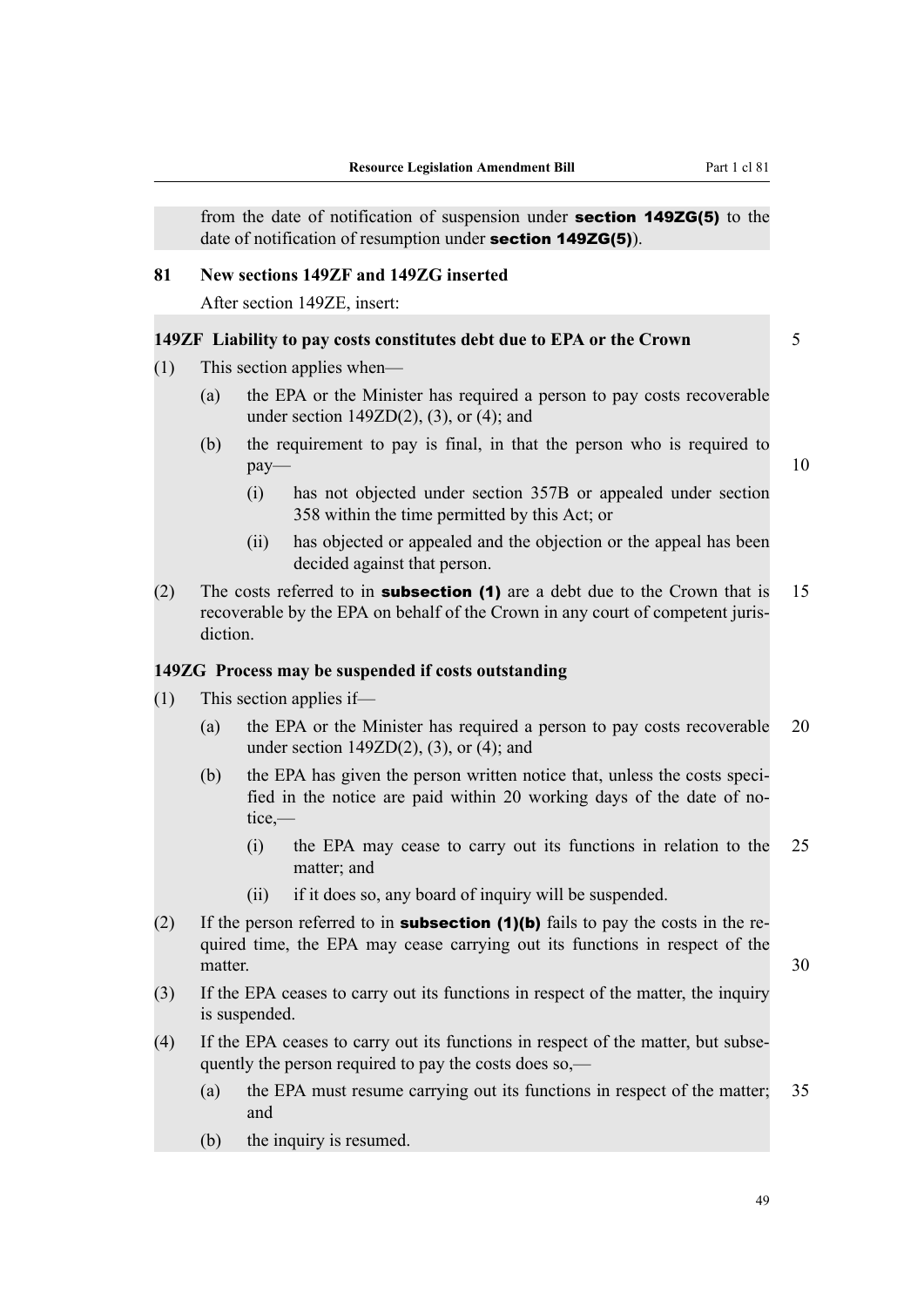- (5) The EPA must, as soon as practicable after an inquiry is suspended under  $sub$ section (3) or is resumed under subsection (4)(b), notify the following that the inquiry is suspended or has resumed (as the case may be):
	- (a) the applicant; and
	- (b) the board; and  $5$
	- (c) the Minister; and
	- (d) the relevant local authority; and
	- (e) every person who has made a submission on the matter.
- (6) Nothing in this section affects or prejudices the right of a person to object under section 357B or appeal under section 358, but an objection or an appeal 10 does not affect the right of the EPA under **subsection (2)** of this section to cease carrying out its functions.

### *Amendments to Part 8 of principal Act*

| 82   | Section 168A amended (Notice of requirement by territorial authority)                                                                                                                            |                   |                                                                                                                                                   |    |  |  |  |
|------|--------------------------------------------------------------------------------------------------------------------------------------------------------------------------------------------------|-------------------|---------------------------------------------------------------------------------------------------------------------------------------------------|----|--|--|--|
|      |                                                                                                                                                                                                  |                   | After section $168A(3)(a)(ii)$ , insert:                                                                                                          | 15 |  |  |  |
|      |                                                                                                                                                                                                  | (iia)             | the national planning template:                                                                                                                   |    |  |  |  |
| 83   |                                                                                                                                                                                                  |                   | Section 171 amended (Recommendation by territorial authority)                                                                                     |    |  |  |  |
|      |                                                                                                                                                                                                  |                   | Before section $171(1)(a)$ , insert:                                                                                                              |    |  |  |  |
|      | (aa)                                                                                                                                                                                             |                   | the objectives and policies in the national planning template that are—                                                                           |    |  |  |  |
|      |                                                                                                                                                                                                  | (i)               | required to be included in regional policy statements or plans in<br>accordance with <b>section 58C(1)(c) or (d)</b> , as the case may be;<br>and | 20 |  |  |  |
|      |                                                                                                                                                                                                  | (ii)              | specified as an objective or a policy intended to deal with matters<br>that the Minister considers are nationally significant; and                |    |  |  |  |
| 84   |                                                                                                                                                                                                  |                   | Section 189 amended (Notice of requirement to territorial authority)                                                                              | 25 |  |  |  |
| (1)  |                                                                                                                                                                                                  |                   | After section 189(1), insert:                                                                                                                     |    |  |  |  |
| (1A) | However, a heritage protection authority that is a body corporate must not give<br>notice of a requirement for a heritage order in respect of any place or area of<br>land that is private land. |                   |                                                                                                                                                   |    |  |  |  |
| (2)  |                                                                                                                                                                                                  |                   | After section 189(5), insert:                                                                                                                     | 30 |  |  |  |
| (6)  |                                                                                                                                                                                                  | In this section,— |                                                                                                                                                   |    |  |  |  |
|      |                                                                                                                                                                                                  |                   | Crown includes-                                                                                                                                   |    |  |  |  |
|      | (a)                                                                                                                                                                                              |                   | the Sovereign in right of New Zealand; and                                                                                                        |    |  |  |  |
|      | (b)                                                                                                                                                                                              |                   | departments of State; and                                                                                                                         |    |  |  |  |
|      | (c)                                                                                                                                                                                              |                   | State enterprises named in Schedule 1 of the State-owned Enterprises<br>Act 1986; and                                                             | 35 |  |  |  |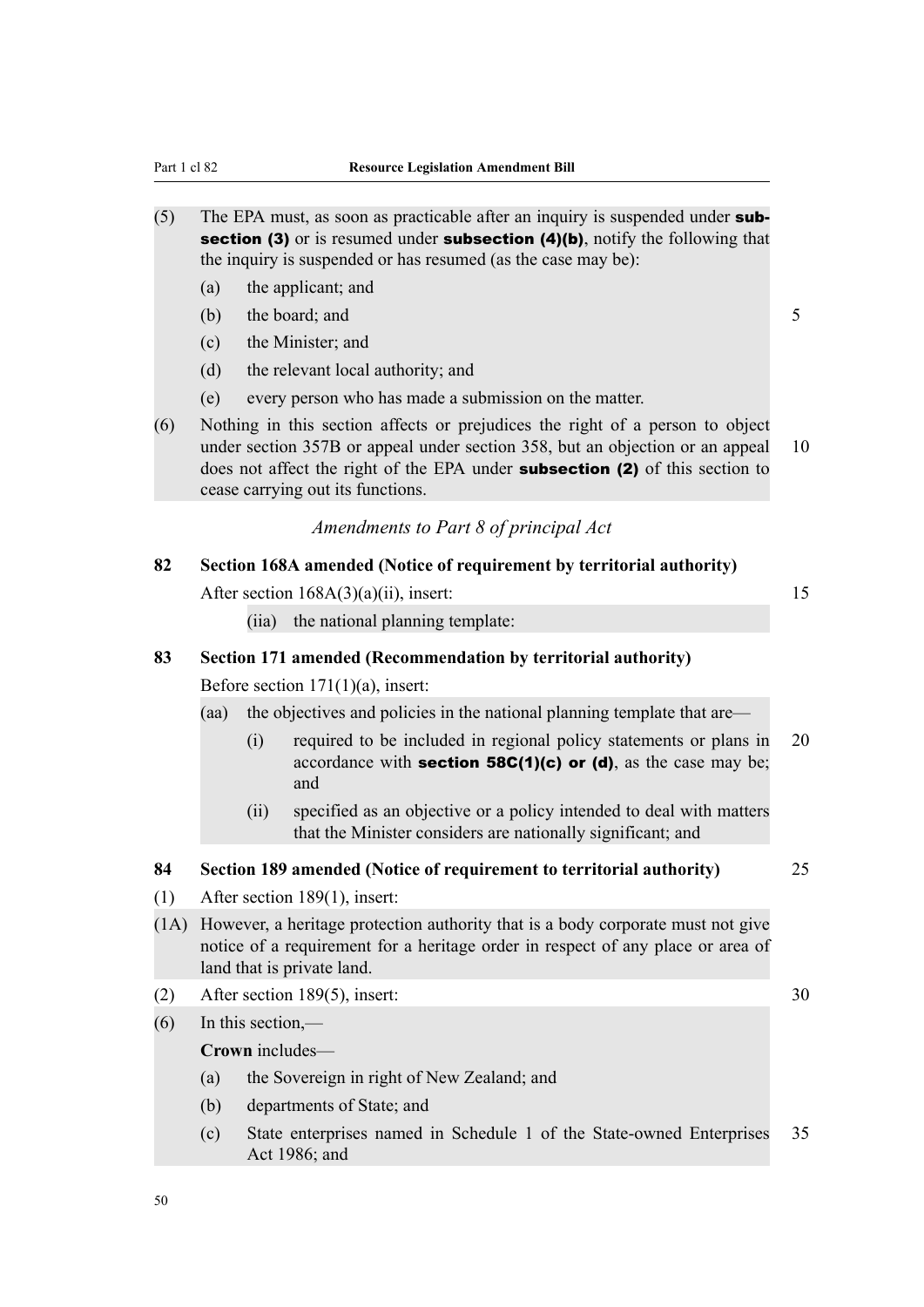|                                                                                                                                                                                                                                    | (d)  | $2004$ ; and                                                                                                                           | Crown entities within the meaning of section 7 of the Crown Entities Act                                                                         |    |  |  |  |  |
|------------------------------------------------------------------------------------------------------------------------------------------------------------------------------------------------------------------------------------|------|----------------------------------------------------------------------------------------------------------------------------------------|--------------------------------------------------------------------------------------------------------------------------------------------------|----|--|--|--|--|
|                                                                                                                                                                                                                                    | (e)  | the mixed ownership model companies named in Schedule 5 of the Pub-<br>lic Finance Act 1989; and                                       |                                                                                                                                                  |    |  |  |  |  |
|                                                                                                                                                                                                                                    | (f)  |                                                                                                                                        | local authorities within the meaning of the Local Government Act 2002                                                                            | 5  |  |  |  |  |
|                                                                                                                                                                                                                                    |      | private land-                                                                                                                          |                                                                                                                                                  |    |  |  |  |  |
|                                                                                                                                                                                                                                    | (a)  | and                                                                                                                                    | means any land held in fee simple by any person other than the Crown;                                                                            |    |  |  |  |  |
|                                                                                                                                                                                                                                    | (b)  | includes-                                                                                                                              |                                                                                                                                                  |    |  |  |  |  |
|                                                                                                                                                                                                                                    |      | (i)                                                                                                                                    | Maori land within the meaning of section 4 of Te Ture Whenua<br>Maori Act 1993; and                                                              | 10 |  |  |  |  |
|                                                                                                                                                                                                                                    |      | (ii)                                                                                                                                   | land held by a person under a lease or licence granted to the per-<br>son by the Crown.                                                          |    |  |  |  |  |
| 85                                                                                                                                                                                                                                 |      |                                                                                                                                        | Section 191 amended (Recommendation by territorial authority)                                                                                    |    |  |  |  |  |
|                                                                                                                                                                                                                                    |      |                                                                                                                                        | After section $191(1)(c)$ , insert:                                                                                                              | 15 |  |  |  |  |
|                                                                                                                                                                                                                                    | (ca) |                                                                                                                                        | the objectives and policies in the national planning template that are—                                                                          |    |  |  |  |  |
|                                                                                                                                                                                                                                    |      | (i)                                                                                                                                    | required to be included in plans or regional policy statements in<br>accordance with <b>section 58C(1)(c)</b> or (d), as the case may be;<br>and |    |  |  |  |  |
|                                                                                                                                                                                                                                    |      | (ii)                                                                                                                                   | specified as an objective or a policy intended to deal with matters<br>that the Minister considers are nationally significant; and               | 20 |  |  |  |  |
| 86                                                                                                                                                                                                                                 |      |                                                                                                                                        | New sections 195B and 195C inserted                                                                                                              |    |  |  |  |  |
|                                                                                                                                                                                                                                    |      |                                                                                                                                        | After section 195A, insert:                                                                                                                      |    |  |  |  |  |
|                                                                                                                                                                                                                                    |      |                                                                                                                                        |                                                                                                                                                  |    |  |  |  |  |
| 195B Transfer of heritage order<br>The Minister may, on the Minister's own initiative, transfer responsibility for<br>(1)<br>an existing heritage order to another heritage protection authority (other than a<br>body corporate). |      |                                                                                                                                        |                                                                                                                                                  |    |  |  |  |  |
| (2)                                                                                                                                                                                                                                |      | In determining whether to transfer responsibility for an order under subsec-<br><b>tion (1)</b> , the Minister must take into account— |                                                                                                                                                  |    |  |  |  |  |
|                                                                                                                                                                                                                                    | (a)  |                                                                                                                                        | the heritage values of the place or area subject to the heritage order; and                                                                      | 30 |  |  |  |  |
|                                                                                                                                                                                                                                    | (b)  |                                                                                                                                        | the reasonable use of the place or area despite it being subject to a herit-<br>age order; and                                                   |    |  |  |  |  |
|                                                                                                                                                                                                                                    | (c)  |                                                                                                                                        | any other matters that the Minister considers relevant, such as—                                                                                 |    |  |  |  |  |
|                                                                                                                                                                                                                                    |      | (i)                                                                                                                                    | the effect of the heritage order on the property rights of the owner<br>and occupier (if any) of the place or area:                              | 35 |  |  |  |  |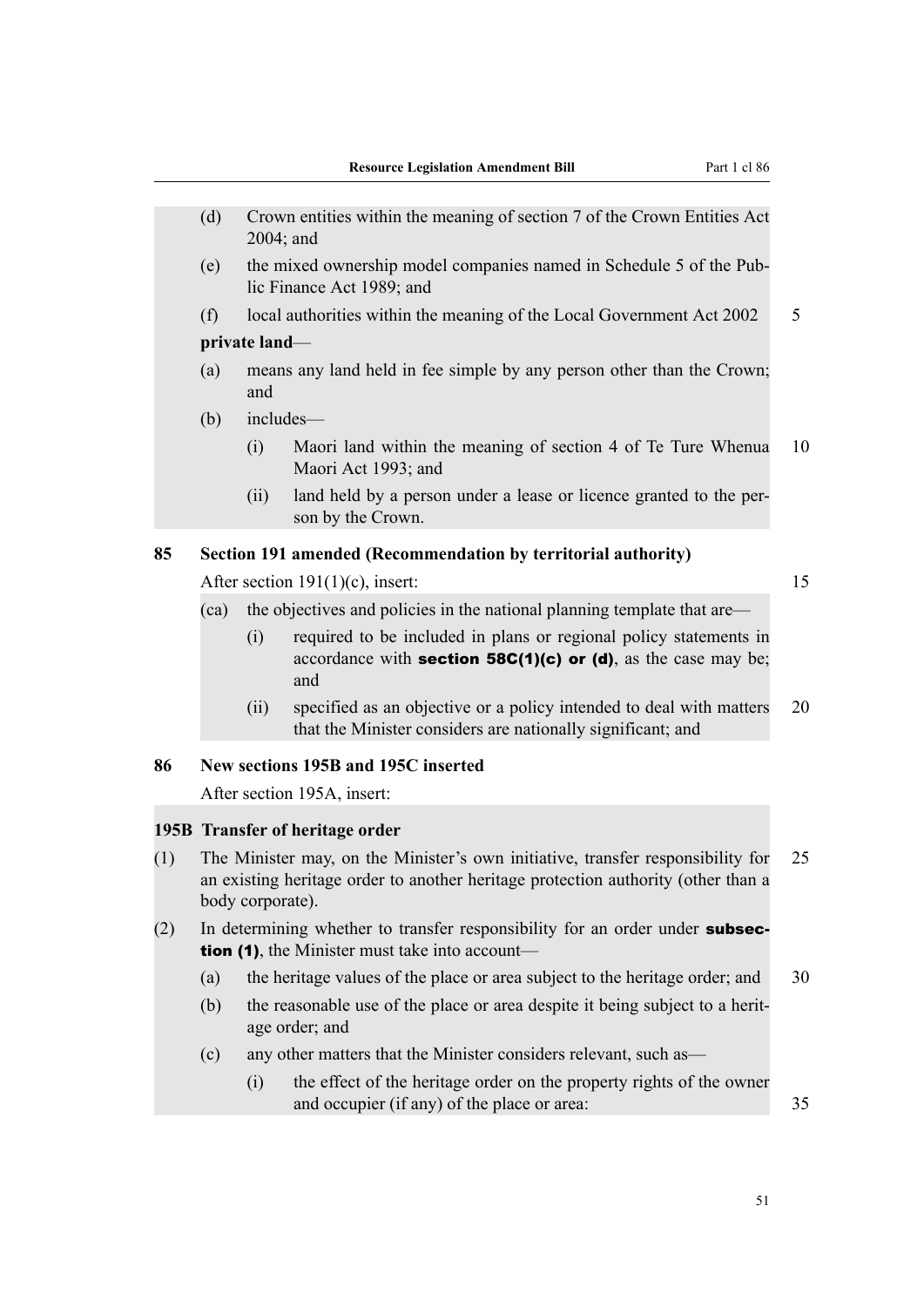- (ii) the ability of the heritage protection authority to whom the Minister proposes to transfer the heritage order to protect the place or area.
- (3) Before the Minister may make a determination to transfer responsibility for a heritage order under this section, the Minister must serve written notice of the 5 Minister's intention to do so on—
	- (a) the heritage protection authority currently responsible for the heritage order; and
	- (b) the heritage protection authority to whom the Minister proposes to transfer that responsibility; and 10

- (c) the owner and occupier (if any) of the place or area subject to the heritage order and any other person with a registered interest in that place or area; and
- (d) the territorial authority in whose district the place or area subject to the order is located. 15
- (4) The persons or organisations served with a notice under **subsection (3)** may, within 20 working days after being served, make a written objection or submission to the Minister on the Minister's proposal.
- (5) The Minister must take into account all objections and submissions received within the specified time before making a final determination. 20

### **195C Notice of determination**

- (1) The Minister must publish a notice in the *Gazette* of the Minister's determination under section 195B.
- (2) The territorial authority in whose district the place or area subject to an order under **section 195B** is located must note the transfer of responsibility for the 25 heritage order by amending the district plan accordingly as soon as is reasonably practicable without using a process set out in Schedule 1.

### *Amendments to Part 9 of principal Act*

### **87 Section 207 amended (Matters to be considered)**

In section 207, insert as subsection  $(2)$ :  $30$ 

- (2) A special tribunal must also have particular regard to the objectives and policies in the national planning template that are—
	- (a) required to be included in plans or regional policy statements in accordance with **section 58C(1)(c) or (d)**, as the case may be; and
	- (b) specified as an objective or a policy intended to deal with matters that 35 the Minister considers are nationally significant.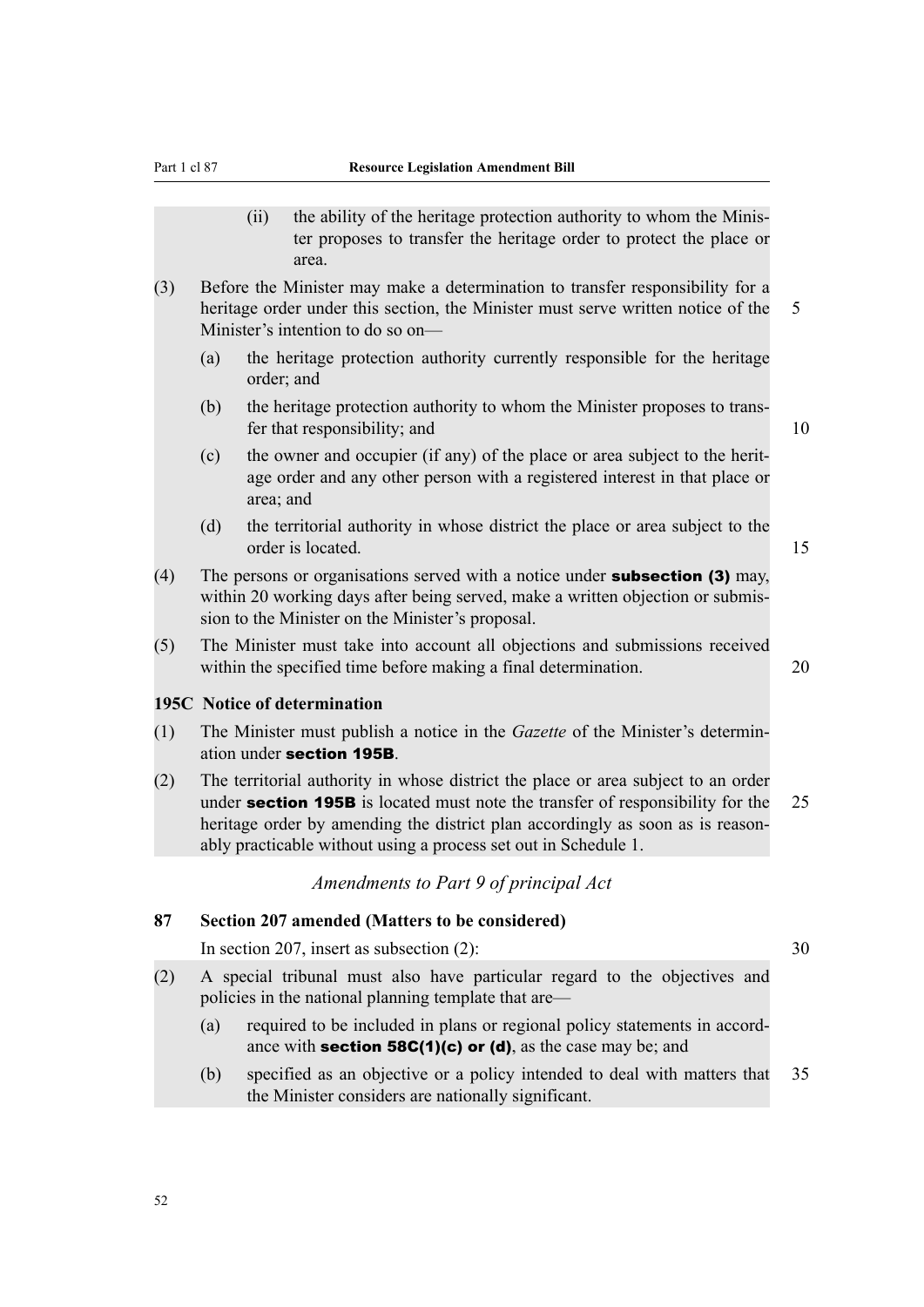**88 Section 212 amended (Matters to be considered by Environment Court)**

# In section 212(b), replace "and any proposed plan;" with "any proposed plan, and the national planning template;". *Amendments to Part 11 of principal Act* **89 Section 265 amended (Environment Court sittings)** 5 In section 265(1)(c), after "Principal Environment Judge", insert "or an Environment Judge". **90 Section 267 amended (Conferences)** Replace section 267(1) with: (1) An Environment Judge— 10 (a) must, as soon as practicable after the lodging of proceedings, consider whether to convene a conference presided over by a member of the court; and (b) may, at any time after the lodging of proceedings, require the parties, or any Minister, local authority, or other person that or who has given no- 15 tice of intention to appear under section 274, to be present at a conference presided over by a member of the court. (1A) A person required to be present at a conference may be present in person or by a representative. (1B) However, a person (**person A**) may represent a person required to be present at 20 a conference (**person B**) only if person A has the authority to make decisions on behalf of person B in respect of matters that may arise at the conference. **91 Section 268 replaced (Alternative dispute resolution)** Replace section 268 with: **268 Alternative dispute resolution** 25 (1) At any time after the lodgement of proceedings, the Environment Court may, for the purpose of facilitating the resolution of any matter, ask a member of the Environment Court or another person to conduct an ADR process before or at any time during the course of a hearing. (2) The Environment Court may act under this section on its own motion or on re- 30 quest.

- (3) A member of the Environment Court who conducts an ADR process is not disqualified from resuming his or her role to decide a matter if—
	- (a) the parties agree that the member should resume his or her role and decide the matter; and 35
	- (b) the member concerned and the court are satisfied that it is appropriate for him or her to do so.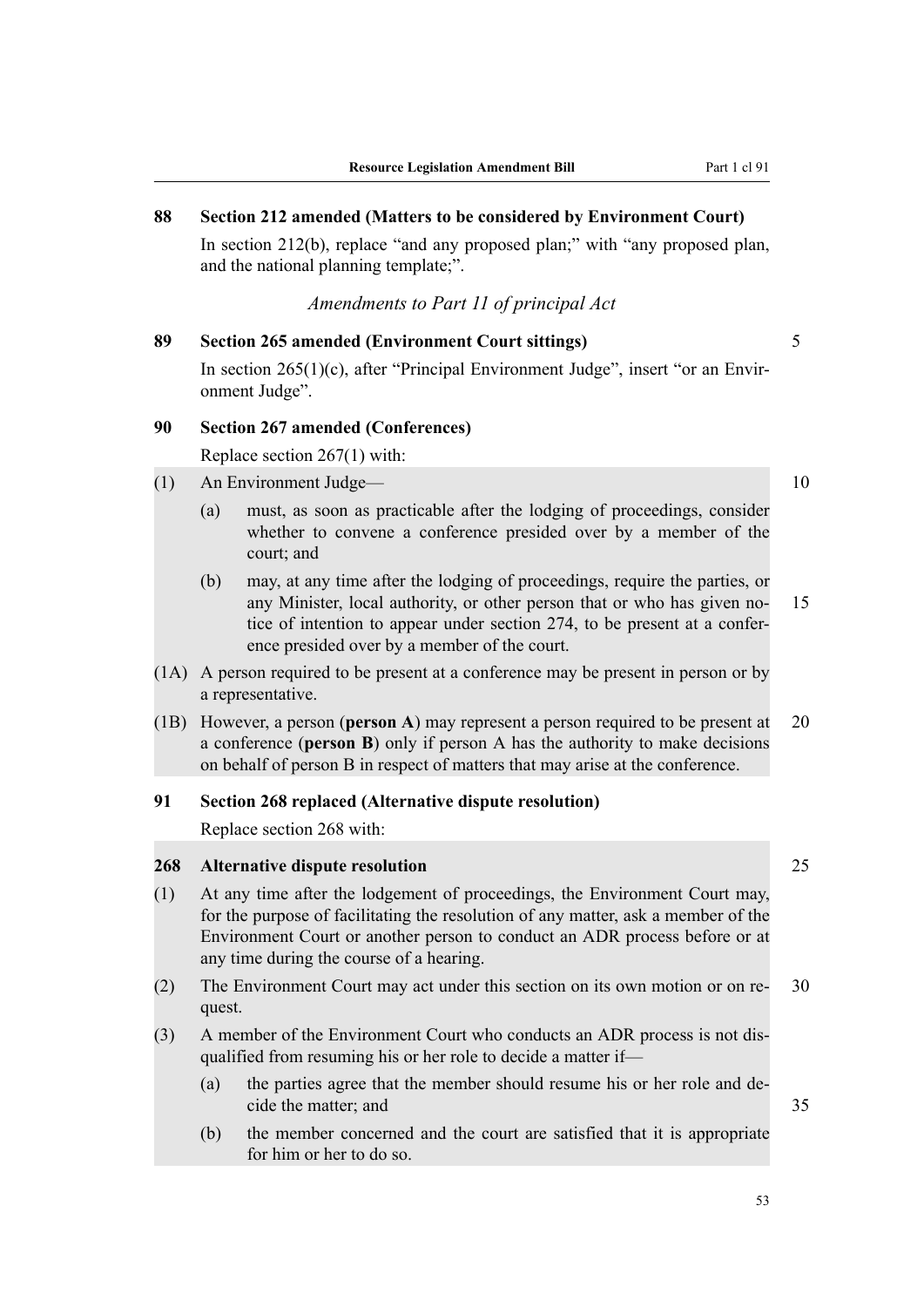(4) In this section and section 268A, **ADR process** means an alternative dispute resolution process (for example, mediation) designed to facilitate the resolution of a matter.

### **268A Mandatory participation in alternative dispute resolution processes**

- (1) This section applies to an ADR process conducted under **section 268**.  $\frac{5}{5}$
- (2) Each party to the proceedings must participate in the ADR process in person or by a representative, unless leave is granted under this section.
- (3) A person (**person A**) may represent a person required to participate in an ADR process (**person B**) only if person A has the authority to make decisions on behalf of person B in respect of matters that may arise during the ADR process. 10
- (4) A party to the proceedings may apply to the Environment Court for leave not to participate in the ADR process.
- (5) The Environment Court may grant leave if it considers that it is not appropriate for the party to participate in the ADR process.

### **92 Section 276 amended (Evidence)** 15

After section 276(3), insert:

- (4) This section applies subject to section 277A.
- **93 New section 277A inserted (Powers of Environment Court in relation to evidence heard on appeal by way of rehearing)**

After section 277, insert: 20

### **277A Powers of Environment Court in relation to evidence heard on appeal by way of rehearing**

- (1) This section applies to an appeal brought by way of a rehearing under **clause** 59 of Schedule 1.
- (2) In conducting the appeal, the Environment Court has full discretion to rehear 25 all or any part of the evidence received by the local authority or panel whose decision is the subject of the appeal.
- (3) The Environment Court must rehear the evidence of a witness if the court has reason to believe that the record of evidence of that person made by direction of the local authority or panel is or may be incomplete in any material way. 30
- (4) A party to the appeal may introduce new evidence with the leave of the Environment Court.
- (5) The Environment Court may grant leave under **subsection (4)**, but only if it considers that the proposed new evidence was not able to be produced at the hearing conducted by the local authority or panel. 35
- **94 Section 279 amended (Powers of Environment Judge sitting alone)** After section 279(4), insert: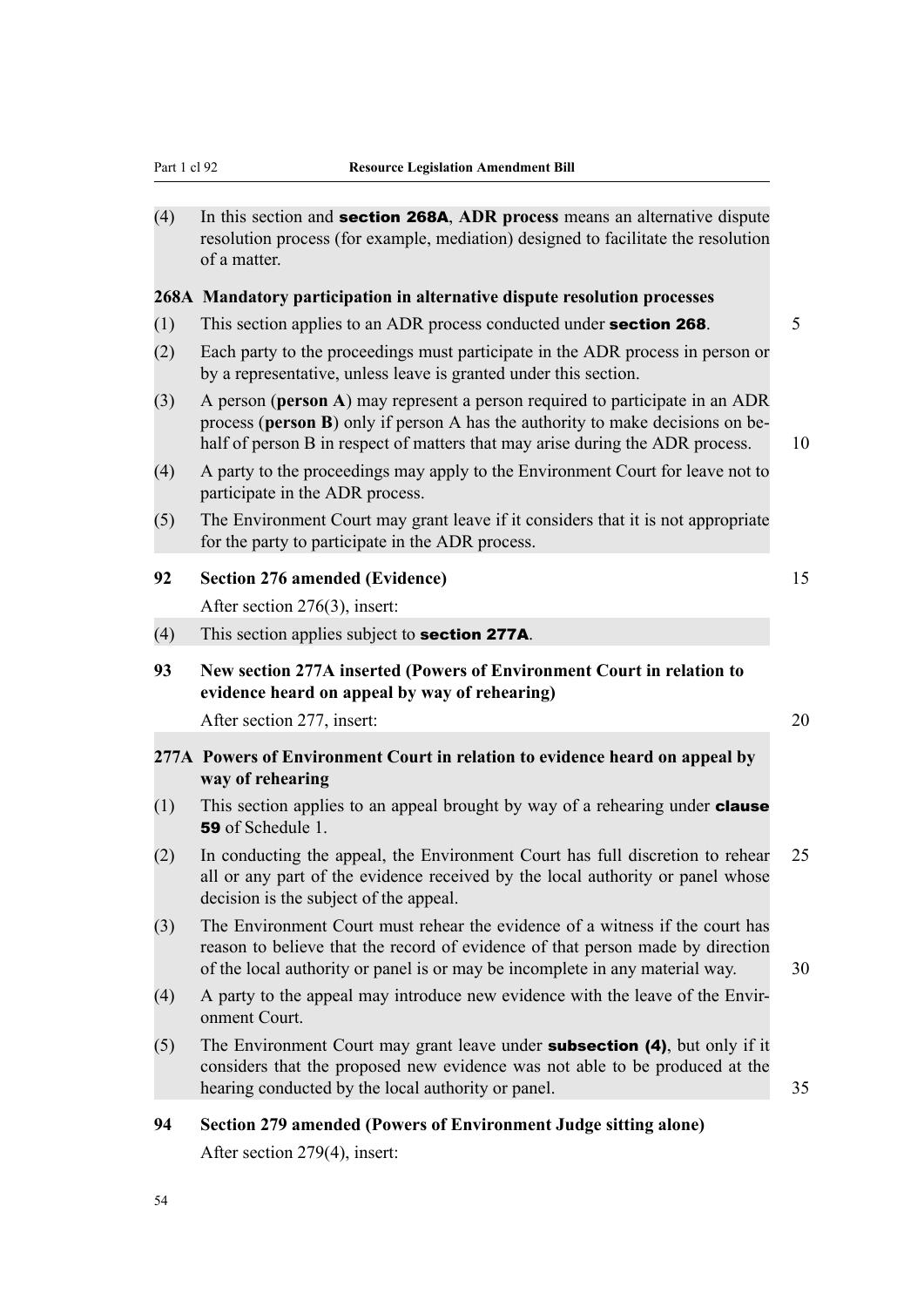- (5) In the case of an appeal under section 120, in addition to exercising the powers conferred by subsections (1) to (4), an Environment Judge sitting alone may—
	- (a) exercise any other powers of the Environment Court that may be conferred by the Principal Environment Judge either generally or in relation to a particular matter; and 5
		-
	- (b) exercise those powers on any terms and conditions that the Principal Environment Judge may think fit.

### **95 Section 280 amended (Powers of Environment Commissioner sitting without Environment Judge)**

(1) After section 280(1), insert:  $10$ 

- (1AA) If proceedings relate to an appeal under section 120, 1 or more Environment Commissioners sitting without an Environment Judge may,—
	- (a) in relation to a particular matter, exercise any of the powers conferred by section 279(1) to (4) on an Environment Judge sitting alone that may be conferred by the Environment Judge after a conference held under sec- 15 tion 267 in relation to that matter; and
	- (b) exercise the powers referred to in paragraph (a) on any terms and conditions that the Environment Judge may think fit.
- (2) Repeal section 280(1A).

### **96 Section 281A replaced (Registrar may waive, reduce, or postpone payment** 20 **of fee)**

Replace section 281A with:

### **281A Registrar may waive, reduce, or postpone payment of fee**

- (1) A person may apply to the Registrar for a waiver, reduction, or postponement of the payment to the court of any fee prescribed by regulations made under 25 this Act.
- (2) The application must be made in the prescribed form (if any).
- (3) The Registrar may waive, reduce, or postpone the payment of the fee only if the Registrar is satisfied, after applying any prescribed criteria, that—
	- (a) the person responsible for paying the fee is unable to pay the fee in 30 whole or in part; or
	- (b) in the case of proceedings concerning a matter of public interest, the proceedings are unlikely to be commenced or continued if the powers are not exercised.
- **97 Section 290A replaced (Environment Court to have regard to decision that** 35 **is subject of appeal or inquiry)**

Replace section 290A with: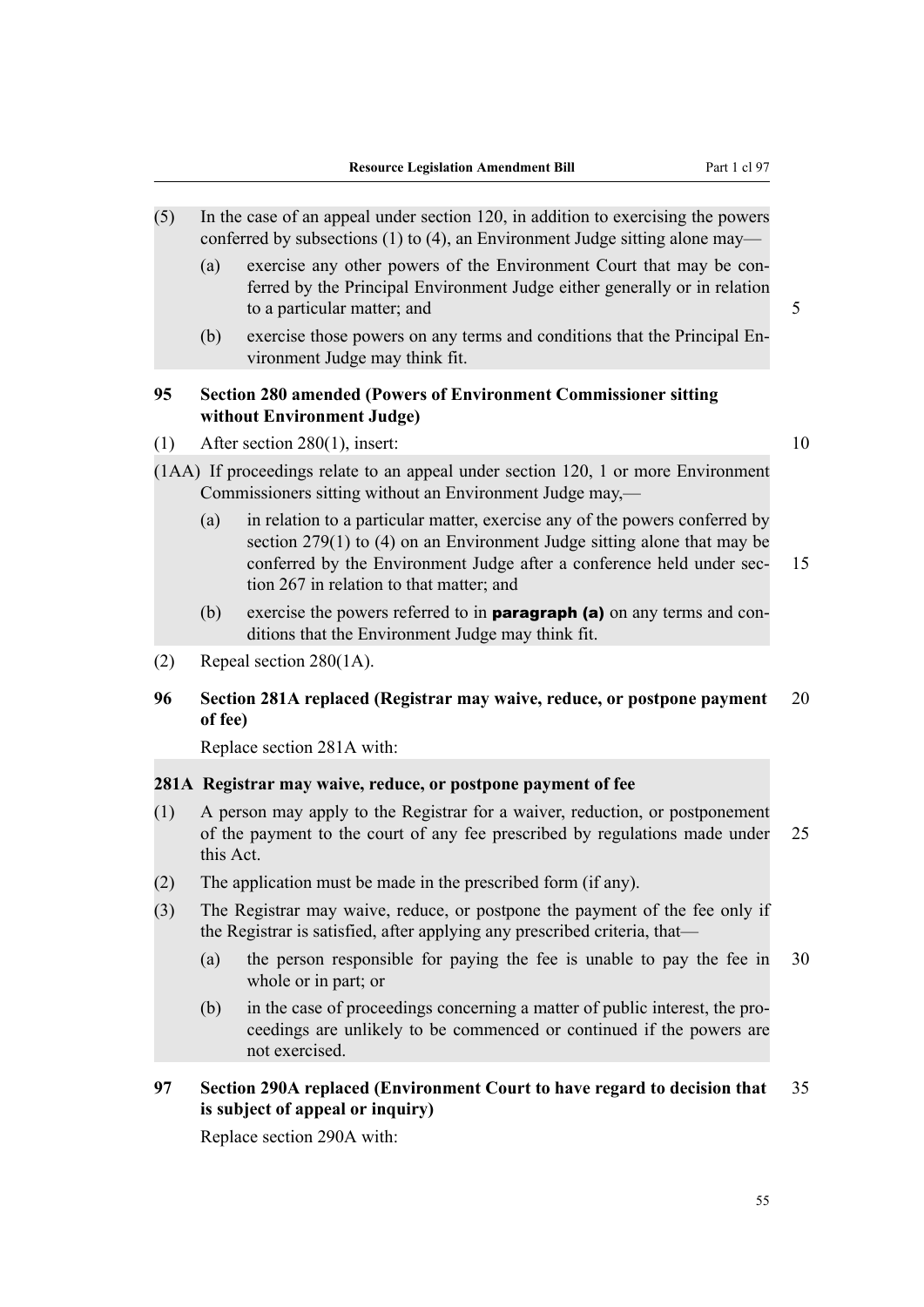### **290A Environment Court to have regard to decision that is subject of appeal or inquiry, and to related reports and processes**

In determining an appeal or inquiry, the Environment Court must have regard to—

- (a) the decision that is the subject of the appeal or inquiry; and  $\frac{5}{5}$
- (b) in the case of an appeal under section 120,—
	- (i) any reports prepared by the consent authority for the purpose of a hearing on the decision; and
	- (ii) the outcome of any related pre-hearing meeting or alternative dispute resolution process. 10

# **98 Section 293 amended (Environment Court may order change to proposed policy statements and plans)**

- (1) In section  $293(3)(b)$ , replace "the" with "a".
- (2) After section 293(3)(b), insert:

(ba) the national planning template: 15

(3) In section 293(5)(a), replace "the New Zealand coastal policy statement," with "a New Zealand coastal policy statement, the national planning template,".

*Amendments to Part 12 of principal Act*

### **99 Section 310 amended (Scope and effect of declaration)**

- (1) In section 310(b)(i), after "New Zealand coastal policy statement", insert "or 20 the national planning template".
- (2) In section 310(ba)(i), after "for the region", insert with "or a relevant provision or proposed provision of the national planning template".
- (3) In section 310(bb)(i), after "regional policy statement", insert with "or a relevant provision or proposed provision of the national planning template". 25

*Amendments to Part 14 of principal Act*

**100 Section 352A amended (Mode of service of summons on master or owner of ship)**

In section 352A(4), definition of **Registrar**, replace "section 2(1)" with "sec- $\frac{1}{30}$   $\frac{30}{30}$ 

**101 Section 357B amended (Right of objection in relation to imposition of additional charges or recovery of costs)**

In section  $357B(a)$ , replace "section  $36(3)$ " with "section 36(5)".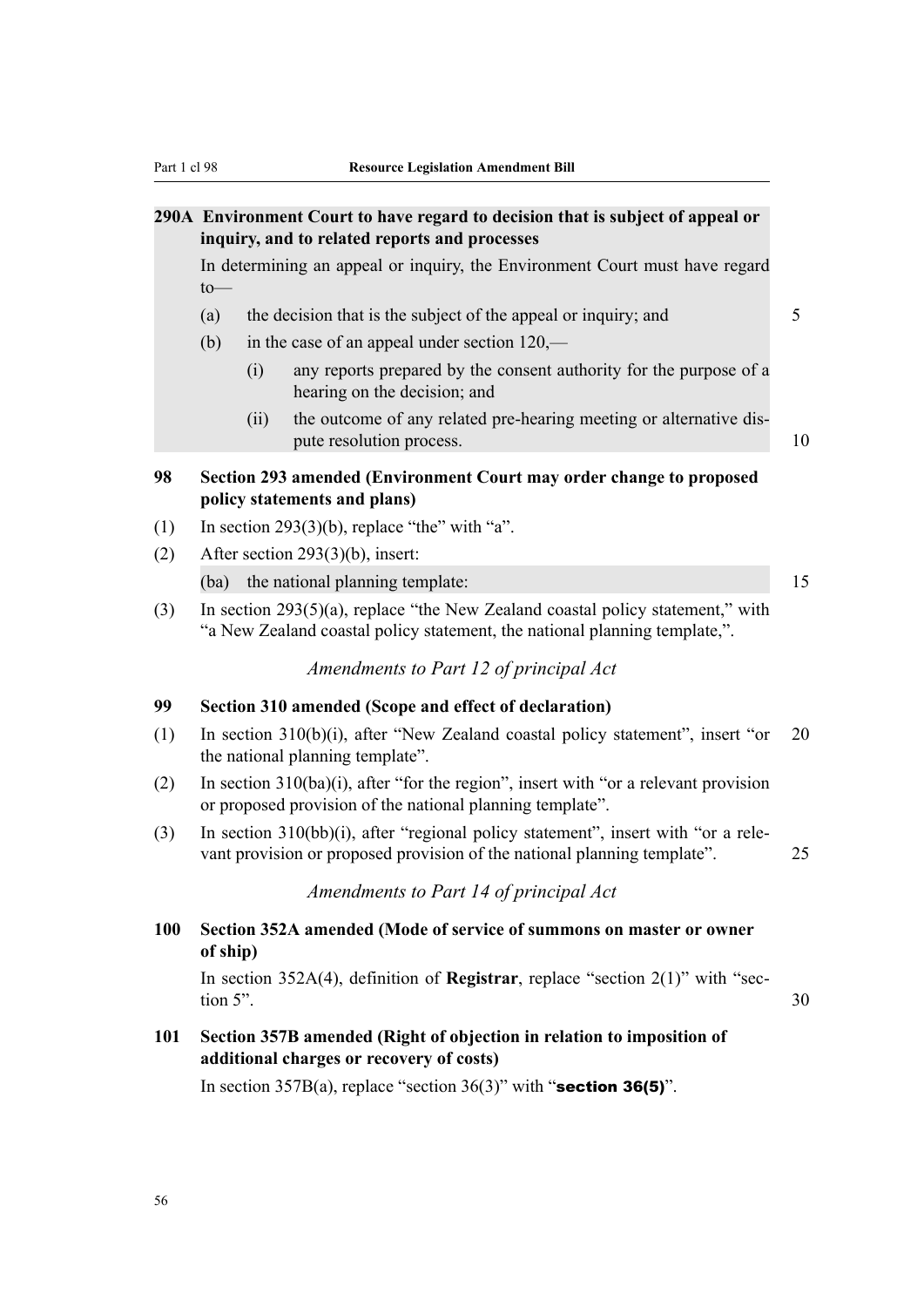| 102 | Section 357D amended (Decision on objections made under sections 357 to<br>357B) |       |                                                                                                                                                                                                                                                           |    |  |  |  |  |
|-----|----------------------------------------------------------------------------------|-------|-----------------------------------------------------------------------------------------------------------------------------------------------------------------------------------------------------------------------------------------------------------|----|--|--|--|--|
|     |                                                                                  |       | In section $357D(1)(c)$ , replace "section $36(3)$ " with "section 36(5)".                                                                                                                                                                                |    |  |  |  |  |
| 103 |                                                                                  |       | <b>Section 360 amended (Regulations)</b>                                                                                                                                                                                                                  |    |  |  |  |  |
| (1) |                                                                                  |       | After section $360(1)(b)$ , insert:                                                                                                                                                                                                                       | 5  |  |  |  |  |
|     |                                                                                  |       | (baa) prescribing, for the purpose of the Registrar deciding whether to waive,<br>reduce, or postpone the payment of a fee under <b>section 281A</b> , the cri-<br>teria that the Registrar must apply to-                                                |    |  |  |  |  |
|     |                                                                                  | (i)   | assess a person's ability to pay a fee; and                                                                                                                                                                                                               |    |  |  |  |  |
|     |                                                                                  | (ii)  | identify proceedings that concern matters of public interest:                                                                                                                                                                                             | 10 |  |  |  |  |
| (2) |                                                                                  |       | In section $360(1)(ba)$ , after "under this Act", insert "(including offences pre-<br>scribed under <b>paragraph</b> (ho)".                                                                                                                               |    |  |  |  |  |
| (3) | case".                                                                           |       | In section $360(1)(bb)$ , replace "\$1,000" with "\$750 in the case of any offence<br>prescribed under <b>paragraph</b> (ho) and not exceeding \$1,000 in any other                                                                                       | 15 |  |  |  |  |
| (4) |                                                                                  |       | After section $360(1)(d)$ , insert:                                                                                                                                                                                                                       |    |  |  |  |  |
|     | (da)                                                                             |       | prescribing the form and content (including conditions) of water permits<br>and discharge permits:                                                                                                                                                        |    |  |  |  |  |
| (5) | $(2AA)$ ".                                                                       |       | In section 360(1)(hk), replace "section 35(2)(a)(ii)" with "section 35(2) and                                                                                                                                                                             | 20 |  |  |  |  |
| (6) |                                                                                  |       | After section $360(1)(hk)(i)$ , insert:                                                                                                                                                                                                                   |    |  |  |  |  |
|     |                                                                                  | (ia)  | matters by reference to which monitoring must be carried out:                                                                                                                                                                                             |    |  |  |  |  |
| (7) |                                                                                  |       | After section $360(1)(hm)$ , insert:                                                                                                                                                                                                                      |    |  |  |  |  |
|     | (hn)                                                                             |       | prescribing measures for the purpose of excluding stock from water bod-<br>ies, estuaries, and coastal lakes and lagoons, including regulations that—                                                                                                     | 25 |  |  |  |  |
|     |                                                                                  | (i)   | apply generally in relation to stock or to specified kinds of stock<br>(for example, dairy cattle):                                                                                                                                                       |    |  |  |  |  |
|     |                                                                                  | (ii)  | apply generally in relation to water bodies, estuaries, and coastal<br>lakes and lagoons or to specified kinds of water bodies, estuaries,<br>and coastal lakes and lagoons:                                                                              | 30 |  |  |  |  |
|     |                                                                                  | (iii) | apply different measures to different kinds of stock or to different<br>kinds of water bodies, estuaries, and coastal lakes and lagoons:                                                                                                                  |    |  |  |  |  |
|     |                                                                                  | (iv)  | prescribe technical requirements for the purposes of the regula-<br>tions (for example, the minimum height and other specifications<br>with which any required means of exclusion must comply, such as<br>requirements for fencing or riparian planting): | 35 |  |  |  |  |

(ho) prescribing infringement offences for the contravention of, or non-compliance with, any regulations made under **paragraph (hn)**:

57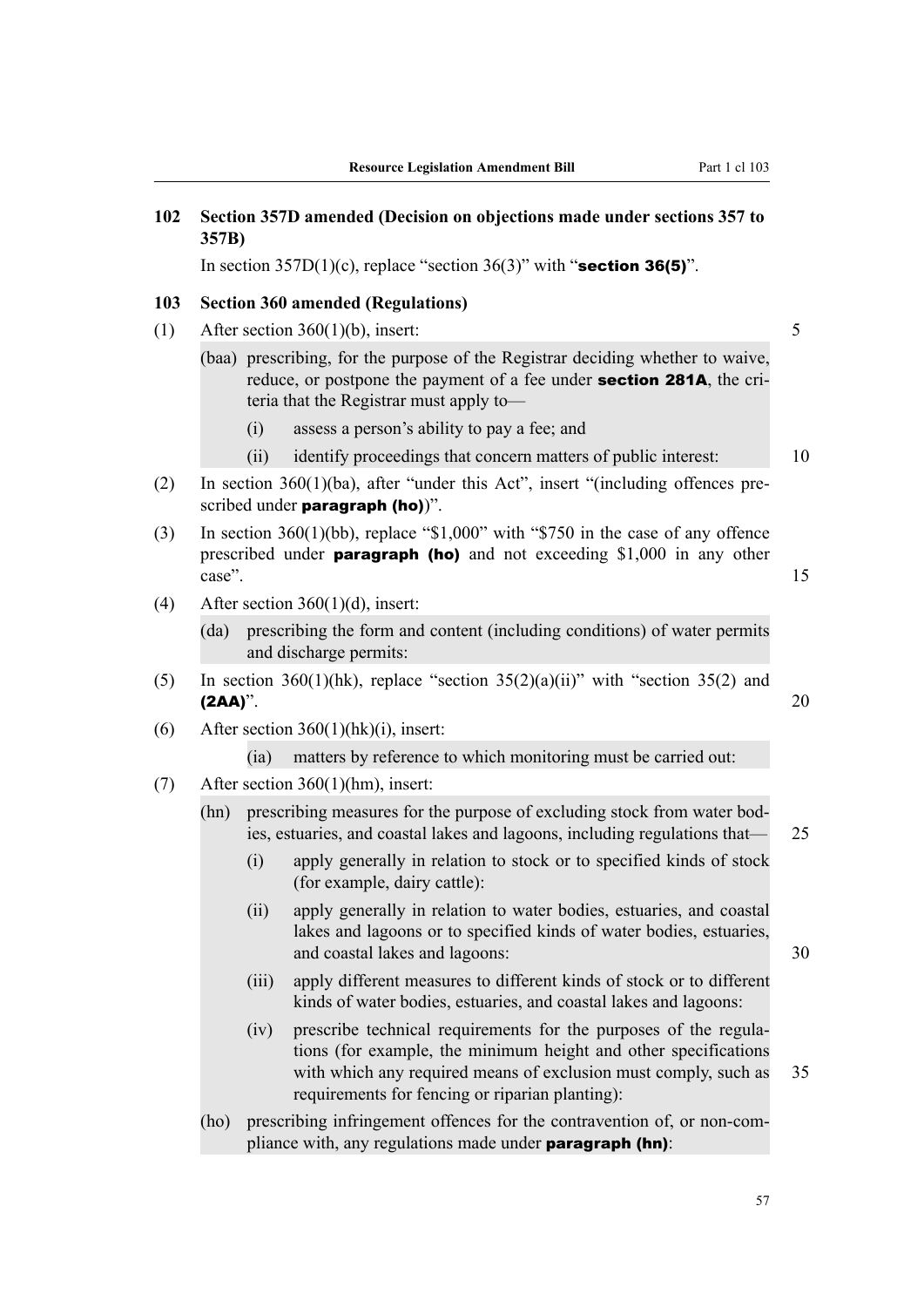| (hp) prescribing requirements that apply to the use of models (being simpli- |
|------------------------------------------------------------------------------|
| fied representations of systems, for example, farms, catchments, and re-     |
| gions) under this Act by— $\overline{\phantom{a}}$                           |

- (i) local authorities:
- (ii) the holders of resource consents: 5
- (iii) other persons:

### **104 Section 360B amended (Conditions to be satisfied before regulations made under section 360A)**

After section  $360B(2)(c)(iii)(B)$ , insert:

(BA) the national planning template; and 10

#### **105 New sections 360D and 360E inserted**

After section 360C, insert:

### **360D Regulations that permit or prohibit certain rules**

| (1) |                                    | The Governor-General may, by Order in Council made on the recommendation |  |
|-----|------------------------------------|--------------------------------------------------------------------------|--|
|     | of the Minister, make regulations— |                                                                          |  |
|     |                                    | to permit a specified land use:                                          |  |

- (b) to prohibit a local authority from making specified rules or specified types of rules:
- (c) to specify rules or types of rules that are overridden by the regulations and must be withdrawn: 20
- (d) to prohibit or override specified rules or types of rules that meet the description in subsection (3)(b).
- (2) Regulations made under **subsection (1)(a)** may provide for a land use to be a permitted activity, but only for the purpose of avoiding restrictions on land use that are not reasonably required to achieve the purpose of the Act. 25
- (3) Regulations must not be made—
	- (a) under **subsection (1)(b) or (c)** unless, in the Minister's opinion, the rules would restrict land use for residential development in a way that is not reasonably required to achieve the purpose of the Act:
	- (b) under **subsection (1)(d)** unless, in the Minister's opinion, the rules  $30$ would duplicate, overlap with, or deal with the same subject matter as is included in other legislation and that duplication, overlap, or repetition would be undesirable.
- (4) Regulations made under **subsection (1)** may require that—
	- (a) rules inconsistent with those regulations be withdrawn or amended— 35
		- (i) to the extent necessary to remove the inconsistency; and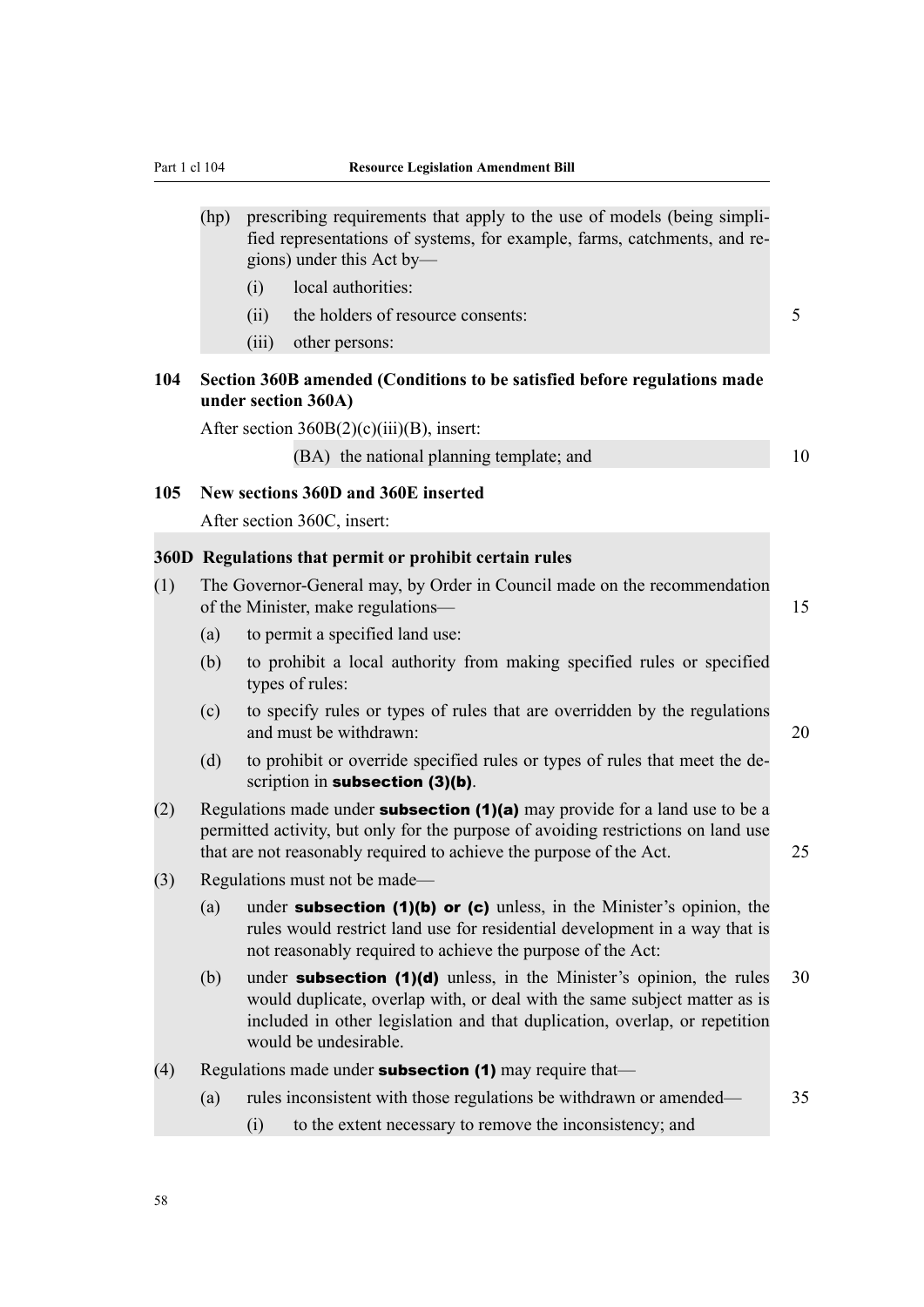|     |          | (ii)  | as soon as practicable after the date on which the regulations<br>come into force; and                                                                                                                       |    |
|-----|----------|-------|--------------------------------------------------------------------------------------------------------------------------------------------------------------------------------------------------------------|----|
|     |          | (iii) | without using any of the processes under Schedule 1 for changing<br>a plan or proposed plan; and                                                                                                             |    |
|     | (b)      |       | their withdrawal or amendment be publicly notified by the local authori-<br>ty concerned.                                                                                                                    | 5  |
| (5) |          |       | Regulations made under this section—                                                                                                                                                                         |    |
|     | (a)      |       | may specify, in relation to a rule made before the commencement of the<br>$regulations$ ,—                                                                                                                   |    |
|     |          | (i)   | the extent to which a matter that the regulations apply to continues<br>to have effect; or                                                                                                                   | 10 |
|     |          | (ii)  | the period for which a matter that the regulations apply to con-<br>tinues to have effect; and                                                                                                               |    |
|     | (b)      |       | may apply—                                                                                                                                                                                                   |    |
|     |          | (i)   | generally; or                                                                                                                                                                                                | 15 |
|     |          | (ii)  | to any specified district or region; or                                                                                                                                                                      |    |
|     |          | (iii) | to any specified part of New Zealand.                                                                                                                                                                        |    |
| (6) |          |       | Section $360(2)$ and (4) applies to regulations made under this section.                                                                                                                                     |    |
| (7) | $must$ — |       | Before recommending that regulations be made under this section, the Minister                                                                                                                                | 20 |
|     | (a)      |       | prepare an evaluation report under section 32; and                                                                                                                                                           |    |
|     | (b)      |       | have particular regard to that report when deciding whether to recom-<br>mend that regulations be made.                                                                                                      |    |
| (8) |          |       | The Minister must not recommend the making of regulations under this section<br>unless the Minister is of the opinion that it is necessary or desirable to do so,<br>after the Minister has-                 | 25 |
|     | (a)      |       | notified the public, relevant local authorities, and relevant iwi authorities<br>of the proposed regulations; and                                                                                            |    |
|     | (b)      |       | established a process that—                                                                                                                                                                                  |    |
|     |          | (i)   | the Minister considers gives the public, the relevant local author-<br>ities, and the relevant iwi authorities adequate time and opportun-<br>ity to comment on the proposed regulations; and                | 30 |
|     |          | (ii)  | requires a report and recommendation to be made to the Minister<br>on the comments received under <b>subparagraph</b> (i); and                                                                               |    |
|     | (c)      |       | publicly notified the report and recommendation.                                                                                                                                                             | 35 |
| (9) |          |       | In the case of regulations relating to a specified district, region, or part of New<br>Zealand, the requirements of <b>subclause (8)</b> may apply only to that district,<br>region, or part of New Zealand. |    |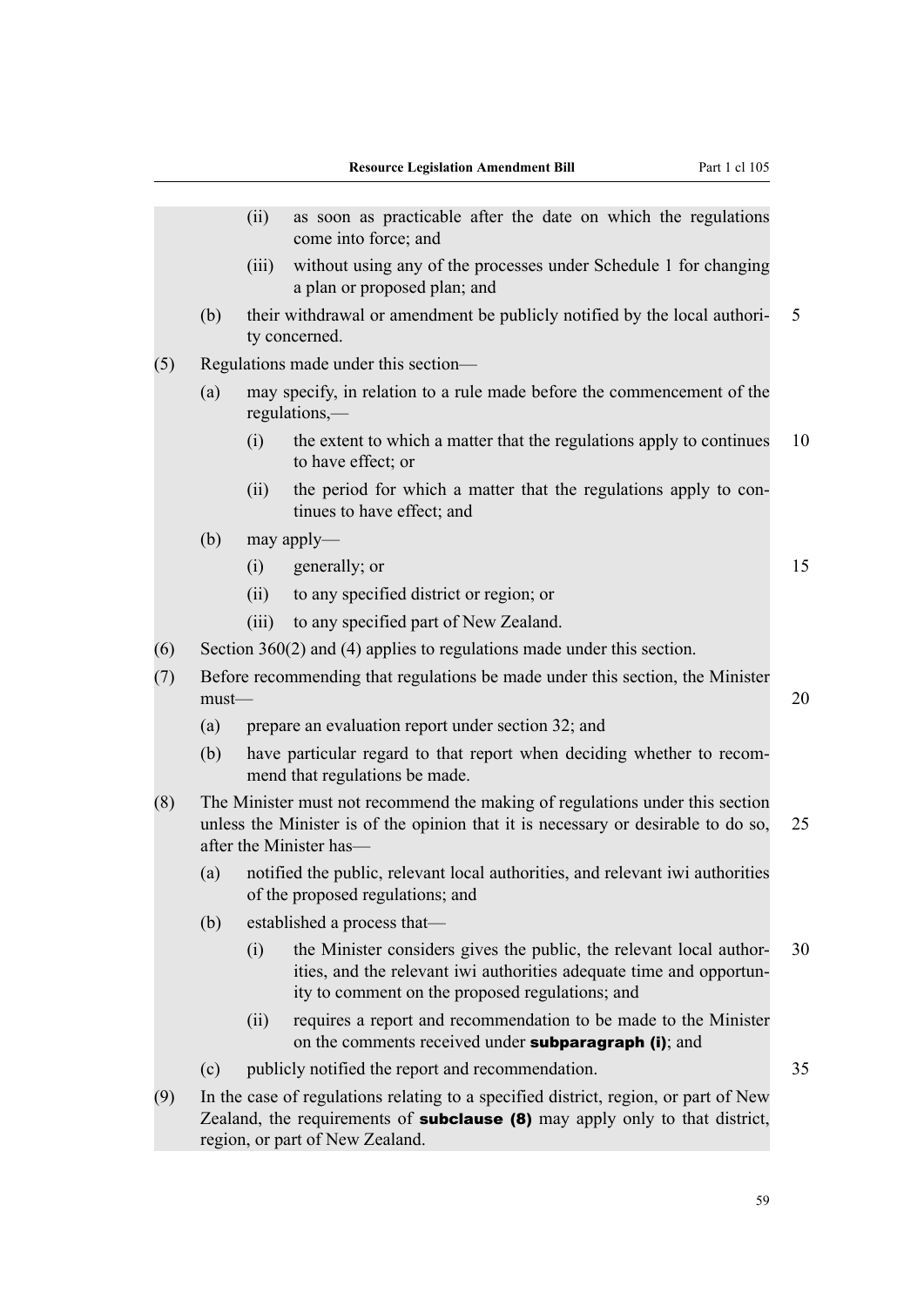- (10) The power to make regulations conferred by **subsection (1)(a), (b), and (c)** expires and is repealed on and from the day that is 1 year after the first national planning template is notified in the *Gazette* under section 58E(4).
- (11) Regulations made under **subsection (1)(b) or (c)** that are still in force expire and are revoked on and from the day specified in **subsection (10)**. 5

#### **360E Regulations relating to administrative charges and other amounts**

- (1) The Governor-General may, by Order in Council made on the recommendation of the Minister, make regulations specifying—
	- (a) the charges that a local authority is required to fix under section 36 (*see* section  $36(4)$ ; and  $10$

- (b) whether a consent authority is required to fix a fee under **section 34B**.
- (2) Regulations made under this section—
	- (a) may require a local authority to fix a charge listed in section 36(1) only if the charge relates to an application for a resource consent, a review of a resource consent, or an application to change or cancel a condition of a 15 resource consent (including charges for certificates of compliance and existing use certificates); and
	- (b) must specify the class or classes of application in respect of which each charge or fee is to be fixed; and
	- (c) may include a schedule of charges or fees to be fixed; but 20
	- (d) must not fix any charges or fees.

### *Amendment to Part 15 of principal Act*

### **106 Section 401B amended (Obligation to pay coastal occupation charge deemed condition of consent)**

Replace section 401B(a) with: 25

- 
- (a) authorises the holder to occupy any part of the common marine and coastal area; and

### *Part 16 of principal Act replaced*

### **107 Part 16 replaced**

Replace Part 16 with: 30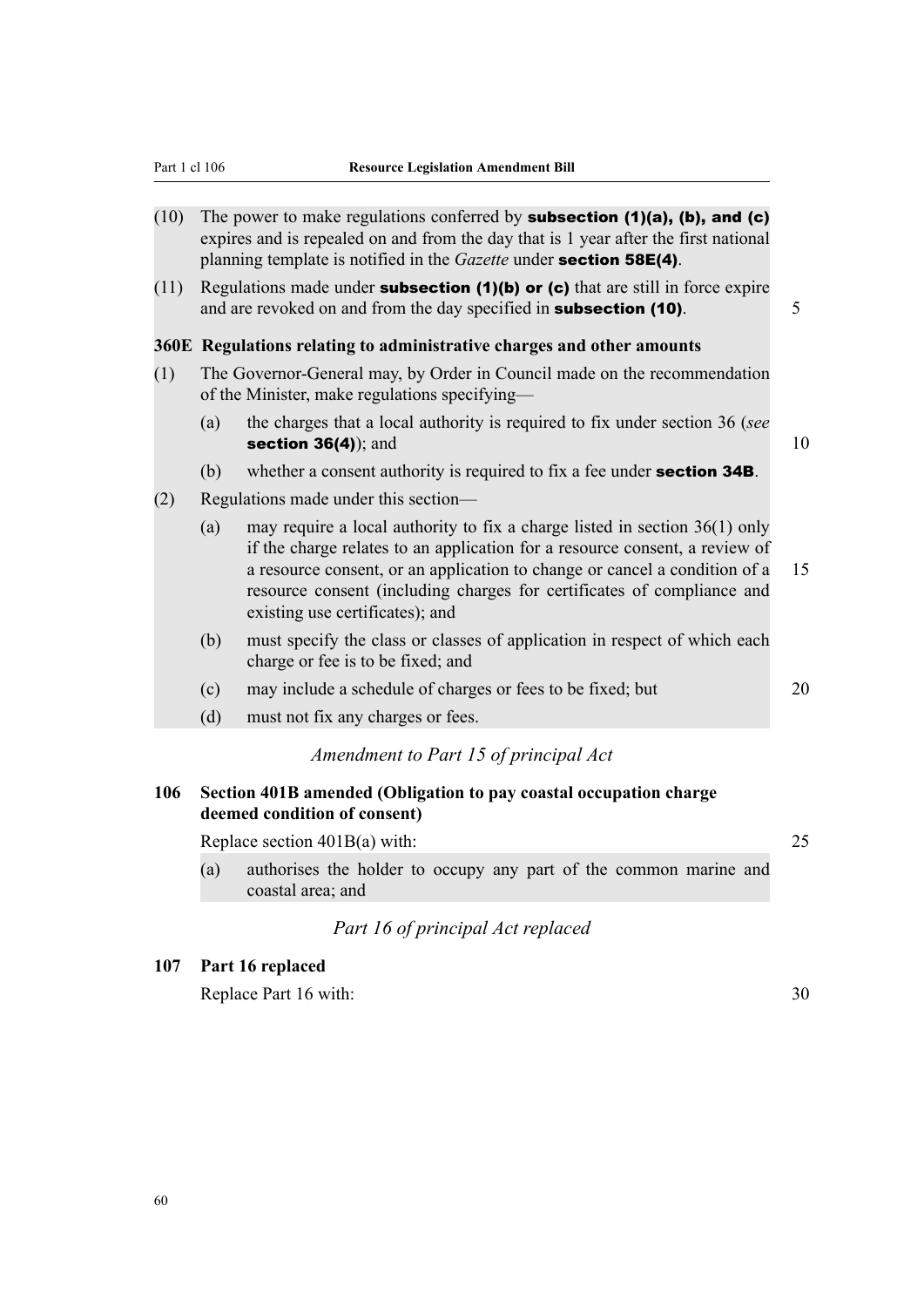### **Part 16**

# **Transitional, savings, and related provisions for amendments made on or after 4 September 2013**

**434 Transitional, savings, and related provisions for amendments made on or after 4 September 2013** 5 The transitional, savings, and related provisions set out in Schedule 12 have effect according to their terms. *Amendments to Schedule 1 of principal Act* **108 Schedule 1 amended** Amend Schedule 1 as set out in **Schedule 1** of this Act. 10 *Amendments to Schedule 4 of principal Act* **109 Schedule 4 amended** In Schedule 4,— (a) clause  $6(1)(c)$ , delete "substances and"; and (b) clause  $7(1)(f)$ , delete "or the use of hazardous substances". 15 *Amendments to Schedule 12 of principal Act* **110 Schedule 12 amended** Amend Schedule 12 as set out in Schedule 2 of this Act. *Consequential amendments commencing on day after Royal assent* **111 Consequential amendments commencing on day after Royal assent** 20 Amend the enactments specified in **Schedule 3** as set out in that schedule. Subpart 2—Amendments that commence 6 months after Royal assent *Amendments to Part 1 of principal Act* **112 Section 2 amended (Interpretation)** (1) In section 2(1), insert in their appropriate alphabetical order: 25 **affected boundary**, in relation to a boundary activity, has the meaning given in section 87AAB **boundary activity** and **boundary rule** have the meanings given in section 87AAB

**fast-track application** has the meaning given in **section 87AAC** 30 **public boundary** has the meaning given in **section 87AAB**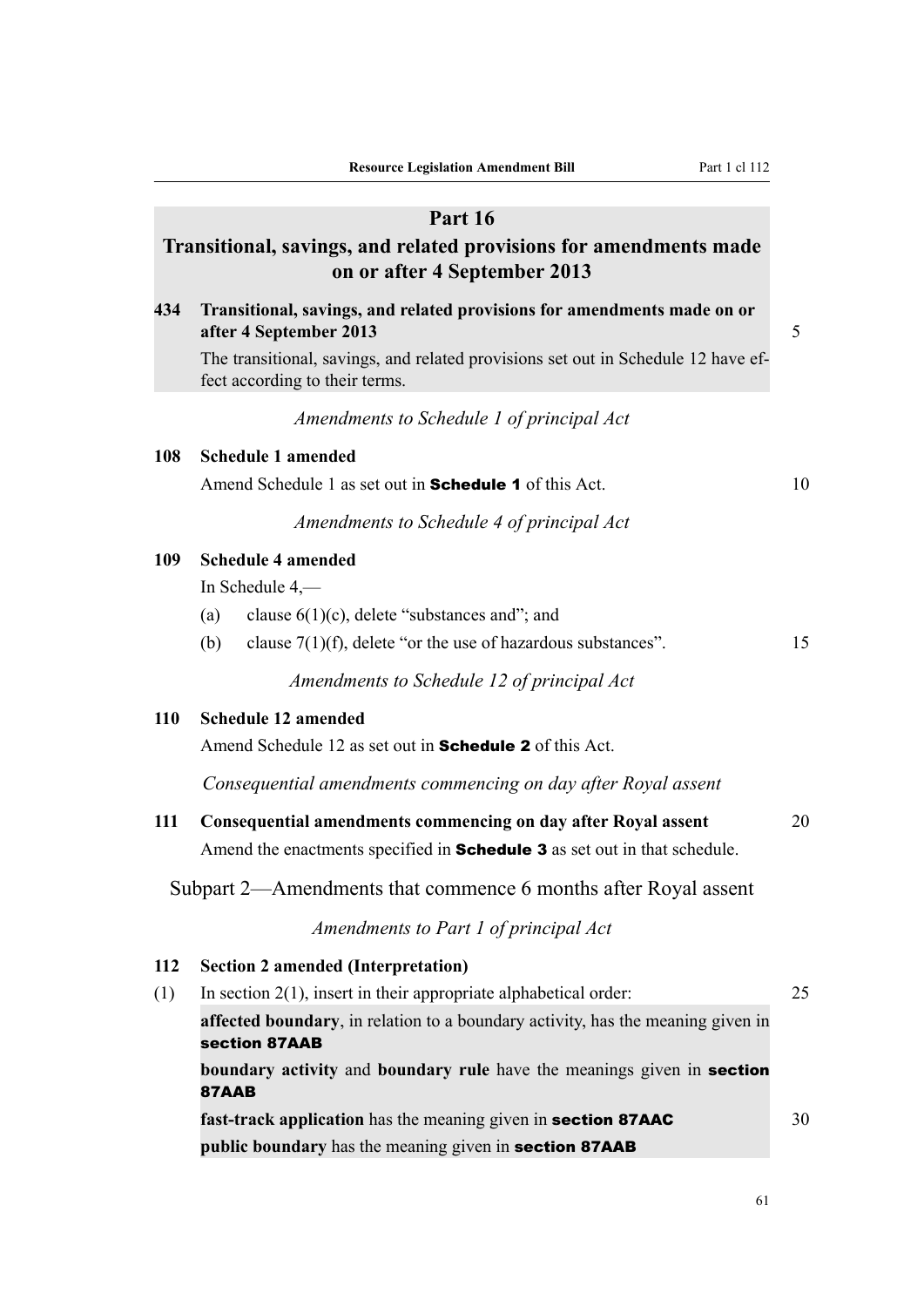# (2) In section 2(1), replace the definition of **public notice** with: **public notice** has the meaning given in section 2AB

### **113 Section 2AA amended (Definitions relating to notification)**

Replace section 2AA(2) with:

### (2) In this Act, unless the context requires another meaning,— 5

**affected customary marine title group** has the meaning given in section 95G

**affected person** means a person who, under section 95E, a consent authority decides is an affected person in relation to the application or matter

**affected protected customary rights group** has the meaning given in section  $95F$  10

**limited notification** means serving notice of the application or matter in accordance with section 95B and within the time limit specified by section 95

**notification** means public notification or limited notification of the application or matter

**public notification** means giving public notice of the application or matter in 15 accordance with section 95A, in the manner required by section 2AB, and within the time limit specified by **section 95**.

### **114 New section 2AB inserted (Meaning of public notice)**

After section 2AA, insert:

### **2AB Meaning of public notice** 20

- (1) If this Act requires a person to give **public notice** of something, the person must—
	- (a) publish on an Internet site to which the public has free access a notice that—
		- $(i)$  includes all the information that is required to be publicly notified: 25 and
		- (ii) is in the prescribed form (if any); and
	- (b) publish a short summary of the notice, along with details of the Internet site where the notice can be accessed, in 1 or more newspapers circulating in the entire area likely to be affected by the matter to which the no- 30 tice relates.
- (2) The notice and the short summary of the notice must be worded in a way that is clear and concise.

*Amendments to Part 3 of principal Act*

#### **115 Section 11 amended (Restrictions on subdivision of land)** 35

(1) Replace section  $11(1)(a)$  with:

62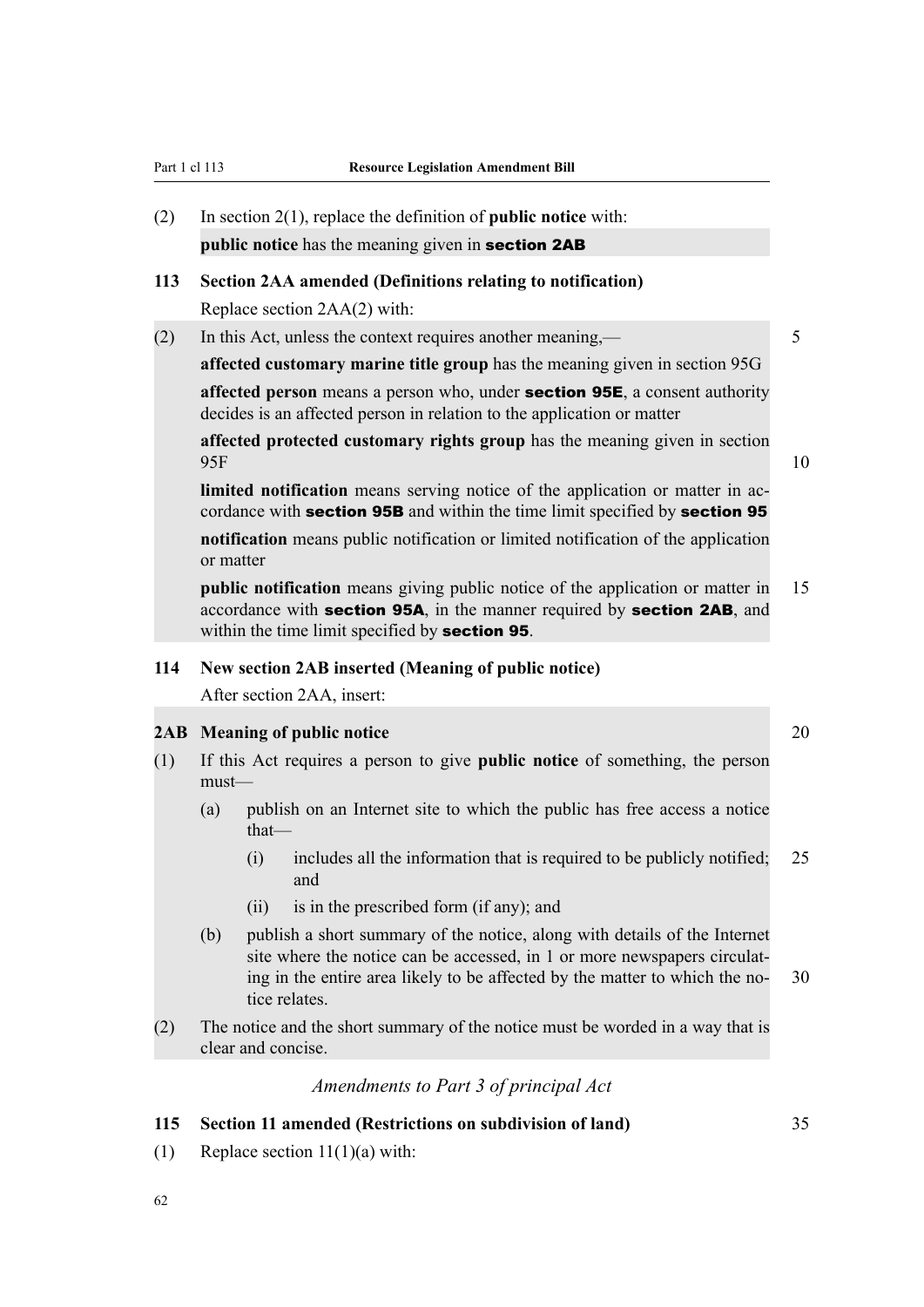|      | (a)                                                 |                                                  | a subdivision permitted by subsection (1A); or                                                                                                                                                                                                                                                        |    |  |  |
|------|-----------------------------------------------------|--------------------------------------------------|-------------------------------------------------------------------------------------------------------------------------------------------------------------------------------------------------------------------------------------------------------------------------------------------------------|----|--|--|
| (2)  | After section $11(1)$ , insert:                     |                                                  |                                                                                                                                                                                                                                                                                                       |    |  |  |
| (1A) |                                                     |                                                  | A person may subdivide land under subsection $(1)(a)$ if—                                                                                                                                                                                                                                             |    |  |  |
|      | (a)                                                 | either-                                          |                                                                                                                                                                                                                                                                                                       |    |  |  |
|      |                                                     | (i)                                              | the subdivision is expressly allowed by a resource consent; or                                                                                                                                                                                                                                        | 5  |  |  |
|      |                                                     | (ii)                                             | the subdivision does not contravene a national environmental<br>standard, a rule in a district plan, or a rule in a proposed district<br>plan for the same district (if there is one); and                                                                                                            |    |  |  |
|      | (b)                                                 |                                                  | the subdivision is shown on a survey plan that is—                                                                                                                                                                                                                                                    |    |  |  |
|      |                                                     | (i)                                              | deposited under Part 10 by the Registrar-General of Land, in the<br>case of a survey plan described in paragraph $(a)(i)$ or $(b)$ of the<br>definition of survey plan in section $2(1)$ ; or                                                                                                         | 10 |  |  |
|      |                                                     | (ii)                                             | approved as described in section 228 by the Chief Surveyor, in the<br>case of a survey plan described in paragraph $(a)(ii)$ of the defin-<br>ition of survey plan in section $2(1)$ .                                                                                                                | 15 |  |  |
|      |                                                     |                                                  | Amendments to Part 4 of principal Act                                                                                                                                                                                                                                                                 |    |  |  |
| 116  | records)                                            |                                                  | Section 35 amended (Duty to gather information, monitor, and keep                                                                                                                                                                                                                                     |    |  |  |
|      |                                                     |                                                  | In section 35(5)(ga), after "37", insert ", <b>87BA, 87BB</b> ".                                                                                                                                                                                                                                      |    |  |  |
| 117  |                                                     |                                                  | <b>Section 36 amended (Administrative charges)</b>                                                                                                                                                                                                                                                    | 20 |  |  |
|      | After section $36(1)(ad)$ , insert:                 |                                                  |                                                                                                                                                                                                                                                                                                       |    |  |  |
|      | (ae)                                                |                                                  | charges payable by persons proposing to undertake an activity, for the<br>carrying out by the local authority of its functions in relation to issuing a<br>notice under section 87BA or 87BB stating whether the activity is a<br>permitted activity:                                                 | 25 |  |  |
|      | (a f)                                               |                                                  | charges payable by a person making an objection under section<br>$357A(1)(f)$ or (g), if the person requests under <b>section 357AB</b> that the<br>objection be considered by a hearings commissioner, for the cost of the<br>objection being considered and decided in accordance with the request: |    |  |  |
| 118  |                                                     | <b>Section 41A amended (Control of hearings)</b> |                                                                                                                                                                                                                                                                                                       |    |  |  |
|      | to 41D".                                            |                                                  | In section 41A, replace "section 41B or section 41C" with "any of sections 41B                                                                                                                                                                                                                        |    |  |  |
| 119  |                                                     |                                                  | Section 41C amended (Directions and requests before or at hearings)                                                                                                                                                                                                                                   |    |  |  |
|      | Repeal section $41C(7)$ to (9).                     |                                                  |                                                                                                                                                                                                                                                                                                       |    |  |  |
| 120  | New section 41D inserted (Striking out submissions) |                                                  |                                                                                                                                                                                                                                                                                                       |    |  |  |
|      | After section 41C, insert:                          |                                                  |                                                                                                                                                                                                                                                                                                       |    |  |  |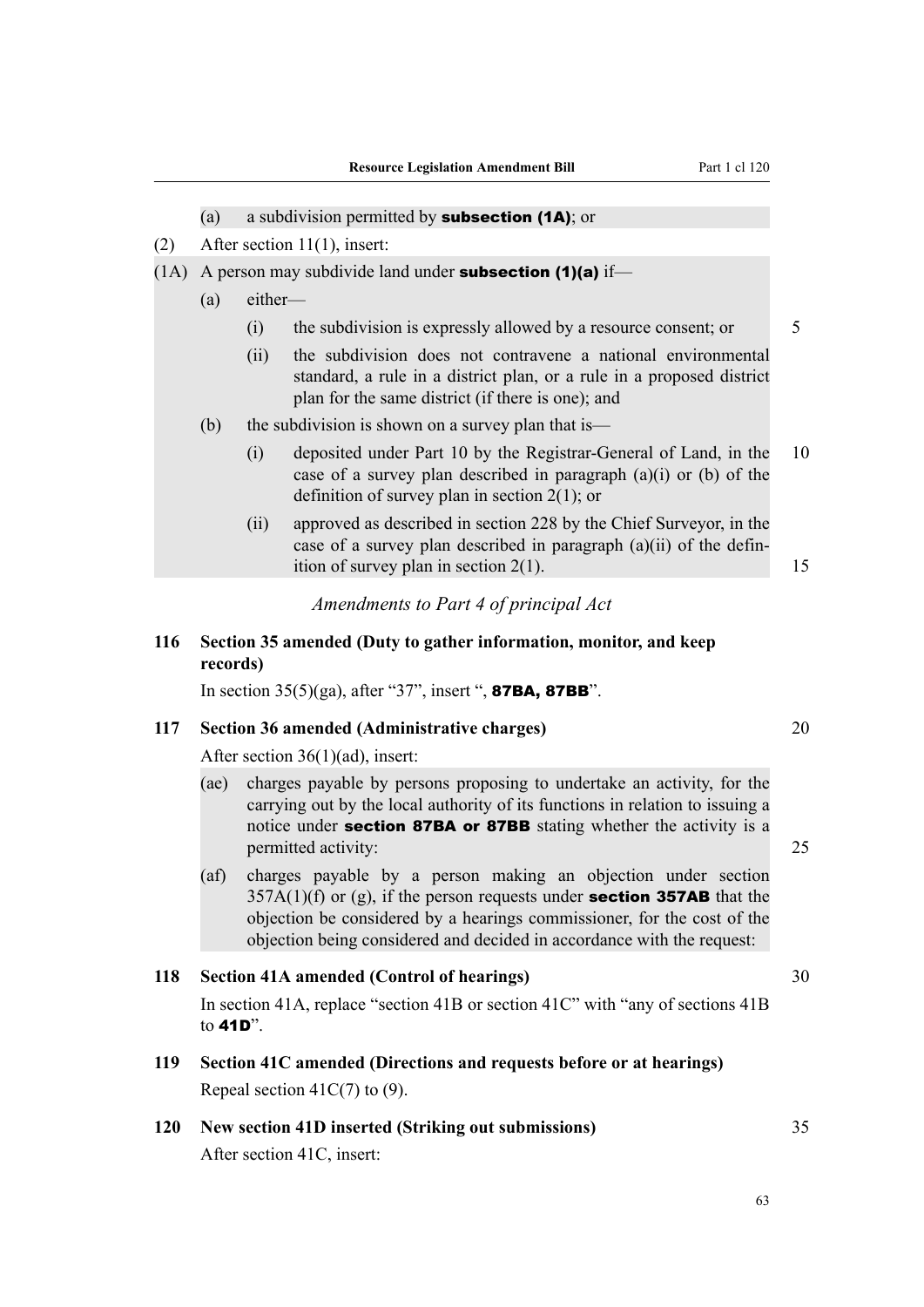### **41D Striking out submissions**

- (1) An authority conducting a hearing on a matter described in section 39(1) may direct that a submission or part of a submission be struck out if the authority is satisfied that at least 1 of the following applies to the submission or the part:
	- (a) it is frivolous or vexatious: 5
	- (b) it discloses no reasonable or relevant case:
	- (c) it would be an abuse of the hearing process to allow the submission or the part to be taken further.
- (2) However, the authority must direct that a submission or part of a submission be struck out if— 10
	- (a) the submission is on an application for a resource consent, a review of a resource consent, or an application to change or cancel a condition of a resource consent; and
	- (b) the authority is satisfied that at least 1 of the following applies to the submission or the part: 15

- (i) it does not have a sufficient factual basis:
- (ii) it is not supported by any evidence:
- (iii) it is supported only by evidence that purports to be independent expert evidence on a matter but that is prepared by a person who is not independent or who does not have sufficient specialised 20 knowledge or skill to give expert evidence on the matter:
- (iv) it is unrelated to an activity's actual or likely adverse effects, if those effects were the reason for notifying the application or review<sup>and</sup>
- (c) the authority considers that the direction would not materially comprom- 25 ise the authority's ability to fulfil its obligations under Part 2.
- (3) An authority—
	- (a) may make a direction under this section before, at, or after the hearing; and
	- (b) must record its reasons for any direction made. 30
		-
- (4) A person whose submission is struck out, in whole or in part, has a right of objection under section 357.

# *Amendments to Part 6 of principal Act*

# **121 New sections 87AAB to 87AAD inserted**

After section 87AA, insert: 35

### **87AAB Meaning of boundary activity and related terms**

(1) An activity is a **boundary activity** if—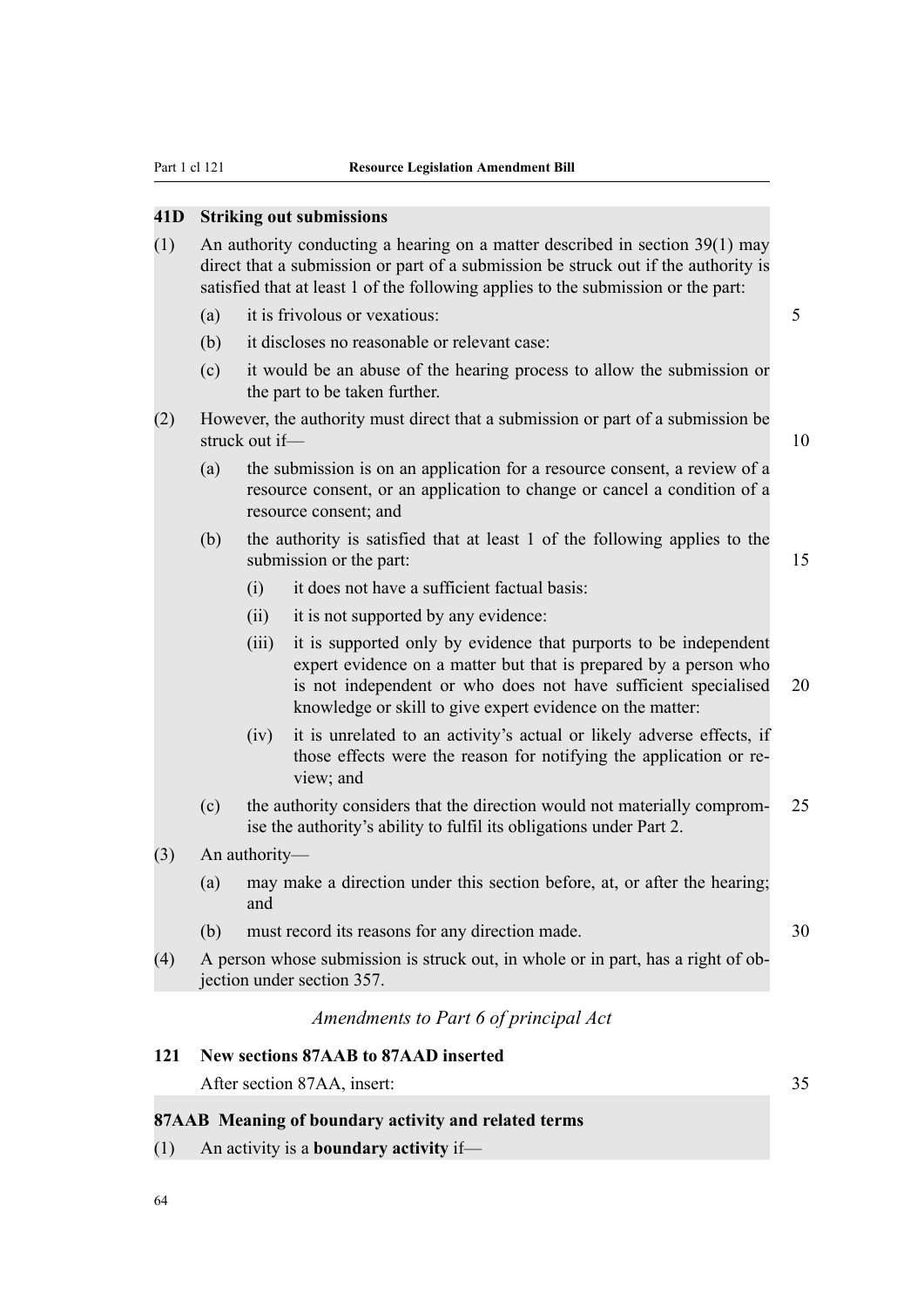- (a) the activity requires a resource consent because of the application of 1 or more boundary rules, but no other district rules, to the activity; and
- (b) no affected boundary is a public boundary.
- (2) In this section,—

**affected boundary**, in relation to a boundary activity, means a boundary that is 5 affected by the application of a boundary rule to the activity

**boundary rule** means a district rule, or part of a district rule, to the extent that it relates to—

- (a) the distance between a structure and 1 or more boundaries of an allotment; or  $10$
- (b) the dimensions of a structure in relation to its distance from 1 or more boundaries of an allotment

**public boundary** means a boundary between an allotment and any road, river, lake, coast, esplanade reserve, esplanade strip, other reserve, or land owned by the local authority or by the Crown. 15

#### **87AAC Meaning of fast-track application**

- (1) An application is a **fast-track application** if—
	- (a) the application is for a resource consent for 1 or both of the following, but no other, activities:
		- (i) a controlled activity (other than a subdivision of land): 20
		- (ii) an activity prescribed, or identified in the manner prescribed, under section 360F(1)(a); and
	- (b) the application includes an address for service that is an electronic address.
- (2) An application described in **subsection (1)** ceases to be a fast-track applica- 25 tion if—
	- (a) a consent authority gives public or limited notification of the application; or
	- (b) a hearing is to be held for the application.
- (3) To avoid doubt, if an application ceases to be a fast-track application under 30 subsection (2),—
	- (a) the application is not incomplete by reason only that it does not include the information referred to in **section 88(2)(c)**; but
	- (b) a consent authority may, under section 92, request the applicant to provide any of the information referred to in **section 88(2)(c)**. 35

### **87AAD Overview of application of this Part to boundary activities and fasttrack applications**

(1) If an activity is a boundary activity,—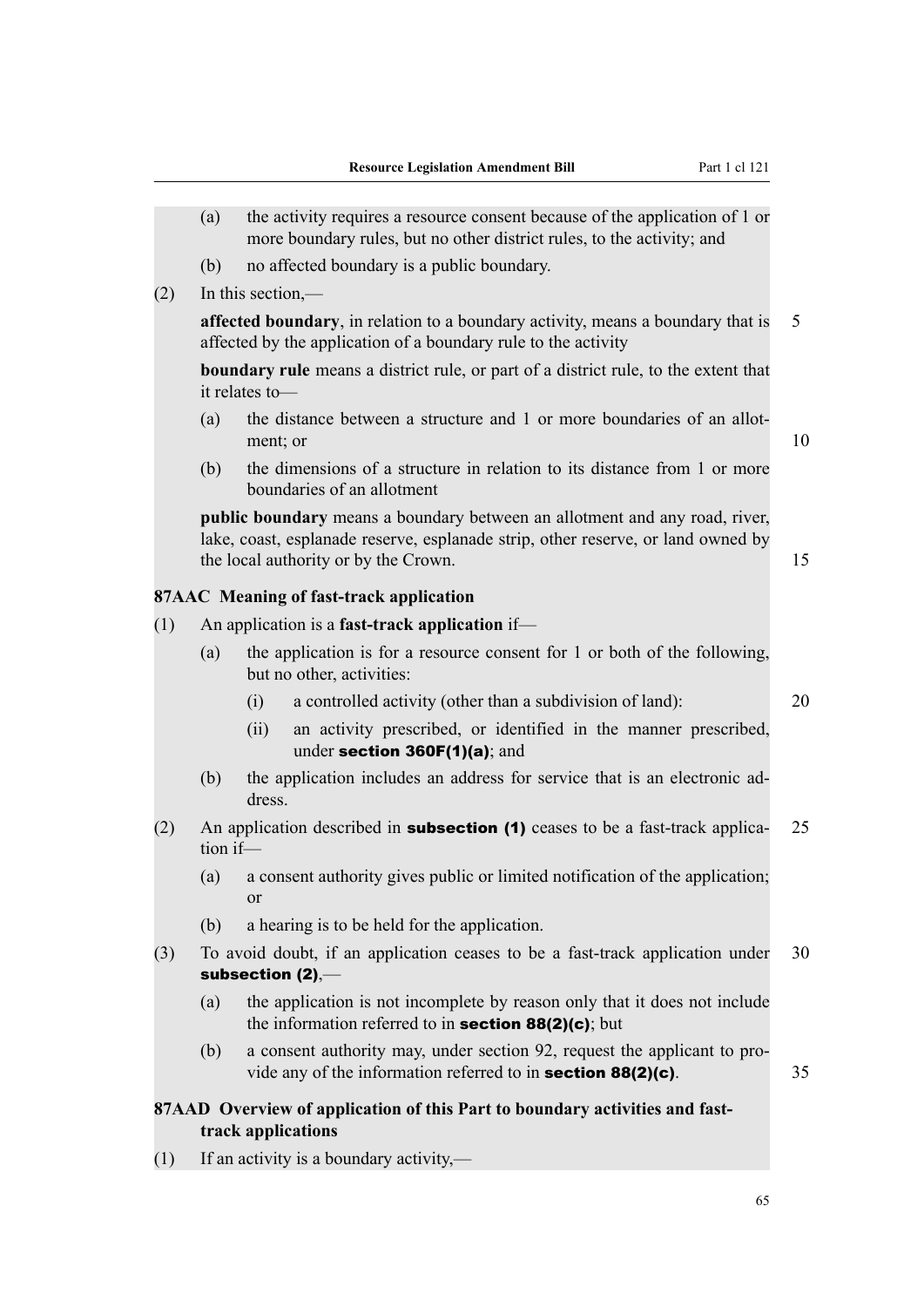- (a) the activity may be a permitted activity if the requirements of **section** 87BA are satisfied:
- (b) there are restrictions on who may be notified of an application for a resource consent for the activity (*see* sections 95A(4) and (5) and **95DA(4)**):  $5$
- (c) there is no right of appeal under section 120 against the whole or any part of a decision of a consent authority referred to in section 120(1) to the extent that the decision relates to resource consent for the activity.
- (2) If an application is a fast-track application,—
	- (a) a consent authority must, within the time limit specified in **section 95** 10 for fast-track applications, decide whether to give public or limited notification of the application; and
	- (b) notice of a decision on the application must be given within the time limit specified in section 115(4A); and
	- (c) except as provided for in **paragraphs (a) and (b)**, this Act applies to 15 the application in the same way as it applies to any other application for a resource consent.
- (3) This overview is by way of explanation only. If any provision of this Act conflicts with this overview, that provision prevails.

### **122 New sections 87BA and 87BB inserted** 20

After section 87B, insert:

### **87BA Boundary activities approved by neighbours on affected boundaries are permitted activities**

- $(1)$  A boundary activity is a permitted activity if—
	- (a) the person proposing to undertake the activity provides to the consent 25 authority—
		- (i) a description of the activity; and
		- (ii) a plan (drawn to scale) of the site at which the activity is to occur, showing the height, shape, and location on the site of the proposed activity; and 30
		- (iii) the full name and address of each owner or occupier of the site; and
		- (iv) the full name and address of each owner or occupier of an allotment with an affected boundary; and
	- (b) each owner or occupier of an allotment with an affected boundary— 35

- (i) gives written approval for the activity; and
- (ii) signs the plan referred to in **paragraph (a)(ii)**; and

66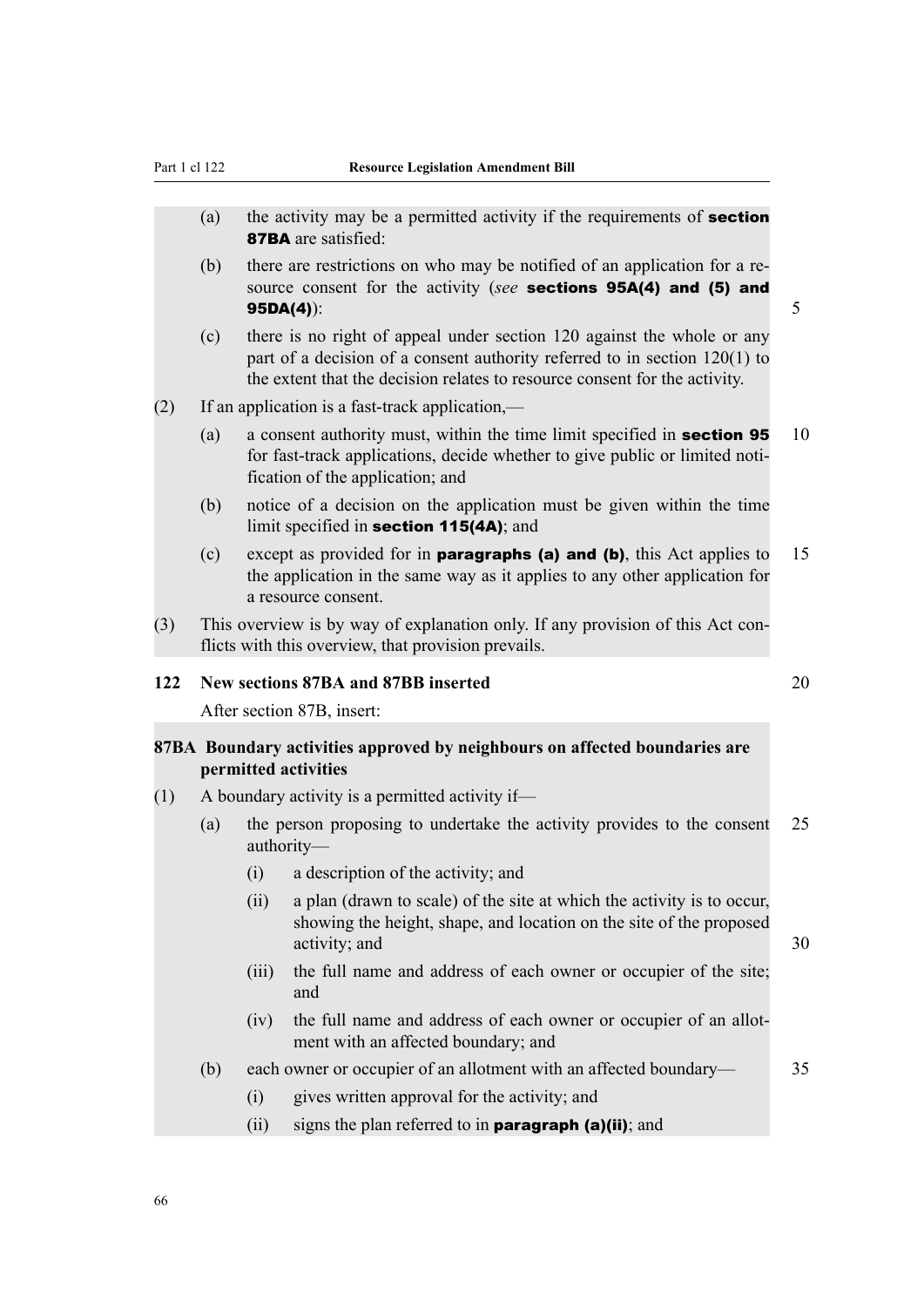- (c) the consent authority notifies the person proposing to undertake the activity that the activity is a permitted activity.
- (2) If a person proposing to undertake an activity provides information to a consent authority under this section, the consent authority must,—
	- (a) if **subsection (1)(a) and (b)** are satisfied, give a notice under **subsec-** 5 tion (1)(c); or
	- (b) if **subsection (1)(a) and (b)** are not satisfied, notify the person of that fact and return the information to the person.
- (3) A notice given under this section must be in writing.
- (4) If a person has submitted an application for a resource consent for a boundary 10 activity that is a permitted activity under this section, the application need not be further processed, considered, or decided and must be returned to the applicant.

#### **87BB Activities meeting certain requirements are permitted activities**

- (1) An activity is a permitted activity if—  $15$ 
	- (a) the activity would be a permitted activity except for a marginal or temporary non-compliance with requirements, conditions, and permissions specified in this Act, regulations (including any national environmental standard), a plan, or a proposed plan; and
	- (b) any adverse environmental effects of the activity are no different in char- 20 acter, intensity, or scale than they would be in the absence of the marginal or temporary non-compliance referred to in paragraph (a); and
	- (c) any adverse effects of the activity on a person are less than minor; and
	- (d) the consent authority, in its discretion, decides to notify the person proposing to undertake the activity that the activity is a permitted activity. 25
- (2) A consent authority may give a notice under **subsection (1)(d)**
	- (a) after receiving an application for a resource consent for the activity; or
	- (b) on its own initiative.
- (3) The notice must be in writing and must include—
	- (a) a description of the activity; and  $30$
	- (b) details of the site at which the activity is to occur; and
	- (c) the consent authority's reasons for considering that the activity meets the criteria in subsection  $(1)(a)$  to  $(c)$ , and the information relied on by the consent authority in making that decision.
- (4) If a person has submitted an application for a resource consent for an activity 35 that is a permitted activity under this section, the application need not be further processed, considered, or decided and must be returned to the applicant.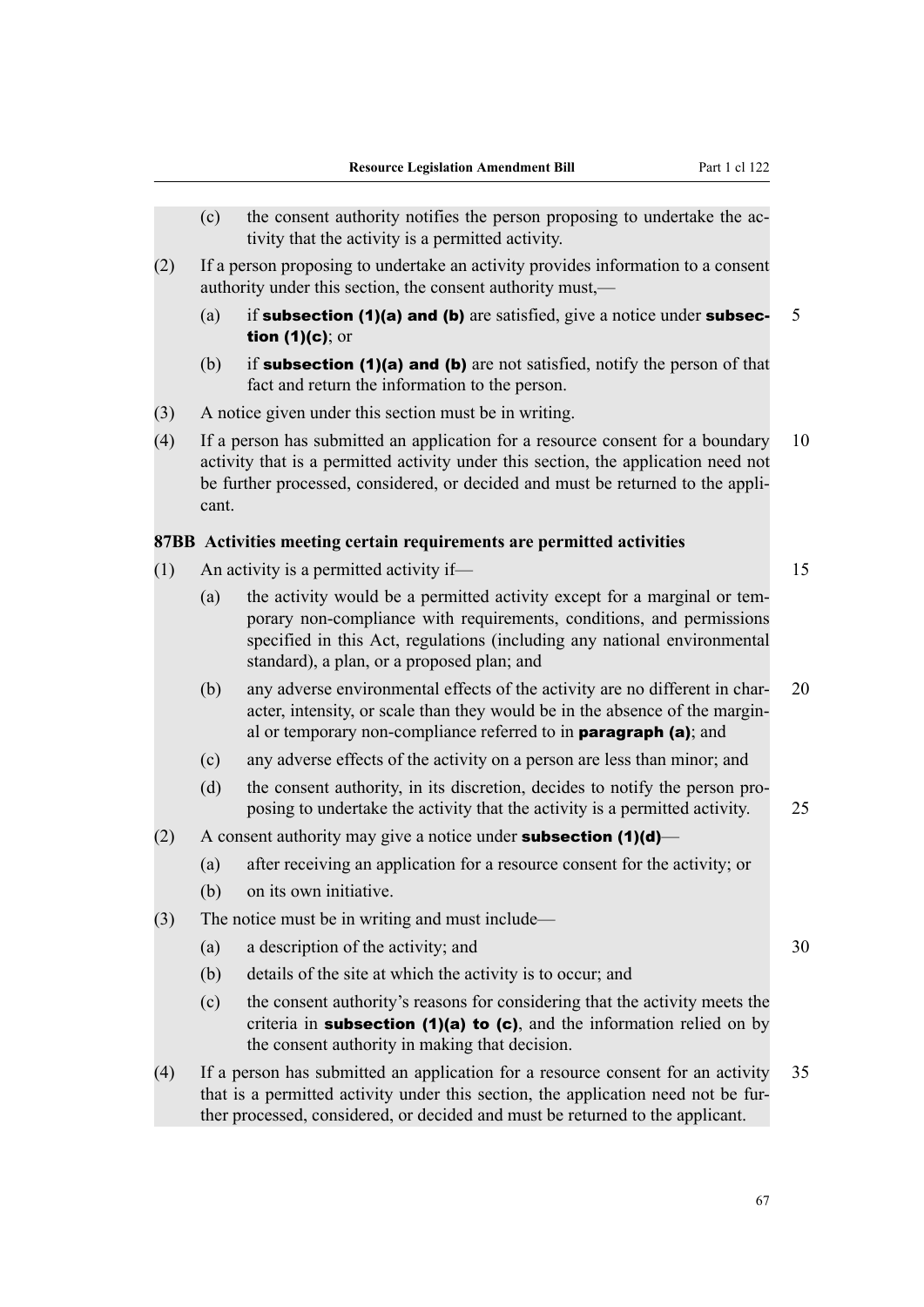# **123 Section 88 amended (Making an application)**

- (1) Replace section 88(2)(b) with:
	- (b) in the case of a fast-track application, include the prescribed information relating to the activity (*see* section 360F(1)(b)); and
	- (c) in the case of any other application, include the information relating to 5 the activity, including an assessment of the activity's effects on the environment, that is required by Schedule 4.
- (2) Replace section 88(3)(b) with:
	- (b) include the information required by **subsection (2)(b) or (c)** (as applicable). 10
- **124 Section 88E amended (Excluded time periods relating to other matters)** In section  $88E(3)$ , replace "95E(3)" with "95E(4)".

### **125 Sections 95 to 95B replaced**

Replace sections 95 to 95B with:

| 95  | Time limit for public notification or limited notification                                                                                                                  |                                                                                                                                                             |    |  |
|-----|-----------------------------------------------------------------------------------------------------------------------------------------------------------------------------|-------------------------------------------------------------------------------------------------------------------------------------------------------------|----|--|
| (1) | A consent authority must, within the time limit specified in <b>subsection (2)</b> ,—                                                                                       |                                                                                                                                                             |    |  |
|     | (a)                                                                                                                                                                         | decide, in accordance with <b>sections 95A and 95B</b> , whether to give<br>public or limited notification of an application for a resource consent;<br>and |    |  |
|     | (b)                                                                                                                                                                         | notify the application if it decides to do so.                                                                                                              | 20 |  |
| (2) | The time limit is,—                                                                                                                                                         |                                                                                                                                                             |    |  |
|     | (a)                                                                                                                                                                         | in the case of a fast-track application, 10 working days after the day the<br>application is first lodged; and                                              |    |  |
|     | (b)                                                                                                                                                                         | in the case of any other application, 20 working days after the day the<br>application is first lodged.                                                     | 25 |  |
| 95A | <b>Public notification of consent applications</b>                                                                                                                          |                                                                                                                                                             |    |  |
| (1) | A consent authority must follow the steps set out in this section, in the order<br>given, to determine whether to publicly notify an application for a resource<br>consent. |                                                                                                                                                             |    |  |
|     | Step 1: mandatory public notification in certain circumstances                                                                                                              |                                                                                                                                                             |    |  |
| (2) | Determine whether the application meets any of the criteria set out in <b>subsec-</b><br>tion (3) and,—                                                                     |                                                                                                                                                             |    |  |
|     | (a)                                                                                                                                                                         | if the answer is yes, publicly notify the application; and                                                                                                  |    |  |
|     | (b)                                                                                                                                                                         | if the answer is no, go to step 2.                                                                                                                          |    |  |
| (3) | The criteria for step 1 are as follows:                                                                                                                                     |                                                                                                                                                             |    |  |
|     | (a)                                                                                                                                                                         | the applicant has requested that the application be publicly notified:                                                                                      |    |  |
|     |                                                                                                                                                                             |                                                                                                                                                             |    |  |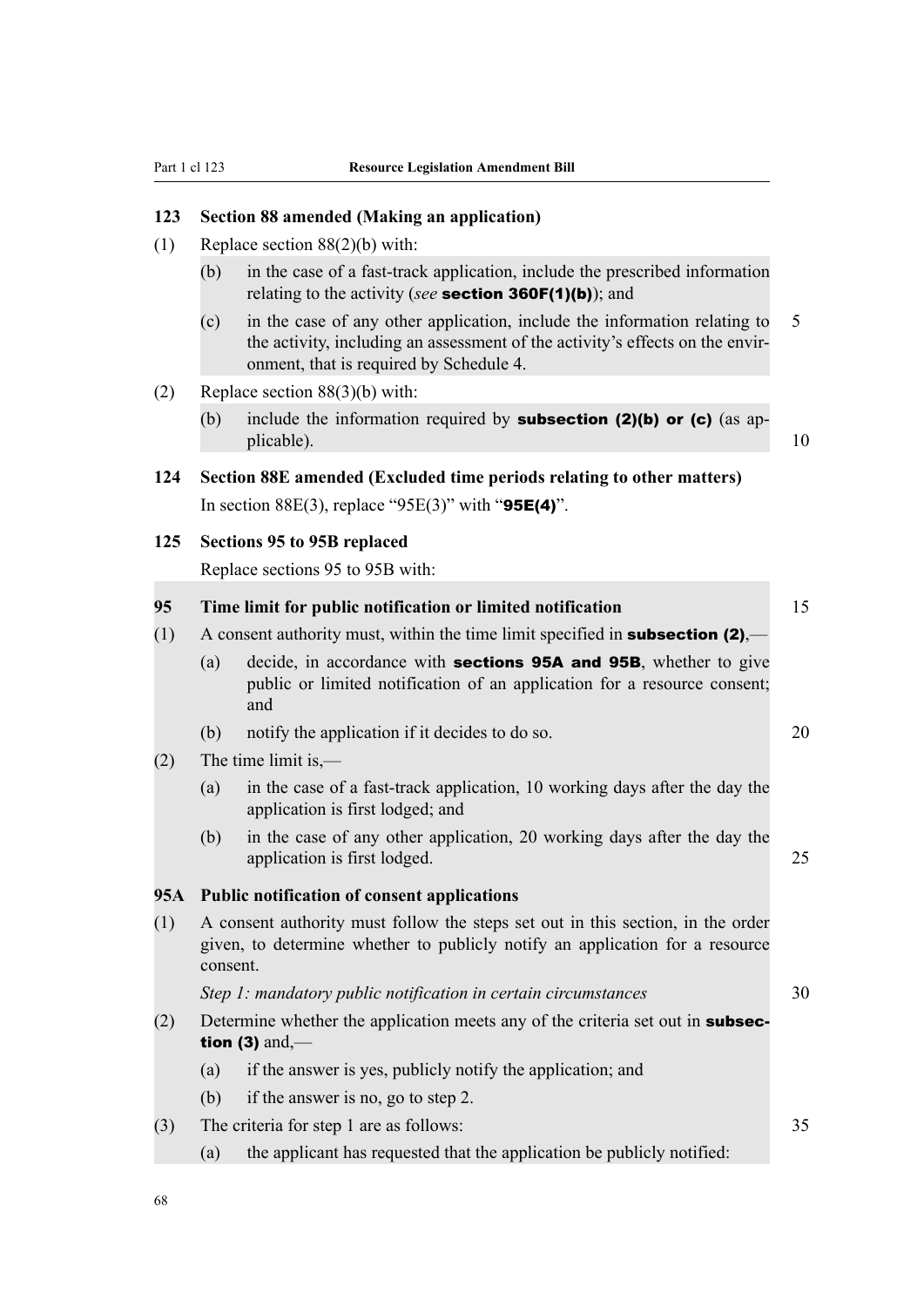- (b) public notification is required under section  $95C$ :
- (c) the application includes a proposal to exchange recreation reserve land under section 14B of the Reserves Act 1977.

*Step 2: if not required by step 1, public notification precluded in certain circumstances* 5

- (4) Determine whether the application meets either of the criteria set out in subsection (5) and,-
	- (a) if the answer is yes, go to step 4 (step 3 does not apply); and
	- (b) if the answer is no, go to step 3.
- (5) The criteria for step 2 are as follows: 10
	- (a) a rule or national environmental standard precludes public notification of the application:
	- (b) the application is for a resource consent for 1 or more of the following, but no other, activities:
		- (i) a controlled activity: 15
		- (ii) a restricted-discretionary or discretionary activity, but only if the activity is a boundary activity, a subdivision of land, or a residential activity:
		- (iii) a prescribed activity (*see* section 360G(1)(a)(i)).
- (6) In subsection (5), **residential activity** means an activity associated with the 20 construction, alteration, or use of a dwellinghouse on land that, under a district plan, is intended to be used solely or principally for residential purposes.

*Step 3: if not precluded by step 2, public notification required in certain circumstances*

- (7) Determine whether the application meets either of the criteria set out in sub- 25 section (8) and,-
	- (a) if the answer is yes, publicly notify the application and specify in the notice the adverse effects that the consent authority considers to be relevant under section 95D (if applicable); and
	- (b) if the answer is no, go to step 4.  $30$

- (8) The criteria for step 3 are as follows:
	- (a) a rule or national environmental standard requires public notification of the application:
	- (b) the consent authority decides, in accordance with section 95D, that the activity will have or is likely to have adverse effects on the environment 35 that are more than minor.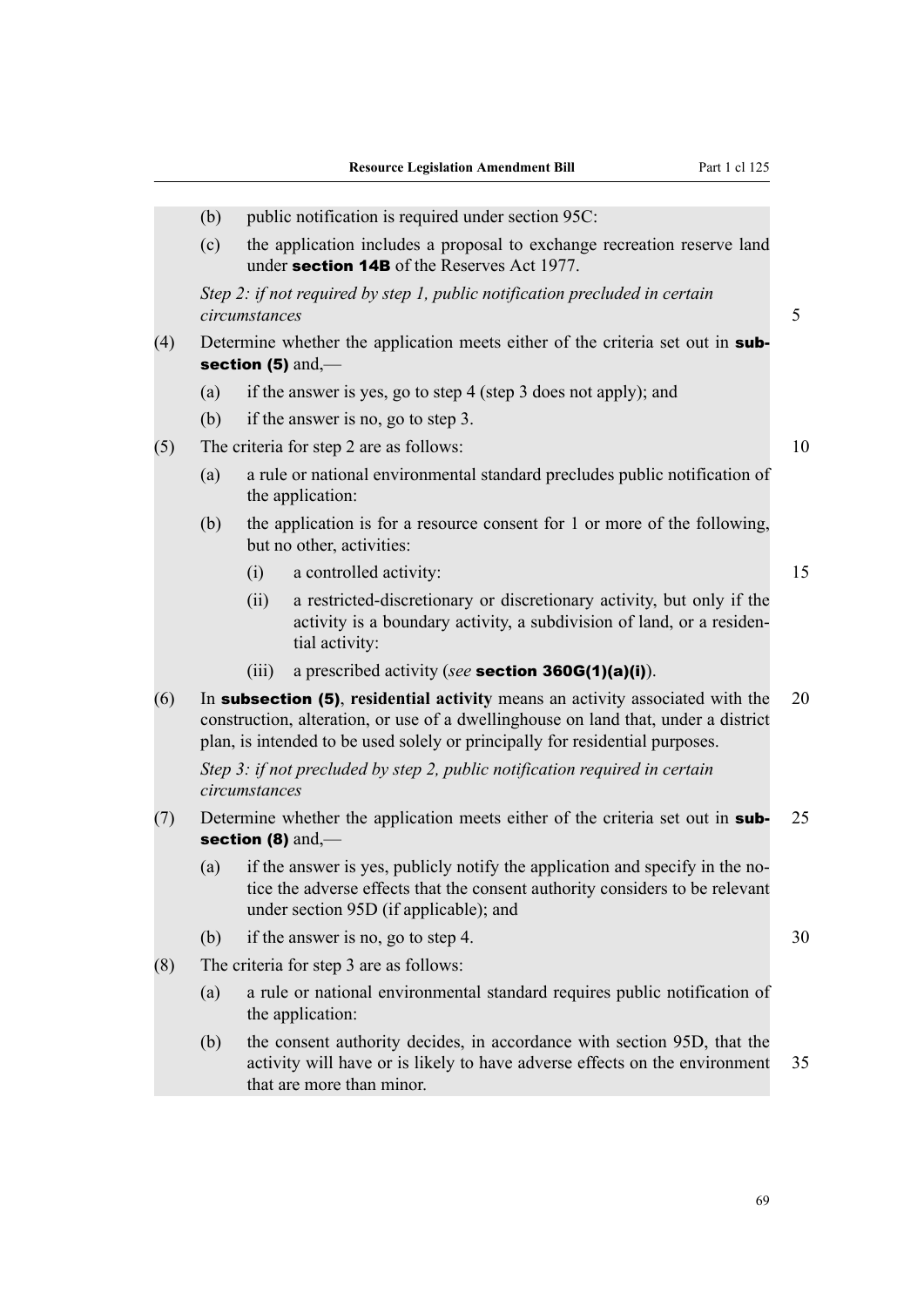### *Step 4: public notification in special circumstances*

- (9) Determine whether special circumstances exist in relation to the application that warrant the application being publicly notified and,—
	- (a) if the answer is yes, publicly notify the application and specify in the notice the special circumstances that warrant the application being publicly 5 notified; and
	- (b) if the answer is no, do not publicly notify the application, but determine whether to give limited notification of the application under **section** 95B.

### **95B Limited notification of consent applications** 10

(1) A consent authority must follow the steps set out in this section, in the order given, to determine whether to give limited notification of an application for a resource consent, if the application is not publicly notified under **section 95A**.

*Step 1: certain affected persons must be notified*

- (2) Determine whether there are any— 15
	- (a) affected protected customary rights groups; or
	- (b) affected customary marine title groups (in the case of an application for a resource consent for an accommodated activity).
- (3) Determine—
	- (a) whether the proposed activity is on or adjacent to, or may affect, land 20 that is the subject of a statutory acknowledgement made in accordance with an Act specified in Schedule 11; and
	- (b) whether the person to whom the statutory acknowledgement is made is an affected person under section 95E.
- (4) Notify the application to each group identified under subsection (2) and each 25 affected person identified under **subsection (3)**, and specify in the notice the adverse effects that the consent authority considers to be relevant for the purpose of section 95E, 95F, or 95G (as applicable).

*Step 2: notification of other affected persons precluded in certain circumstances* 30

- (5) Determine whether the application meets either of the criteria set out in subsection (6) and,-
	- (a) if the answer is yes, go to step 4 (step 3 does not apply); and
	- (b) if the answer is no, go to step 3.
- (6) The criteria for step 2 are as follows: 35
	- (a) a rule or national environmental standard precludes limited notification of the application: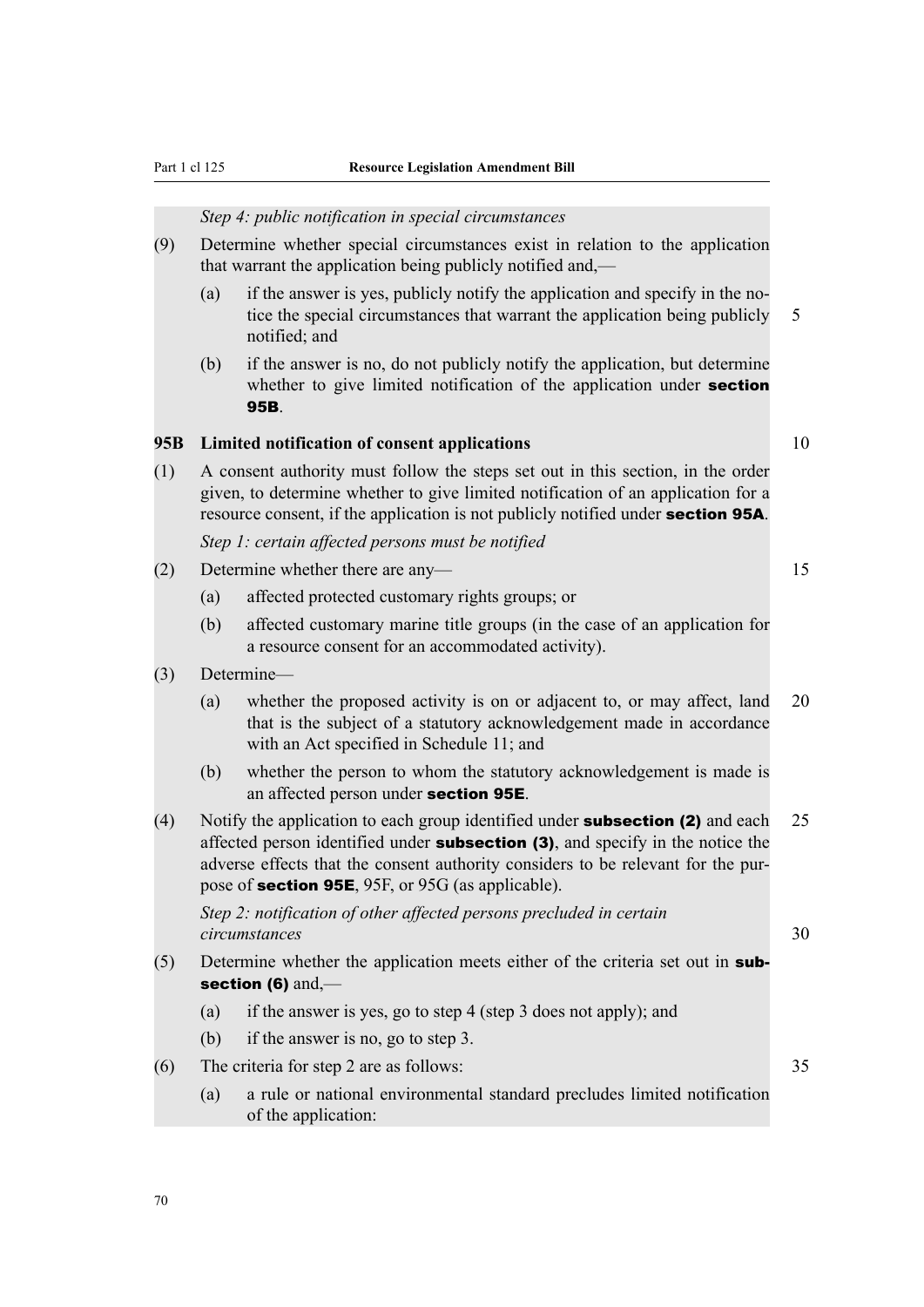|      | (b)      | the application is for a resource consent for either or both of the follow-<br>ing, but no other, activities: |                                                                                                                                                                                                                                                   |    |  |  |
|------|----------|---------------------------------------------------------------------------------------------------------------|---------------------------------------------------------------------------------------------------------------------------------------------------------------------------------------------------------------------------------------------------|----|--|--|
|      |          | (i)                                                                                                           | a controlled activity other than a subdivision of land:                                                                                                                                                                                           |    |  |  |
|      |          | (ii)                                                                                                          | a prescribed activity (see section $360G(1)(a)(ii)$ ).                                                                                                                                                                                            |    |  |  |
|      | notified |                                                                                                               | Step 3: if not precluded by step 2, certain other affected persons must be                                                                                                                                                                        | 5  |  |  |
| (7)  |          | Determine-                                                                                                    |                                                                                                                                                                                                                                                   |    |  |  |
|      | (a)      |                                                                                                               | whether the proposed activity is on or adjacent to, or may affect,—                                                                                                                                                                               |    |  |  |
|      |          | (i)                                                                                                           | land in respect of which a nohoanga, an overlay classification, or<br>a vest and vesting back is granted in accordance with an Act listed<br>in Schedule 3 of the Treaty of Waitangi Act 1975; or                                                 | 10 |  |  |
|      |          | (ii)                                                                                                          | land that is the site of a wahi tapu that is recognised in a plan or<br>entered on the New Zealand Heritage List/Rārangi Kōrero main-<br>tained under section 65 of the Heritage New Zealand Pouhere<br>Taonga Act 2014; and                      | 15 |  |  |
|      | (b)      |                                                                                                               | whether the person to whom the nohoanga, overlay classification, or vest<br>and vesting back is granted, or the iwi to whom the site is wahi tapu, is<br>an affected person under section 95E.                                                    |    |  |  |
| (8)  |          | Determine-                                                                                                    |                                                                                                                                                                                                                                                   |    |  |  |
|      | (a)      |                                                                                                               | which other persons are eligible under <b>section 95DA</b> to be considered<br>affected persons in relation to the application (eligible persons); and                                                                                            | 20 |  |  |
|      | (b)      |                                                                                                               | which of the other persons are affected persons under <b>section 95E</b> .                                                                                                                                                                        |    |  |  |
| (9)  |          |                                                                                                               | Notify each affected person identified under <b>subsections (7) and (8)</b> of the<br>application, and specify in the notice the adverse effects that the consent au-<br>thority considers to be relevant for the purpose of <b>section 95E</b> . | 25 |  |  |
|      |          |                                                                                                               | Step 4: further notification in special circumstances                                                                                                                                                                                             |    |  |  |
| (10) |          |                                                                                                               | Determine whether special circumstances exist in relation to the application<br>that warrant notification of the application to any other persons and,—                                                                                           |    |  |  |
|      | (a)      | and                                                                                                           | if the answer is yes, notify those persons and specify in the notice the<br>special circumstances that warrant their being notified of the application;                                                                                           | 30 |  |  |
|      | (b)      |                                                                                                               | if the answer is no, do not notify anyone else.                                                                                                                                                                                                   |    |  |  |
|      |          |                                                                                                               | Meaning of nohoanga, overlay classification, and vest and vesting back                                                                                                                                                                            |    |  |  |
| (11) |          |                                                                                                               | In subsection $(7)$ ,—                                                                                                                                                                                                                            |    |  |  |
|      |          | natural resources                                                                                             | nohoanga means an instrument, whether known as a nohoanga or by another<br>name, that provides for the grant of an entitlement to occupy 1 or more speci-<br>fied sites for the purpose of undertaking customary fishing and the gathering of     | 35 |  |  |
|      |          |                                                                                                               |                                                                                                                                                                                                                                                   |    |  |  |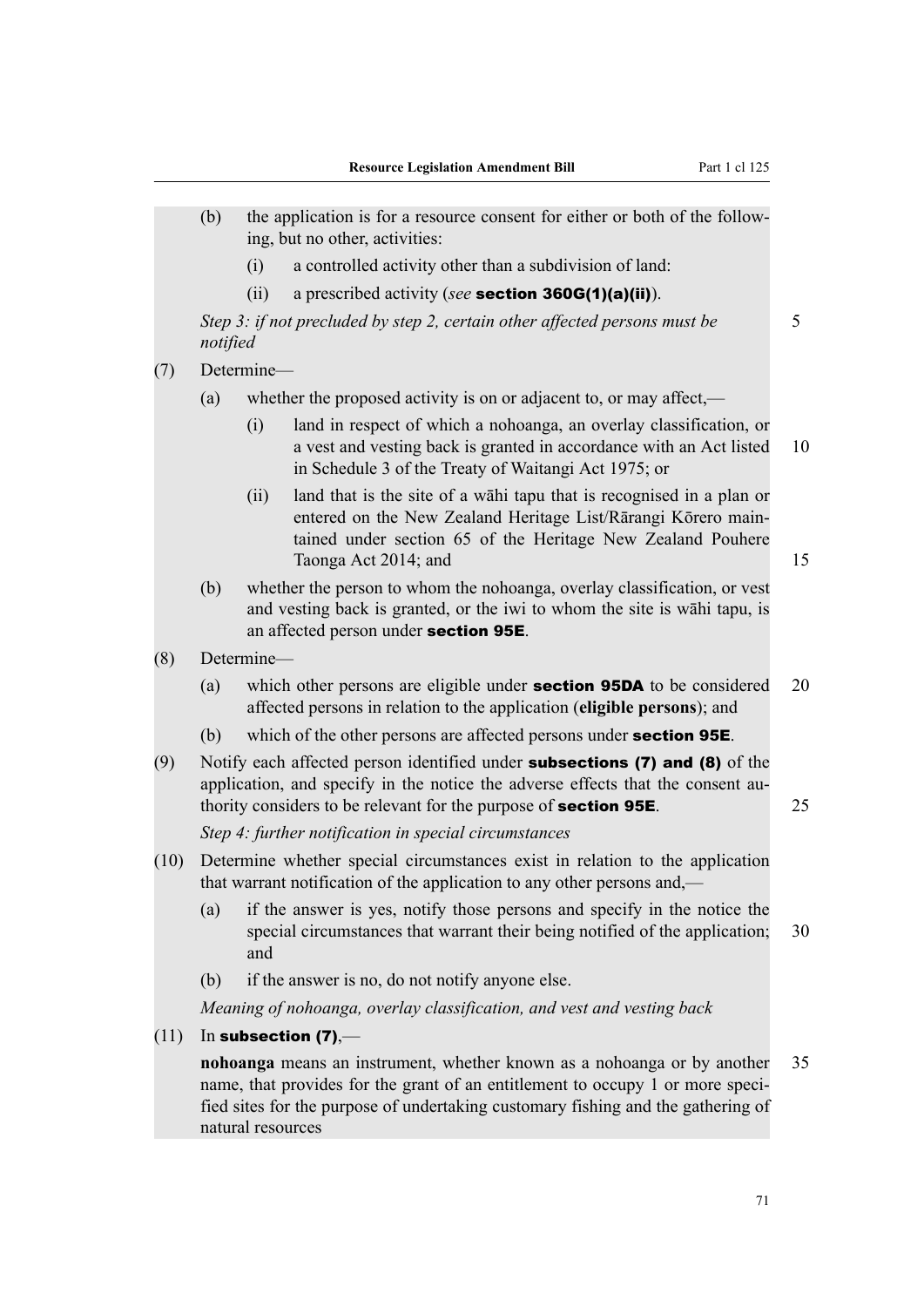**overlay classification** means an instrument, whether known as an overlay classification or by another name, that declares 1 or more specified areas to be subject to the Crown's acknowledgement of particular values in relation to the site and the agreement by the Crown and the governance entity of the relevant iwi of certain protection principles that are directed at avoiding harm to, or avoid- 5 ing the diminishing of, the values of the site

**vest and vesting back** means an instrument, whether known as a vest and vesting back or by another name, that provides for the Crown to vest the fee simple estate in a specified area of land in an entity on a specified date, and for the fee simple estate in that land to vest back in the Crown on a specified date. 10

## **126 Section 95C amended (Public notification of consent application after request for further information or report)**

In section  $95C(1)$ , replace "Despite section  $95A(1)$ , a consent authority must publicly notify an application for a resource consent if" with "A consent authority must publicly notify an application for a resource consent (*see* section 15 95A(2) and (3)) if".

## **127 Section 95D amended (Consent authority decides if adverse effects likely to be more than minor)**

- (1) In section 95D, replace "section 95A(2)(a)" with "section 95A(8)(b)".
- (2) After section 95D(c), insert: 20
	- (ca) may disregard an adverse effect of the activity if the adverse effect, considered in the context of the relevant plan or proposed plan, is already taken into account by the objectives and policies of that plan; and

## **128 New section 95DA inserted (Persons eligible to be considered affected persons for purpose of limited notification)** 25

After section 95D, insert:

## **95DA Persons eligible to be considered affected persons for purpose of limited notification**

(1) This section specifies, for the purpose of limited notification of an application for a resource consent, which persons other than those identified in **section** 30 **95B(3) and (7)** are eligible to be considered affected persons under **section 95E** in relation to the application and notified of the application under **section** 95B(9) if that subsection applies.

*Applications for which eligibility is not limited*

- (2) Any person is eligible to be considered an affected person in relation to the fol- 35 lowing applications:
	- (a) an application for a resource consent for an activity that may be granted only by a regional council, unless the activity is an activity prescribed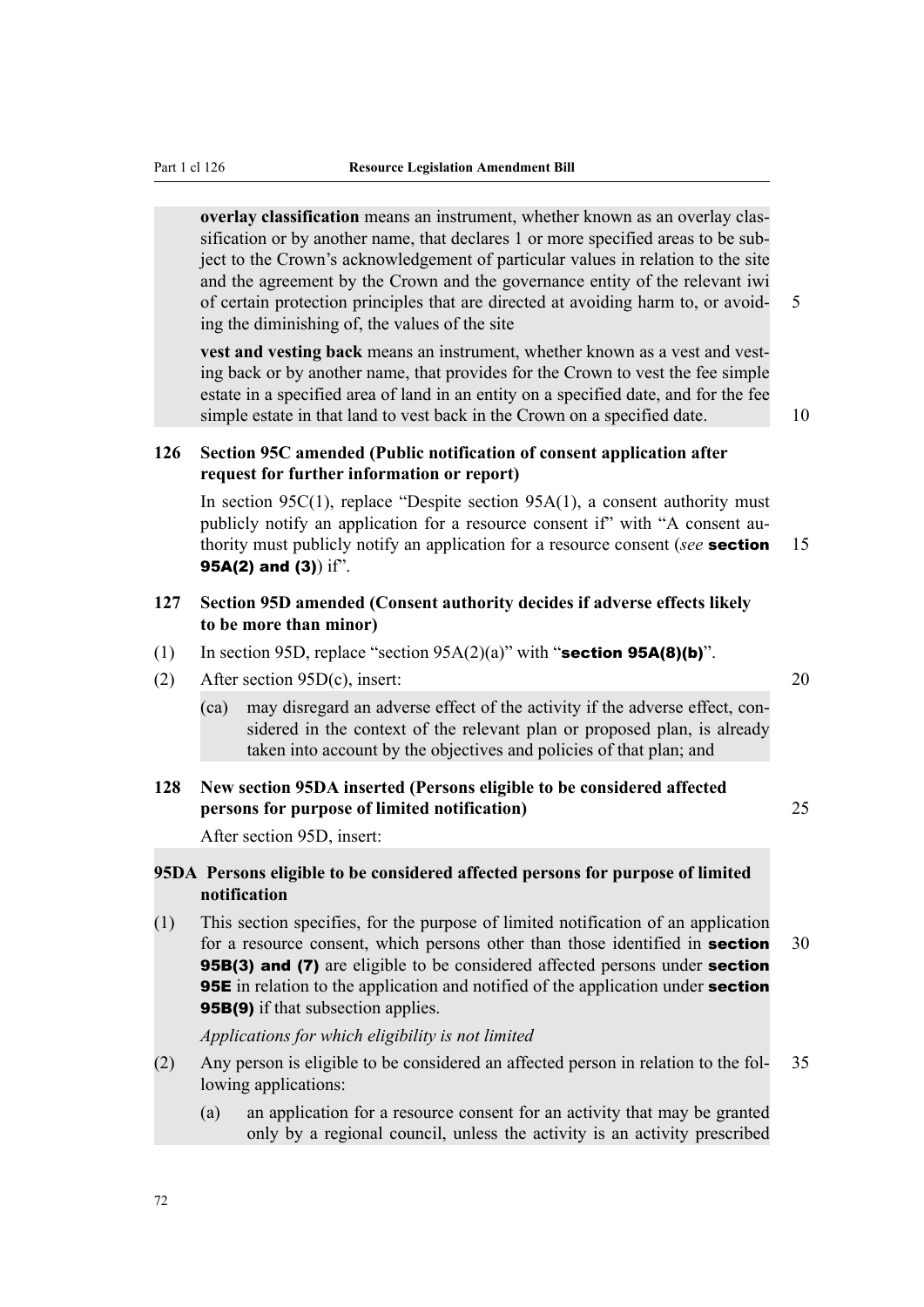under **section 360G(1)(b)** (in which case eligibility is determined under subsection (3)):

- (b) any other application for a resource consent for an activity, unless—
	- (i) the activity is an activity prescribed under **section 360G(1)(b)** (in which case eligibility is determined under **subsection (3)**); or  $5$
	- (ii) the activity is described in the first column of the table in **sub**section (4) (in which case eligibility is determined under that subsection).

*Limitations on eligibility*

- (3) To the extent that an application is for a resource consent for an activity pre- 10 scribed under **section 360G(1)(b)**, only a person who is a prescribed person in relation to that activity is eligible to be considered an affected person in relation to the application. This subsection prevails over subsections (2) and  $(4)$ .
- (4) To the extent that an application is for a resource consent for an activity descri- 15 bed in the first column of the following table, a person is eligible to be considered an affected person in relation to the application only if—
	- (a) the activity is not an activity prescribed under **section 360G(1)(b)** (in which case eligibility is determined under **subsection (3)**); and
	- (b) the person is listed in the second column alongside 1 or more of the de- 20 scriptions in the first column that applies to the activity:

| Activity for which consent is sought                                                                               | Persons eligible to be considered affected                                                                                                                                                         |
|--------------------------------------------------------------------------------------------------------------------|----------------------------------------------------------------------------------------------------------------------------------------------------------------------------------------------------|
| A boundary activity                                                                                                | The owner or occupier of any allotment with an<br>affected boundary                                                                                                                                |
| Any activity, other than a non-complying<br>activity, that is to occur on land that is<br>subject to a designation | The requiring authority responsible for the<br>designation                                                                                                                                         |
| A subdivision of land, unless the<br>subdivision is a non-complying activity                                       | The owner of infrastructure associated with<br>providing services to the land                                                                                                                      |
|                                                                                                                    | The medical officer of health (as defined in<br>section $2(1)$ of the Health Act 1956) for the<br>health district (within the meaning of that Act) in<br>which the proposed subdivision is located |
|                                                                                                                    | The New Zealand Fire Service                                                                                                                                                                       |
|                                                                                                                    | A Civil Defence Emergency Management Group<br>(as defined in section 4 of the Civil Defence<br>Emergency Management Act 2002) of which the<br>consent authority is a member                        |
| Any activity other than a boundary activity,<br>a subdivision of land, or a non-complying<br>activity              | The owner or occupier of an allotment that is<br>adjacent (see subsection $(5)$ ) to the allotment<br>on which the activity is to occur                                                            |
|                                                                                                                    | The owner of infrastructure assets that pass<br>through, over, or under the allotment on which<br>the activity is to occur                                                                         |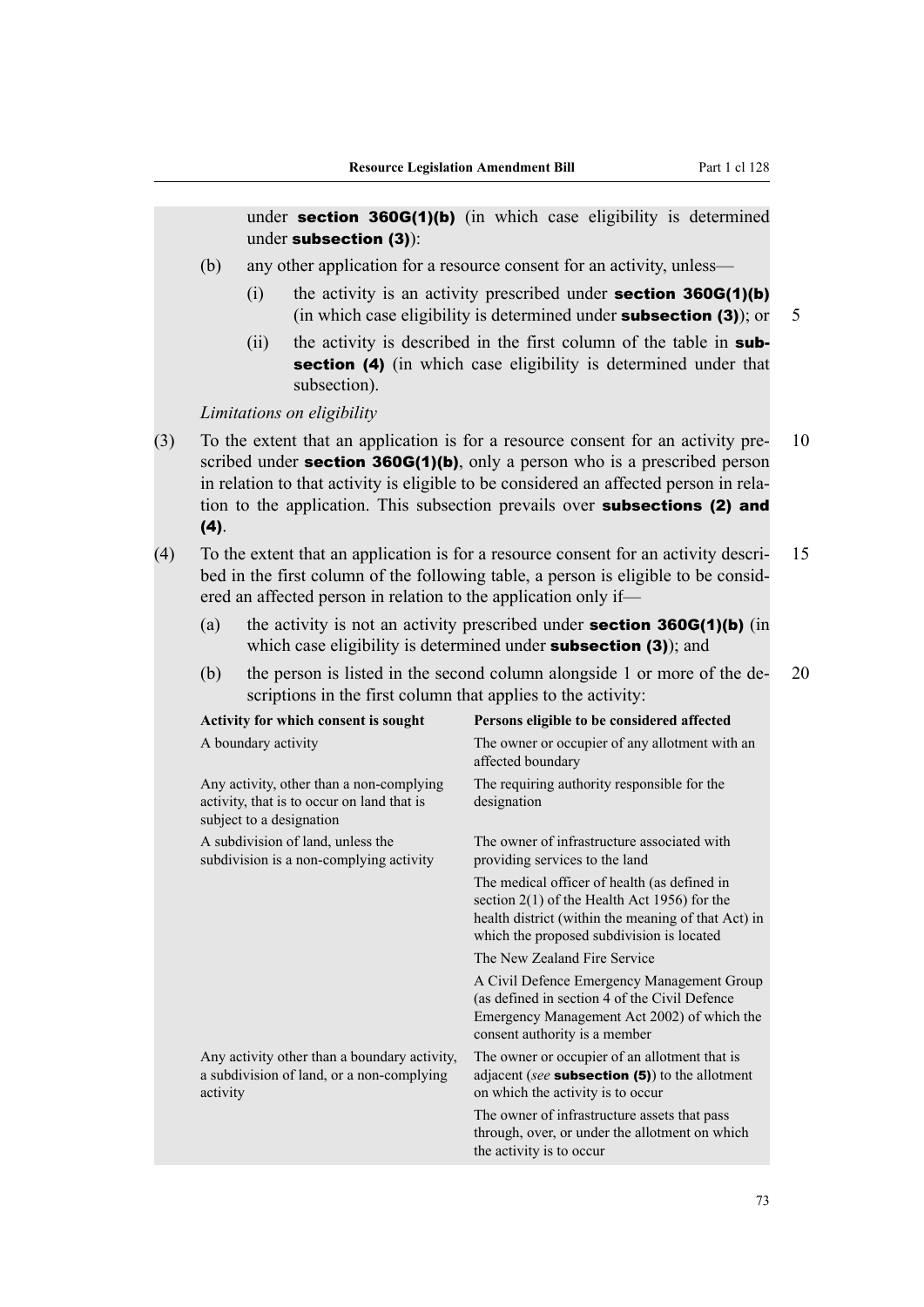*Meaning of adjacent*

- (5) For the purpose of subsection (4), an allotment (**allotment A**) is **adjacent** to another allotment (**allotment B**) if—
	- (a) any part of the boundary of allotment A touches the boundary of allotment B; or 5
	- (b) allotment A—
		- (i) is on the other side of a road, right of way, or watercourse from allotment B; and
		- (ii) is directly or diagonally opposite allotment B.

## **129 Section 95E replaced (Consent authority decides if person is affected** 10 **person)**

Replace section 95E with:

## **95E Affected persons for purpose of limited notification under section 95B**

- (1) For the purpose of giving limited notification of an application for a resource consent for an activity to a person under **section 95B(4) and (9)** (as applic-  $15$ able), a person is an **affected person** if the consent authority decides that the activity's adverse effects on the person are minor or more than minor (but are not less than minor).
- (2) The consent authority, in assessing an activity's adverse effects on a person for the purpose of this section,— 20
	- (a) may disregard an adverse effect of the activity on the person if a rule or a national environmental standard permits an activity with that effect; and
	- (b) must, if the activity is a controlled activity or a restricted discretionary activity, disregard an adverse effect of the activity on the person if the effect does not relate to a matter for which a rule or a national environ- 25 mental standard reserves control or restricts discretion; and
	- (c) may disregard an adverse effect of the activity if the adverse effect, considered in the context of the relevant plan or proposed plan, is already taken into account by the objectives and policies of that plan; and
	- (d) must have regard to every relevant statutory acknowledgement made in 30 accordance with an Act specified in Schedule 11.
- (3) A consent authority must record the adverse effects that are the basis for any decision that a person is an affected person.
- (4) A person is not an affected person in relation to an application for a resource consent for an activity if— 35
	- (a) the person has given, and not withdrawn, written approval for the proposed activity; or

74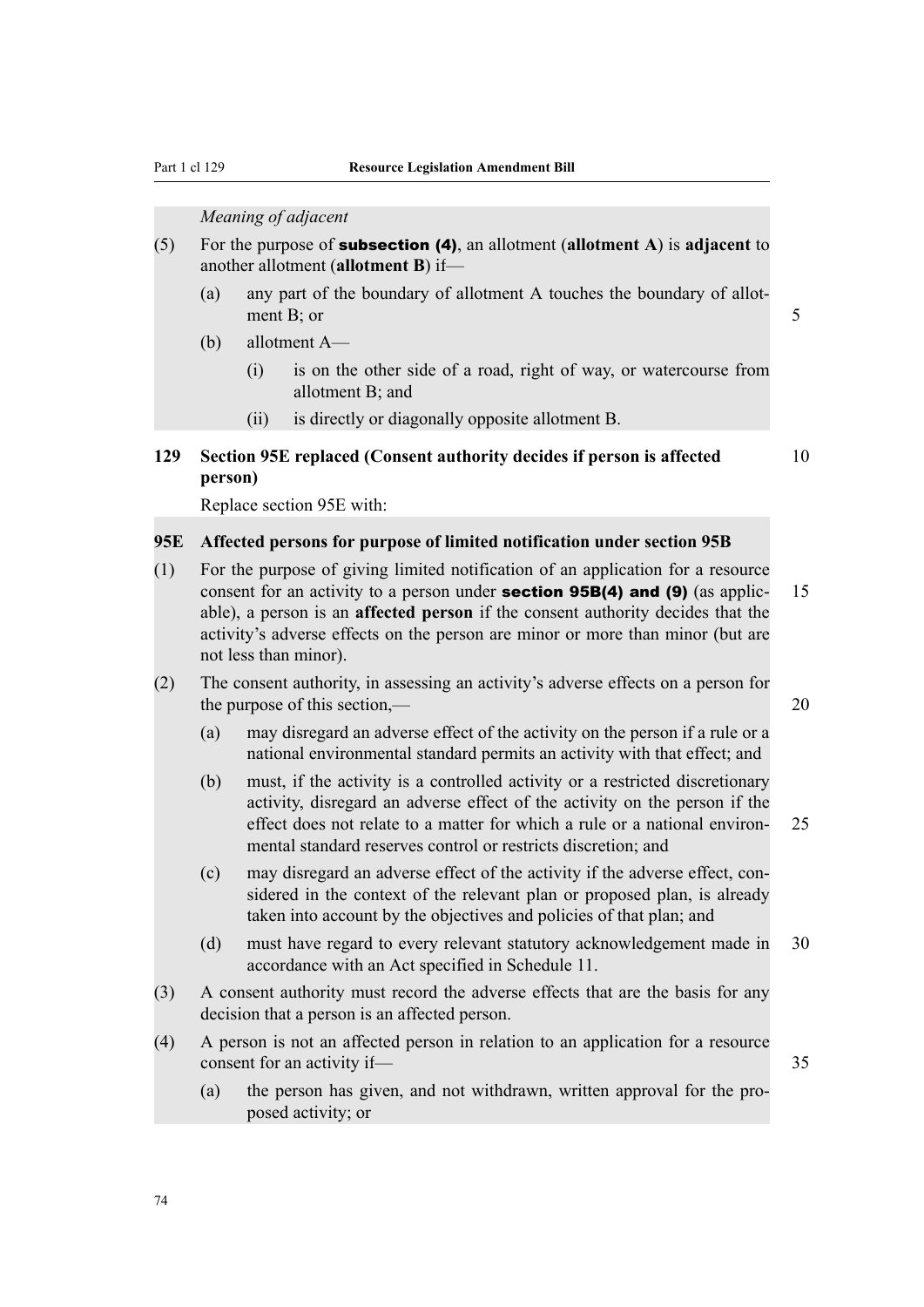- (b) the consent authority is satisfied that it is unreasonable in the circumstances for the applicant to seek the person's written approval.
- $(5)$  Subsection (4) prevails over subsection (1).

## **130 Section 95F amended (Status of protected customary rights group)**

- (1) In the heading to section 95F, replace "**Status of**" with "**Meaning of affected**". 5
- (2) In section 95F, replace "A consent authority must decide that a protected customary rights group is an affected protected customary rights group" with "A protected customary rights group is an **affected protected customary rights group**".

## **131 Section 95G amended (Status of customary marine title group)** 10

- (1) In the heading to section 95G, replace "**Status of**" with "**Meaning of affected**".
- (2) In section 95G, replace "A consent authority must decide that a customary marine title group is an affected customary marine title group" with "A customary marine title group is an **affected customary marine title group**". 15
- **132 Section 104D amended (Particular restrictions for non-complying activities)**

In section 104D(1), replace "for the purpose of section  $95A(2)(a)$ " with "for the purpose of notification".

## **133 Section 106 amended (Consent authority may refuse subdivision consent** 20 **in certain circumstances)**

(1) Replace section  $106(1)(a)$  and (b) with:

(a) there is a significant risk from natural hazards; or

- (2) After section 106(1), insert:
- (1A) For the purpose of **subsection (1)(a)**, an assessment of the risk from natural 25 hazards requires a combined assessment of—
	- (a) the likelihood of natural hazards occurring (whether individually or in combination); and
	- (b) the material damage to land in respect of which the consent is sought, other land, or structures that would result from natural hazards; and 30
	- (c) any likely subsequent use of the land in respect of which the consent is sought that would accelerate, worsen, or result in material damage of the kind referred to in paragraph (b).

## **134 Section 115 amended (Time limits for notification of decision)**

After section 115(4), insert: 35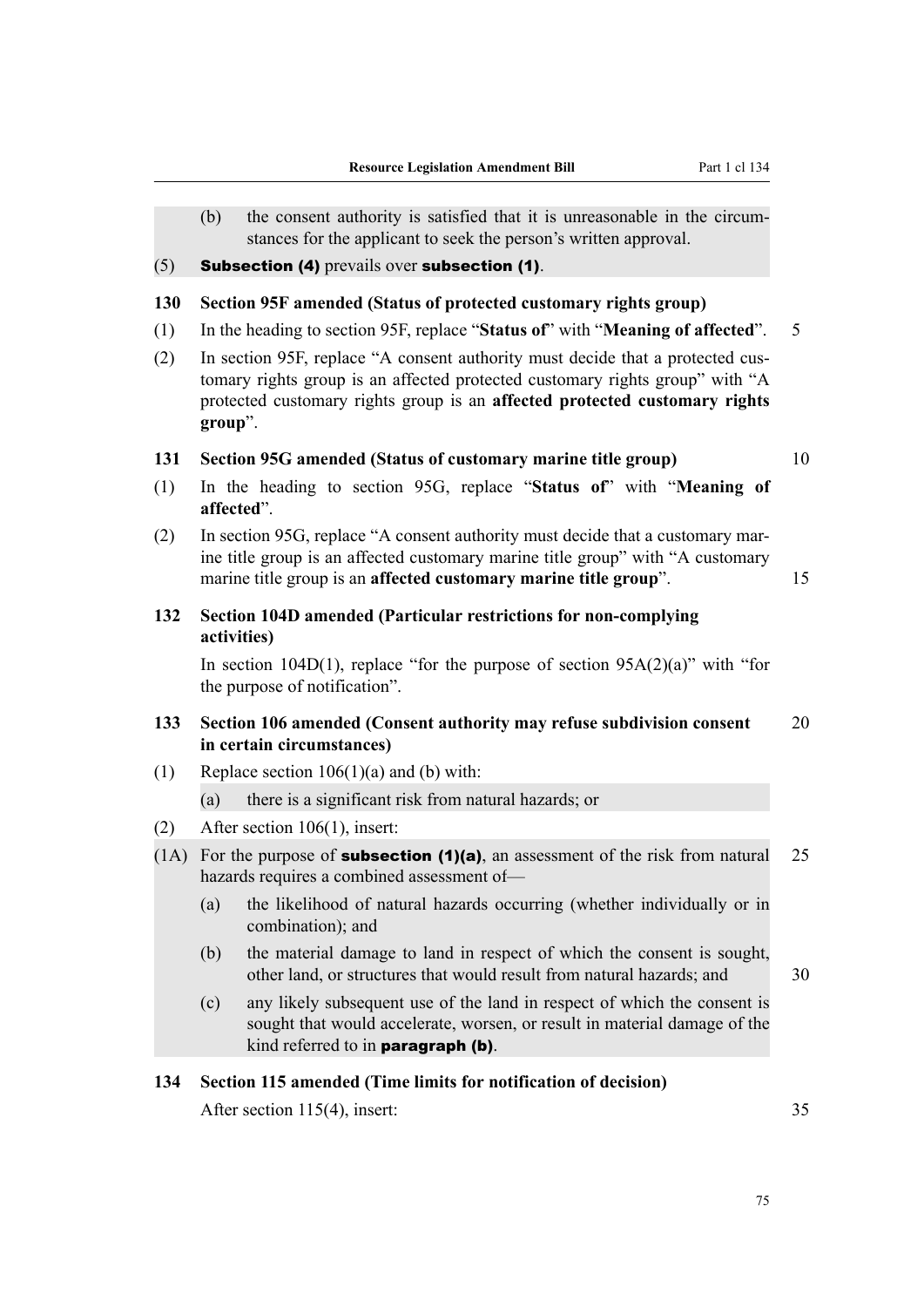(4A) Despite anything else in this section, if the application is a fast-track application, notice of the decision must be given within 10 working days after the date the application was first lodged with the authority.

## **135 Section 120 amended (Right to appeal)**

- (1) After section 120(1), insert: 5
- (1A) However,—
	- (a) there is no right of appeal under this section against the whole or any part of a decision of a consent authority referred to in subsection (1) to the extent that the decision relates to resource consent for—
		- (i) a boundary activity; or 10
		- (ii) a subdivision, unless the subdivision is a non-complying activity; and
	- (b) there is no right of appeal under this subsection against the whole or any part of a decision of a consent authority referred to in subsection (1) to the extent that the decision relates to resource consent for an activity 15 that—
		- (i) is a residential activity (being an activity associated with the construction, alteration, or use of a dwellinghouse on land that, under a district plan, is intended to be used solely or principally for residential purposes); and 20
		- (ii) is to occur on a single allotment; and
		- (iii) is a controlled, restricted-discretionary, or discretionary activity; and
	- (c) a person described in subsection (1)(b) may appeal under this section only in respect of a provision or matter raised in the person's submission 25 (excluding any part of the submission that is struck out under section 41D).
- (2) In section 120(2), after "sections  $357A$ ,", insert "357AB,".
- **136 Section 139 amended (Consent authorities and Environmental Protection Authority to issue certificates of compliance)** 30

In section 139(9), after "357A", insert ", 357AB,".

**137 Section 139A amended (Consent authorities to issue existing use certificates)**

In section 139A(10), after "357A", insert ", 357AB,".

## **138 Section 151 amended (Interpretation)**

In section 151, repeal the definition of **public notice**.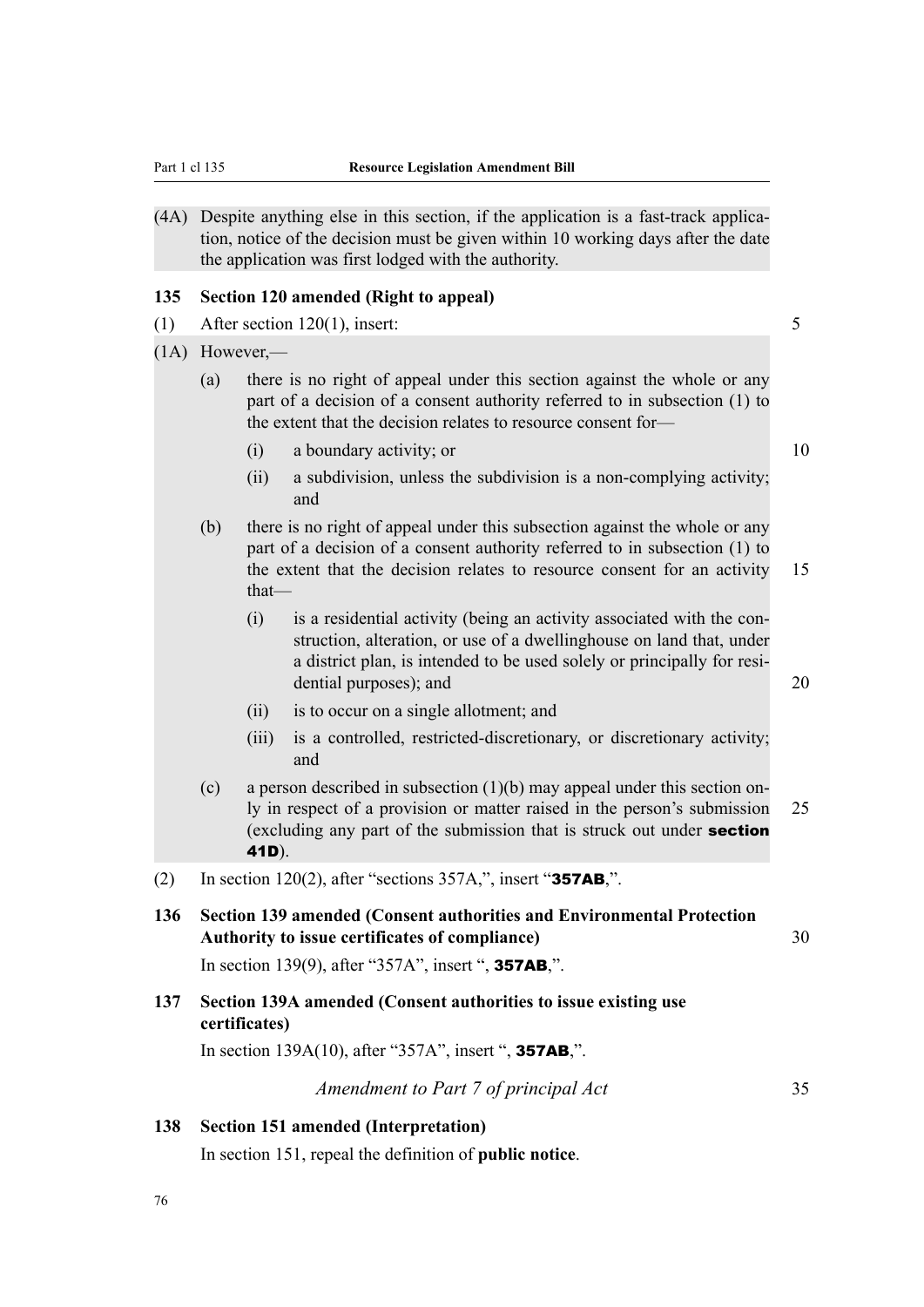*Amendment to Part 8 of principal Act*

**139 Section 198AD amended (Excluded time periods relating to other matters)** In section 198AD(1), replace "95E(3)" with "95E(4)".

*Amendment to Part 9 of principal Act*

## **140 Section 204 amended (Public notification of application)** 5

Replace section 204(1)(a) with:

- (a) public notice of the application is given; and
- (ab) a copy of the short summary of the notice referred to in **section** 2AB(1)(b), along with details of the Internet site where the notice can be accessed, is published in a daily newspaper in each of the cities of Auck- 10 land, Wellington, Christchurch, and Dunedin; and

*Amendments to Part 10 of principal Act*

## **141 Section 220 amended (Condition of subdivision consents)**

In section  $220(1)(d)$ ,—

- (a) replace "erosion, subsidence, slippage, or inundation" with "natural haz- 15 ards"; and
- (b) replace "subsidence, slippage, erosion, or inundation" with "natural hazards".

*Amendments to Part 14 of principal Act*

## **142 Section 352 amended (Service of documents)** 20

- (1) Replace section 352(1) with:
- (1) Where a notice or other document is to be served on a person for the purposes of this Act,—
	- (a) if the person has specified an electronic address as an address for service for the matter to which the document relates, and has not requested a 25 method of service listed in **paragraph (b)**, the document must be served by sending it to the electronic address; and
	- (b) if **paragraph (a)** does not apply, the document may be served by any of the following methods:
		- (i) delivering it personally to the person (other than a Minister of the 30 Crown):
		- (ii) delivering it at the usual or last known place of residence or business of the person:
		- (iii) sending it by pre-paid post addressed to the person at the usual or last known place of residence or business of the person: 35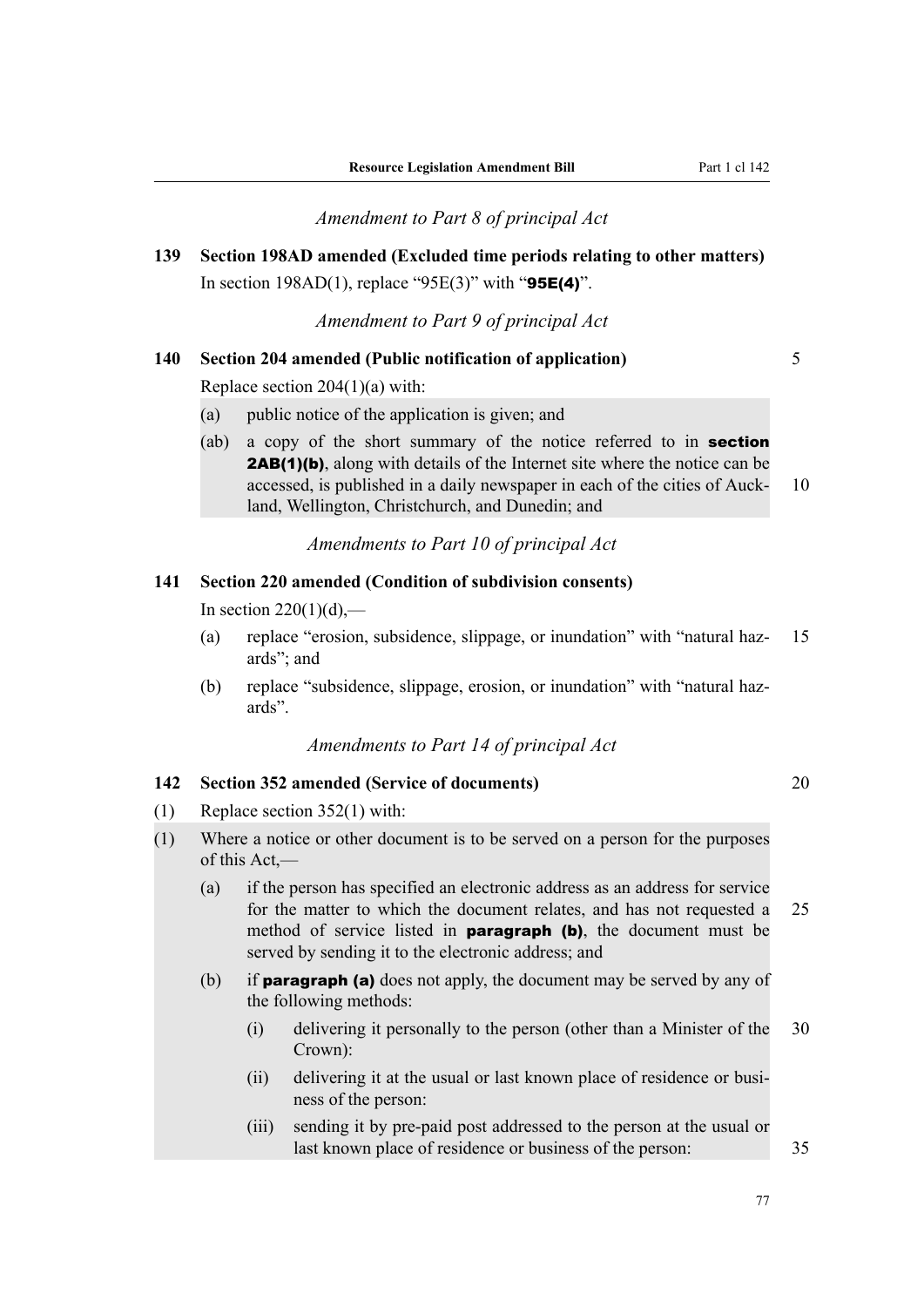- (iv) posting it to the PO box address that the person has specified as an address for service:
- (v) leaving it at a document exchange for direction to the document exchange box number that the person has specified as an address for service: 5
- (vi) sending it to the fax number that the person has specified as an address for service.
- (1A) However, if the document is to be served on a person to commence, or in the course of, court proceedings, **subsection (1)** does not apply if the court, whether expressly or in its rules or practices, requires a different method of 10 service.
- (2) In section 352(4A)(b), replace "email address" with "electronic address".
- (3) In section 352(5), replace "subsection (1)(c) or (d)" with "subsection  $(1)(b)(iii)$  or  $(iv)$ ".
- **143 Section 357 amended (Right of objection against certain decisions)** 15 In section 357(2), replace "section 41C(7)" with "section 41D".
- **144 New section 357AB inserted (Objection under section 357A(1)(f) or (g) may be considered by hearings commissioner)**

After section 357A, insert:

## **357AB Objection under section 357A(1)(f) or (g) may be considered by hearings** 20 **commissioner**

- (1) An applicant for a resource consent who has a right of objection under section  $357A(1)(f)$  or (g) (as applied by section  $357A(2)$  to (5)) may, when making the objection, request that the objection be considered by a hearings commissioner.
- (2) If a consent authority receives a request under this section, the authority must, 25 under section 34A(1), delegate its functions, powers, and duties under sections 357C and 357D to 1 or more hearings commissioners who are not members of the consent authority.

## **145 Section 357C amended (Procedure for making and hearing objection under sections 357 to 357B)** 30

After section 357C(2), insert:

- (2A) A notice of an objection made under section  $357A(1)(f)$  or (g) may include a request that the objection be considered by a hearings commissioner instead of by the consent authority.
- **146 New section 357CA inserted (Powers of hearings commissioner** 35 **considering objection under section 357A(1)(f) or (g))**

After section 357C, insert: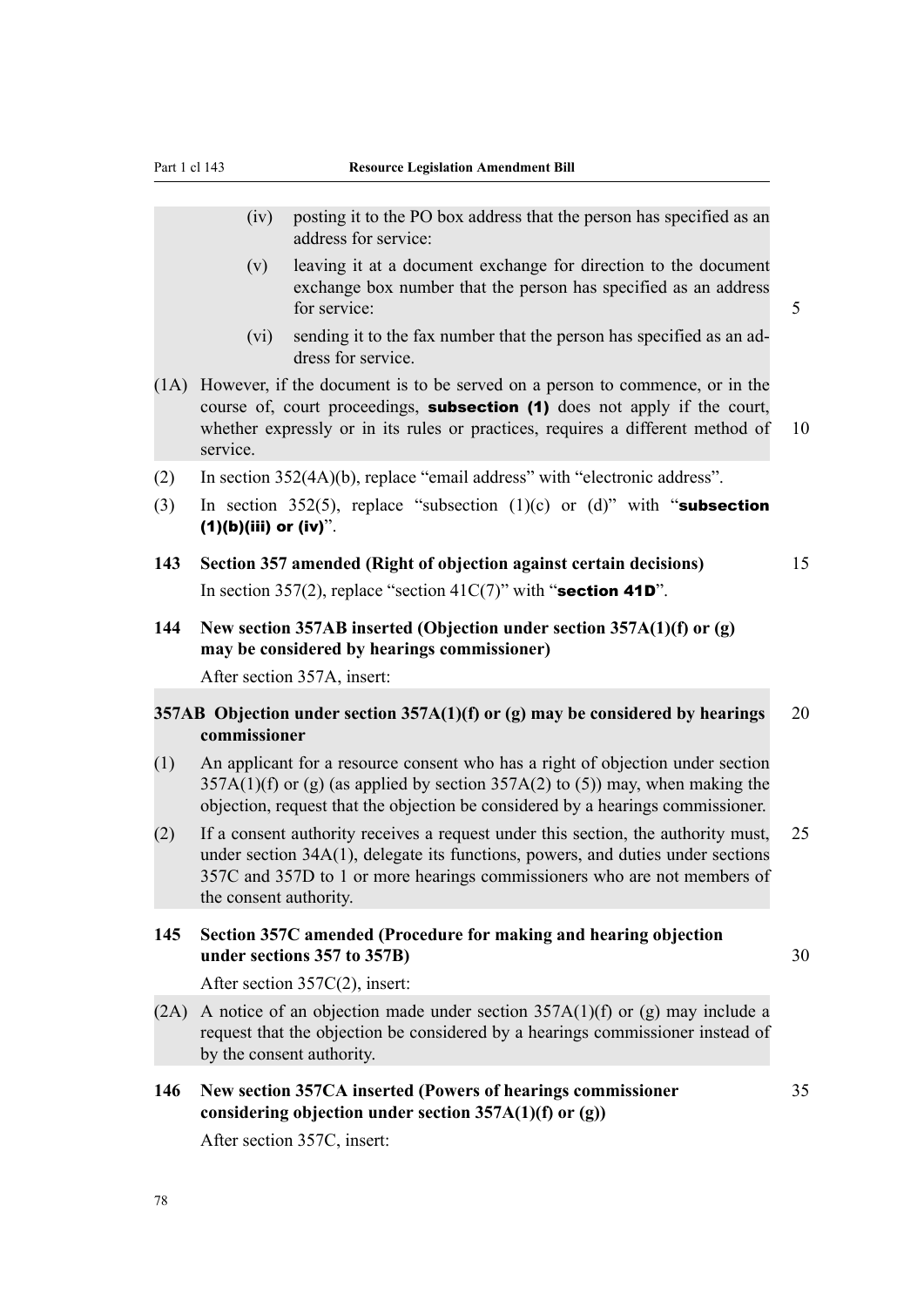|      |                                                                                                                                                                                                | 357CA Powers of hearings commissioner considering objection under section<br>$357A(1)(f)$ or $(g)$                                                                                                                                        |    |  |  |  |  |  |
|------|------------------------------------------------------------------------------------------------------------------------------------------------------------------------------------------------|-------------------------------------------------------------------------------------------------------------------------------------------------------------------------------------------------------------------------------------------|----|--|--|--|--|--|
| (1)  |                                                                                                                                                                                                | This section applies if a hearings commissioner is considering an objection<br>made under section $357A(1)(f)$ or (g) (see <b>section 357AB</b> ).                                                                                        |    |  |  |  |  |  |
| (2)  |                                                                                                                                                                                                | The hearings commissioner may do 1 or more of the following:                                                                                                                                                                              | 5  |  |  |  |  |  |
|      | (a)                                                                                                                                                                                            | require the person or body making the objection to provide further infor-<br>mation:                                                                                                                                                      |    |  |  |  |  |  |
|      | (b)                                                                                                                                                                                            | require the consent authority to provide further information:                                                                                                                                                                             |    |  |  |  |  |  |
|      | (c)                                                                                                                                                                                            | commission a report on any matter raised in the objection.                                                                                                                                                                                |    |  |  |  |  |  |
| (3)  |                                                                                                                                                                                                | However, the hearings commissioner must not require further information or<br>commission a report unless he or she considers that the information or report<br>will assist the hearings commissioner to make a decision on the objection. | 10 |  |  |  |  |  |
| 147  | 357B)                                                                                                                                                                                          | Section 357D amended (Decision on objections made under sections 357 to                                                                                                                                                                   |    |  |  |  |  |  |
|      |                                                                                                                                                                                                | In section $357D(3)$ , replace "consent authority" with "person to whom, or body<br>to which, the objection is made".                                                                                                                     | 15 |  |  |  |  |  |
| 148  | Section 358 amended (Appeals against certain decisions or objections)                                                                                                                          |                                                                                                                                                                                                                                           |    |  |  |  |  |  |
| (1)  | In section 358(1), delete "Appeals from objections under section $357(3A)$ , (4),<br>or $(8)$ or, for objections only to a board of inquiry, under section 357 $(2)$ are ex-<br>cluded."<br>20 |                                                                                                                                                                                                                                           |    |  |  |  |  |  |
| (2)  |                                                                                                                                                                                                | After section 358(1), insert:                                                                                                                                                                                                             |    |  |  |  |  |  |
| (1A) |                                                                                                                                                                                                | However, appeals from the following objections are excluded:                                                                                                                                                                              |    |  |  |  |  |  |
|      | (a)                                                                                                                                                                                            | an objection to an authority under section $357(2)$ , if the objection relates<br>to a decision that the authority made under section $41D(2)$ :                                                                                          |    |  |  |  |  |  |
|      | (b)                                                                                                                                                                                            | an objection to an authority under section $357(3A)$ or (8):                                                                                                                                                                              | 25 |  |  |  |  |  |
|      | (c)                                                                                                                                                                                            | an objection to a board of inquiry under section 357(4).                                                                                                                                                                                  |    |  |  |  |  |  |
| 149  |                                                                                                                                                                                                | <b>Section 360 amended (Regulations)</b>                                                                                                                                                                                                  |    |  |  |  |  |  |
|      | 41D".                                                                                                                                                                                          | In section $360(1)(hi)$ , replace "sections 41B and 41C" with "sections 41B to                                                                                                                                                            |    |  |  |  |  |  |
| 150  |                                                                                                                                                                                                | Section 360E amended (Regulations relating to administrative charges and<br>30<br>other amounts)                                                                                                                                          |    |  |  |  |  |  |
|      |                                                                                                                                                                                                | Replace section $360E(2)(a)$ (as inserted by section 105 of the Resource<br>Legislation Amendment Act 2015) with:                                                                                                                         |    |  |  |  |  |  |
|      | (a)                                                                                                                                                                                            | may require a local authority to fix a charge listed in section $36(1)$ only                                                                                                                                                              |    |  |  |  |  |  |

if the charge relates to — 35

(i) an application for a resource consent, a review of a resource consent, or an application to change or cancel a condition of a re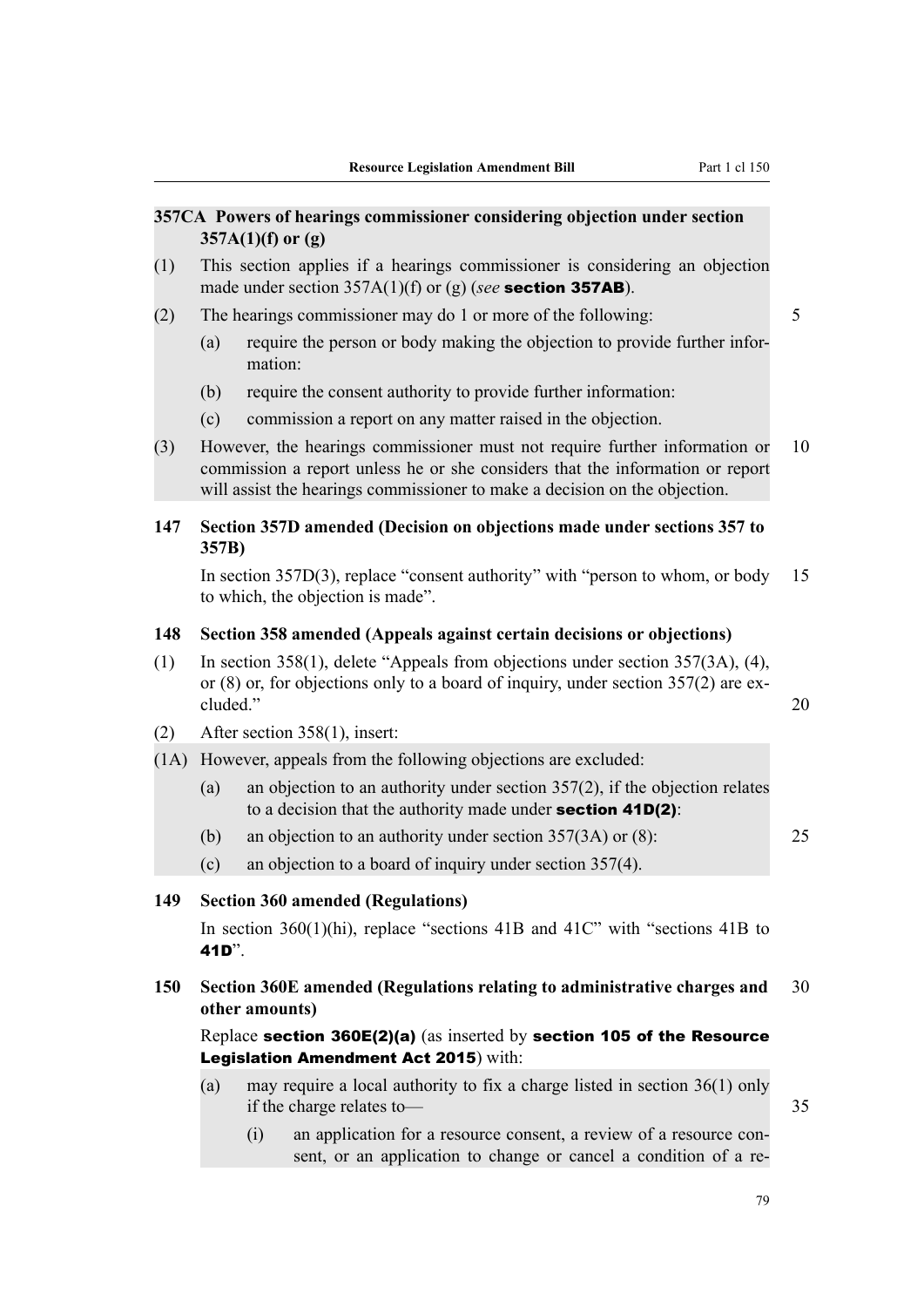source consent (including charges for certificates of compliance and existing use certificates); or

(ii) a notice issued under **section 87BA or 87BB** stating whether an activity is a permitted activity; and

**151 New sections 360F and 360G inserted** 5

After section 360E (as inserted by section 105 of the Resource Legislation Amendment Act 2015), insert:

## **360F Regulations relating to fast-track applications**

(1) The Governor-General may, by Order in Council made on the recommendation of the Minister, make regulations— 10

- (a) prescribing, for the purpose of section 87AAC (meaning of fast-track application), particular activities or classes of activities, or the methods or criteria that a consent authority must use to identify particular activities or classes of activities; and
- (b) prescribing, for the purpose of **section 88(2)(b)** (making an applica- 15 tion), the information that an application for a resource consent must include if it is a fast-track application.
- (2) The Minister—
	- (a) must not recommend that regulations be made under **subsection (1)(a)** unless he or she is satisfied that the scale and complexity of the activities 20 are unlikely to warrant a consent authority taking more than 10 working days to notify an applicant of the authority's decision on a relevant application; and
	- (b) must not recommend that regulations be made under **subsection (1)(b)** unless he or she is satisfied that the prescribed information requirements 25 are proportional to the likely effects of activities that may be the subject of a fast-track application.
- (3) In subsection (2), **relevant application**, in relation to an activity, means an application for a resource consent for the activity.
- (4) Section 360(2) and (4) applies to regulations made under this section. 30

### **360G Regulations relating to notification of consent applications**

- (1) The Governor-General may, by Order in Council made on the recommendation of the Minister, make regulations for all or any of the following purposes:
	- (a) prescribing particular activities or classes of activities, or the methods or criteria that a consent authority must use to identify particular activities 35 or classes of activities,—

(i) for the purpose of **section 95A(5)(b)(iii)** (to preclude public notification of an application for a resource consent for the activity):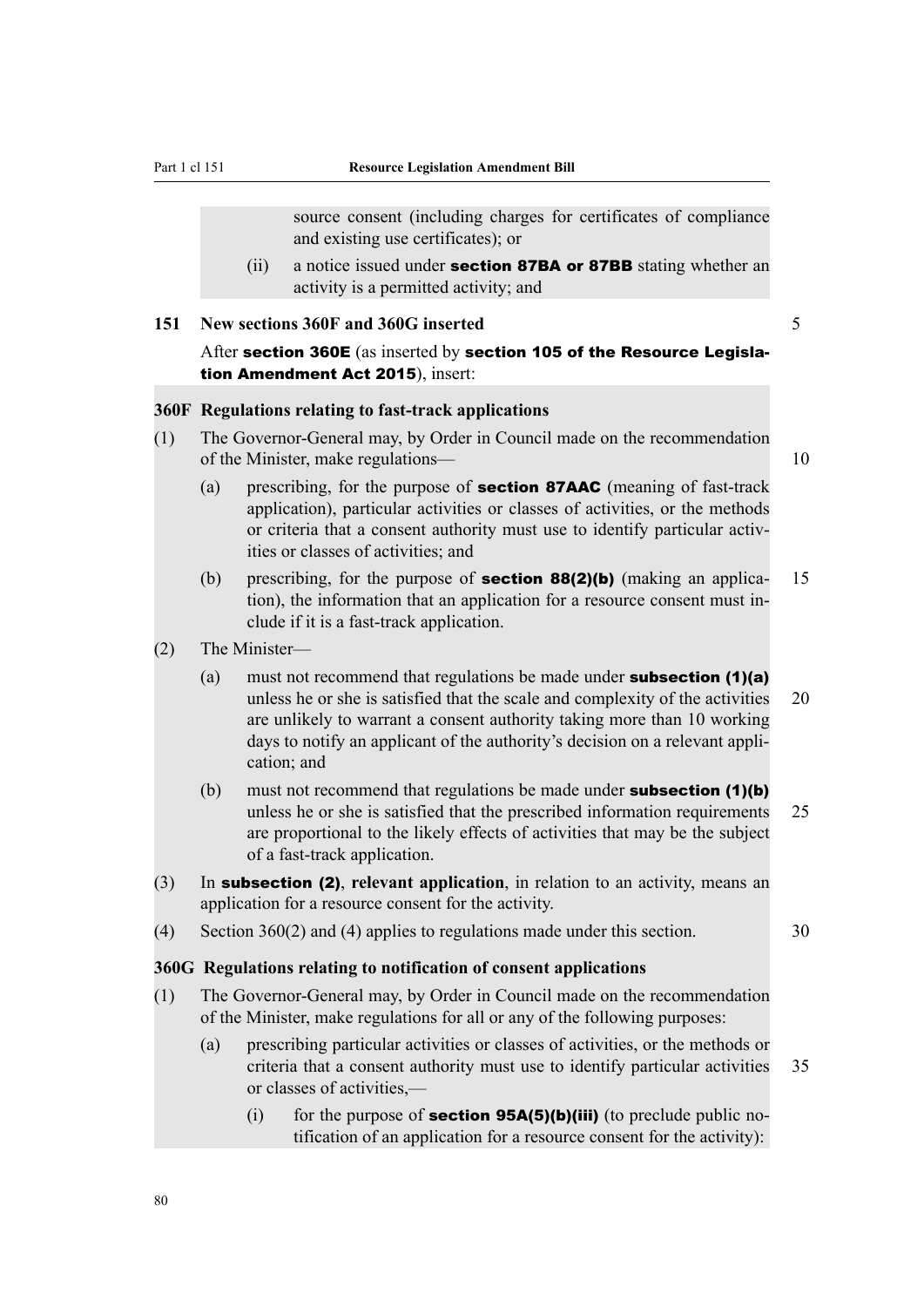|     | In Schedule 1, after clause 10, insert:                                                                                                                                                                                                                                                                                                                                                                                                                                |                                                                                                                                                                                                                                                                                                                                                   |
|-----|------------------------------------------------------------------------------------------------------------------------------------------------------------------------------------------------------------------------------------------------------------------------------------------------------------------------------------------------------------------------------------------------------------------------------------------------------------------------|---------------------------------------------------------------------------------------------------------------------------------------------------------------------------------------------------------------------------------------------------------------------------------------------------------------------------------------------------|
|     |                                                                                                                                                                                                                                                                                                                                                                                                                                                                        |                                                                                                                                                                                                                                                                                                                                                   |
|     | <b>Schedule 1 amended</b>                                                                                                                                                                                                                                                                                                                                                                                                                                              | 35                                                                                                                                                                                                                                                                                                                                                |
|     | Amendment to Schedule 1 of principal Act                                                                                                                                                                                                                                                                                                                                                                                                                               |                                                                                                                                                                                                                                                                                                                                                   |
|     | Section $360(2)$ and (4) applies to regulations made under this section.                                                                                                                                                                                                                                                                                                                                                                                               |                                                                                                                                                                                                                                                                                                                                                   |
|     | In subsection (2), relevant application or review, in relation to an activity,<br>means an application for a resource consent for the activity, a review of a re-<br>source consent for the activity, or an application to change or cancel a condi-<br>tion of a resource consent for the activity.                                                                                                                                                                   | 30                                                                                                                                                                                                                                                                                                                                                |
| (c) | make a recommendation for the purpose of <b>subsection</b> $(1)(b)$ unless<br>the Minister is satisfied that the nature and likely effects of the activities<br>referred to in <b>subsection</b> (1)(b)(i) are unlikely to warrant limited noti-<br>fication of a relevant application or review under section 95B(9) to<br>affected persons referred to in <b>section 95B(8)</b> other than persons or<br>classes of persons referred to in subsection $(1)(b)(ii)$ . | 25                                                                                                                                                                                                                                                                                                                                                |
| (b) | make a recommendation for the purpose of <b>subsection (1)(a)(ii)</b> unless<br>the Minister is satisfied that the nature and likely effects of the activities<br>are unlikely to warrant limited notification of a relevant application or<br>review under section 95B(9) to affected persons referred to in section<br>95B(7) and $(8)$ ; or                                                                                                                         | 20                                                                                                                                                                                                                                                                                                                                                |
| (a) | make a recommendation for the purpose of <b>subsection <math>(1)(a)(i)</math></b> unless<br>the Minister is satisfied that the nature and likely effects of the activities<br>are unlikely to warrant public notification of a relevant application or re-<br>view in the absence of special circumstances; or                                                                                                                                                         | 15                                                                                                                                                                                                                                                                                                                                                |
|     | classes of persons.                                                                                                                                                                                                                                                                                                                                                                                                                                                    |                                                                                                                                                                                                                                                                                                                                                   |
|     | teria that a consent authority must use to identify particular activ-<br>ities or classes of activities:<br>particular persons or classes of persons, or the methods or criteria<br>(ii)                                                                                                                                                                                                                                                                               | 10                                                                                                                                                                                                                                                                                                                                                |
| (b) | considered an affected person in respect of an application for a resource<br>$\text{consent})$ ,—                                                                                                                                                                                                                                                                                                                                                                      | 5                                                                                                                                                                                                                                                                                                                                                 |
|     | tification of an application for a resource consent for the activity<br>to certain affected persons):                                                                                                                                                                                                                                                                                                                                                                  |                                                                                                                                                                                                                                                                                                                                                   |
|     |                                                                                                                                                                                                                                                                                                                                                                                                                                                                        | (ii)<br>for the purpose of <b>section 95B(6)(b)(ii)</b> (to preclude limited no-<br>prescribing, for the purpose of <b>section 95DA(3)</b> (to limit who may be<br>particular activities or classes of activities, or the methods or cri-<br>(i)<br>that a consent authority must use to identify particular persons or<br>The Minister must not- |

(1) A local authority must, before the time for making its decision under clause 10, apply to the Minister for an extension of the time for giving a decision under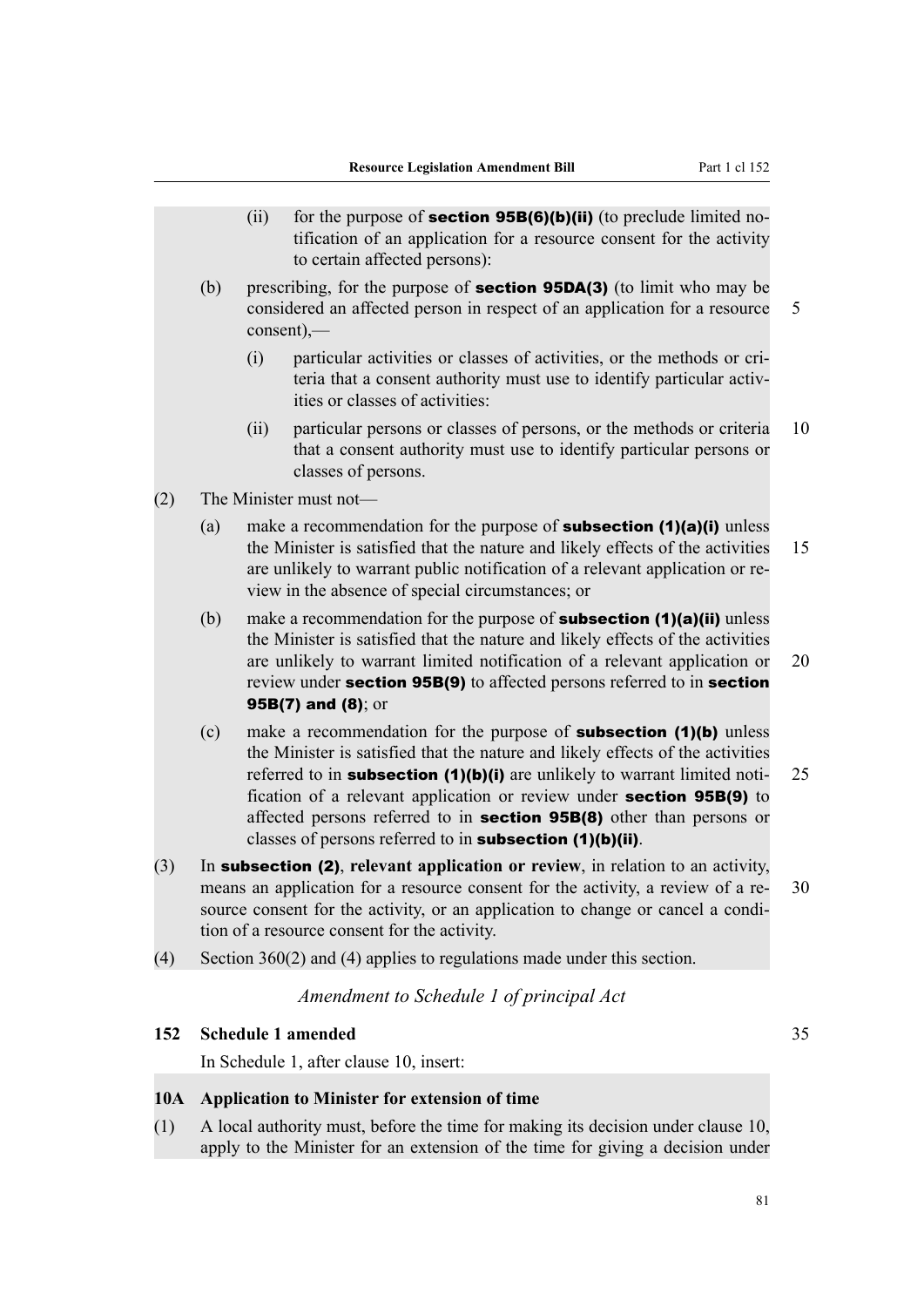that clause if the local authority is unable, or is likely to be unable, to meet the requirement of clause 10(4)(a) (under which decisions must be given within 2 years of notification of a proposed policy statement or plan).

- (2) An application under **subclause (1)** must be in writing, and must set out—
	- (a) the reasons for the request for an extension; and  $5$
	- (b) the duration of the extension required.
- (3) Before applying for an extension, a local authority must take into account—
	- (a) the interests of any person who, in its opinion, may be directly affected by an extension; and
	- (b) the interests of the community in achieving adequate assessment of the 10 effects of the proposed policy statement or plan or change to a policy statement or plan; and
	- (c) its duty under section 21 to avoid unreasonable delay.
- (4) The Minister—
	- (a) may decline or agree to an extension applied for under **subclause (1)**; 15 but
	- (b) in the case of a regional coastal plan, must consider the views of the Minister of Conservation before granting an extension.
- (5) The Minister must serve notice of his or her decision on the local authority.
- (6) If the Minister grants an extension, the local authority must give public notice 20 of that extension.
- (7) This clause applies instead of section 37 if the time limit prescribed by clause  $10(4)(a)$  is to be extended.

Subpart 3—Amendments that commence 5 years after Royal assent

*Amendments to Part 6 of principal Act* 25

## **153 Section 108 amended (Conditions of resource consents)** Repeal section  $108(2)(a)$ ,  $(9)$ , and  $(10)$ .

- **154 Section 110 repealed (Refund of money and return of land where activity does not proceed)** Repeal section 110. 30
- **155 Section 111 repealed (Use of financial contributions)** Repeal section 111.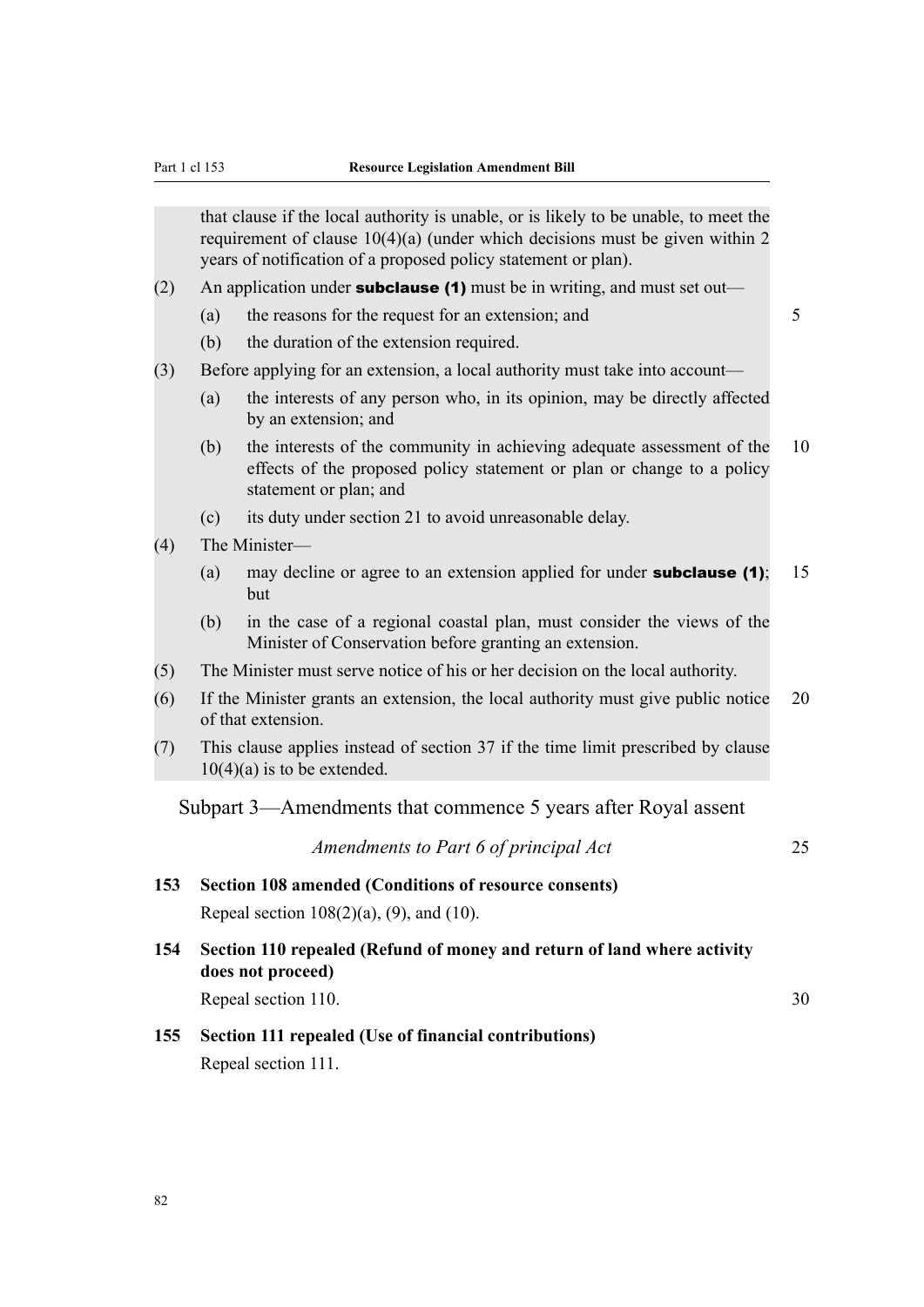*Amendments to Part 10 of principal Act* **156 Section 222 amended (Completion certificates)** In section  $222(1)$ ,— (a) delete "or on the making of a financial contribution (as defined in sec- $\text{tion } 108(9)$ "; and  $\text{5}$ (b) delete "or make the financial contribution (as the case may be)". *Amendments to Part 15 of principal Act* **157 Section 407 amended (Subdivision consent conditions)** In section 407(1), delete " $108(2)(a)$  or". **158 Section 409 repealed (Financial contributions for developments)** 10 Repeal section 409. **159 Section 411 repealed (Restriction on imposition of conditions as to financial contributions)** Repeal section 411. *Amendment to Schedule 12 of principal Act* 15 **160 Schedule 12 amended** In Schedule 12, after **clause 16** (as inserted by **section 110 of the Re**source Legislation Amendment Act 2015), insert the clauses set out in Schedule 4 of this Act. *Consequential amendments* 20 **161 Consequential amendments relating to financial contributions** Amend the enactments specified in **Schedule 5** as set out in that schedule. **Part 2 Amendments to Reserves Act 1977 162 Principal Act** 25

## **163 New sections 14A and 14B and cross-heading inserted**

This Part amends the Reserves Act 1977 (the **principal Act**).

After section 14, insert: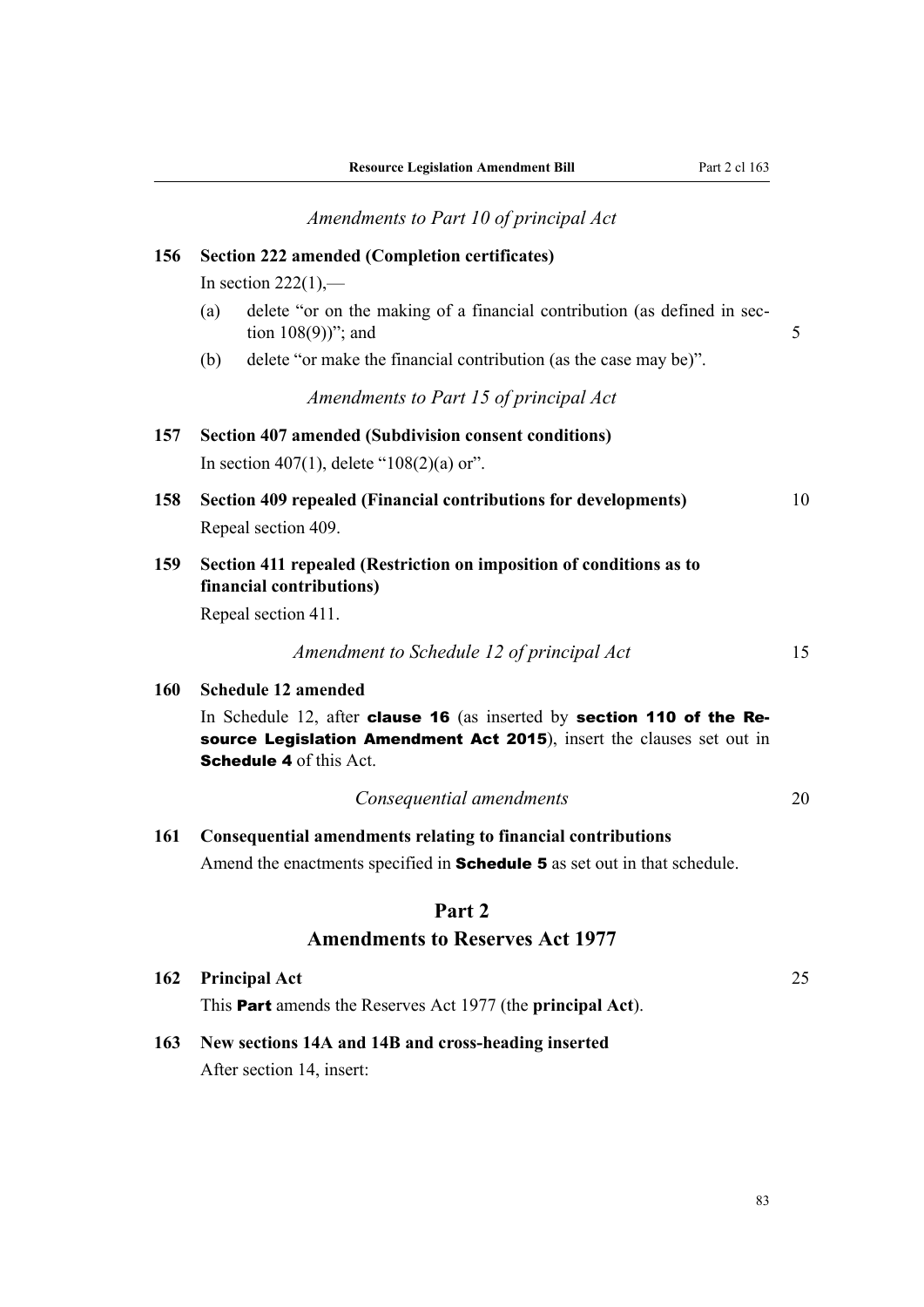#### *Exchange of reserves for other land*

## **14A Minister may authorise exchange of reserve land for other land**

- (1) The Minister may, by notice in the *Gazette*, authorise the exchange of the whole or any part of the land comprised in any reserve for any other land to be held for the same purposes. 5
- (2) If the land is vested in an administering body, the Minister may authorise the exchange under **subsection (1)** only on the request of the administering body.
- $(3)$  Before making a request under **subsection (2)**, either—
	- (a) the administering body must pass a resolution authorising the request; or
	- (b) a change must have been made to a district plan under the Resource 10 Management Act 1991 to enable the exchange to be made.
- (4) Before passing a resolution for the purpose of **subsection (3)(a)**, the administering body must—
	- (a) publish a notice of the proposal in 1 or more newspapers circulating—
		- (i) in the district of the administering body; or 15
		- (ii) in the district or locality of the people who benefit from or enjoy the reserve; and
	- (b) give interested parties no less than 1 month to comment; and
	- (c) consider any submissions received within that period.
- (5) The administering body must forward to the Commissioner for transmission to 20 the Minister—
	- (a) a copy of all submissions (including any objections) received on the proposed exchange; and
	- (b) the administering body's comments on any of those submissions; and

(c) a copy of any resolution made for the purpose of **subsection (3)(a)**.  $25$ Compare: 1977 No 66 s 15(1), (2)

## **14B Administering body may authorise exchange of recreation reserve land for other land**

- (1) An administering body may, by notice in the *Gazette*, authorise the exchange of the whole or any part of the land comprised in a recreation reserve that is ves- 30 ted in that administering body for other land to be held for the same purposes in accordance with this section if—
	- (a) a person (the **applicant**) applies to a consent authority for—
		- (i) a resource consent under section 88 of the Resource Management Act 1991; or 35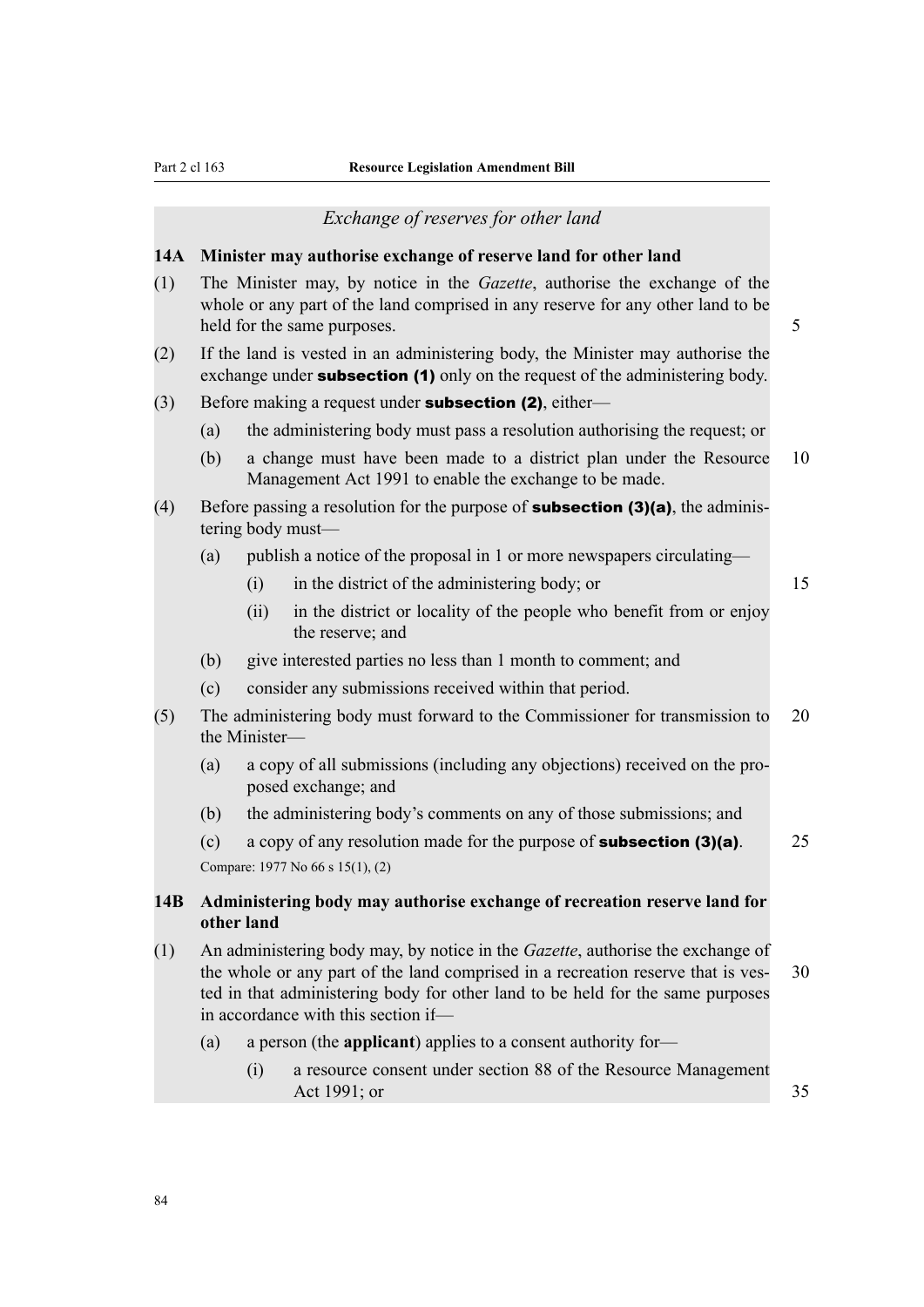|     |          | (ii)                  |                   | a change to a district plan or a regional plan (including a regional<br>coastal plan) under section $65(4)$ or $73(2)$ of the Resource Man-<br>agement Act 1991; and                 |    |
|-----|----------|-----------------------|-------------------|--------------------------------------------------------------------------------------------------------------------------------------------------------------------------------------|----|
|     | (b)      |                       |                   | as part of an application under <b>paragraph</b> (a),—                                                                                                                               |    |
|     |          | (i)                   | and               | the applicant proposes an exchange of any land comprised in a<br>recreation reserve for other land to be held for the same purposes;                                                 | 5  |
|     |          | (ii)                  |                   | the proposed exchange has been processed in accordance with—                                                                                                                         |    |
|     |          |                       | (A)               | sections 88 to 88F, 91(1) and (2), 91A to 92B, 95, 95A(2),<br>and 96 to 103B of the Resource Management Act 1991; or                                                                 | 10 |
|     |          |                       | (B)               | Part 2 of Schedule 1 of the Resource Management Act<br>1991; and                                                                                                                     |    |
|     |          | (iii)                 |                   | the proposed exchange was publicly notified—                                                                                                                                         |    |
|     |          |                       | (A)               | under section 95A of the Resource Management Act 1991<br>as part of the application for a resource consent; or                                                                       | 15 |
|     |          |                       | (B)               | under clause 26 of Schedule 1 of the Resource Management<br>Act 1991; and                                                                                                            |    |
|     | (c)      | ted; and              |                   | the relevant consent authority or local authority (as the case may be) is<br>also the administering body in which the recreation reserve land is ves-                                | 20 |
|     | (d)      |                       |                   | in the case of a resource consent, the resource consent is subject to the<br>exchange of recreation reserve land; and                                                                |    |
|     | (e)      |                       |                   | all appeals (if any) in relation to the application for resource consent or<br>the request for a change to the district plan or regional plan (as the case<br>may be) are completed. | 25 |
| (2) | $must$ — |                       |                   | Before authorising an exchange under this section, the administering body                                                                                                            |    |
|     | (a)      |                       | reserve land; and | have regard to any submissions received on the exchange of recreation                                                                                                                |    |
|     | (b)      |                       |                   | consider that the exchange would result in a net benefit for recreation<br>opportunities to the community that benefits from or enjoys the reserve.                                  | 30 |
| (3) |          |                       |                   | To avoid doubt, this section does not limit <b>section 14A</b> .                                                                                                                     |    |
| 164 |          |                       |                   | Section 15 amended (Exchange of reserves for other land)                                                                                                                             |    |
| (1) |          |                       |                   | Replace the heading to section 15 with "Giving effect to reserves exchanges".                                                                                                        |    |
| (2) |          |                       |                   | Repeal section $15(1)$ and (2).                                                                                                                                                      | 35 |
| (3) |          | In section $15(3)$ ,— |                   |                                                                                                                                                                                      |    |
|     |          |                       |                   | (a) replace "Sovereign or the administering hody as the case may require"                                                                                                            |    |

(a) replace "Sovereign or the administering body, as the case may require," with "Crown or the administering body (as the case may be)"; and

85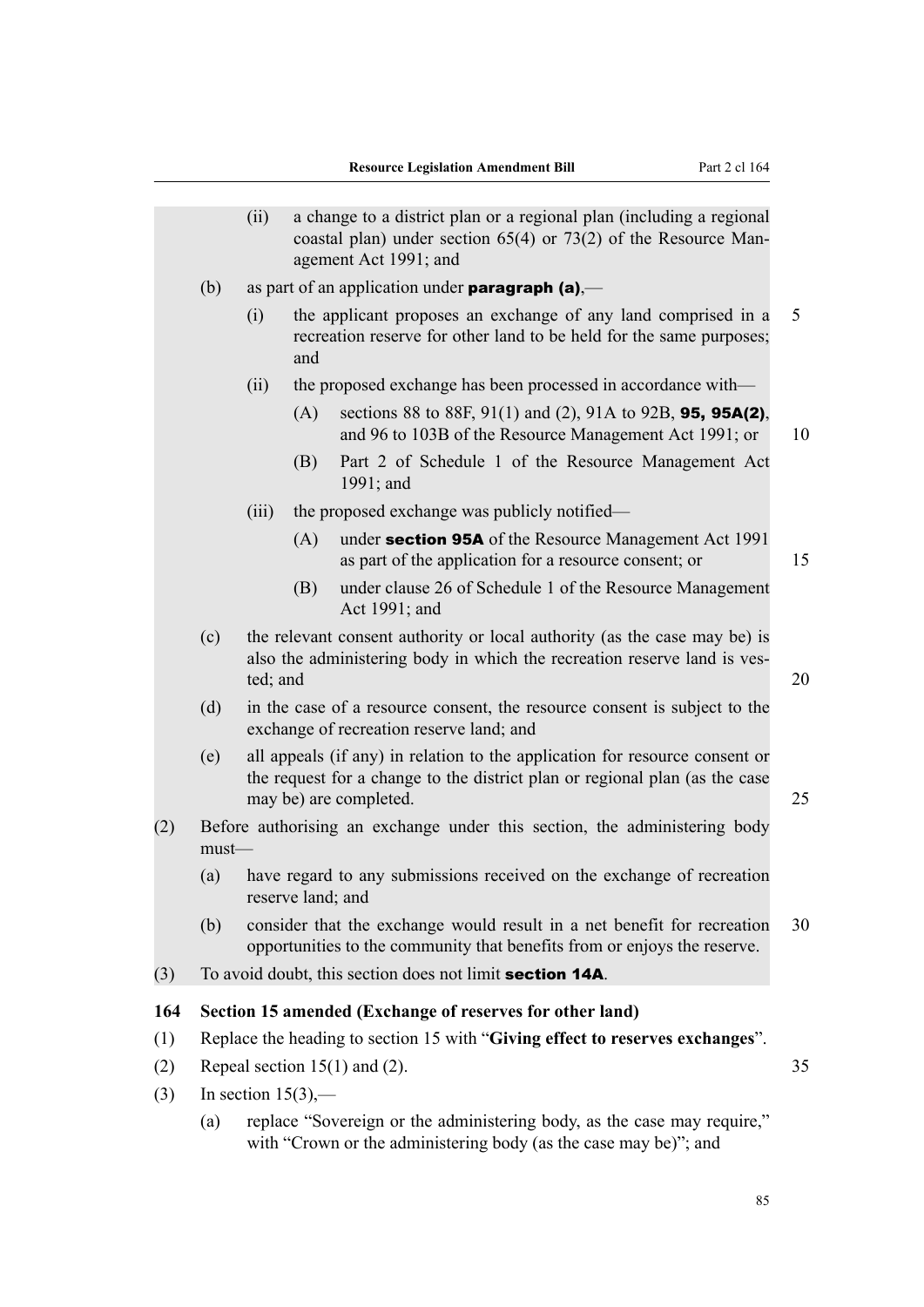- (b) replace "any exchange authorised as aforesaid" with "an exchange for the purposes of **section 14A(1)** or 14B(1)".
- (4) In section 15(5), replace "this section" with "**section 14A(1) or 14B(1)**".
- (5) In section 15(7)(a), replace "this section" with "**section 14A(1) or 14B(1)**".
- (6) In section 15(8), replace "this section" with "**section 14A(1) or 14B(1)**".  $\qquad$  5

#### **165 Consequential amendments**

- (1) This section amends the Resource Management Act 1991.
- (2) After section 36(1), insert:
- (1A) To avoid doubt, charges may be fixed under subsection (1) to recover costs incurred by the consent authority for performing its functions under— 10
	- (a) sections 88 to 88F, 91(1) and (2), 91A to 92B, **95, 95A(2)**, and 96 to 103B in relation to an application for the exchange of recreation reserve land under **section 14B** of the Reserves Act 1977 that is made as part of an application for a resource consent:
	- (b) Part 2 of Schedule 1 in relation to an application for the exchange of 15 recreation reserve land under **section 14B** of the Reserves Act 1977 that is made as part of an application for a change to a district plan or regional plan.
- (3) After section 65(4), insert:
- (4A) A request may include a request for an exchange of recreation reserve land 20 under **section 14B** of the Reserves Act 1977 if the regional council is also the administering body in whom the recreation reserve land is vested.
- (4) After section 73(2), insert:
- (2A) A request may include a request for an exchange of recreation reserve land under **section 14B** of the Reserves Act 1977 if the territorial authority is also 25 the administering body in whom the recreation reserve land is vested.
- (5) After section 88(1), insert:
- (1A) A person may make a joint application for a resource consent and an exchange of recreation reserve land under **section 14B** of the Reserves Act 1977 if the relevant consent authority is also the administering body in whom the recre- 30 ation reserve land is vested.
- (6) After section 88(5), insert:
- (6) In the case of a joint application for a resource consent and an exchange of recreation reserve land under **section 14B** of the Reserves Act 1977, the application for the exchange of recreation reserve land must be processed in ac- 35 cordance with sections 88 to 88F,  $91(1)$  and (2),  $91A$  to  $92B$ , **95, 95A(2)**, and 96 to 103B.
- (7) After section 95A(2)(b), insert: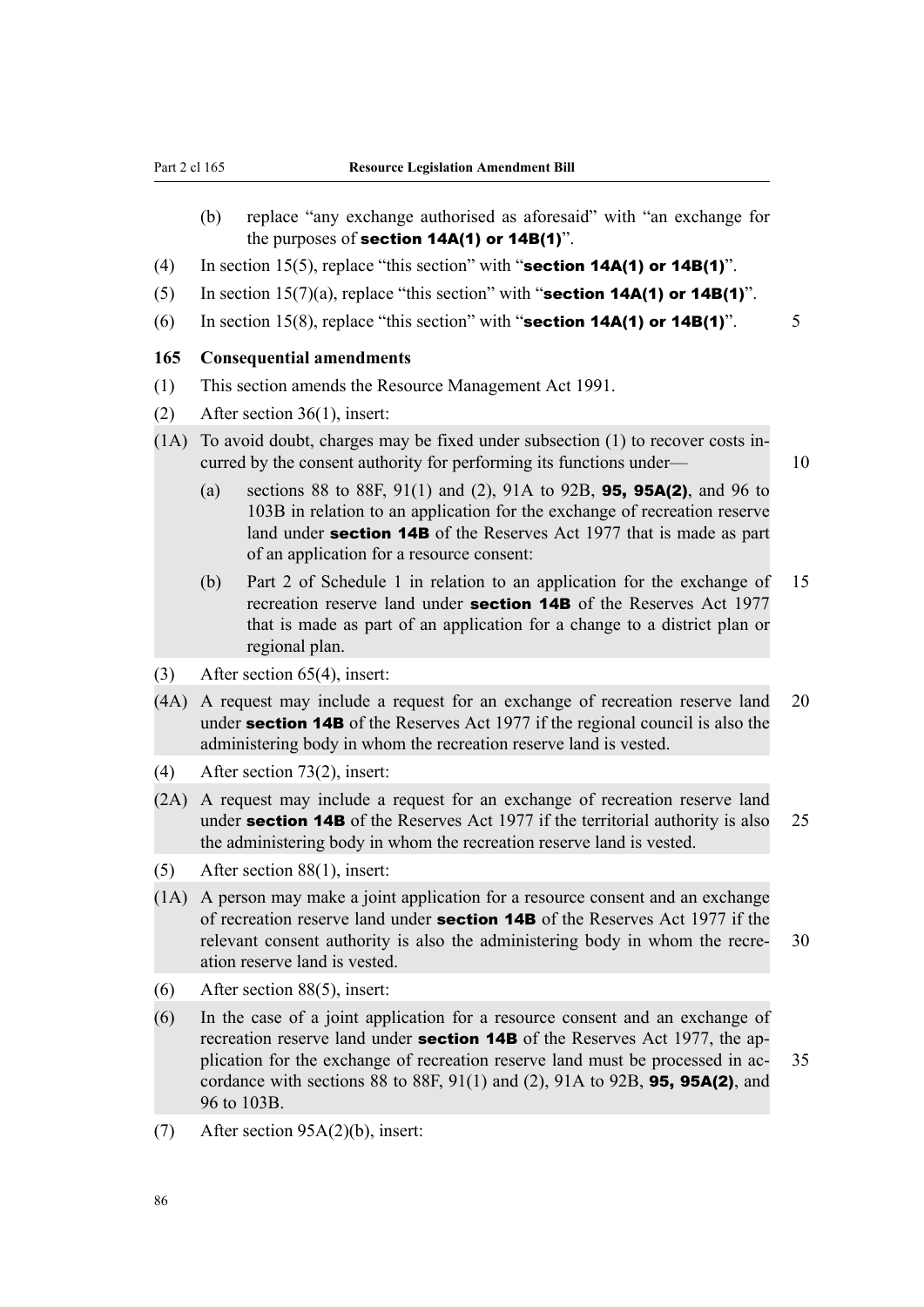- (ba) the application includes a proposal to exchange recreation reserve land under section 14B of the Reserves Act 1977; or
- (8) After section 114(7), insert:
- (8) If a resource consent is subject to a decision to grant a request for an exchange of recreation reserve land under **section 14B** of the Reserves Act 1977, the 5 consent authority must—
	- (a) send the Minister responsible for the administration of the Reserves Act 1977—
		- (i) a copy of the decision on the application for a resource consent; and  $10$
		- (ii) any notice served under subsection (2); and
		- (iii) advice of the administering body's likely decision on the request for an exchange of recreation reserve land (if the decision on the application for a resource consent is not changed on appeal); and
	- (b) advise the applicant that— 15
		- (i) the resource consent is still subject to a decision by the administering body on the request for an exchange of recreation reserve land (which will be made following the determination of all appeals, if any, against the decision on the application for resource consent); and 20
		- (ii) the consent may commence only in accordance with **section** 116B.
- (9) If there is no appeal relating to the decision on the application for a resource consent, or following the determination of any such appeal, the administering body must—25
	- (a) make a decision under **section 14B** of the Reserves Act 1977 on the request for an exchange of recreation reserve land; and
	- (b) advise the applicant of the decision; and

(9) After section 116A, insert:

- (c) send a copy of the decision to the Minister responsible for the administration of the Reserves Act 1977. 30
	-

## **116B When resource consent commences where application includes request for exchange of recreation reserve land**

If a resource consent is subject to a decision to grant a request for an exchange of recreation reserve land under section 14B of the Reserves Act 1977,— 35

- (a) the consent authority must notify the applicant when the procedures in sections **14B** and 15 of that Act are complete; and
- (b) the resource consent commences on—
	- (i) the date of the notification under **paragraph (a)**; or
-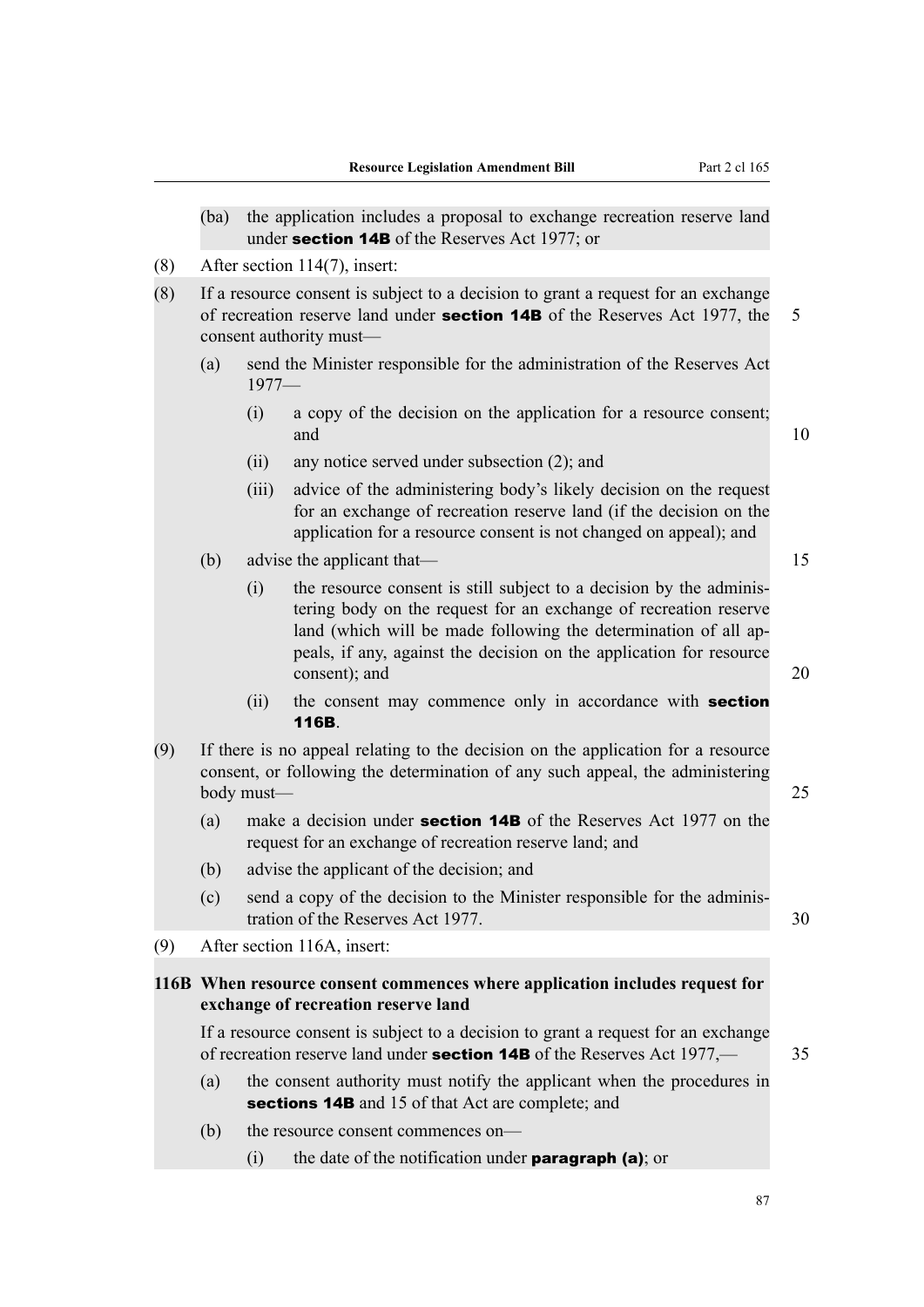(ii) any later date that is specified in the notification.

- (10) In Schedule 1, clause 26(b)(ii), after "clause 27", insert "; and".
- (11) In Schedule 1, after clause 29(8), insert:
- (8A) If the decision to make a change to the district plan or regional plan is subject to a decision to grant a request for an exchange of recreation reserve land under 5 section 14B of the Reserves Act 1977, the local authority must—
	- (a) send the Minister responsible for the administration of the Reserves Act 1977—
		- (i) a copy of the notice served under **paragraph (b)**; and
		- (ii) advice of the administering body's likely decision on the request 10 for an exchange of recreation reserve land (if the decision to change the district plan or regional plan is not changed on appeal); and
	- (b) advise the person who made the request under clause 21 that the decision on the request for an exchange of recreation reserve land will be made 15 following the determination of all appeals, if any, against the decision to change the district plan or regional plan.
- (8B) If there is no appeal relating to the decision to change the district plan or regional plan, or following completion of any such appeal, the administering body must—1. 20
	- (a) make a decision under **section 14B** of the Reserves Act 1977 on the request for an exchange of recreation reserve land; and
	- (b) advise the person who made the request under clause 21 of the decision; and
	- (c) send a copy of the decision to the Minister responsible for the adminis- 25 tration of the Reserves Act 1977.

## **Part 3 Amendments to Public Works Act 1981**

#### **166 Principal Act**

This Part amends the Public Works Act 1981 (the **principal Act**). 30

**167 New section 2A inserted (Transitional, savings, and related provisions)** After section 2, insert:

## **2A Transitional, savings, and related provisions**

The transitional, savings, and related provisions set out in **Schedule 1AA** have effect according to their terms. 35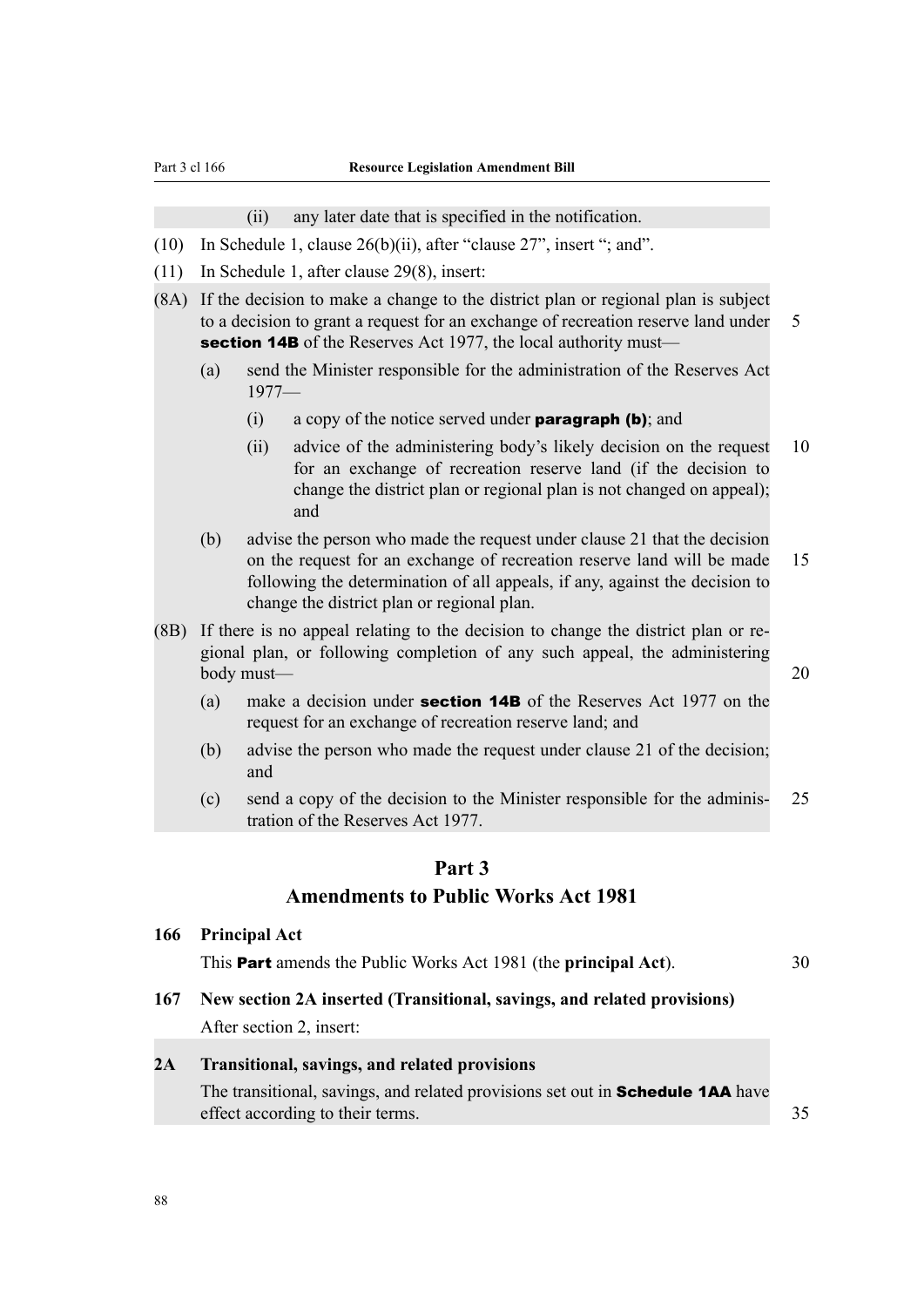| 168  | <b>Section 4C amended (Delegation of Minister's powers)</b> |                                                                                                           |            |                                                                                                                                                                                 |    |  |  |  |  |
|------|-------------------------------------------------------------|-----------------------------------------------------------------------------------------------------------|------------|---------------------------------------------------------------------------------------------------------------------------------------------------------------------------------|----|--|--|--|--|
|      |                                                             |                                                                                                           |            | Replace section $4C(2)$ with:                                                                                                                                                   |    |  |  |  |  |
| (2)  |                                                             |                                                                                                           |            | Despite subsection (1), the Minister for Land Information must not delegate the<br>power to issue a notice of intention to take land under section $23(1)$ .                    |    |  |  |  |  |
| 169  |                                                             |                                                                                                           |            | Section 24 amended (Objection to be heard by Environment Court)                                                                                                                 | 5  |  |  |  |  |
|      |                                                             |                                                                                                           |            | After section 24(6), insert:                                                                                                                                                    |    |  |  |  |  |
| (6A) |                                                             |                                                                                                           |            | The Environment Court may, whether or not the parties consent,—                                                                                                                 |    |  |  |  |  |
|      | (a)                                                         |                                                                                                           |            | accept evidence that was presented at a hearing described in section<br>39(1) of the Resource Management Act 1991, or at a related inquiry or<br>appeal heard by the court; and | 10 |  |  |  |  |
|      | (b)                                                         | direct how evidence is to be given to the court.                                                          |            |                                                                                                                                                                                 |    |  |  |  |  |
| 170  |                                                             |                                                                                                           |            |                                                                                                                                                                                 |    |  |  |  |  |
|      |                                                             | <b>Section 59 amended (Interpretation)</b><br>In section 59, replace the definition of <b>owner</b> with: |            |                                                                                                                                                                                 |    |  |  |  |  |
|      |                                                             |                                                                                                           |            | owner, in relation to land, includes—                                                                                                                                           |    |  |  |  |  |
|      | (a)                                                         |                                                                                                           |            | a person who occupies the land under a lease, sublease, or licence, or a<br>renewal of a lease, sublease, or licence, that-                                                     | 15 |  |  |  |  |
|      |                                                             | (i)                                                                                                       |            | is granted by the owner of the fee simple of the land or by the les-<br>see of the land; and                                                                                    |    |  |  |  |  |
|      |                                                             | (ii)                                                                                                      | $is not$ — |                                                                                                                                                                                 |    |  |  |  |  |
|      |                                                             |                                                                                                           | (A)        | a weekly tenancy agreement; or                                                                                                                                                  | 20 |  |  |  |  |
|      |                                                             |                                                                                                           | (B)        | a monthly tenancy agreement; or                                                                                                                                                 |    |  |  |  |  |
|      |                                                             |                                                                                                           | (C)        | a tenancy to which the Residential Tenancies Act 1986 ap-<br>plies:                                                                                                             |    |  |  |  |  |
|      | (b)                                                         |                                                                                                           |            | a tenant for life of the land:                                                                                                                                                  |    |  |  |  |  |
|      | (c)                                                         |                                                                                                           |            | a beneficial owner of the land                                                                                                                                                  | 25 |  |  |  |  |
| 171  | dwelling)                                                   |                                                                                                           |            | Section 72 amended (Additional compensation for acquisition of notified                                                                                                         |    |  |  |  |  |
| (1)  |                                                             |                                                                                                           |            | Replace section $72(1)$ with:                                                                                                                                                   |    |  |  |  |  |
| (1)  |                                                             | Compensation of up to \$50,000 must be paid to the owner of land if—                                      |            |                                                                                                                                                                                 |    |  |  |  |  |
|      | (a)                                                         | the land has been notified; and<br>30                                                                     |            |                                                                                                                                                                                 |    |  |  |  |  |
|      | (b)                                                         | fied; and                                                                                                 |            | the land is taken or acquired for the public work for which it was noti-                                                                                                        |    |  |  |  |  |
|      | (c)                                                         |                                                                                                           |            | the land contains a dwelling that is used as the land owner's principal<br>place of residence; and                                                                              |    |  |  |  |  |
|      | (d)                                                         | $(3A)$ .                                                                                                  |            | the payment of compensation is not excluded by subsection $(2)$ , $(3)$ , or                                                                                                    | 35 |  |  |  |  |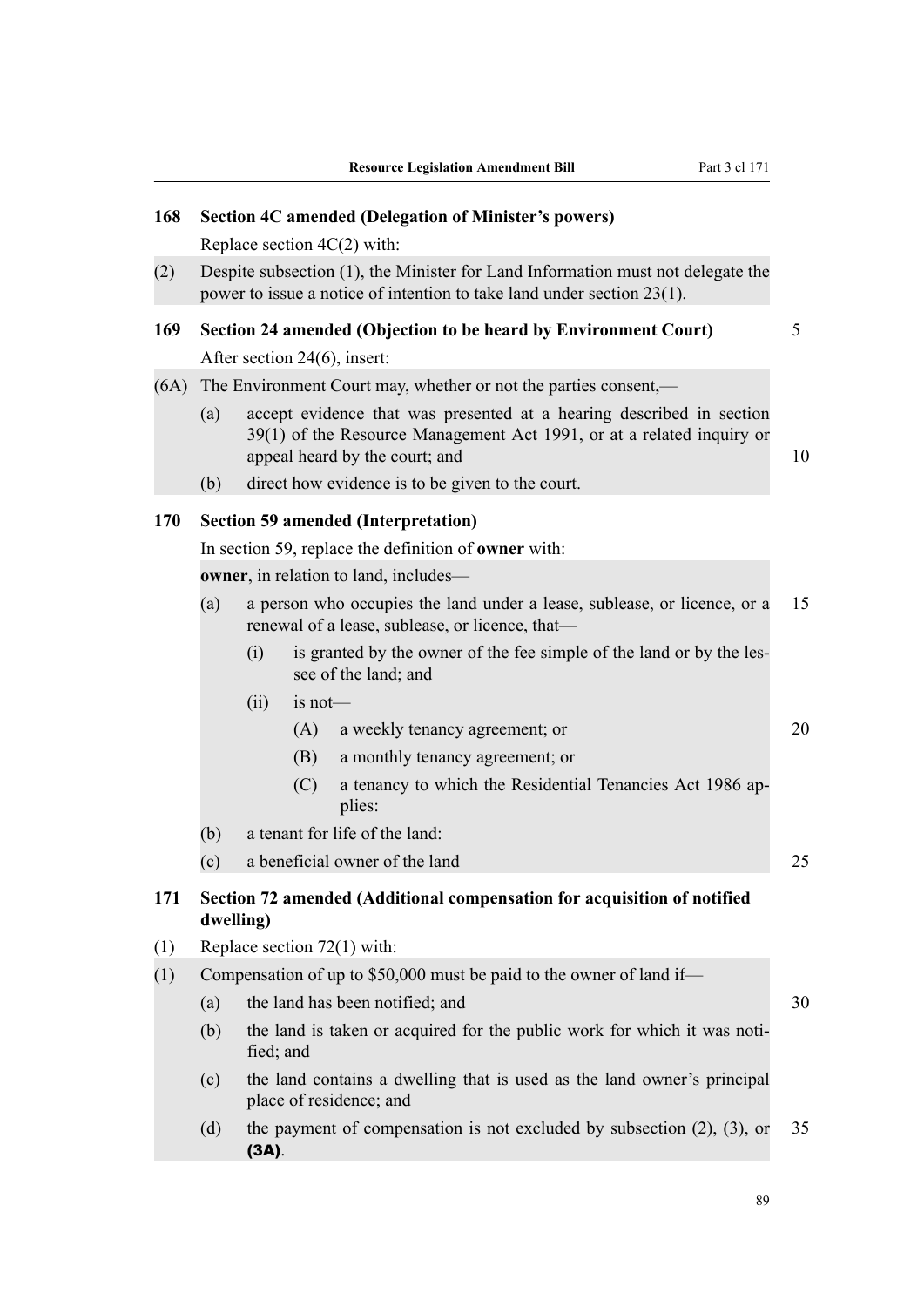| (1A) |                                                                                                                                                                         |      | The amount of compensation paid under <b>subsection (1)</b> must be determined<br>in accordance with section 72A.                                                                                                                                    |    |  |  |  |
|------|-------------------------------------------------------------------------------------------------------------------------------------------------------------------------|------|------------------------------------------------------------------------------------------------------------------------------------------------------------------------------------------------------------------------------------------------------|----|--|--|--|
| (1B) | The compensation paid under <b>subsection</b> (1) must not in total exceed<br>$$50,000$ regardless of —                                                                 |      |                                                                                                                                                                                                                                                      |    |  |  |  |
|      | (a)                                                                                                                                                                     |      | the number of owners of the land; or                                                                                                                                                                                                                 | 5  |  |  |  |
|      | (b)                                                                                                                                                                     |      | the nature of the estate or interest that the various owners of the land<br>may hold.                                                                                                                                                                |    |  |  |  |
| (2)  |                                                                                                                                                                         |      | After section $72(3)$ , insert:                                                                                                                                                                                                                      |    |  |  |  |
| (3A) | Compensation must not be paid under <b>subsection</b> (1) to the owner of land if<br>that person is paid compensation for that land under <b>section 72C(1)</b> .<br>10 |      |                                                                                                                                                                                                                                                      |    |  |  |  |
| (3)  |                                                                                                                                                                         |      | In section $72(6)$ , replace "had he been a weekly or a monthly tenant" with "if<br>the lessee or sublessee had been a tenant (as defined in <b>section 75(4)</b> )".                                                                                |    |  |  |  |
| 172  |                                                                                                                                                                         |      | New sections 72A to 72E inserted                                                                                                                                                                                                                     |    |  |  |  |
|      |                                                                                                                                                                         |      | After section 72, insert:                                                                                                                                                                                                                            |    |  |  |  |
| 72A  |                                                                                                                                                                         |      | Amount of compensation to be paid under section 72                                                                                                                                                                                                   | 15 |  |  |  |
| (1)  | The amount of compensation paid under <b>section 72(1)</b> must be determined as<br>follows:                                                                            |      |                                                                                                                                                                                                                                                      |    |  |  |  |
|      | (a)                                                                                                                                                                     |      | \$35,000 must be paid to the owner of the land if the owner qualifies for<br>compensation under section 72(1); and                                                                                                                                   |    |  |  |  |
|      | (b)                                                                                                                                                                     |      | a further \$10,000 must be paid to the owner if—                                                                                                                                                                                                     | 20 |  |  |  |
|      |                                                                                                                                                                         | (i)  | the Minister or local authority, as applicable, and the owner, with-<br>in 6 months after the negotiation start date, execute an agreement<br>for the sale and purchase of the land under section 17; and                                            |    |  |  |  |
|      |                                                                                                                                                                         | (ii) | the agreement specifies a date on which vacant possession of the<br>land, and all buildings and structures on the land, will be given to<br>the notifying authority; and                                                                             | 25 |  |  |  |
|      | (c)                                                                                                                                                                     |      | a further \$5,000 may be paid to the owner if the Minister (if the land is<br>taken or acquired for a Government work) or local authority (if the land<br>is taken or acquired for a local work) decides, in his, her, or its discre-<br>tion, that- | 30 |  |  |  |
|      |                                                                                                                                                                         | (i)  | the personal circumstances of the owner warrant such a payment<br>and compensation is not otherwise paid under this Act for this<br>purpose; or                                                                                                      |    |  |  |  |
|      |                                                                                                                                                                         | (ii) | the circumstances concerning the acquisition of the owner's prin-<br>cipal place of residence warrant such a payment and compensa-<br>tion is not otherwise paid under this Act for this purpose.                                                    | 35 |  |  |  |
| (2)  | In this section, negotiation start date means the earlier of the following:                                                                                             |      |                                                                                                                                                                                                                                                      |    |  |  |  |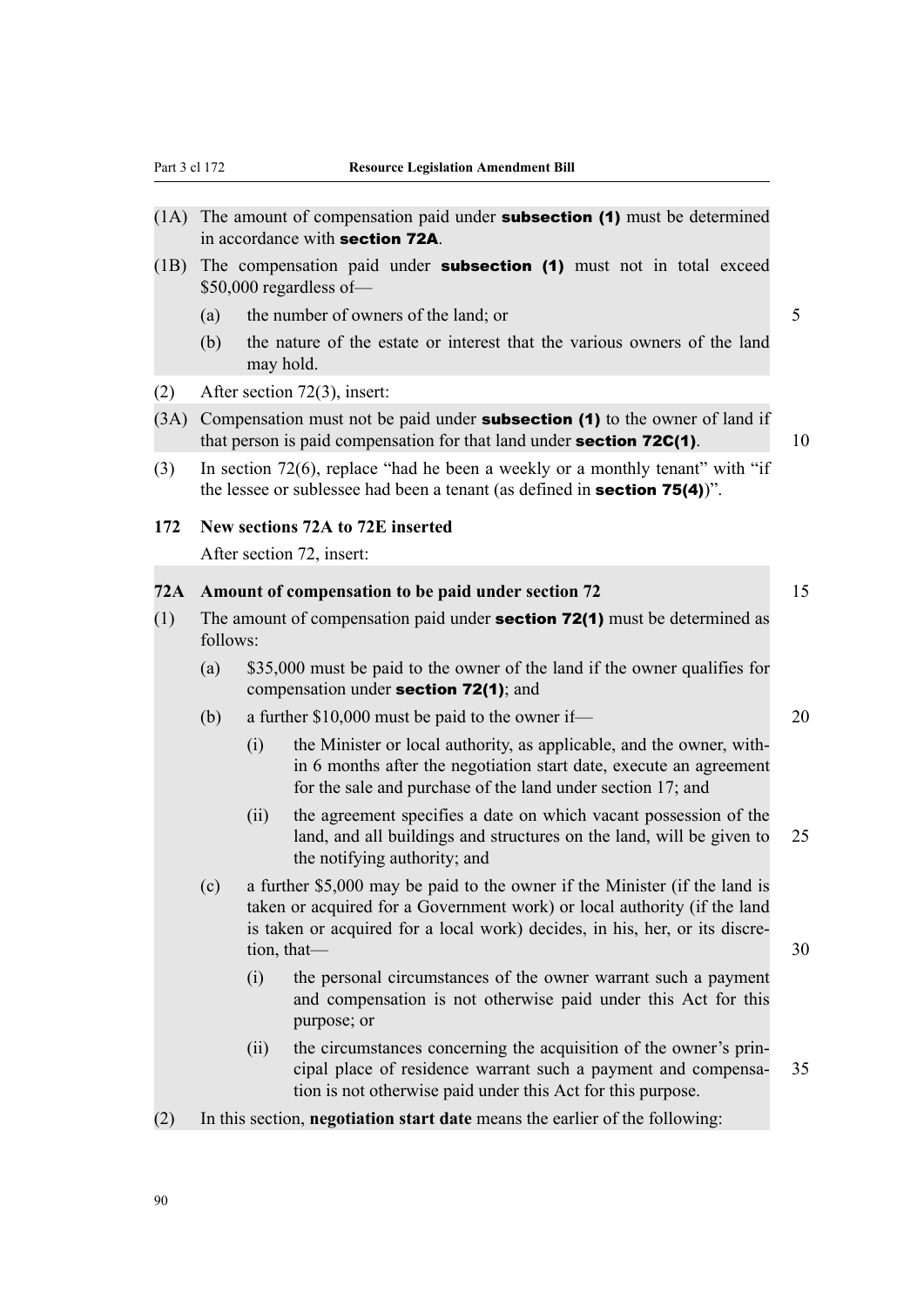|     | (a)        |           | the date on which the notifying authority notifies the owner of land that<br>it intends to acquire the land under section 17:                                                                                                            |    |
|-----|------------|-----------|------------------------------------------------------------------------------------------------------------------------------------------------------------------------------------------------------------------------------------------|----|
|     | (b)        |           | the date on which the notifying authority serves notice in relation to land<br>in accordance with section $18(1)(a)$ .                                                                                                                   |    |
| 72B |            |           | Definitions of terms used in sections 72C and 72D                                                                                                                                                                                        | 5  |
|     | $quires$ — |           | In this section and <b>sections 72C and 72D</b> , unless the context otherwise re-                                                                                                                                                       |    |
|     |            |           | category value means the portion of total land value that is payable under this<br>Act, as assessed in accordance with section 62, for each category of interest or<br>estate in land (for example, for all leasehold interests in land) | 10 |
|     |            |           | individual value means the portion of category value that is payable to a quali-<br>fying owner, determined by the percentage of the relevant category of interest<br>or estate that is held by the owner in land                        |    |
|     |            |           | land means all land that is acquired or taken from an owner under this Act by<br>the Minister or a local authority for a particular notified public work                                                                                 | 15 |
|     |            |           | <b>notification date</b> means the date on which land is notified                                                                                                                                                                        |    |
|     |            |           | qualifying owners means the owners of land who qualify for compensation<br>under section 72C(1) and are not disqualified under section 72D(2)                                                                                            |    |
|     |            |           | total land value means the total amount of compensation payable under this<br>Act, as assessed in accordance with section 62, for land                                                                                                   | 20 |
|     |            |           | vacant possession date means the date on which vacant possession of land,<br>and all buildings and structures on the land, is given to the notifying authority.                                                                          |    |
| 72C |            |           | Additional compensation for acquisition of notified land                                                                                                                                                                                 |    |
| (1) |            |           | Compensation must be paid to an owner of land if—                                                                                                                                                                                        |    |
|     | (a)        |           | the land has been notified; and                                                                                                                                                                                                          | 25 |
|     | (b)        | fied; and | the land is taken or acquired for the public work for which it was noti-                                                                                                                                                                 |    |
|     | (c)        |           | either of the following applies:                                                                                                                                                                                                         |    |
|     |            | (i)       | the land does not contain a dwelling that was used as the owner of<br>the land's principal place of residence for the period between the<br>notification date and the vacant possession date:                                            | 30 |
|     |            | (ii)      | the owner used a dwelling on the land as his or her principal place<br>of residence for less than a substantial part of the period between<br>the notification date and the vacant possession date; and                                  |    |
|     | (d)        |           | the payment of compensation is not excluded by <b>section 72D</b> .                                                                                                                                                                      | 35 |
| (2) |            |           | The compensation paid under <b>subsection</b> $(1)$ must—                                                                                                                                                                                |    |
|     | (a)        |           | equal 10% of the total land value; or                                                                                                                                                                                                    |    |
|     | (b)        |           | be \$250 if 10% of the total land value is equal to or less than \$250; or                                                                                                                                                               |    |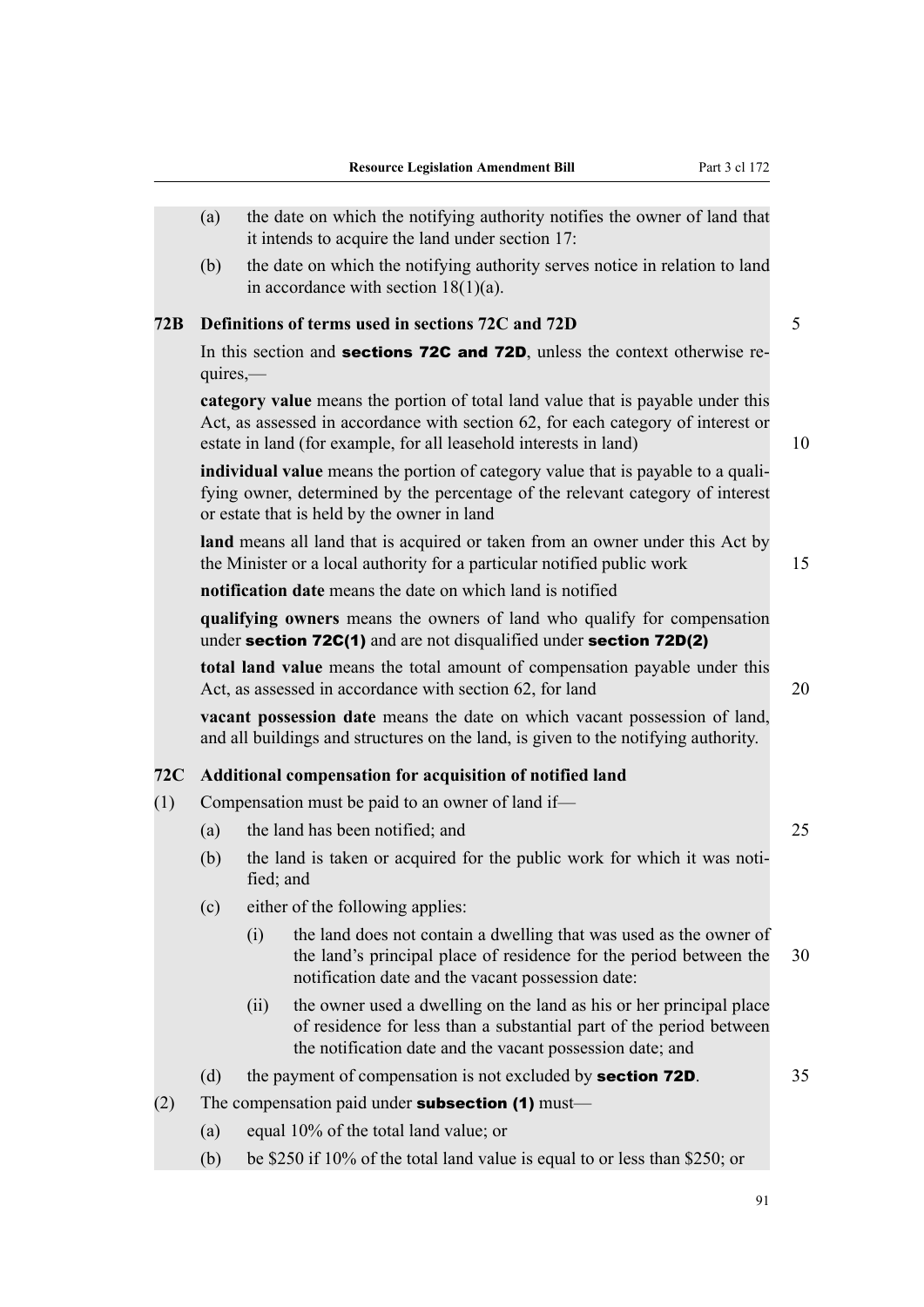- (c) be \$25,000 if 10% of the total land value is equal to or more than \$25,000.
- (3) However, the compensation paid under **subsection (1)** must not in total exceed \$25,000 regardless of—
	- (a) the number of owners of the land; or  $5<sub>5</sub>$
	- (b) the nature of the estate or interest each of the owners has in the land.
- (4) If compensation is paid under **subsection (1)** for land that is owned by more than 1 person, the compensation must be—
	- (a) paid only to the qualifying owners; and
	- (b) apportioned between the qualifying owners in proportion to the individu- 10 al value each owner has in the land.
- (5) The amount of compensation paid under this section to an owner who is a lessee or sublessee of the land under a lease or sublease that will expire less than 5 years after the vacant possession date—
	- (a) must be reduced so that it bears the same proportion as the period from 15 the vacant possession date to the date of expiry of the lease or sublease bears to a period of 5 years; but
	- (b) must not be reduced to less than the amount that the owner would have received under section 75 if the owner had been a tenant (as defined in section 75(4)).  $20$
- (6) For the purposes of **subsection (5)**, the date on which a lease or sublease that contains a right of renewal will expire is deemed to be the date on which it would have expired if the right of renewal had been exercised.

#### **72D Circumstances in which compensation must not be paid under section 72C**

- (1) Compensation must not be paid to an owner of land under section 72C(1) 25 unless vacant possession of the land and all buildings and structures on the land is given to the notifying authority by that owner—
	- (a) on or before the vacant possession date, or any later date that the authority allows, if the land is acquired under an agreement that specifies a vacant possession date: 30
	- (b) within 1 month after the date on which the authority serves notice on the vendor or the person from whom the land is taken (as the case may be) that vacant possession is required, or within any longer period that the authority allows, if—
		- (i) the land is acquired under an agreement that does not specify a va- 35 cant possession date; or
		- (ii) no agreement for sale is entered into and the land is taken by Proclamation.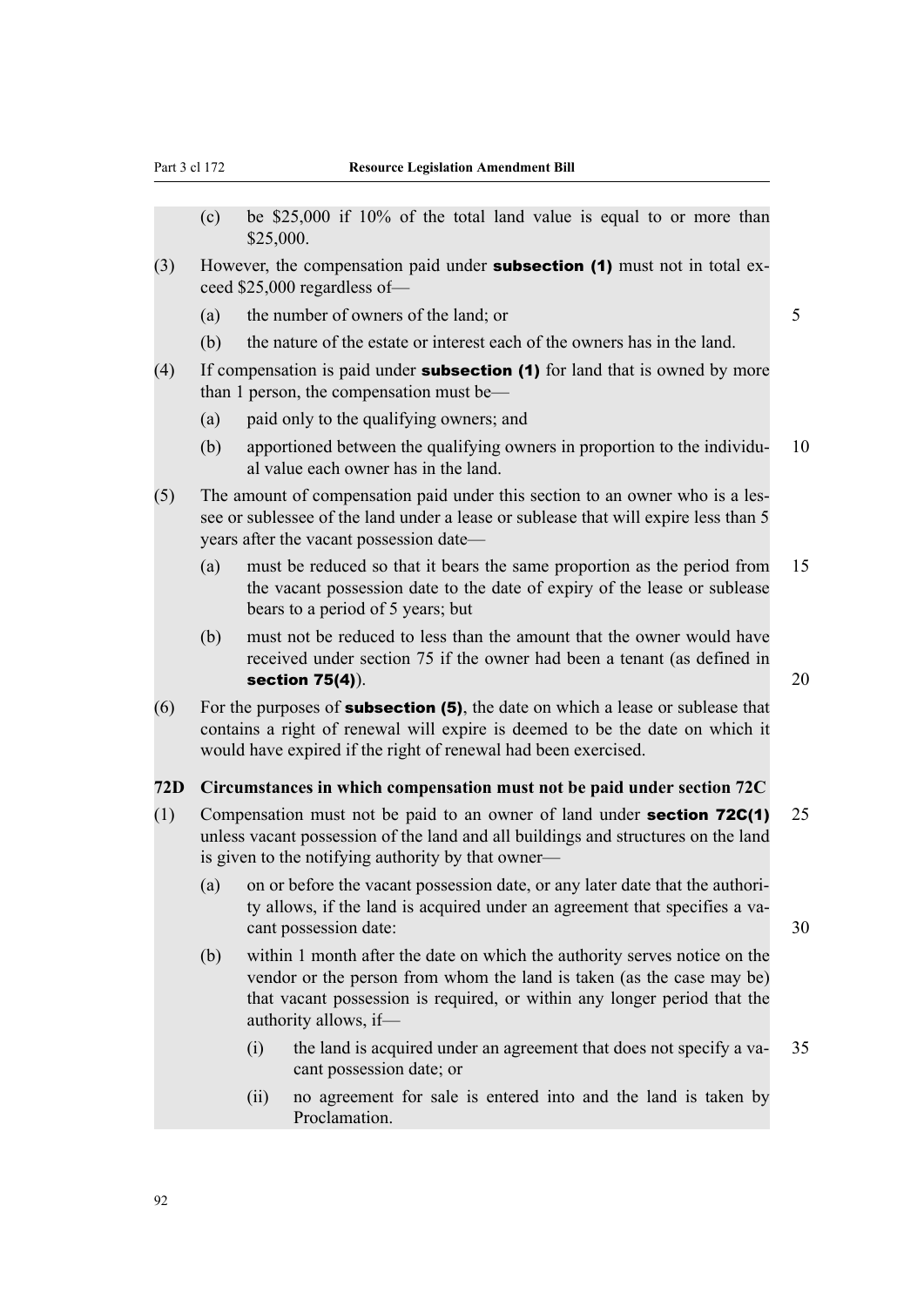| (2)        |                                                                                                                                                                                              |           | Compensation must not be paid under <b>section 72C(1)</b> unless the person giv-<br>ing vacant possession-                         |    |  |  |  |  |
|------------|----------------------------------------------------------------------------------------------------------------------------------------------------------------------------------------------|-----------|------------------------------------------------------------------------------------------------------------------------------------|----|--|--|--|--|
|            | (a)                                                                                                                                                                                          |           | is one of the following:                                                                                                           |    |  |  |  |  |
|            |                                                                                                                                                                                              | (i)       | an owner of the land on the notification date:                                                                                     |    |  |  |  |  |
|            |                                                                                                                                                                                              | (ii)      | the spouse, civil union partner, or de facto partner of an owner of<br>the land on the notification date:                          | 5  |  |  |  |  |
|            |                                                                                                                                                                                              | (iii)     | the person beneficially interested in the land if an owner dies after<br>the notification date; and                                |    |  |  |  |  |
|            | (b)                                                                                                                                                                                          |           | was an owner of the land on the vacant possession date; and                                                                        |    |  |  |  |  |
|            | (c)                                                                                                                                                                                          |           | was an owner of the land for a substantial part of the period between the<br>notification date and the vacant possession date; and | 10 |  |  |  |  |
|            | (d)                                                                                                                                                                                          | was-      |                                                                                                                                    |    |  |  |  |  |
|            |                                                                                                                                                                                              | (i)       | not a willing party to the taking or acquisition of the land; or                                                                   |    |  |  |  |  |
|            |                                                                                                                                                                                              | (ii)      | a willing party to the taking or acquisition principally because the<br>land had been notified.                                    | 15 |  |  |  |  |
| (3)        | Compensation must not be paid under <b>section 72C(1)</b> to an owner of land if<br>that person is paid compensation for the loss of a dwelling on that land under<br><b>section 72(1).</b>  |           |                                                                                                                                    |    |  |  |  |  |
| <b>72E</b> | Adjustment of compensation payable under section 72 or 72C                                                                                                                                   |           |                                                                                                                                    |    |  |  |  |  |
|            | 20<br>The Governor-General may, by Order in Council made on the recommendation<br>of the Minister, amend section 72, 72A, or 72C by increasing or decreasing<br>any or all of the following: |           |                                                                                                                                    |    |  |  |  |  |
|            | (a)                                                                                                                                                                                          |           | the compensation limit in section $72(1)$ and $(1B)$ :                                                                             |    |  |  |  |  |
|            | (b)                                                                                                                                                                                          |           | the compensation limits in section $72A(1)(a)$ to $(c)$ :                                                                          |    |  |  |  |  |
|            | (c)                                                                                                                                                                                          |           | the percentages in section $72C(2)(a)$ to $(c)$ :                                                                                  | 25 |  |  |  |  |
|            | (d)                                                                                                                                                                                          |           | the compensation limits in section $72C(2)(b)$ and $(c)$ and $(3)$ .                                                               |    |  |  |  |  |
| 173        |                                                                                                                                                                                              | premises) | Section 75 amended (Compensation for tenants of residential and business                                                           |    |  |  |  |  |
| (1)        |                                                                                                                                                                                              |           | In section $75(1)(b)$ , delete "weekly or monthly".                                                                                |    |  |  |  |  |
| (2)        |                                                                                                                                                                                              |           | After section $75(3)$ , insert:                                                                                                    | 30 |  |  |  |  |
| (4)        |                                                                                                                                                                                              |           | In this section, tenant means a person who has-                                                                                    |    |  |  |  |  |
|            | (a)                                                                                                                                                                                          |           | a weekly tenancy agreement; or                                                                                                     |    |  |  |  |  |
|            | (b)                                                                                                                                                                                          |           | a monthly tenancy agreement; or                                                                                                    |    |  |  |  |  |
|            | (c)                                                                                                                                                                                          |           | a tenancy to which the Residential Tenancies Act 1986 applies.                                                                     |    |  |  |  |  |
| 174        |                                                                                                                                                                                              |           | <b>Section 249 repealed (Transitional provision)</b><br>Repeal section 249.                                                        | 35 |  |  |  |  |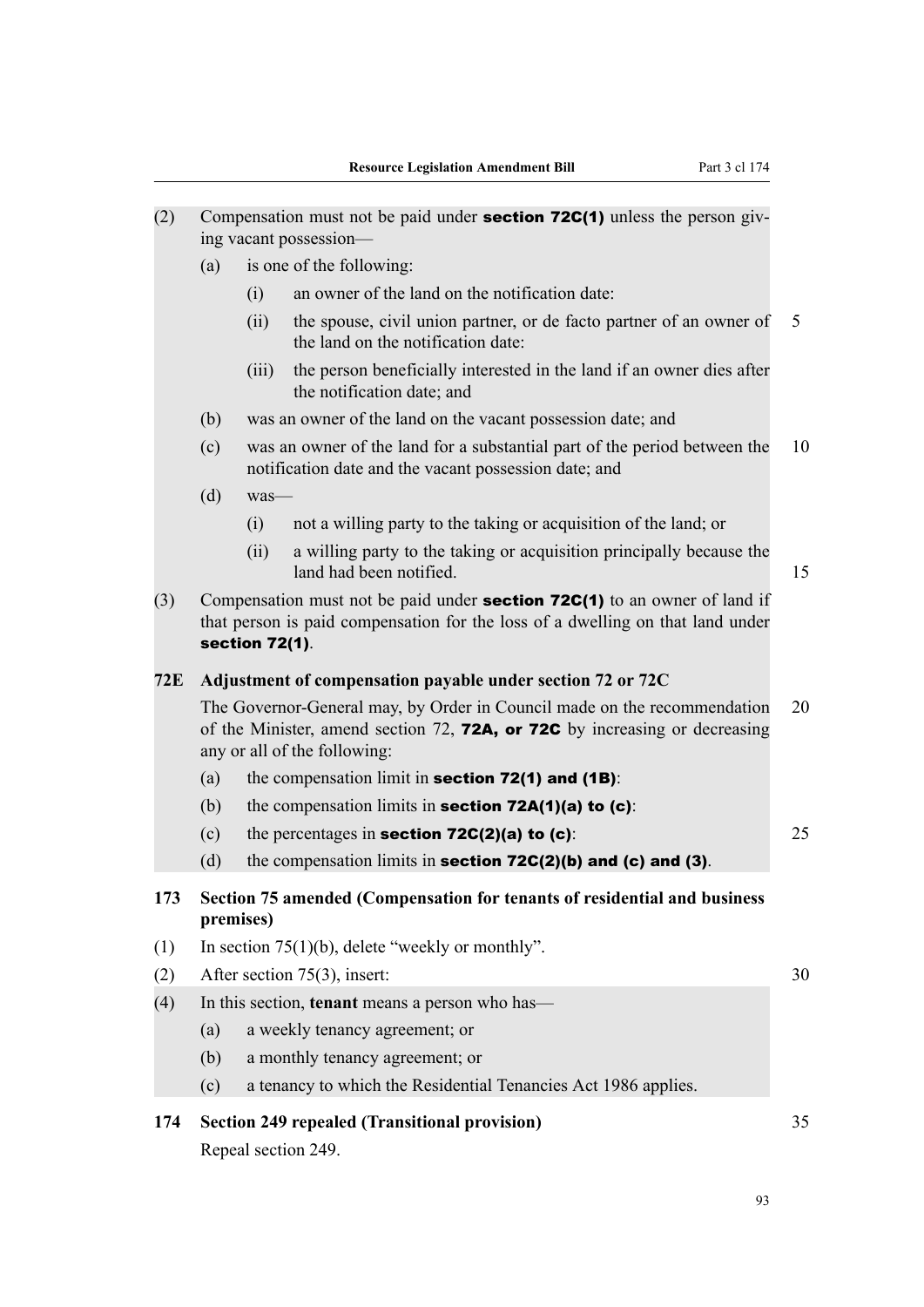## **175 New Schedule 1AA inserted**

Before Schedule 1, insert the Schedule 1AA set out in Schedule 6 of this Act.

## **Part 4 Amendments to Conservation Act 1987** 5

## **176 Principal Act**

This Part amends the Conservation Act 1987 (the **principal Act**).

# **177 New section 3A inserted (Transitional, savings, and related provisions)**

After section 3, insert:

## **3A Transitional, savings, and related provisions** 10

The transitional, savings, and related provisions (if any) set out in **Schedule** 1AA have effect according to their terms.

## **178 Section 17S replaced (Contents of application)**

Replace section 17S with:

## **17S Contents of application** 15 Every application for a concession must include the following information:

- (a) a description of the proposed activity:
- (b) a description identifying the places where the proposed activity will be carried out (including the status of those places):
- (c) a description of— 20 (i) the potential effects of the proposed activity:
	- (ii) any actions that the applicant proposes to take to avoid, remedy, or mitigate any adverse effects of the proposed activity:
- (d) details of the type of concession for which the applicant is applying:
- (e) a statement of— 25
	- (i) the proposed duration of the concession; and
	- (ii) the reasons for the proposed duration:
- (f) relevant information relating to the applicant, including any information relevant to the applicant's ability to carry out the proposed activity:
- (g) if the applicant applies for a lease, a *profit à prendre*, or a licence grant- 30 ing an interest in land, or an easement,—
	- (i) reasons for the request; and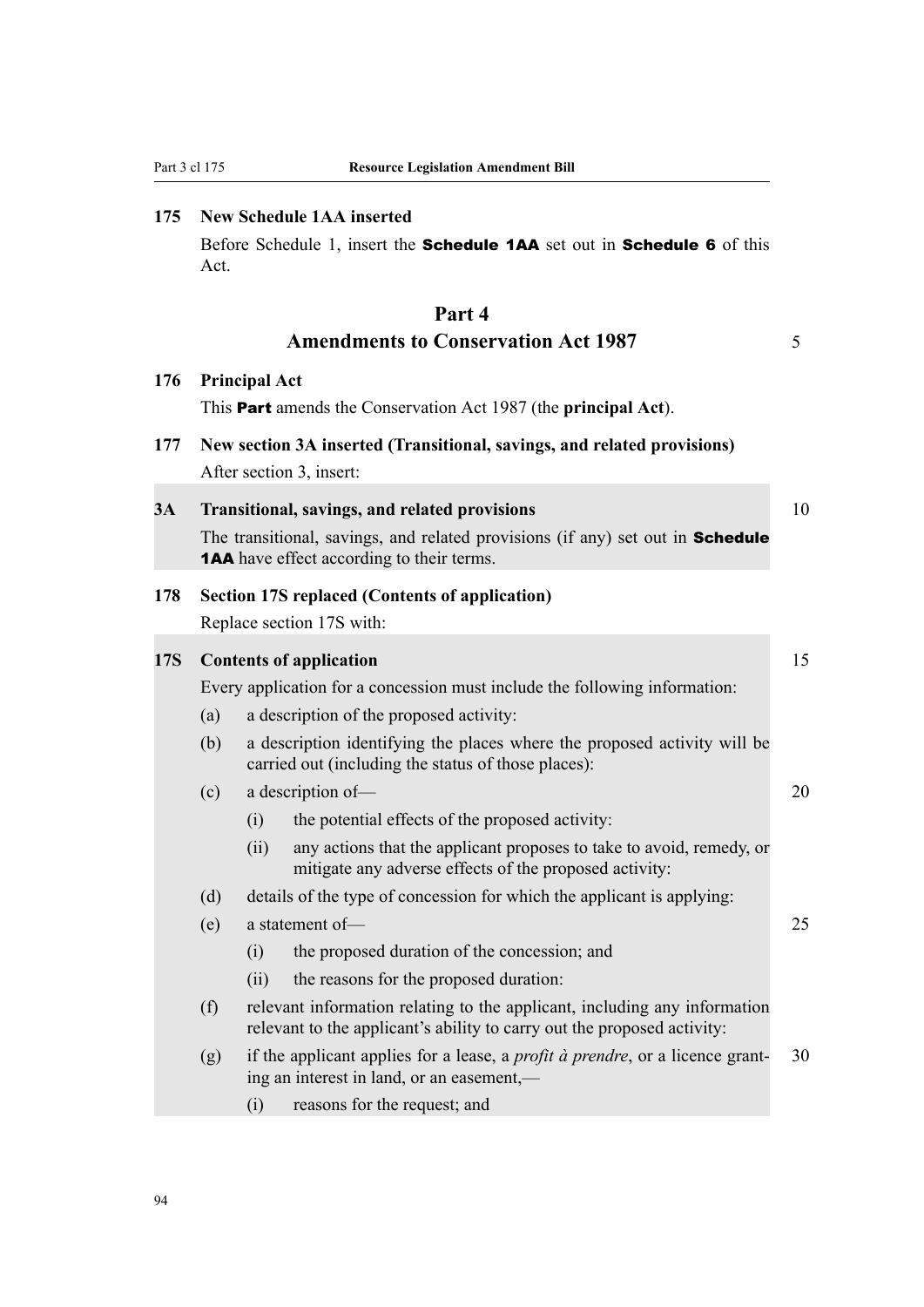(ii) sufficient information to satisfy the Minister that, in terms of section 17U, it is both lawful and appropriate to grant the lease, *profit à prendre*, licence, or easement (as the case may be).

## **17SA Returning non-compliant applications**

- (1) The Minister may, within 10 working days after receiving an application for the 5 purposes of **section 17S**, determine if the application complies with **section** 17S.
- (2) If the Minister determines that an application does not comply with section section 17S, he or she must return the application to the applicant with the reasons for the determination. The state of the state of the determination.
- (3) If an application is resubmitted after having been returned, the application is to be treated as a new application.

Compare: 1991 No 69 s 88(3)–(4)

## **17SB Minister may decline application that is inconsistent**

If the Minister is satisfied that an application does not comply with or is incon- 15 sistent with the provisions of this Act (including section 17R) or any relevant conservation management strategy or conservation management plan, he or she must, within 20 working days after an application is received,—

- (a) decline the application; and
- (b) inform the applicant— 20
	- (i) that he or she has declined the application; and
	- (ii) of the reasons for declining the application.

## **17SC Public notification of application for leases, licences, permits, or easements**

- (1) The Minister must publicly notify every application for— 25
	- (a) a lease; or
	- (b) a licence for a term (including renewals) of more than 10 years.
- (2) Despite **subsection (1)(b)**, the Minister may publicly notify any application for a licence if, having regard to the effects of the licence, he or she considers it appropriate to do so. 30
- (3) The Minister may publicly notify any application for a permit or an easement if, having regard to the effects of the permit or easement, he or she considers it appropriate to do so.

## **17SD Minister may require applicant to provide further information**

(1) The Minister may, by notice in writing, require an applicant for a concession to 35 supply any further information (including an environmental impact assessment) that the Minister considers necessary to enable a decision to be made.

95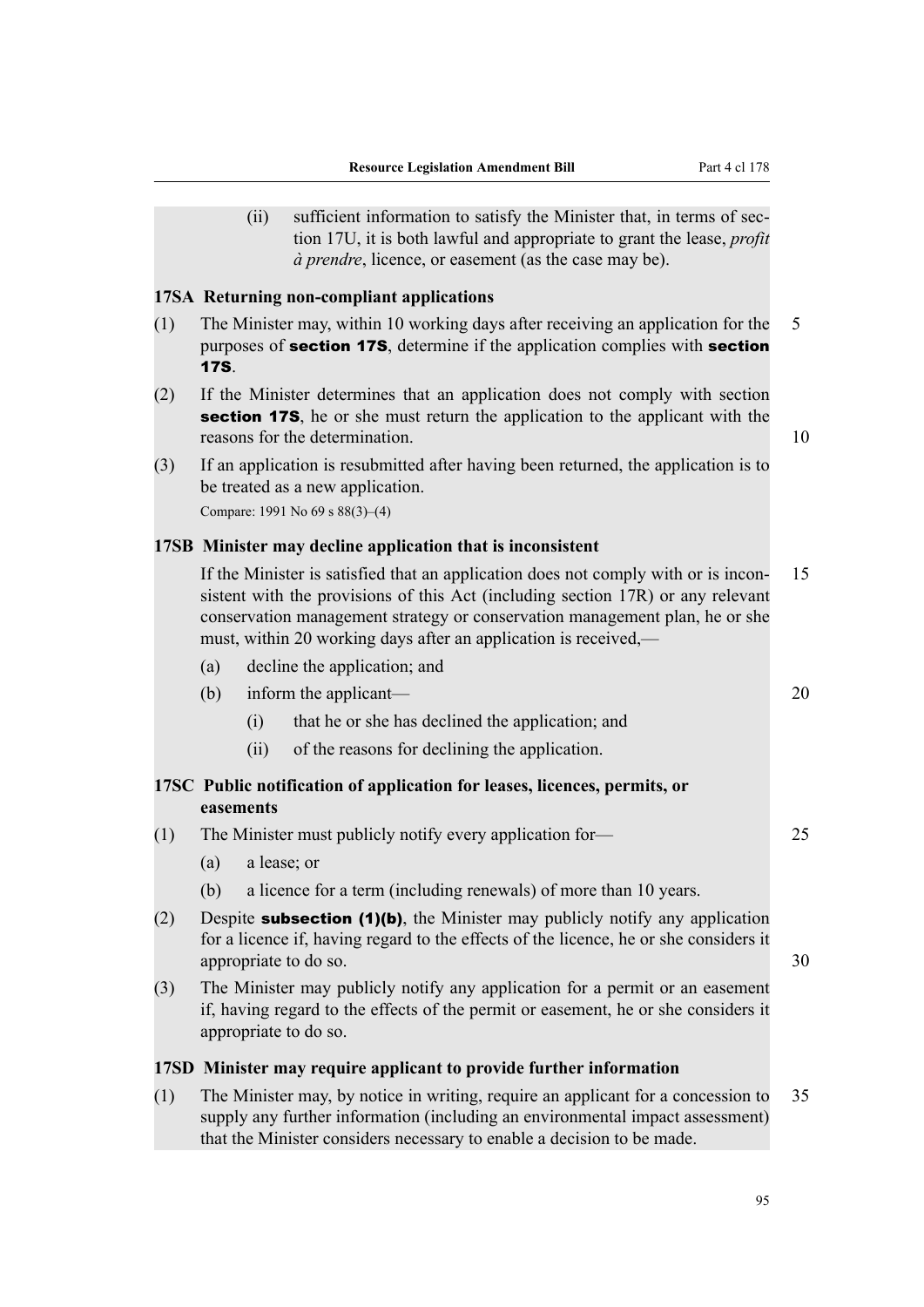- (2) The applicant must provide the information within any reasonable time that is specified in the notice.
- (3) An environmental impact assessment that is provided for the purposes of this section must be—
	- (a) in the form set out in Schedule 4 of the Resource Management Act 1991; 5 or
	- (b) in any other form that the Minister requires.

## **17SE Minister may commission report or advice**

- (1) The Minister may, at the applicant's expense,—
	- (a) commission a report or seek advice from any person (including the 10 Director-General) on any matters raised in relation to an application:
	- (b) obtain, from any source, any existing relevant information on the proposed activity (or structure) that is the subject of the application.
- (2) The Minister must—
	- (a) provide the applicant with a copy of any information obtained under 15 subsection (1); and
	- (b) provide the applicant with any reasonable time that the Minister considers appropriate in which to comment on the information provided.
- (3) To avoid doubt, the report or advice under **subsection (1)** may include a review of the application and any information provided by the applicant. 20

## **179 Section 17T amended (Process for complete application)**

Replace section  $17T(2)$  to (7) with:

- (2) In this section, an application is **complete** if—
	- (a) it complies with section 17S; and
	- (b) where the Minister has requested information under section 17SD, 25 either—
		- (i) the applicant has provided the requested information; or
		- (ii) the applicant has not provided the requested information but the date specified under **section 17SD(2)** has passed; and
	- (c) any information requested under section **section 17SE(1)** has been ob- 30 tained by the Minister and the applicant has been given reasonable time to comment on that information under section 17SE(2)(b).

#### **180 Section 17U amended (Matters to be considered by Minister)**

- (1) In section  $17U(1)(d)$ , replace "section 17S or section 17T" with "sections" **17SC and 17SD".** 35
- (2) After section 17U(7), insert: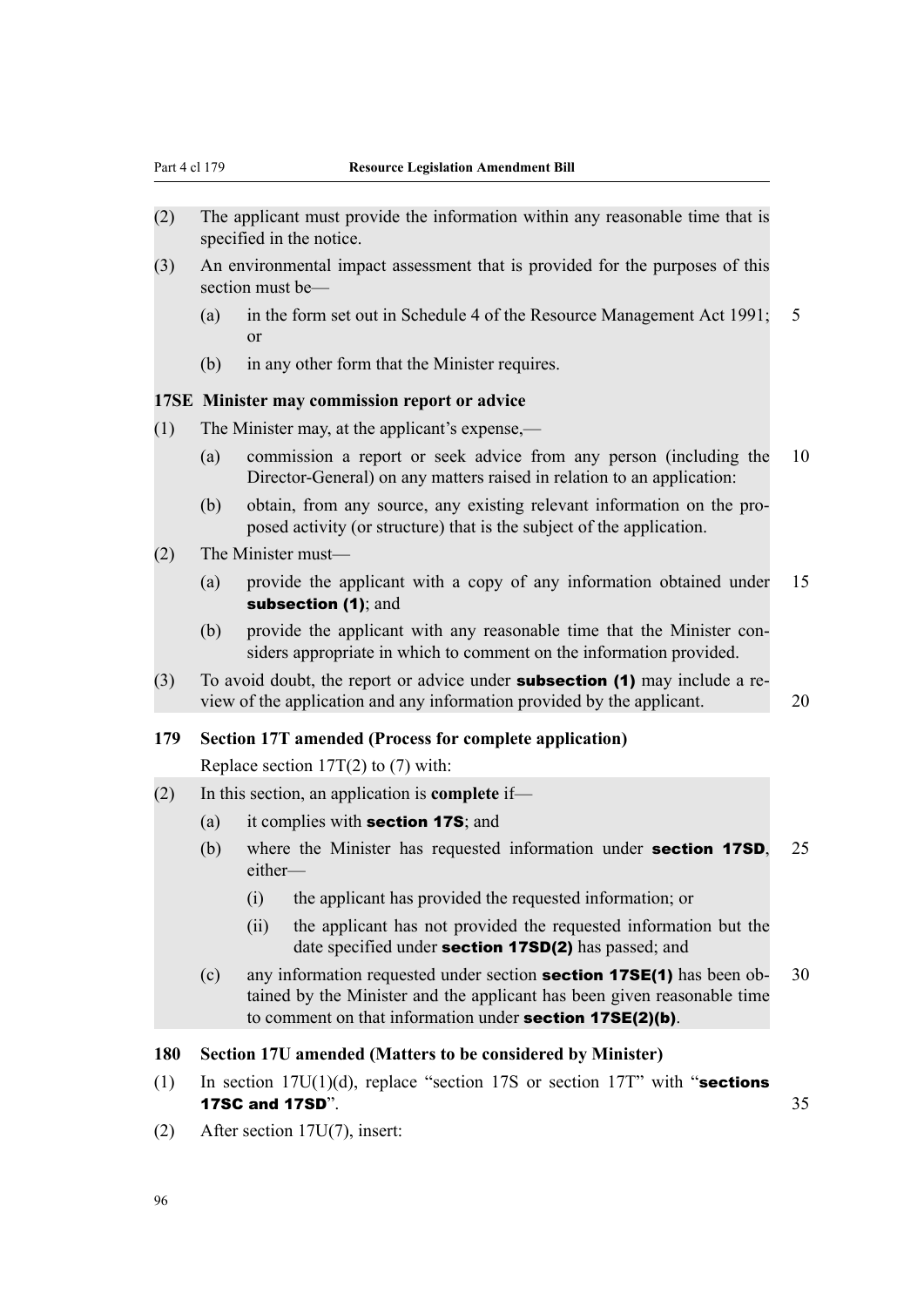(8) Nothing in this Act or any other Act requires the Minister to grant any concession if he or she considers that the grant of a concession is inappropriate in the circumstances of the particular application having regard to the matters set out in this section.

## **181 Section 49 amended (Public notice and rights of objection)** 5

- (1) In section 49(2), after "gives public notice of intention to exercise any power conferred by this Act", insert "or gives public notice of an application for a concession".
- (2) Replace section 49(2)(b) with:

## (b) the Minister must give interested parties,— 10

- (i) in the case of the exercise of a power, at least 40 working days to comment:
- (ii) in the case of an application for a concession, at least 20 working days to comment; and
- (ba) every submission must be sent to the Director-General at the place, and 15 before the date, specified in the notice; and

## **182 New Schedule 1AA inserted**

Before Schedule 1, insert as **Schedule 1AA** the schedule set out in **Schedule** 7 of this Act.

## **Part 5** 20

## **Amendments to Exclusive Economic Zone and Continental Shelf (Environmental Effects) Act 2012**

## **183 Principal Act**

This **Part** amends the Exclusive Economic Zone and Continental Shelf (Environmental Effects) Act 2012 (the **principal Act**). 25

## **184 Section 4 amended (Interpretation)**

(1) In section 4(1), replace the definition of **dumping** with:

#### **dumping**—

- (a) means—
	- (i) any deliberate disposal into the sea of waste or other matter from 30 ships, aircraft, and structures at sea; and
	- (ii) any deliberate disposal into the sea of ships, aircraft, and structures at sea; and
	- (iii) any storage of waste or other matter in the seabed and the subsoil of the seabed from ships, aircraft and structures at sea; and 35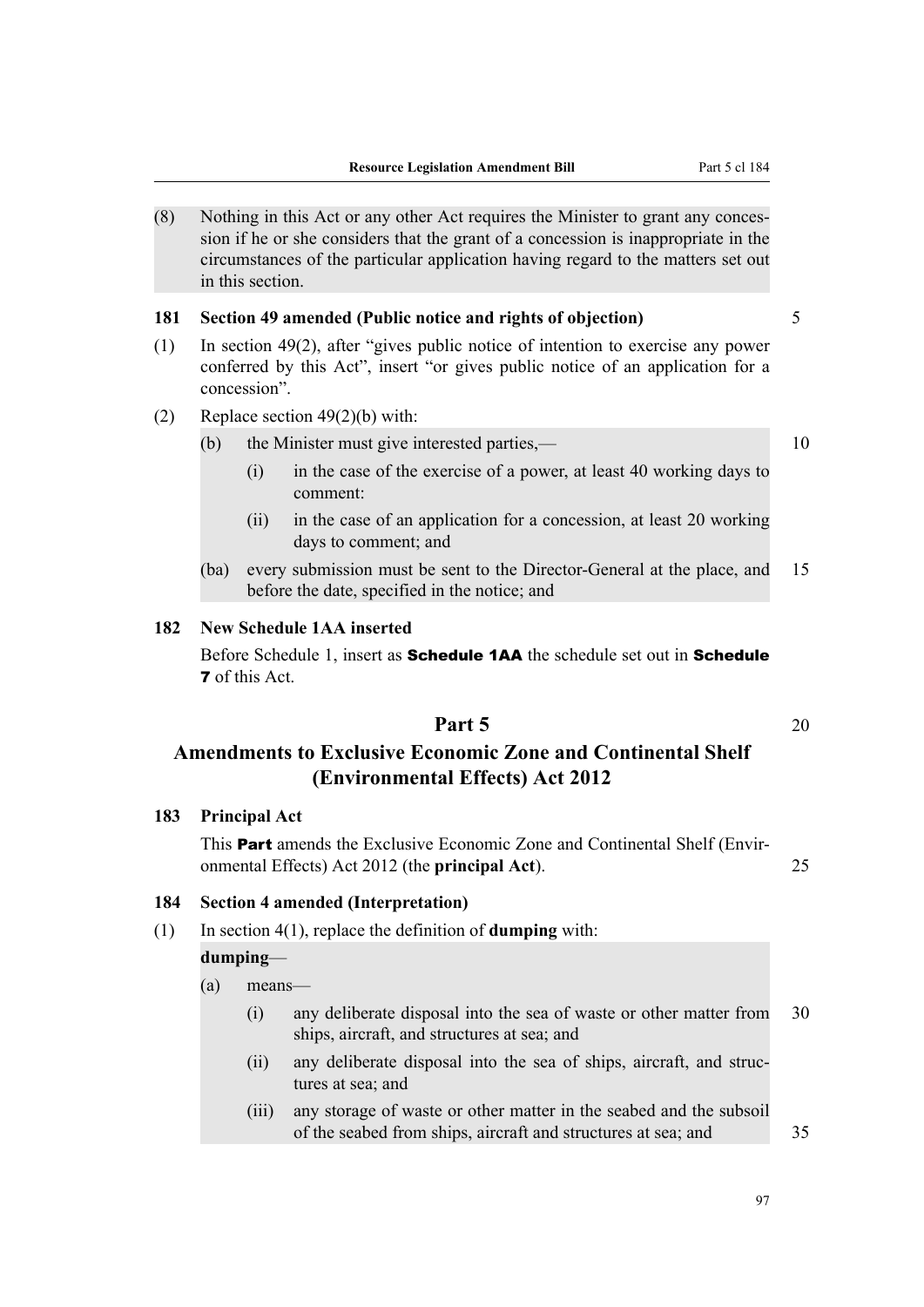- (iv) any abandonment or toppling at site of structures at sea for the sole purpose of deliberate disposal; but
- (b) does not include—
	- (i) the disposal into the sea of waste or other matter incidental to, or derived from, the normal operations of ships, aircraft, and struc- 5 tures at sea and their equipment, other than waste or other matter transported by or to ships, aircraft, and structures at sea, operating for the purpose of disposal of such matter or derived from the treatment of such waste or other matter on such ships, aircraft and structures; or 10
	- (ii) placement of matter for a purpose other than the mere disposal of the matter, but only if the placement is not contrary to the aims of the 1996 Protocol to the London Convention; or
	- (iii) abandonment in the sea of matter (for example, cables, pipelines, and marine research devices) placed for a purpose other than the 15 mere disposal of it; and
- (c) does not include the disposal or storage of waste or other matter directly arising from, or related to, the exploration, exploitation, and associated offshore processing of seabed mineral resources
- (2) In section 4(1), definitions of **marine discharge consent** and **marine dump-** 20 **ing consent**, replace "under section 87F" with "under section 62".
- (3) In section 4(1), insert in their appropriate alphabetical order:

**London Convention** means the Convention on the Prevention of Marine Pollution by Dumping of Wastes and Other Matter (1972)

**marine consent authority**, in relation to an application for a marine consent, 25 means,—

- (a) in the case of a non-notified activity, the EPA:
- (b) in the case of a publicly notifiable activity that is a section 20 activity,—
	- (i) a board of inquiry appointed under **section 53**:
	- $(iii)$  the EPA—  $30$ 
		- (A) before a board of inquiry is appointed:
		- (B) after a marine consent is granted (in whole or in part):
- (c) in the case of a publicly notifiable activity other than a section 20 activity, the EPA

**publicly notifiable application** means an application for a publicly notifiable 35 activity

**section 20 activity** means an activity referred to in section 20(2) or (4)

**treat**, in relation to waste or other matter, means to treat so as to avoid, remedy, or mitigate the adverse effects of dumping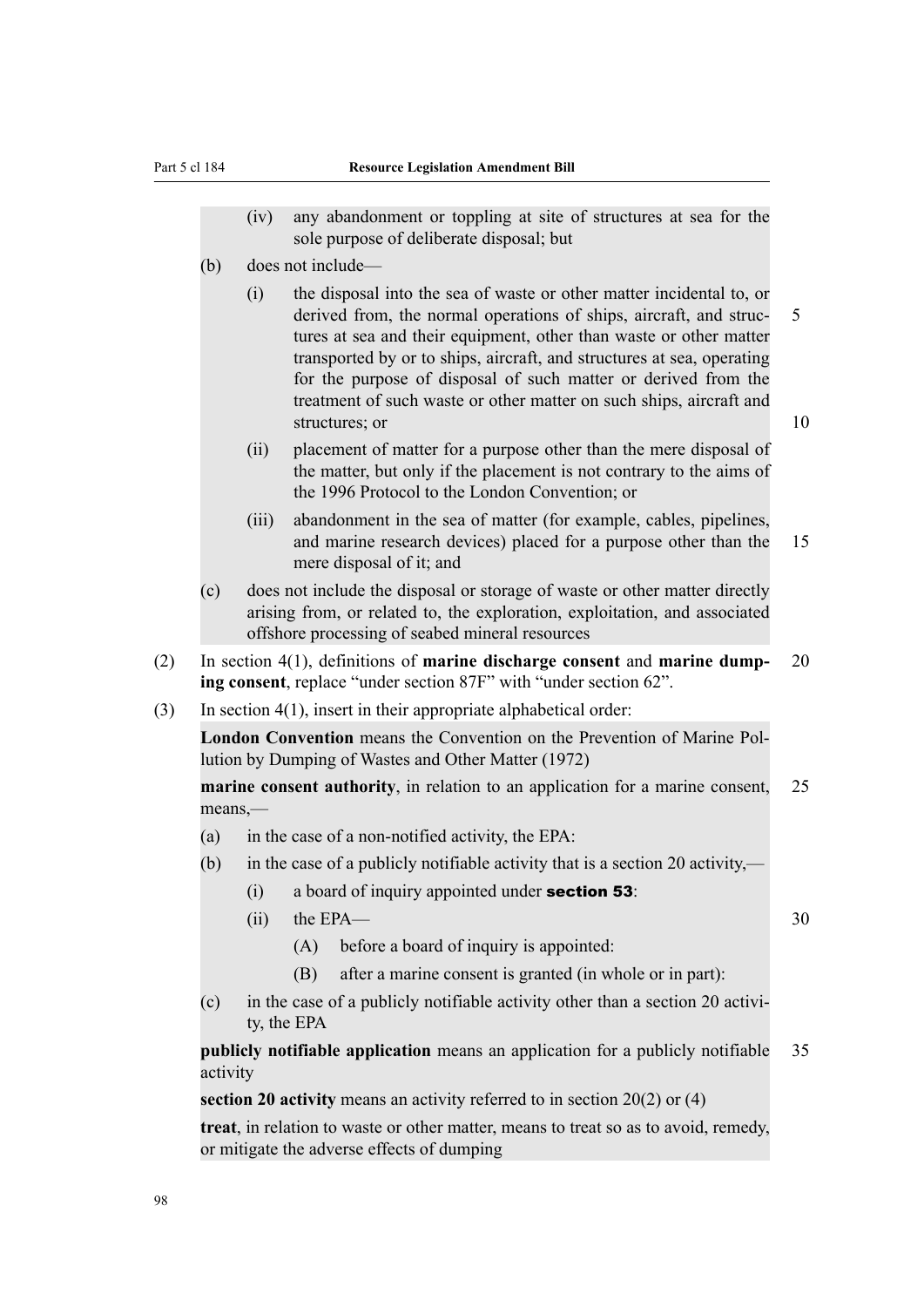## **185 Part 3 heading and subpart 1 heading in Part 3 replaced**

Replace the Part 3 heading and the subpart 1 heading in Part 3 with:

## **Part 3**

## **Regulations**

**186 Section 34A amended (Matters to be considered for regulations relating to** 5 **discharges and dumping)**

In section  $34A(3)(c)(ii)$ , after "waste" insert "or other matter".

## **187 Cross-heading above section 35 replaced**

Replace the cross-heading above section 35 with:

## **Part 3A** 10 **Activities and consents**

#### **188 Sections 35 to 58 and cross-headings replaced**

Replace sections 35 to 58 (and the headings and cross-headings in between) with:

Subpart 1—Activities 15

*Types of activity*

## **35 Permitted activities**

- (1) An activity is a **permitted activity** if it is described in regulations as a permitted activity.
- (2) A person may undertake a permitted activity without a marine consent if the 20 activity complies with any terms and conditions specified (for the activity) in regulations.
- (3) A person intending to undertake a permitted activity must notify the Environmental Protection Authority before undertaking the activity if required to do so by regulations. 25

## **36 Discretionary activities**

- (1) An activity is a **discretionary activity** if regulations—
	- (a) describe the activity as discretionary; or
	- (b) allow the activity with a marine consent; or
	- (c) do not classify the activity as permitted, discretionary, or prohibited. 30
- (2) A person must have a marine consent before undertaking a discretionary activity.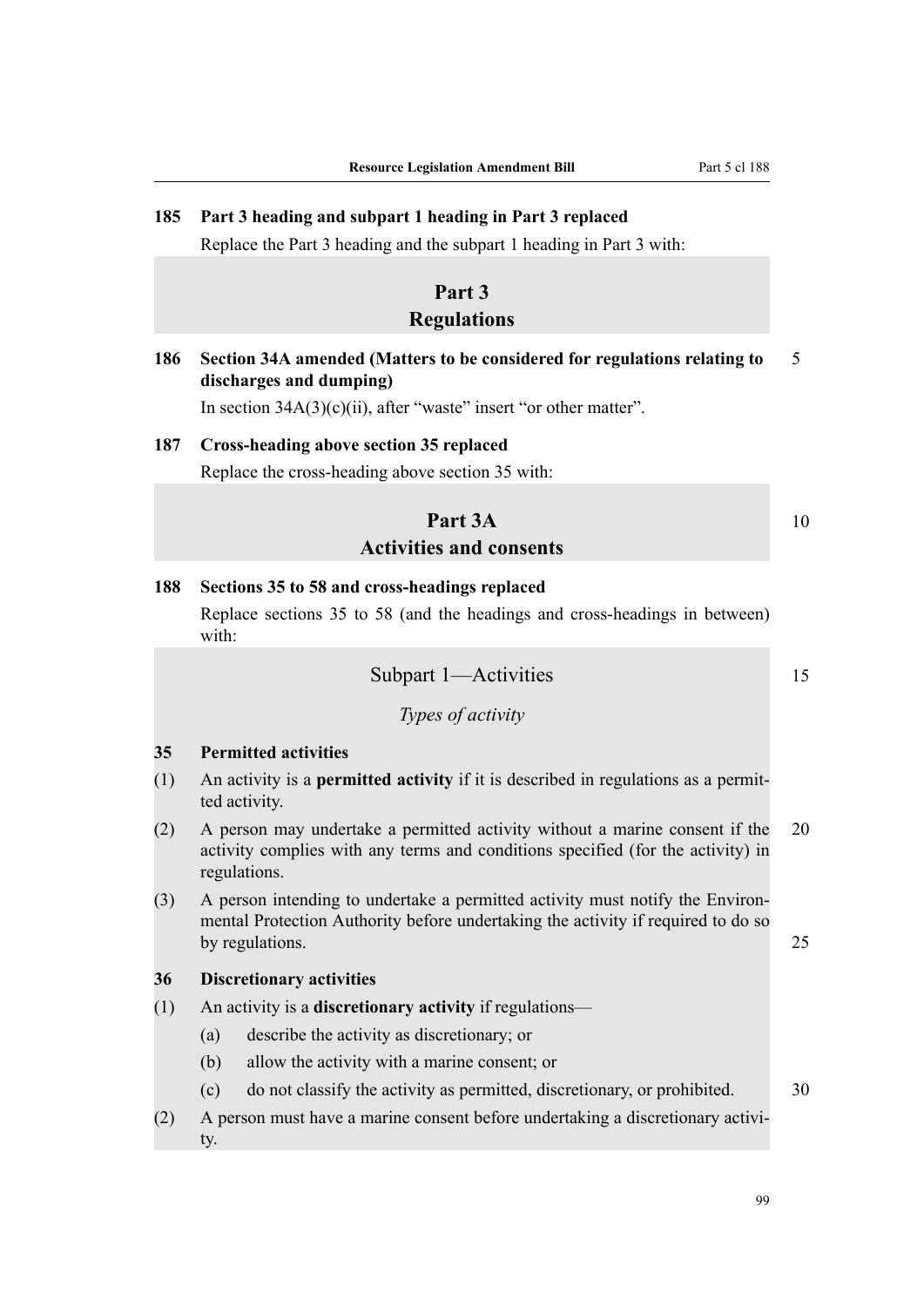(3) Subsection (2) is subject to section 21.

## **37 Prohibited activities**

- (1) An activity is a **prohibited activity** if it is described in regulations as a prohibited activity.
- (2) No person may apply for a marine consent for a prohibited activity. 5
- (3) No marine consent may be granted for a prohibited activity.
- (4) Subject to section 23, no person may undertake a prohibited activity.

## Subpart 2—EEZ policy statements

## *EEZ policy statements*

## **37A Purpose and scope of EEZ policy statements** 10

- (1) The purpose of EEZ policy statements is to state objectives and policies to support decision-making on applications for marine consents.
- (2) An EEZ policy statement may apply to all or part of the exclusive economic zone and the continental shelf.
- (3) In determining whether it is desirable to prepare an EEZ policy statement, the 15 Minister may have regard to—
	- (a) the actual or potential effects of the use, development, or protection of natural resources:
	- (b) New Zealand's obligations under any international conventions that relate to the marine environment: 20
	- (c) the matters in subpart 2 of Part 1:
	- (d) any other relevant matter.

## **37B Notification of, and consultation on, proposed EEZ policy statement**

Before issuing an EEZ policy statement, the Minister must—

- (a) notify the public, iwi authorities, regional councils, and persons whose 25 existing interests may be affected of—
	- (i) the proposed statement; and
	- (ii) the Minister's reasons for considering that the proposed statement will support decision making on applications for marine consents; and  $30$
- (b) establish a process that the Minister considers gives the public, iwi authorities, regional councils, and persons whose existing interests are likely to be affected adequate time and opportunity to comment on the subject matter of the proposed statement.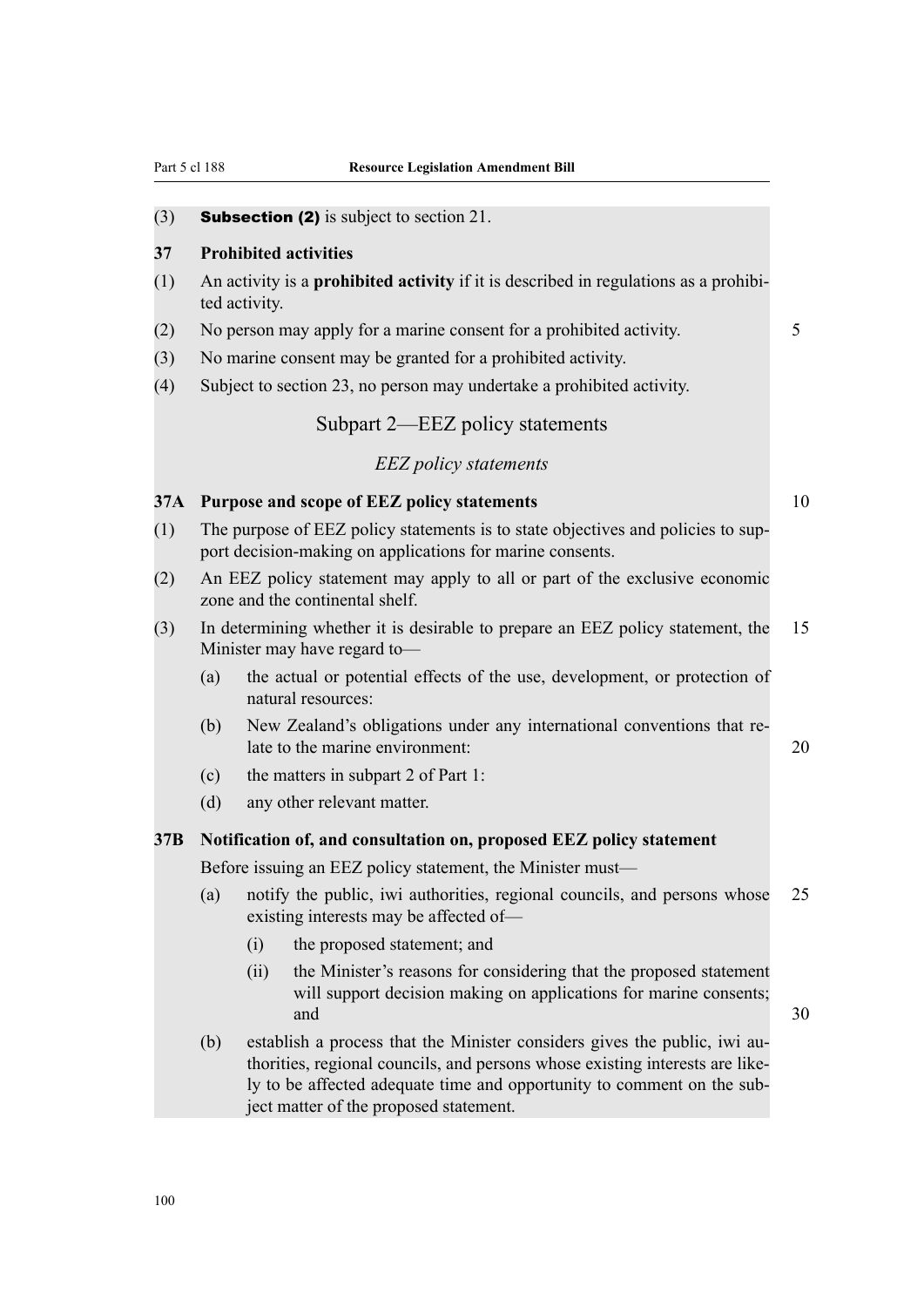| 37C             | Matters to be considered by Minister when determining whether to issue<br><b>EEZ</b> policy statement                                                                                                  |                                                                                                                                                                                                  |    |  |  |  |  |  |  |
|-----------------|--------------------------------------------------------------------------------------------------------------------------------------------------------------------------------------------------------|--------------------------------------------------------------------------------------------------------------------------------------------------------------------------------------------------|----|--|--|--|--|--|--|
|                 |                                                                                                                                                                                                        | In determining whether to issue the EEZ policy statement, the Minister must<br>consider-                                                                                                         |    |  |  |  |  |  |  |
|                 | (a)                                                                                                                                                                                                    | the actual or potential effects of the use, development, or protection of<br>natural resources; and                                                                                              | 5  |  |  |  |  |  |  |
|                 | (b)                                                                                                                                                                                                    | New Zealand's obligations under any international conventions that re-<br>late to the marine environment; and                                                                                    |    |  |  |  |  |  |  |
|                 | (c)                                                                                                                                                                                                    | the matters in subpart 2 of Part 1; and                                                                                                                                                          |    |  |  |  |  |  |  |
|                 | (d)                                                                                                                                                                                                    | any submissions received on the proposed EEZ policy statement; and                                                                                                                               | 10 |  |  |  |  |  |  |
|                 | (e)                                                                                                                                                                                                    | any other matter that the Minister considers relevant.                                                                                                                                           |    |  |  |  |  |  |  |
| 37 <sub>D</sub> |                                                                                                                                                                                                        | Revision, withdrawal, and approval of proposed EEZ policy statements                                                                                                                             |    |  |  |  |  |  |  |
| (1)             |                                                                                                                                                                                                        | The Minister, after considering the matters in <b>section 37C</b> , may make any<br>changes, or no changes, to the proposed EEZ policy statement, as he or she<br>thinks fit.                    | 15 |  |  |  |  |  |  |
| (2)             |                                                                                                                                                                                                        | The Minister may withdraw all or part of a proposed EEZ policy statement at<br>any time before the statement is approved under <b>subsection</b> (4).                                            |    |  |  |  |  |  |  |
| (3)             |                                                                                                                                                                                                        | The Minister must give public notice of any withdrawal under <b>subsection</b><br>(2), including the reasons for the withdrawal.                                                                 |    |  |  |  |  |  |  |
| (4)             |                                                                                                                                                                                                        | The Governor-General may, by Order in Council, on the recommendation of<br>the Minister, approve an EEZ policy statement.                                                                        | 20 |  |  |  |  |  |  |
| (5)             | The Minister must, as soon as practicable after an EEZ policy statement has<br>been approved,—                                                                                                         |                                                                                                                                                                                                  |    |  |  |  |  |  |  |
|                 | (a)                                                                                                                                                                                                    | issue the statement by notice in the <i>Gazette</i> ; and                                                                                                                                        |    |  |  |  |  |  |  |
|                 | (b)                                                                                                                                                                                                    | publicly notify the statement; and                                                                                                                                                               | 25 |  |  |  |  |  |  |
|                 | (c)                                                                                                                                                                                                    | send a copy of the statement to the EPA; and                                                                                                                                                     |    |  |  |  |  |  |  |
|                 | (d)                                                                                                                                                                                                    | provide every person who made a submission on the proposal with a<br>copy of the approved statement; and                                                                                         |    |  |  |  |  |  |  |
|                 | (e)                                                                                                                                                                                                    | present a copy of the approved statement to the House of Representa-<br>tives.                                                                                                                   | 30 |  |  |  |  |  |  |
| 37E             |                                                                                                                                                                                                        | Changes to, or review or revocation of, EEZ policy statements                                                                                                                                    |    |  |  |  |  |  |  |
| (1)             | The Minister may review, change, or revoke an EEZ policy statement in ac-<br>cordance with <b>sections 37B to 37D</b> as if the review, change, or revocation<br>were a proposed EEZ policy statement. |                                                                                                                                                                                                  |    |  |  |  |  |  |  |
| (2)             |                                                                                                                                                                                                        | Despite <b>subsection (1)</b> , the Minister may amend an EEZ policy statement<br>without regard to <b>sections 37B to 37D</b> if the amendment is of minor effect<br>or corrects a minor error. | 35 |  |  |  |  |  |  |
|                 |                                                                                                                                                                                                        |                                                                                                                                                                                                  |    |  |  |  |  |  |  |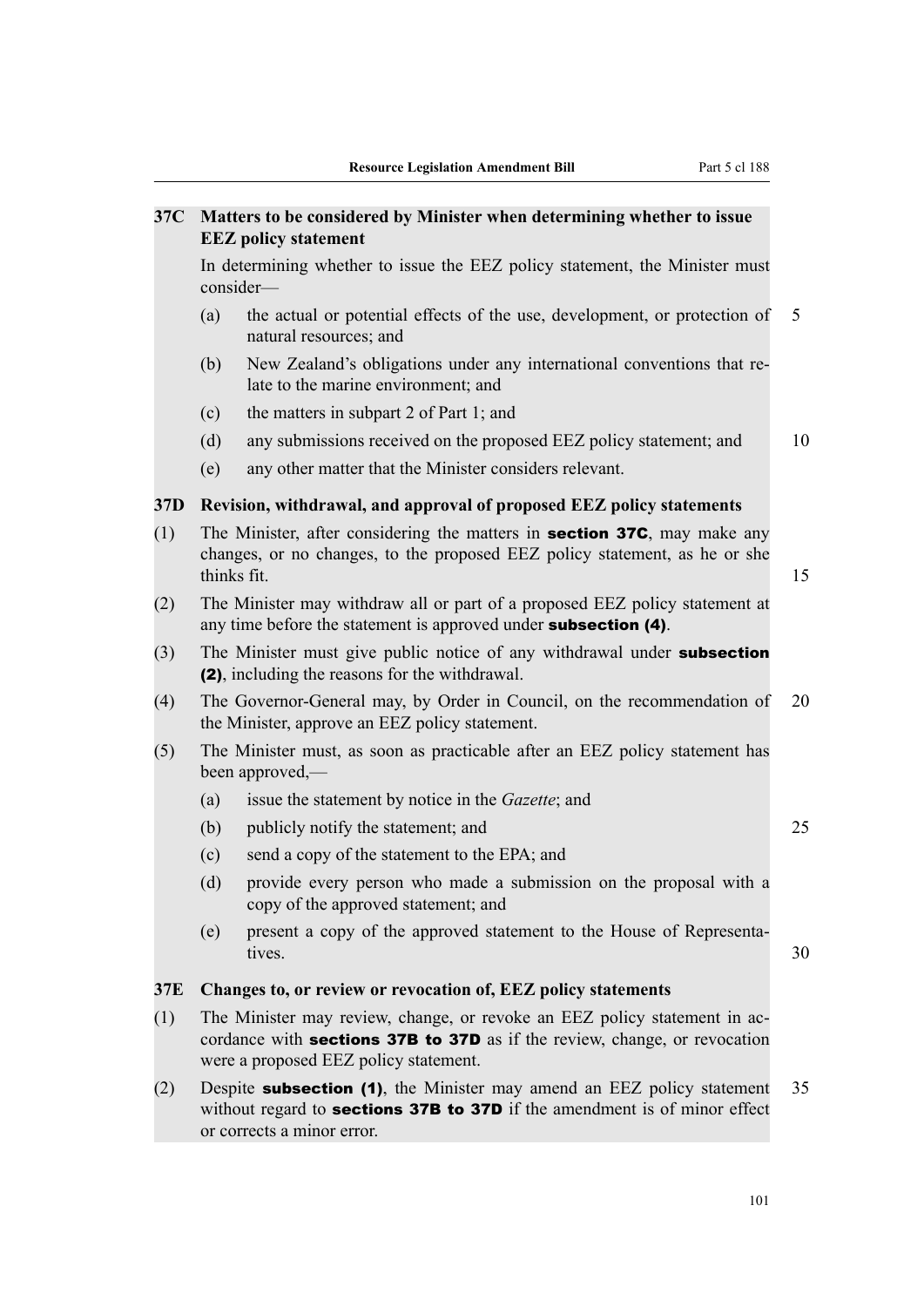| (3) |                                       | When an EEZ policy statement is reviewed, the Minister must give notice of<br>the review in the Gazette.                                                                                                                                                                                                                  |                 |  |
|-----|---------------------------------------|---------------------------------------------------------------------------------------------------------------------------------------------------------------------------------------------------------------------------------------------------------------------------------------------------------------------------|-----------------|--|
| (4) |                                       | If an EEZ policy statement has been changed, the Minister must—                                                                                                                                                                                                                                                           |                 |  |
|     | (a)                                   | issue the revised statement by notice in the <i>Gazette</i> ; and                                                                                                                                                                                                                                                         |                 |  |
|     | (b)                                   | send a copy of the revised statement to the EPA; and                                                                                                                                                                                                                                                                      | $5\overline{)}$ |  |
|     | (c)                                   | provide every person who made a submission on the proposal with a<br>copy of the approved statement; and                                                                                                                                                                                                                  |                 |  |
|     | (d)                                   | present a copy of the revised statement to the House of Representatives.                                                                                                                                                                                                                                                  |                 |  |
| (5) |                                       | When an EEZ policy statement is revoked, the Minister must notify the revoca-<br>tion by notice in the Gazette.                                                                                                                                                                                                           | 10              |  |
| 37F |                                       | Incorporation of material by reference in EEZ policy statements                                                                                                                                                                                                                                                           |                 |  |
|     |                                       | An EEZ policy statement may incorporate material by reference under sections<br>150 to 157.                                                                                                                                                                                                                               |                 |  |
|     |                                       | Subpart 2A—Applying for marine consents                                                                                                                                                                                                                                                                                   |                 |  |
| 38  | <b>Application for marine consent</b> |                                                                                                                                                                                                                                                                                                                           |                 |  |
| (1) |                                       | Any person may apply to the Environmental Protection Authority for a marine<br>consent, marine discharge consent, or a marine dumping consent to undertake a<br>discretionary activity.                                                                                                                                   |                 |  |
| (2) |                                       | An application must—                                                                                                                                                                                                                                                                                                      |                 |  |
|     | (a)                                   | be made in the prescribed form; and                                                                                                                                                                                                                                                                                       | 20              |  |
|     | (b)                                   | fully describe the proposal; and                                                                                                                                                                                                                                                                                          |                 |  |
|     | (c)                                   | include an impact assessment prepared in accordance with section 39<br>and any requirements prescribed in regulations.                                                                                                                                                                                                    |                 |  |
| 39  |                                       | <b>Impact assessment</b>                                                                                                                                                                                                                                                                                                  |                 |  |
| (1) |                                       | An impact assessment must-                                                                                                                                                                                                                                                                                                | 25              |  |
|     | (a)                                   | describe the activity (or activities) for which consent is sought; and                                                                                                                                                                                                                                                    |                 |  |
|     | (b)                                   | describe the current state of the area where it is proposed that the activity<br>will be undertaken and the environment surrounding the area; and                                                                                                                                                                         |                 |  |
|     | (c)                                   | identify persons whose existing interests are likely to be adversely<br>affected by the activity; and                                                                                                                                                                                                                     | 30              |  |
|     | (d)                                   | identify, in terms of section $59(2)(a)$ , the effects of the activity on the en-<br>vironment and existing interests (including cumulative effects and ef-<br>fects that may occur in New Zealand or in the sea above or beyond the<br>continental shelf beyond the outer limits of the exclusive economic<br>zone); and | 35              |  |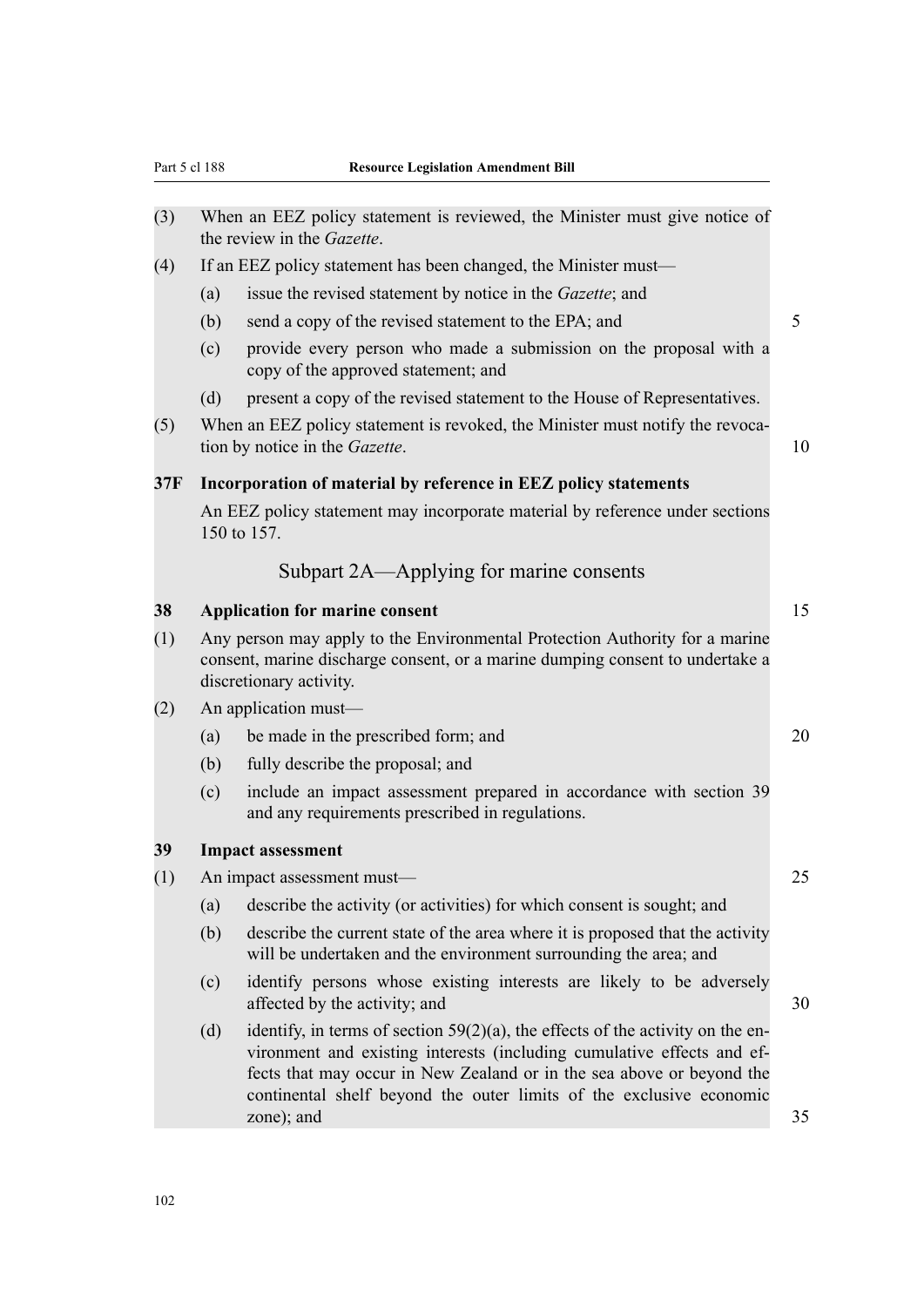|     | (e) |            | identify the effects of the activity on the biological diversity and integri-<br>ty of marine species, ecosystems, and processes; and                                                                                                                                                                                                                                        |    |
|-----|-----|------------|------------------------------------------------------------------------------------------------------------------------------------------------------------------------------------------------------------------------------------------------------------------------------------------------------------------------------------------------------------------------------|----|
|     | (f) |            | identify the effects of the activity on rare and vulnerable ecosystems and<br>habitats of threatened species; and                                                                                                                                                                                                                                                            |    |
|     | (g) |            | describe any consultation undertaken with persons described in <b>para-</b><br>graph (c) and specify those persons who have given written approval to<br>the activity; and                                                                                                                                                                                                   | 5  |
|     | (h) |            | include copies of any written approvals to the activity; and                                                                                                                                                                                                                                                                                                                 |    |
|     | (i) | and        | specify any possible alternative locations for, or methods for undertak-<br>ing, the activity that may avoid, remedy, or mitigate any adverse effects;                                                                                                                                                                                                                       | 10 |
|     | (j) |            | specify the measures that could be taken to avoid, remedy, or mitigate<br>the adverse effects identified (including measures that the applicant in-<br>tends to take).                                                                                                                                                                                                       |    |
| (2) |     |            | An impact assessment must also,—                                                                                                                                                                                                                                                                                                                                             | 15 |
|     | (a) |            | if it relates to an application for a marine discharge consent, describe the<br>effects of the activity on human health:                                                                                                                                                                                                                                                     |    |
|     | (b) |            | if it relates to an application for a marine dumping consent,—                                                                                                                                                                                                                                                                                                               |    |
|     |     | (i)        | describe the effects of the activity on human health:                                                                                                                                                                                                                                                                                                                        |    |
|     |     | (ii)       | specify any practical opportunities to reuse, recycle, or treat the<br>waste or other matter:                                                                                                                                                                                                                                                                                | 20 |
|     | (c) |            | if it relates to any other application, describe the effects on human health<br>that may arise from the effects of the activity on the environment.                                                                                                                                                                                                                          |    |
| (3) |     |            | An impact assessment must contain the information required under subsec-<br>tions (1) and (2) $in$                                                                                                                                                                                                                                                                           | 25 |
|     | (a) |            | such detail as corresponds to the scale and significance of the effects that<br>the activity may have on the environment and existing interests; and                                                                                                                                                                                                                         |    |
|     | (b) | interests. | sufficient detail to enable the Environmental Protection Authority and<br>persons whose existing interests are or may be affected to understand the<br>nature of the activity and its effects on the environment and existing                                                                                                                                                | 30 |
| (4) |     |            | The impact assessment complies with <b>subsections (1)(c) to (f) and (2)</b> if<br>the Environmental Protection Authority is satisfied that the applicant has made<br>a reasonable effort to identify the matters described in those provisions.                                                                                                                             |    |
| (5) |     |            | The measures that must be specified under <b>subsection</b> $(1)(j)$ include any<br>measures required by another marine management regime and any measures<br>required by or under the Health and Safety at Work Act 2015 that may have the<br>effect of avoiding, remedying, or mitigating the adverse effects of the activity<br>on the environment or existing interests. | 35 |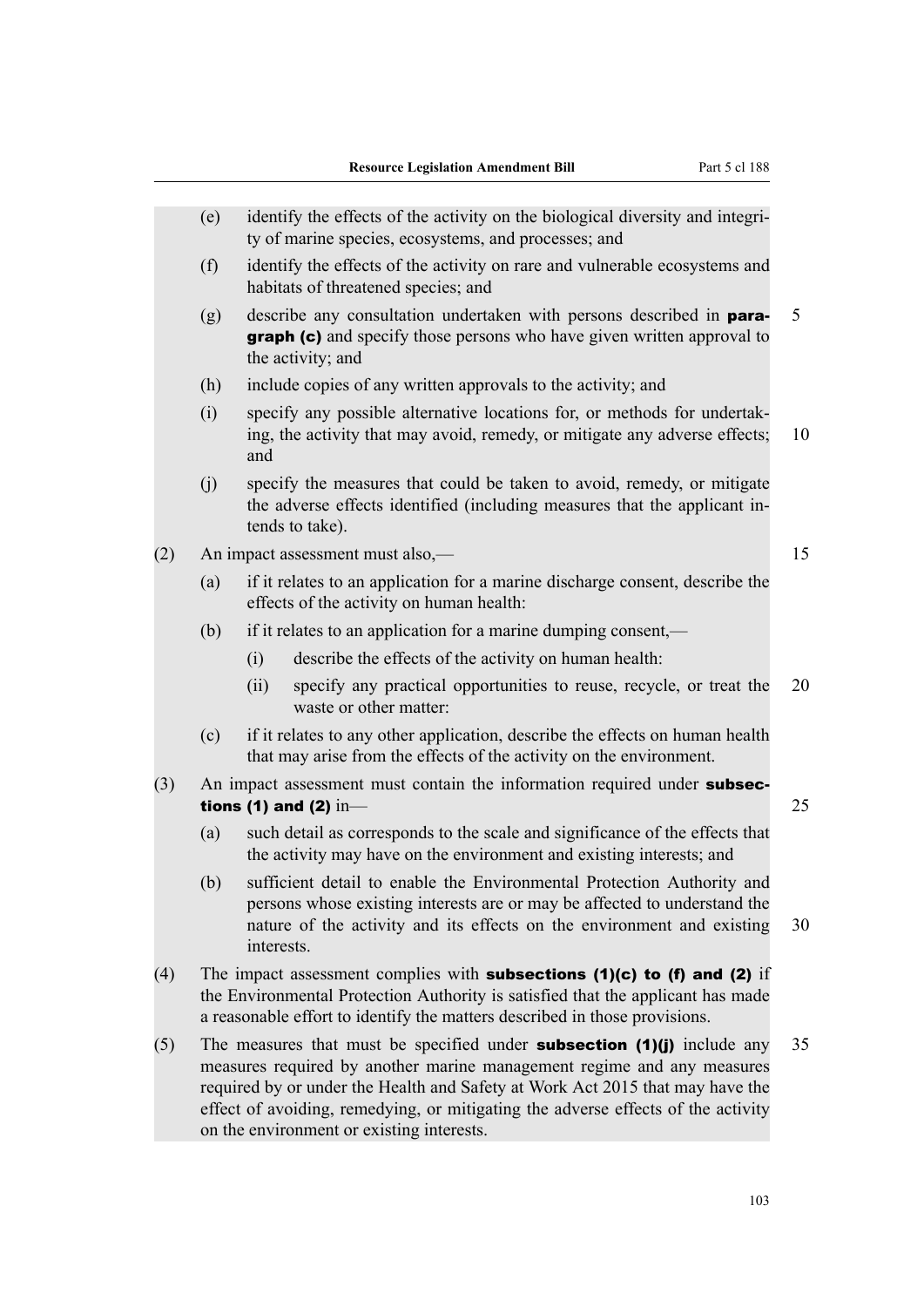| 40  | Obligation to deal with application promptly                                                                                                                                                         |    |
|-----|------------------------------------------------------------------------------------------------------------------------------------------------------------------------------------------------------|----|
|     | After receiving an application for a marine consent, the Environmental Protec-<br>tion Authority must deal with the application as promptly as is reasonable in<br>the circumstances.                |    |
| 41  | <b>Environmental Protection Authority must determine if application</b><br>complete                                                                                                                  | 5  |
|     | The Environmental Protection Authority must, within 20 working days after re-<br>ceiving an application determine whether the application complies with sec-<br>tion 38.                             |    |
| 42  | <b>Environmental Protection Authority may commission independent review</b><br>of impact assessment                                                                                                  | 10 |
| (1) | The Environmental Protection Authority may commission an independent re-<br>view of an impact assessment for the purpose of determining whether the im-<br>pact assessment complies with section 39. |    |
| (2) | If the EPA intends to commission a review, it must—                                                                                                                                                  | 15 |
|     | (a)<br>advise the applicant in writing; and                                                                                                                                                          |    |
|     | (b)<br>include, with that advice, the EPA's reasons for wanting to commission a<br>review.                                                                                                           |    |
| (3) | The applicant may object under section 101 to a decision by the EPA to com-<br>mission a review.                                                                                                     | 20 |
| (4) | The EPA must, as soon as is reasonably practicable after receiving the results<br>of a review, send a copy of the results to the applicant.                                                          |    |
| 43  | <b>Environmental Protection Authority may ask applicant to complete</b><br>incomplete application                                                                                                    |    |
| (1) | The Environmental Protection Authority may, in writing, request further infor-<br>mation from an applicant to complete an application.                                                               | 25 |
| (2) | An applicant must, within 5 working days after receiving a request under sub-<br>section $(1),$ —                                                                                                    |    |
|     | provide the information; or<br>(a)                                                                                                                                                                   |    |
|     | write to the EPA telling it that the applicant refuses to provide the infor-<br>(b)<br>mation.                                                                                                       | 30 |
| (3) | The EPA must continue to process an application even if the applicant—                                                                                                                               |    |
|     | does not respond to the request; or<br>(a)                                                                                                                                                           |    |
|     | refuses to provide the information.<br>(b)                                                                                                                                                           |    |
| 44  | <b>Environmental Protection Authority must return incomplete application</b>                                                                                                                         | 35 |
| (1) | The EPA must, within 20 working days after an incomplete application is re-<br>ceived by the EPA,—                                                                                                   |    |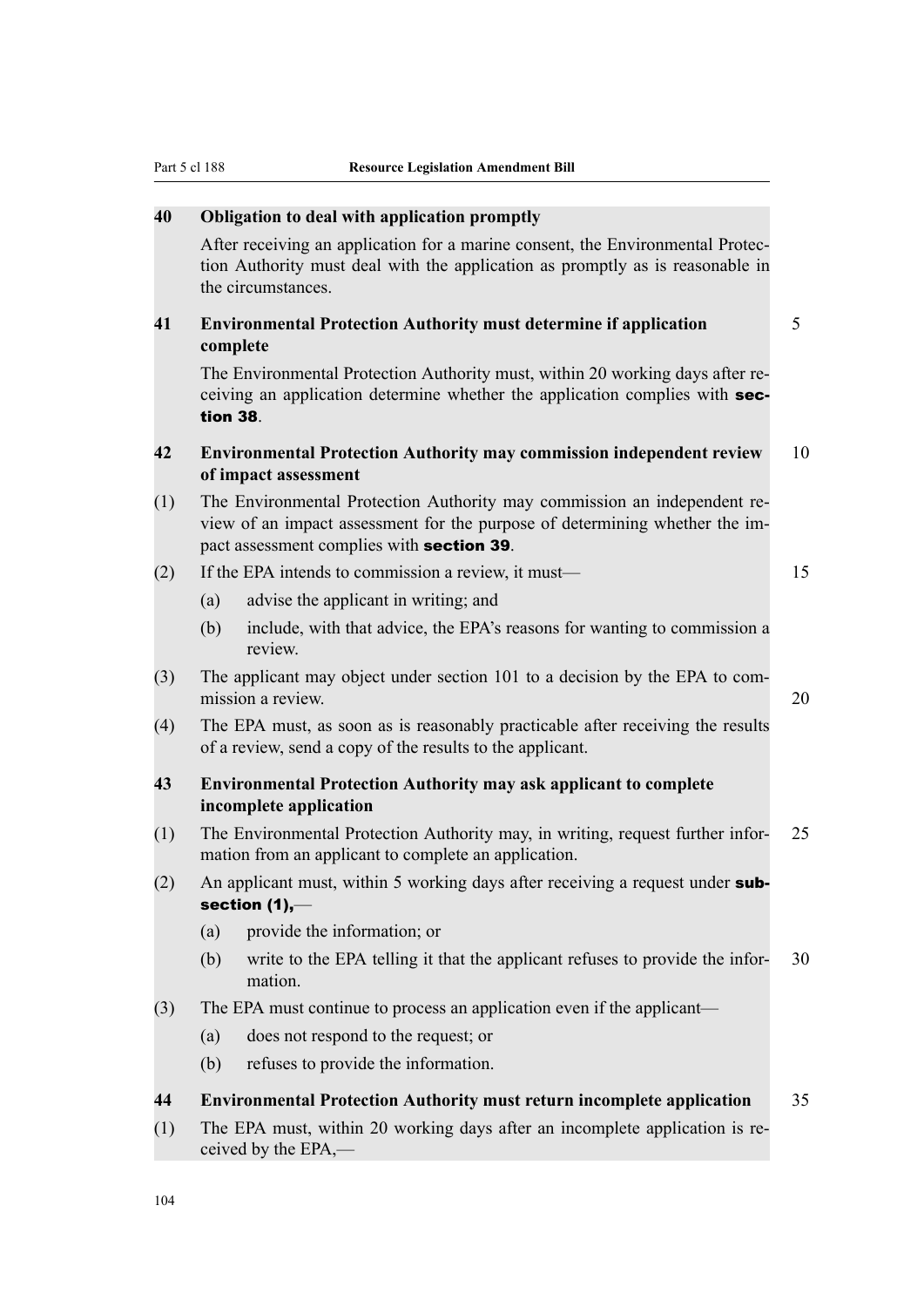(a) return the incomplete application; and (b) give the applicant a written explanation for its finding that the application is incomplete. (2) If, after the EPA returns an application as incomplete, the application is sent to the EPA again, the application must be treated as a new application.  $\frac{5}{5}$ (3) The applicant may object under section 101 to a decision under subsection (1). **45 Joint processing and decision making on related applications** (1) This section applies if— (a) the Environmental Protection Authority receives more than 1 application 10 for a marine consent in relation to the same proposal (**related applications**); and (b) at least 1 of the related applications must be publicly notified under  $sec$ tion 47(1)(b)(i); and (c) the EPA considers that— 15 (i) the related applications should be heard (if more than 1 are to be heard) at the same time and place; or (ii) decisions on the related applications should be made on the same date. (2) The EPA may extend a time period that applies to the processing of the related 20 applications in order to ensure that— (a) they are heard (if more than 1 are to be heard) at the same time and place: (b) decisions on the related applications are made on the same date. (3) However, the EPA may not extend the time period beyond the latest date that 25 applies to any of the related applications. (4) If any of the related applications is a publicly notifiable application for a section 20 activity, the EPA must delegate its functions under sections 51 to 75 in relation to any other applications to the board of inquiry to allow all of the applications to be determined together unless the applicant requests otherwise. 30 Subpart 2B—Disclosure and notification **46 Copy of application for non-notified activity** If the Environmental Protection Authority is satisfied that an application for a marine consent for a non-notified activity is complete, the EPA— (a) must serve a copy of the application on any of the following that the 35 EPA considers may be affected by the application: (i) iwi authorities: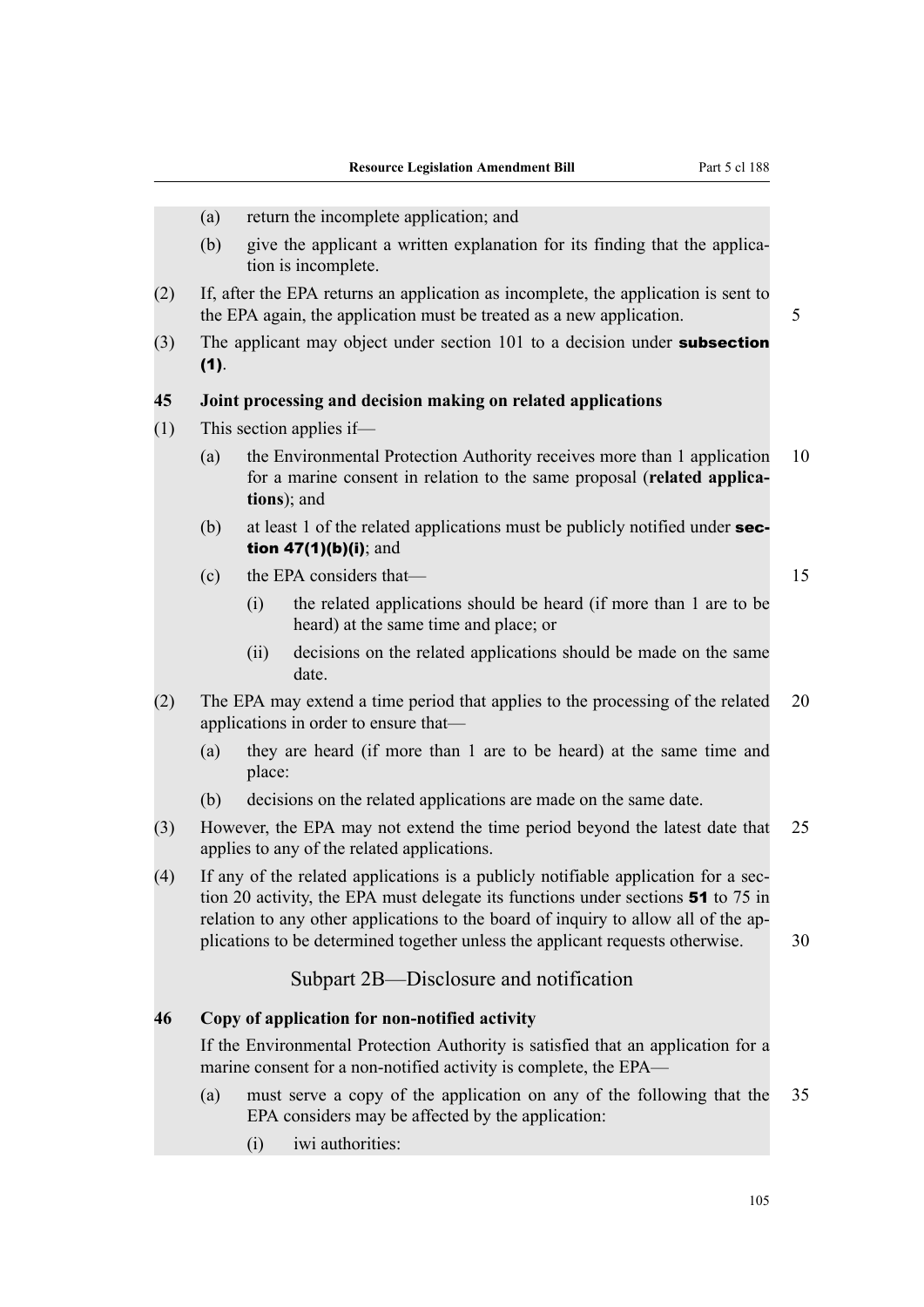- (ii) customary marine title groups:
- (iii) protected customary rights groups:
- (b) may serve a copy of the application on the following if the EPA considers it appropriate in the circumstances:
	- (i) Ministers with responsibilities that may be affected by the activity 5 for which consent is sought:
	- (ii) Maritime New Zealand:
	- (iii) other persons that the EPA considers have existing interests that may be affected by the application:
	- (iv) regional councils whose regions may be affected by the applica- 10 tion.

#### **47 Copy of application for publicly notified activity**

- (1) If the Environmental Protection Authority is satisfied that an application for a marine consent for a publicly notifiable activity is complete, it must.—
	- (a) if the application is for a section 20 activity, immediately notify the Min- 15 ister in writing that an application has been made (to allow a board of inquiry to be appointed under section 53); and
	- (b) within 20 working days,—
		- (i) give public notice of the application; and
		- (ii) serve a copy of the notice on— 20
			- (A) every other Minister with responsibilities that may be affected by the activity for which consent is sought:
			- (B) Maritime New Zealand:
			- (C) iwi authorities that the EPA considers may be affected by the application: 25
			- (D) customary marine title groups that the EPA considers may be affected by the application:
			- (E) protected customary rights groups that the EPA considers may be affected by the application:
			- (F) other persons that the EPA considers have existing interests 30 that may be affected by the application:
			- (G) regional councils whose regions may be affected by the application.
- (2) The notice under **subsection (1)(b)(i)** must—
	- (a) be in the prescribed form; and 35
	- (b) give a summary of the application for consent; and
	- (c) specify where the application is available for inspection.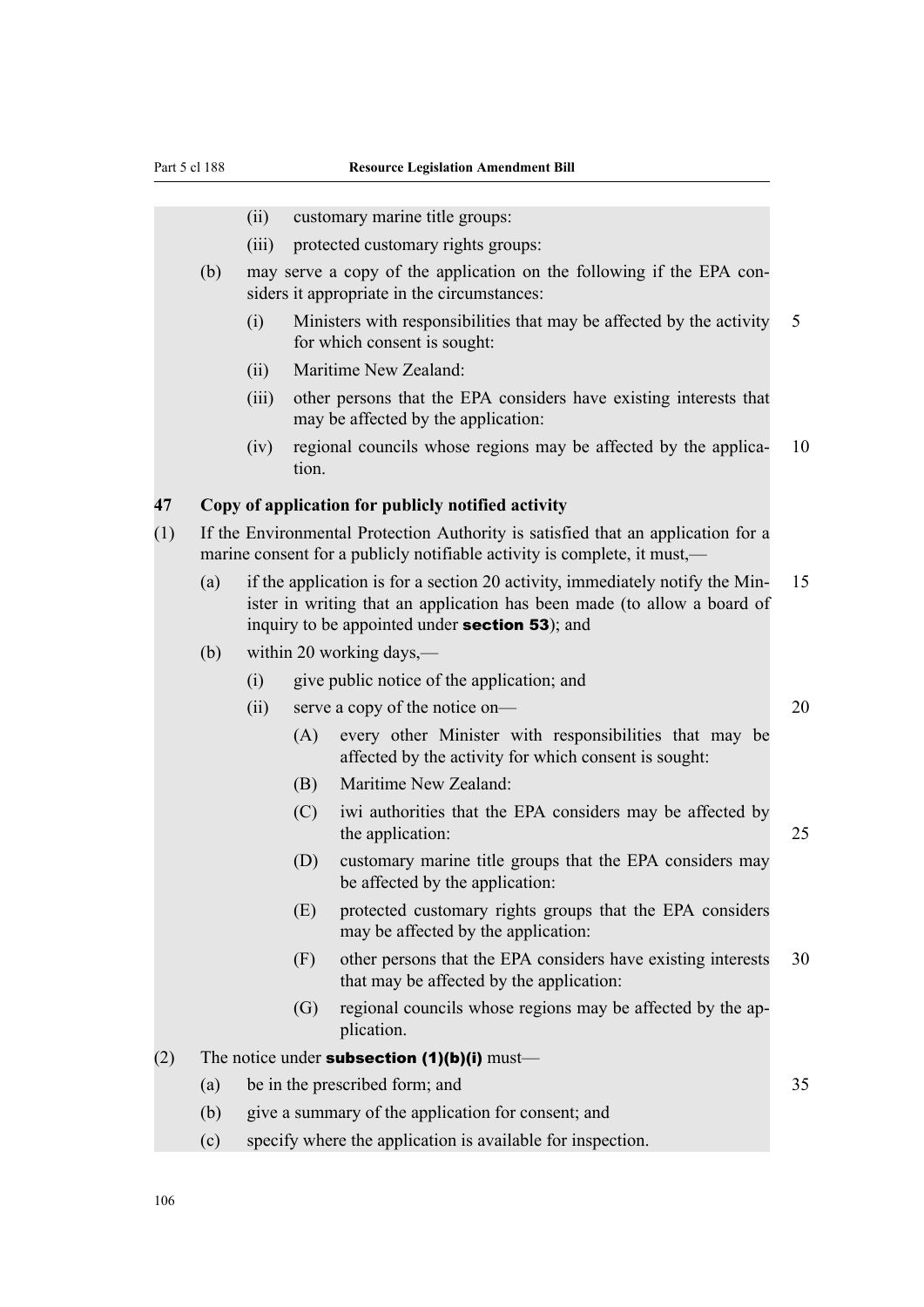# **48 Making of submissions**

- (1) Any person may make a submission to the Environmental Protection Authority about an application for a marine consent.
- (2) A submission must be in the prescribed form.
- (3) A submitter must provide a copy of the submission to the applicant as soon as 5 is reasonably practicable after serving it on the EPA.

#### **49 Time limit for submissions**

Submissions must be made not later than 30 working days after public notification of the application under section 47.

#### **50 Advising applicants of submissions** 10

As soon as is reasonably practicable after the closing date for submissions, the Environmental Protection Authority must give the applicant a list of all the submissions that it has received in relation to the relevant application.

Subpart 2C—Considering applications

# *Non-notified activities* 15

#### **51 Hearings in respect of applications for non-notified activities**

- (1) The Environmental Protection Authority must conduct a hearing on an application for a marine consent for a non-notified activity if the applicant requests a hearing.
- (2) The EPA may conduct a hearing, even if the applicant does not request one, if 20 the EPA considers it necessary or desirable.
- (3) Schedule 1 applies to hearings of applications for marine consents for non-notified activities.

*Publicly notifiable activities other than section 20 activities*

# **52 Hearings in respect of applications for publicly notifiable activities other** 25 **than section 20 activities**

- (1) If an application is for a publicly notifiable activity other than a section 20 activity, the Environmental Protection Authority must conduct a hearing on an application if the applicant or a submitter requests a hearing.
- (2) The EPA may conduct a hearing, even if no applicant or submitter requests 30 one, if the EPA considers it necessary or desirable.
- (3) Schedule 2 applies to hearings under this section.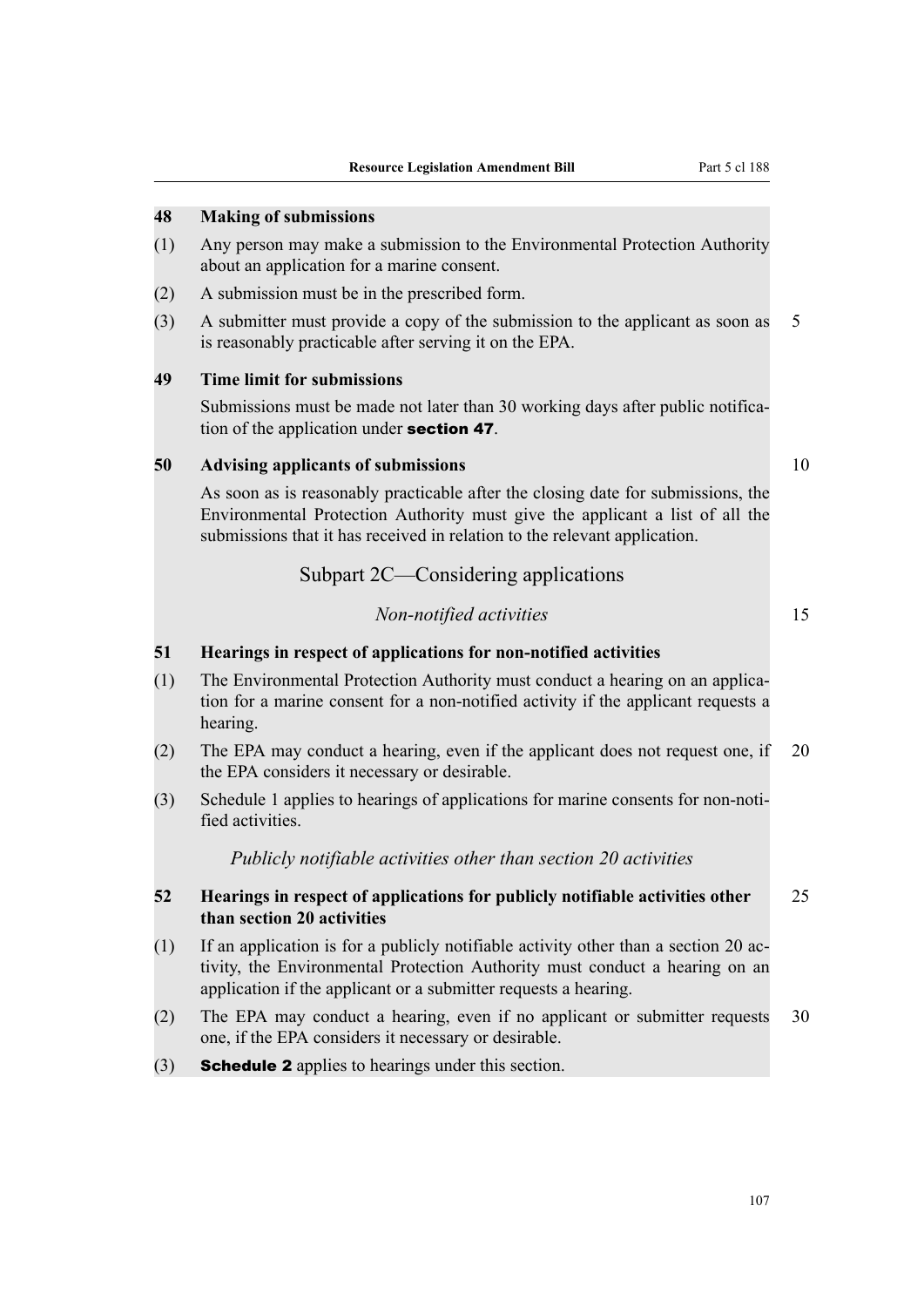|     |     | Publicly notifiable section 20 activities                                                                                                                                                                              |
|-----|-----|------------------------------------------------------------------------------------------------------------------------------------------------------------------------------------------------------------------------|
| 53  |     | Minister must appoint boards of inquiry for applications for publicly<br>notifiable section 20 activities                                                                                                              |
| (1) |     | As soon as practicable on being notified in accordance with <b>section 47(1)(a)</b> ,<br>the Minister must appoint a board of inquiry to-                                                                              |
|     | (a) | decide an application for a section 20 activity; and                                                                                                                                                                   |
|     | (b) | complete the performance or exercise of the functions, duties, and<br>powers prescribed in this Part, in relation to the application (including<br>any appeals in relation to the matter that are filed in any court). |
| (2) |     | The Minister may, as the Minister sees fit, set terms of reference for the board<br>of inquiry.                                                                                                                        |
| (3) |     | The Minister must appoint 3 to 5 suitable persons to be members of the board<br>of inquiry.                                                                                                                            |
| (4) |     | The Minister may, if he or she considers it appropriate,—                                                                                                                                                              |
|     | (a) | invite the EPA to nominate persons to be members of the board:                                                                                                                                                         |
|     | (b) | appoint a member of the EPA board to be a member of the board of in-<br>quiry.                                                                                                                                         |
| (5) |     | In appointing a person to the board, the Minister must consider the need for the<br>board to have available to it from its members, knowledge, skill, and experi-<br>ence relating to-                                 |
|     | (a) | this Act; and                                                                                                                                                                                                          |
|     | (b) | the activity or type of activities that the board will be considering; and                                                                                                                                             |
|     | (c) | tikanga Māori; and                                                                                                                                                                                                     |
|     | (d) | legal expertise; and                                                                                                                                                                                                   |
|     | (e) | relevant technical expertise.                                                                                                                                                                                          |
| (6) |     | The Minister must appoint a chairperson.                                                                                                                                                                               |
| (7) |     | The chairperson may (but need not) be a current, former, or retired Environ-<br>ment Court Judge or a retired High Court Judge.                                                                                        |
| (8) |     | <b>Schedule 3</b> applies to boards of inquiry and applications considered by a<br>board of inquiry.                                                                                                                   |
|     |     | Compare: 1991 No 69 s 149J(2), (3)                                                                                                                                                                                     |
|     |     | Provisions that apply to all applications                                                                                                                                                                              |
| 54  |     | Obligation to deal with application promptly                                                                                                                                                                           |
|     |     | A marine consent authority must deal with any application for a marine consent<br>as promptly as is reasonable in the circumstances.                                                                                   |
|     |     |                                                                                                                                                                                                                        |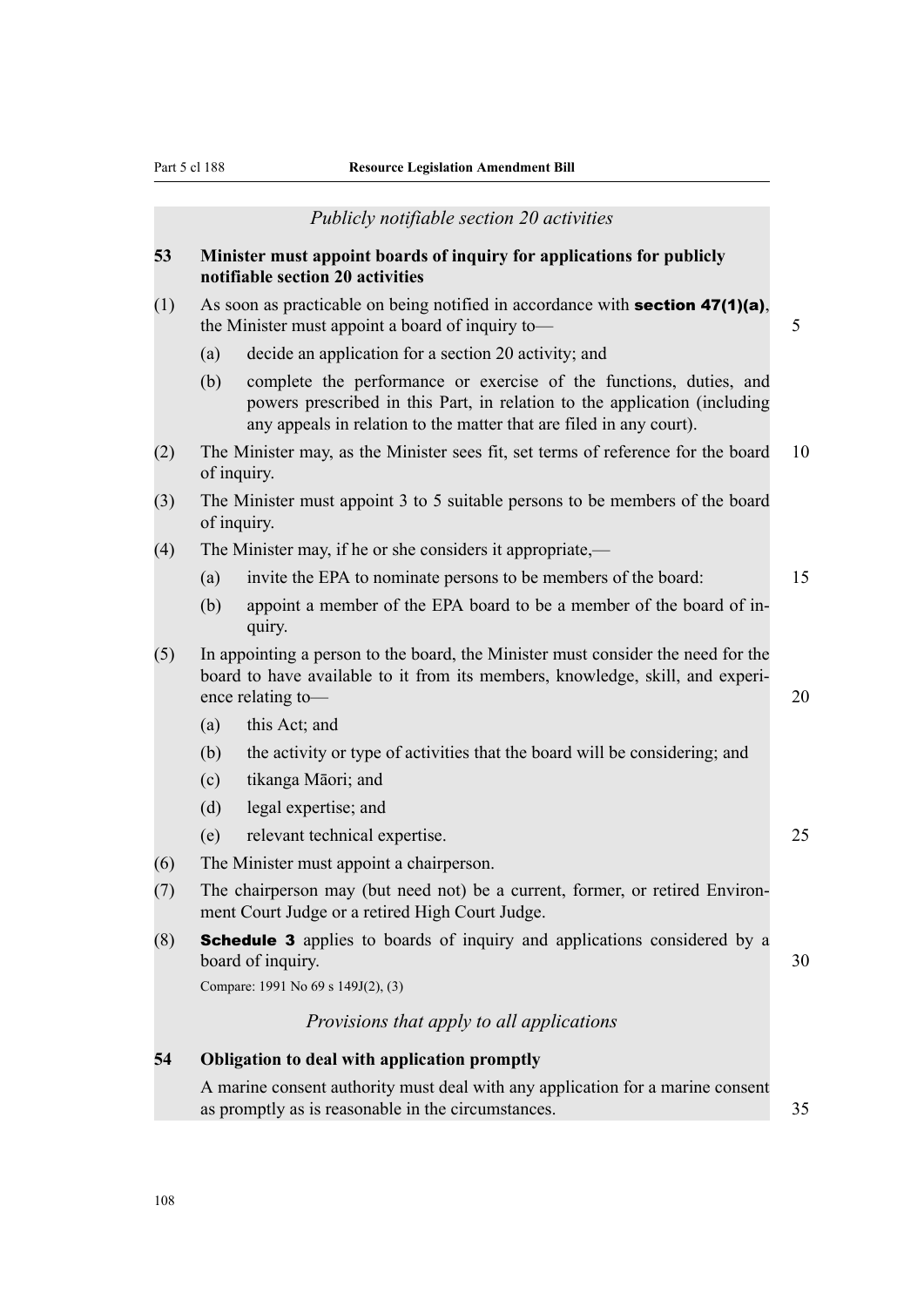#### **55 Request for further information**

- (1) A marine consent authority may request that an applicant provide further information relating to an application.
- (2) A request may be made at any reasonable time—
	- (a) before a hearing under **section 51 or 52 or Schedule 3**; or  $5$
	- (b) if no hearing is held, before the marine consent authority makes a decision on the application.
- (3) A request must be in writing and set out the marine consent authority's reasons for requesting further information.
- (4) The marine consent authority must, in the case of a publicly notified applica- 10 tion, provide a copy of the information provided by the applicant to every submitter as soon as practicable after the later of—
	- (a) the date on which it receives the information; and
	- (b) the date on which the submitter makes a submission.

# **56 Response to request** 15

- (1) An applicant who receives a request under section 55(1) must, within 5 working days after the date of the request,—
	- (a) provide the information; or
	- (b) write to the marine consent authority telling it that the applicant agrees to provide the information; or 20
	- (c) write to the marine consent authority telling it that the applicant refuses to provide the information.
- (2) After the marine consent authority receives the applicant's letter under subsection (1)(b), the marine consent authority must—
	- (a) set a reasonable time within which the applicant must provide the infor- 25 mation; and
	- (b) write to the applicant advising the applicant of the date by which the applicant must provide the information.
- (3) The marine consent authority must consider the application under section 59 even if the applicant— 30
	- (a) does not respond to the request; or
	- (b) agrees to provide the information under **subsection (1)(b)** but does not do so; or
	- (c) refuses to provide the information under **subsection (1)(c)**.

| 57<br>Marine consent authority may obtain advice or information |  |
|-----------------------------------------------------------------|--|
|-----------------------------------------------------------------|--|

(1) A marine consent authority may—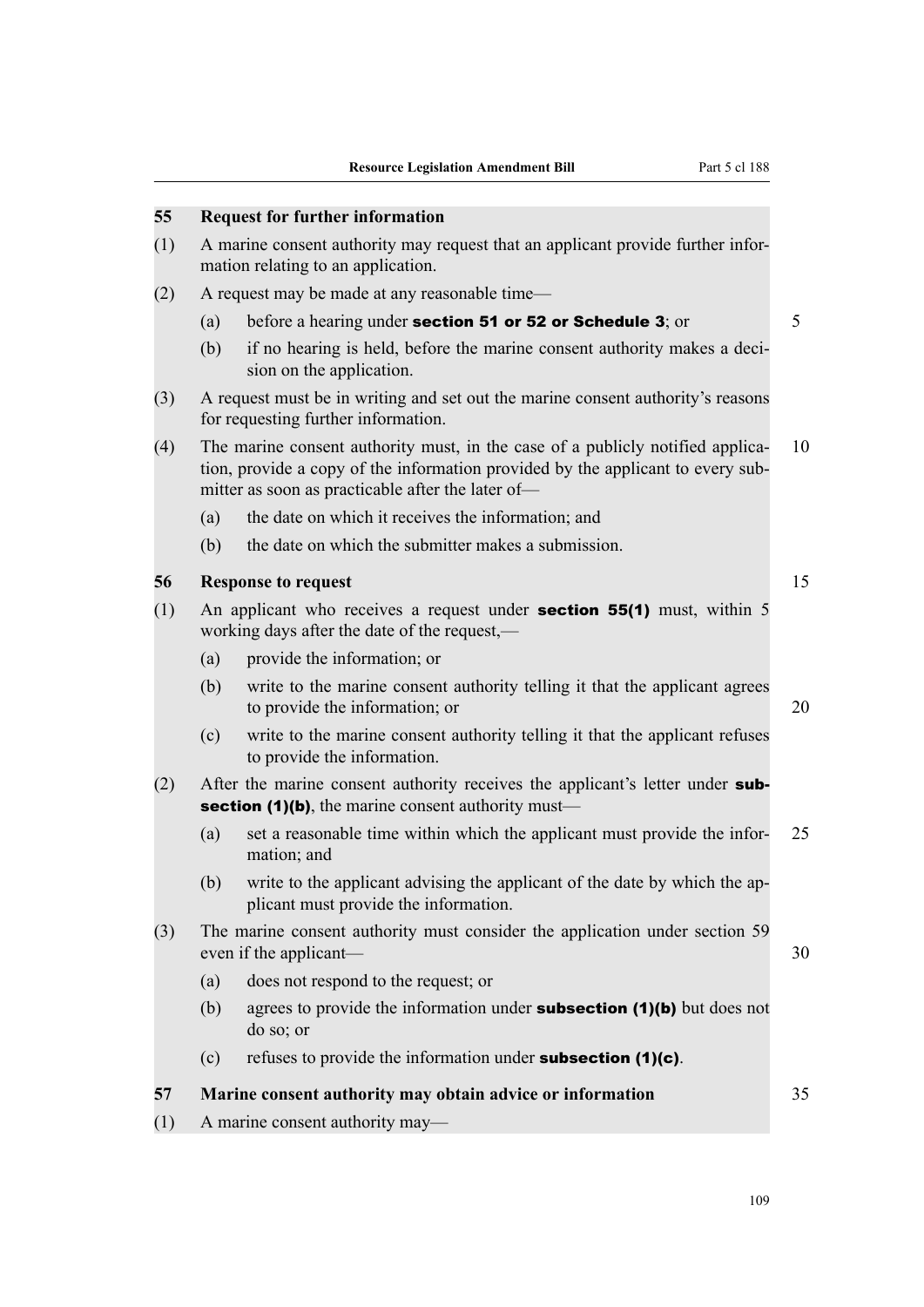|     | (a) |             | commission an independent review of an impact assessment (if no re-<br>view was commissioned under section 42):                                                                                                                             |    |
|-----|-----|-------------|---------------------------------------------------------------------------------------------------------------------------------------------------------------------------------------------------------------------------------------------|----|
|     | (b) |             | seek advice from the Māori Advisory Committee on any matter related<br>to the application:                                                                                                                                                  |    |
|     | (c) |             | seek advice or information from any person on any aspect of—                                                                                                                                                                                | 5  |
|     |     | (i)         | an application for a marine consent; or                                                                                                                                                                                                     |    |
|     |     | (ii)        | the activity to which an application relates:                                                                                                                                                                                               |    |
|     | (d) |             | commission any person to provide a report on any aspect of-                                                                                                                                                                                 |    |
|     |     | (i)         | an application for a marine consent; or                                                                                                                                                                                                     |    |
|     |     | (ii)        | the activity to which an application relates.                                                                                                                                                                                               | 10 |
| (2) |     |             | The marine consent authority must advise an applicant in writing—                                                                                                                                                                           |    |
|     | (a) | tion; and   | if it intends to commission a review or report or seek advice or informa-                                                                                                                                                                   |    |
|     | (b) |             | of the reasons for wanting to do so.                                                                                                                                                                                                        |    |
| (3) |     |             | <b>Subsection (1)</b> applies at any reasonable time—                                                                                                                                                                                       | 15 |
|     | (a) |             | before a hearing is held; or                                                                                                                                                                                                                |    |
|     | (b) |             | if no hearing is to be held, before a decision on the application is made.                                                                                                                                                                  |    |
| (4) |     |             | An applicant may object under section 101 to a decision to commission a re-<br>view or a report, or to seek advice or information.                                                                                                          |    |
| (5) |     |             | The marine consent authority must, as soon as is reasonably practicable after<br>receiving any advice or report under this section, notify the applicant and every<br>submitter that the advice or report is available at the EPA's office. | 20 |
| 58  |     |             | Meetings and mediation to resolve matters before decision                                                                                                                                                                                   |    |
| (1) |     |             | The marine consent authority may request that an applicant for a marine con-<br>sent and 1 or more submitters-                                                                                                                              | 25 |
|     | (a) | consent; or | meet to discuss any matters in dispute in relation to the application for                                                                                                                                                                   |    |
|     | (b) |             | enter mediation to resolve any matters in dispute in relation to the appli-<br>cation for consent.                                                                                                                                          |    |
| (2) |     |             | The person who conducts the meeting or mediation must report on the outcome<br>of the meeting or mediation to-                                                                                                                              | 30 |
|     | (a) |             | the marine consent authority; and                                                                                                                                                                                                           |    |
|     | (b) |             | the persons who were at the meeting or mediation.                                                                                                                                                                                           |    |
| (3) |     |             | The report must set out—                                                                                                                                                                                                                    |    |
|     | (a) |             | the matters that were agreed at the meeting or mediation; and                                                                                                                                                                               | 35 |
|     | (b) |             | the matters that were not resolved.                                                                                                                                                                                                         |    |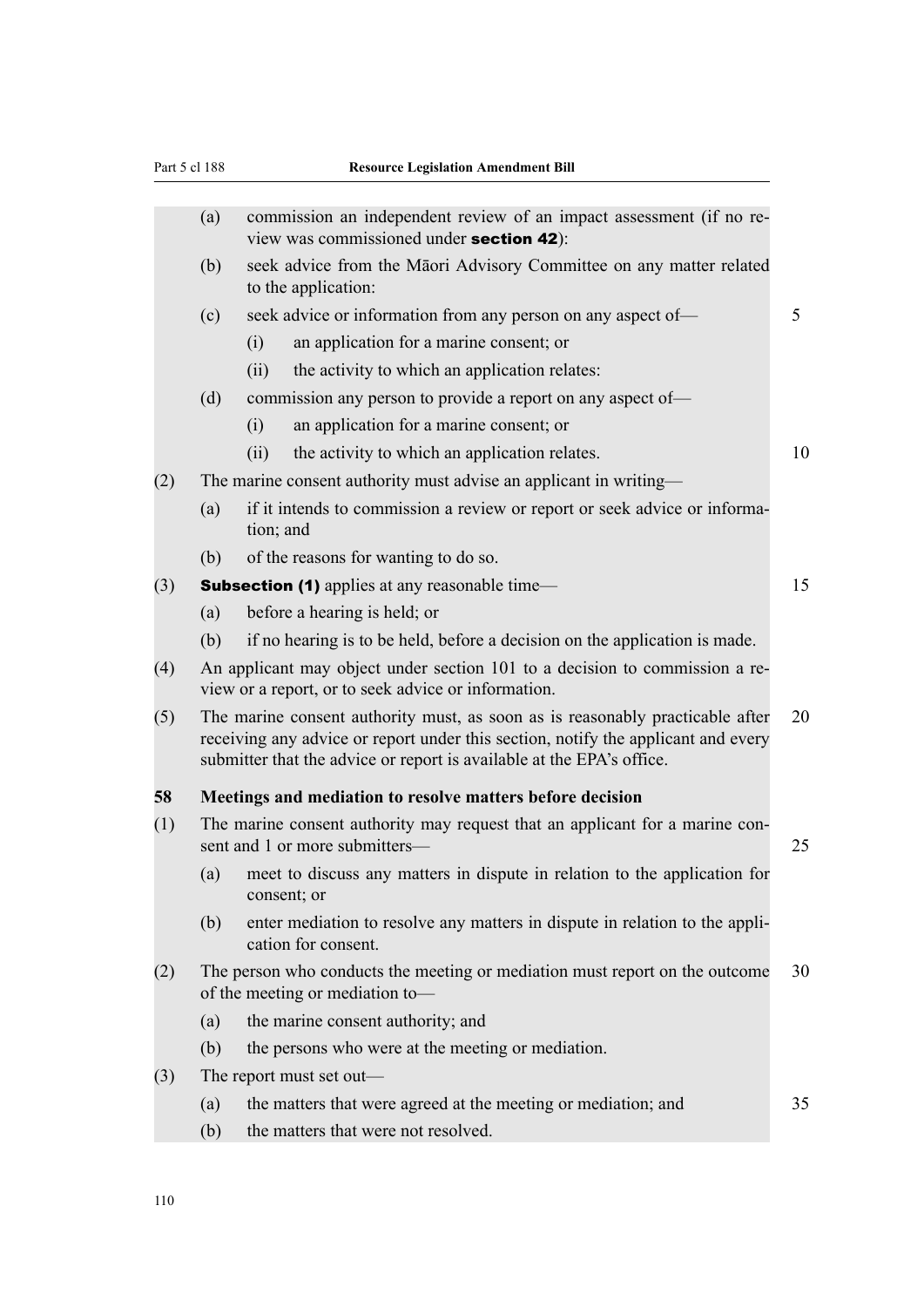| (4)  |      |                                                                                                                              | The report must not include anything communicated or made available on a<br>without prejudice basis at the meeting or during the mediation. |    |  |  |  |
|------|------|------------------------------------------------------------------------------------------------------------------------------|---------------------------------------------------------------------------------------------------------------------------------------------|----|--|--|--|
| 189  |      |                                                                                                                              | <b>Cross-heading above section 59 replaced</b><br>Replace the cross-heading above section 59 with:                                          |    |  |  |  |
|      |      |                                                                                                                              | Subpart 2D-Decisions                                                                                                                        | 5  |  |  |  |
| 190  |      | of application)                                                                                                              | Section 59 amended (Environmental Protection Authority's consideration                                                                      |    |  |  |  |
| (1)  |      |                                                                                                                              | In the heading to section 59, replace "Environmental Protection Authority's"<br>with "Marine consent authority's".                          |    |  |  |  |
| (2)  |      |                                                                                                                              | In section 59(1), replace "the Environmental Protection Authority" with "a<br>marine consent authority".                                    | 10 |  |  |  |
| (3)  |      |                                                                                                                              | In section 59(2), replace "The EPA" with "A marine consent authority".                                                                      |    |  |  |  |
| (4)  |      |                                                                                                                              | In section $59(2)(m)$ , (3), (4), (5), and (6), replace "EPA" with "marine consent<br>authority" in each place.                             |    |  |  |  |
| (5)  |      |                                                                                                                              | After section 59(2), insert:                                                                                                                | 15 |  |  |  |
| (2A) |      | If the application is for a marine discharge consent or a marine dumping con-<br>sent, the EPA must also take into account,— |                                                                                                                                             |    |  |  |  |
|      | (a)  |                                                                                                                              | in relation to the discharge of harmful substances,—                                                                                        |    |  |  |  |
|      |      | (i)                                                                                                                          | the matters described in subsection $(2)$ , except paragraph $(c)$ ; and                                                                    |    |  |  |  |
|      |      | (ii)                                                                                                                         | the effects on human health of the discharge of harmful substances<br>if consent is granted; and                                            | 20 |  |  |  |
|      | (b)  |                                                                                                                              | in relation to the dumping of waste or other matter,—                                                                                       |    |  |  |  |
|      |      | (i)                                                                                                                          | the matters described in subsection $(2)$ , except paragraphs $(c)$ , $(f)$ ,<br>$(g)$ , and $(i)$ ; and                                    |    |  |  |  |
|      |      | (ii)                                                                                                                         | the effects on human health of the dumping of waste or other<br>matter if consent is granted; and                                           | 25 |  |  |  |
|      |      | (iii)                                                                                                                        | any alternative methods of disposal that could be used; and                                                                                 |    |  |  |  |
|      |      | (iv)                                                                                                                         | whether there are practical opportunities to reuse, recycle, or treat<br>the waste or other matter.                                         |    |  |  |  |
| (6)  |      |                                                                                                                              | Before section $59(3)(a)$ , insert:                                                                                                         | 30 |  |  |  |
|      | (aa) |                                                                                                                              | EEZ policy statements; and                                                                                                                  |    |  |  |  |
| (7)  |      |                                                                                                                              | Replace section $59(3)(b)$ with:                                                                                                            |    |  |  |  |
|      | (b)  |                                                                                                                              | any advice, reports, or information sought under this Part and received in<br>relation to the application; and                              |    |  |  |  |
|      |      |                                                                                                                              |                                                                                                                                             |    |  |  |  |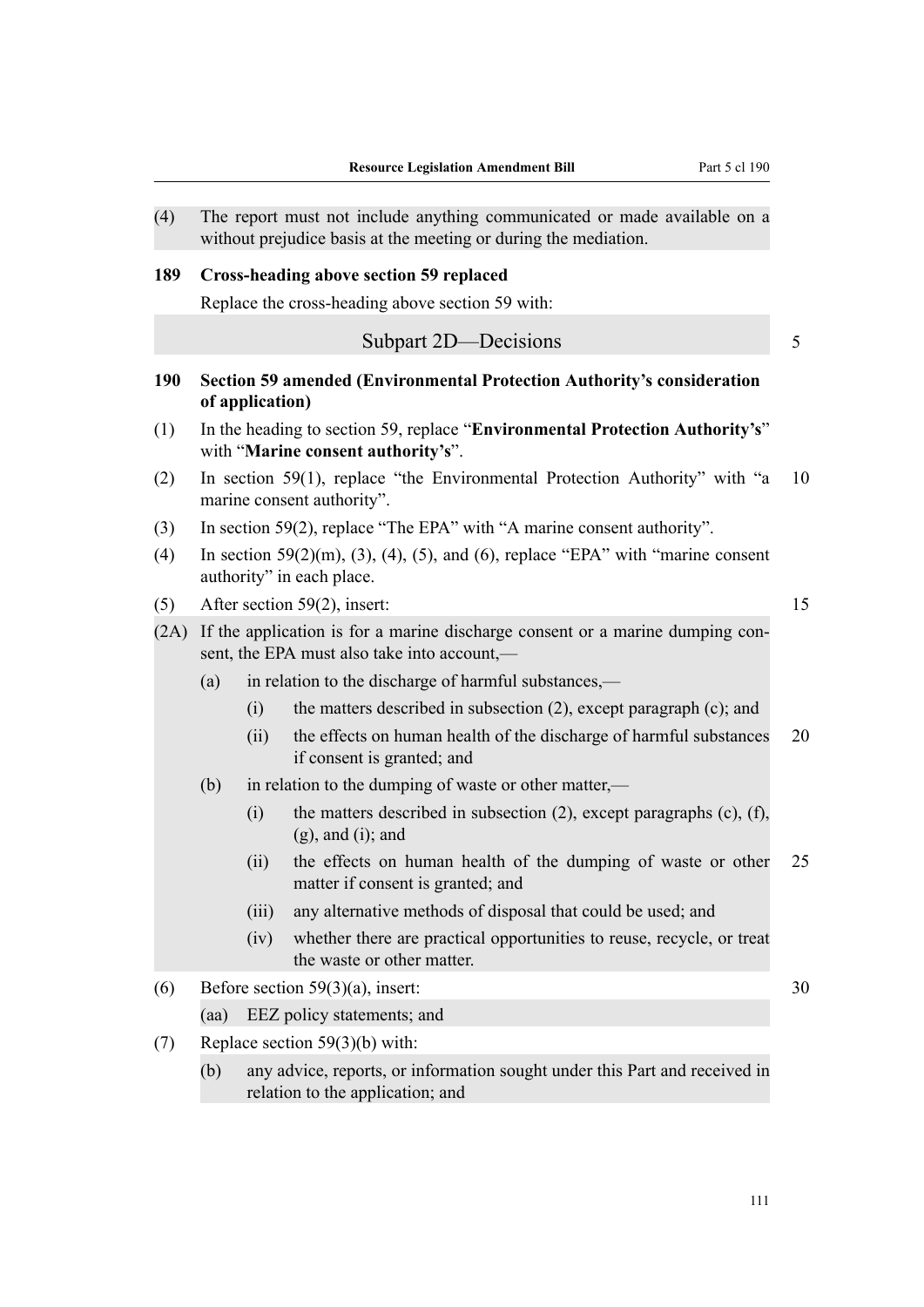| 191  |     | adverse effects on existing interests)                                    | Section 60 amended (Matters to be considered in deciding extent of                                                                                       |    |  |
|------|-----|---------------------------------------------------------------------------|----------------------------------------------------------------------------------------------------------------------------------------------------------|----|--|
|      |     | consent authority".                                                       | In section 60, replace "the Environmental Protection Authority" with "a marine"                                                                          |    |  |
| 192  |     | <b>Section 61 amended (Information principles)</b>                        |                                                                                                                                                          | 5  |  |
| (1)  |     | marine consent authority".                                                | In section 61(1), replace "the Environmental Protection Authority" with "a                                                                               |    |  |
| (2)  |     |                                                                           | In section $61(2)$ and (3), replace "EPA" with "marine consent authority".                                                                               |    |  |
| (3)  |     | Replace section $61(4)$ with:                                             |                                                                                                                                                          |    |  |
| (4)  |     | Subsection $(3)$ does not—                                                |                                                                                                                                                          | 10 |  |
|      | (a) | apply to an application for-                                              |                                                                                                                                                          |    |  |
|      |     | a marine dumping consent; or<br>(i)                                       |                                                                                                                                                          |    |  |
|      |     | (ii)<br>a marine discharge consent; or                                    |                                                                                                                                                          |    |  |
|      | (b) | limit section 63 or 64.                                                   |                                                                                                                                                          |    |  |
| 193  |     |                                                                           | Section 62 amended (Decisions on applications for marine consents)                                                                                       | 15 |  |
| (1)  |     | In section $62(1)$ , replace "the EPA" with "a marine consent authority". |                                                                                                                                                          |    |  |
| (2)  |     | After section $62(1)$ , insert:                                           |                                                                                                                                                          |    |  |
| (1A) |     | dumping consent if—                                                       | However, the marine consent authority must refuse an application for a marine                                                                            |    |  |
|      | (a) |                                                                           | the marine consent authority considers that the waste or other matter<br>may be reused, recycled, or treated without—                                    | 20 |  |
|      |     | (i)<br>ment; or                                                           | more than minor adverse effects on human health or the environ-                                                                                          |    |  |
|      |     | (ii)<br>cumstances; or                                                    | imposing costs on the applicant that are unreasonable in the cir-                                                                                        | 25 |  |
|      | (b) | human health or the environment; or                                       | the waste or other matter is identified in such a way that it is not possible<br>to assess the potential effects of dumping the waste or other matter on |    |  |
|      | (c) | matter in the circumstances.                                              | the marine consent authority considers that dumping the waste or other<br>matter is not the best approach to the disposal of the waste or other          | 30 |  |
| (3)  |     |                                                                           | In section $62(2)$ and (3), replace "EPA" with "marine consent authority".                                                                               |    |  |
| 194  |     |                                                                           | Section 63 amended (Conditions of marine consents)                                                                                                       |    |  |
| (1)  |     | marine consent authority".                                                | In section 63(1), replace "The Environmental Protection Authority" with "A                                                                               | 35 |  |
| (2)  |     |                                                                           | In section $63(2)$ , $(3)$ , and $(4)$ , replace "EPA" with "marine consent authority".                                                                  |    |  |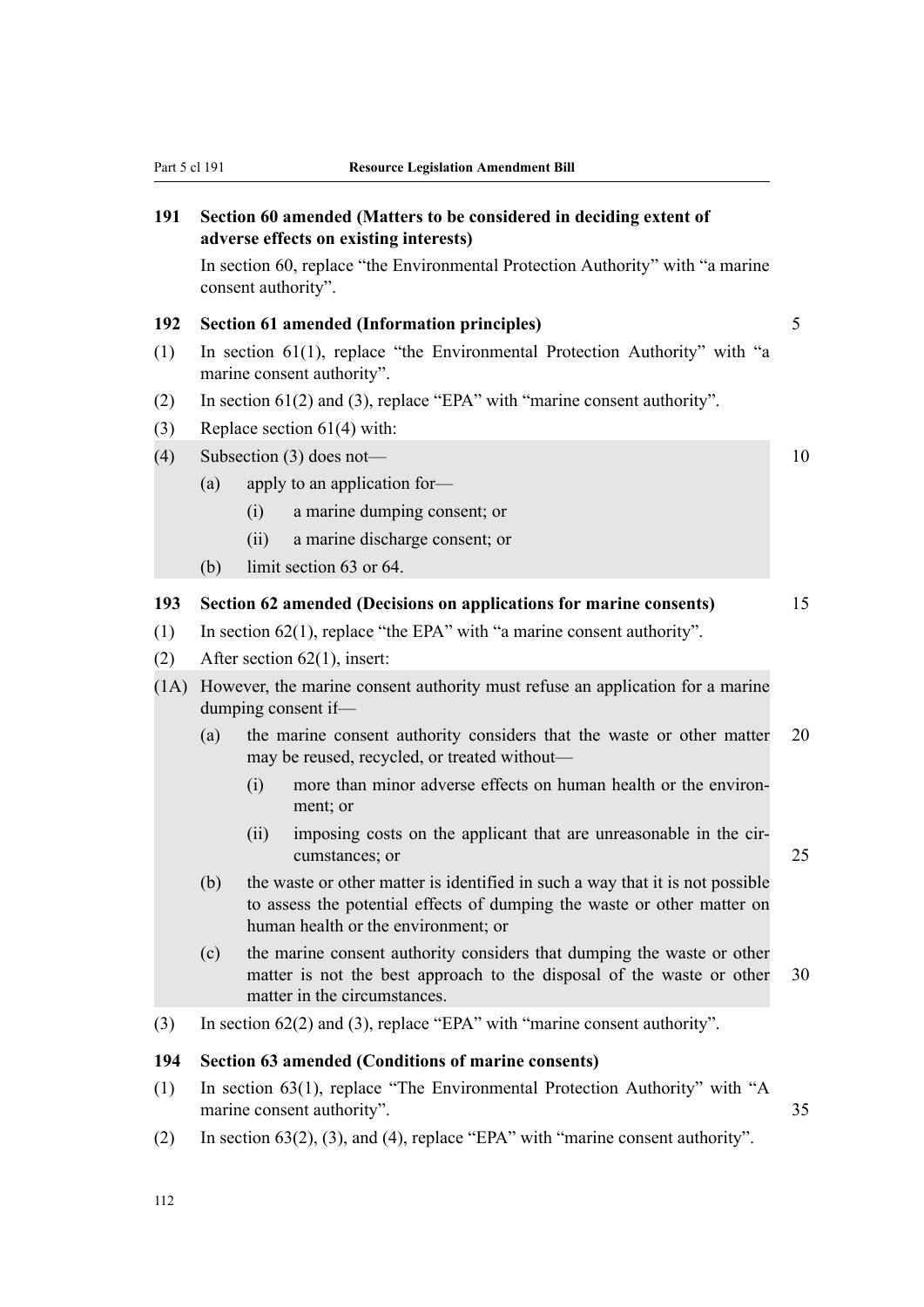| (3) | In section $63(2)(b)$ , after "that", insert ", if section 64 applies,".                                           |    |
|-----|--------------------------------------------------------------------------------------------------------------------|----|
| 195 | Section 64 amended (Adaptive management approach)                                                                  |    |
| (1) | Above section $64(1)$ , insert:                                                                                    |    |
|     | (1AA) This section applies to marine consents other than marine discharge consents<br>and marine dumping consents. | 5  |
| (2) | In section 64(1), replace "The Environmental Protection Authority" with "A<br>marine consent authority".           |    |
| (3) | In section 64(3), replace "the EPA" with "a marine consent authority".                                             |    |
| 196 | <b>Section 65 amended (Bonds)</b>                                                                                  |    |
| (1) | In section 65(1), replace "the Environmental Protection Authority" with "a<br>marine consent authority".           | 10 |
| (2) | In section $65(2)(d)$ , (e), and (f), and (3), replace "EPA" with "marine consent<br>authority" in each place.     |    |
| 197 | Section 69 replaced (Decision of Environmental Protection Authority to be<br>in writing)                           | 15 |
|     | Replace section 69 with:                                                                                           |    |
| 69  | Decision of marine consent authority to be in writing                                                              |    |
|     | Every decision of a marine consent authority on an application for a marine<br>consent must-                       |    |
|     | (a)<br>be in writing; and                                                                                          | 20 |
|     | include the reasons for the decision.<br>(b)                                                                       |    |
| 198 | Section 70 amended (Notification of Environmental Protection Authority's<br>decision)                              |    |
| (1) | In the heading to section 70, replace "Environmental Protection Authority's"<br>with "marine consent authority's". | 25 |
| (2) | In section 70(1), replace "Environmental Protection Authority" with "marine"<br>consent authority".                |    |
| (3) | In section $70(1)(a)(iv)$ and (3), replace "EPA" with "marine consent authority".                                  |    |
| 199 | New subpart 2E heading in Part 3A inserted                                                                         |    |
|     | Above section 71, insert:                                                                                          | 30 |
|     | Subpart 2E—Consents                                                                                                |    |
| 200 | <b>Section 73 amended (Duration of marine consent)</b>                                                             |    |
|     | In section 73(2), replace "the Environmental Protection Authority" with "a                                         |    |

marine consent authority".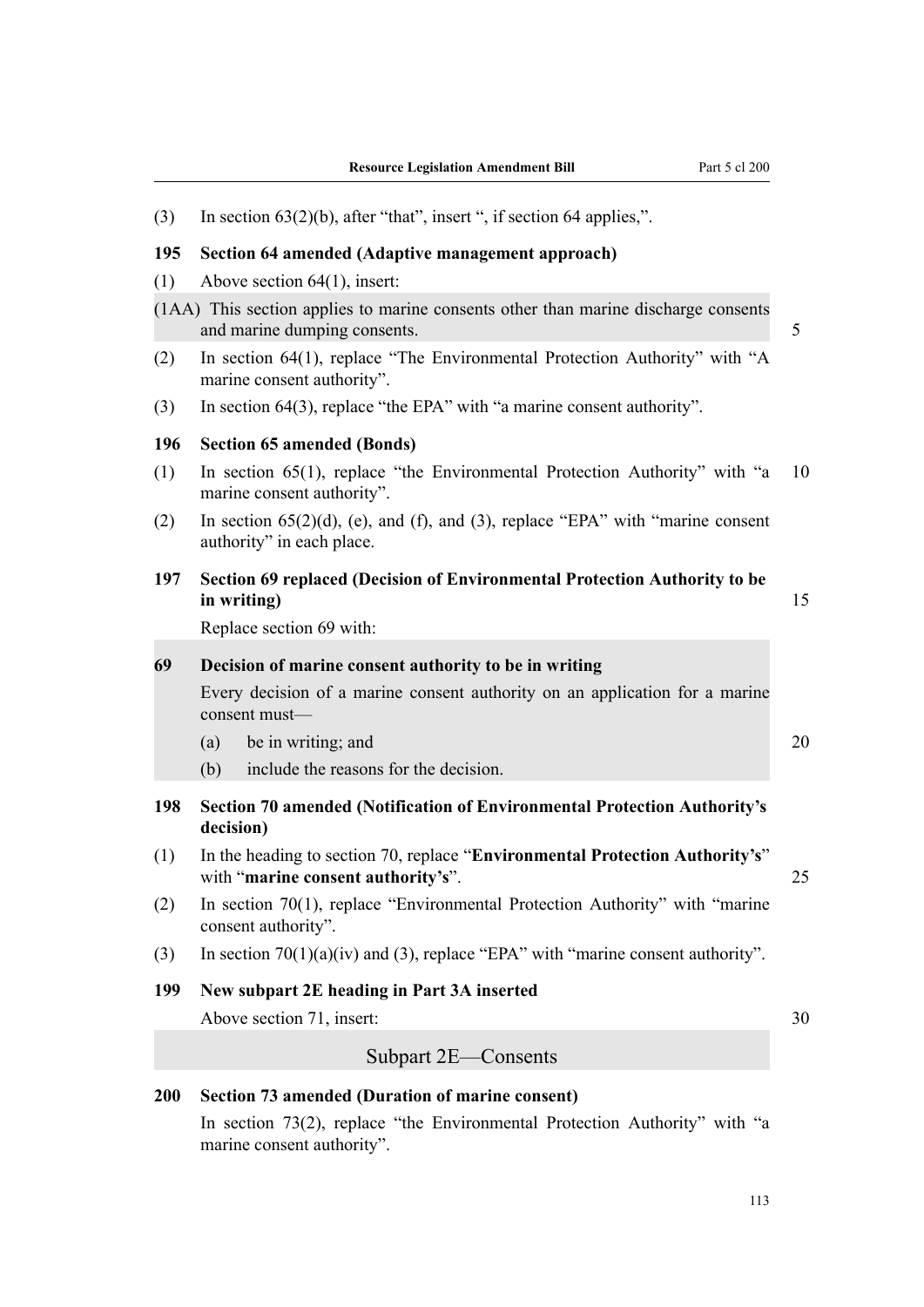# **201 New section 73A inserted (Duration of marine discharge consents and marine dumping consents)**

After section 73, insert:

#### **73A Duration of marine discharge consents and marine dumping consents**

- (1) The duration of a marine discharge consent or a marine dumping consent is the 5 term specified in the consent.
- (2) However, the duration must not be more than 35 years.
- (3) If no duration is specified in a consent, its duration is 5 years.
- (4) When determining the duration of a consent, the marine consent authority  ${\sf must}$  and  ${\sf must}$  and  ${\sf not}$  are  ${\sf not}$  and  ${\sf not}$  and  ${\sf not}$  are  ${\sf not}$  and  ${\sf not}$  are  ${\sf not}$  and  ${\sf not}$  are  ${\sf not}$  and  ${\sf not}$  are  ${\sf not}$  and  ${\sf not}$  are  ${\sf not}$  and  ${\sf not}$  are  ${\sf not}$  and  ${\sf not}$  are  ${\sf not}$  and  ${\sf not}$  are
	- (a) comply with sections 59 and 61; and
	- (b) take into account the duration sought by the applicant; and
	- (c) take into account the duration of any other legislative authorisations granted or required for the activity that is the subject of the application for consent. 15

# **202 Section 74 amended (Exercise of marine consent while applying for new consent)**

- (1) In section 74(2)(d), replace "the EPA" with "a marine consent authority".
- (2) In section 74(3)(b), replace "declined" with "refused".

## **203 New section 75A and cross-heading inserted** 20

After section 75, insert:

# *EPA responsibility for marine consents granted by board of inquiry*

#### **75A Residual powers of EPA**

- (1) This section applies to a marine consent that has been granted by a board of inquiry under section  $62(1)(a)$ . 25
- (2) The EPA has all the functions, duties, and powers in relation to the marine consent as if it had granted the consent itself.

### **204 New cross-heading above section 84 inserted**

Above section 84, insert:

*Minor corrections of marine consents* 30

- **205 Section 84 amended (Minor corrections of marine consents)** In section 84,—
	- (a) replace "The EPA" with "A marine consent authority":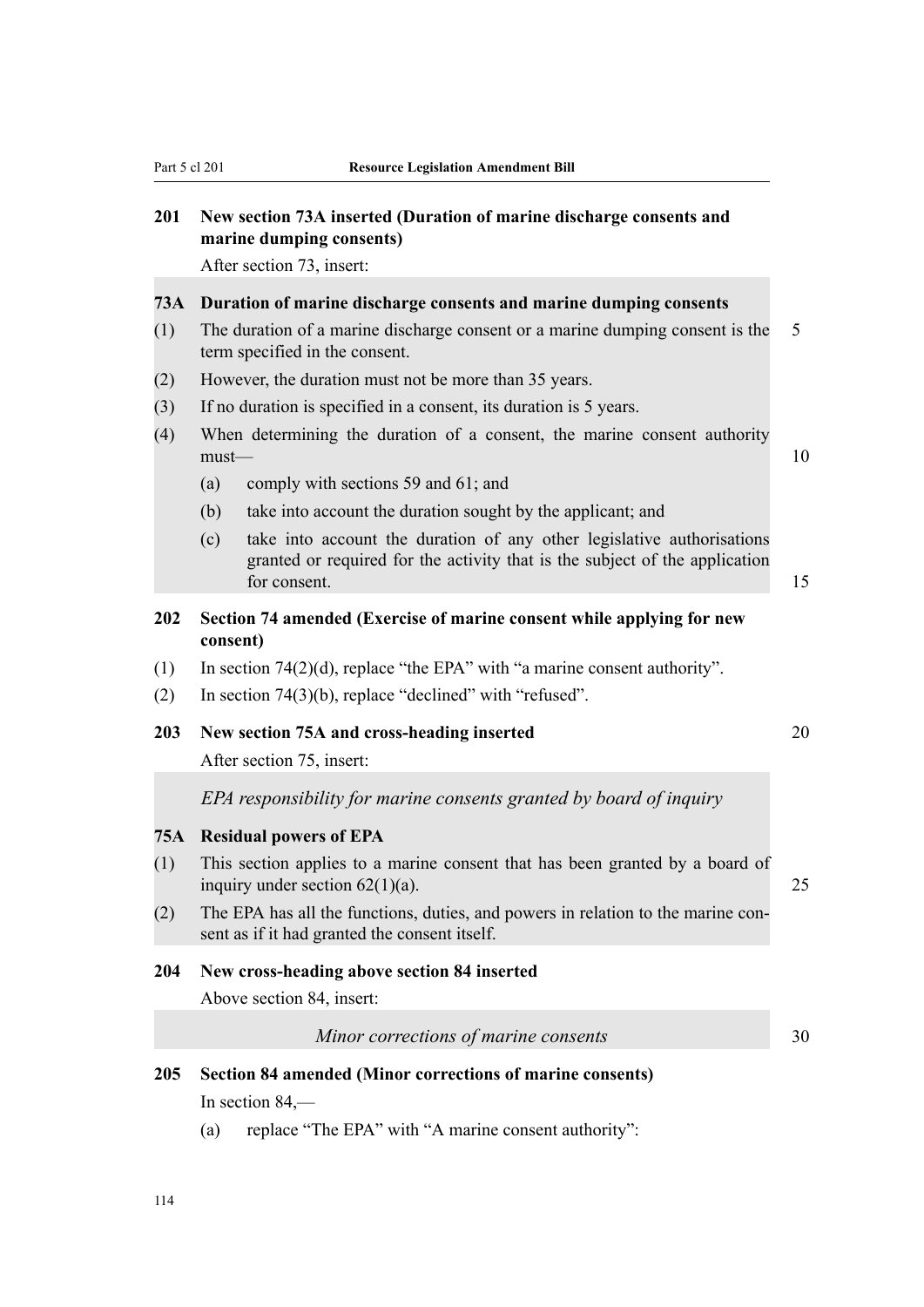(b) replace "minor mistakes or defects" with "minor omissions, errors, or other defects".

# **206 Subpart 2A of Part 3 repealed**

Repeal subpart 2A of Part 3.

#### **207 Section 88 amended (Interpretation)** 5

(1) In section 88, repeal the definitions of **consent authority** and **relevant consent authority**.

#### (2) In section 88, insert in their appropriate alphabetical order:

**processing**, in relation to an application, means processing—

- (a) before a hearing is held; or  $10$
- (b) if no hearing is held, before a decision is made on the application

**relevant resource consent authority** means—

- (a) the resource consent authority responsible for a district or region in which part of a cross-boundary activity is or is intended to be undertaken; or 15
- (b) the Minister of Conservation, in relation to the coastal marine areas of the Kermadec Islands, the Snares Islands, the Bounty Islands, the Antipodes Islands, the Auckland Islands, Campbell Island, and the islands adjacent to Campbell Island

**resource consent authority** means a consent authority as that term is defined 20 in section 2(1) of the Resource Management Act 1991

# **208 Section 91 amended (Joint application for consent for cross-boundary activity)**

Replace section 91(1) and (2) with:

- (1) If a person makes a joint application for consent, the joint application must be 25 sent to—
	- (a) the relevant resource consent authority; and
	- (b) the Environmental Protection Authority.

# **209 Section 92 amended (Separate applications for consents for crossboundary activity)** 30

In section 92, replace "Subpart 2" with "Subparts 2A to 2D".

# **210 Section 93 amended (Environmental Protection Authority may require joint application)**

 $(1)$  In section 93(1), replace "or during the processing of an application for a marine consent for a cross-boundary activity," with "an application for a marine 35 consent for a cross-boundary activity is referred to a board of inquiry,".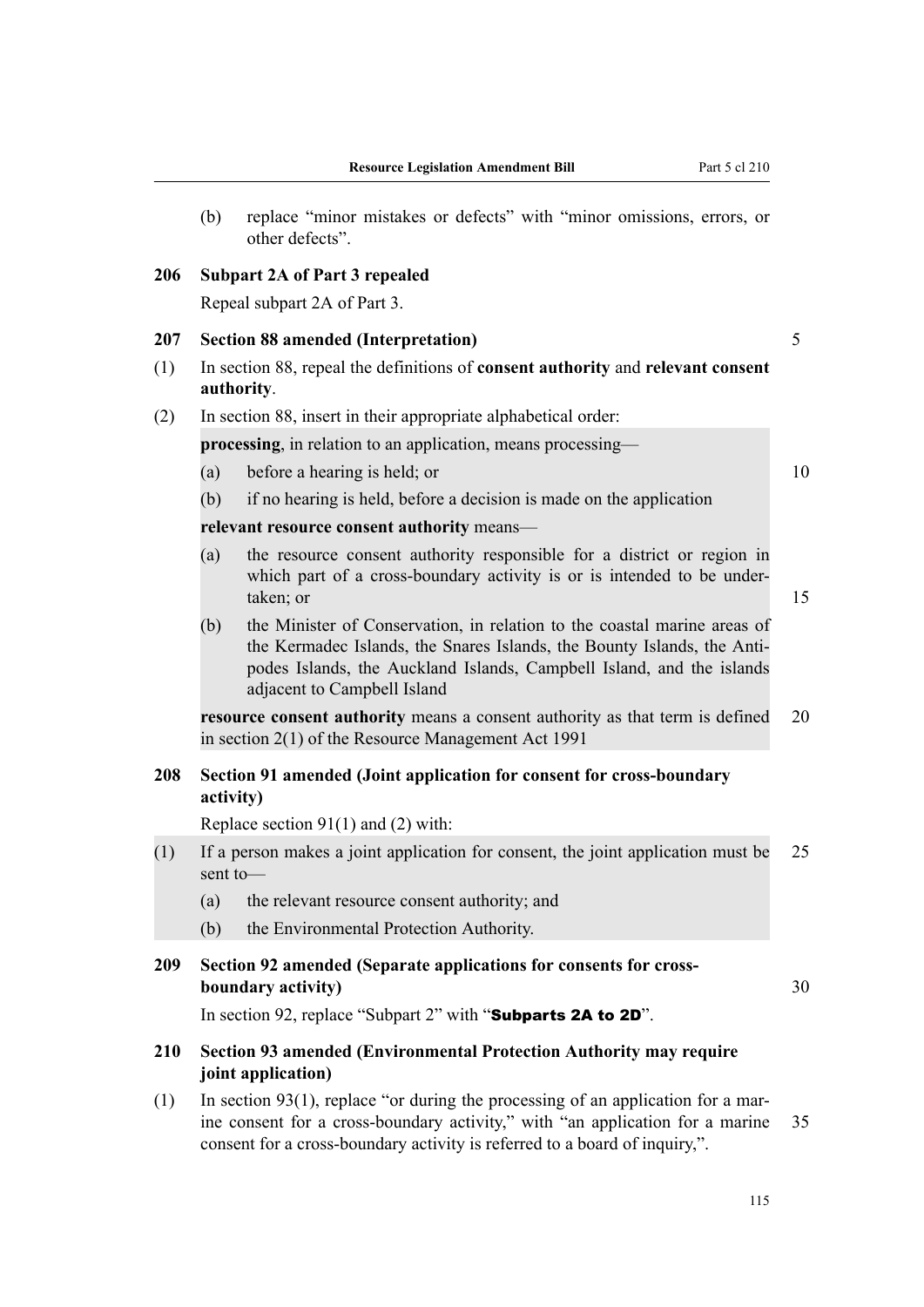- (2) In section 93(3)(a), replace "relevant consent authority" with "relevant resource consent authority".
- **211 Section 94 amended (Decision to separate joint application for consent)**
- (1) Replace the heading to section 94 with "**Joint processing must cease when application for resource consent referred to Environment Court**". 5
- (2) Repeal section  $94(1)$  to (3).
- (3) In section 94(7), replace "subpart 2" with "subpart  $2A$ ".
- **212 New section 94A inserted (Environmental Protection Authority may decide to separate joint application)**

After section 94, insert: 10

# **94A Environmental Protection Authority may decide to separate joint application**

- (1) The Environmental Protection Authority may decide that the application for a resource consent and the application for a marine consent that comprise the joint application must cease to be processed as a joint application and continue 15 to be processed separately.
- (2) A decision under **subsection (1)** can be made at any time before a joint application for consent is referred to a board of inquiry.
- (3) **Subsection (1)** applies only if—
	- (a) the EPA and the relevant resource consent authority agree that the appli- 20 cations are sufficiently unrelated that a joint process is not necessary; or
	- (b) one application must be publicly notified, but not the other; or
	- (c) a hearing is required for one application, but not the other; or
	- (d) the joint processing of the applications for resource consent and marine consent that comprise the joint application for consent is not administra- 25 tively efficient.
- (4) In any case described in **subsection (1)**,—
	- (a) the relevant resource consent authority must resume processing the application for resource consent under the Resource Management Act 1991; and 30
	- (b) the EPA must resume processing the application for a marine consent under subpart 2A.

# **213 Section 96 replaced (Environmental Protection Authority to administer process)**

Replace section 96 with: 35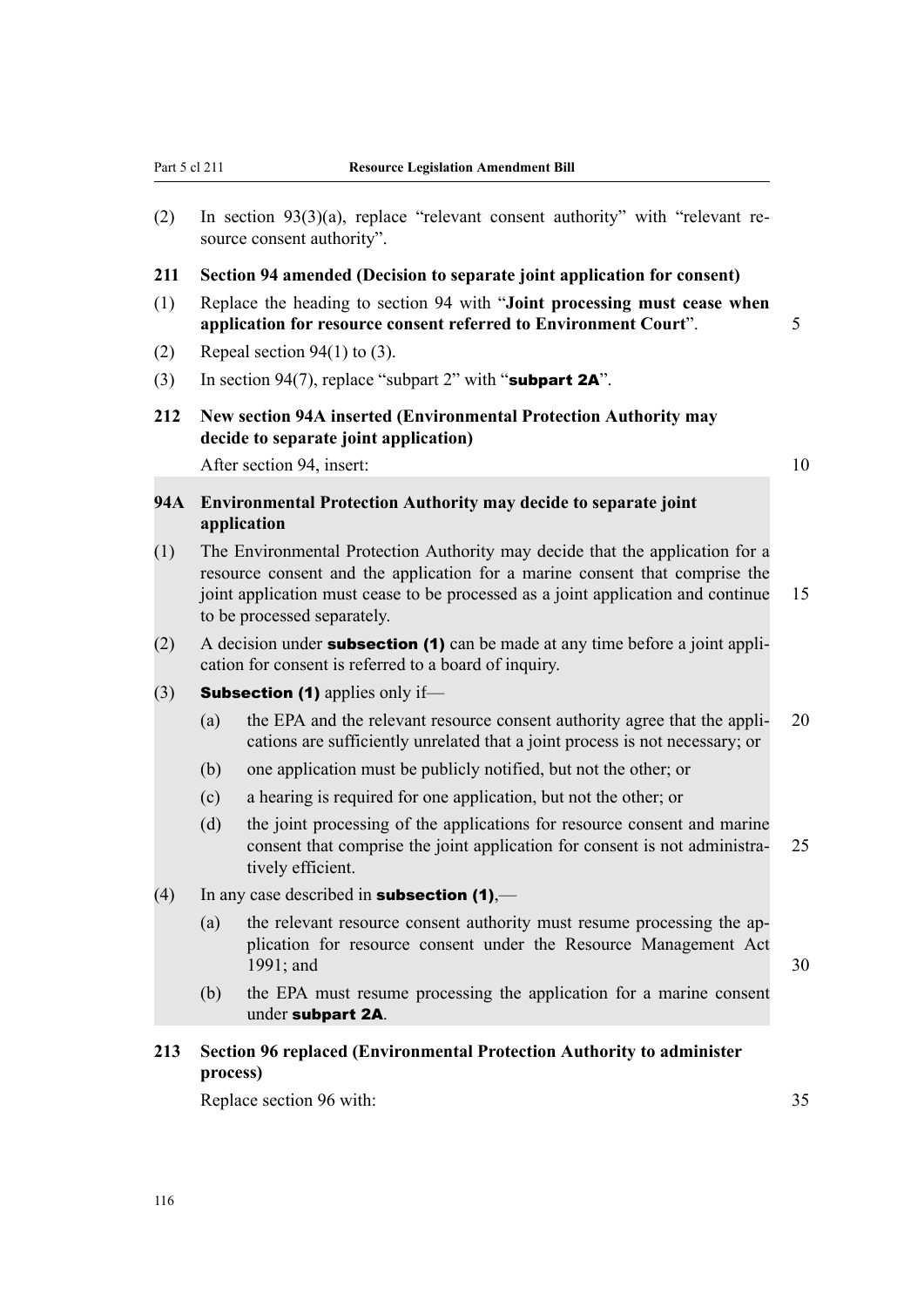| 96  |     | <b>Environmental Protection Authority to administer process</b>                                                                                                                                           |    |
|-----|-----|-----------------------------------------------------------------------------------------------------------------------------------------------------------------------------------------------------------|----|
| (1) |     | The Environmental Protection Authority is responsible for ensuring the effi-<br>cient and co-ordinated processing of a joint application for consent for a cross-<br>boundary activity.                   |    |
| (2) |     | The EPA must, in relation to the joint application, liaise with the relevant re-<br>source consent authority to-                                                                                          | 5  |
|     | (a) | prepare a request for further information under <b>section 55</b> so that,<br>where practicable, the request covers all the information needed in rela-<br>tion to the whole cross-boundary activity; and |    |
|     | (b) | ensure that, if both applications must be publicly notified, they are noti-<br>fied jointly by the EPA and the relevant resource consent authority; and                                                   | 10 |
|     | (c) | set a closing date for the making of submissions (if applicable); and                                                                                                                                     |    |
|     | (d) | receive submissions and provide copies of them to the relevant resource<br>consent authority; and                                                                                                         |    |
|     | (e) | provide general administrative services.                                                                                                                                                                  | 15 |
| (3) |     | The EPA may extend a time period that applies to the processing of the applica-<br>tion for a marine consent in order to ensure that (where applicable)—                                                  |    |
|     | (a) | the application for a marine consent is notified jointly with the applica-<br>tion for resource consent:                                                                                                  |    |
|     | (b) | submissions on the applications close on the same date.                                                                                                                                                   | 20 |
| 214 |     | Section 98 replaced (Separate decisions on marine consent and resource<br>consent applications)                                                                                                           |    |
|     |     | Replace section 98 with:                                                                                                                                                                                  |    |
| 98  |     | Separate decisions on marine consent and resource consent applications                                                                                                                                    |    |
| (1) |     | Subject to sections 99 and <b>99A</b> ,—                                                                                                                                                                  | 25 |
|     | (a) | the relevant marine consent authority must decide an application for a<br>marine consent, a marine discharge consent, or marine dumping consent<br>that is part of a joint application for consent; and   |    |
|     | (b) | the relevant resource consent authority must decide the application for a<br>resource consent that is part of a joint application.                                                                        | 30 |
| (2) |     | Sections 59 to 71 apply to an application for a marine consent, a marine dis-<br>charge consent, or a marine dumping consent.                                                                             |    |
| (3) |     | Sections 104 to 116 of the Resource Management Act 1991 apply to the appli-<br>cation for a resource consent.                                                                                             |    |
| 215 |     | Section 99 amended (Application for consent for nationally significant<br>cross-boundary activity referred to board of inquiry)                                                                           | 35 |
|     |     | In section $99(4)(b)$ , replace "the EPA" with "a marine consent authority".                                                                                                                              |    |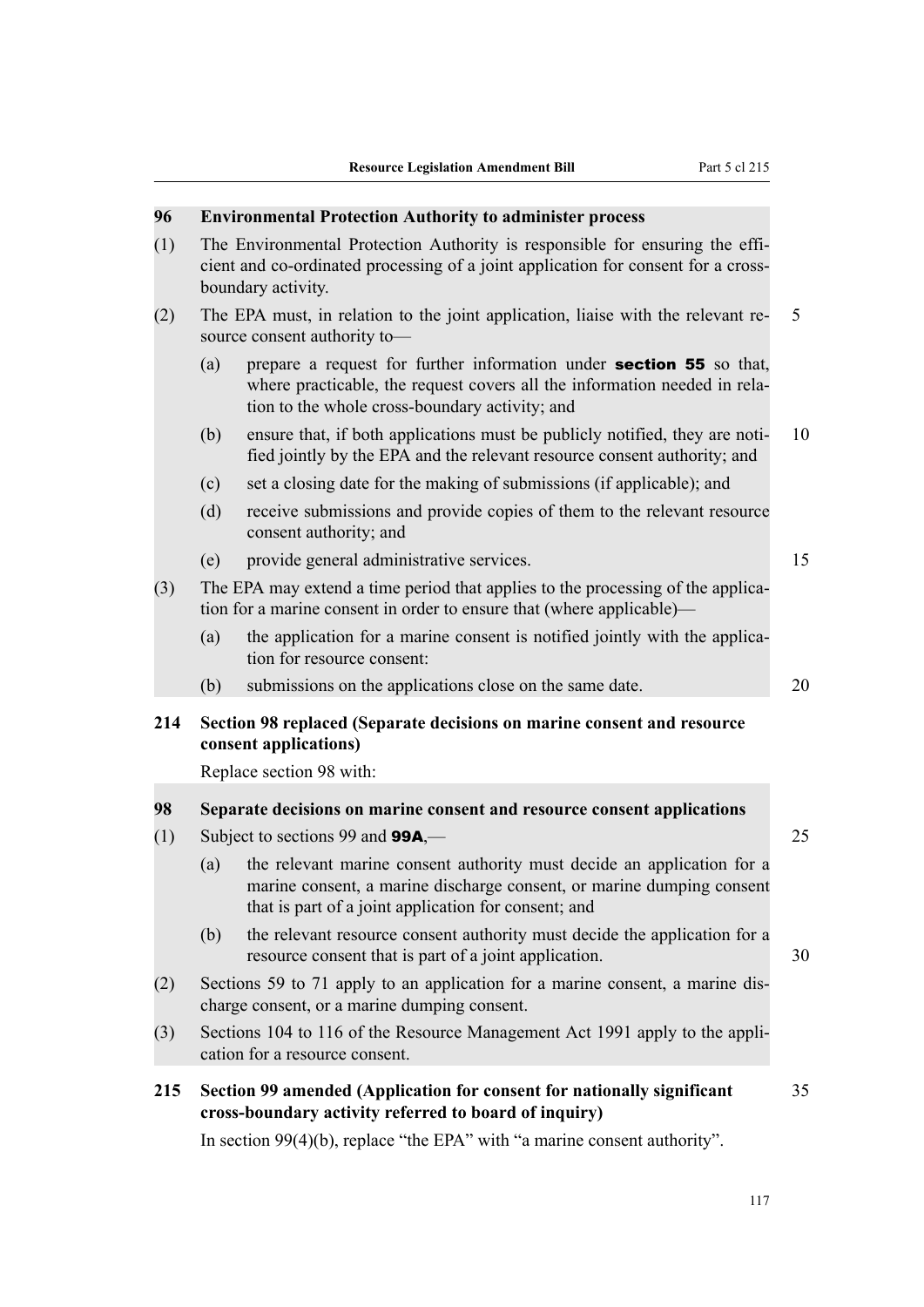- **216 New section 99A inserted (Joint applications for section 20 activity and for nationally significant activity to be referred to board of inquiry)** After section 99 insert:
- **99A Joint applications for section 20 activity and for nationally significant activity to be referred to board of inquiry** 5
- (1) This section applies to a joint application for consent if—
	- (a) the application for a marine consent is for a section 20 activity; and
	- (b) the application for a resource consent that is or is part of a proposal of national significance is to be referred to a board of inquiry under section  $142(2)(a)$  or  $147(1)(a)$  of the Resource Management Act 1991.
- (2) The responsible Ministers must, as soon as practicable after being notified in accordance with **section 47(1)(a)**, appoint a board of inquiry to-
	- (a) decide the joint application; and
	- (b) perform or exercise the functions, duties, and powers of a marine consent authority, prescribed in **subparts 2C to 2E**, in relation to the ap- 15 plication (including any appeals in relation to the matter that are filed in any court).
- (3) The responsible Ministers must appoint 3 to 5 suitable persons to be members of the board of inquiry.
- (4) The Minister may, if he or she considers it appropriate, invite the EPA to nom- 20 inate persons to be members of the board.
- (5) In appointing a person to the board, the responsible Ministers must consider the need for the board to have available to it, from its members,—
	- (a) knowledge, skill, and experience relating to—
		- (i) this Act and the Resource Management Act 1991; and 25
		- (ii) the matter or type of matter that the board will be considering; and
		- (iii) tikanga Māori; and
	- (b) legal expertise; and
	- (c) technical expertise in relation to the matter or type of matter that the board will be considering.  $30$
- (6) The EPA must—
	- (a) process the application for a marine consent together with the associated application for a resource consent; and
	- (b) publicly notify the application under **section 47(1)(a)** if the application has not already been notified; and 35
	- (c) receive submissions made under section 48.
- $(7)$  Sections 51 to 53 do not apply to the application for a marine consent.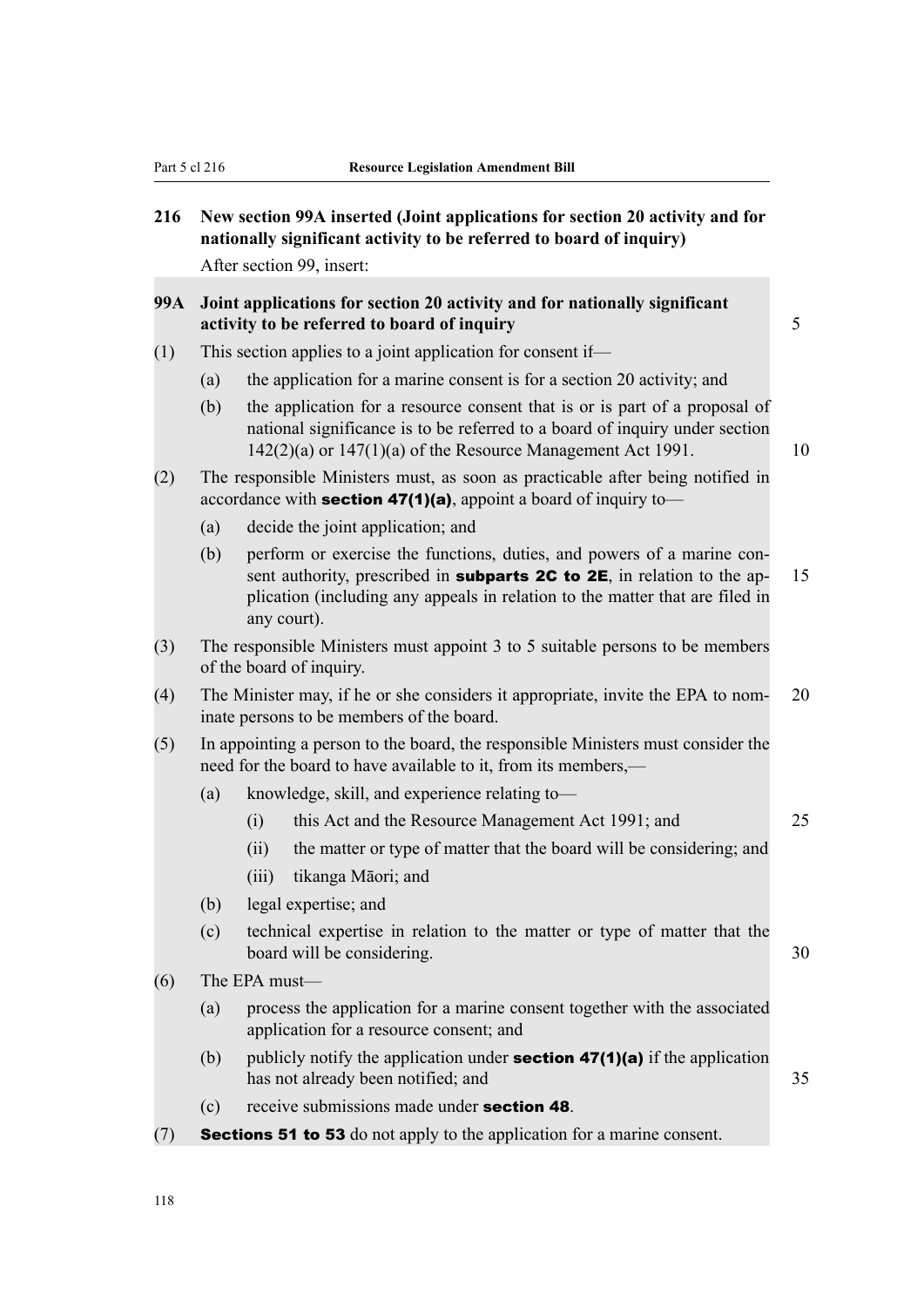| (8)  |     | Despite subsection (7), clauses 1 to 4 and 14 of Schedule 3 do apply to<br>the processing of the application for a marine consent.                                                                                                |    |
|------|-----|-----------------------------------------------------------------------------------------------------------------------------------------------------------------------------------------------------------------------------------|----|
| (9)  |     | The following provisions of the Resource Management Act 1991 apply to the<br>processing of the application for a marine consent as if the application were<br>part of the associated application for a resource consent:          | 5  |
|      | (a) | section 149L (which deals with the conduct of the inquiry):                                                                                                                                                                       |    |
|      | (b) | section 149R (which requires the board to produce a final report), but<br>not subsections $(3)(e)$ and $(f)$ and $(4)(b)$ and $(c)$ :                                                                                             |    |
|      | (c) | section $149RA(1)$ and (2) (which allows the board to make minor cor-<br>rections to board decisions and resource consents):                                                                                                      | 10 |
|      | (d) | section 149S (which allows the Minister for the Environment to extend<br>the time by which the board must report), but not subsection $(4)(b)$ :                                                                                  |    |
|      | (e) | section 149V (which provides for appeals against decisions to be on<br>questions of law only) as if the reference in that section to section<br>$149R(4)(a)$ to (f) were a reference to section $149R(4)(a)$ , (d), (e), and (f). | 15 |
| (10) |     | In this section, responsible Ministers means—                                                                                                                                                                                     |    |
|      | (a) | the Minister; and                                                                                                                                                                                                                 |    |
|      | (b) | the Minister for the time being responsible for the administration of the<br>Resource Management Act 1991.                                                                                                                        |    |
| 217  |     | New subpart 4 of new Part 3A inserted                                                                                                                                                                                             | 20 |
|      |     | After section 100, insert:                                                                                                                                                                                                        |    |
|      |     | Subpart 4-Miscellaneous                                                                                                                                                                                                           |    |
|      |     | 100A Owner must submit decommissioning plan                                                                                                                                                                                       |    |
| (1)  |     | The EPA may, by written notice, require the owner of an offshore installation to<br>prepare a decommissioning plan.                                                                                                               | 25 |
| (2)  |     | The decommissioning plan must be prepared in accordance with regulations (if<br>any) prescribed under section 27.                                                                                                                 |    |
| (3)  |     | The owner must-                                                                                                                                                                                                                   |    |
|      | (a) | consult the EPA about the decommissioning plan within the period (if<br>any) prescribed by regulations; and                                                                                                                       | 30 |
|      | (b) | apply for a marine consent for every discretionary activity that is pro-<br>posed as part of the decommissioning plan.                                                                                                            |    |
| 218  |     | <b>Subpart 1 heading in Part 4 replaced</b>                                                                                                                                                                                       |    |
|      |     | In Part 4, replace the subpart 1 heading with:                                                                                                                                                                                    |    |
|      |     | Subpart 1—Objections to decisions of marine consent authority                                                                                                                                                                     | 35 |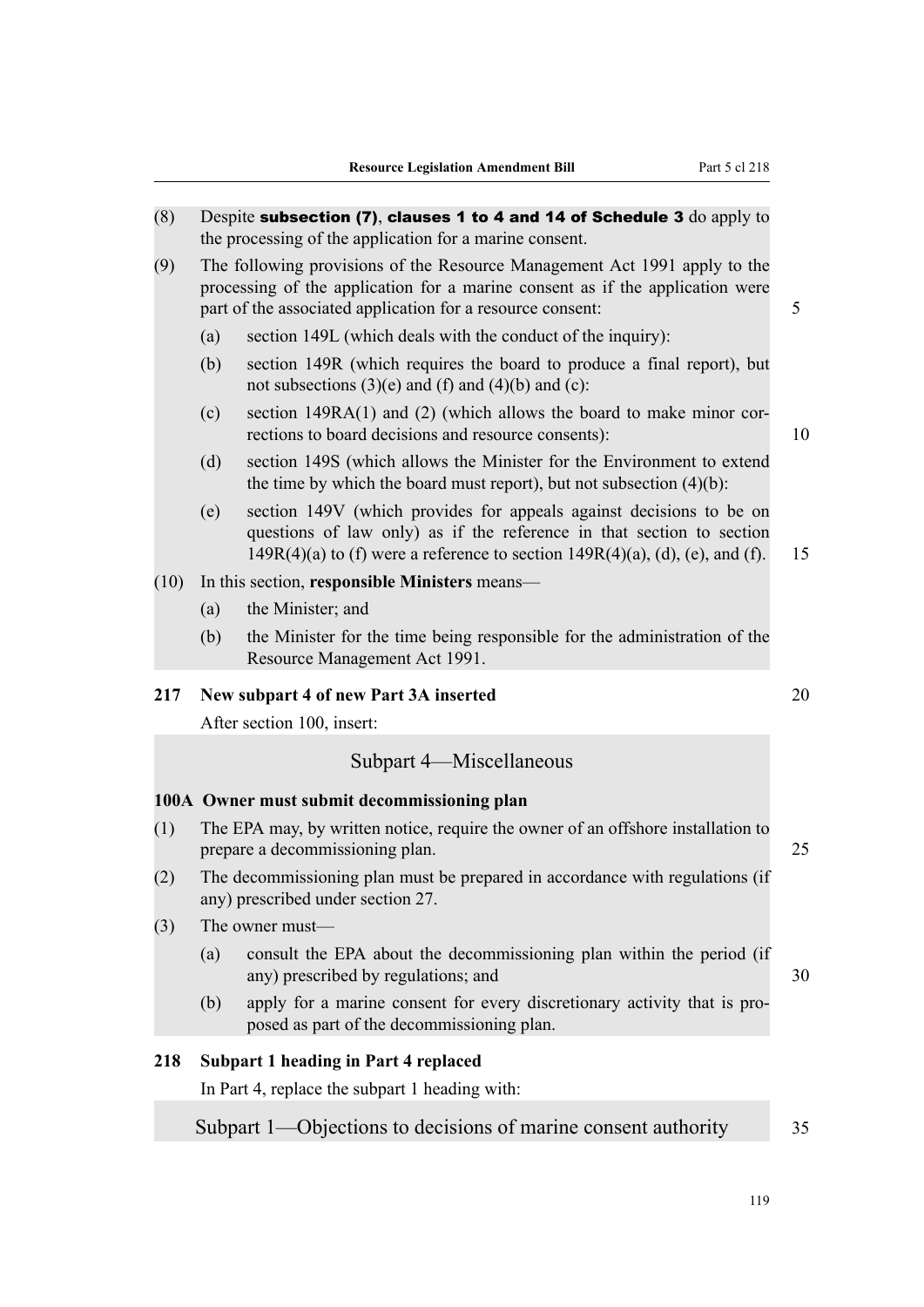# **219 Section 101 amended (Right of objection to Environmental Protection Authority against certain decisions)**

- $(1)$  In section  $101(1)$ .
	- (a) replace "the Environmental Protection Authority" with "a marine consent authority"; and 5
	- (b) replace "section 44" with "section 42 or 57".
- (2) In section  $101(2)$ ,—
	- (a) delete "under section 58(5)"; and
	- (b) replace "the EPA" with "a marine consent authority".

#### **220 Section 102 amended (Procedure for making or hearing objection)** 10

- (1) In section 102(1), replace "the Environmental Protection Authority" with "a marine consent authority".
- (2) In section 102(3), replace "EPA" with "marine consent authority".

# **221 Section 103 amended (Decision on objection)**

- (1) In section 103(1), replace "The Environmental Protection Authority" with "A 15 marine consent authority".
- (2) In section 103(2), replace "EPA" with "marine consent authority" in each place.

# **222 New subpart 1A heading in Part 4 inserted**

After section 104, insert: 20

Subpart 1A—Appeals against Environmental Protection Authority decisions

# **223 Section 105 amended (Appeals on question of law)**

In section  $105(1)(b)$ , replace "decline" with "refuse".

# **224 New subpart 1B of Part 4 inserted** 25

After section 113, insert:

Subpart 1B—Appeals against decisions of boards of inquiry

*Appeal to High Court on question of law*

# **113A Appeals on question of law**

- (1) The applicant for a consent or any submitter on an application for a consent 30 may appeal to the High Court against the whole or a part of a decision of a board of inquiry to—
	- (a) grant an application for a consent; or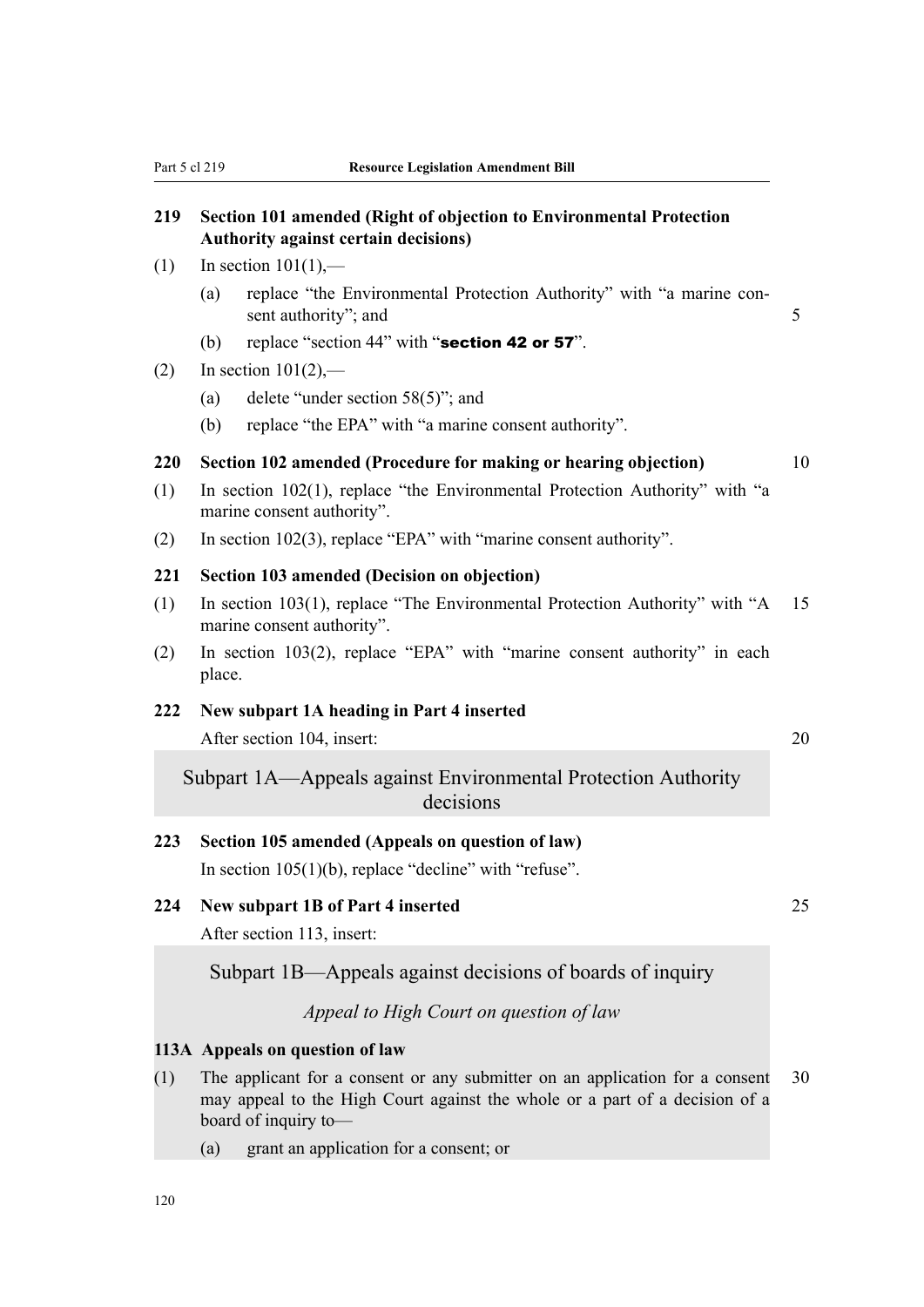|     | (b) | refuse an application; or                                                                                                                                                                                          |    |  |  |  |
|-----|-----|--------------------------------------------------------------------------------------------------------------------------------------------------------------------------------------------------------------------|----|--|--|--|
|     | (c) | impose any conditions on a consent.                                                                                                                                                                                |    |  |  |  |
| (2) |     | An appeal lodged under this section may be only on a question of law.                                                                                                                                              |    |  |  |  |
| (3) |     | This section is in addition to the rights provided for in section 101.                                                                                                                                             |    |  |  |  |
|     |     | 113B Notice of appeal                                                                                                                                                                                              | 5  |  |  |  |
| (1) |     | An appellant must file a notice of appeal with the Registrar of the High Court<br>in Wellington within 15 working days after the date on which the appellant is<br>notified of the decision of a board of inquiry. |    |  |  |  |
| (2) |     | The appellant must also serve a copy of the notice of the appeal on the board of<br>inquiry and the EPA within the time limit specified in <b>subsection</b> (1).                                                  | 10 |  |  |  |
| (3) |     | The notice of appeal must specify—                                                                                                                                                                                 |    |  |  |  |
|     | (a) | the decision or part of the decision appealed against; and                                                                                                                                                         |    |  |  |  |
|     | (b) | the error of law alleged by the appellant; and                                                                                                                                                                     |    |  |  |  |
|     | (c) | the grounds of appeal with sufficient particularity for the court and other<br>parties to understand them; and                                                                                                     | 15 |  |  |  |
|     | (d) | the relief sought.                                                                                                                                                                                                 |    |  |  |  |
| (4) |     | The appellant must serve a copy of the notice of appeal on—                                                                                                                                                        |    |  |  |  |
|     | (a) | the applicant or consent holder, if the appellant is not the applicant or<br>consent holder; and                                                                                                                   |    |  |  |  |
|     | (b) | any submitter on the application for consent, or a change of the consent<br>conditions, or a review of consent conditions.                                                                                         | 20 |  |  |  |
| (5) |     | The appellant must comply with <b>subsection (4)</b> no later than 5 working days<br>after the appeal is filed.                                                                                                    |    |  |  |  |
| (6) |     | The board of inquiry must send a copy of the whole of the decision appealed<br>against to the Registrar of the High Court as soon as is reasonably practicable<br>after receiving the notice of appeal.            | 25 |  |  |  |
|     |     | 113C Right to appear and be heard on appeal                                                                                                                                                                        |    |  |  |  |
| (1) |     | The applicant for, or holder of, the consent to which the appeal relates and any<br>submitters who wish to appear on an appeal to the High Court must give notice<br>of intention to appear to-                    | 30 |  |  |  |
|     | (a) | the appellant; and                                                                                                                                                                                                 |    |  |  |  |
|     | (b) | the Registrar of the High Court; and                                                                                                                                                                               |    |  |  |  |
|     | (c) | the Environmental Protection Authority; and                                                                                                                                                                        |    |  |  |  |
|     | (d) | the board of inquiry.                                                                                                                                                                                              |    |  |  |  |
| (2) |     | The notice to appear must be served within 10 working days after the person is<br>served with the notice of appeal.                                                                                                | 35 |  |  |  |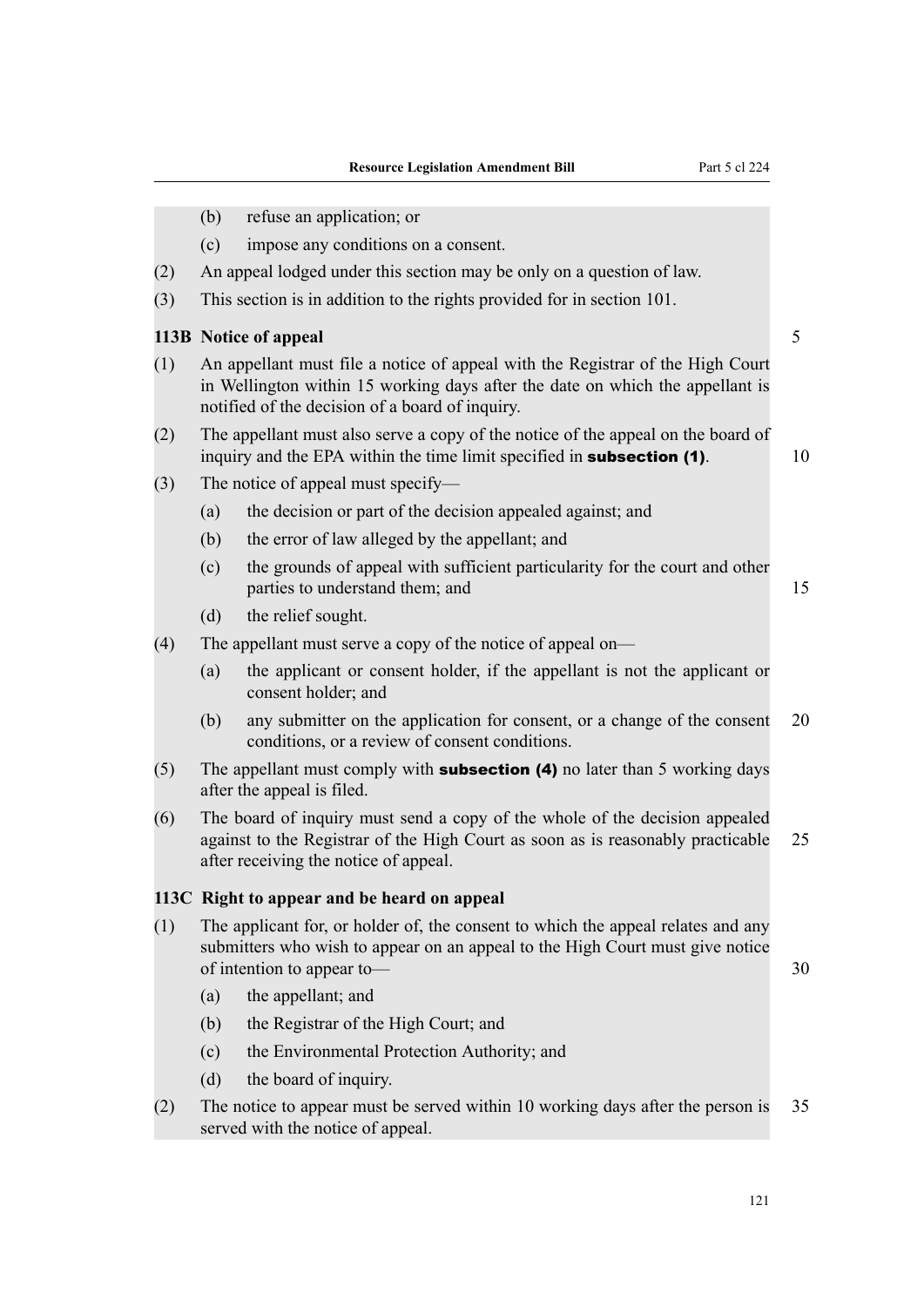#### **113D Parties to appeal**

The parties to an appeal before the High Court are—

- (a) the appellant; and
- (b) the board of inquiry whose decision is being appealed; and
- (c) the Environmental Protection Authority; and 5
- (d) a person who gives notice of intention to appear under **section 113C**; and
- (e) a person who becomes a party to an appeal under section 113E.

# **113E Representation at proceedings**

- (1) The following persons may be a party to any proceedings before the High 10 Court under this Act:
	- (a) the Attorney-General, representing a relevant aspect of the public interest:
	- (b) the relevant resource consent authority in relation to proceedings affecting a cross-boundary activity to which subpart 3 of Part 3 applies. 15
- (2) A person described in **subsection (1)** may become a party to the proceedings by giving notice to the High Court and to all other parties within 15 working days after—
	- (a) the period for lodging a notice of appeal ends, if the proceedings are an appeal:  $20$
	- (b) the proceedings are commenced, in any other case.
- (3) The notice given under **subsection (2)** must state—
	- (a) the proceedings in which the person has an interest; and
	- (b) whether the person supports or opposes the proceedings and the reasons for that support or opposition; and 25
	- (c) if applicable, the grounds for seeking representation under subsection  $(1)(a)$ ; and
	- (d) an address for service.
- (4) A person who becomes a party to the proceedings under this section may appear and call evidence in accordance with **subsection (5)**.  $30$
- $(5)$  Evidence must not be called under **subsection (4)** unless it is on matters within the scope of the appeal or other proceeding.
- (6) A person who becomes a party to the proceedings under this section may not oppose the withdrawal or abandonment of the proceedings unless the proceedings were brought by a person who made a submission in the previous proceed- 35 ings on the same matter.

122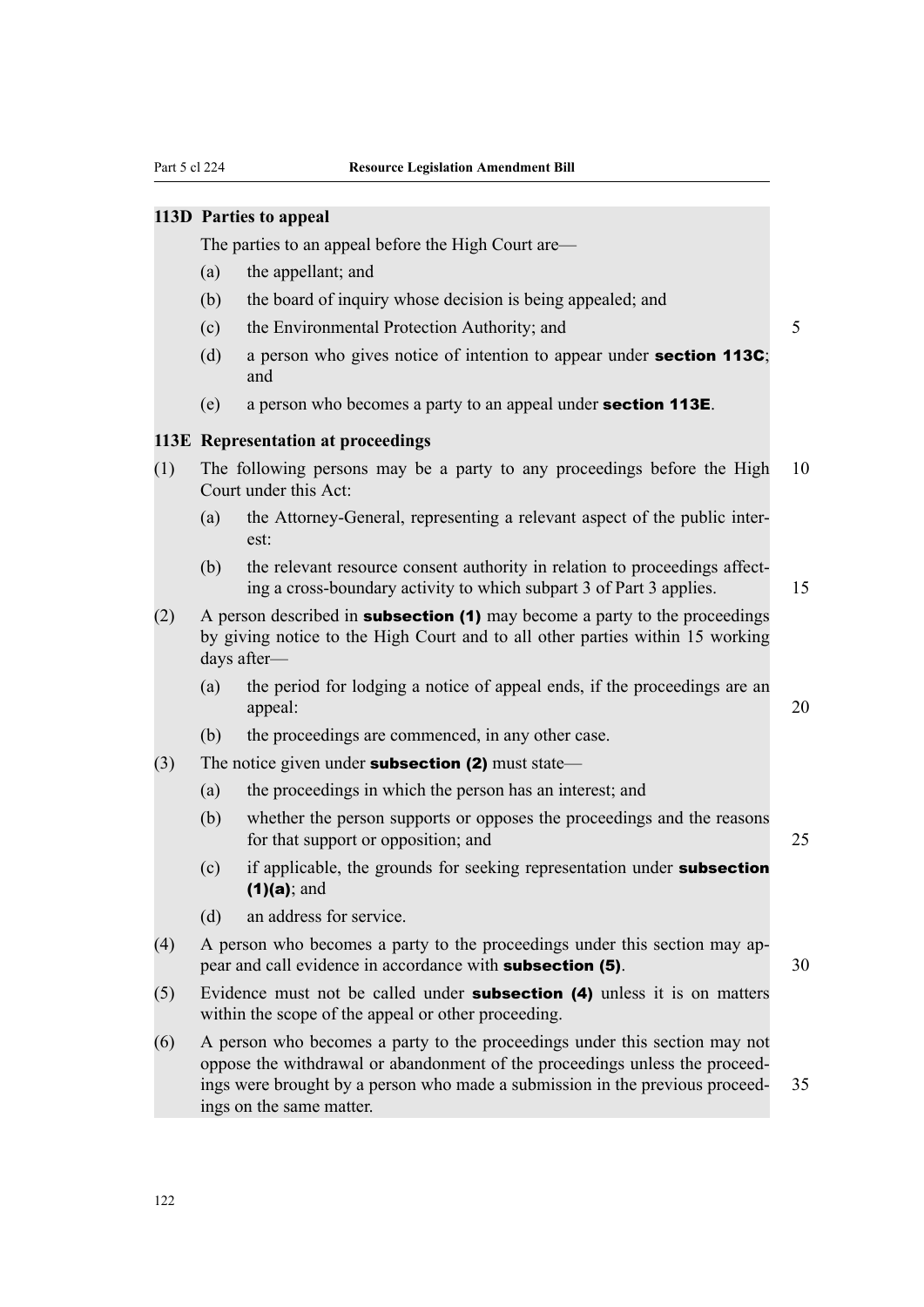|     |           | 113F Dismissal of appeal                                                                                                                                                                  |    |
|-----|-----------|-------------------------------------------------------------------------------------------------------------------------------------------------------------------------------------------|----|
|     |           | The High Court may dismiss an appeal if—                                                                                                                                                  |    |
|     | (a)       | the appellant does not appear at the hearing of the appeal; or                                                                                                                            |    |
|     | (b)       | the appellant does not proceed with the appeal with due diligence and<br>another party applies to the court to dismiss the appeal.                                                        | 5  |
|     |           | 113G Date of hearing                                                                                                                                                                      |    |
| (1) | ceedings. | An appeal is ready for hearing when the appellant notifies the Registrar of the<br>High Court that the notice of appeal has been served on all parties to the pro-                        |    |
| (2) |           | The Registrar must arrange a hearing date as soon as practicable after being no-<br>tified that the notice of appeal has been served on all parties to the proceedings.                   | 10 |
|     |           | <b>113H Application of High Court Rules</b>                                                                                                                                               |    |
|     |           | The High Court Rules apply if a procedural matter is not provided for by sec-<br>tions 113A to 113G.                                                                                      |    |
|     |           | <b>Appeal to Supreme Court</b>                                                                                                                                                            | 15 |
|     |           | 113I Appeal to Supreme Court                                                                                                                                                              |    |
| (1) |           | Any party to an appeal under <b>section 113D</b> may apply to the Supreme Court<br>for leave to appeal a decision of the High Court under this subpart, but only on<br>a question of law. |    |
| (2) |           | The Supreme Court may—                                                                                                                                                                    | 20 |
|     | (a)       | grant leave; or                                                                                                                                                                           |    |
|     | (b)       | deny leave; or                                                                                                                                                                            |    |
|     | (c)       | remit the appeal to the Court of Appeal.                                                                                                                                                  |    |
| (3) |           | No appeal may be made from any appeal determined by the Court of Appeal<br>under subsection (2)(c).                                                                                       | 25 |
| (4) |           | An application for leave for the purposes of <b>subsection (1)</b> must be filed no<br>later than 10 working days after the determination of the High Court.                              |    |
| 225 |           | <b>Section 137 amended (Limitation period)</b>                                                                                                                                            |    |
|     |           | In section 137(1) and (2), replace "6" with "12".                                                                                                                                         |    |
| 226 |           | Section 141 amended (Power of entry for inspection)                                                                                                                                       | 30 |
|     |           | Replace section $141(2)$ with:                                                                                                                                                            |    |
| (2) |           | The power to enter and inspect allows the person to-                                                                                                                                      |    |
|     | (a)       | inspect any item found in a place, vehicle, vessel, or structure entered in<br>accordance with subsection (1):                                                                            |    |
|     | (b)       | take a sample of any substance:                                                                                                                                                           | 35 |
|     |           |                                                                                                                                                                                           |    |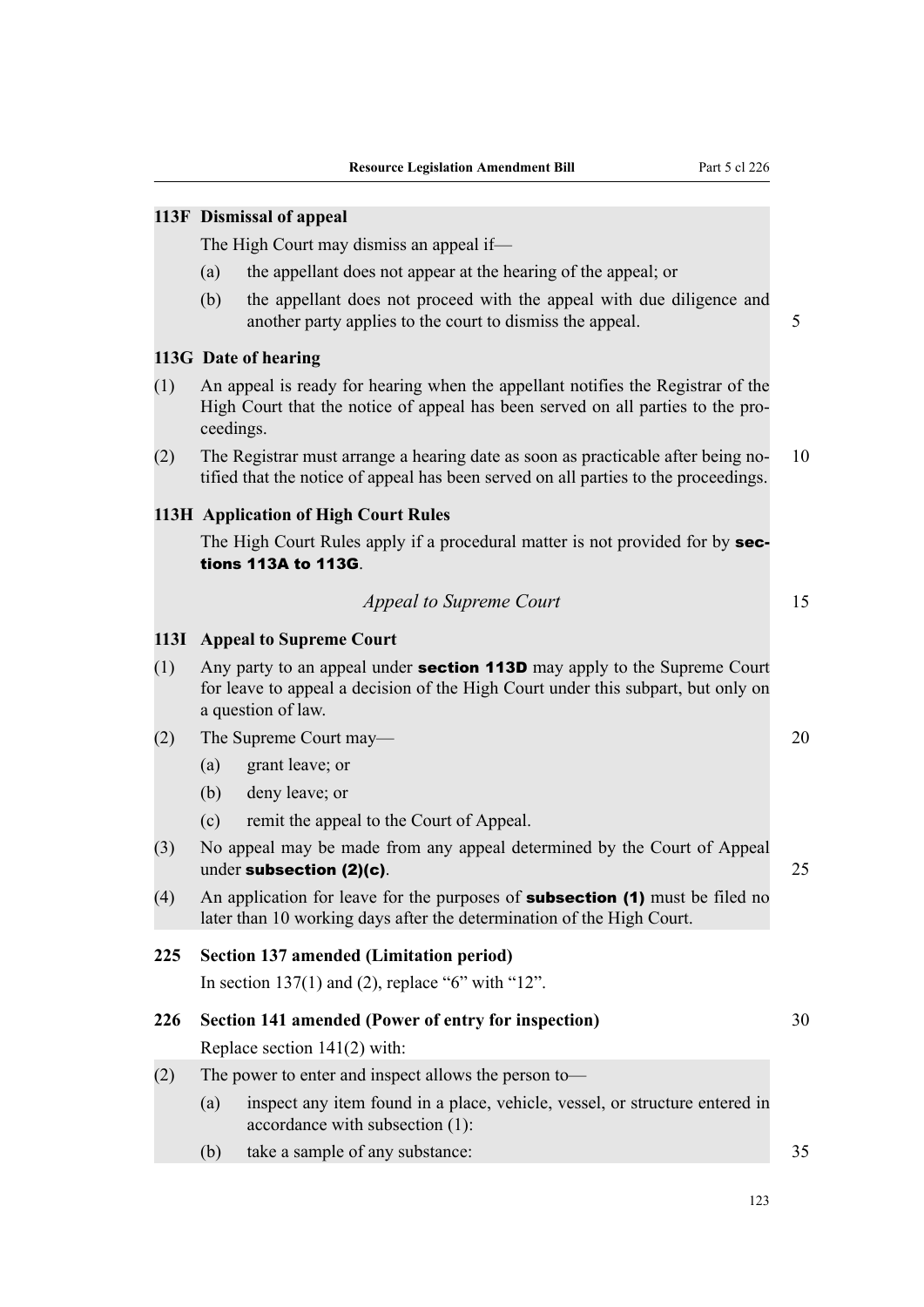|     | (c) | seize anything that may be lawfully seized:                                                                                                                                 |    |
|-----|-----|-----------------------------------------------------------------------------------------------------------------------------------------------------------------------------|----|
|     | (d) | conduct examinations, tests, inquiries, and demonstrations:                                                                                                                 |    |
|     | (e) | require the production of, and copy, any document or part of a document.                                                                                                    |    |
| 227 |     | Section 142 amended (Protection of the Crown and others)                                                                                                                    |    |
|     |     | After section 142(d), insert:                                                                                                                                               | 5  |
|     | (e) | a board of inquiry appointed under <b>section 53</b> , 99, or <b>99A</b> .                                                                                                  |    |
| 228 |     | Section 143 amended (Principles of cost recovery)<br>In section $143(2)$ , replace "include" with "include (but are not limited to)".                                       |    |
| 229 |     | New section 147A inserted (Process may be suspended if costs outstanding)                                                                                                   |    |
|     |     | After section 147, insert:                                                                                                                                                  | 10 |
|     |     | 147A Process may be suspended if costs outstanding                                                                                                                          |    |
| (1) |     | This section applies if—                                                                                                                                                    |    |
|     | (a) | a person is required to pay costs under section 143 or 146; and                                                                                                             |    |
|     | (b) | the EPA has given the person written notice that, if the costs specified in<br>the notice are not paid within 20 working days of the date of notice,—                       | 15 |
|     |     | the EPA may cease to carry out its functions in relation to the<br>(i)<br>matter; and                                                                                       |    |
|     |     | if a board of inquiry has been appointed under <b>section 53</b> , 99, or<br>(ii)<br><b>99A</b> , the inquiry will be suspended.                                            |    |
| (2) |     | If the person to whom a notice has been given under <b>subsection</b> $(1)(b)$ fails<br>to pay the costs in the required time, the EPA may—                                 | 20 |
|     | (a) | cease carrying out its functions in respect of the matter:                                                                                                                  |    |
|     | (b) | direct a board of inquiry appointed under <b>section 53</b> , 99, or <b>99A</b> to<br>suspend the inquiry and cease carrying out its functions in respect of the<br>matter. | 25 |
| (3) |     | If after the EPA or a board of inquiry has ceased carrying out its functions<br>under <b>subsection (2)</b> , the person required to pay the costs does so,—                |    |
|     | (a) | the EPA and the board must resume carrying out their functions in re-<br>spect of the matter; and                                                                           |    |
|     | (b) | if a board of inquiry has been appointed under <b>section 53</b> , 99, or 99A,<br>the inquiry is resumed.                                                                   | 30 |
| (4) |     | The EPA must notify the persons specified in <b>subsection (5)</b> as soon as prac-<br>ticable after-                                                                       |    |
|     | (a) | the EPA or a board of inquiry has ceased carrying out its functions under<br>subsection $(2)(a)$ :                                                                          | 35 |
|     | (b) | an inquiry is suspended under subsection $(2)(b)$ :                                                                                                                         |    |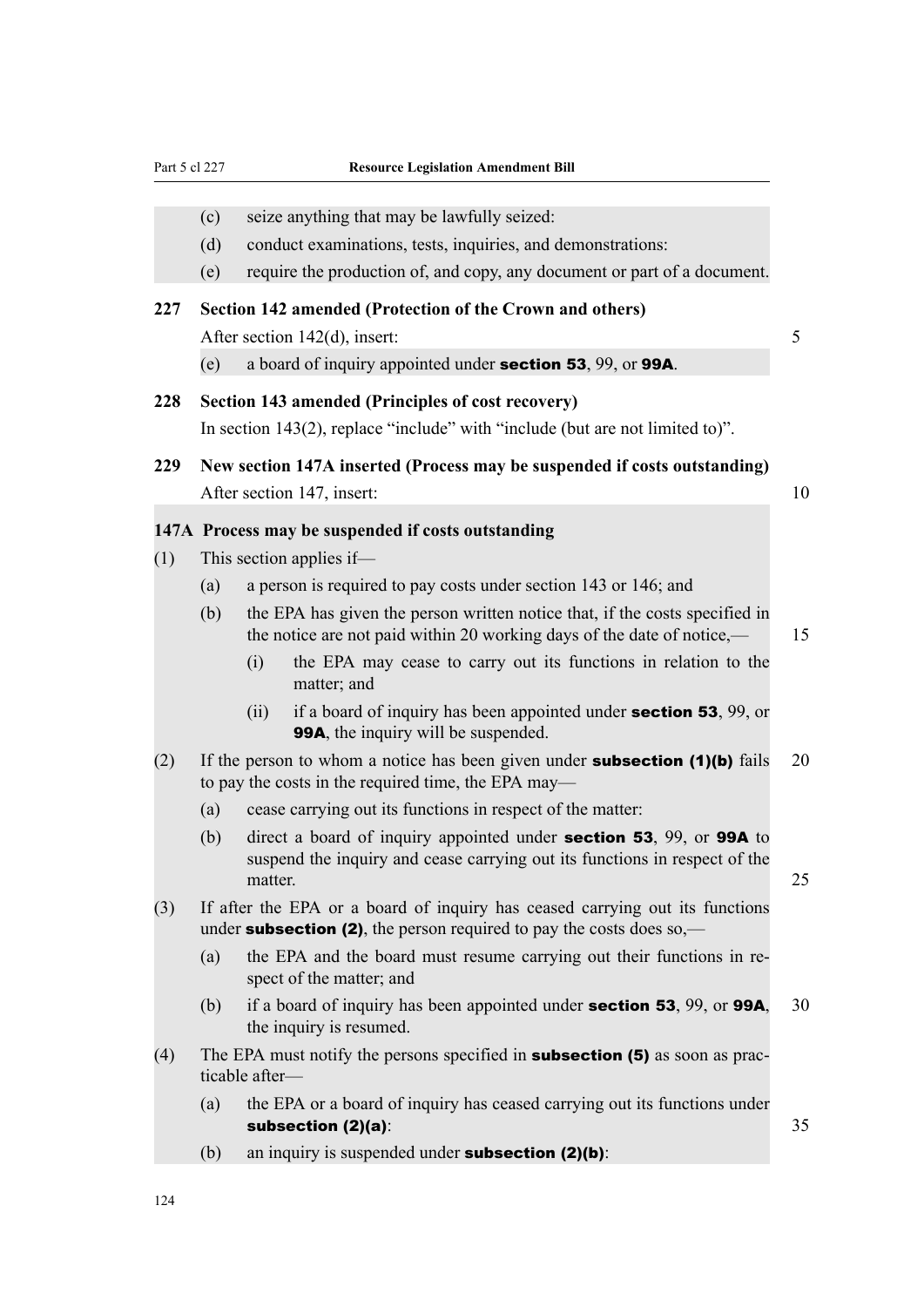| the EPA or a board of inquiry has resumed carrying out its functions                                                                                                |
|---------------------------------------------------------------------------------------------------------------------------------------------------------------------|
|                                                                                                                                                                     |
|                                                                                                                                                                     |
| 5                                                                                                                                                                   |
|                                                                                                                                                                     |
|                                                                                                                                                                     |
|                                                                                                                                                                     |
|                                                                                                                                                                     |
| 10<br>Nothing in this section affects or prejudices the right of a person to object<br>under section 101 or appeal under section 104, but an objection or an appeal |
|                                                                                                                                                                     |
| to direct a board of inquiry to cease carrying out its functions in respect<br>15                                                                                   |
|                                                                                                                                                                     |
|                                                                                                                                                                     |
| If a notice or other document is to be served on a person for the purposes of                                                                                       |
| 20<br>it must, if the person has specified an electronic address as an address for<br>service for the matter to which the document relates, be served by send-      |
| it may, if <b>paragraph (a)</b> does not apply, be served by any of the follow-                                                                                     |
| 25<br>delivering it personally to the person, except if the person is a                                                                                             |
| delivering it at the usual or last known place of residence or busi-                                                                                                |
| sending it by pre-paid post addressed to the person at the usual or<br>30                                                                                           |
| sending it to the usual or last known electronic address of the per-                                                                                                |
| posting it to the post office box address that the person has speci-                                                                                                |
| 35<br>leaving it at a document exchange for direction to the document<br>exchange box number that the person has specified as an address                            |
|                                                                                                                                                                     |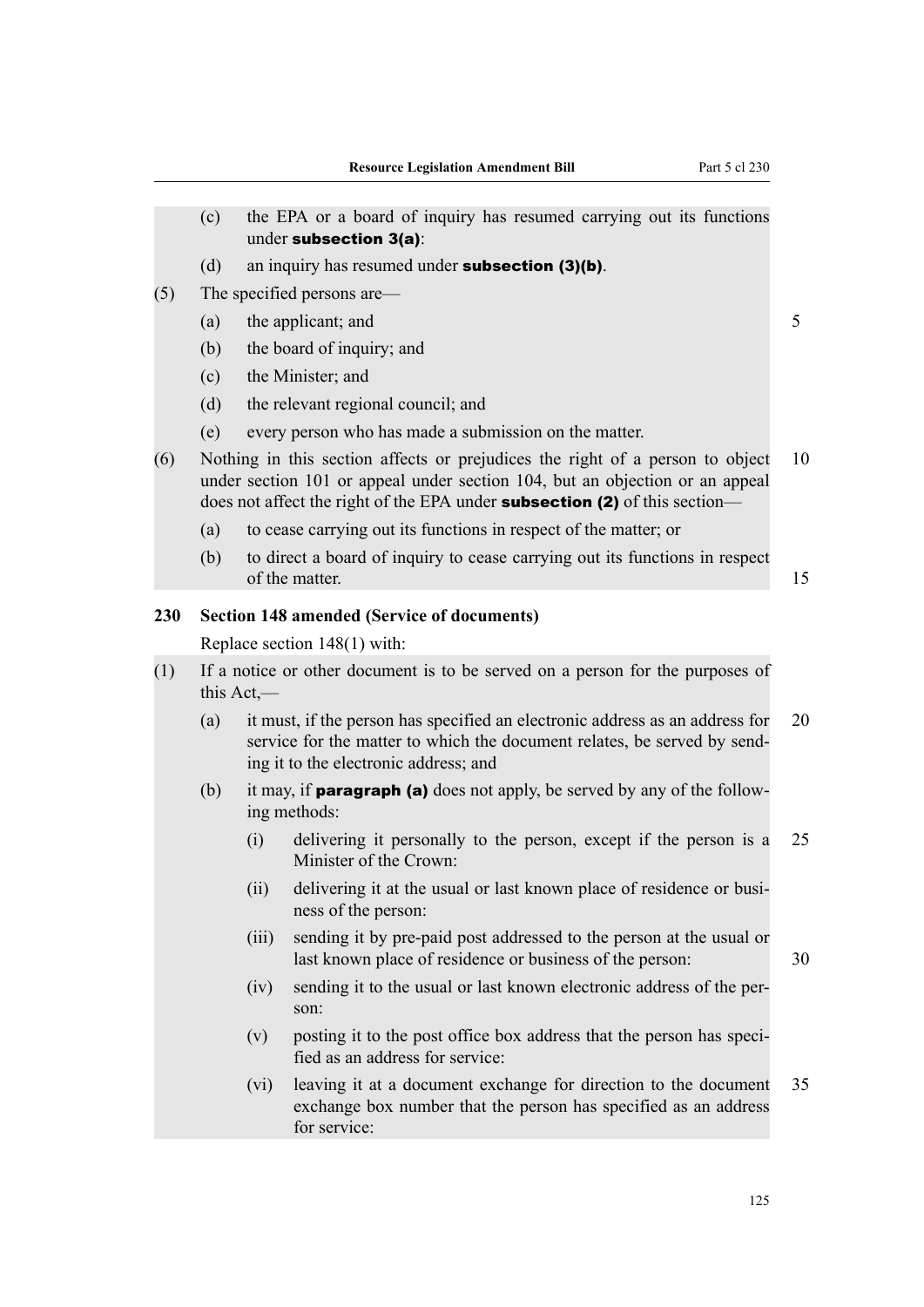(vii) sending it to the fax number that the person has specified as an address for service.

# **231 New section 158BA inserted (EPA and WorkSafe to share information)**

After section 158B, insert:

#### **158BA EPA and WorkSafe to share information** 5

- (1) The Environmental Protection Authority may provide WorkSafe with any information that the EPA holds and that the EPA considers may assist WorkSafe in the performance of WorkSafe's functions under the WorkSafe New Zealand Act 2013.
- (2) WorkSafe may provide the EPA with any information that WorkSafe holds and 10 that it considers may assist the EPA in the performance of the EPA's functions under this Act.
- (3) If any information provided by the EPA under **subsection (1)** is the subject of a direction made under section 158, that section continues to apply to the information and WorkSafe must comply with that section. 15

# **232 Section 162 amended (Existing petroleum mining activities involving structures or pipelines)**

In section  $162(2)$ ,—

- (a) after "subsection (3)", insert "where the activity has adverse effects on the environment or existing interests"; and  $20$
- (b) delete "on the environment or existing interests of an activity".

# **233 New sections 167B and 167C inserted**

After section 167A, insert:

# *Savings provisions relating to* 2015 *amendments*

# **167B Savings provisions in relation to marine consent applications** 25

All applications, matters, and proceedings that were pending or in progress under subpart 2 of Part 3 of this Act (as the Act read) immediately before the day on which Part 5 of the Resource Legislation Amendment Act 2015 came into force must be continued and completed as if this Act had not been amended by that Act. 30

#### **167C Savings provisions in relation to review of consent duration or conditions**

A review that had commenced under section 76 immediately before the day on which Part 5 of the Resource Legislation Amendment Act 2015 came into force must be continued and completed as if this Act had not been amended by that Act. 35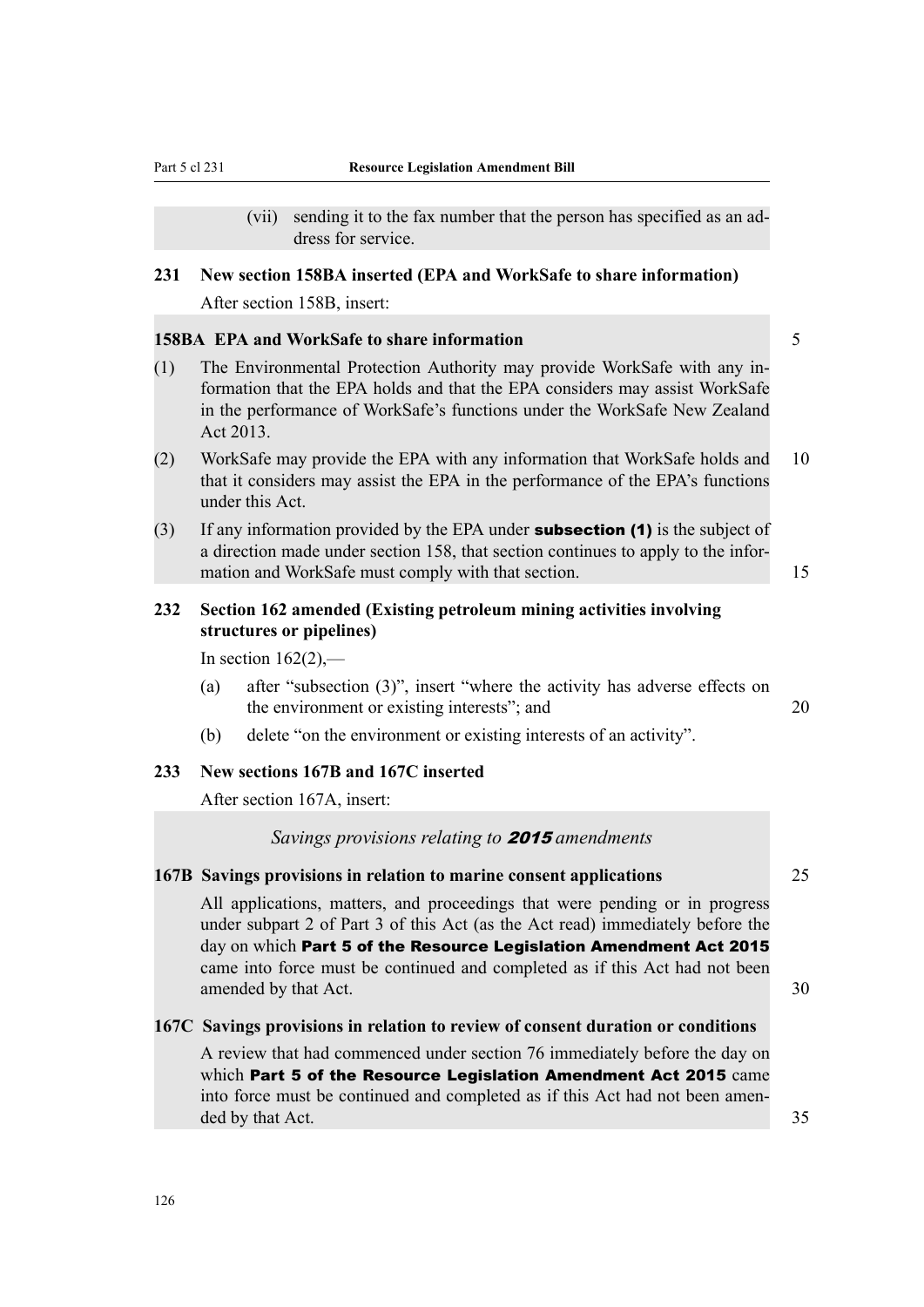127

# **234 Schedule amended**

In the Schedule heading, replace "s 44B" with "s 51(3)".

# **235 New Schedules 2 and 3 inserted**

After the Schedule, insert as **Schedules 2 and 3** the schedules set out in Schedule 8 of this Act.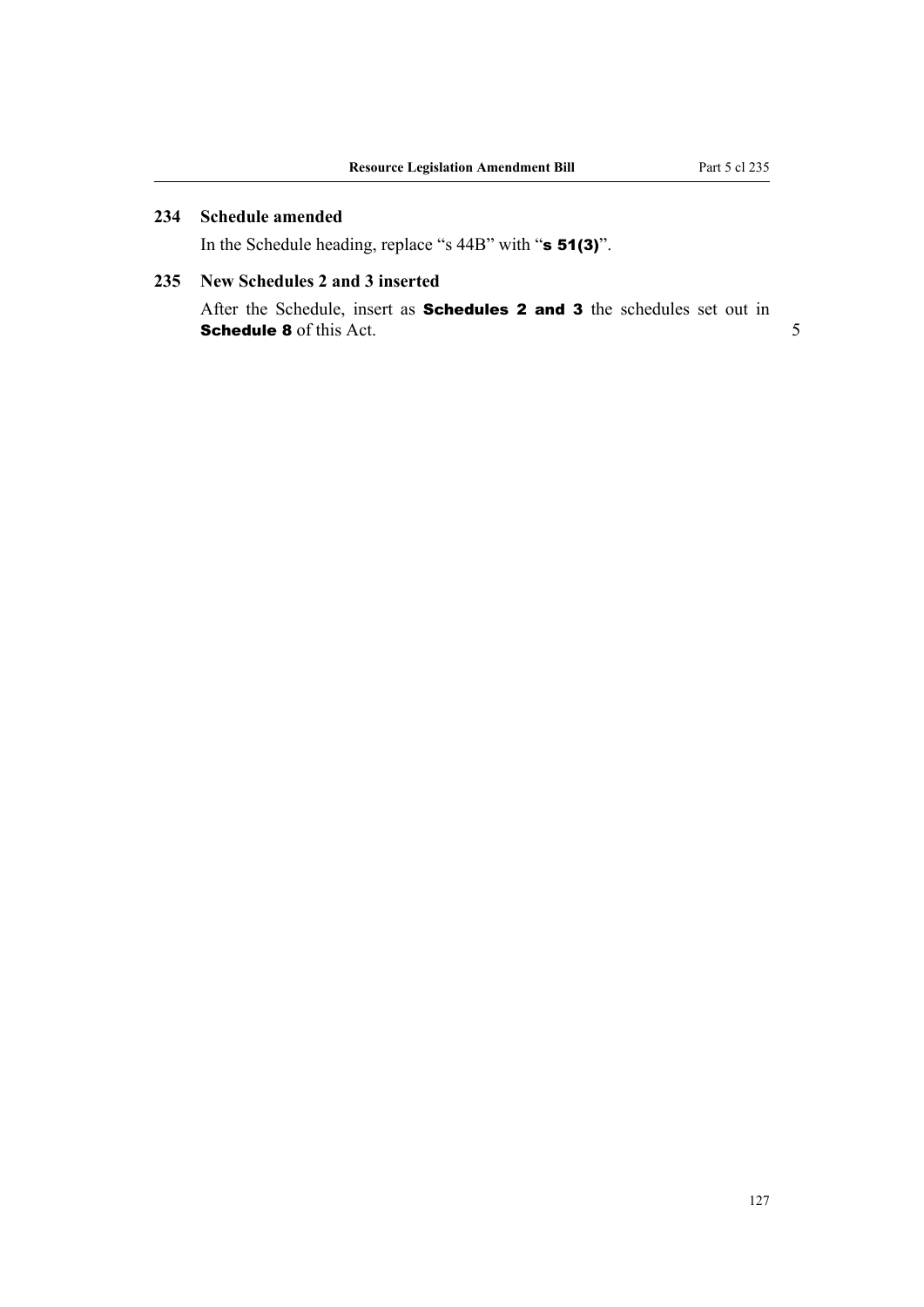# **Schedule 1 Amendments to Schedule 1 of Resource Management Act 1991**

|                                                  |                                                                                                                                                                  | <b>New clause 1AA</b>                                      |    |
|--------------------------------------------------|------------------------------------------------------------------------------------------------------------------------------------------------------------------|------------------------------------------------------------|----|
| In Schedule 1, after the Part 1 heading, insert: |                                                                                                                                                                  |                                                            | 5  |
|                                                  | 1AA Overview and application of this Part                                                                                                                        |                                                            |    |
|                                                  |                                                                                                                                                                  | This Part applies to the preparation of, or a change to,—  |    |
|                                                  | (a)                                                                                                                                                              | a regional policy statement by a regional council:         |    |
|                                                  | (b)                                                                                                                                                              | a regional plan by a regional council:                     |    |
|                                                  | (c)                                                                                                                                                              | a district plan by a territorial authority:                | 10 |
|                                                  | (d)                                                                                                                                                              | a combined document by local authorities under section 80. |    |
|                                                  |                                                                                                                                                                  | <b>New clauses 1A and 1B</b>                               |    |
|                                                  |                                                                                                                                                                  | In Schedule 1, after clause 1, insert:                     |    |
| 1A                                               |                                                                                                                                                                  | Iwi participation arrangements to be complied with         |    |
|                                                  |                                                                                                                                                                  |                                                            |    |
| (1)                                              | A proposed policy statement or plan must be prepared in accordance with any<br>applicable iwi participation arrangement.                                         |                                                            | 15 |
| (2)                                              | A local authority may comply with clause $3(1)(d)$ in any particular case by<br>consulting relevant iwi authorities about a proposed policy statement or plan in |                                                            |    |

#### **1B Relationship with iwi participation legislation** 20

accordance with an iwi participation arrangement.

Nothing in this schedule limits any relevant iwi participation legislation or agreement under that legislation.

# **New clause 4A**

In Schedule 1, after clause 4, insert:

# **4A Further pre-notification requirements concerning iwi authorities** 25

- (1) Before notifying a proposed policy statement or plan, a local authority must—
	- (a) provide a copy of the relevant draft proposed policy statement or plan to the iwi authorities consulted under clause  $3(1)(d)$ ; and
	- (b) have particular regard to any advice received on a draft proposed policy statement or plan from those iwi authorities. 30
- (2) When a local authority provides a copy of the relevant draft proposed policy statement or plan in accordance with **subclause (1)**, it must allow adequate time and opportunity for the iwi authorities to consider the draft and provide advice on it.

s 108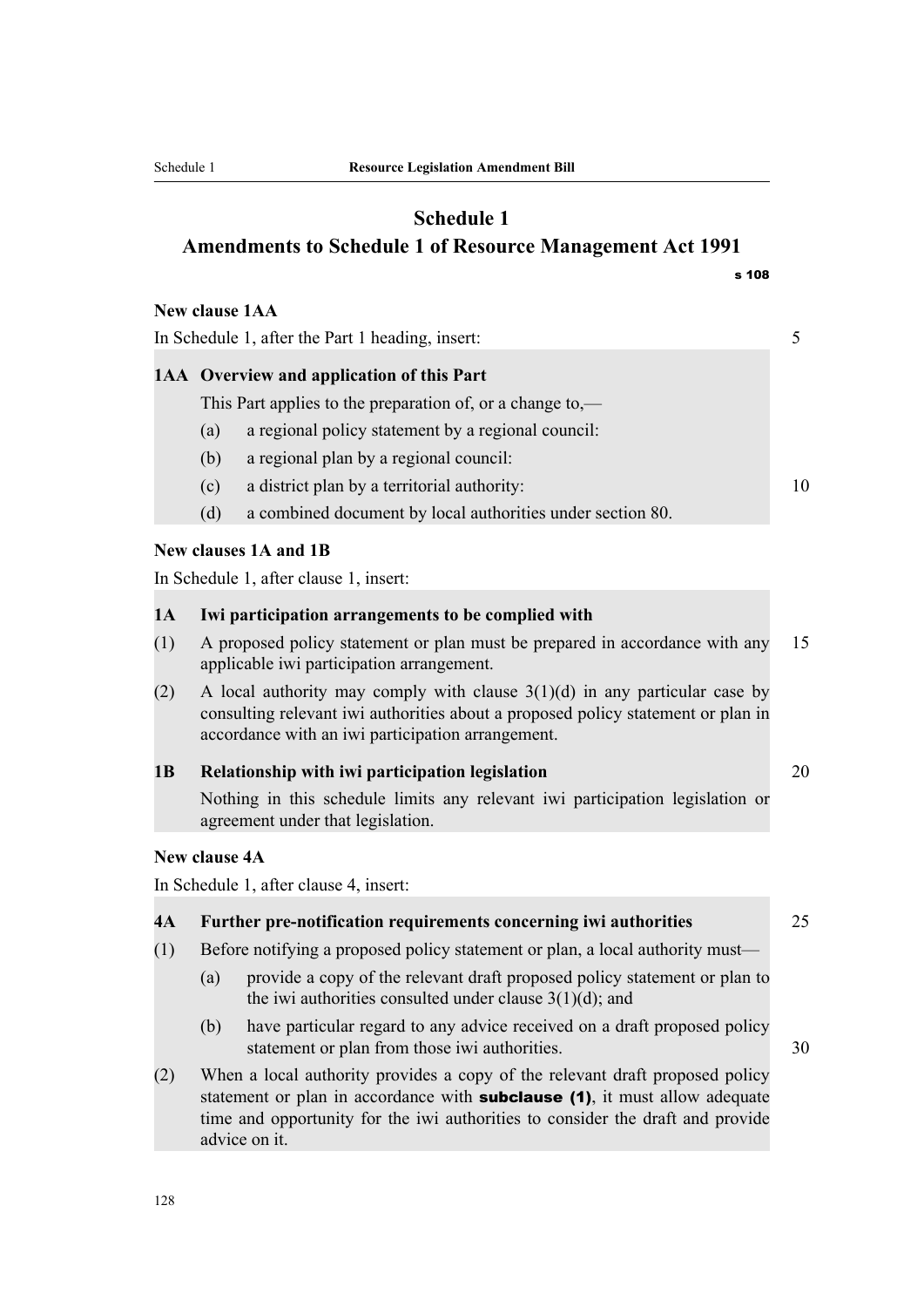# **Clause 5**

In Schedule 1, replace clause 5(1)(b) with:

- (b) if the local authority decides to proceed with the proposed policy statement or plan, do one of the following, as appropriate:
	- (i) publicly notify the proposed policy statement or plan: 5
	- (ii) give limited notification, as provided for in clause 5A.

# **New clause 5A**

In Schedule 1, after clause 5, insert:

# **5A Option to give limited notification of proposed change** (1) This clause applies to a proposed change to a policy statement or plan. 10 (2) The local authority may give limited notification, but only if it is able to identify all the persons directly affected by the proposed change. (3) The local authority must serve limited notification on all persons identified as being directly affected by the proposed change. (4) A notice given under this clause must state— 15 (a) where the proposed change may be inspected; and (b) that only the persons given limited notification under this clause may make a submission on the proposed change; and (c) the process for participating in the consideration of the proposed change; and  $20$ (d) the closing date for submissions; and (e) the address for service of the local authority. (5) The local authority may provide any further information relating to a proposed change that it thinks fit. (6) The closing date for submissions must be at least 20 working days after limited 25 notification is given under this clause. (7) If limited notification is given, the consent authority may adopt, as an earlier closing date, the last day on which the consent authority receives, from all the directly affected persons, a submission, or written notice that no submission is to be made.  $30$ (8) The local authority must provide a copy of the proposed change, without charge, to— (a) the Minister for the Environment; and

- (b) for a change to a regional coastal plan, the Minister of Conservation and the Director-General of Conservation; and 35
- (c) for a change to a district plan, the regional council and adjacent local authorities; and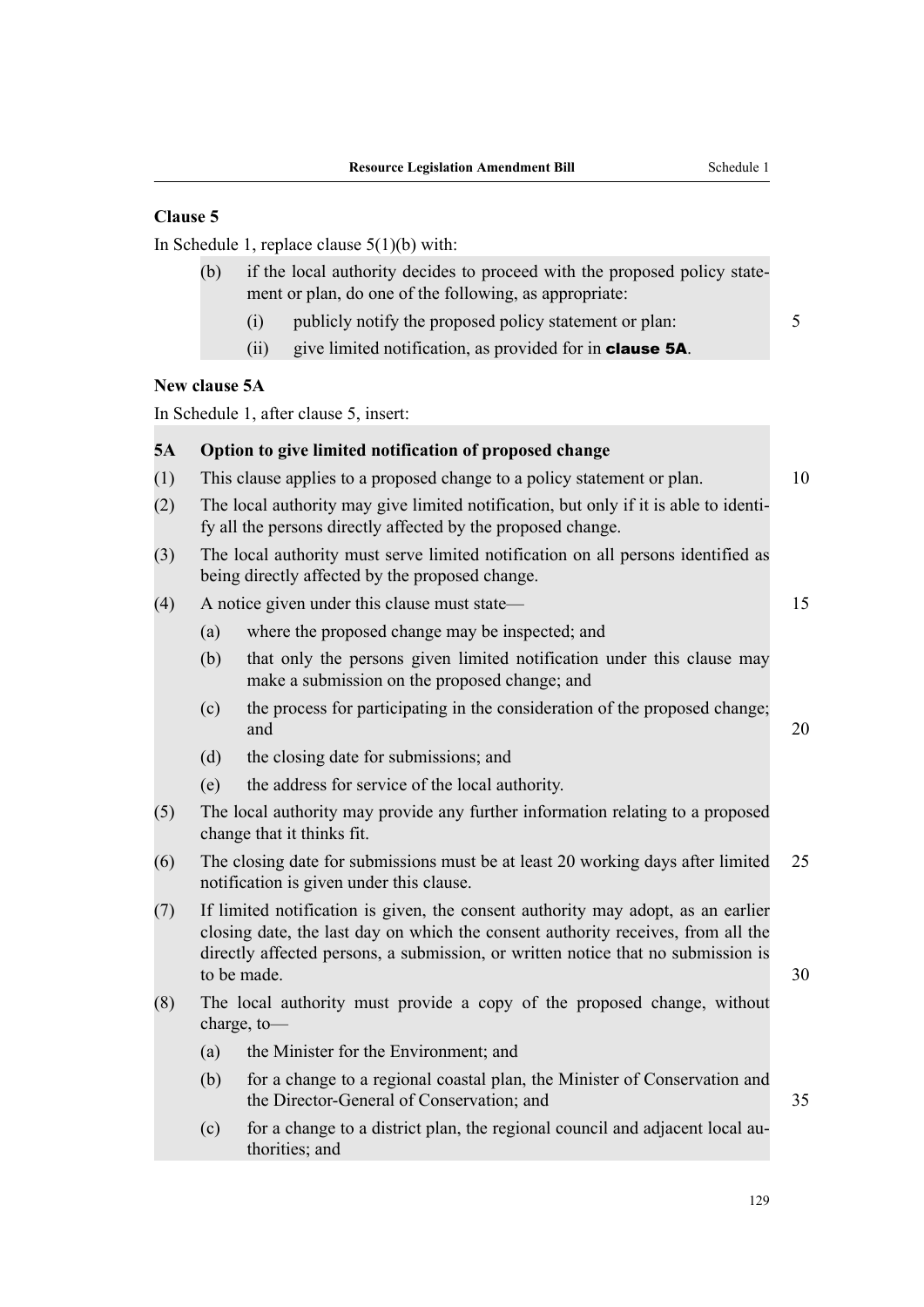# **New clause 5A***—continued*

- (d) for a change to a policy statement or regional plan, the constituent territorial authorities and adjacent regional councils; and
- (e) tangata whenua of the area, through iwi authorities.
- (9) If limited notification is given in relation to a proposed change under this clause, the local authority must make the change publicly available in the cen- 5 tral public library of the relevant district or region, and may also make it available in any other place considered appropriate.
- (10) The obligations on the local authority under subclause (4) are in addition to those under section 35 (which relates to the keeping of records).

#### **Clause 6** 10

In Schedule 1, heading to clause 6, after "**submissions**", insert "**under clause 5**".

#### **New clause 6A**

In Schedule 1, after clause 6, insert:

#### **6A Making of submissions under clause 5A**

- (1) If limited notification is given under **clause 5A** on a proposed change to a pol- 15 icy statement or plan, the only persons who may make submissions or further submissions on the proposed change are—
	- (a) the persons given limited notification under clause 5A(3); and
	- (b) the persons provided with a copy of the proposed change under **clause** 5A(8).  $20$
- (2) However, if a person with a right to make a submission could gain an advantage in trade competition through making a submission, that person may make a submission only if directly affected by an effect of the proposed change that—
	- (a) adversely affects the environment; and
	- (b) does not relate to trade competition or the effects of trade competition. 25
- (3) The local authority in its own area may make a submission.
- (4) Submissions must be made in the prescribed form.

#### **Clause 7**

In Schedule 1, after clause 7(1), insert:

- (1A) However, in the case of a submission on a proposed change to a policy state- 30 ment or plan, if a local authority has given limited notification under **clause** 5A, it must give notice of the matters listed in subclause (1), as relevant to—
	- (a) the persons given limited notification under **clause 5A(3)**; and
	- (b) the persons provided with a copy of the proposed change under **clause 5A(8)**.  $35$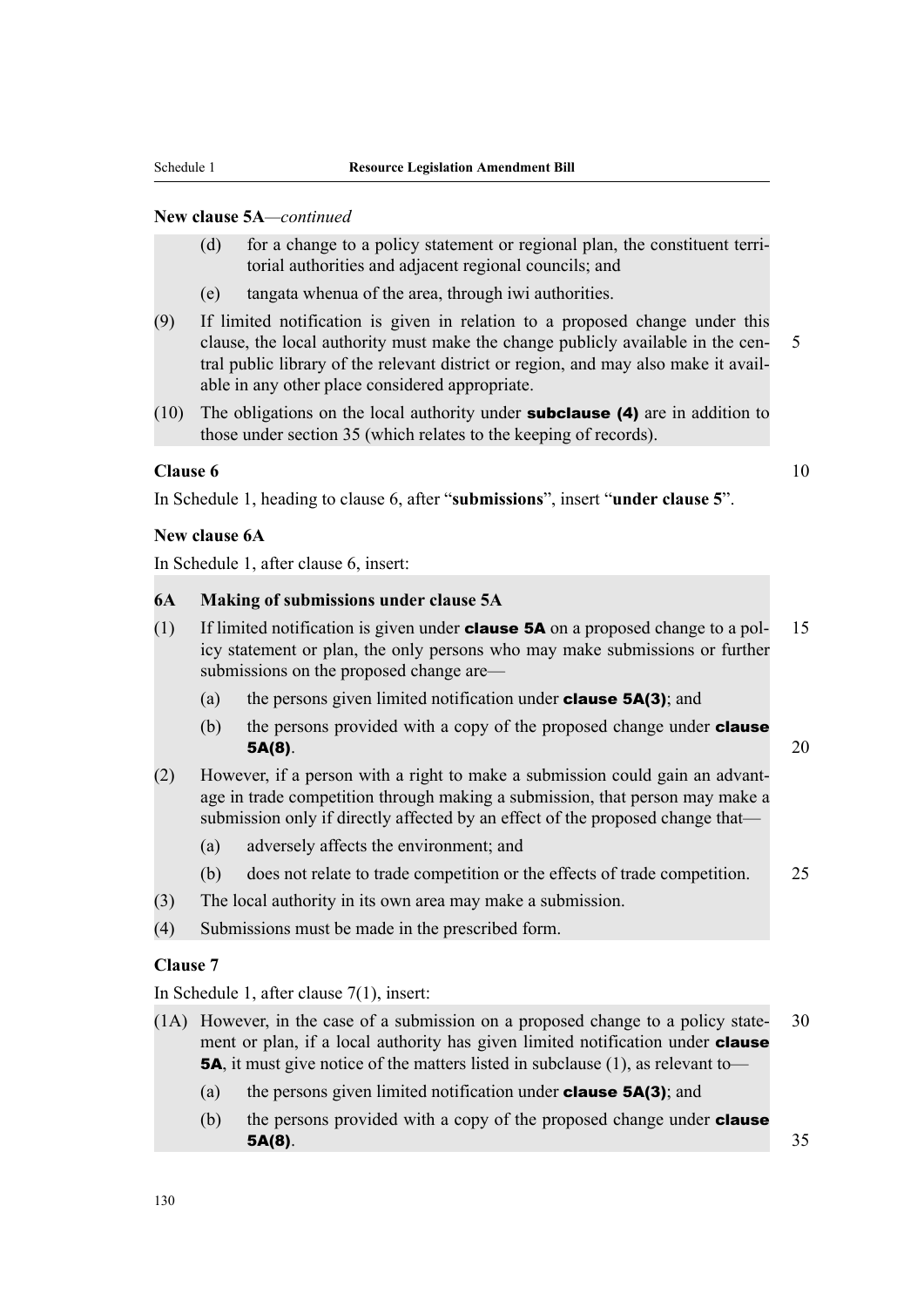# **Clause 8**

In Schedule 1, after clause 8(1), insert:

- (1A) However, in the case of submissions on a proposed change to a policy statement or plan, the persons (in addition to the relevant local authority) who may make a further submission are—
	- (a) the persons given limited notification under **clause 5A(3)**; and
	- (b) the persons given a copy of the proposed change under **clause 5A(8)**.

In Schedule 1, clause 8(2), after "further submission", insert "given under subclause  $(1)$  or  $(1A)$ ".

In Schedule 1, clause  $8(2)$ , after "clause 6", insert "or  $6A$ ". 10

# **Clause 8A**

In Schedule 1, clause  $8A(1)$ , after "clause 8", insert "(1) or  $(1A)$ ". In Schedule 1, clause 8A(1)(b), after "clause 6", insert "or 6A".

#### **New clause 20AB**

In Schedule 1, after the Part 2 heading, insert: 15

#### **20AB Overview of this Part and application of clause 1B**

- (1) This Part applies if a request described in clause 21(1) or (2) is made.
- (2) If this Part applies,—
	- (a) **clause 1B** applies; but
	- (b) Part 1 of this schedule does not otherwise apply except to the extent that 20 it is expressly applied by this Part.

# **Clause 21**

In Schedule 1, after clause 21(3), insert:

(3A) However, in relation to a policy statement or plan approved under **Part 4** of this schedule, no request may be made to change the policy statement or plan 25 earlier than 3 years after the date on which it becomes operative under clause 20 (as applied by section  $80A(2)(a)$ ).

#### **Clause 25**

In Schedule 1, clause  $25(2)(a)(i)$ , after "clause 5", insert "or **5A**".

In Schedule 1, clause 25(5), after "that decision", insert ", including the decision on 30 notification".

# **New clause 26A**

In Schedule 1, after clause 26, insert: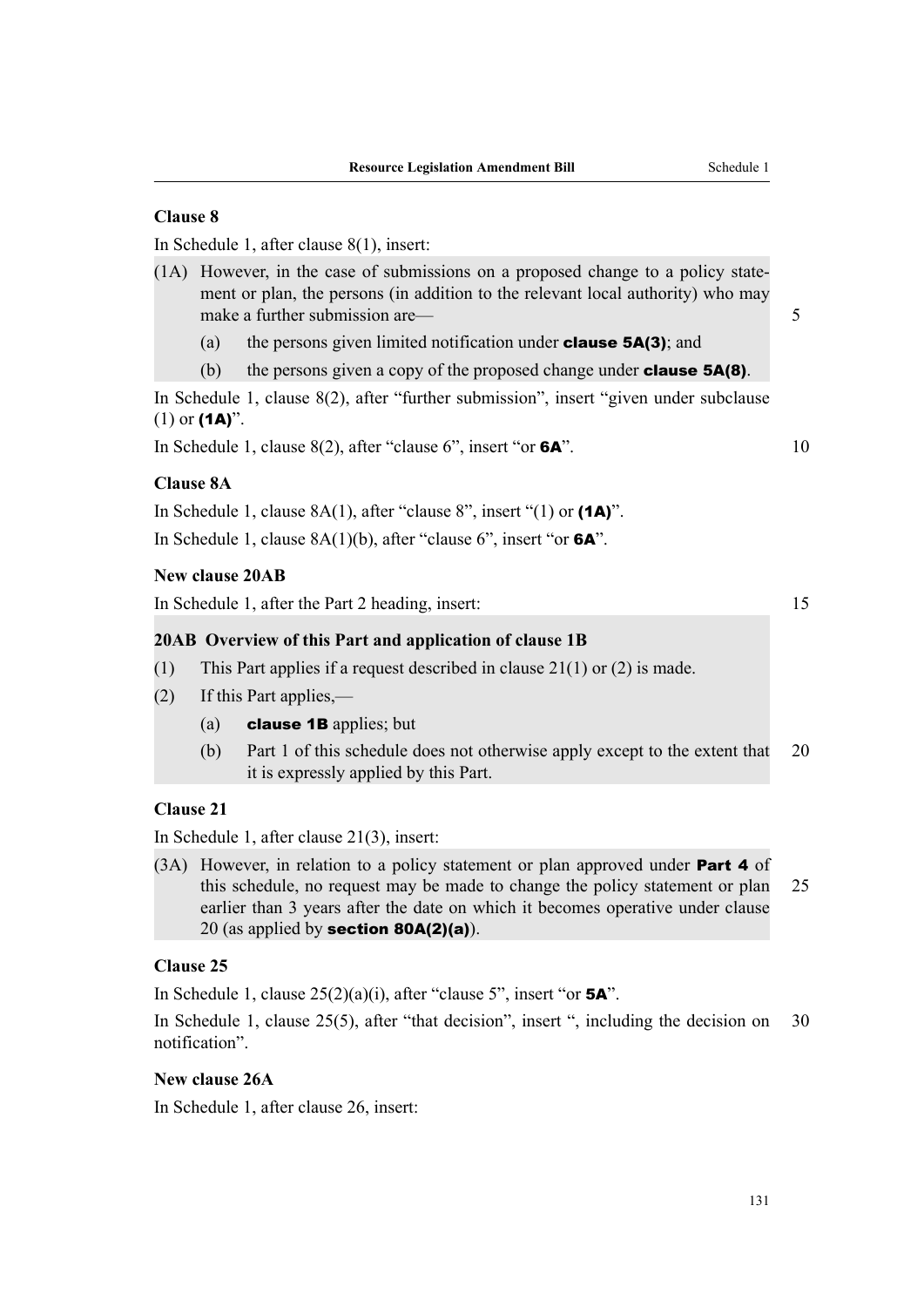#### **New clause 26A***—continued*

#### **26A Iwi participation arrangements**

In exercising or performing any powers, functions, or duties under this Part, a local authority must comply with any iwi participation arrangement that specifically provides a role for iwi authorities in relation to any plan or change requested under this Part. 5 and 5 and 5 and 5 and 5 and 5 and 5 and 5 and 5 and 5 and 5 and 5 and 5 and 5 and 5 and 5 and 5 and 5 and 5 and 5 and 5 and 5 and 5 and 5 and 5 and 5 and 5 and 5 and 5 and 5 and 5 and 5 and 5 and

## **New Parts 4 and 5**

In Schedule 1, after clause 35, insert:

# **Part 4 Collaborative planning process**

#### **36 Interpretation** 10

In this Part,—

**appointer** means the local authority that appoints a review panel for the purposes of this Part

**collaborative group** means a group of persons appointed by a local authority under **clause 40** for the purpose of assisting the local authority to prepare or  $15$ change a proposed policy statement or plan that relates to its functions under section 30 or 31, as the case may be

**proposed policy statement or plan**, if prepared under the collaborative planning process,—

- (a) means a proposed policy statement or plan that relates to the local au- 20 thority's functions under section 30 or 31, as the case may be; and
- (b) includes a combined document described in section 80

**review panel** and **panel** mean a panel established under clause 63.

*Choice of collaborative planning process*

# **37 Considerations relevant to decision on choice of process** 25

- (1) A local authority may use the collaborative planning process to prepare or change a policy statement or plan.
- (2) In determining whether the collaborative planning process is to be used to prepare or change a policy statement or plan, a local authority must consider—
	- (a) whether the resource management issues to be dealt with in the policy 30 statement or plan would benefit from the use of the collaborative planning process, having regard to the scale and significance of the relevant resource management issues; and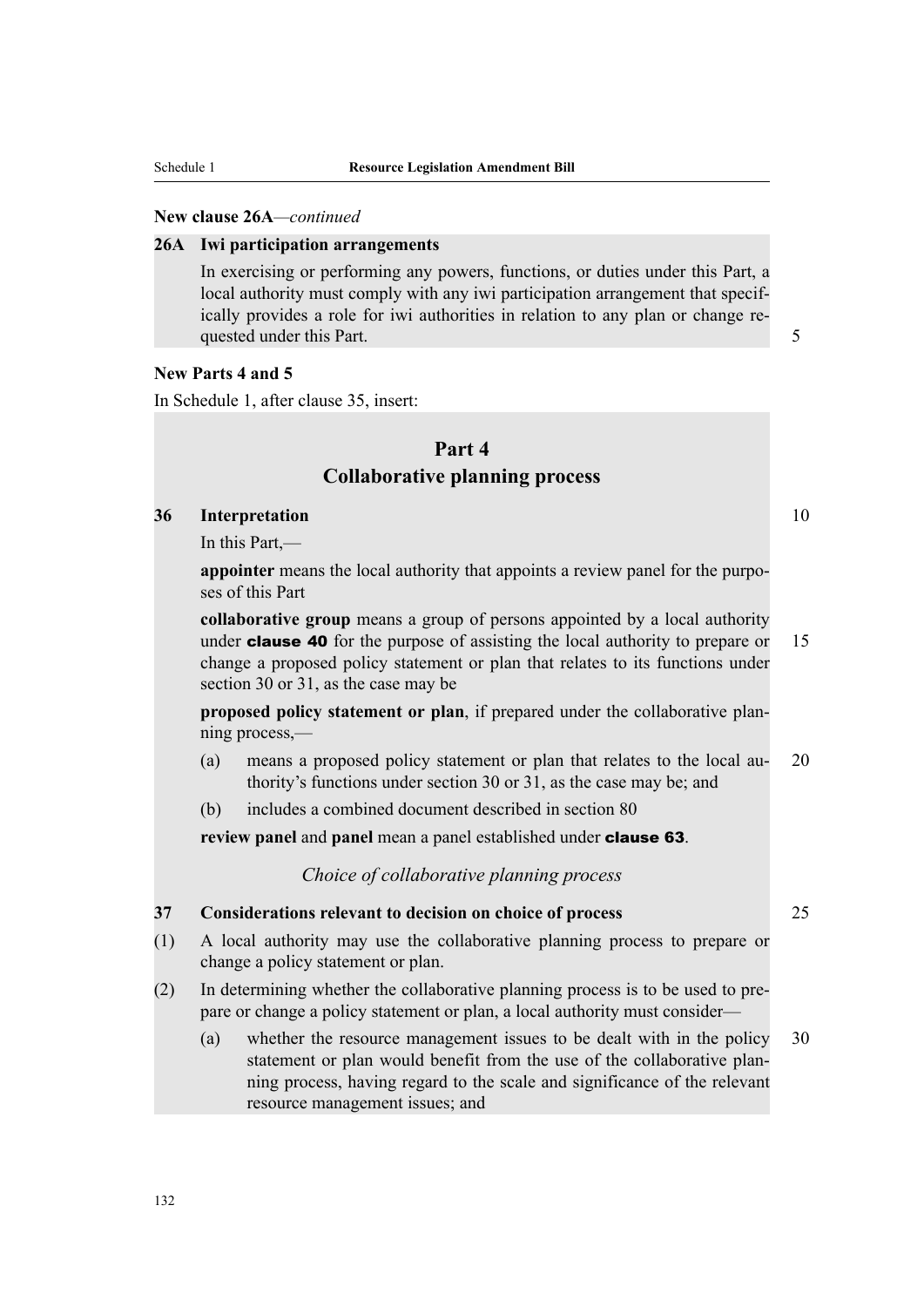- (b) the views and preferences expressed by persons who are likely to be affected by those resource management issues or who have an interest in them; and
- (c) whether the local authority has the capacity to support the collaborative planning process, having regard to the financial and other costs of the 5 process; and
- (d) whether there are people in the community able and willing to participate effectively in the collaborative planning process as members of a collaborative group; and
- (e) whether any matters of national significance are likely to arise and, if so, 10 whether these could be dealt within the collaborative planning process; and
- (f) whether the relevant provisions of any iwi participation legislation that applies in an area could be accommodated within the collaborative planning process, as required by this Part. 15
- (3) Before determining to use the collaborative planning process, a local authority must be satisfied that use of the process is not inconsistent with the local authority's obligations under any relevant iwi participation legislation or iwi participation arrangement.

# **38 Notification of planning process to be adopted** 20

- $(1)$  A local authority must give public notice of its decision made under **clause** 37, stating—
	- (a) the extent of the area that will be subject to the proposed policy statement or plan; and
	- (b) where the decision and reasons for the decision of the local authority 25 may be inspected.
- (2) If a local authority gives notice that it intends to use the collaborative planning process to prepare a policy statement or plan, it is not permitted to withdraw from that process at any stage and progress the preparation of a policy statement or plan under any of the other processes in this schedule. 30
- (3) However, **subclause (2)** does not apply if—
	- (a) a local authority has been unable to appoint a collaborative group in accordance with clause 40; or
	- (b) a collaborative group has breached its terms of reference and the local authority has followed the process specified for dispute resolution in the 35 terms of reference, but the dispute is not resolved.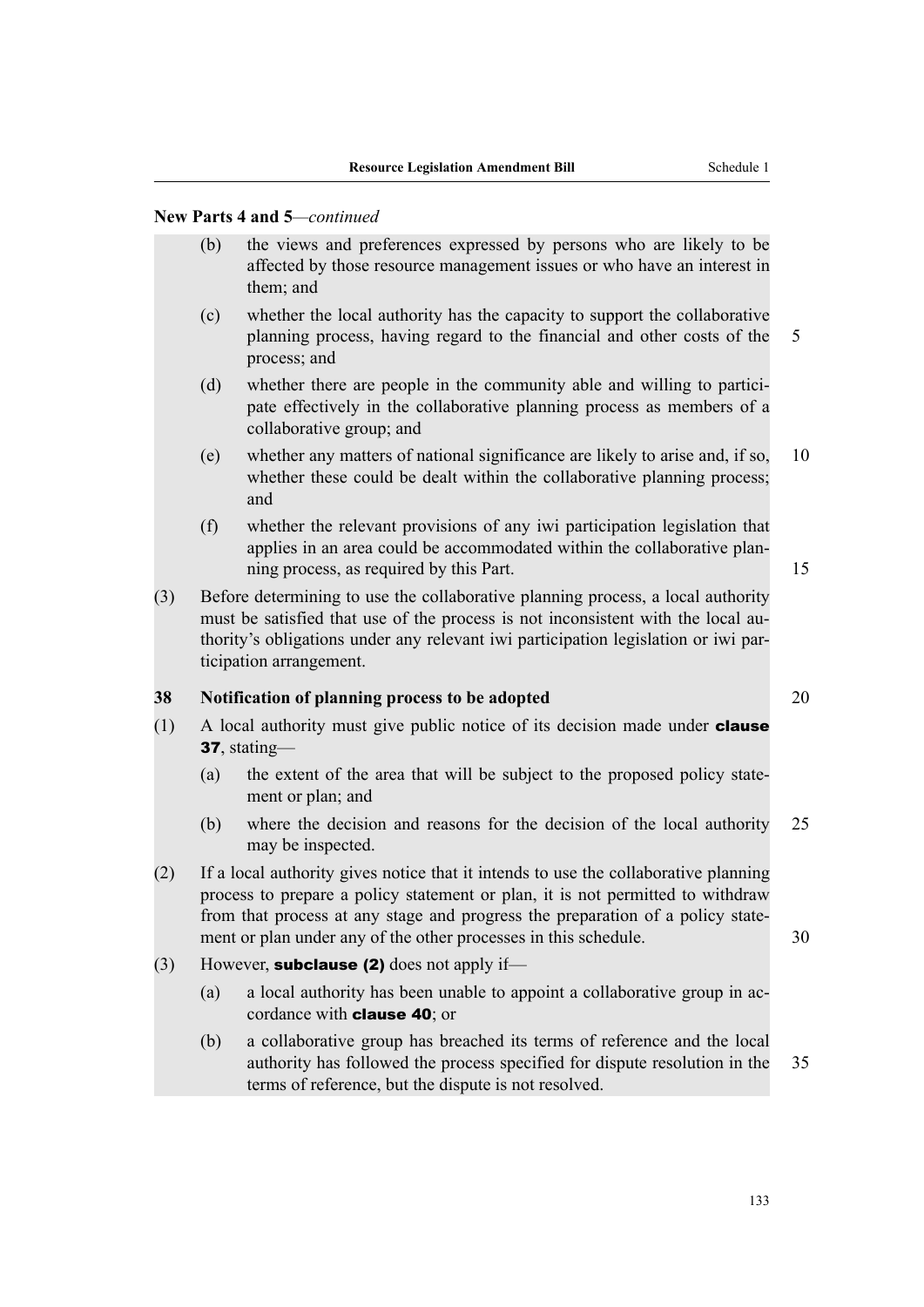*Collaborative group*

# **39 Collaborative group to be established**

If a local authority gives notice under **clause 38** of its decision to use the collaborative planning process, it must establish a collaborative group.

# **40 Appointments** 5

- (1) In establishing a collaborative group, a local authority must appoint—
	- (a) at least 1 person chosen by iwi authorities to represent the views of tangata whenua; and
	- (b) in the case of a regional policy statement or plan (other than one prepared by a unitary authority), at least 1 person to represent the views of 10 territorial authorities within the relevant area; and
	- (c) in the case of a regional coastal plan, 1 person chosen by any customary marine title holder to represent the views of any customary marine title groups within the relevant area; and
	- (d) other persons who, in the opinion of the local authority, have the know- 15 ledge, experience, and skills (including skills in collaboration) that are relevant to the resource management issues to be considered by the group.
- (2) A local authority may appoint as many persons as it considers appropriate, having regard to— 20

(a) the scale and significance of the resource management issues to be dealt with; and

- (b) the need to comply with **subclauses (4) and (5)**.
- (3) A local authority must not appoint persons who are employees or officers of any local authority within the relevant area. 25
- (4) However, the collaborative group may include 1, but not more than 1, elected member from—
	- (a) the local authority that is using the collaborative planning process to prepare or change a policy statement or plan; or
	- (b) in the case of a combined instrument under section 80, each local author- 30 ity that is using the collaborative planning process to prepare or change a policy statement or plan.
- (5) The appointments made under this clause must result in a collaborative group whose membership, collectively, reflects a balanced range of the community's interests, values, and investments in the relevant area as they relate to the re- 35 source management issues to be considered by the group.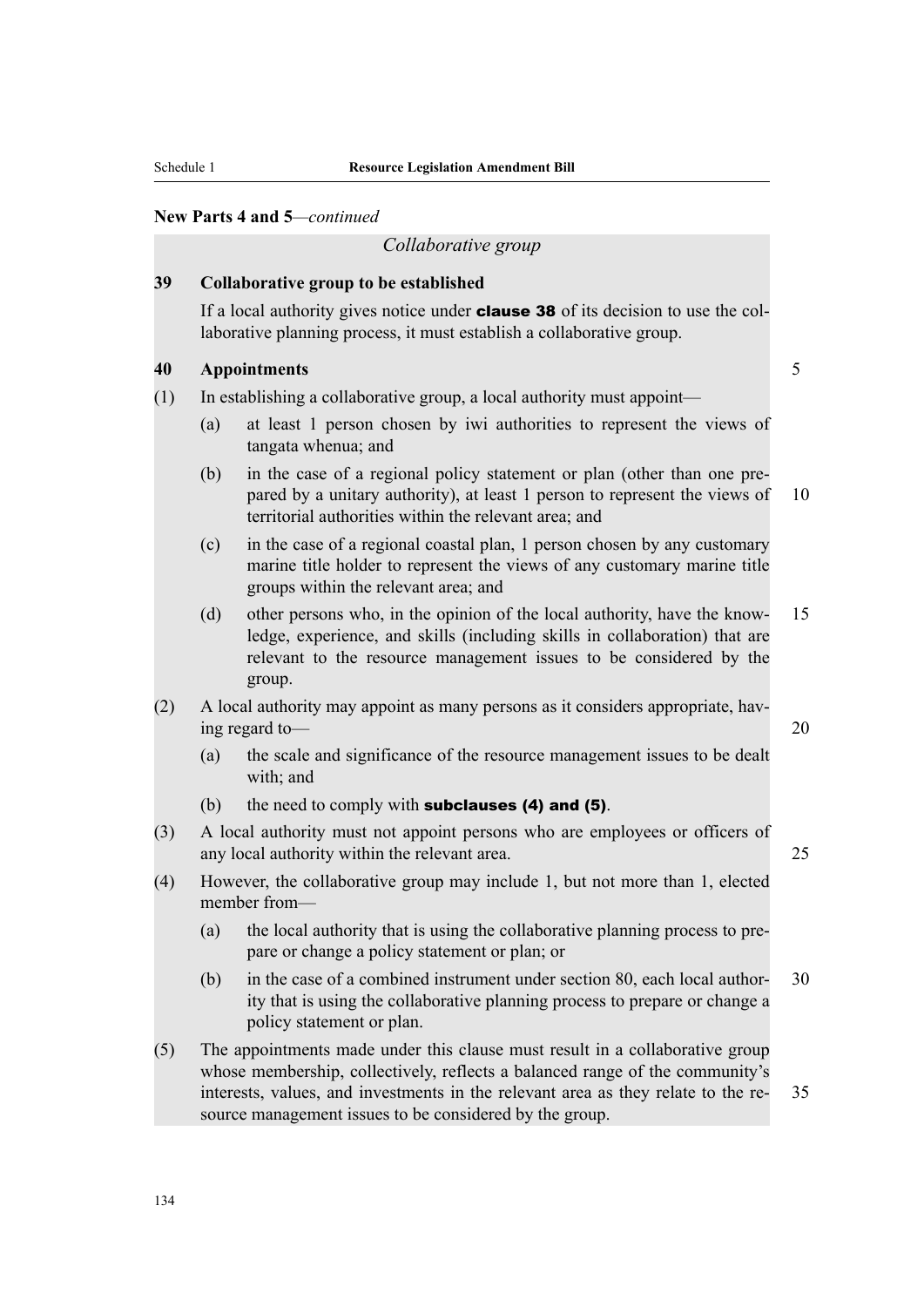(6) The Local Government Official Information and Meetings Act 1987 applies to a collaborative group established under this Part as if it were a committee of the local authority under the Local Government Act 2002.

# **41 Terms of reference for collaborative group**

- (1) A local authority must set the terms of reference for a collaborative group that 5 it establishes, in consultation with that group.
- (2) The terms of reference must direct a collaborative group—
	- (a) to consider specified matters; and
	- (b) to report to a local authority with recommendations for a proposed policy statement or plan within a specified time; and 10
	- (c) to consider how to comply with the obligations identified by the local authority that arise under this Act or any other enactment that applies to the preparation or changing of a policy statement or plan under this Act; and
	- (d) to consider how to give effect to the provisions of a national policy state- 15 ment, a New Zealand coastal policy statement, or the national planning template that are identified by the local authority as relevant; and
	- (e) to consider how to comply with the provisions in regulations (including any national environmental standards) and water conservation orders that are identified by the local authority as relevant; and 20
	- (f) to consider how to comply with the obligations that are identified by the local authority as arising under—
		- (i) the provisions of any relevant iwi participation legislation, or any agreement entered into under that legislation:
		- (ii) the provisions of any relevant legislation that require a local au- 25 thority, in preparing or changing a policy statement or plan under this Act, to give particular consideration to a document prepared under other legislation; and
	- (g) to establish and use a process for seeking the views of the community of the relevant area on the work that the collaborative group is carrying out 30 and to specify how the local authority will support the collaborative group; and
	- (h) to prepare an evaluation of the costs and benefits of any recommendations it makes to the local authority.
- (3) The terms of reference must include— 35
	- (a) the period for which a collaborative group is established (including the period until any appeals are completed); and
	- (b) whether, and, if so, how much, members of a group are to be paid; and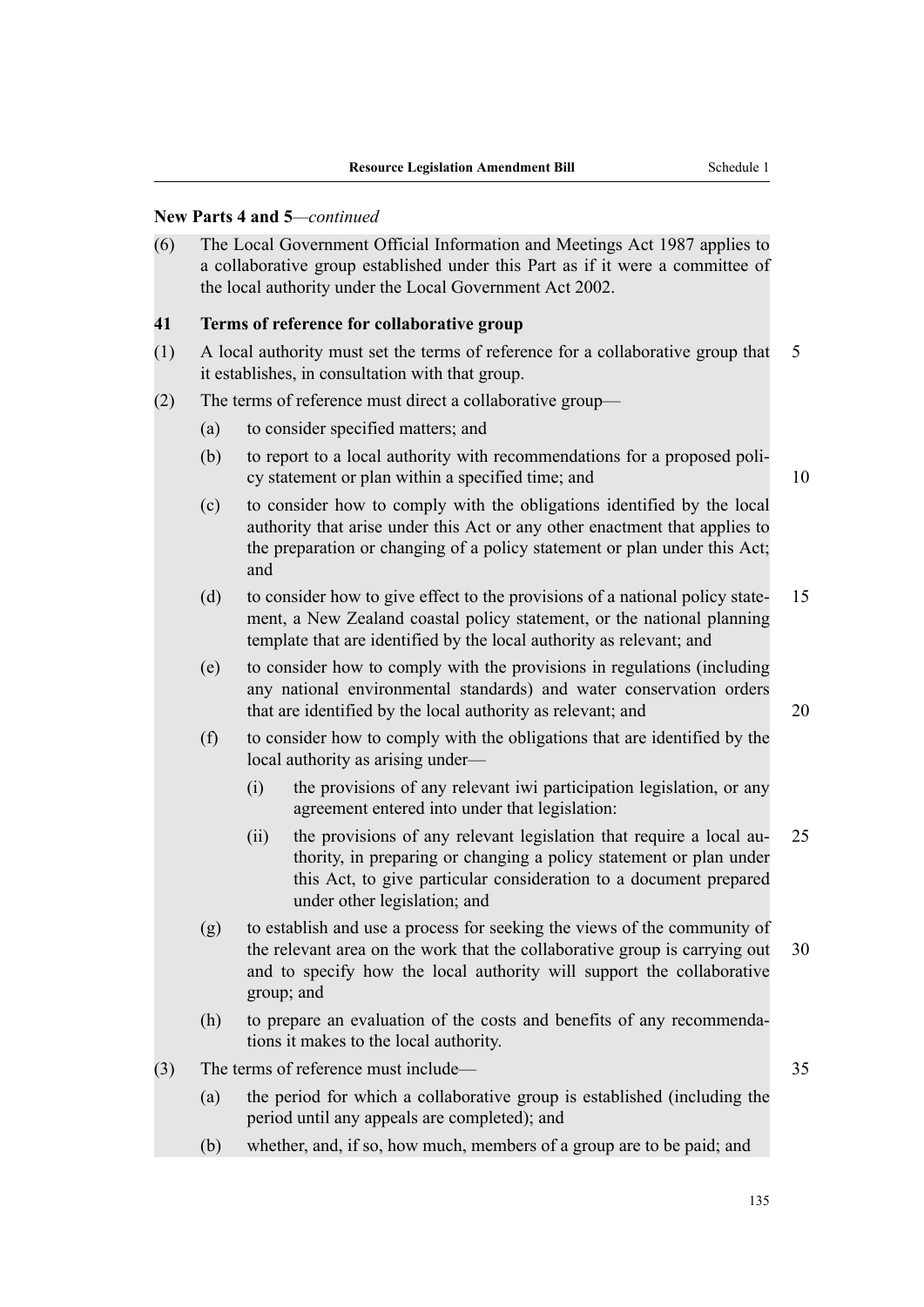- (c) how the local authority will provide resources to a group for the period between the establishment of a collaborative group and the date on which the local authority's decision is made under **clause 54**; and
- (d) a dispute resolution process that the local authority is to use if necessary in relation to a collaborative group, including the process for removing 5 and replacing any of the group's members or discharging the group.
- (4) A local authority may, at any time after consulting a collaborative group, amend the terms of reference that apply to the group.
- (5) The local authority must give public notice and notice to the chairperson of the collaborative group if amendments are made to the terms of reference under 10 subclause (4).
- $(6)$  A notice given under **subclause (5)** must state where a copy of the amended terms of reference may be inspected.
- (7) The terms of reference are binding on both the local authority and the collaborative group. 15

# **42 Other matters relevant to collaborative group**

- (1) As soon as practicable after establishing a collaborative group and providing the terms of reference, a local authority must give public notice that it has appointed a collaborative group and has set its terms of reference.
- (2) The public notice must— 20
	- (a) include details of the appointments; and
	- (b) state where the terms of reference may be inspected.
- (3) A collaborative group must determine its own procedure.
- (4) Section 43 of the Local Government Act 2002 (which relates to indemnification) applies to the members of a collaborative group as if the group were a 25 committee of a local authority.

# **43 Report of collaborative group**

- (1) A collaborative group must report to the local authority in accordance with the terms of reference.
- (2) The report must include— 30
	- (a) a record of the recommendations on which the collaborative group has reached consensus; and
	- (b) a summary of the costs and benefits that the collaborative group has identified in relation to those recommendations; and
	- (c) a summary of any alternative options that the collaborative group con- 35 sidered; and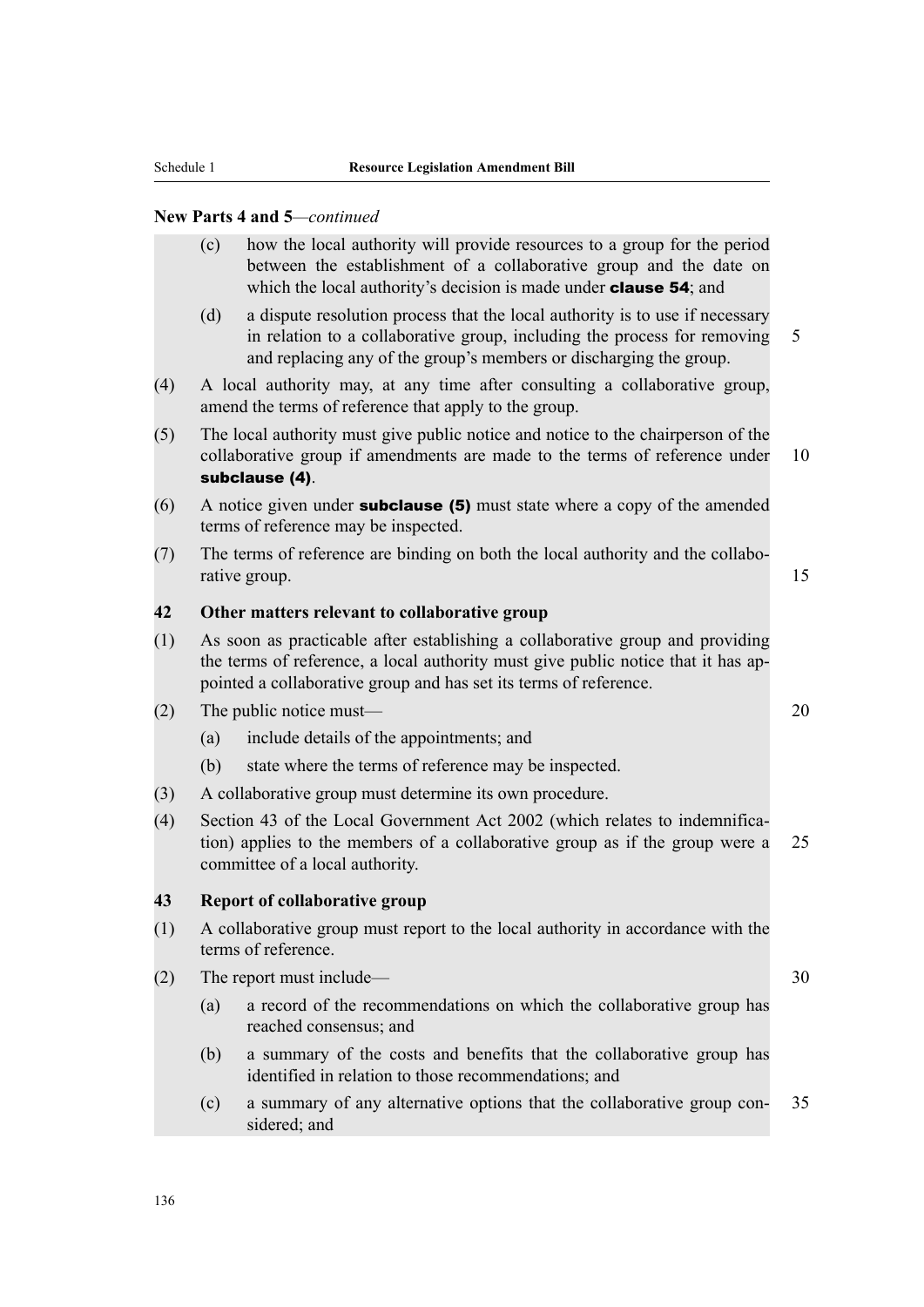- (d) a record of the matters that the collaborative group considered but on which it did not reach consensus; and
- (e) a summary of how the collaborative group obtained and considered the views of the community of the relevant area.

*Notification of report and preparation of planning document* 5

# **44 Notification of report of collaborative group**

A local authority must publicly notify the report received under clause 43, stating where the report may be inspected.

# **45 Preparation of proposal**

- (1) As soon as is reasonably practicable after the report of the collaborative group 10 is publicly notified under **clause 44**, the local authority must—
	- (a) prepare a proposed policy statement or plan or change; and
	- (b) comply with **subclauses (2) and (3)** and clauses 2 and 3.
- (2) A proposed policy statement or plan—
	- (a) must give effect to the consensus position reached by a collaborative 15 group; and
	- (b) may include provisions—
		- (i) that are necessary or appropriate for giving effect to or implementing the consensus position; and
		- (ii) for matters on which the collaborative group did not reach a con- 20 sensus position, provided those matters were within the terms of reference given to the collaborative group.
- (3) However, **subclause (2)(a)** does not apply if, in giving effect to the consensus position, the proposed policy statement or plan would not comply with—
	- (a) the relevant provisions of Parts 4 and 5 of this Act; or 25
	- (b) any other provisions of this Act or of any other enactment that apply to the preparation or changing of a policy statement or plan under this Act.

# **46 Advice from iwi authorities**

- (1) Before notifying a proposed policy statement or plan prepared or changed under **clause 45**, a local authority must— $\qquad$  30
	- (a) provide a copy of the relevant draft proposed policy statement or draft plan to tangata whenua of the relevant area through the relevant iwi authorities, ensuring that the iwi authorities have adequate time and opportunity to provide advice to the local authority; and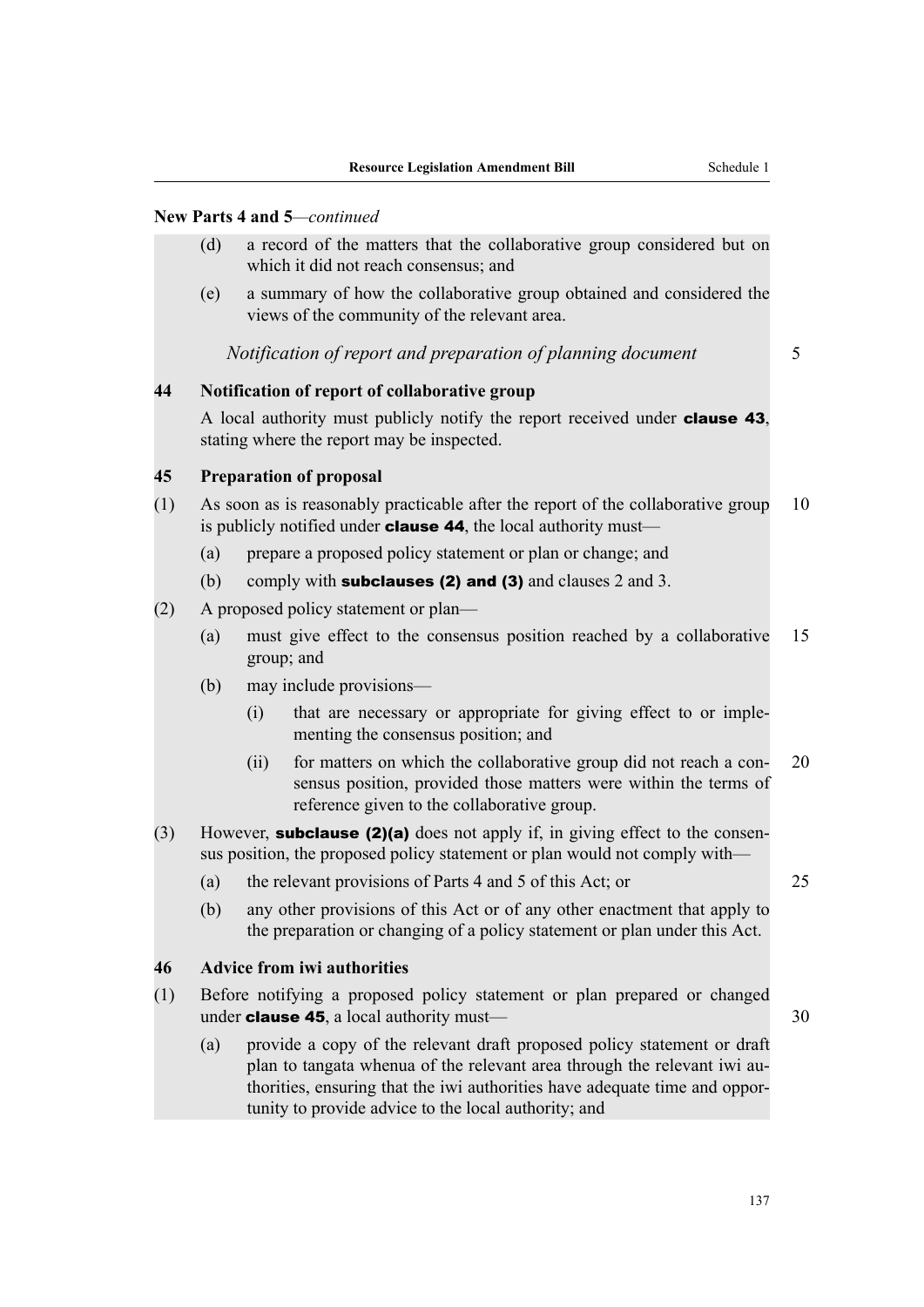- (b) have particular regard to any advice received on the draft policy statement or draft plan from the iwi authorities if, and to the extent that, the advice is not inconsistent with the consensus position.
- (2) This section applies only if the local authority does not have an iwi participation arrangement with any relevant iwi authority.

# **47 Evaluation report**

- (1) Before a local authority may notify a proposed policy statement or plan prepared or changed under **clause 45**, it must prepare an evaluation report under section 32 for the proposed policy statement or plan or the changing of a policy statement or plan. 10
- (2) The evaluation report must state the extent (if any) to which the proposed policy statement, plan, or change does not give effect to the consensus position, and the reasons for that.
- (3) The local authority must have particular regard to the evaluation report before deciding whether to notify a proposed policy statement or plan or change. 15

# **48 Notification of proposed policy statement or plan or change**

- (1) A local authority must publicly notify a proposed policy statement or plan prepared or changed under **clause 45**.
- (2) In carrying out its obligation to give public notice under **subclause (1)**, the local authority must comply with— 20
	- (a) clause 5(2) and (3) (which relates to the contents and timing of the notice); and
	- (b) clause 5(1C) and (4) to (6) (which relates to the distribution of the notice and the proposed policy statement or plan).

# **49 Submissions on proposed policy statement or plan or change** 25

- (1) Clauses 6 to 8A apply to the making of submissions to a local authority on a proposed policy statement or plan or change notified under **clause 48**.
- (2) A challenge to any part of a proposed policy statement or plan or change on the grounds that it does not comply with clause 45(2) may be made only in a submission to the relevant local authority under clause 6 or 8 (as applied by 30 subclause (1)).

# **50 Local authority report on submissions**

(1) Not later than 3 months after the closing date for further submissions as notified under clause  $7(1)(d)$  (as applied by **clause 49**), a local authority must prepare a report that includes— 35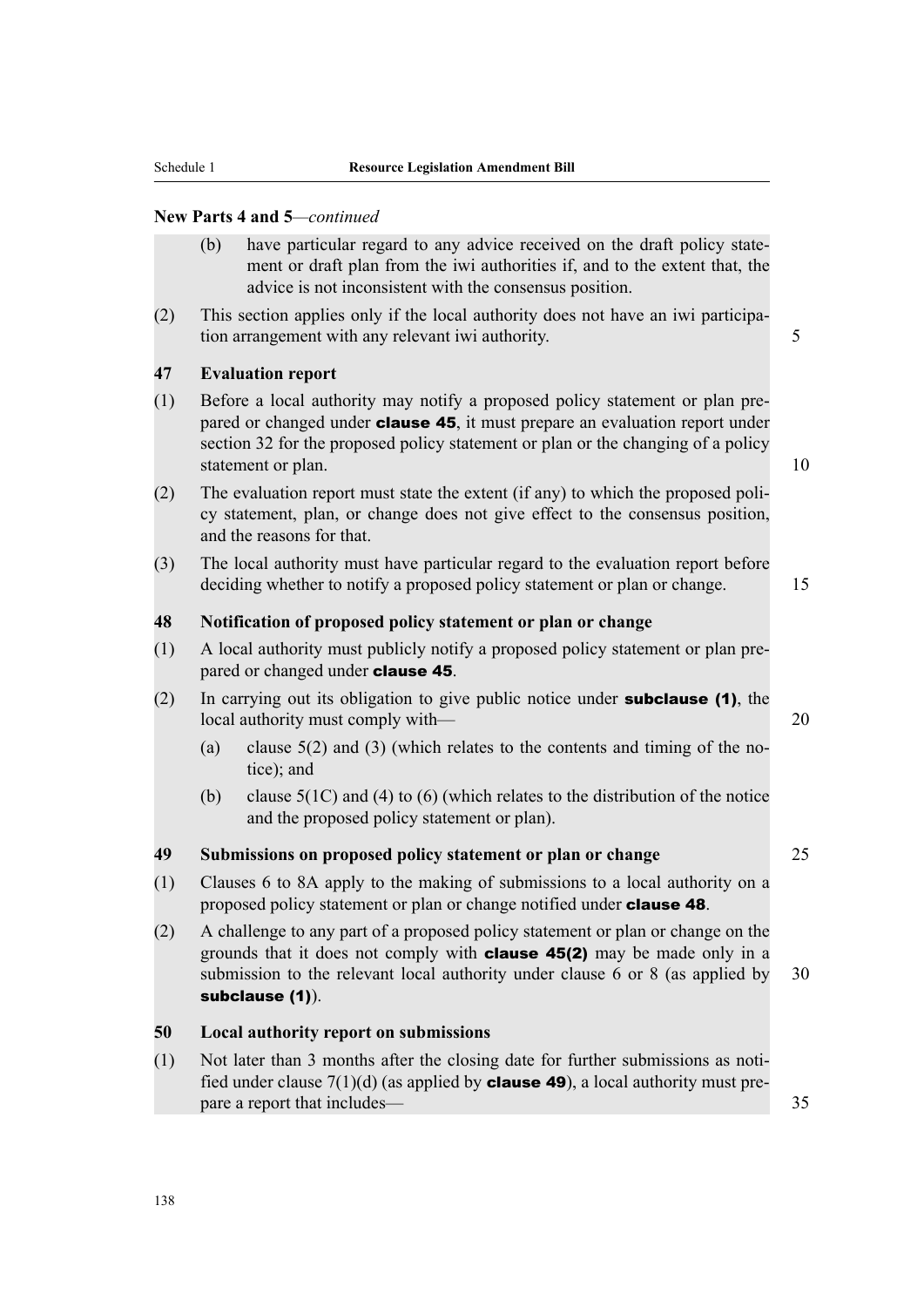- (a) an analysis of whether the decisions requested by submitters are consistent or inconsistent with the consensus position of the collaborative group; and
- (b) the response of the local authority to the decisions requested.
- (2) The local authority must— 5
	- (a) provide a copy of that report to the collaborative group and to tangata whenua of the relevant area through iwi authorities; and
	- (b) invite comments on the report and the proposed policy statement or plan from the collaborative group and the iwi authorities.

# **51 Hearing of submissions by review panel** 10

- (1) A review panel established by a local authority under clause 63 must hold a hearing on any submissions lodged under clause 6 or 8 (as applied by **clause** 49).
- (2) Notice of the date, time, and place of any hearing must be given to every submitter and to the chairperson of the collaborative group at least 10 working 15 days before the hearing.
- (3) Clauses 63 to 73 apply to the establishment and procedures of a review panel.

# **52 Role of collaborative group in procedures of review panel**

- (1) At the same time as a collaborative group gives comments to a local authority 20 under **clause 50(2)(b)**, the collaborative group may give notice to the local authority that the group has appointed one of its members to attend the hearing of the review panel in order to assist the panel by—
	- (a) clarifying matters included in the proposed policy statement or plan:
	- (b) discussing with the panel issues raised in submissions: 25
	- (c) providing any relevant information that the panel may request.
- (2) Subclause (1) does not exclude any member of the collaborative group from making a submission to the panel on the proposed policy statement or plan.

# **53 Decision and recommendations of review panel**

- (1) A review panel established by the local authority must provide a report to the 30 local authority with recommendations on—
	- (a) the proposed policy statement or plan; and
	- (b) the matters raised in submissions.
- (2) The report must include—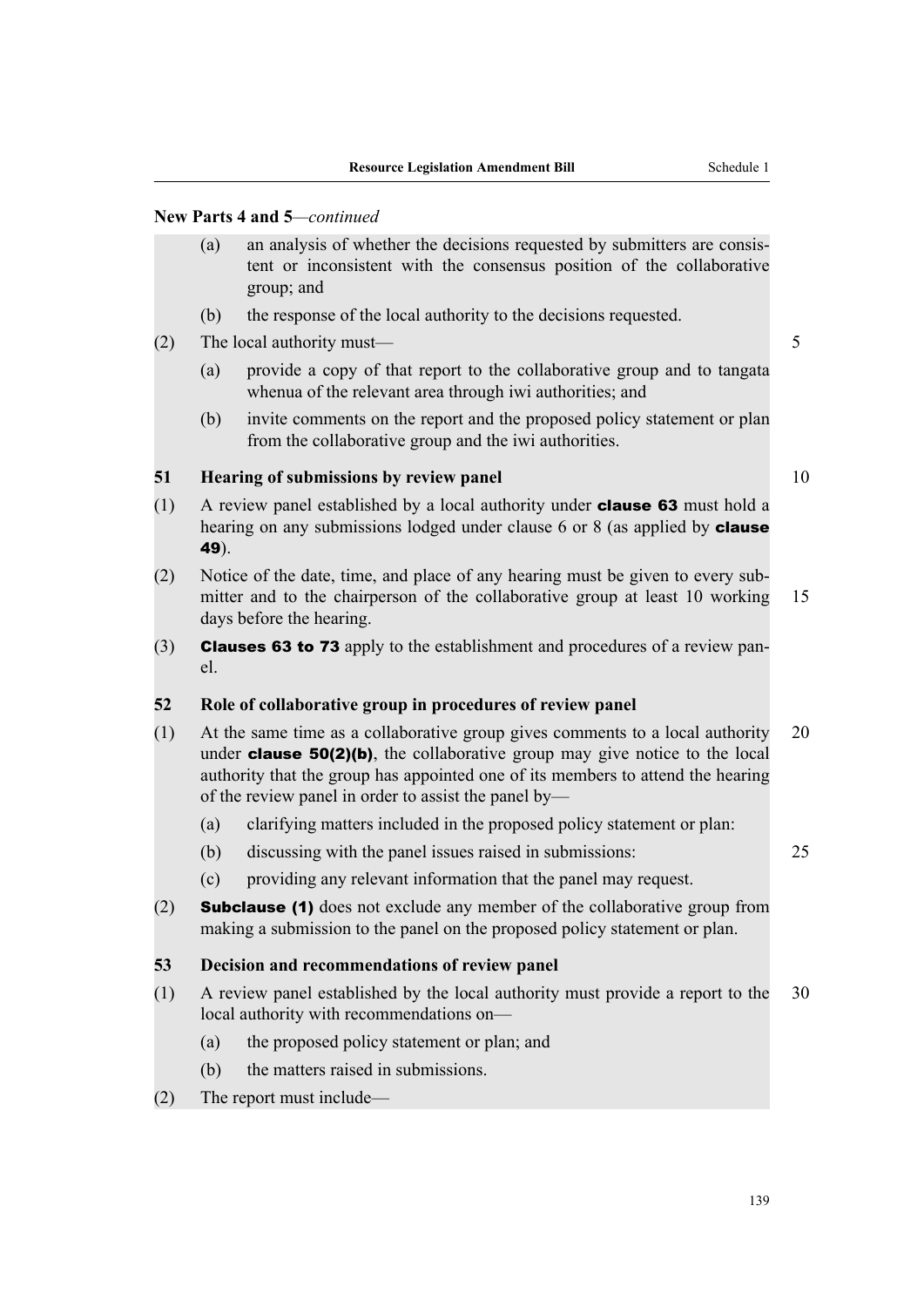- (a) a statement about the extent to which a proposed policy statement or plan, as notified, is inconsistent with the consensus position of the collaborative group; and
- (b) the panel's reasons for accepting or rejecting submissions and, for that purpose, the panel may group submissions according to— 5
	- (i) the provisions of the proposed policy statement or plan to which they relate; or
	- (ii) any other provisions of this Act or of any other Act that apply to the preparation or changing of a policy statement or plan under this Act; and 10

- (c) a further evaluation of the proposed policy statement or plan in accordance with section 32AA; and
- (d) the panel's recommendations in respect of—
	- (i) any changes it proposes to the policy statement or plan; and
	- (ii) whether the recommended changes would be consistent with the 15 consensus position of the relevant collaborative group.
- (3) The review panel may also include in its report—
	- (a) any changes that the panel considers necessary to the proposed policy statement or plan that arise from submissions:
	- (b) any other matters that the panel considers to be relevant to the proposed 20 policy statement or plan that arise from submissions or from other information provided to the panel.
- (4) However, the review panel must not recommend changes to a proposed policy statement or plan unless it is satisfied—
	- (a) that changes are needed to ensure that a proposed policy statement or 25 plan is consistent with the consensus position; or
	- (b) that changes are needed to ensure that the proposed policy statement or plan complies with—
		- (i) the relevant provisions of Parts 4 and 5 of this Act; or
		- (ii) the provisions in any other enactment that require a local authori- 30 ty, in preparing or changing a policy statement or plan under this Act, to give particular consideration to a document prepared under that other enactment; or
	- (c) that there are matters identified in submissions that were not, or not fully, considered by the collaborative group or by the local authority 35 when preparing the proposed policy statement or plan.
- (5) In making recommendations to the local authority, the review panel may only make recommendations that are within the scope of—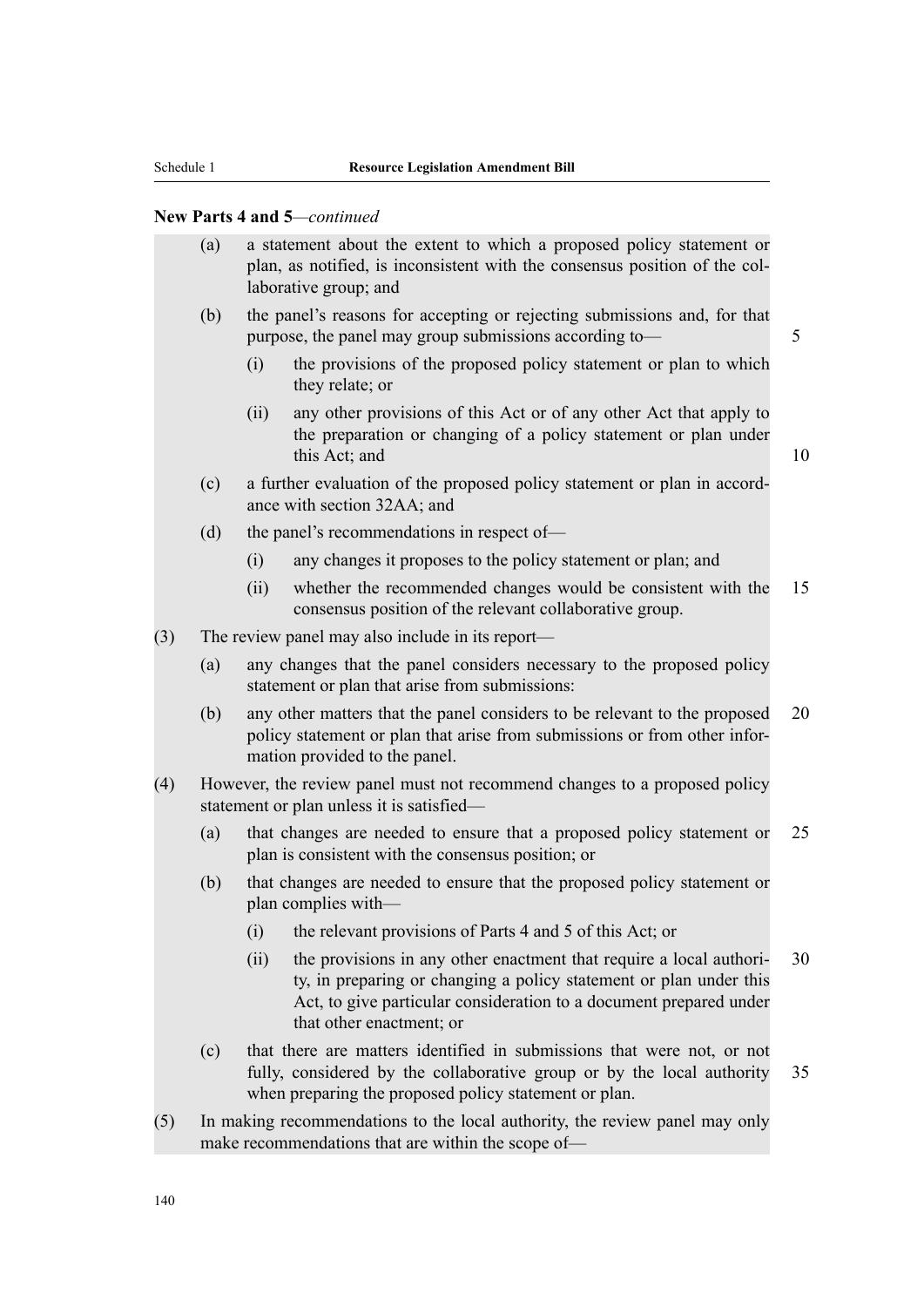- (a) the proposed policy statement or plan as notified; and
- (b) the submissions on the proposed policy statement or plan; and
- (c) any comments—
	- (i) received under **clause 50(2)(b)**; or
	- (ii) provided to the review panel under **clause 73**.  $5$
- (6) A review panel is not required to deal individually with each submission, and may group submissions according to the provisions or matter to which they relate.

#### **54 Decision of local authority following recommendations of review panel**

- (1) As soon as is reasonably practicable after receiving a report from a review pan- 10 el, a local authority must decide whether to accept or reject each recommendation in the report.
- (2) If a local authority rejects a recommendation, it must develop an alternative provision for its proposed policy statement or plan, giving reasons for the alternative provision. 15
- (3) An alternative provision must be within the scope of—
	- (a) a matter raised in a submission; or
	- (b) the reports and comments provided to a review panel under **clause 73**; or
	- (c) comments received under **clause 50(2)(b)**. 20
- (4) Before deciding on an alternative provision, a local authority must—
	- (a) prepare an evaluation of the alternative provision under section 32; and
	- (b) ascertain whether the alternative provision is inconsistent with the consensus position; and
	- (c) ascertain whether any inconsistency is necessary to ensure that the pro- 25 posed policy statement or plan complies with—
		- (i) the relevant provisions of Parts 4 and 5 of this Act; and
		- (ii) the provisions of any relevant enactment, including any enactment specified in Schedule 3 of the Treaty of Waitangi Act 1975, that require a local authority, in preparing or changing a proposed poli- 30 cy statement or plan under this Act, to give particular consideration to a document prepared under any other enactment; and
	- (d) specify any other reasons why the alternative provision is preferred.
- $(5)$  A local authority is not required, when making a decision under **subclause** (1), to consult or consider submissions, evidence, or other information that was 35 not before the review panel when it made its decision under clause 53.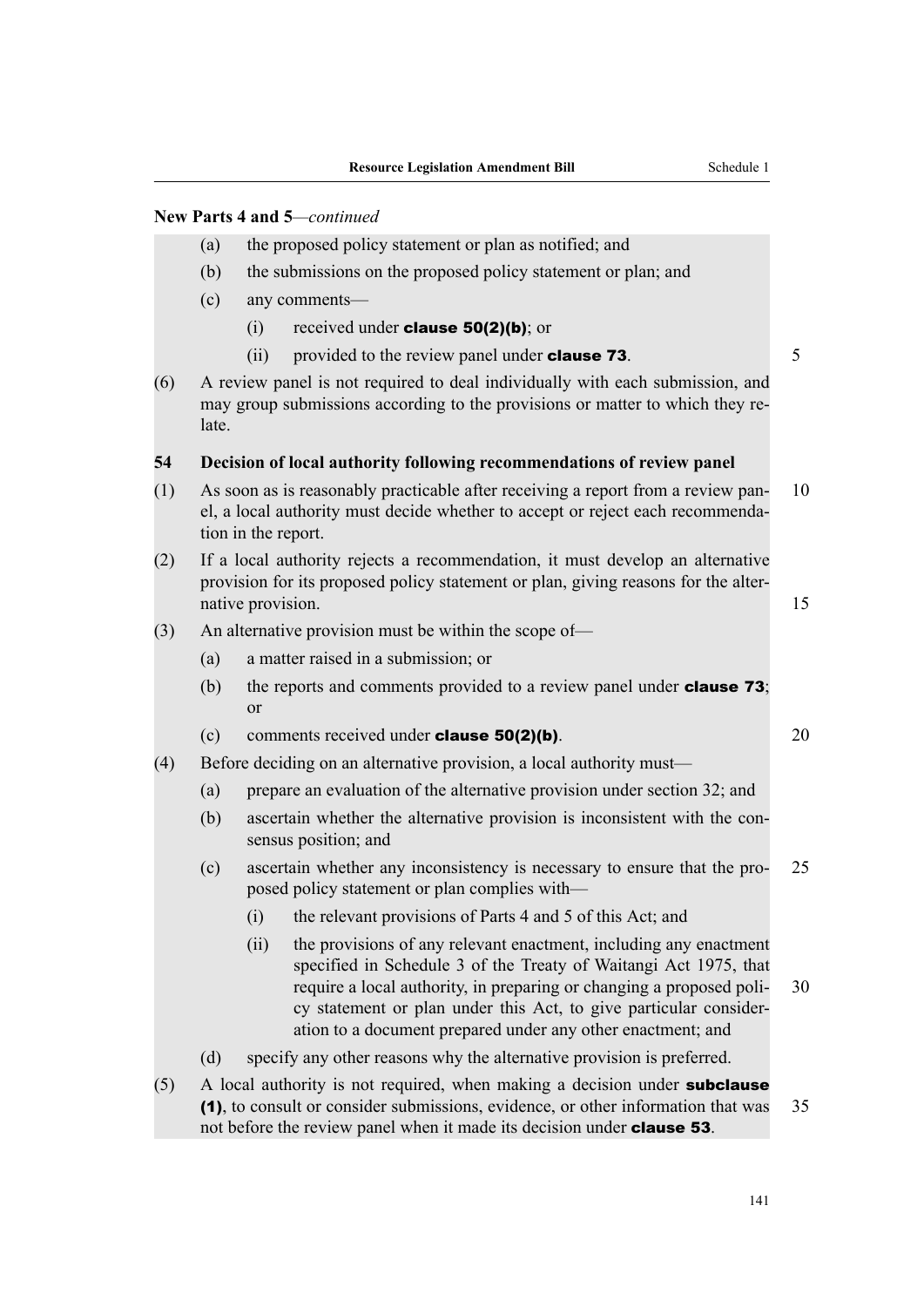#### **55 Approval of regional coastal plan**

- (1) If the collaborative planning process is used by a regional council to prepare or change a regional coastal plan, the Minister of Conservation must approve the proposed plan.
- (2) Clauses 18 and 19 apply, with the necessary modifications, to the consideration 5 and approval of a proposed regional coastal plan prepared or changed using the collaborative planning process.

# **56 Notification of local authority's decision**

- (1) Not later than 2 years after notifying a proposed policy statement or plan or change under **clause 48(1)**, a local authority must publicly notify—  $10$ 
	- (a) its decision under **clause 54(1) and (2)**; and
	- (b) the report and recommendations of the review panel; and
	- (c) the place where the decision and reasons may be inspected.
- (2) On and from the date on which the decision is publicly notified, the proposed policy statement or plan is amended in accordance with the decision. 15

#### *Transitional arrangement*

# **57 Early use of collaborative planning process**

Clause 14 of Schedule 12 provides the transitional arrangements for the early use of a collaborative planning process.

# *Rights of appeal under collaborative planning process* 20

#### **58 Overview**

The only rights of appeal that are available in respect of decisions made under clause 54 are—

- (a) by way of a rehearing under **clause 59**:
- (b) on a question of law under **clause 60**.  $25$

#### **59 Appeals by way of rehearing**

- (1) An appeal by way of rehearing may be made in respect of a decision under clause 54(1) to change a provision of the proposed policy statement or plan in a way that is inconsistent with the decision and recommendations of the review panel given under **clause 53**. 30
- (2) The following groups and persons may appeal to the Environment Court under subclause (1):
	- (a) a collaborative group that provided, in relation to the provision or matter that is the subject of the appeal,—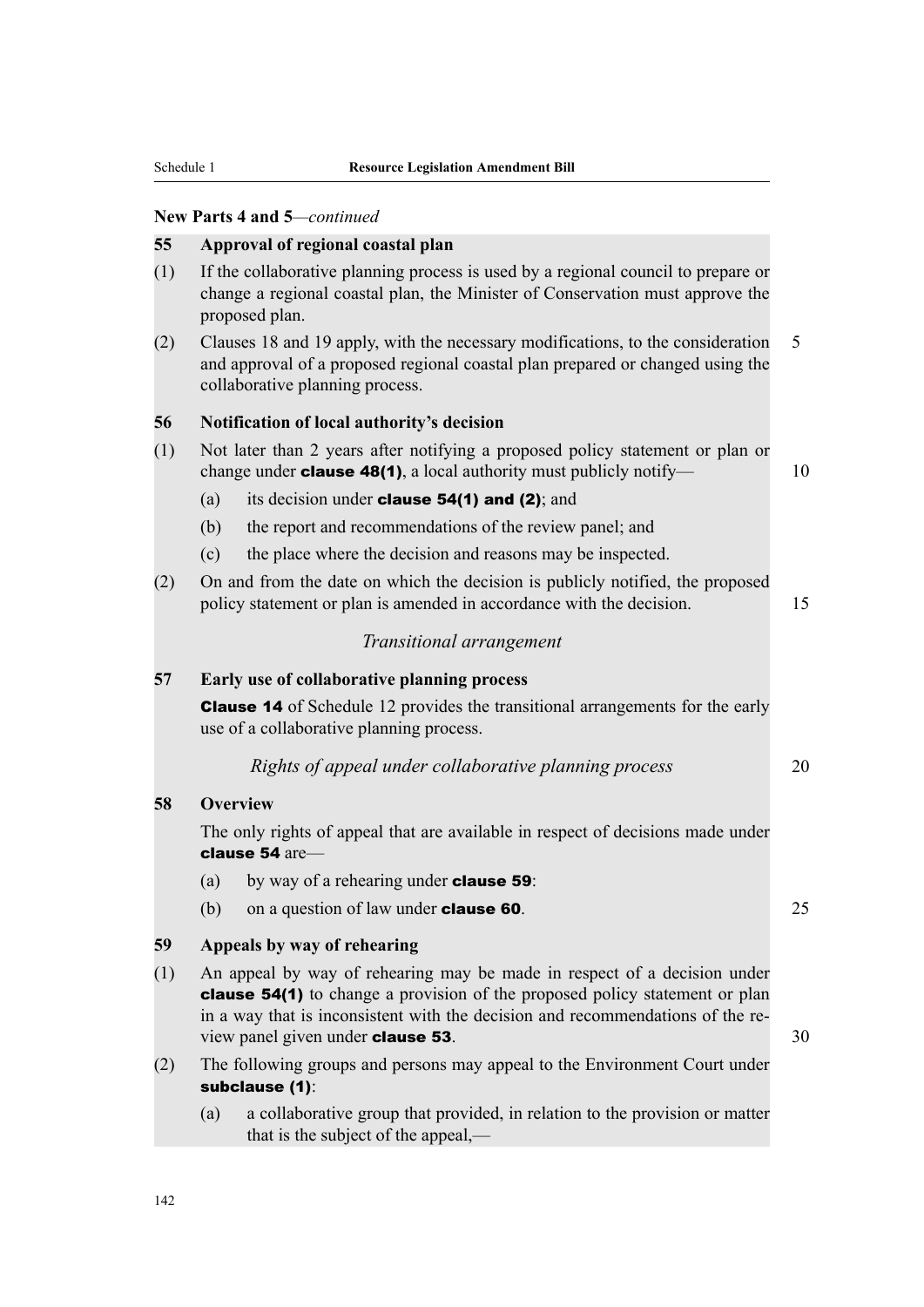- (i) comments to a local authority under **clause 50(2)(b)**:
- (ii) information to a panel under **clause 52**:
- (b) an iwi authority that provided comments to a local authority under clause 50(2)(b), but only in relation to a provision or matter on which it provided those comments: 5
- (c) a person who made a submission to the local authority under clause 6 or 8 (as applied by clause 49), but only in relation to a provision or matter on which the person made a submission.
- (3) However, there is no right of appeal under this clause if the local authority records in its decision that a change has been made (or not made) to a provision 10 of a proposed policy statement or plan to ensure that the proposed policy statement or plan complies with—
	- (a) Parts 4 and 5 of this Act, as relevant:
	- (b) the provisions in any enactment, including any enactment specified in Schedule 3 of the Treaty of Waitangi Act 1975, that require a local au-<br>15 thority, in preparing or changing a policy statement or plan under this Act, to give particular consideration to a document prepared under any other enactment.
- (4) Section 277A applies to an appeal under this clause.

### **60 Appeals on questions of law** 20

- (1) A group or person specified in **clause 59(2)** may appeal to the Environment Court against a decision of a local authority made under **clause 54(1)** if there is no right of appeal in relation to that matter under clause 59.
- (2) An appeal under this clause is an appeal on a question of law only.

### **61 Procedural matters** 25

- (1) A notice of appeal under **clause 59 or 60** must,—
	- (a) not later than 30 working days after a local authority publicly notifies a decision under clause 56,—
		- (i) be lodged with the Environment Court in the prescribed form; and
		- (ii) be served on the local authority whose decision is the subject of 30 the appeal; and
	- (b) if the notice of appeal relates to the coastal marine area, be served on the Minister of Conservation not later than 5 working days after the notice of appeal is lodged with the Environment Court.
- (2) Parts 11 and 11A of this Act apply to appeals under **clauses 59 and 60**.  $\frac{35}{2}$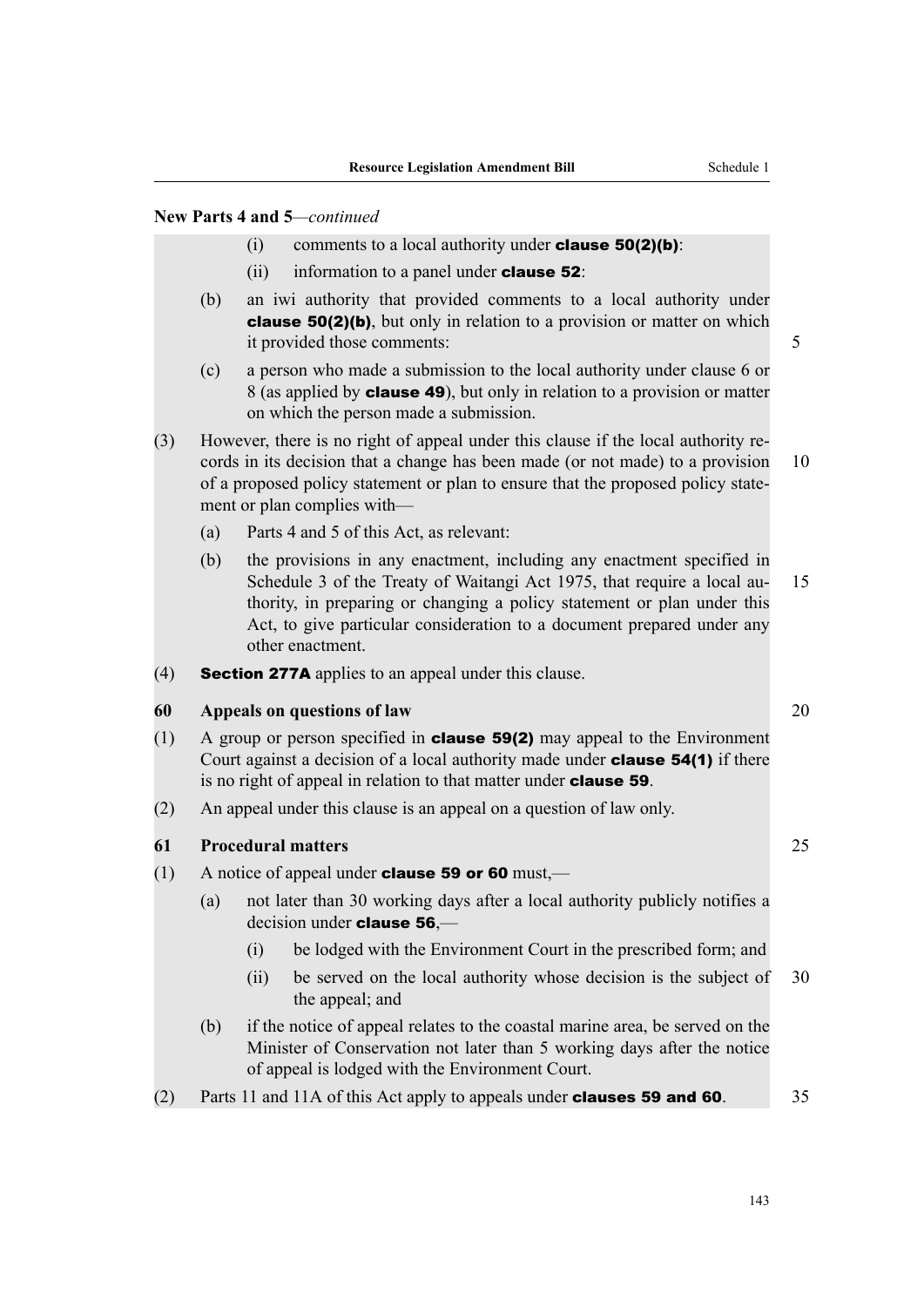### *Approval of proposed policy statement or plan*

### **62 Amendment, variation, merger, and approval**

- (1) The following provisions of Part 1 of this schedule apply, as far as they are relevant and with the necessary modifications, to a proposed policy statement or plan: 5
	- (a) clauses 16 to 16B (which relate to amending, varying, or merging a variation with, a proposed policy statement or plan); and
	- (b) clause 17 (which relates to the final consideration and approval of a proposed policy statement or plan, other than a regional coastal plan); and
	- (c) clauses 18 and 19 (which relate to the consideration and ministerial ap- 10 proval of a regional coastal plan).
- (2) If a proposed policy statement or plan is prepared in accordance with the collaborative planning process, any variation to that statement or plan must also be undertaken in accordance with the collaborative planning process.

#### *Review panels* 15

#### **63 Establishment of panel**

A review panel must be established by a local authority (the **appointer**) to hear submissions and make recommendations on a proposed policy statement or plan in the course of the collaborative planning process undertaken under this Part. 20

### **64 Membership of panel**

- (1) Every panel established under clause 63 must comprise at least 3, but not more than 8, members, including the chairperson of the panel.
- (2) The majority of the members of a panel must be persons who are not elected members of an appointer. 25
- (3) A panel must consist of members who collectively have the appropriate knowledge, skills, and experience in relation to—
	- (a) this Act; and
	- (b) the matter or type of matter that is to be the subject of the hearing; and
	- (c) the local community. 30
- (4) All the members of a panel must be accredited.
- (5) Every panel must include at least 1 member who—
	- (a) has an understanding of tikanga Māori and the perspective of tangata whenua; and

144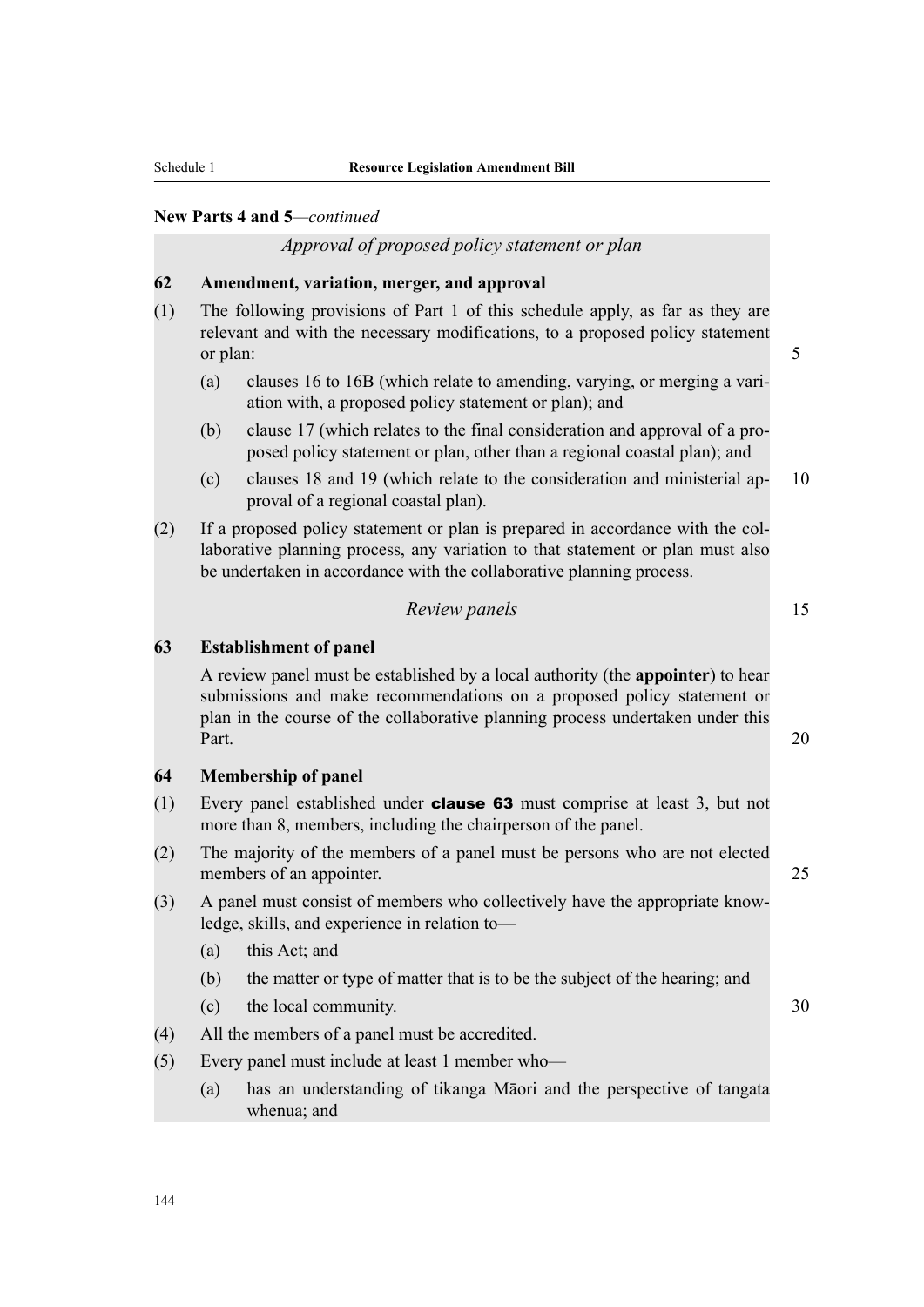- (b) is appointed after consultation with tangata whenua through the relevant iwi authorities.
- (6) A panel (other than one provided for in subclause (7)) must include the chairperson or another person nominated by the Minister if the Minister gives notice, not later than 5 working days after the date by which further submis- 5 sions must be lodged under clause  $7(1)(d)$ , of his or her intention to make a nomination.
- (7) A panel established to hear submissions that relate to a proposed regional coastal plan must include the chairperson or another person nominated jointly by the Minister and the Minister of Conservation if the Ministers give notice, 10 not later than 5 working days after the date by which further submissions must be lodged under clause  $7(1)(d)$ , of their intention to make a nomination.
- (8) Members must be appointed in accordance with clause 65.

#### **65 How members are appointed**

| (1) |                                                                                                                                                                                                                  | An appointer must give written notice that states—                                                                                                                                                    | 15 |  |
|-----|------------------------------------------------------------------------------------------------------------------------------------------------------------------------------------------------------------------|-------------------------------------------------------------------------------------------------------------------------------------------------------------------------------------------------------|----|--|
|     | (a)                                                                                                                                                                                                              | the date on which the appointment takes effect; and                                                                                                                                                   |    |  |
|     | (b)                                                                                                                                                                                                              | the term of the appointment.                                                                                                                                                                          |    |  |
| (2) |                                                                                                                                                                                                                  | As soon as practicable after the members of a panel have been appointed, the<br>appointer concerned must notify the appointments on an Internet site to which<br>the public has free access, stating— | 20 |  |
|     | (a)                                                                                                                                                                                                              | that the panel has been established; and                                                                                                                                                              |    |  |
|     | (b)                                                                                                                                                                                                              | the purpose for which the panel is established.                                                                                                                                                       |    |  |
| (3) |                                                                                                                                                                                                                  | An appointer may appoint—                                                                                                                                                                             |    |  |
|     | (a)                                                                                                                                                                                                              | a member to replace a member who ceases to hold office:                                                                                                                                               |    |  |
|     | (b)                                                                                                                                                                                                              | additional members, after the initial appointments, if the total number of<br>members on a panel is not more than 8, including the chairperson.                                                       | 25 |  |
| (4) |                                                                                                                                                                                                                  | This clause applies, to the extent that it is relevant, to the appointment of a re-<br>placement member or an additional member.                                                                      |    |  |
|     |                                                                                                                                                                                                                  | Terms and liabilities                                                                                                                                                                                 |    |  |
| 66  |                                                                                                                                                                                                                  | Term of panel and term of office of members                                                                                                                                                           | 30 |  |
| (1) | Every panel continues until it has performed its functions and exercised its<br>powers in relation to the matters for which the panel is established (including<br>the period required to complete any appeals). |                                                                                                                                                                                                       |    |  |
| (2) | A member of a panel remains a member until the earliest of the following:                                                                                                                                        |                                                                                                                                                                                                       |    |  |
|     | (a)                                                                                                                                                                                                              | the panel to which the member is appointed ceases to exist:                                                                                                                                           | 35 |  |
|     | (b)                                                                                                                                                                                                              | the member's term of office ends:                                                                                                                                                                     |    |  |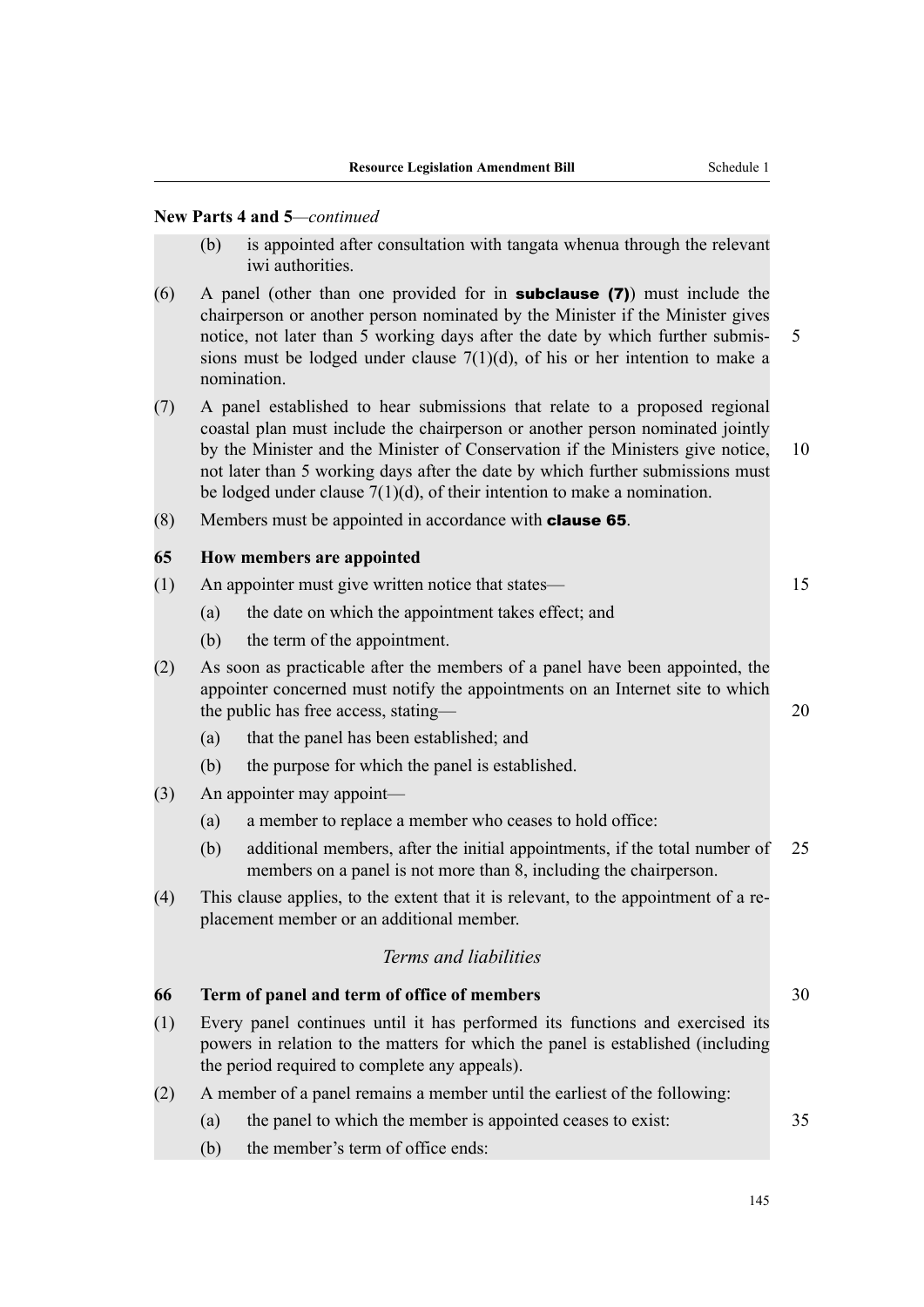- (c) the member dies or is no longer able to perform the functions and duties of a member on account of ill health or other indisposition:
- (d) the member resigns by giving 20 working days' written notice to the appointer:
- (e) the member is removed from office under **subclause (3)**.  $\frac{5}{5}$
- (3) An appointer may, at any time for just cause, remove a member from a panel by providing written notice to the member, and a copy of that notice to the chairperson of the panel, that states—
	- (a) the date on which the member's removal takes effect, which must not be earlier than the date on which the notice is received by the member; and 10
	- (b) the reasons for the removal.
- (4) A member of a panel is not entitled to any compensation or other payment or benefit relating to his or her ceasing, for any reason, to hold office as a member.
- (5) In subclause (3), **just cause** includes misconduct, an inability to perform the 15 functions of office, a neglect of duty, and any breach of the collective duties of the panel or the individual duties of members.

#### **67 Liability of members of panel**

A member of a panel is not liable for anything the member does, or omits to do, in good faith in performing the functions and duties or exercising the 20 powers of a panel.

#### *Functions and powers*

#### **68 Functions of panel**

The function of every panel is—

- (a) to conduct a public hearing of submissions; and 25
- (b) to make recommendations to a local authority on a proposed policy statement or plan under the collaborative planning process.

#### **69 Powers of panel**

- (1) A panel has the same powers and duties as a local authority under the following provisions: 30
	- (a) section 39 (which provides for how hearings are to be conducted), except section  $39(2)(c)$  and (d):
	- (b) section 39C (which sets out the effect of a lack of accreditation):
	- (c) section 40 (which provides for the persons who may be heard at hearings): 35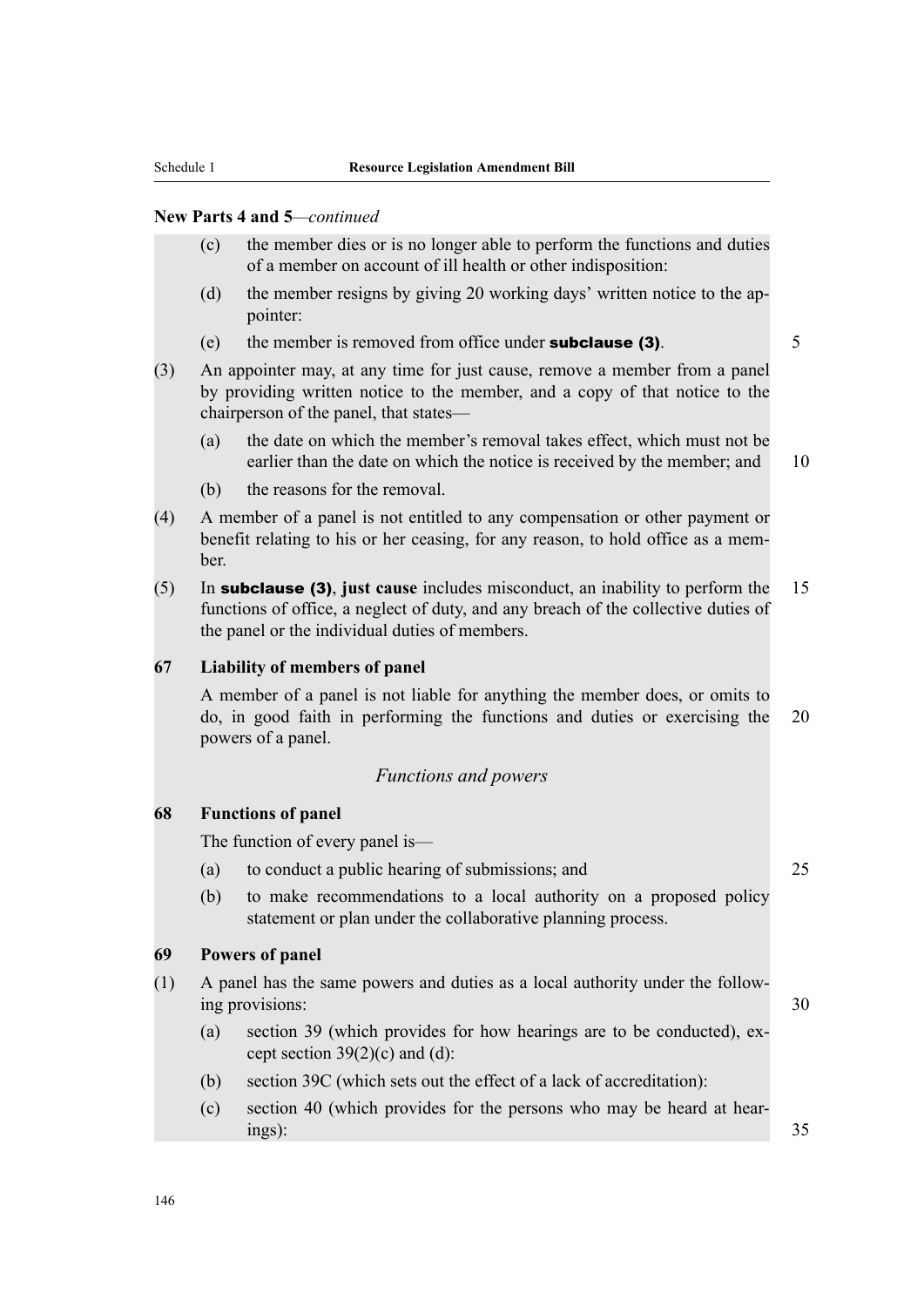- (d) section 41 (which provides for the application of certain provisions of the Commissions of Inquiry Act 1908):
- (e) section 41A (which relates to the control of hearings):
- (f) section 41B (which provides for the giving of directions as to the time for providing evidence in relation to a hearing): 5
- (g) section 41C (which sets out the directions and requests that may be given before or at a hearing), except section 41C(4):
- (h) **section 41D** (which provides for submissions to be struck out before or at a hearing).
- (2) If a panel exercises a power under **section 41D**,—
	- (a) a person whose submission is struck out has a right of objection under section 357 as if the references in that section to an authority were references to the panel; and
	- (b) sections 357C to 358 apply to the panel as the body to which the objection is made under section 357. 15
- (3) A panel may exercise the powers conferred by clause 8AA, except that in clause 8AA(2) to (6) the references to a local authority are to be read as references to a panel.
- (4) Subclause (3) applies for the purpose of clarifying or facilitating the resolution of a matter relating to a proposed policy statement or plan. 20
- (5) If a panel considers it appropriate, it may on its own initiative, or if requested, invite anyone who made a submission on a proposed policy statement or plan to meet with the local authority.

#### *Procedural matters*

#### **70 Procedures of panel** 25

- (1) Every panel must—
	- (a) regulate its own procedure in a manner that is appropriate and fair in the circumstances; and
	- (b) keep a full written record of its proceedings.
- (2) Parts 1 to 6 and sections 48 and 53 of the Local Government Official Informa- 30 tion and Meetings Act 1987 apply to a panel as if that panel were a committee appointed by a local authority under the Local Government Act 2002.
- (3) In the event of an equality of votes, the chairperson of the panel has a casting vote.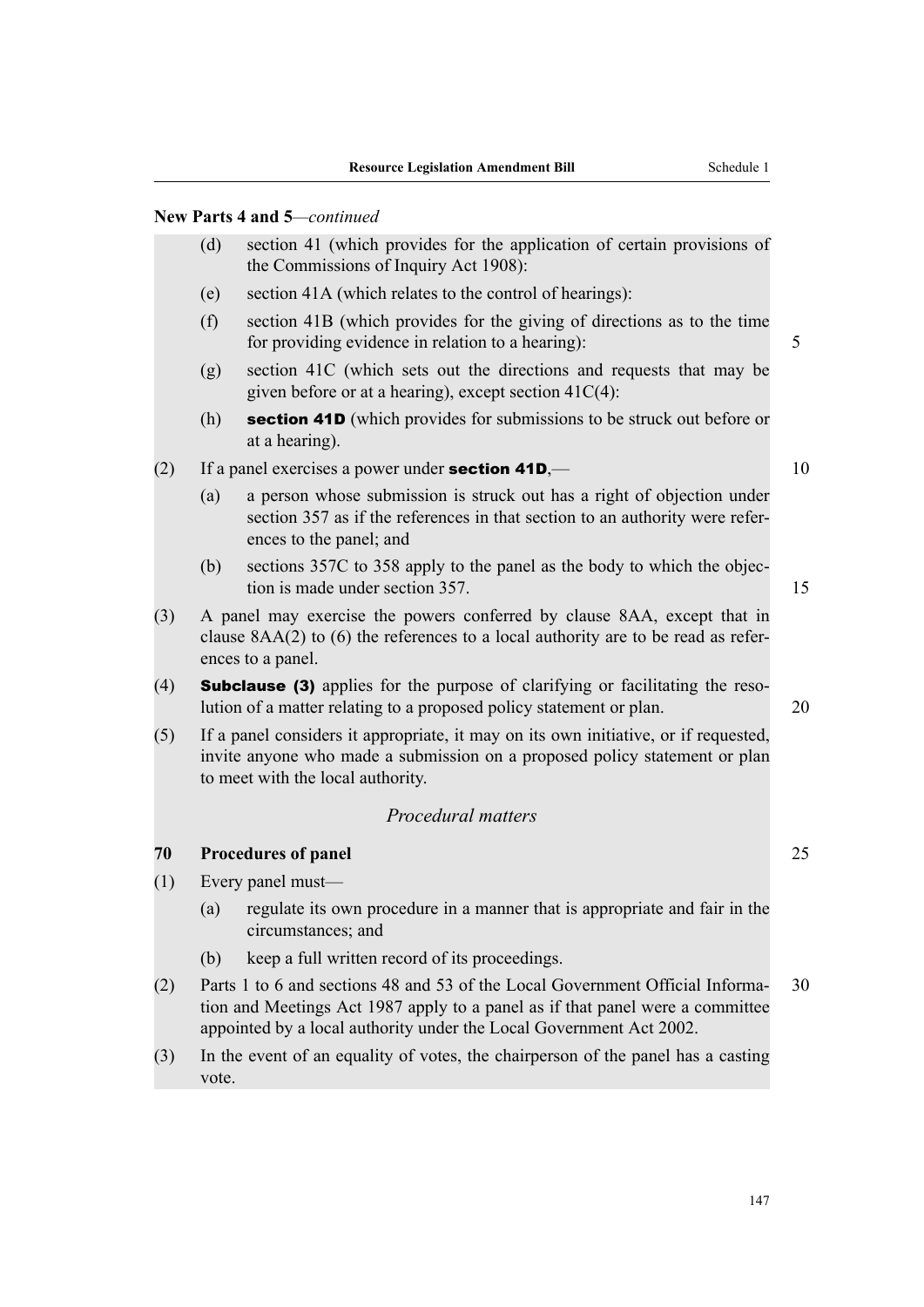#### *Evidentiary matters*

#### **71 Reports**

- (1) At any time before or during a hearing, a panel may commission, or require an appointer to commission, a report on any matter, including a report by an officer of a local authority, as the panel considers necessary. 5
- (2) A report does not need to repeat material included in submissions.
- (3) An appointer must—
	- (a) make any report commissioned under this clause available for inspection as soon as practicable at its offices or on an Internet site to which the public has free access; and 10
	- (b) give written notice to the persons who made submissions that a report has been commissioned and is available for inspection.
- (4) A panel may request, from the person making a report under this clause, any information and advice that the panel considers is relevant and reasonably necessary to enable the panel to make recommendations under **clause 68(b)**. 15

### **72 Conference of experts**

- (1) A panel may, at any time during a hearing, direct that a conference of experts be convened for the purpose of—
	- (a) clarifying a matter relating to the proposed policy statement or plan:
	- (b) facilitating the resolution of a matter relating to a proposed policy state- 20 ment or plan.
- (2) A member of the panel, or a person appointed for the purpose by the panel, must be appointed to act as the facilitator of the conference.
- (3) If directed by the panel to do so, the facilitator must prepare a report on the conference and provide it to the panel and persons attending the conference. 25
- (4) No information given or made available to the conference on a without prejudice basis may be included in a report given under **subclause** (3).
- (5) The appointer or his or her representatives may not attend a conference unless authorised to do so by the panel.

### **73 Information provided to review panel** 30

An appointer must provide a review panel with copies of—

- (a) the publicly notified proposed policy statement or plan that is the subject of a hearing before the panel; and
- (b) the report of the relevant collaborative group provided under **clause 43**; and  $35$
- (c) an evaluation report required by clause 47; and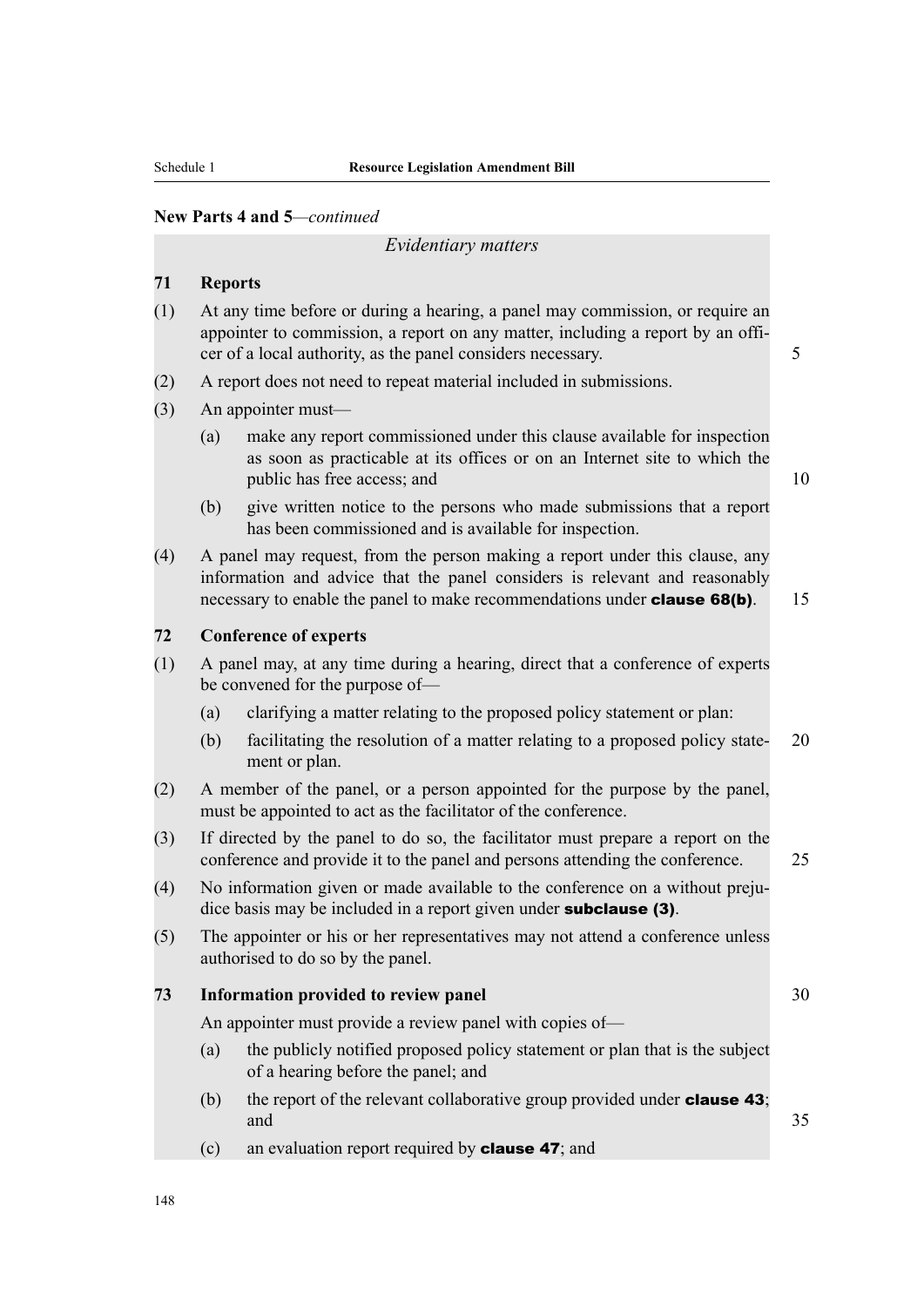- (d) the submissions that were received on the proposed policy statement or plan by the closing date for submissions; and
- (e) the report prepared by the relevant local authority under clause 50; and
- (f) any planning documents recognised by an iwi authority and lodged with the relevant local authority; and 5
- (g) any documentation relevant to obligations arising for the relevant local authority under any relevant iwi participation legislation or iwi participation arrangement; and
- (h) any comments provided to the relevant local authority under **clause 50(2)(b)** by an iwi authority or the relevant collaborative group; and 10

(i) any other relevant information held by the local authority and requested by the panel.

### **Part 5**

### **Streamlined planning process**

#### **74 Contents of application for directions** 15

An application to a Minister for a direction under **section 80C** to enter the streamlined planning process must—

- (a) be in writing; and
- (b) set out the following matters:
	- (i) a description of the planning issue for which a planning instru- 20 ment is required, with an explanation as to how the proposal meets any of the criteria set out in **section 80C(2)**; and
	- (ii) an explanation of why use of the streamlined planning process is appropriate as an alternative to using the process under Part 1 of this schedule; and 25
	- (iii) a description of the process that the local authority wishes to use and the time frames that it proposes for the steps in that process, having regard to the relevant criteria under **section 80C(2)**; and
	- (iv) the persons that the local authority considers are likely to be affected by the proposed planning instrument; and 30
	- (v) a summary of any consultation undertaken by the local authority, or intended to be undertaken, including consultation with iwi authorities under clauses 1A to 3C; and
	- (vi) the implications of the proposal for any relevant iwi participation legislation or iwi participation arrangement entered into under 35 subpart 2 of Part 5 of this Act.

149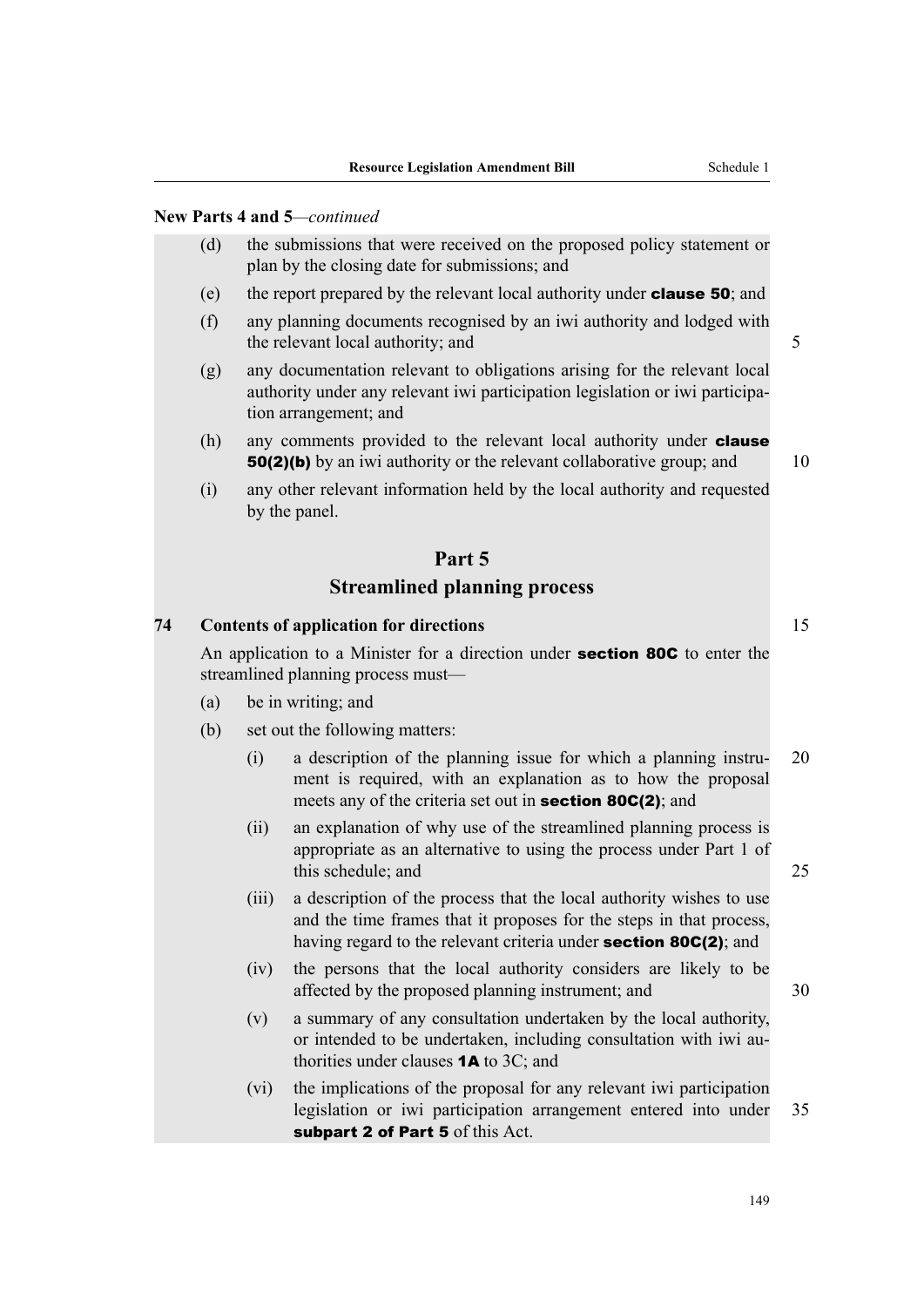#### **75 How responsible Minister considers request**

- (1) The requirements of this clause apply to a local authority's request to use the streamlined planning process.
- (2) The responsible Minister must have regard to—
	- (a) the local authority's written request; and 5
	- (b) whether the local authority has, in the Minister's opinion, provided sufficient information in support of its request; and
	- (c) any relevant obligations set out in any iwi participation legislation or iwi participation arrangement; and
	- (d) any other matters that the Minister considers relevant; and 10
	- (e) the purpose of the streamlined planning process, as stated in section 80B(1).
- (3) The responsible Minister may require the local authority to provide any further information in support of its request that he or she may reasonably specify in writing. The contract of the contract of the contract of the contract of the contract of the contract of the contract of the contract of the contract of the contract of the contract of the contract of the contract of the c
- (4) The responsible Minister—
	- (a) must consult the local authority and any other relevant Ministers of the Crown about the streamlined planning process he or she is proposing to implement by way of a direction under **clause 77**; and
	- (b) may consult any other person about the content of that streamlined 20 process.
- (5) The responsible Minister must ensure that the streamlined planning process to be implemented by a direction given under **clause 77** is not inconsistent with obligations under any relevant iwi participation legislation or iwi participation arrangement. 25
- (6) Nothing in subclause (4) requires the responsible Minister to obtain the local authority's prior agreement to the streamlined planning process before making his or her decision on the local authority's request.

#### **76 Responsible Minister's decision**

- (1) The responsible Minister may decide a local authority's application for a direc- 30 tion to enter the streamlined planning process by—
	- (a) giving a direction under clause 77 that the local authority follow the streamlined process set by the Minister in that direction; or
	- (b) declining the local authority's request.
- (2) The responsible Minister's decision must be in writing. 35
- (3) A decision declining a local authority's request must contain or be accompanied by the reasons for the decision.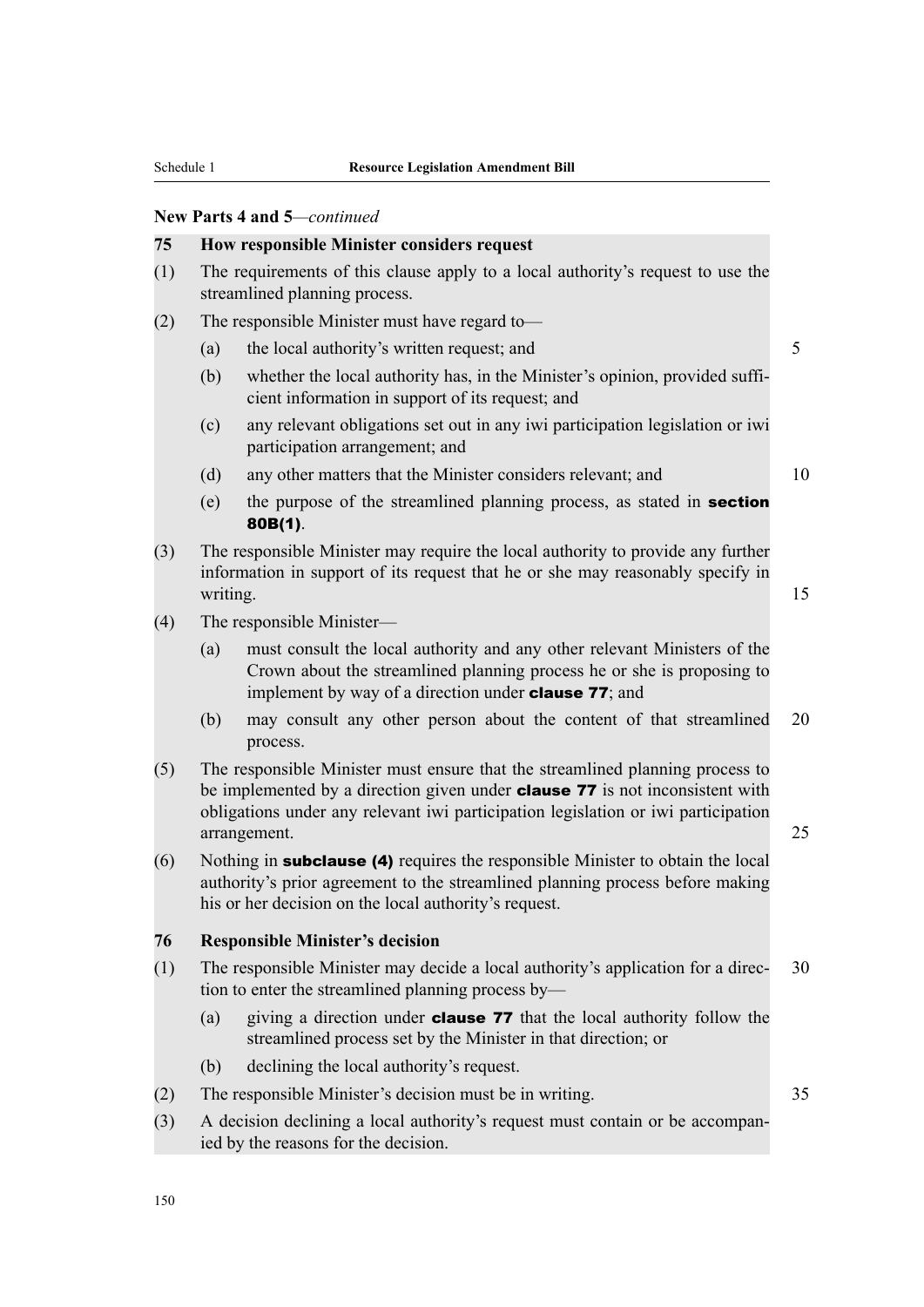#### **77 Direction and its content**

- (1) A direction applied for under **section 80C** is given under this clause.
- (2) In deciding the content of the direction, the responsible Minister must have regard to—
	- (a) the purpose of the proposed streamlined planning process, the local au- 5 thority's request, and any supplementary information provided by the local authority; and
	- (b) the views of persons and bodies consulted under **clause 75(4)**.

#### (3) The direction—

- (a) must provide for the matters set out in **subclause (4)**; and  $10$
- (b) must include a statement of expectations for the local authority that complies with clause 78; and
- (c) may include any matters provided for in subclause (5).
- (4) The streamlined planning process set out in the direction must, at a minimum, provide for— 15
	- (a) consultation with affected parties on the proposed planning instrument, including with the responsible Minister and iwi authorities (if not already undertaken); and
	- (b) a requirement for public notification or limited notification of the proposed planning instrument; and 20
	- (c) an opportunity for written submissions; and
	- (d) a report showing how submissions have been considered and the changes (if any) made to the proposed planning instrument; and
	- (e) an assessment of the costs and benefits of the proposed planning instrument, or reports under sections 32 and 32AA, as may be relevant. 25
- (5) The responsible Minister may also include in the streamlined planning process any other procedural requirements and time frames that the Minister considers appropriate, including—
	- (a) any time frames within which the process must be completed; and
	- (b) any reporting requirements; and 30
	- (c) any relevant planning process requirements set out in this schedule or elsewhere in this Act.
- (6) The direction must be given in writing, be dated, and be served on the relevant local authority.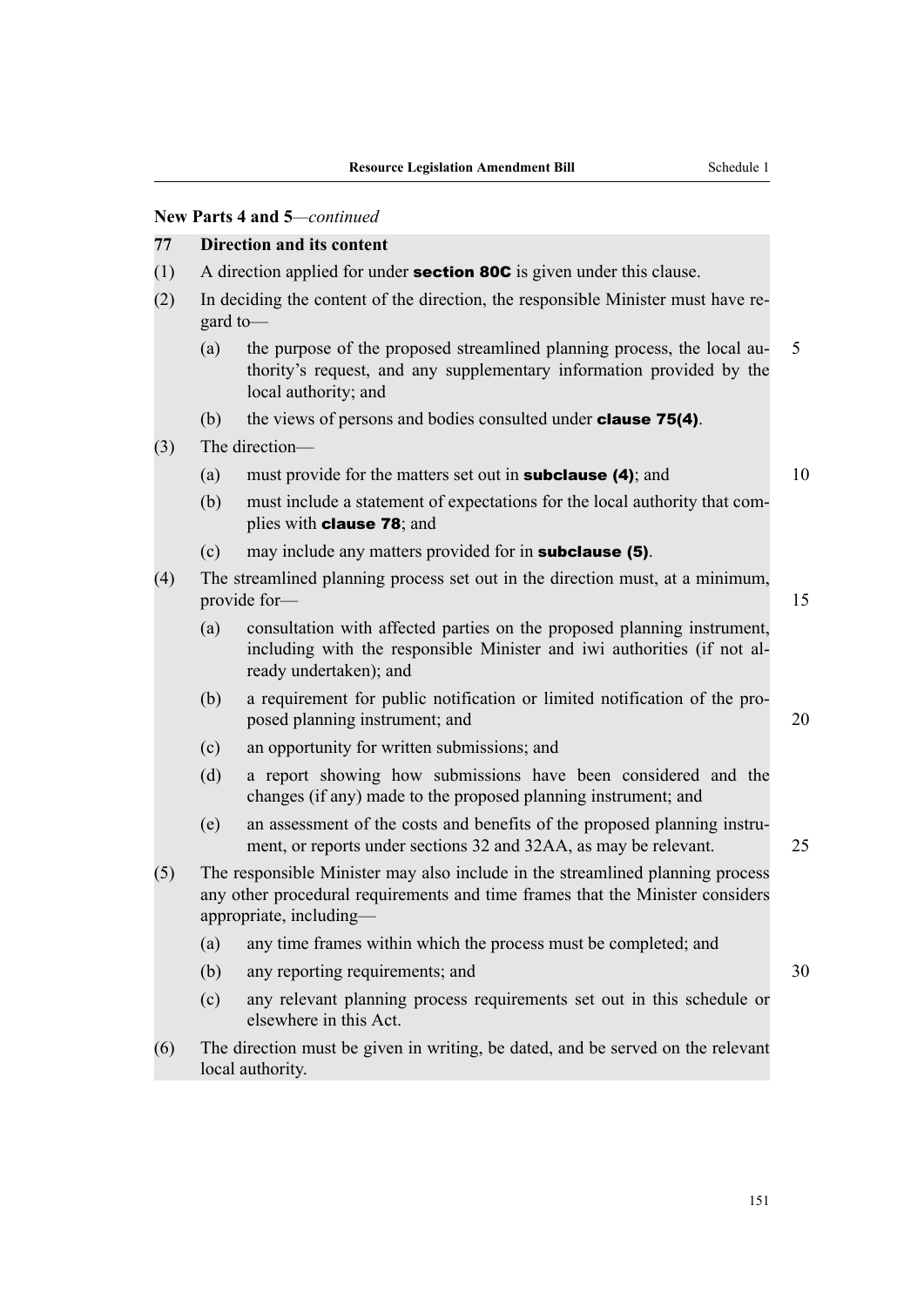#### **78 Statement of expectations**

- (1) The responsible Minister's statement of expectations in the Minister's direction to a local authority must include a time frame within which the relevant direction must be complied with.
- (2) The statement of expectations may also include any other matters that the re- 5 sponsible Minister considers relevant.

### **79 Form and status of directions under Legislation Act 2012**

- $(1)$  A direction under **clause 77** is a disallowable instrument, but not a legislative instrument, for the purposes of the Legislation Act 2012 and must be presented to the House of Representatives under section 41 of that Act. 10
- (2) As soon as is reasonably practicable after a direction has been made in accordance with clause 77, the responsible Minister must notify it in the *Gazette*.
- (3) The relevant local authority must ensure that, as soon as is reasonably practicable after a direction has been notified in the *Gazette*, the public can access or download the direction free of charge at or from an Internet site maintained by 15 the local authority or on its behalf.

#### **80 Amendment of terms of direction**

- (1) A local authority may apply to the responsible Minister in writing to request that the Minister amend a direction that applies to the local authority, including if the local authority considers that this is necessary or expedient because of a 20 change in circumstances.
- (2) The local authority must provide to the responsible Minister a statement that explains why the amendment is requested.
- (3) The responsible Minister may amend his or her direction as the Minister thinks appropriate. 25
- (4) Unless an amendment made under this clause has no more than a minor effect or is made to correct a technical error, **clauses 75(2), (3), (5), and (6),** 77(6), and 79 apply.

### *Other matters relevant to direction*

#### **81 Time limits** 30

- (1) A local authority may apply in writing to request that the responsible Minister approve an extension to any time frames that apply to the local authority under the Minister's direction.
- (2) The Minister must consider and determine the application.
- (3) If no time limit is set in a direction, section 21 (obligation to avoid unreasona- 35 ble delay) applies, but section 37 (power of waiver and extension of time) does not apply.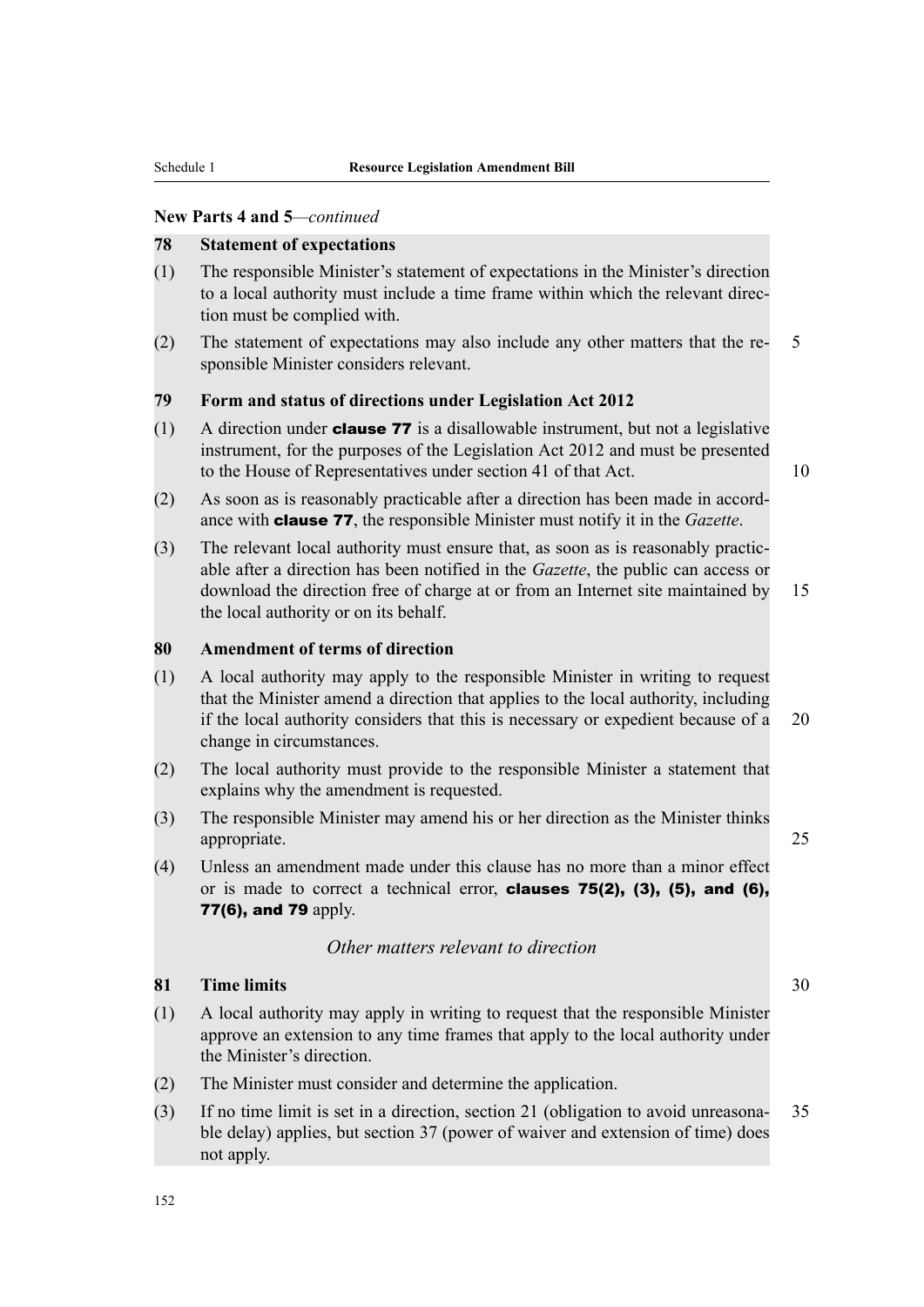#### **82 Local authority must comply with direction**

- (1) A local authority must comply with the terms of a direction served on it under clause 77(6).
- (2) The direction applies as from time to time amended in accordance with **clause** 80 and subject to any extension of time allowed under **clause 81**. 5

### *Process for approval of proposed planning instrument*

| 83 | Local authority must submit proposed planning instrument to responsible |
|----|-------------------------------------------------------------------------|
|    | <b>Minister</b>                                                         |

- (1) A local authority that is subject to a direction under **clause 77** must submit to the responsible Minister, within the time required by the direction,— 10
	- (a) the proposed planning instrument; and
	- (b) a summary report of the written submissions; and
	- (c) a report showing how submissions have been considered and any modifications to the proposed planning instrument in light of the submissions; and  $15$
	- (d) the required assessment of costs and benefits, or reports under sections 32 and 32AA, as may be relevant; and
	- (e) a summary document showing how the local authority has met the statement of expectations; and
	- (f) a summary document showing how the proposed planning instrument 20 complies with—
		- (i) any relevant national direction; and
		- (ii) the requirements of this Act; and
	- (g) any other information and documentation that is specified in the direction. 25
- (2) The local authority may provide any further information in addition to the requirements of subclause (1).

#### **84 Responsible Minister to consider proposed planning instrument**

(1) The responsible Minister may—

| refer the proposed planning instrument back to the local authority—<br>(a) |  |
|----------------------------------------------------------------------------|--|
|----------------------------------------------------------------------------|--|

- (i) with his or her approval; or
- (ii) for further consideration; or
- (iii) with specific recommendations for changes to the proposed planning instrument; or
- (b) decline to approve the proposed planning instrument. 35

153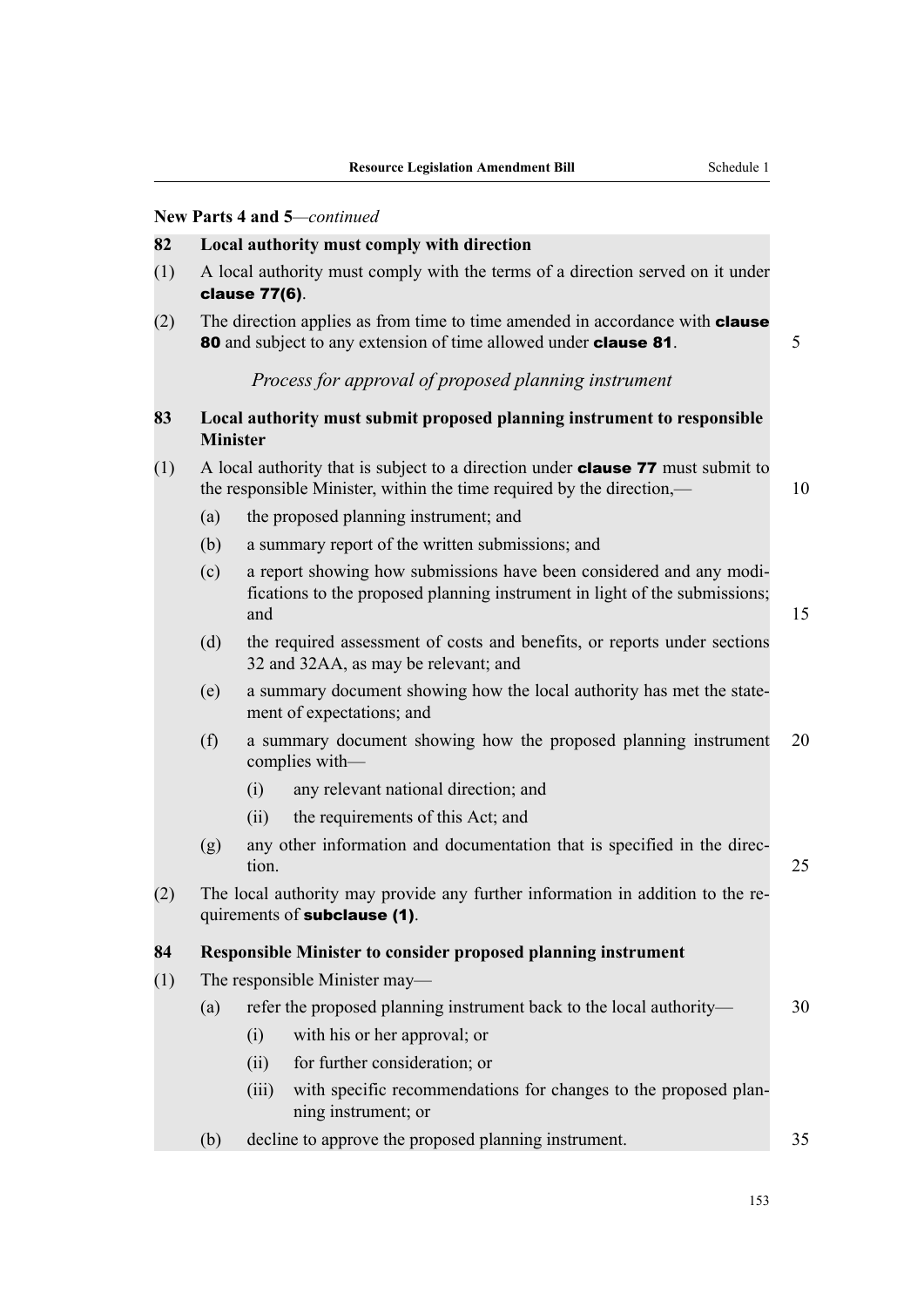- (2) In deciding which action to take under **subclause (1)**, the responsible Minister must have regard to—
	- (a) whether the local authority has complied with the terms set out in the direction, including the statement of expectations; and
	- (b) whether the proposed planning instrument complies with any relevant 5 national direction; and
	- (c) whether the proposed planning instrument meets the requirements of this Act.
- (3) In making his or her decision, the responsible Minister may have regard to the purpose of the streamlined planning process. 10

(4) The responsible Minister's decision on a local authority's proposed planning instrument must be in writing and be served on the local authority.

### **85 Decision to approve local authority's proposed planning instrument**

(1) This clause applies if the responsible Minister approves a local authority's proposed planning instrument under **clause 84(1)(a)(i)**. 15

(2) The responsible Minister must refer the local authority's proposed planning instrument back to the local authority for the local authority's further action and, in referring it back to the local authority, must notify the local authority of his or her approval and give the local authority the reasons for the decision.

- (3) The local authority must give a final decision on the proposed planning instru- 20 ment, and publicly notify that decision in the time frame specified in the Minister's direction.
- (4) On and from the date on which the local authority's decision is publicly notified, the proposed planning instrument is amended in accordance with that decision. 25
- (5) *See* clause 91 for notification requirements.

### **86 Minister may refer proposed planning instrument back to local authority**

- (1) This clause applies if the responsible Minister decides that a local authority's proposed planning instrument needs further consideration under **clause 84(1)(a)(ii).**  $30$
- (2) The responsible Minister must notify the local authority of his or her decision and give the local authority the reasons for the decision.
- (3) The responsible Minister may extend any time frame in the relevant direction as may be required for the purposes of this clause to ensure that the local authority can comply with the direction.  $35$
- (4) The local authority must—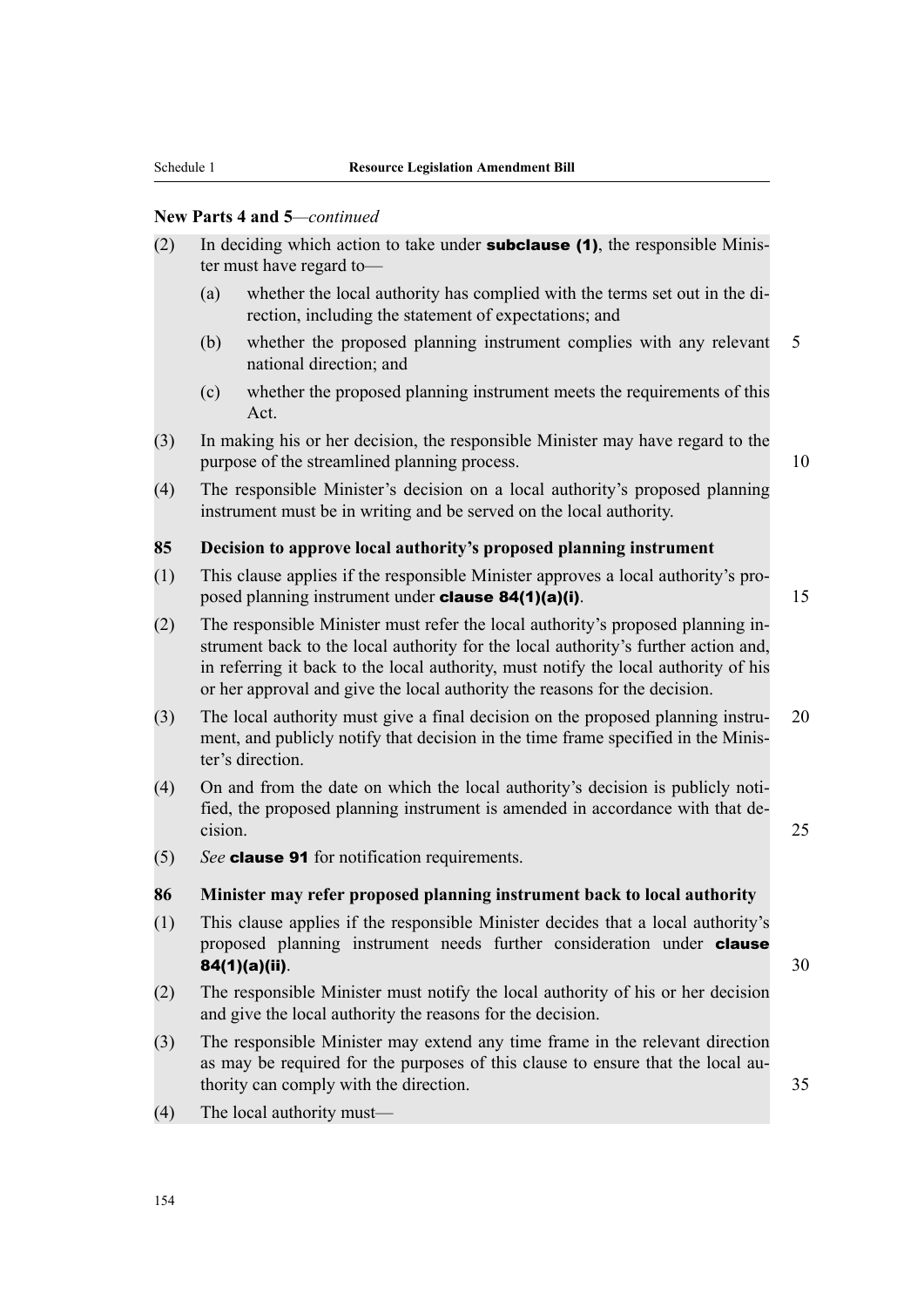- (a) reconsider the planning instrument in light of the responsible Minister's stated reasons; and
- (b) make any changes that the local authority considers appropriate; and
- (c) resubmit the planning instrument to the responsible Minister.
- (5) The responsible Minister may reconsider the local authority's revised proposed 5 planning instrument and approve it once he or she is satisfied that it meets the requirements for approval in clause 84.

### **87 Decision to recommend specific changes**

- (1) This clause applies if the responsible Minister recommends that a local authority adopt specific changes to its proposed planning instrument under **clause** 10 84(1)(a)(iii).
- (2) The responsible Minister must notify the local authority of his or her decision and give the local authority the reasons for the decision.
- (3) The responsible Minister may extend any time frame in the relevant direction as may be required for the purposes of this clause to ensure that the local au- 15 thority can comply with the direction.
- (4) The local authority must adopt the responsible Minister's specified changes and submit a revised proposed planning instrument (incorporating the specified changes) for approval by the Minister.

### **88 Decision to decline to approve proposed planning instrument** 20

- (1) This clause applies if the responsible Minister declines to approve a local authority's proposed planning instrument under clause 84(1)(b).
- (2) The responsible Minister must notify the local authority of his or her decision and give the local authority the reasons for the decision.
- (3) The local authority must not proceed further with the proposed planning instru- 25 ment under this subpart.

### **89 Local authority may withdraw from proposed planning instrument**

- (1) A local authority that is subject to a direction under **clause 77** may withdraw the proposed planning instrument set out in the direction at any time before the Minister's decision is made under **clause 84**.  $\bullet$  30
- (2) The local authority must give public notice of any withdrawal under subclause (1), including the reasons for the withdrawal.
- (3) On the public notification of the local authority's withdrawal of the proposed planning instrument, the direction ceases to have effect and is revoked.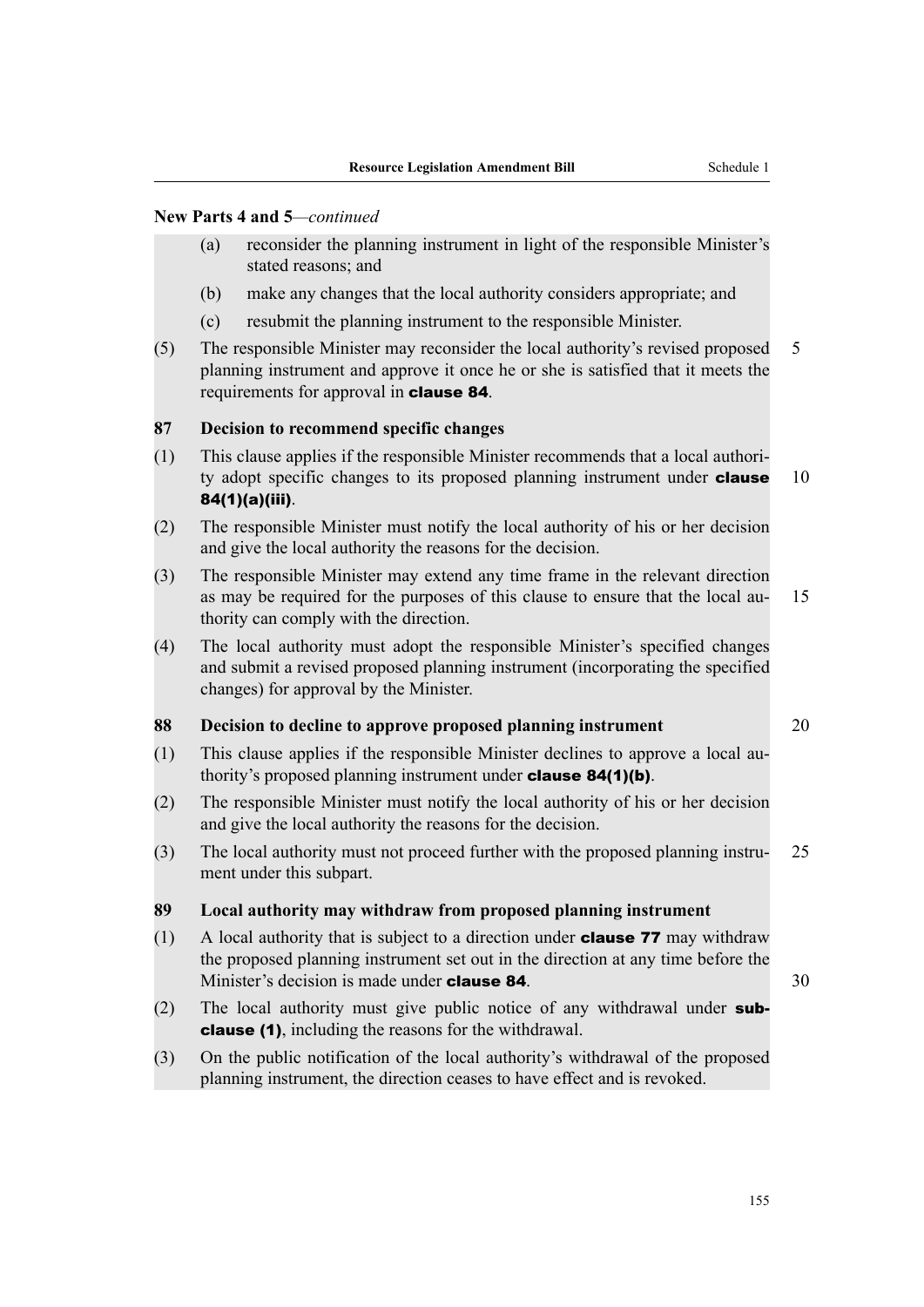#### **90 Minister may revoke direction**

- (1) If the responsible Minister wishes to revoke, in whole or in part, a direction given under clause 77, the Minister—
	- (a) must give public notice, with adequate time and opportunity for the public to comment on the proposed revocation, and then give notice of the 5 revocation in the *Gazette*; but
	- (b) may otherwise make the revocation without further consultation.
- (2) The revocation of the whole or part of a direction does not have the effect of revoking any provision of a plan included as a consequence of that direction.
- (3) The proposed planning instrument is deemed to be withdrawn unless the local 10 authority decides to continue its preparation of the proposed planning instrument under Part 1 of this schedule.

#### *Notification and operation of planning instrument*

### **91 Notification of local authority's decision**

- (1) This clause applies if a local authority makes a decision on a proposed plan- 15 ning instrument under clause 85(3).
- (2) As soon as is reasonably practicable after the local authority is notified of the responsible Minister's approval, the local authority must publicly notify—
	- (a) the Minister's approval; and
	- (b) the local authority's final decision under **clause 85(3)**.  $20$
- (3) At the same time as the local authority gives public notice of the Minister's approval under **subclause (2)(a)**, it must serve a copy of that public notice on landowners and occupiers who, in the local authority's opinion, are directly affected by the Minister's approval and the local authority's decision.
- (4) The local authority must also— 25
	- (a) make a copy of the public notice and the reports prepared under **clause** 83(1) publicly available (whether physically or by electronic means) at all of its offices, and all public libraries in the district (if it relates to a district plan) or region (in all other cases); and
	- (b) include with the notice a statement of the places where a copy of the de- 30 cision is available; and
	- (c) send or provide, on request, a copy of the decision within 3 working days after the request is received.

#### **92 Operative date**

The planning instrument that is approved by the responsible Minister under 35 clause 84(1) and decided by the local authority under clause 85(3) becomes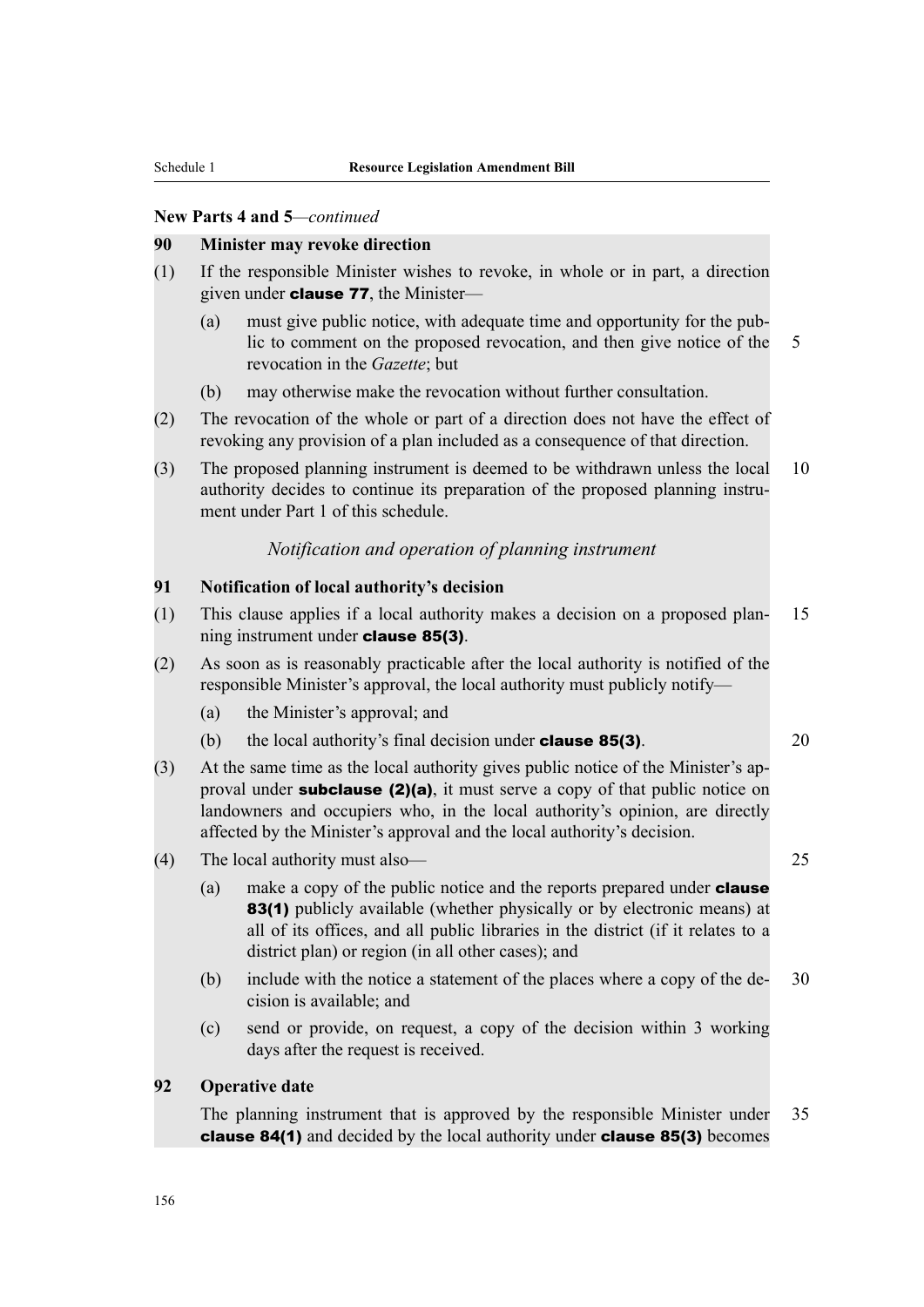operative on and from the day after the date on which public notice is given in accordance with clause 91(2).

*Effect of decisions under this Part on appeal rights*

### **93 Appeal rights**

- (1) No right of appeal under this Act lies against any decision or action of the re- 5 sponsible Minister, a local authority, or any other person under this Part.
- (2) However, the fact that a planning instrument is prepared under a streamlined planning process under this Part does not affect any right of appeal under this Act against any decision or action of a person under the planning instrument.
- (3) Nothing in this clause affects a person's right to apply, in accordance with the 10 law, for judicial review in relation to any decision or action of the responsible Minister, a local authority, or any other person under this Part.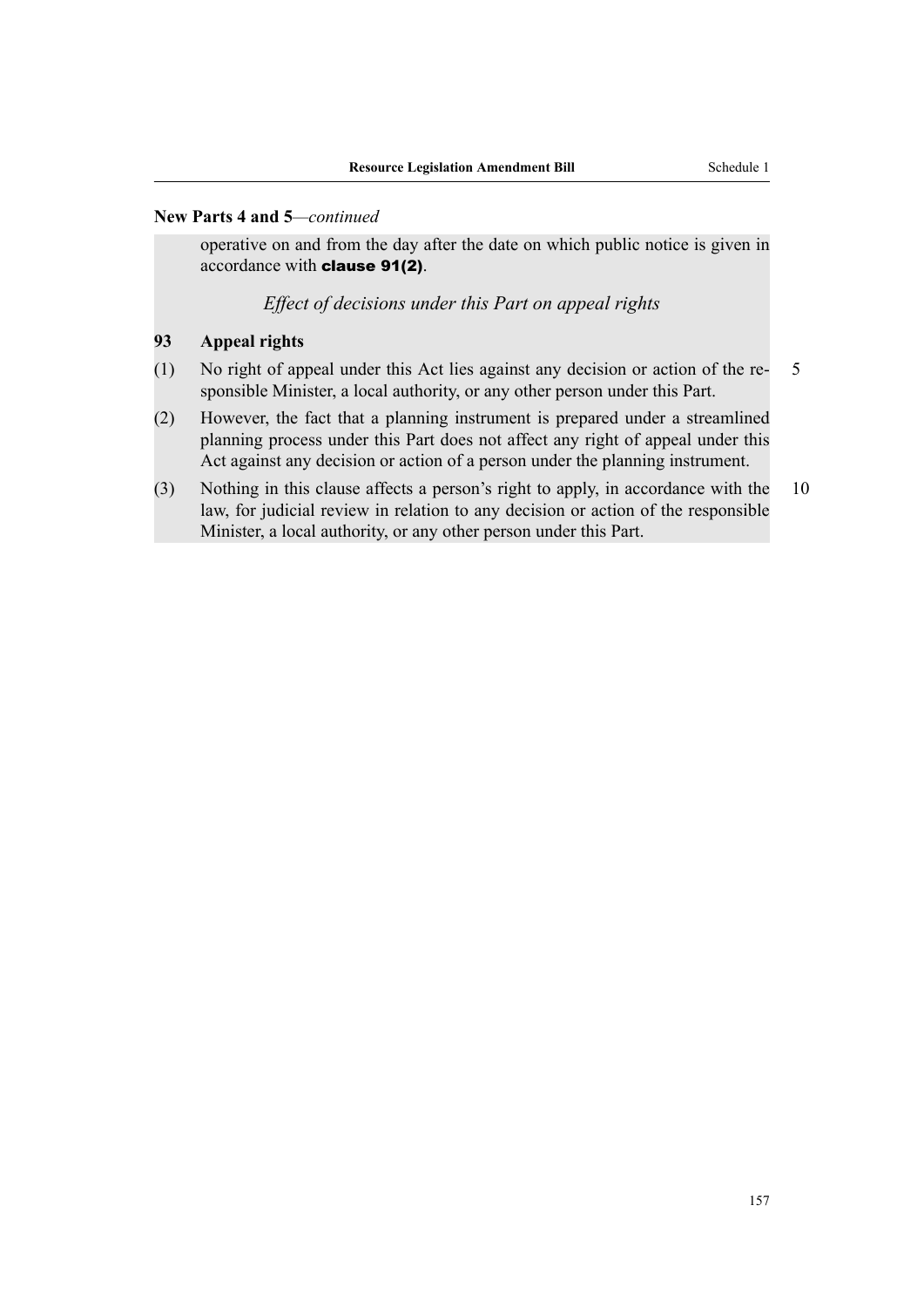# **Schedule 2**

# **Amendments to Schedule 12 of Resource Management Act 1991 commencing on day after Royal assent**

s 110

### **Schedule 12 heading** 5

Replace the Schedule 12 heading with "**Transitional, savings, and related provisions**".

### **New Part heading**

In Schedule 12, above clause 1, insert:

# **Part 1** 10 **Resource Management Amendment Act 2013**

#### **Clause 1**

In Schedule 12, clause 1, replace "schedule" with "Part".

### **Clause 4**

In Schedule 12, clause 4(1), replace "this section" with "this clause". 15

### **New Part 2**

In Schedule 12, after clause 10, insert:

### **Part 2**

### **Part 1 of Resource Legislation Amendment Act 2015**

#### **11 Interpretation** 20

In this  $Part$ —

### **amendment Act** means Part 1 of the Resource Legislation Amendment Act 2015

**commencement**, in relation to a provision of the amendment Act or an amendment made by that provision, means the date on which that provision comes 25 into force.

#### **12 Specified matters subject to transitional arrangements**

- (1) An amendment made by the amendment Act does not apply in respect of a matter specified in **subclause (2)** if, immediately before the commencement of the amendment, the matter— 30 and 30 and 30 and 30 and 30 and 30 and 30 and 30 and 30 and 30 and 30 and 30 and 30 and 30 and 30 and 30 and 30 and 30 and 30 and 30 and 30 and 30 and 30 and 30 and 30 and 30 and 30 and 30
	- (a) has been lodged with a local authority, the EPA, or a Minister, or called in by the Minister; but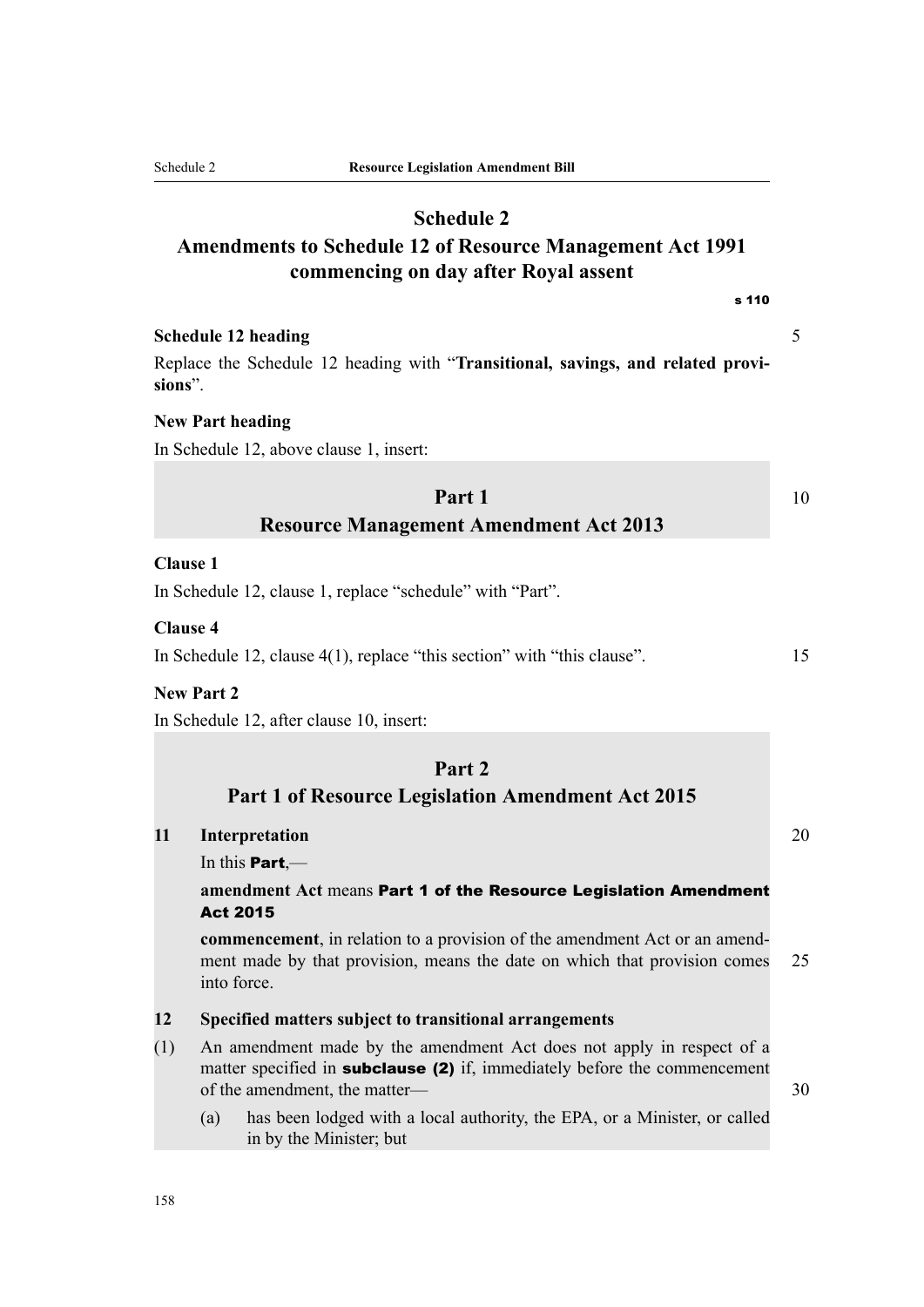### **New Part 2***—continued*

- (b) has not proceeded to the stage at which no further appeal is possible.
- (2) The matters referred in **subclause (1)** are—
	- (a) an application for a resource consent (or anything treated by this Act as if it were an application for a resource consent):
	- (b) any other matter in relation to a resource consent (or in relation to any- 5 thing treated by this Act as if it were a resource consent):
	- (c) a challenge under section 85 in relation to a provision or proposed provision of a plan or proposed plan that would render any land incapable of reasonable use:
	- (d) an application relating to a nationally significant proposal lodged with 10 the EPA or called in by the Minister under Part 6AA:
	- (e) a notice of requirement—
		- (i) for a designation or heritage order; or
		- (ii) to alter a designation or heritage order:
	- (f) an application for a water conservation order made under section 201(1) 15 or to amend or revoke an order under section 216(2):
	- (g) an application or a proposal to vary or cancel an instrument that creates an esplanade strip under section 234(1) or (3):
	- (h) the creation of an esplanade strip by agreement under section 235(1).
- (3) This clause does not limit **clauses 13 to 15**.  $20$

### **13 Proposed policy statement or plans, changes, or variations**

- (1) This clause applies to a proposed policy statement or plan, change, or variation that, immediately before the commencement of a relevant amendment made by the amendment Act,—
	- (a) has been publicly notified under clause 5 or 26(b) of Schedule 1; but 25
	- (b) has not proceeded to the stage at which no further appeal is possible.
- (2) The proposed policy statement, plan, change, or variation must be determined as if the amendments made by the amendment Act had not been enacted.

#### **14 Transitional arrangements for early use of collaborative process**

- (1) A collaborative process may be used in accordance with this clause if, before 30 the commencement of **subpart 4** of Part 5 (which provides for the use of a collaborative planning process), a local authority—
	- (a) has commenced preparing, changing, or reviewing a policy statement or plan; but
	- (b) has not publicly notified the proposed policy statement or plan or change 35 under Part 1 of this schedule.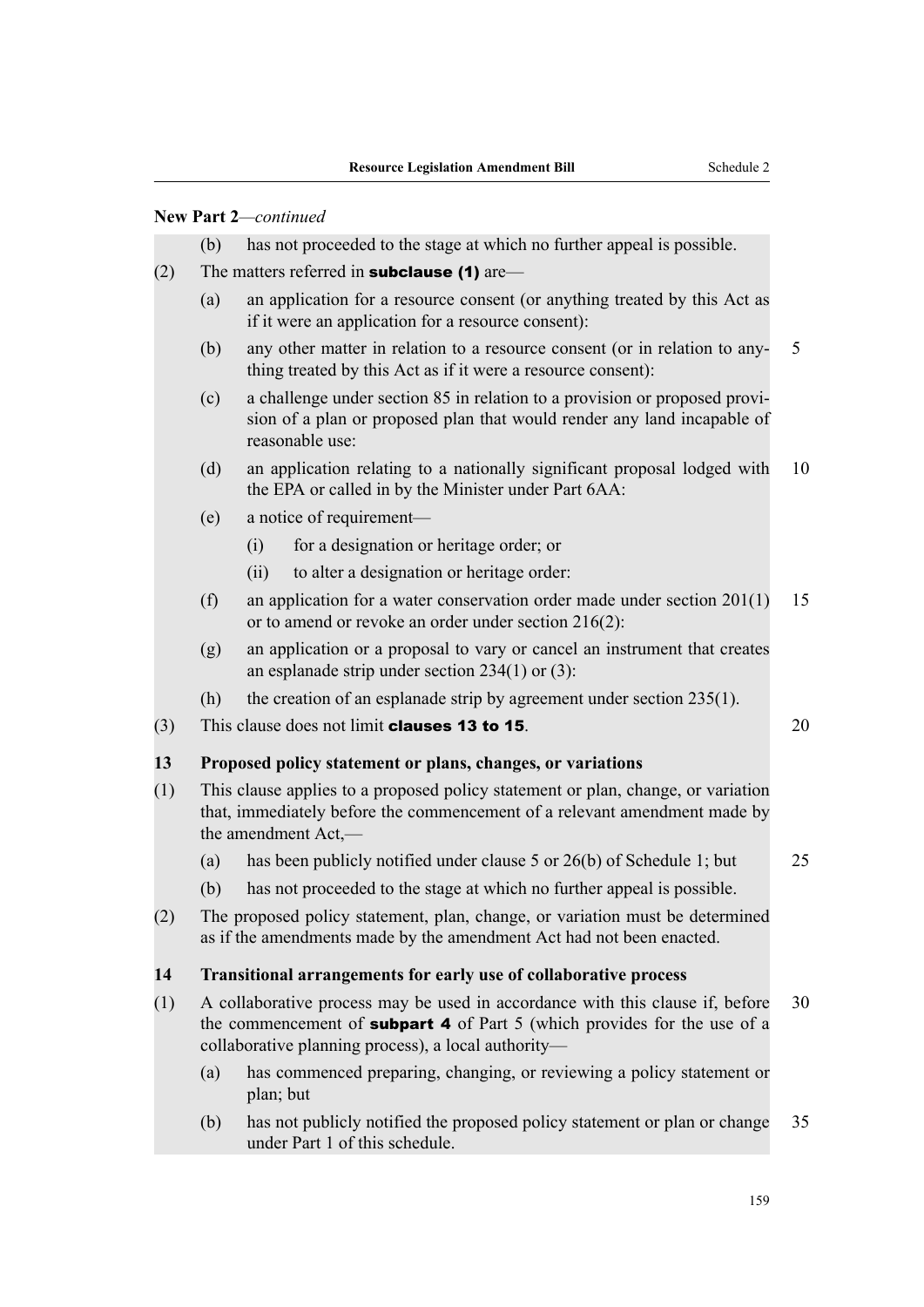### **New Part 2***—continued*

| (2) | If a local authority wishes to use a collaborative process in the circumstances<br>set out in <b>subclause</b> $(1)$ , the local authority must— |                                                                                                                                                                                                                                   |    |  |  |  |
|-----|--------------------------------------------------------------------------------------------------------------------------------------------------|-----------------------------------------------------------------------------------------------------------------------------------------------------------------------------------------------------------------------------------|----|--|--|--|
|     | (a)                                                                                                                                              | publicly notify its intention to apply to the Minister for approval to con-<br>tinue its process of preparing or changing a policy statement or plan us-<br>ing the collaborative planning process under this Part; and           | 5  |  |  |  |
|     | (b)                                                                                                                                              | invite submissions, to be submitted within 20 working days of the no-<br>tice, on the proposal to use the collaborative planning process; and                                                                                     |    |  |  |  |
|     | (c)                                                                                                                                              | submit to the Minister a summary of the submissions and a report setting<br>out how the collaborative planning process meets the criteria set out in<br>subclause (3).                                                            | 10 |  |  |  |
| (3) |                                                                                                                                                  | The criteria are as follows:                                                                                                                                                                                                      |    |  |  |  |
|     | (a)                                                                                                                                              | whether there has been a clear intention to set up a collaborative group<br>and appoint its members:                                                                                                                              |    |  |  |  |
|     | (b)                                                                                                                                              | whether the composition of the collaborative group reflects the require-<br>ments set out in <b>clause 40</b> of Schedule 1:                                                                                                      | 15 |  |  |  |
|     | (c)                                                                                                                                              | whether, in the opinion of the Minister, the commitment of the local au-<br>thority to the consensus of the collaborative group is consistent with the<br>requirement of <b>clause 45(2)(a)</b> of Schedule 1:                    |    |  |  |  |
|     | (d)                                                                                                                                              | whether, in the opinion of the Minister, the terms of reference for the<br>collaborative group are consistent with the terms of reference required<br>by clause 41 of Schedule 1.                                                 | 20 |  |  |  |
| (4) |                                                                                                                                                  | After considering any submissions and the report submitted under subclause<br>$(2)(c)$ , the Minister-                                                                                                                            |    |  |  |  |
|     | (a)                                                                                                                                              | may accept the application if the Minister is satisfied that the local au-<br>thority meets the criteria set out in <b>subclause</b> (3), but must otherwise<br>reject the application; and                                       | 25 |  |  |  |
|     | (b)                                                                                                                                              | if the Minister accepts the application, must notify that decision to the<br>local authority not later than 2 months after the date of the application.                                                                           |    |  |  |  |
| (5) | must-                                                                                                                                            | If the Minister accepts the application under <b>subclause</b> (4), the local authority                                                                                                                                           | 30 |  |  |  |
|     | (a)                                                                                                                                              | give public notice that the Minister has accepted the local authority's ap-<br>plication to continue its process of preparing, changing, or reviewing a<br>policy statement or plan using the collaborative planning process; and |    |  |  |  |
|     | (b)                                                                                                                                              | amend the terms of reference in accordance with <b>clause 41</b> of Schedule<br>1.                                                                                                                                                | 35 |  |  |  |
| (6) |                                                                                                                                                  | This clause ceases to apply on the date that is 1 year after the commencement<br>of this clause or on a later prescribed date.                                                                                                    |    |  |  |  |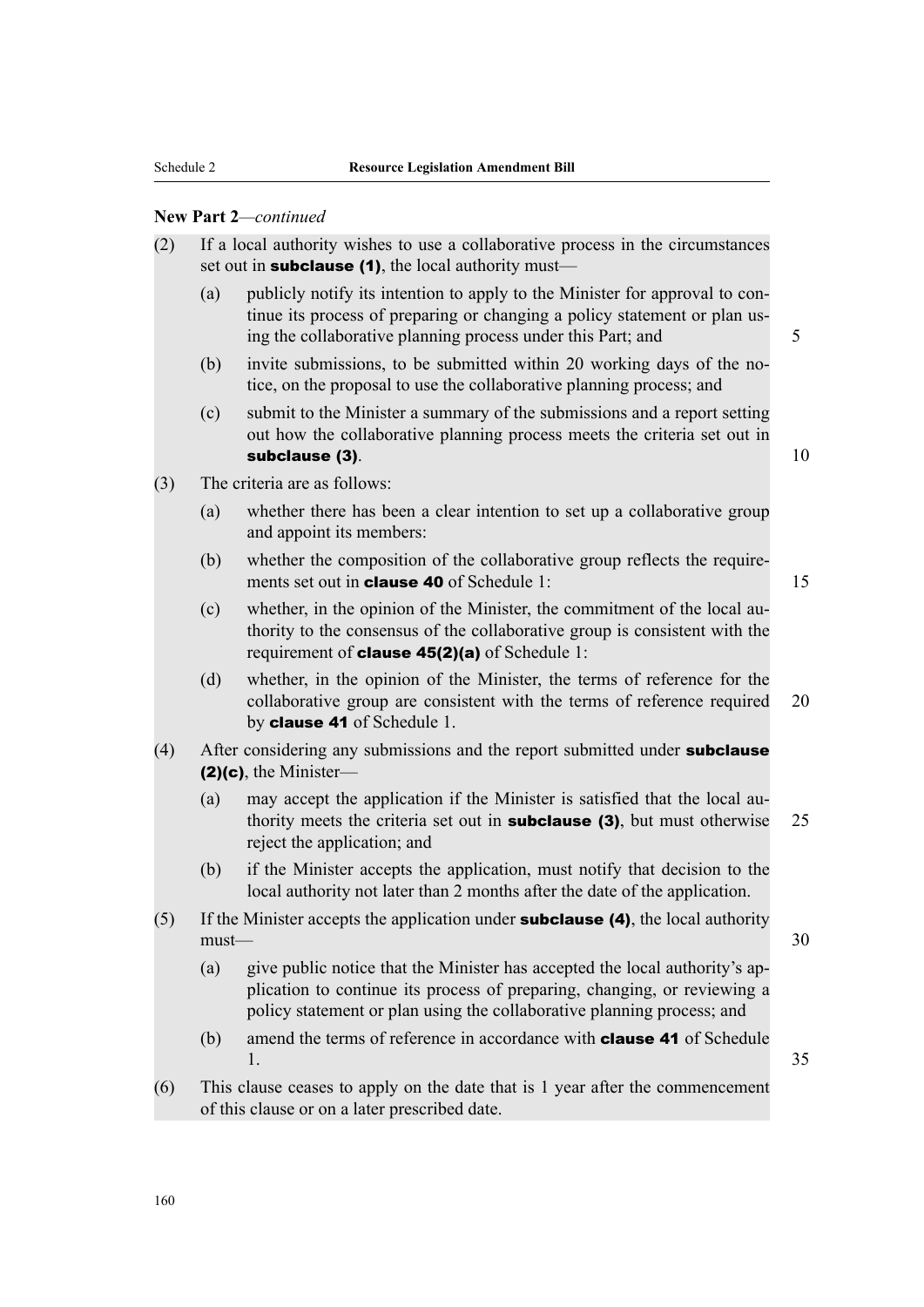### **New Part 2***—continued*

### **15 Application to fresh water of rules relating to water quality**

Nothing in section 69(4) (as inserted by the amendment Act) affects any plan approved, or water conservation order made, immediately before the commencement of that amendment if that plan or order refers to or incorporates any standards set out in Schedule 3. 5

#### **16 Matters before the Environment Court**

An amendment made by the amendment Act does not apply to any proceeding lodged with the Environment Court immediately before the commencement of that amendment.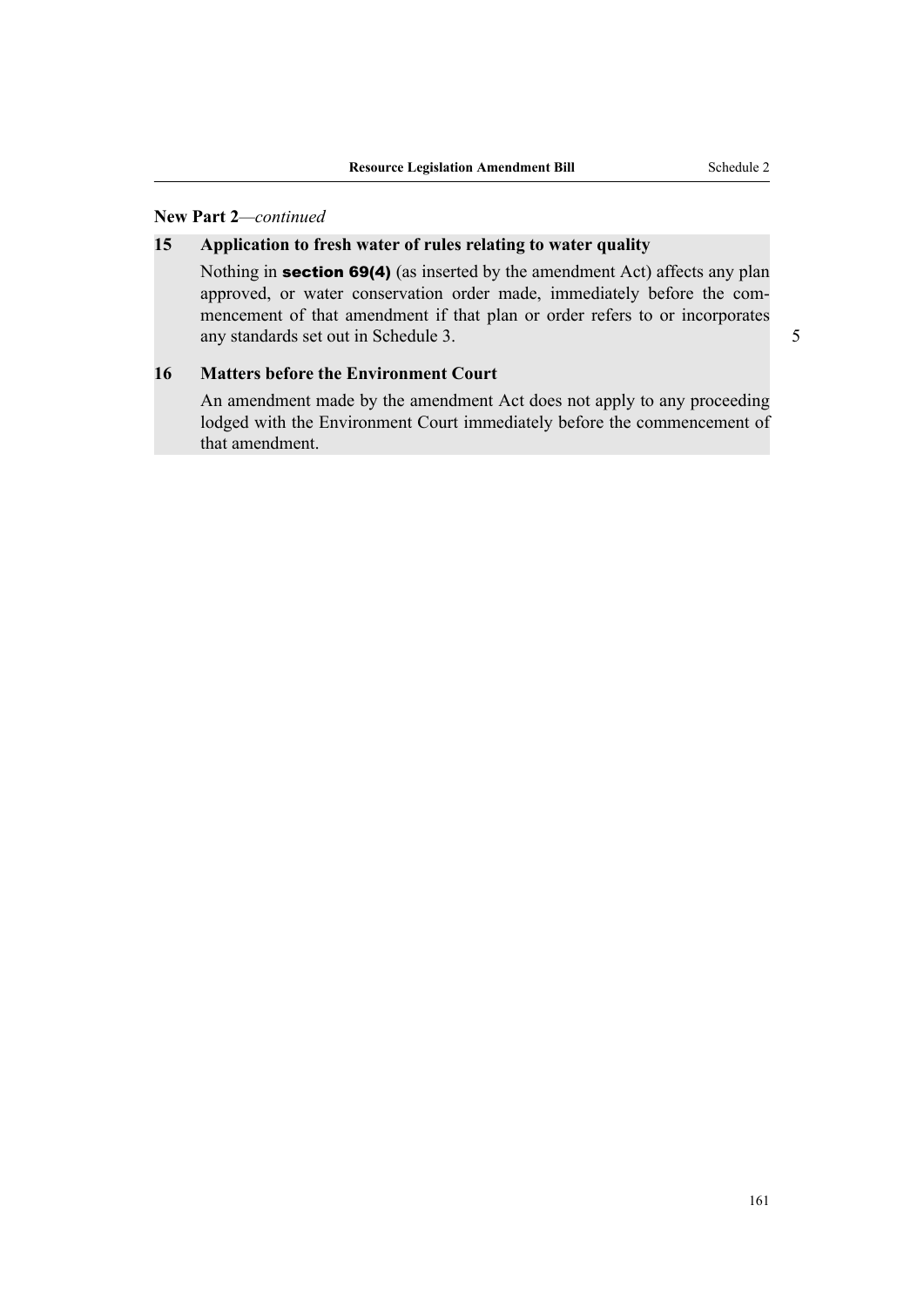### **Schedule 3**

# **Consequential amendments commencing on day after Royal assent** s 111

#### **Environmental Protection Authority Act 2011 (2011 No 14)**

After section  $13(c)(ii)$ , insert: 5

(iia) to provide secretarial and support services to a person appointed under an Act to make a decision requiring the application of provisions of the Resource Management Act 1991 as applied or modified by the Act under which the person is appointed:

### **Housing Accords and Special Housing Areas Act 2013 (2013 No 72)** 10

In section 77(1), replace "section 36(4) of the Resource Management Act 1991" with "section 36AAA of the Resource Management Act 1991".

Replace section 77(2) with:

- (2) Sections 36(5) to (7) and 36AAA of the Resource Management Act 1991 apply to charges fixed by the authorised agency under this section— 15
	- (a) as if the reference in section 36(5) of that Act to that section were a reference to this section; and
	- (b) as if the reference in **section 36AAA(1)** of that Act to section 36 of that Act were a reference to this section; and
	- (c) with all other necessary modifications. 20

In section  $81(1)(g)$ , replace "section 36(3) of the Resource Management Act 1991" with "section 36(5) of the Resource Management Act 1991".

In section 83(b), replace "36(3) of the Resource Management Act 1991" with "36(5) of the Resource Management Act 1991".

#### **Marine and Coastal Area (Takutai Moana) Act 2011 (2011 No 3)** 25

Replace section 19(3) with:

- (3) This subsection and **subsections (3A) to (3C)** apply—
	- (a) if the ownership is uncertain in respect of a structure in a part of the common marine and coastal area for which a regional council has responsibility; and 30
	- (b) there is no current resource consent in respect of the structure.
- (3A) The regional council must—
	- (a) undertake an inquiry under subsection (2); or
	- (b) remove the structure under **section 12(7)** of the Resource Management Act 1991. 35

162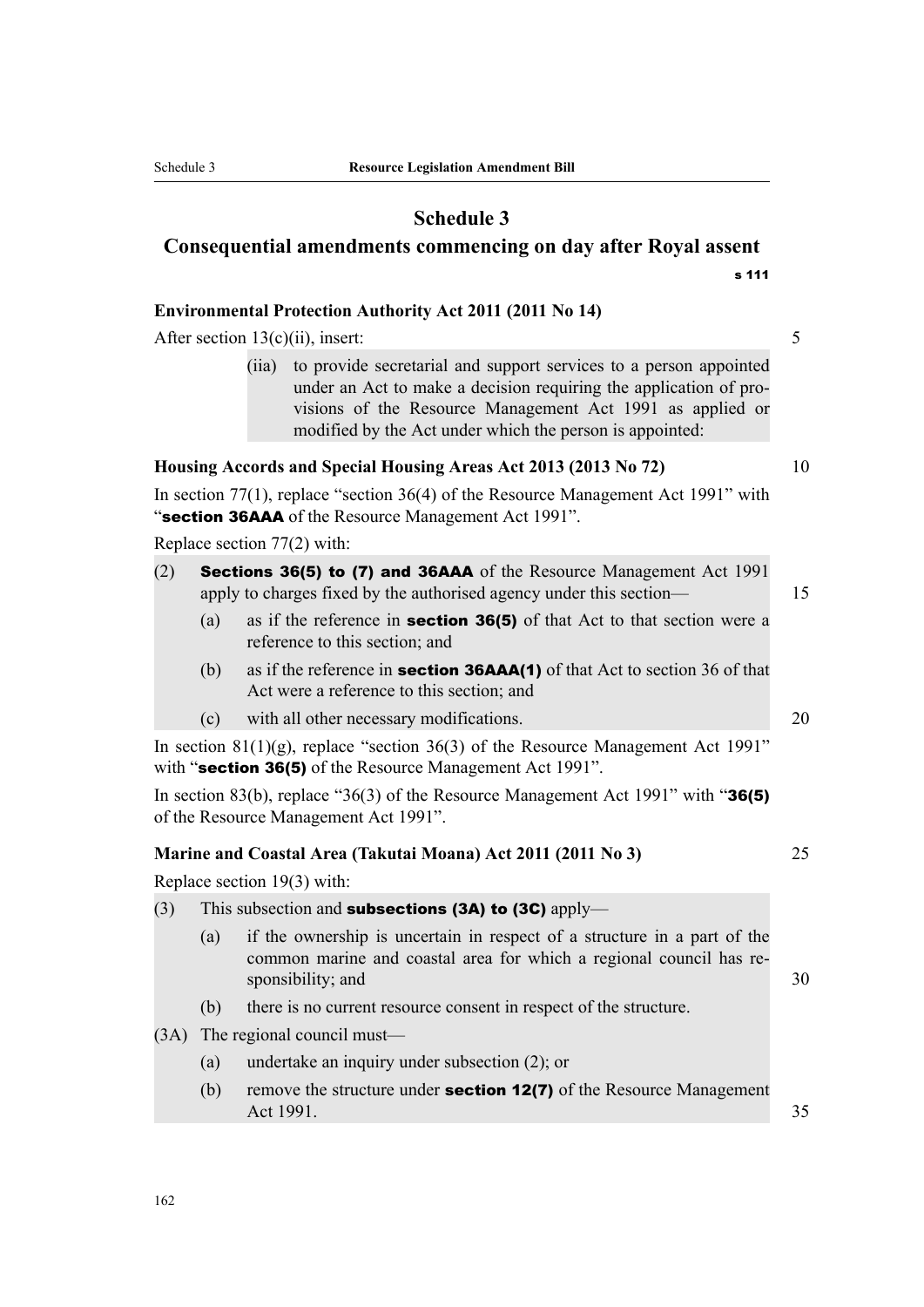#### **Marine and Coastal Area (Takutai Moana) Act 2011 (2011 No 3)***—continued*

- (3B) The regional council may take action under **subsection (3A)(b)** if, in the opinion of the council, an inquiry under subsection (2) is not warranted because—
	- (a) the structure is likely to have no, or minimal, value to any owner or to the community; and 5
	- (b) efforts to locate the owner have not been successful, including, as a minimum,—
		- (i) a search of the relevant records held by the council; and
		- (ii) a reasonable effort to locate the owner from any contact details in those records. The contract of the contract of the contract of the contract of the contract of the contract of the contract of the contract of the contract of the contract of the contract of the contract of the contract of
			-
- (3C) A regional council may determine whether to remove a structure, in whole or in part,—
	- (a) in accordance with the provisions of the regional coastal plan; or
	- (b) without complying with any conditions in the regional coastal plan or obtaining a recource consent if, in the council's opinion, any adverse ef- 15 fects of removing the structure would be no more than minor.

### **Ngati Tuwharetoa, Raukawa, and Te Arawa River Iwi Waikato River Act 2010 (2010 No 119)**

In section  $13(1)(b)$ , after "1991", insert "; and".

After section 13(1)(b), insert: 20

(c) the national planning template published under section 58F of the Resource Management Act 1991, to the extent that it contains provisions referred to in **section 58C(1)(b)** of that Act (which refers to matters that may be included in a national policy statement):

After section 13(3), insert: 25

(3A) A local authority must not amend under **section 58H** of the Resource Management Act 1991 a document defined in that section, to the extent that the document contains provisions referred to in **section 58C(1)(b)** of that Act, if the amendment would make the document inconsistent with the vision and strategy. 30

### **Resource Management Amendment Act 2005 (2005 No 87)**

Repeal section  $115(2)$  to (4).

Repeal section 117.

### **Waikato-Tainui Raupatu Claims (Waikato River) Settlement Act 2010 (2010 No 24)** 35

In section  $12(1)(b)$ , after "1991", insert "; and".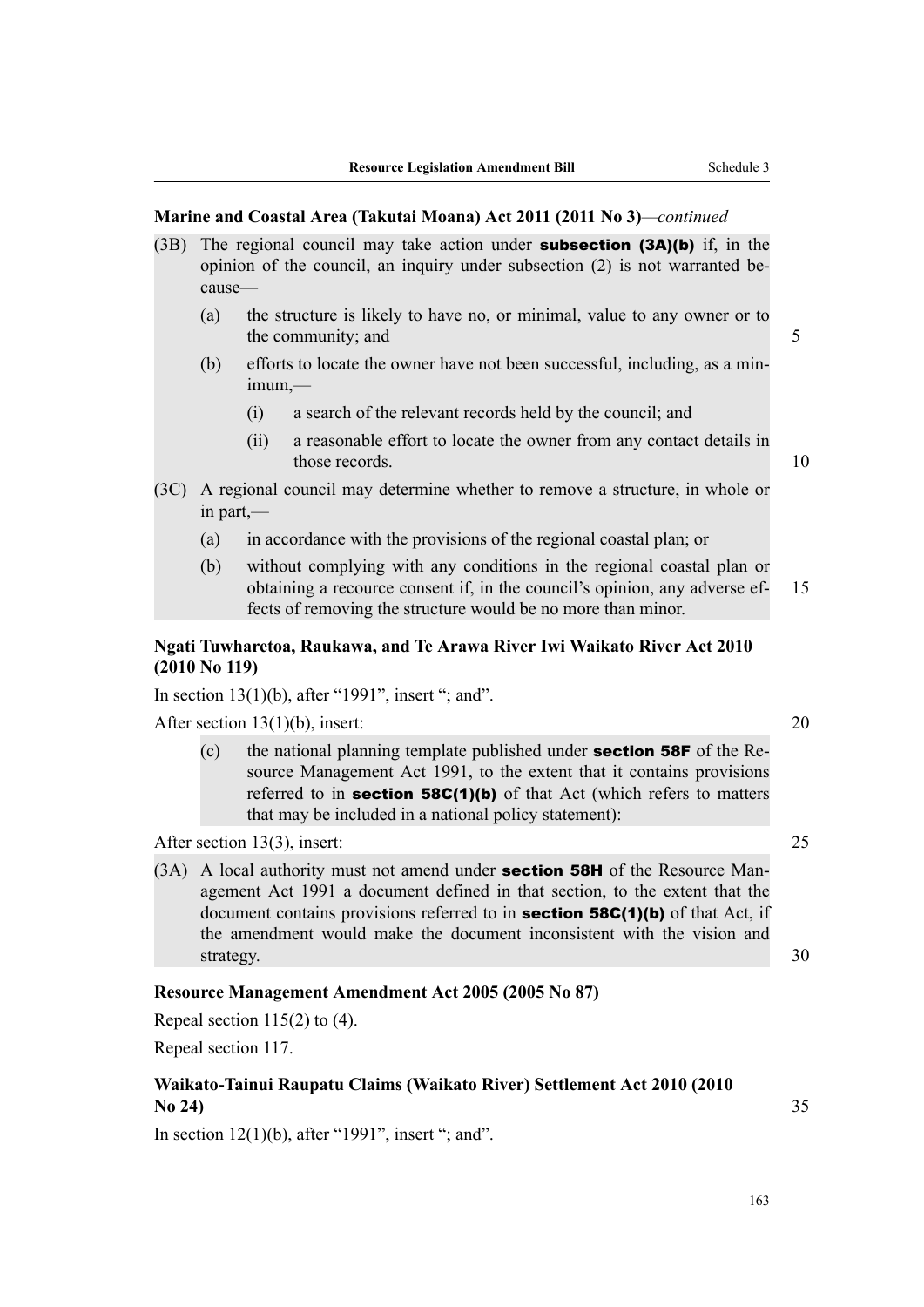### **Waikato-Tainui Raupatu Claims (Waikato River) Settlement Act 2010 (2010 No 24)***—continued*

After section 12(1)(b), insert:

(c) the national planning template published under section 58F of the Resource Management Act 1991, to the extent that it contains provisions referred to in **section 58C(1)(b)** of that Act (which refers to matters that may be included in a national policy statement): 5

After section 13(3), insert:

(3A) A local authority must not amend under **section 58H** of the Resource Management Act 1991 a document defined in that section, to the extent that the document contains provisions referred to in **section 58C(1)(b)** of that Act, if the amendment would make the document inconsistent with the vision and 10 strategy.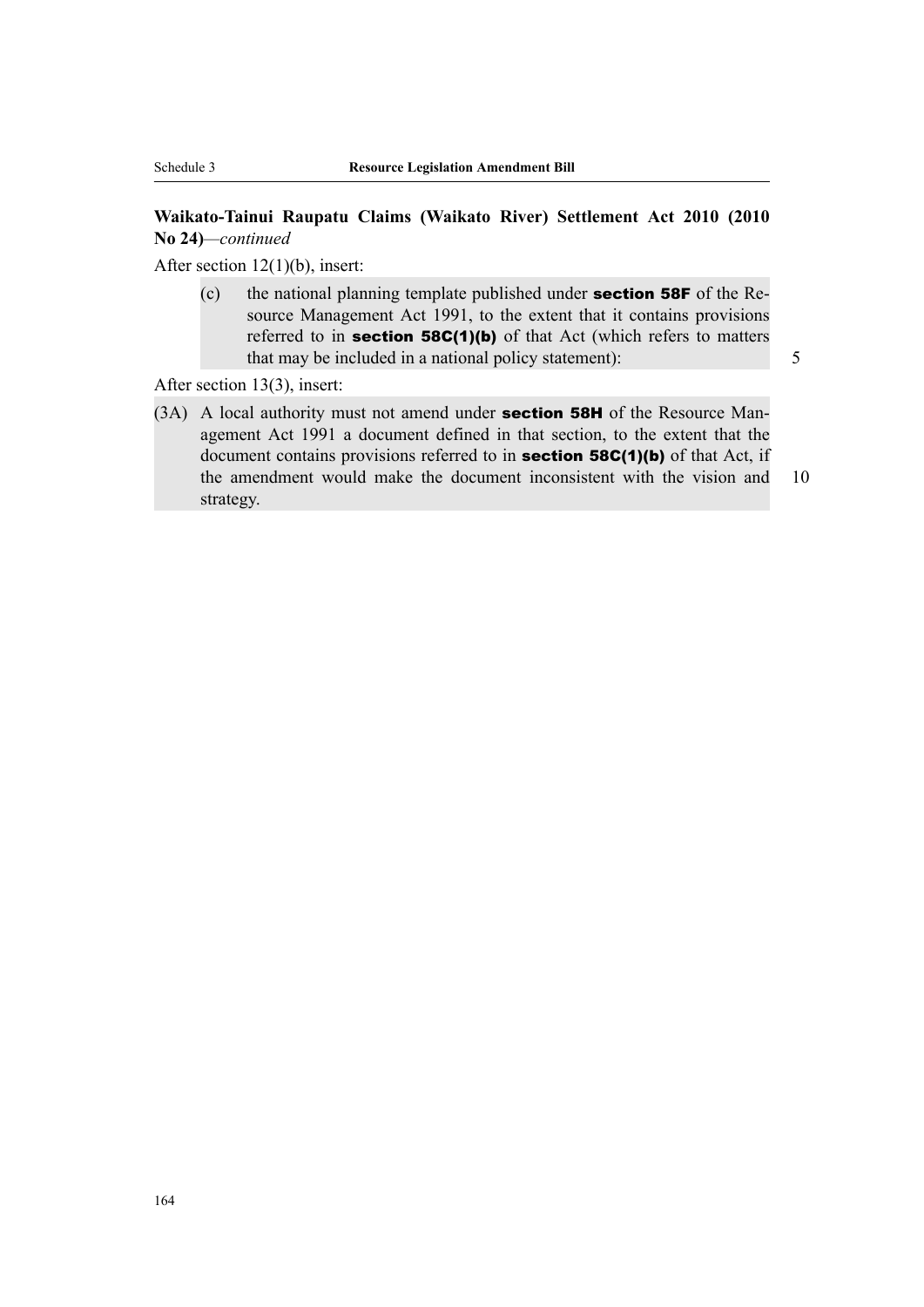# **Schedule 4**

# **Amendments to Schedule 12 of Resource Management Act 1991 commencing 5 years after Royal assent**

| 17<br><b>Matters relating to financial contributions</b><br>An amendment specified in <b>subclause (2)</b> does not apply in respect of an ap-<br>(1)<br>plication for a resource consent that is lodged before the commencement of the<br>amendment.<br>The amendments referred to in <b>subclause</b> (1) are the amendments, made by<br>(2)<br>the amendment Act, that repeal or amend the following provisions:<br>(a)<br>section $108(2)(a)$ , (9), and (10):<br>sections 110 and 111:<br>(b)<br>section $222(1)$ :<br>(c) |    |  |
|---------------------------------------------------------------------------------------------------------------------------------------------------------------------------------------------------------------------------------------------------------------------------------------------------------------------------------------------------------------------------------------------------------------------------------------------------------------------------------------------------------------------------------|----|--|
|                                                                                                                                                                                                                                                                                                                                                                                                                                                                                                                                 | 5  |  |
|                                                                                                                                                                                                                                                                                                                                                                                                                                                                                                                                 |    |  |
|                                                                                                                                                                                                                                                                                                                                                                                                                                                                                                                                 | 10 |  |
|                                                                                                                                                                                                                                                                                                                                                                                                                                                                                                                                 |    |  |
|                                                                                                                                                                                                                                                                                                                                                                                                                                                                                                                                 |    |  |
|                                                                                                                                                                                                                                                                                                                                                                                                                                                                                                                                 |    |  |
| section $407(1)$ :<br>(d)                                                                                                                                                                                                                                                                                                                                                                                                                                                                                                       |    |  |
| section 409:<br>(e)                                                                                                                                                                                                                                                                                                                                                                                                                                                                                                             | 15 |  |
| (f)<br>section 411:                                                                                                                                                                                                                                                                                                                                                                                                                                                                                                             |    |  |
| (g)<br>the provisions of the enactments set out in <b>Schedule 5</b> of the amend-<br>ment Act.                                                                                                                                                                                                                                                                                                                                                                                                                                 |    |  |
| Local authorities must amend plans to remove financial contributions<br>provisions                                                                                                                                                                                                                                                                                                                                                                                                                                              |    |  |
| (1)<br>This clause applies to a plan or proposed plan that, for the purpose of section<br>$108(10)$ , includes any provision that—                                                                                                                                                                                                                                                                                                                                                                                              |    |  |
| specifies the purposes for which conditions requiring a financial contri-<br>(a)<br>bution may be included in a resource consent; or                                                                                                                                                                                                                                                                                                                                                                                            |    |  |
| describes the manner in which the level of a financial contribution is to<br>(b)<br>be determined.                                                                                                                                                                                                                                                                                                                                                                                                                              | 25 |  |
| A local authority must, before the expiry of 5 years after the date of Royal as-<br>(2)<br>sent of the amendment Act, change the plan or proposed plan to remove the<br>provisions described in subclause (1).                                                                                                                                                                                                                                                                                                                  |    |  |
| The local authority-<br>(3)                                                                                                                                                                                                                                                                                                                                                                                                                                                                                                     | 30 |  |
| need not make the change in the manner set out in Schedule 1; but<br>(a)                                                                                                                                                                                                                                                                                                                                                                                                                                                        |    |  |
| must give public notice of the change as soon as practicable after it has<br>(b)<br>been made.                                                                                                                                                                                                                                                                                                                                                                                                                                  |    |  |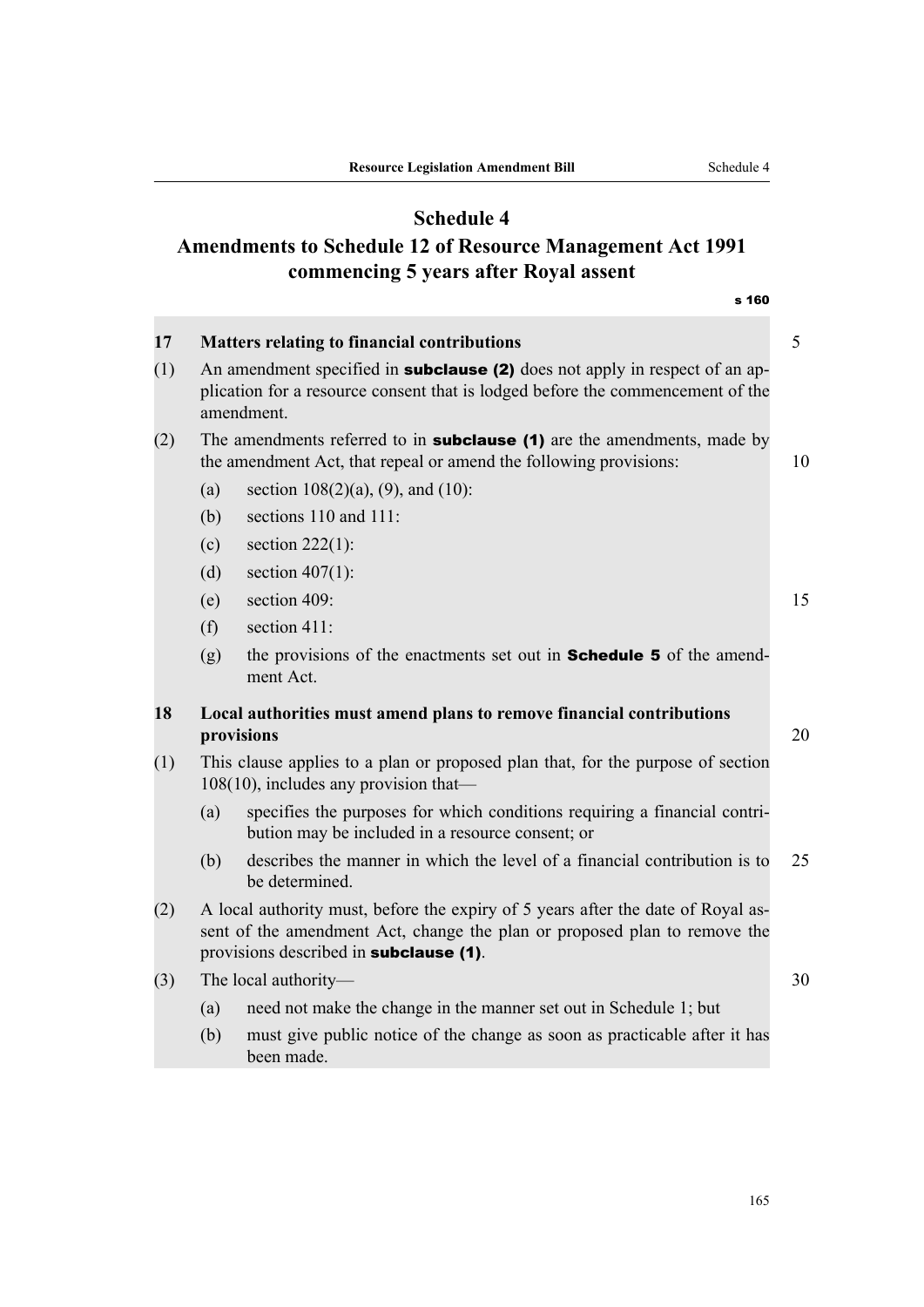### **Schedule 5**

# **Consequential amendments commencing 5 years after Royal assent** s 161

### **Part 1**

### Amendments to Acts 5

**Goods and Services Tax Act 1985 (1985 No 141)**

In section  $5(7B)(a)$  and  $(7C)(a)$ , after "condition of a resource consent under the Resource Management Act 1991", insert ", where the condition is imposed under section  $108(2)(a)$  of that Act (before the repeal of section  $108(2)(a)$  by **section 153 of the Resource Legislation Amendment Act 2015").**  $10$ 

### **Local Government Act 2002 (2002 No 84)**

In section 102(2)(d), delete "or financial contributions".

Repeal section 103(2)(h).

In the heading to section 106, delete "**or financial contributions**".

Repeal section  $106(1)$  and  $(4)$ . 15

Replace section 106(2) with:

- (2) A policy adopted under section 102(1) must, in relation to the purposes for which development contributions may be required,—
	- (a) summarise and explain the total cost of capital expenditure identified in the long-term plan, or identified under clause 1(2) of Schedule 13, that 20 the local authority expects to incur to meet the increased demand for community facilities resulting from growth; and
	- (b) state the proportion of that total cost of capital expenditure that will be funded by—
		- (i) development contributions: 25
		- (ii) other sources of funding; and
	- (c) explain, in terms of the matters required to be considered under section 101(3), why the local authority has determined to use those funding sources to meet the expected total cost of capital expenditure referred to in **paragraph (a)**; and  $30$
	- (d) identify separately each activity or group of activities for which a development contribution will be required and, in relation to each activity or group of activities, specify the total amount of funding to be sought by development contributions; and
	- (e) if development contributions will be required, comply with the require- 35 ments set out in sections 201 to 202A.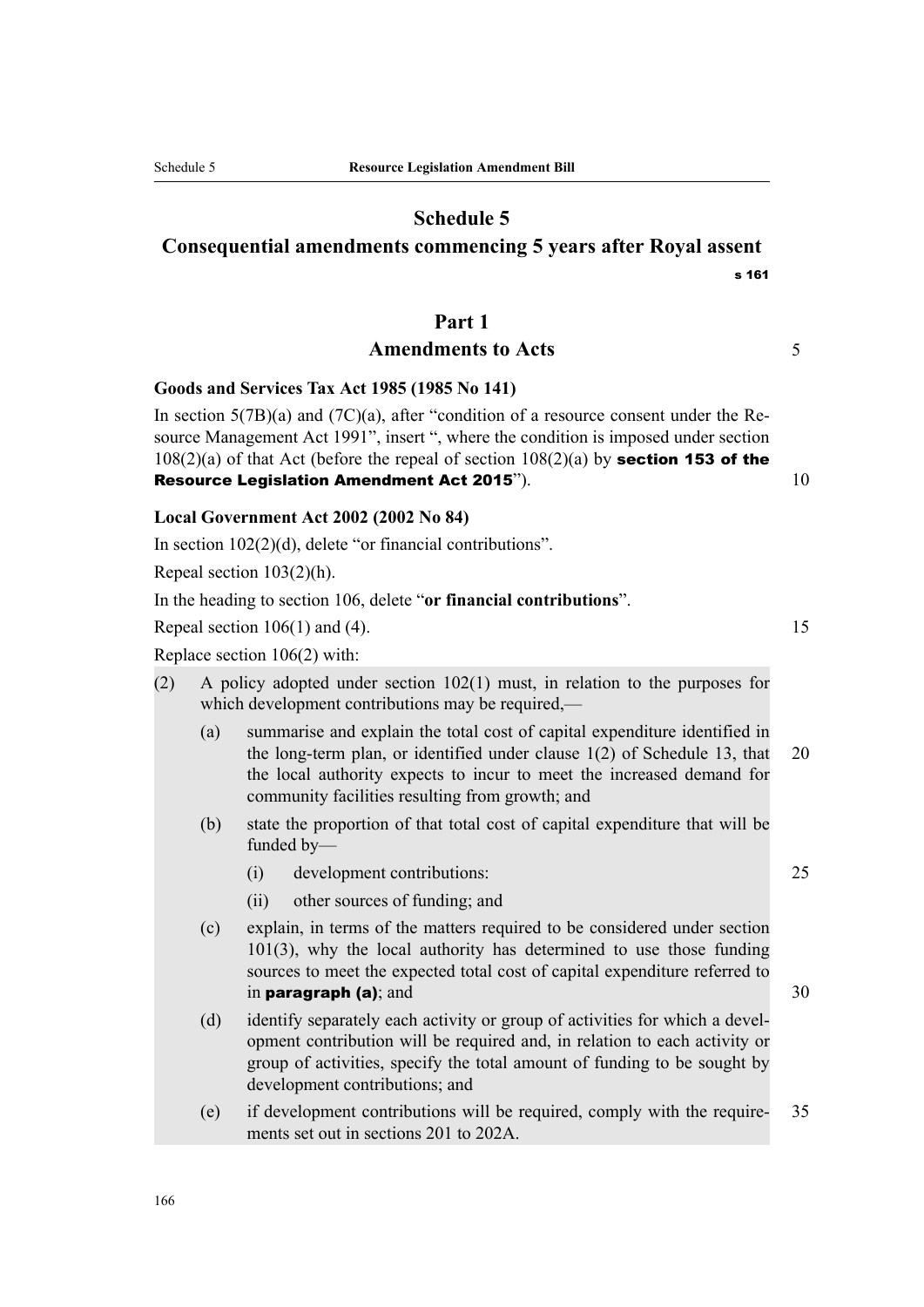#### **Local Government Act 2002 (2002 No 84)***—continued*

In section 200(1)(a), after "under section 108(2)(a) of the Resource Management Act 1991", insert "(before the repeal of section  $108(2)(a)$  by **section 153 of the Re**source Legislation Amendment Act 2015)".

#### **Local Government (Auckland Transitional Provisions) Act 2010 (2010 No 37)**

Repeal sections 58 to 60 and the cross-heading above section 58. 5

#### **Ngāti Awa Claims Settlement Act 2005 (2005 No 28)**

Repeal section 159(4).

#### **Ngāti Koroki Kahukura Claims Settlement Act 2014 (2014 No 74)**

Repeal section 59(5).

Repeal section  $68(7)$ . 10

Repeal section 85(2).

### **Ngāti Manawa Claims Settlement Act 2012 (2012 No 27)**

Repeal section 87(3).

#### **Ngāti Whare Claims Settlement Act 2012 (2012 No 28)**

Repeal section  $90(3)$ . 15 Repeal section 105(4).

### **Taxation (GST, Trans-Tasman Imputation and Miscellaneous Provisions) Act 2003 (2003 No 122)**

In section 144(2), after "condition of a resource consent under the Resource Management Act 1991", insert ", where the condition is imposed under section 108(2)(a) of 20 that Act (before the repeal of section  $108(2)(a)$  by **section 153 of the Resource** Legislation Amendment Act 2015)".

### **Part 2**

### **Amendment to legislative instrument**

**Local Government (Financial Reporting and Prudence) Regulations 2014 (LI** 25 **2014/76)**

In regulation 3, definition of **financial contribution**, after "under section 108(2)(a) of the Resource Management Act 1991", insert "(before the repeal of section 108(2)(a) by section 153 of the Resource Legislation Amendment Act 2015)".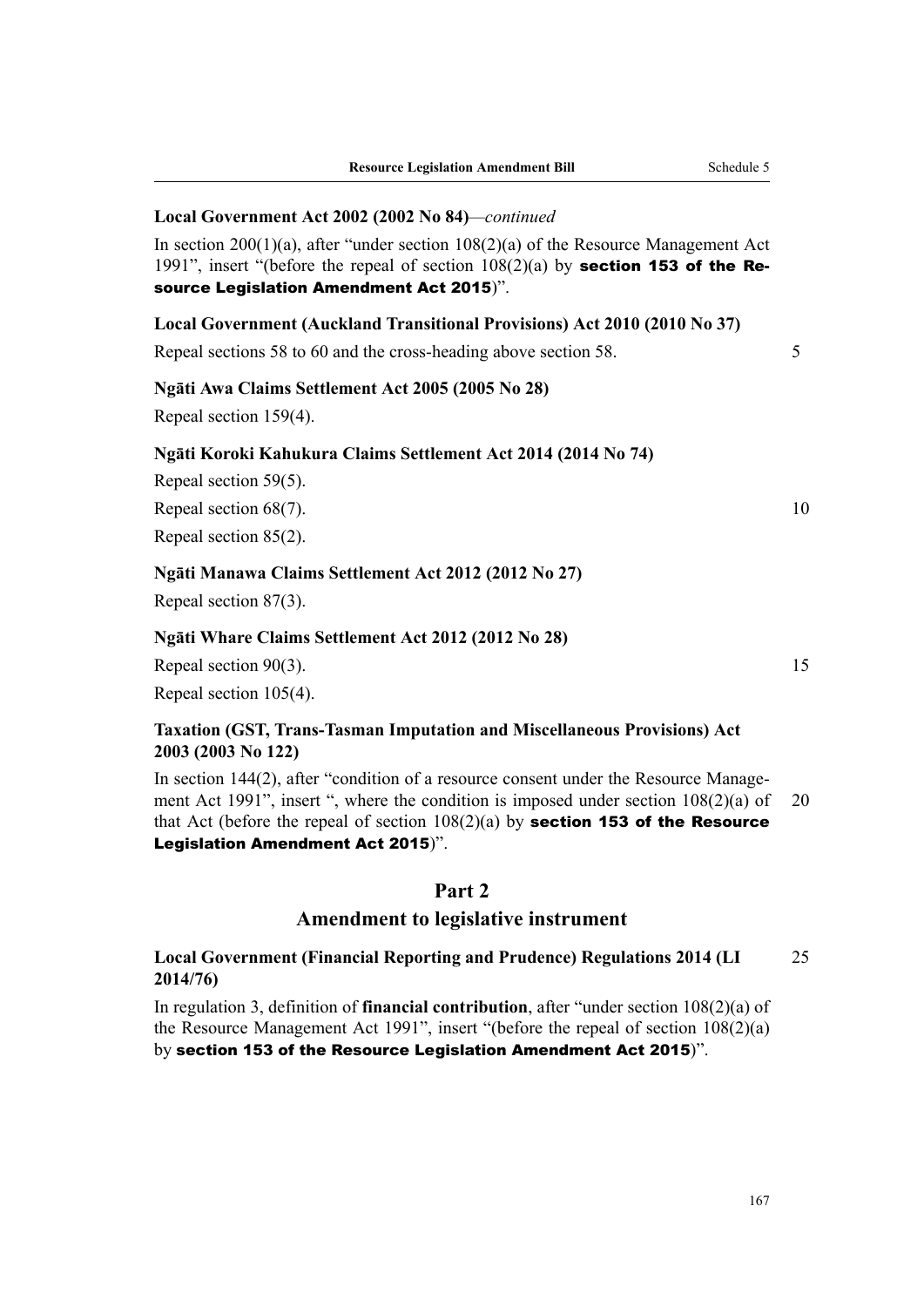# **Schedule 6 New Schedule 1AA of Public Works Act 1981 inserted**

|                         | s 175                                                                                                                                                                                                                                                                                                                                                                                                               |    |  |
|-------------------------|---------------------------------------------------------------------------------------------------------------------------------------------------------------------------------------------------------------------------------------------------------------------------------------------------------------------------------------------------------------------------------------------------------------------|----|--|
|                         | <b>Schedule 1AA</b><br><b>Transitional, savings, and related provisions</b><br>s 2A                                                                                                                                                                                                                                                                                                                                 | 5  |  |
|                         | Part 1                                                                                                                                                                                                                                                                                                                                                                                                              |    |  |
|                         | Provisions relating to Part 3 of the Resource Legislation<br><b>Amendment Act 2015</b>                                                                                                                                                                                                                                                                                                                              |    |  |
| $\mathbf{1}$            | Interpretation                                                                                                                                                                                                                                                                                                                                                                                                      | 10 |  |
|                         | In this schedule,-                                                                                                                                                                                                                                                                                                                                                                                                  |    |  |
|                         | amendment Act means Part 3 of the Resource Legislation Amendment<br><b>Act 2015</b>                                                                                                                                                                                                                                                                                                                                 |    |  |
|                         | <b>commencement date</b> means the date on which the amendment Act comes into<br>force.                                                                                                                                                                                                                                                                                                                             | 15 |  |
| $\overline{2}$          | New rule on evidence does not apply to hearings that have begun                                                                                                                                                                                                                                                                                                                                                     |    |  |
|                         | <b>Section 24(6A)</b> does not apply to any hearing of the Environment Court<br>under section 24 that begins on or before the commencement date.                                                                                                                                                                                                                                                                    |    |  |
| $\overline{\mathbf{3}}$ | Circumstances in which this Act applies as if unamended                                                                                                                                                                                                                                                                                                                                                             |    |  |
| (1)                     | If the Minister or a local authority, as applicable, and the owner of land have,<br>20<br>before the commencement date, executed an agreement for the sale and pur-<br>chase of the land under section 17, this Act continues to apply to the agree-<br>ment, and to any claim for compensation for or in respect of the land, as if the<br>amendments referred to in <b>subclause</b> (2) had not come into force. |    |  |
| (2)                     | If a Proclamation taking land has been issued in accordance with section 26 be-<br>fore the commencement date, this Act continues to apply to the Proclamation,<br>and to any claim for compensation for or in respect of the land, as if the<br>amendments referred to in <b>subclause</b> (1) had not come into force.                                                                                            |    |  |
| (3)                     | The amendments referred to in <b>subclause</b> (1) and (2) are the amendments,<br>made by the amendment Act, that repeal, amend, replace, or insert the follow-<br>ing provisions:                                                                                                                                                                                                                                  | 30 |  |
|                         | section $4C(2)$ :<br>(a)                                                                                                                                                                                                                                                                                                                                                                                            |    |  |
|                         | section 24:<br>(b)                                                                                                                                                                                                                                                                                                                                                                                                  |    |  |
|                         | section 59:<br>(c)                                                                                                                                                                                                                                                                                                                                                                                                  |    |  |
|                         | section 72:<br>(d)                                                                                                                                                                                                                                                                                                                                                                                                  | 35 |  |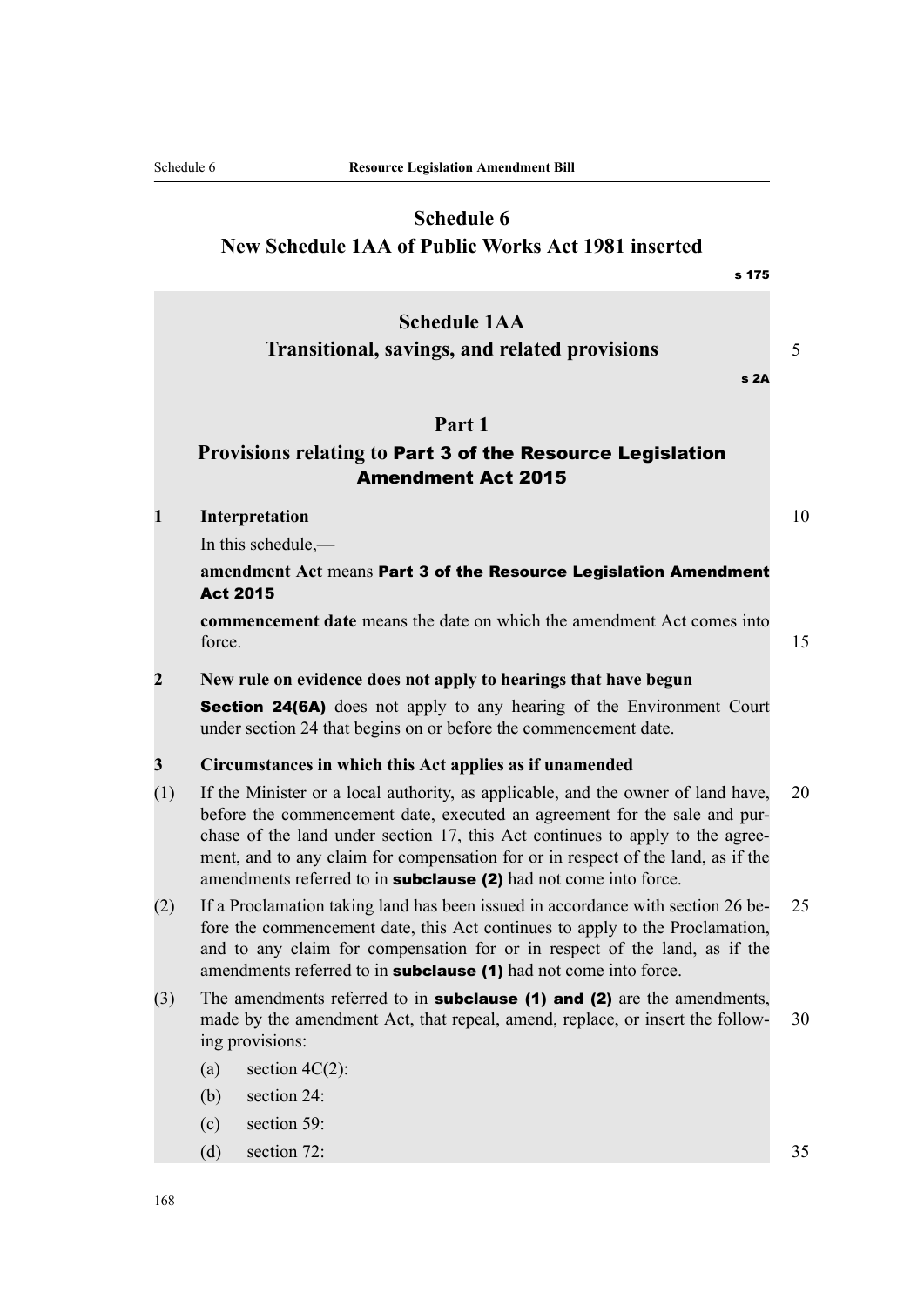### (e) sections 72A to 72E:

(f) section 75.

### **4 Negotiation start date includes dates before commencement of amendment Act**

To avoid doubt, the dates specified in **paragraphs (a) and (b)** of the defin- 5 ition of **negotiation start date** in section 72A(2) include dates that occur before the commencement date.

#### **5 Extended time to comply with** section 72A(1)(b) **in certain circumstances**

- (1) If the negotiation start date that applies to the owner of land under section 72A(1)(b)(i) is 4 months or more before the commencement date, section 10 72A must be read as if—
	- (a) it requires the agreement referred to in that section to be executed within 2 months after the commencement date; and
	- (b) the deadline referred to in that section ("within 6 months after the negotiation start date") does not apply. 15
- (2) However, no compensation must be paid to the owner of land under section 72A(1)(b) if—
	- (a) the negotiation start date that applies to the owner under section 72A(1)(b)(i) is 6 months or more before the commencement date; and
	- (b) the notifying authority serves notice in relation to the owner's land in ac- 20 cordance with section 18(1)(a) within 2 months after the commencement date.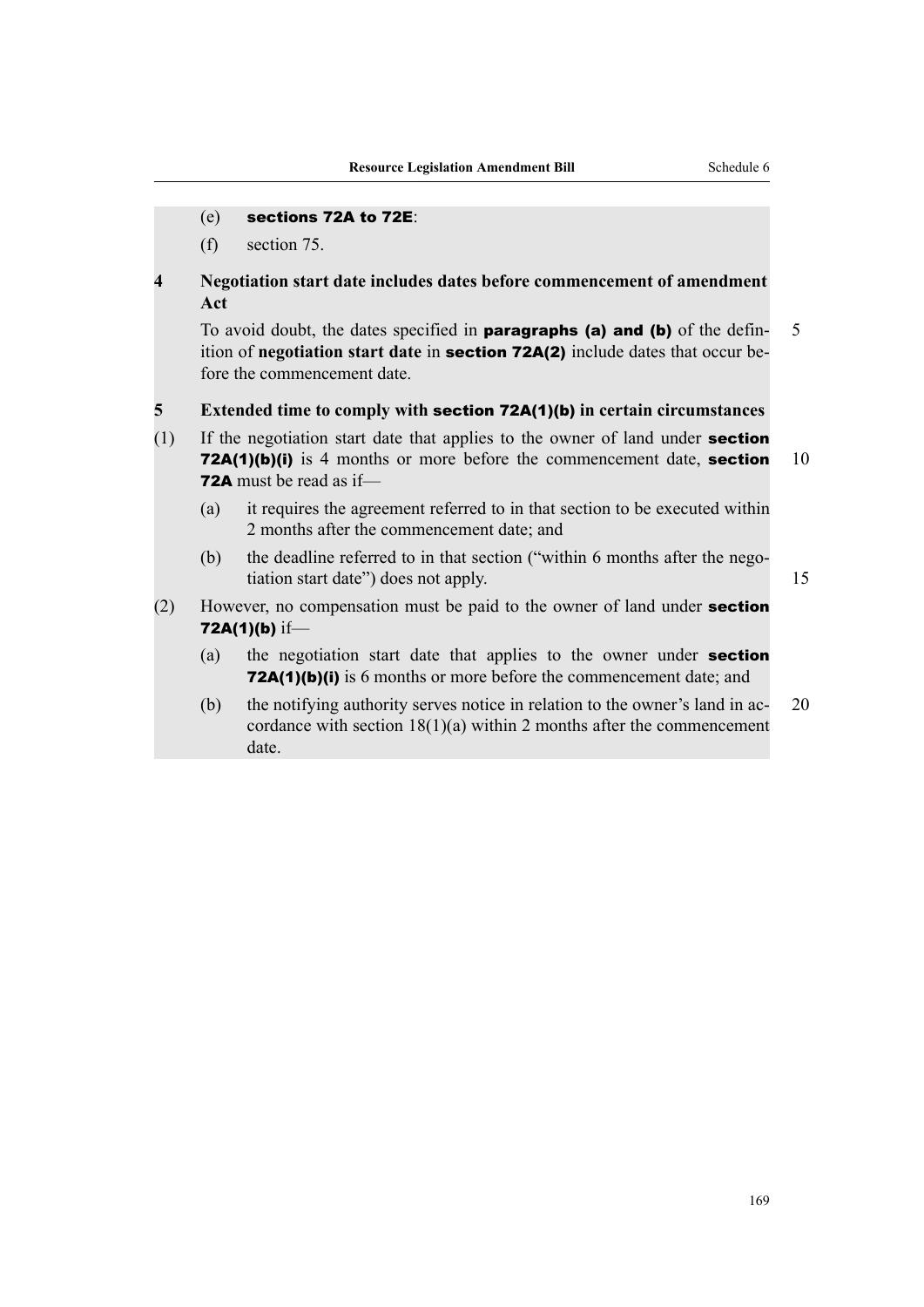# **Schedule 7**

**New Schedule 1AA of Conservation Act 1987 inserted**

|   | s <sub>182</sub>                                                                                                                                              |    |
|---|---------------------------------------------------------------------------------------------------------------------------------------------------------------|----|
|   | <b>Schedule 1AA</b><br><b>Transitional, savings, and related provisions</b>                                                                                   | 5  |
|   | s <sub>3A</sub>                                                                                                                                               |    |
|   | Part 1                                                                                                                                                        |    |
|   | Provisions relating to Part 4 of the Resource Legislation                                                                                                     |    |
|   | <b>Amendment Act 2015</b>                                                                                                                                     |    |
| 1 | Savings provisions relating to Part 4 of the Resource Legislation                                                                                             | 10 |
|   | <b>Amendment Act 2015</b>                                                                                                                                     |    |
|   | All applications for a concession under section 17R that were pending or in<br>progress immediately before the day on which <b>Part 4 of the Resource Le-</b> |    |
|   | gislation Amendment Act 2015 came into force must be continued and                                                                                            |    |
|   | completed as if this Act had not been amended by <b>Part 4 of the Resource</b>                                                                                | 15 |
|   | <b>Legislation Amendment Act 2015.</b>                                                                                                                        |    |
|   |                                                                                                                                                               |    |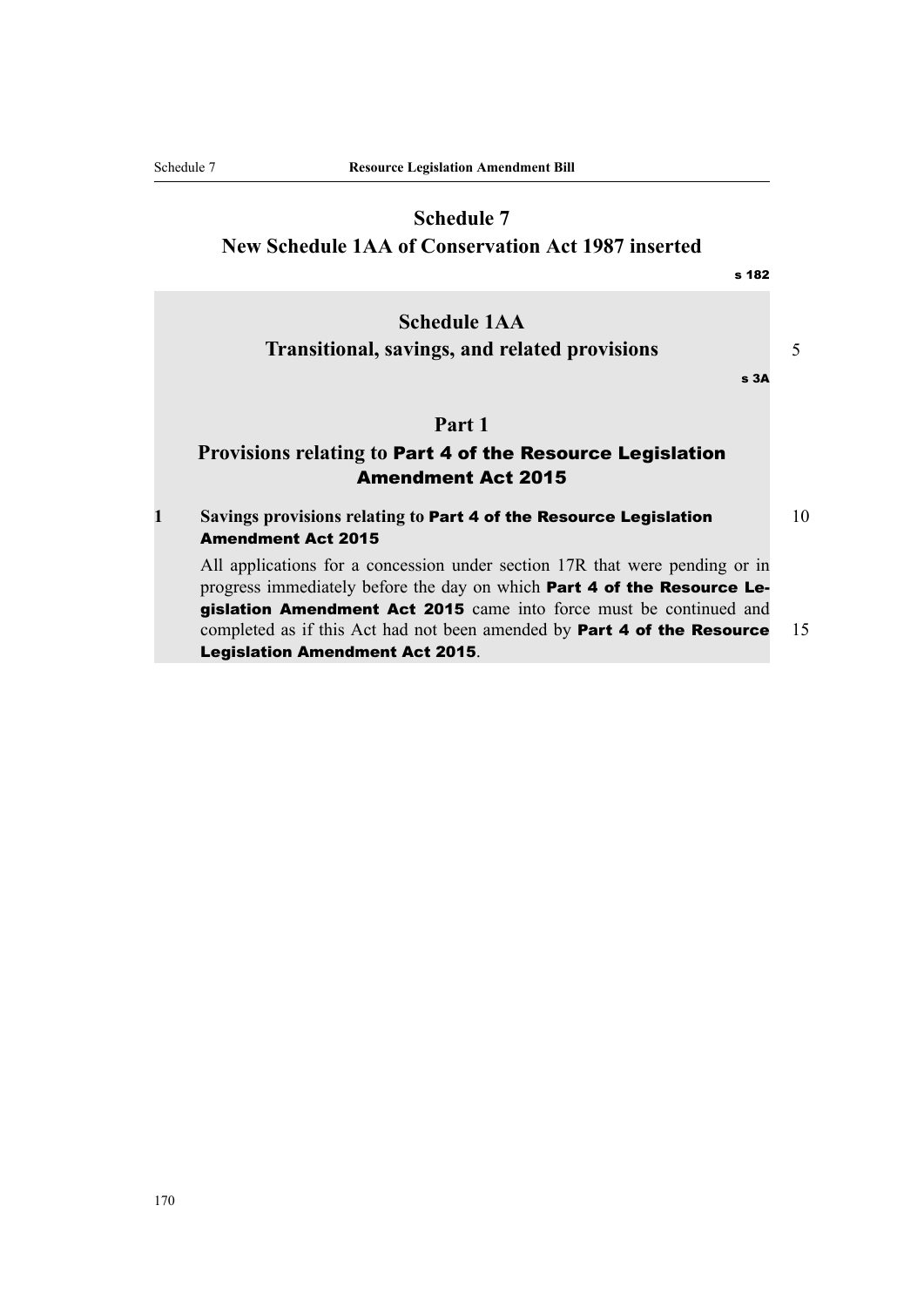## **Schedule 8**

# **New Schedules 2 and 3 of Exclusive Economic Zone and Continental Shelf (Environmental Effects) Act 2012 inserted**

s 235

# **Schedule 2** 5

# **EPA hearings for publicly notifiable activities (other than section 20 activities)**

s 52

### **1 Hearing date and notice**

- (1) If a hearing of an application for a marine consent is to be held, the Environ- 10 mental Protection Authority must fix the commencement date and the time and place of the hearing.
- (2) The date for the commencement of any hearing must not be later than 40 working days after the closing date for submissions on the application.
- (3) The EPA must give at least 20 working days' notice of the commencement 15 date, time, and place of a hearing to—
	- (a) the applicant; and
	- (b) every submitter on the application who stated that he or she wished to be heard and who has not subsequently advised that he or she does not wish to be heard.  $20$
- (4) The EPA may give directions as to evidence and the general conduct of the hearing.

### **2 Time limit for hearing**

A hearing must be completed not later than 40 working days after the first day of the hearing. 25

### **3 Hearings to be public and without unnecessary formality**

- (1) A hearing must be held in public unless the Environmental Protection Authority directs, under section  $158(3)(a)$ , that the whole or part of a hearing is to be held with the public excluded.
- (2) The EPA must establish a procedure for a hearing that is appropriate and fair in 30 the circumstances.
- (3) In determining an appropriate and fair procedure for a hearing, the EPA must—
	- (a) avoid unnecessary formality; and
	- (b) recognise tikanga Māori where appropriate, and receive evidence written or spoken in Māori, and the Māori Language Act 1987 applies accord- 35 ingly.

171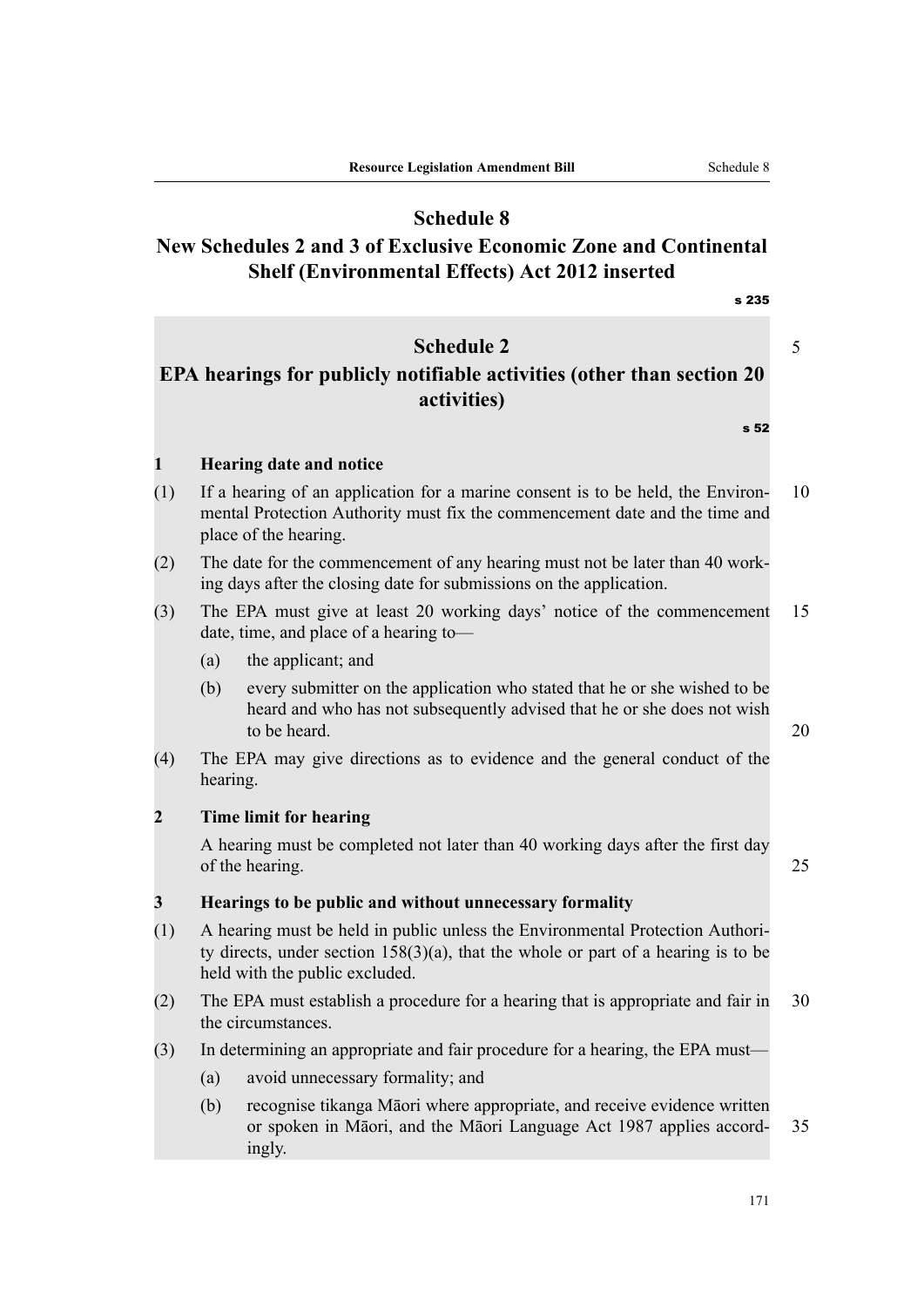(4) No person may question a party or witness unless the EPA gives permission to do so.

#### **4 Persons who may be heard at hearings**

- (1) At a hearing, the applicant and every submitter who stated that he or she wished to be heard at the hearing may speak (either personally or through a repre- 5 sentative) and call evidence.
- (2) However, the Environmental Protection Authority may, if it considers that excessive repetition is likely, limit the circumstances in which parties having the same interest in a matter may speak or call evidence in support.
- (3) The Environmental Protection Authority may proceed with a hearing even if 10 the applicant or a submitter who stated that he or she wished to be heard fails to appear at the hearing if the EPA considers it fair and reasonable to do so.

### **5 Provisions relating to hearings**

- (1) The following provisions of the Commissions of Inquiry Act 1908 apply to every hearing: 15
	- (a) section 4 (which gives powers to maintain order):
	- (b) section 4B (which relates to evidence):
	- (c) section 4D (which gives power to summon witnesses):
	- (d) section 5 (which relates to the service of a summons):
	- (e) section 6 (which relates to the protection of witnesses): 20
	- (f) section 7 (which relates to allowances for witnesses).
- (2) Every summons to a witness to appear at a hearing must be in the prescribed form and be signed on behalf of the Environmental Protection Authority or by the chairperson of the committee that is to conduct the hearing.
- (3) All allowances for a witness must be paid by the party on whose behalf the wit- 25 ness is called.
- (4) At a hearing, the following persons must give to the EPA any information and advice that is relevant and reasonably necessary to decide the application if the EPA asks for it:
	- (a) a person who reviewed the impact assessment or provided advice under 30 section 42 or 57:
	- (b) a person who is heard or represented at the hearing.

### **6 Control of hearings**

The Environmental Protection Authority may exercise a power under **clause 7** or 8 after considering whether the scale and significance of the hearing make 35 the exercise of the power appropriate.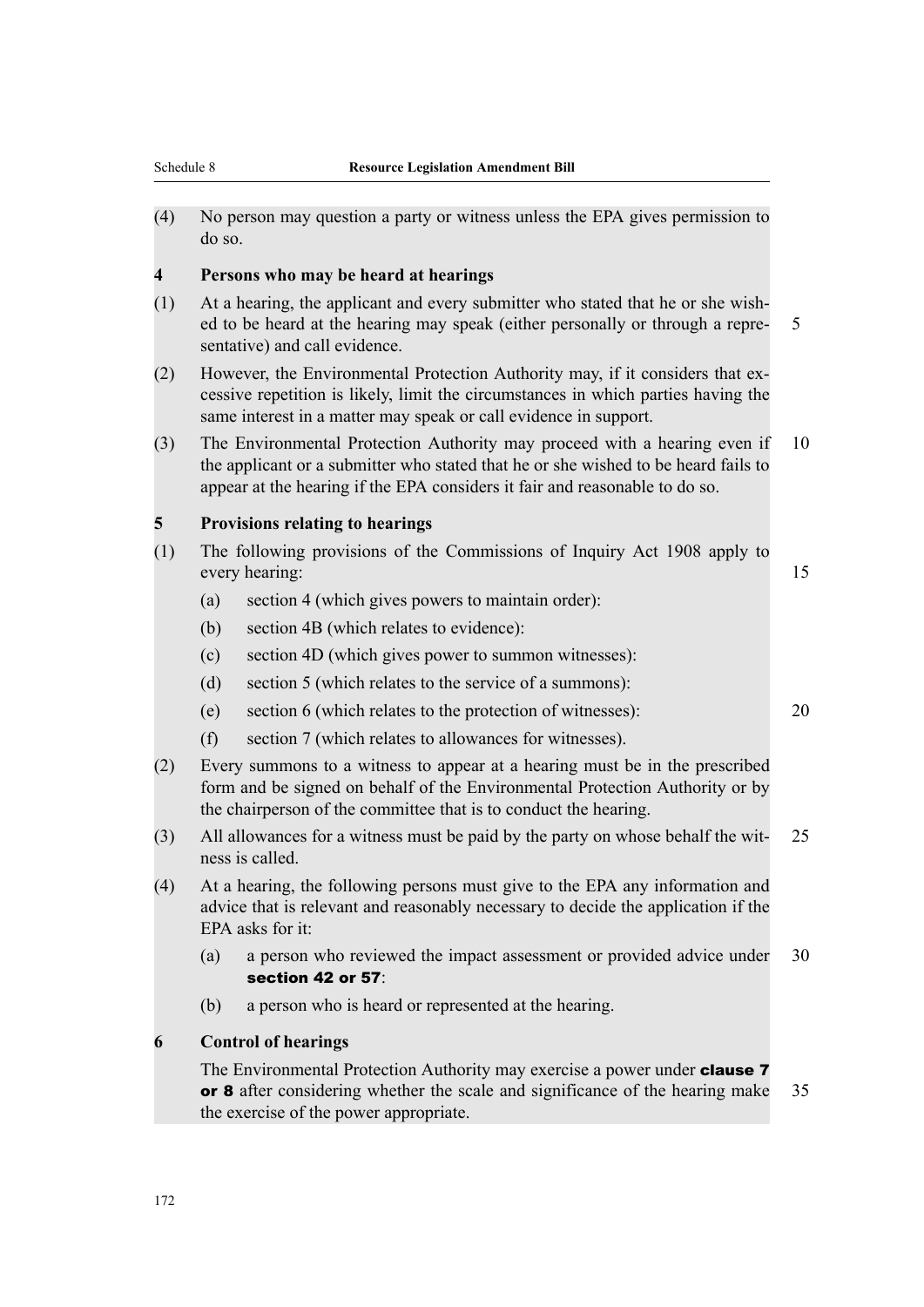| $\overline{7}$ | Directions to provide evidence within time limits                                                                                                                             |                                                                                                          |                                                                                                                                        |    |  |  |  |
|----------------|-------------------------------------------------------------------------------------------------------------------------------------------------------------------------------|----------------------------------------------------------------------------------------------------------|----------------------------------------------------------------------------------------------------------------------------------------|----|--|--|--|
| (1)            | The Environmental Protection Authority may direct the applicant to provide<br>briefs of evidence to the EPA before the hearing.                                               |                                                                                                          |                                                                                                                                        |    |  |  |  |
| (2)            |                                                                                                                                                                               | The applicant must provide its briefs of evidence at least 15 working days be-<br>fore the hearing.<br>5 |                                                                                                                                        |    |  |  |  |
| (3)            |                                                                                                                                                                               |                                                                                                          | The EPA may direct a submitter who intends to call expert evidence to provide<br>briefs of the evidence to the EPA before the hearing. |    |  |  |  |
| (4)            | The submitter must provide the briefs of evidence at least 10 working days be-<br>fore the hearing.                                                                           |                                                                                                          |                                                                                                                                        |    |  |  |  |
| (5)            | The EPA must, as soon as practicable after the EPA receives the briefs of evi-<br>dence, give-                                                                                |                                                                                                          |                                                                                                                                        |    |  |  |  |
|                | a copy of the applicant's brief of evidence to every submitter; and<br>(a)                                                                                                    |                                                                                                          |                                                                                                                                        |    |  |  |  |
|                | (b)<br>a copy of a submitter's briefs of evidence to the applicant.                                                                                                           |                                                                                                          |                                                                                                                                        |    |  |  |  |
| 8              | Directions before or at hearings                                                                                                                                              |                                                                                                          |                                                                                                                                        |    |  |  |  |
| (1)            | Before or at the hearing, the Environmental Protection Authority may do 1 or<br>more of the following:                                                                        |                                                                                                          |                                                                                                                                        |    |  |  |  |
|                | (a)                                                                                                                                                                           |                                                                                                          | direct that a conference of a group of experts be held:                                                                                |    |  |  |  |
|                | (b)                                                                                                                                                                           |                                                                                                          | direct that a conference be held with—                                                                                                 |    |  |  |  |
|                |                                                                                                                                                                               | (i)                                                                                                      | any of the submitters who wish to be heard at a hearing; or                                                                            |    |  |  |  |
|                |                                                                                                                                                                               | (ii)                                                                                                     | the applicant; or                                                                                                                      | 20 |  |  |  |
|                |                                                                                                                                                                               | (iii)                                                                                                    | in the case of a cross-boundary application, any relevant resource<br>consent authority; or                                            |    |  |  |  |
|                |                                                                                                                                                                               | (iv)                                                                                                     | any combination of such persons:                                                                                                       |    |  |  |  |
|                | specify the order of business at the hearing, including the order in which<br>(c)<br>evidence and submissions are presented:                                                  |                                                                                                          |                                                                                                                                        |    |  |  |  |
|                | (d)                                                                                                                                                                           |                                                                                                          | direct that evidence and submissions be-                                                                                               |    |  |  |  |
|                |                                                                                                                                                                               | (i)                                                                                                      | recorded; or                                                                                                                           |    |  |  |  |
|                |                                                                                                                                                                               | (ii)                                                                                                     | taken as read; or                                                                                                                      |    |  |  |  |
|                |                                                                                                                                                                               | (iii)                                                                                                    | limited to matters in dispute:                                                                                                         |    |  |  |  |
|                | direct the applicant, when presenting evidence or a submission, to pres-<br>(e)<br>ent it within a time limit:                                                                |                                                                                                          |                                                                                                                                        |    |  |  |  |
|                | direct a submitter, when presenting evidence or a submission, to present<br>(f)<br>it within a time limit.                                                                    |                                                                                                          |                                                                                                                                        |    |  |  |  |
| (2)            | At the hearing, the EPA may, under <b>section 57(1)</b> , seek advice on an applica-<br>tion or the activity to which the application relates, if the applicant agrees.<br>35 |                                                                                                          |                                                                                                                                        |    |  |  |  |
| (3)            | The EPA must provide copies of the advice to the applicant and submitters.                                                                                                    |                                                                                                          |                                                                                                                                        |    |  |  |  |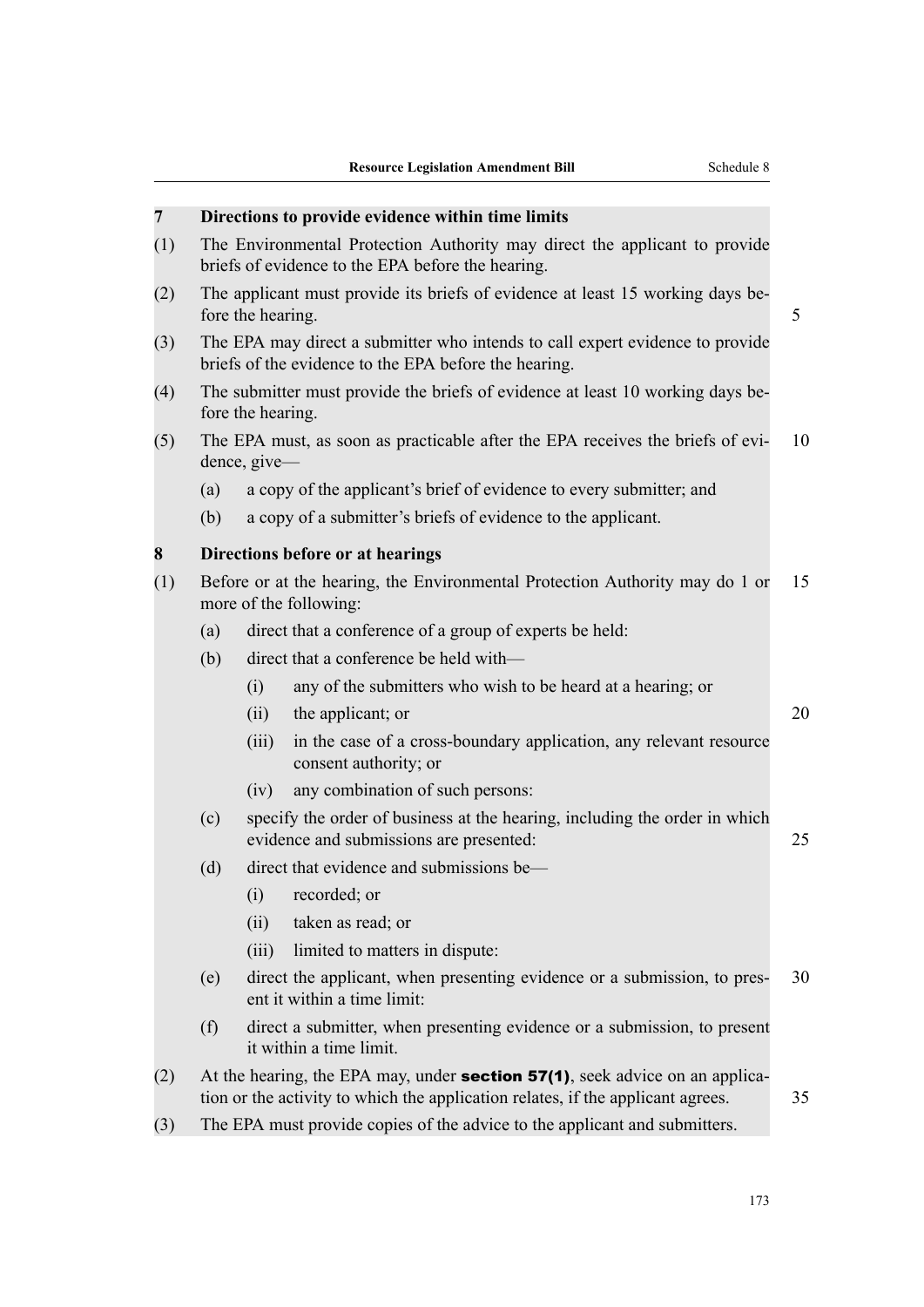- (4) At the hearing, the EPA may direct a person presenting a submission not to present—
	- (a) the whole submission, if none of it is relevant or in dispute; or
	- (b) any part of the submission that is not relevant or not in dispute.
- (5) Before or at the hearing, the EPA may direct that a submission or a part of a 5 submission be struck out if the EPA considers that—
	- (a) the submission, or the part, is frivolous or vexatious; or
	- (b) the submission, or the part, discloses no reasonable or relevant case; or
	- (c) it would be an abuse of the hearing process to allow the whole submission, or the part, to be taken further. 10
- (6) If the EPA gives a direction under **subclause (5)**, it must record the reasons for the direction and give a copy of the reasons to the submitter whose submission is affected by the direction.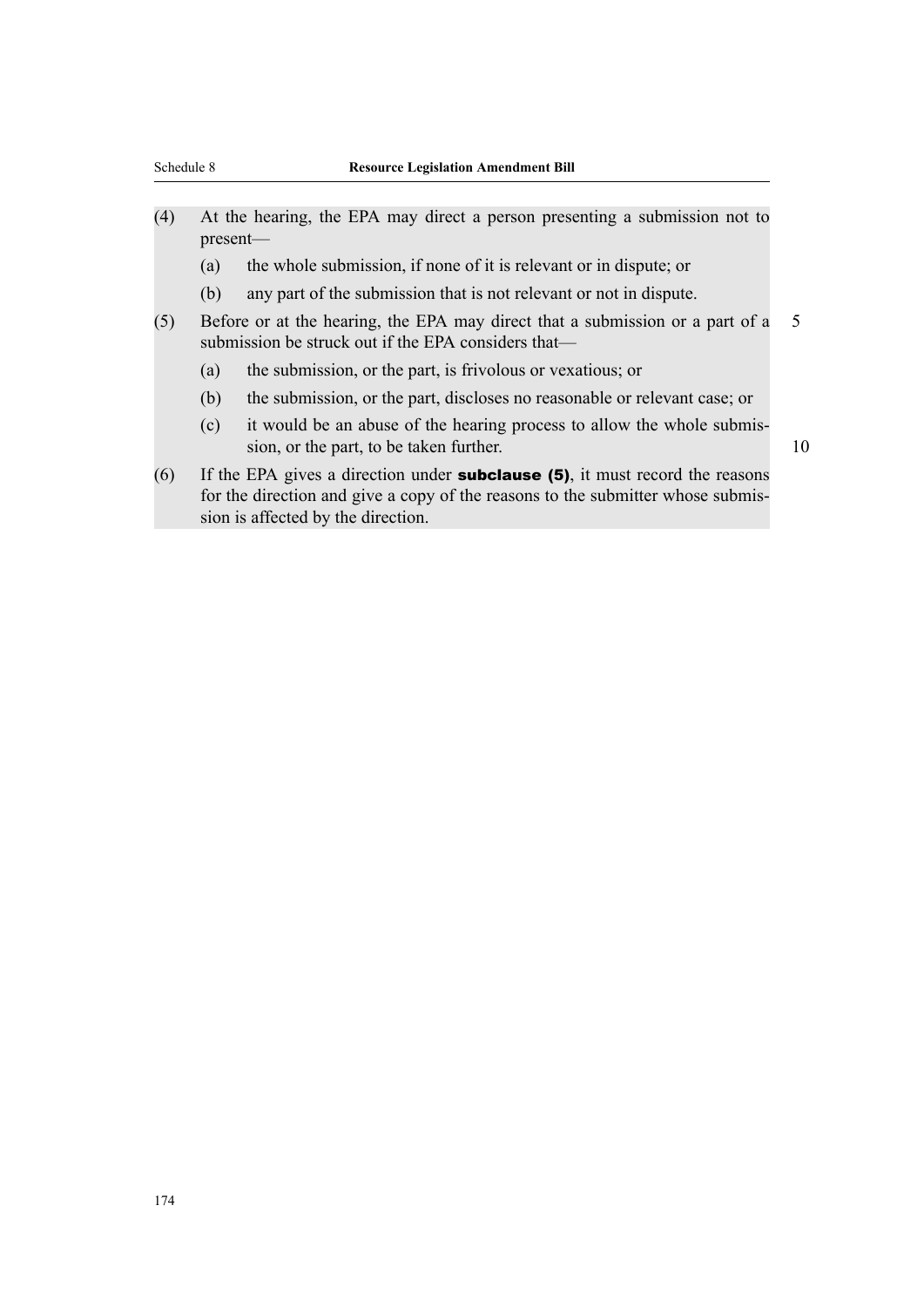|              |                                                                                                                                                                                                   |               | <b>Schedule 3</b><br>Boards of inquiry for publicly notifiable section 20 activities                                                                            |    |  |  |  |
|--------------|---------------------------------------------------------------------------------------------------------------------------------------------------------------------------------------------------|---------------|-----------------------------------------------------------------------------------------------------------------------------------------------------------------|----|--|--|--|
|              |                                                                                                                                                                                                   |               | s 53(8)                                                                                                                                                         |    |  |  |  |
|              |                                                                                                                                                                                                   |               | General                                                                                                                                                         |    |  |  |  |
| $\mathbf{1}$ |                                                                                                                                                                                                   |               | EPA must provide board with necessary information                                                                                                               | 5  |  |  |  |
| (1)          |                                                                                                                                                                                                   | are received: | The EPA must provide the board of inquiry with each of the following things<br>as soon as is reasonably practicable after the board is appointed and the things |    |  |  |  |
|              | (a)                                                                                                                                                                                               |               | the application:                                                                                                                                                |    |  |  |  |
|              | (b)                                                                                                                                                                                               |               | all the information received by the EPA that relates to the application:                                                                                        | 10 |  |  |  |
|              | (c)                                                                                                                                                                                               |               | the submissions received by the EPA on the application.                                                                                                         |    |  |  |  |
| (2)          |                                                                                                                                                                                                   |               | The EPA must also-                                                                                                                                              |    |  |  |  |
|              | (a)                                                                                                                                                                                               |               | prepare or commission a report on the key issues relating to the applica-<br>tion and the activity, including—                                                  |    |  |  |  |
|              |                                                                                                                                                                                                   | (i)           | any relevant provisions in regulations; and                                                                                                                     | 15 |  |  |  |
|              |                                                                                                                                                                                                   | (ii)          | a statement on whether the application covers all aspects of the<br>activity for which a marine consent is required:                                            |    |  |  |  |
|              | (b)                                                                                                                                                                                               |               | provide a copy of the report to-                                                                                                                                |    |  |  |  |
|              |                                                                                                                                                                                                   | (i)           | the board of inquiry; and                                                                                                                                       |    |  |  |  |
|              |                                                                                                                                                                                                   | (ii)          | the applicant; and                                                                                                                                              | 20 |  |  |  |
|              |                                                                                                                                                                                                   | (iii)         | every submitter.                                                                                                                                                |    |  |  |  |
|              |                                                                                                                                                                                                   |               | Compare: 1991 No 69 s 149G(2)                                                                                                                                   |    |  |  |  |
| $\mathbf{2}$ |                                                                                                                                                                                                   |               | <b>EPA must provide support to board</b>                                                                                                                        |    |  |  |  |
| (1)          | The EPA must provide all reasonable administrative and secretarial services<br>that are necessary to enable a board of inquiry to discharge its functions and<br>responsibilities under this Act. |               |                                                                                                                                                                 | 25 |  |  |  |
| (2)          |                                                                                                                                                                                                   | The EPA may—  |                                                                                                                                                                 |    |  |  |  |
|              | (a)                                                                                                                                                                                               |               | make decisions regarding administrative and support matters that are in-<br>cidental or ancillary to the conduct of an inquiry under this schedule; or          |    |  |  |  |
|              | (b)                                                                                                                                                                                               |               | allow the board of inquiry to make those decisions.                                                                                                             | 30 |  |  |  |
| (3)          | $(b)$ .                                                                                                                                                                                           |               | The EPA must have regard to the purposes of minimising costs and avoiding<br>unnecessary delay when performing its functions under subclause (2)(a) or          |    |  |  |  |
| 3            |                                                                                                                                                                                                   |               | <b>EPA may provide board with advice</b>                                                                                                                        |    |  |  |  |
|              |                                                                                                                                                                                                   |               | The EPA may provide a board of inquiry with—                                                                                                                    | 35 |  |  |  |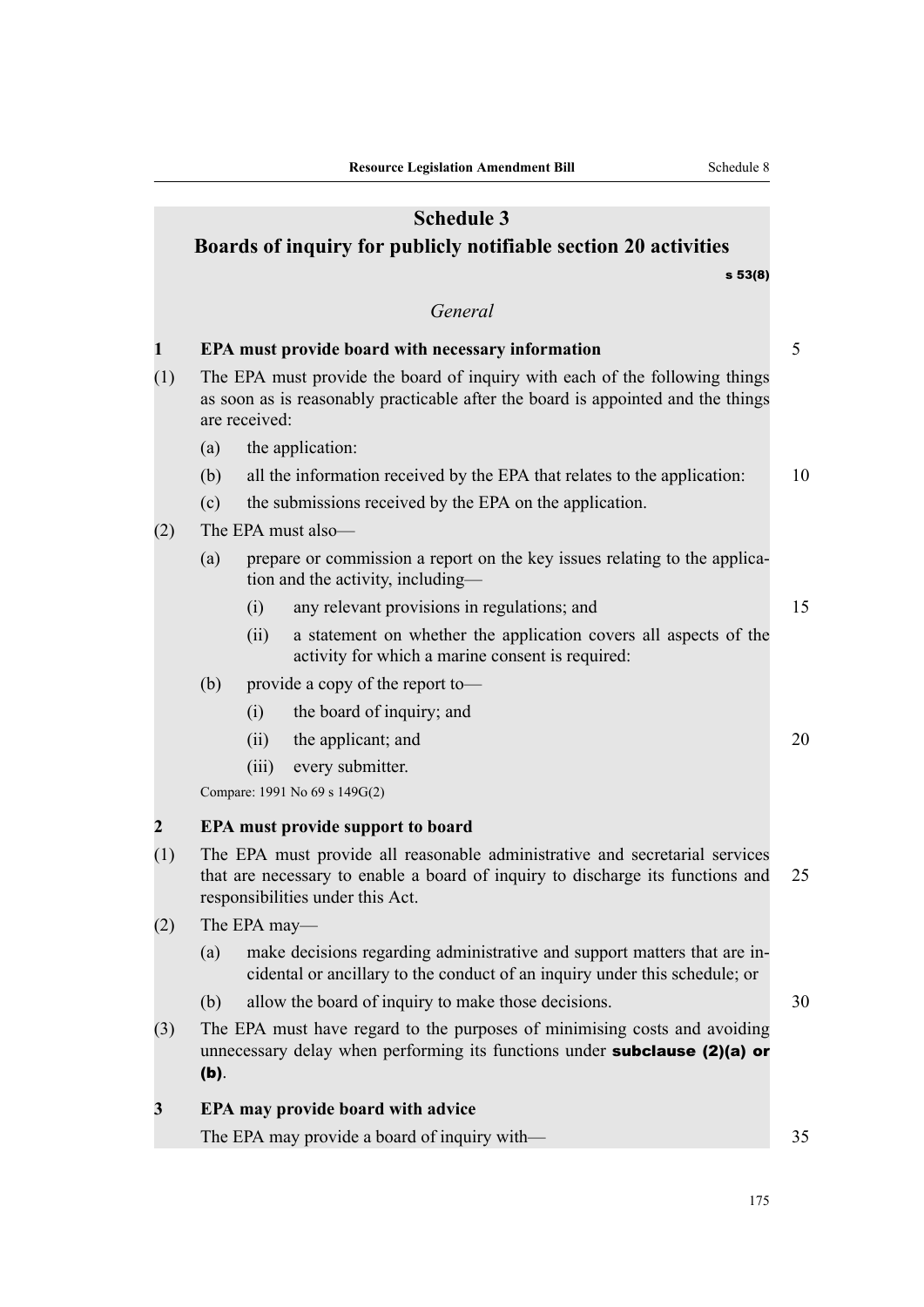|     | (a)                                                                                                 |                                                                                                                                                        | technical advice:                                                                                                                                                      |    |  |  |
|-----|-----------------------------------------------------------------------------------------------------|--------------------------------------------------------------------------------------------------------------------------------------------------------|------------------------------------------------------------------------------------------------------------------------------------------------------------------------|----|--|--|
|     | (b)                                                                                                 |                                                                                                                                                        | an estimate of the amount of funding required to process an application.                                                                                               |    |  |  |
| 4   |                                                                                                     |                                                                                                                                                        |                                                                                                                                                                        |    |  |  |
|     | How board must carry out duties<br>A board of inquiry must—                                         |                                                                                                                                                        |                                                                                                                                                                        |    |  |  |
|     | (a)                                                                                                 |                                                                                                                                                        | carry out its duties in a timely and cost-effective manner:                                                                                                            | 5  |  |  |
|     | (b)                                                                                                 |                                                                                                                                                        | conduct its inquiry in accordance with any terms of reference set by the<br>Minister under section 53(2):                                                              |    |  |  |
|     | (c)                                                                                                 |                                                                                                                                                        | have regard to the most recent estimate provided to the board of inquiry<br>by the EPA under <b>clause 3(b)</b> .                                                      |    |  |  |
|     |                                                                                                     |                                                                                                                                                        | <b>Hearings</b>                                                                                                                                                        | 10 |  |  |
| 5   |                                                                                                     | <b>Hearings</b>                                                                                                                                        |                                                                                                                                                                        |    |  |  |
| (1) |                                                                                                     | The board of inquiry must conduct a hearing on an application if the applicant<br>or a submitter requests a hearing.                                   |                                                                                                                                                                        |    |  |  |
| (2) |                                                                                                     | The board of inquiry may conduct a hearing, even if no applicant or submitter<br>requests one, if the board considers it necessary or desirable.<br>15 |                                                                                                                                                                        |    |  |  |
| (3) | The board of inquiry—                                                                               |                                                                                                                                                        |                                                                                                                                                                        |    |  |  |
|     | (a)                                                                                                 |                                                                                                                                                        | must keep a full record of any hearings or proceedings:                                                                                                                |    |  |  |
|     | (b)                                                                                                 |                                                                                                                                                        | may direct that a conference of a group of experts be held:                                                                                                            |    |  |  |
|     | (c)                                                                                                 |                                                                                                                                                        | may direct that a conference be held with—                                                                                                                             |    |  |  |
|     |                                                                                                     | (i)                                                                                                                                                    | any of the submitters who wish to be heard at a hearing; or                                                                                                            | 20 |  |  |
|     |                                                                                                     | (ii)                                                                                                                                                   | the applicant; or                                                                                                                                                      |    |  |  |
|     |                                                                                                     | (iii)                                                                                                                                                  | in the case of a cross-boundary application, any relevant resource<br>consent authority; or                                                                            |    |  |  |
|     |                                                                                                     | (iv)                                                                                                                                                   | any combination of the persons described in paragraphs (i) to<br>(iii).                                                                                                | 25 |  |  |
| 6   |                                                                                                     |                                                                                                                                                        | <b>Hearing date and notice</b>                                                                                                                                         |    |  |  |
| (1) | If a hearing is to be held, the board of inquiry must—                                              |                                                                                                                                                        |                                                                                                                                                                        |    |  |  |
|     | (a)                                                                                                 | fix the commencement date, time, and place of the hearing; and                                                                                         |                                                                                                                                                                        |    |  |  |
|     | (b)<br>give 20 working days' notice of the commencement date, time, and<br>place of the hearing to- |                                                                                                                                                        |                                                                                                                                                                        |    |  |  |
|     |                                                                                                     | (i)                                                                                                                                                    | the applicant; and                                                                                                                                                     |    |  |  |
|     |                                                                                                     | (ii)                                                                                                                                                   | every submitter on the application who stated that he or she wish-<br>ed to be heard and who has not subsequently advised that he or<br>she does not wish to be heard. |    |  |  |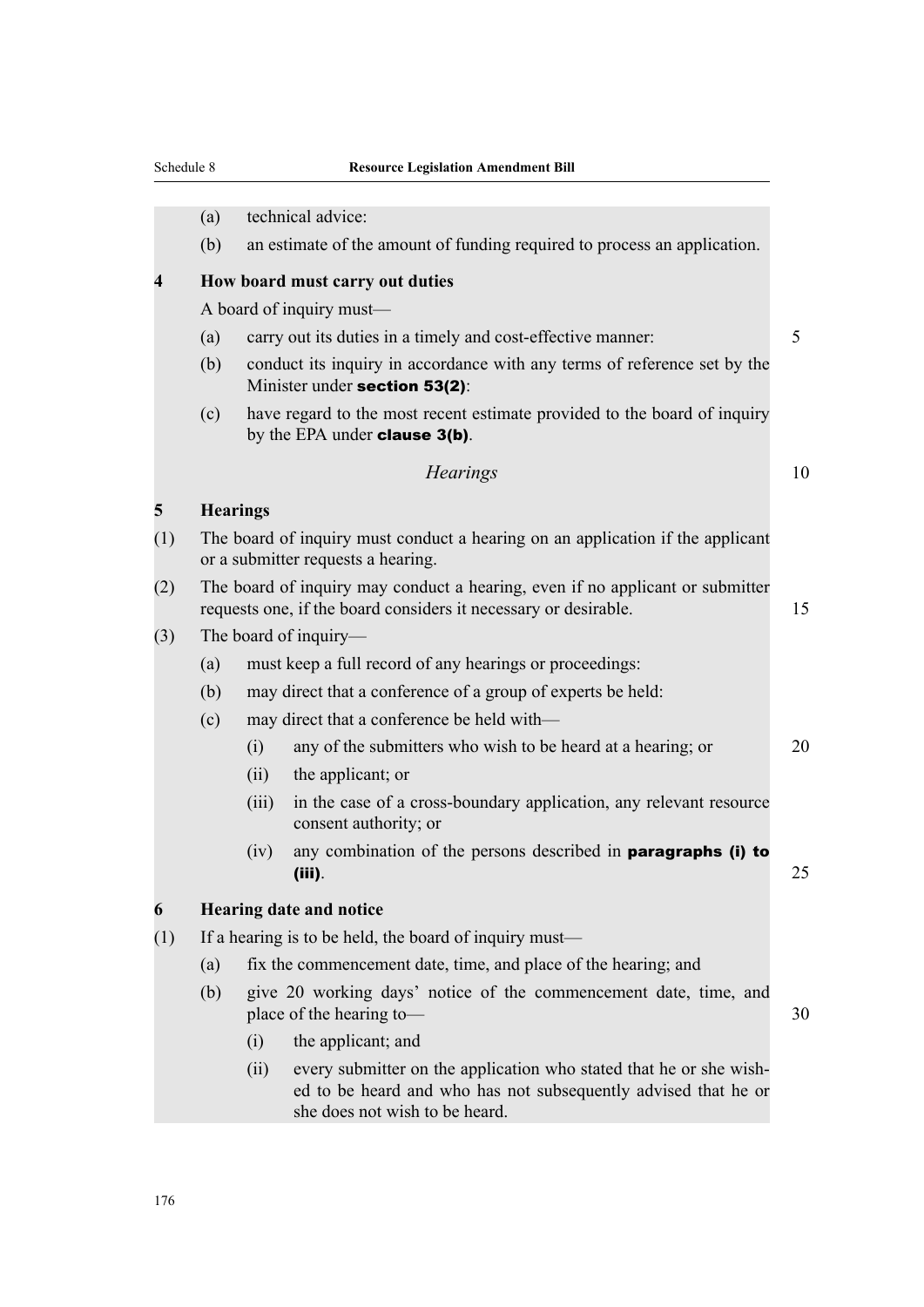(2) The board of inquiry may give directions as to evidence and the general conduct of the hearing.

### **7 Hearings to be public and without unnecessary formality**

- (1) A hearing must be held in public unless the Environmental Protection Authority, under section  $158(3)(a)$ , directs that the whole or part of a hearing is to be 5 held with the public excluded.
- (2) The board of inquiry must establish a procedure for a hearing that is appropriate and fair in the circumstances.
- (3) In determining an appropriate and fair procedure for a hearing, the board of inquiry must— $\qquad \qquad$  10

- (a) avoid unnecessary formality; and
- (b) where appropriate, recognise tikanga Māori; and
- (c) receive evidence written or spoken in te reo Māori (and the Māori Language Act 1987 applies accordingly to the evidence so received).
- (4) No person may question a party or witness unless the board of inquiry gives 15 permission to do so.

#### **8 Persons who may be heard at hearings**

- (1) At a hearing, the applicant and every submitter who stated that he or she wished to be heard at the hearing may speak (either personally or through a representative) and call evidence. 20
- (2) However, the board of inquiry may, if it considers that excessive repetition is likely, limit the circumstances in which parties having the same interest in a matter may speak or call evidence in support.
- (3) The board of inquiry may proceed with a hearing even if the applicant or a submitter who stated that he or she wished to be heard fails to appear at the hear- 25 ing if the board of inquiry considers it fair and reasonable to do so.

#### **9 Provisions relating to hearings**

- (1) The following provisions of the Commissions of Inquiry Act 1908 apply to every hearing:
	- (a) section 4 (which gives powers to maintain order): 30
		- (b) section 4B (which relates to evidence):
		- (c) section 4D (which gives power to summon witnesses):
		- (d) section 5 (which relates to the service of a summons):
		- (e) section 6 (which relates to the protection of witnesses):
		- (f) section 7 (which relates to allowances for witnesses). 35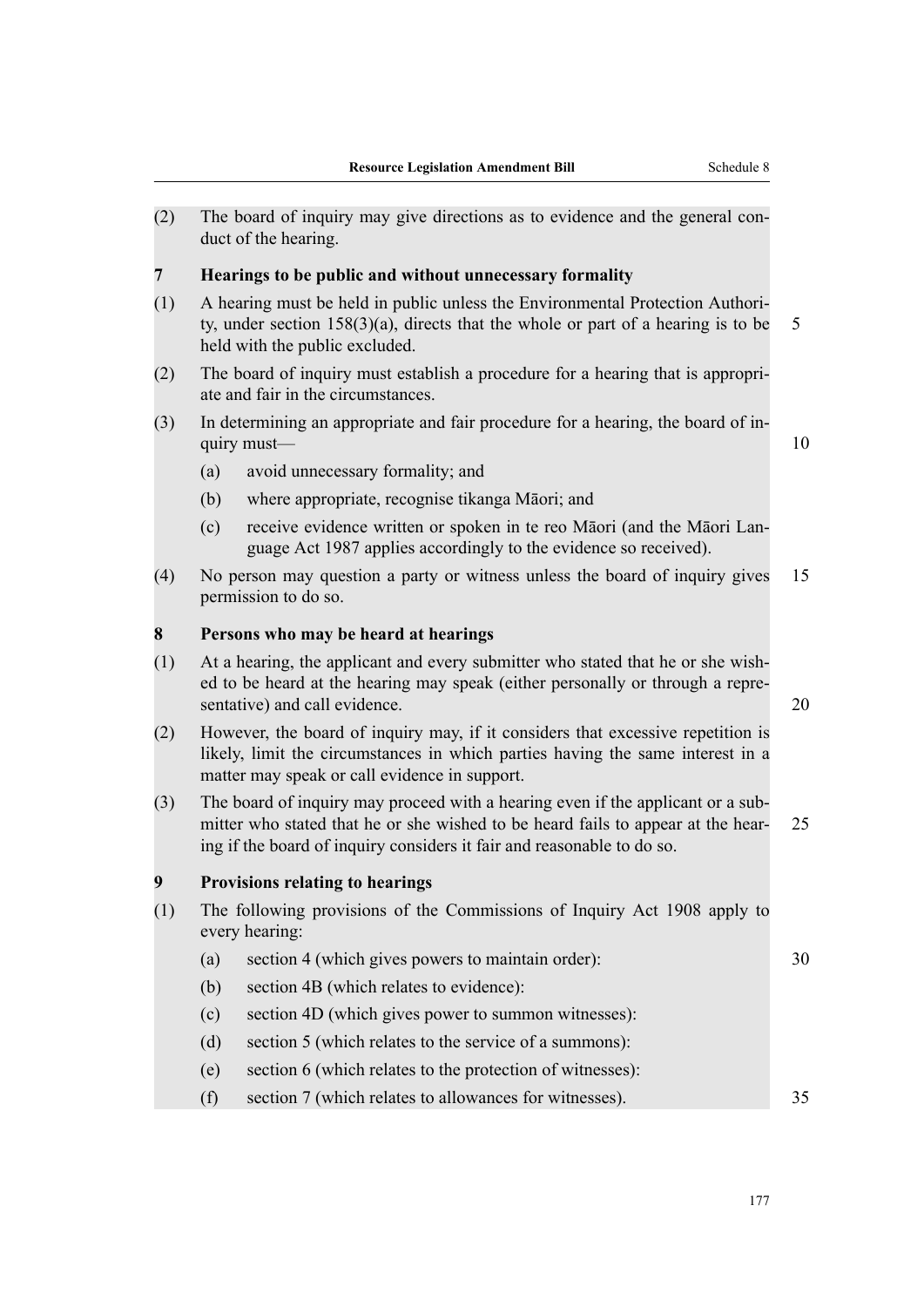- (2) Every summons to a witness to appear at a hearing must be in the prescribed form and be signed on behalf of the board of inquiry or by the chairperson of the committee that is to conduct the hearing.
- (3) All allowances for a witness must be paid by the party on whose behalf the witness is called. 5 and 5 and 5 and 5 and 5 and 5 and 5 and 5 and 5 and 5 and 5 and 5 and 5 and 5 and 5 and 5 and 5 and 5 and 5 and 5 and 5 and 5 and 5 and 5 and 5 and 5 and 5 and 5 and 5 and 5 and 5 and 5 and 5 and 5 and 5
- (4) At a hearing, the following persons must give to the board of inquiry any information and advice that is relevant and reasonably necessary to decide the application if the board of inquiry asks for it:
	- (a) a person who reviewed the impact assessment or provided advice under section 42 or 57:  $\sim$  100  $\sim$  100  $\sim$  100  $\sim$  100  $\sim$  100  $\sim$  100  $\sim$  100  $\sim$  100  $\sim$  100  $\sim$  100  $\sim$  100  $\sim$  100  $\sim$  100  $\sim$  100  $\sim$  100  $\sim$  100  $\sim$  100  $\sim$  100  $\sim$  100  $\sim$  100  $\sim$  100  $\sim$  100  $\sim$

(b) a person who is heard or represented at the hearing.

#### **10 Control of hearings**

A board of inquiry may exercise a power under **clause 11 or 12** after considering whether the scale and significance of the hearing make the exercise of the power appropriate. 15

#### **11 Directions to provide evidence within time limits**

- (1) A board of inquiry may direct the applicant to provide briefs of evidence to the board before the hearing.
- (2) The applicant must provide its briefs of evidence at least 15 working days before the hearing. 20
- (3) The board of inquiry may direct a submitter who intends to call expert evidence to provide briefs of the evidence to the board before the hearing.
- (4) The submitter must provide the briefs of evidence at least 10 working days before the hearing.
- (5) The board of inquiry must, as soon as practicable after the board receives the 25 briefs of evidence, give—
	- (a) a copy of the applicant's brief of evidence to every submitter; and
	- (b) a copy of a submitter's briefs of evidence to the applicant.

#### **12 Directions before or at hearings**

- (1) Before or at the hearing, the board of inquiry may do 1 or more of the follow- 30 ing:
	- (a) specify the order of business at the hearing, including the order in which evidence and submissions are presented:
	- (b) direct that evidence and submissions be—
		- (i) recorded; or 35
		- (ii) taken as read; or
		- (iii) limited to matters in dispute: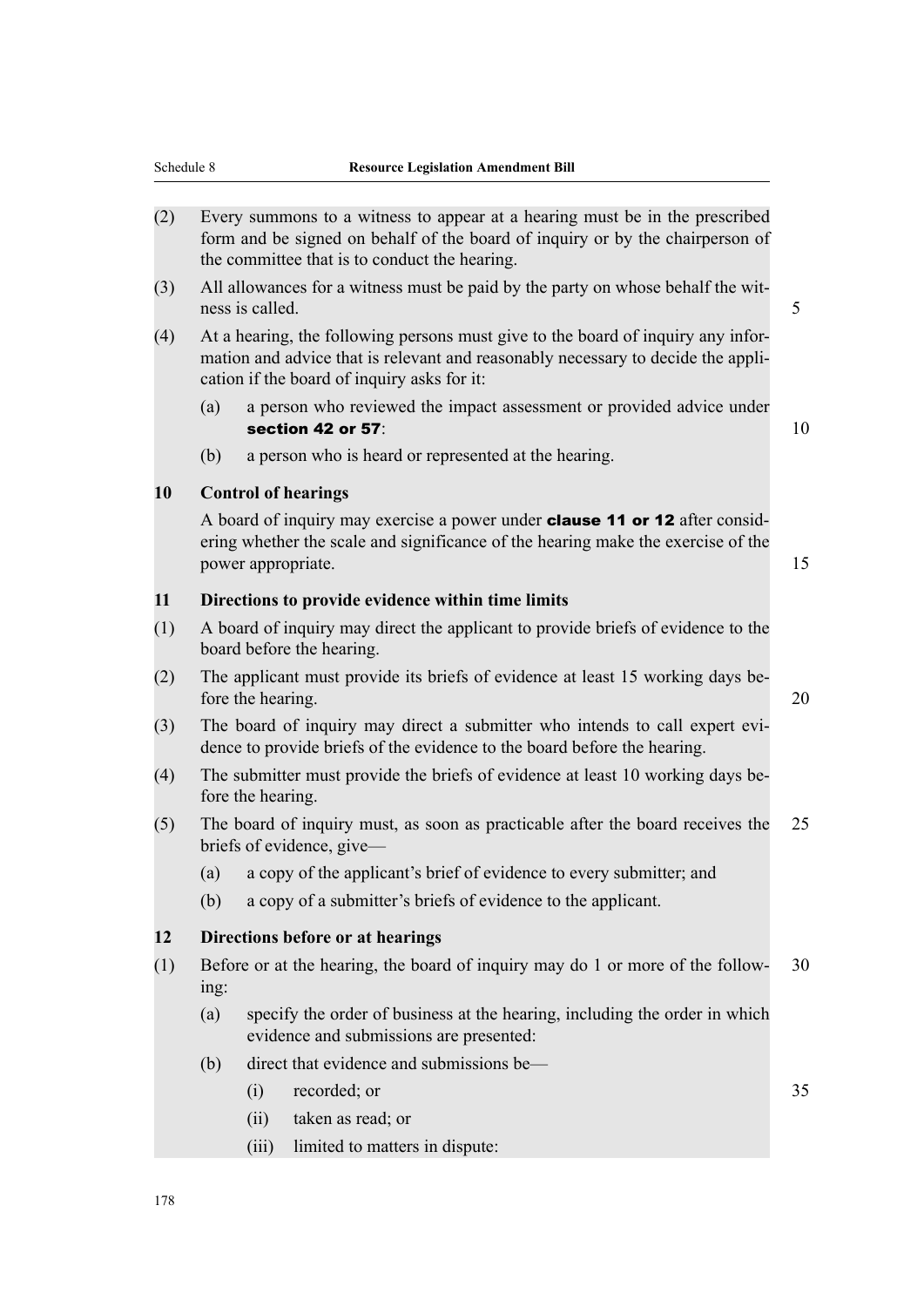|     | (c)                                                                                                                                                                                                                     | direct the applicant, when presenting evidence or a submission, to pres-<br>ent it within a time limit:                                                            |    |
|-----|-------------------------------------------------------------------------------------------------------------------------------------------------------------------------------------------------------------------------|--------------------------------------------------------------------------------------------------------------------------------------------------------------------|----|
|     | (d)                                                                                                                                                                                                                     | direct a submitter, when presenting evidence or a submission, to present<br>it within a time limit.                                                                |    |
| (2) | At the hearing, the board of inquiry may seek advice on an application or the<br>activity to which the application relates under <b>section 57(1)</b> , if the applicant<br>agrees.                                     |                                                                                                                                                                    | 5  |
| (3) | The board of inquiry must provide copies of the advice to the applicant and<br>submitters.                                                                                                                              |                                                                                                                                                                    |    |
| (4) | At the hearing, the board of inquiry may direct a person presenting a submis-<br>sion not to present—                                                                                                                   |                                                                                                                                                                    | 10 |
|     | (a)                                                                                                                                                                                                                     | the whole submission, if none of it is relevant or in dispute; or                                                                                                  |    |
|     | (b)                                                                                                                                                                                                                     | any part of the submission that is not relevant or not in dispute.                                                                                                 |    |
| (5) | Before or at the hearing, the board of inquiry may direct that a submission or a<br>part of a submission be struck out if the board considers that—                                                                     |                                                                                                                                                                    | 15 |
|     | (a)                                                                                                                                                                                                                     | the submission, or the part, is frivolous or vexatious; or                                                                                                         |    |
|     | (b)                                                                                                                                                                                                                     | the submission, or the part, discloses no reasonable or relevant case; or                                                                                          |    |
|     | (c)                                                                                                                                                                                                                     | it would be an abuse of the hearing process to allow the whole submis-<br>sion, or the part, to be taken further.                                                  |    |
| (6) | If the board of inquiry gives a direction under <b>subclause</b> (5), it must record<br>the reasons for the direction and give a copy of the reasons to the submitter<br>whose submission is affected by the direction. |                                                                                                                                                                    | 20 |
| 13  |                                                                                                                                                                                                                         | <b>Board to produce report</b>                                                                                                                                     |    |
| (1) | As soon as practicable after the board of inquiry has completed its inquiry on a<br>matter, but not later than 9 months after the relevant application was publicly<br>notified, the board of inquiry must—             |                                                                                                                                                                    | 25 |
|     | (a)                                                                                                                                                                                                                     | make its decision; and                                                                                                                                             |    |
|     | (b)                                                                                                                                                                                                                     | produce a written report; and                                                                                                                                      |    |
|     | (c)                                                                                                                                                                                                                     | send its report to the EPA.                                                                                                                                        |    |
| (2) | The report must-                                                                                                                                                                                                        |                                                                                                                                                                    | 30 |
|     | (a)                                                                                                                                                                                                                     | state the board's decision; and                                                                                                                                    |    |
|     | (b)                                                                                                                                                                                                                     | give reasons for the decision; and                                                                                                                                 |    |
|     | (c)                                                                                                                                                                                                                     | include a statement of the principal issues that were in contention; and                                                                                           |    |
|     | (d)                                                                                                                                                                                                                     | include the main findings on the principal issues that were in contention.                                                                                         |    |
| (3) | year.                                                                                                                                                                                                                   | For the purposes of <b>subclause (1)</b> , the 9-month period excludes the period<br>starting on 20 December in any year and ending on 10 January in the following | 35 |